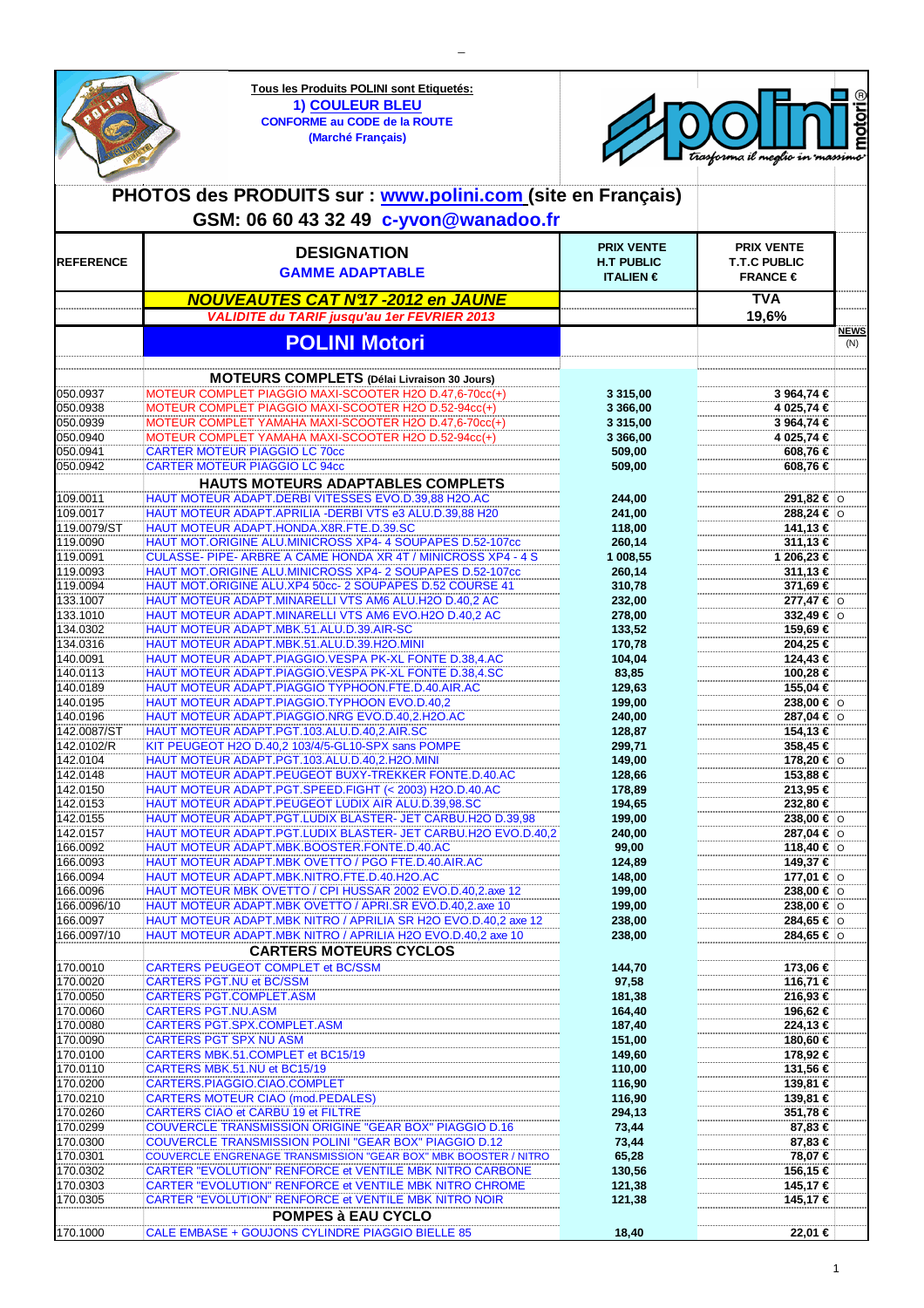| 170.1001 | CALE EMBASE + GOUJONS CYLINDRE MBK NITRO BIELLE 85              | 18,40  | 22,01  |
|----------|-----------------------------------------------------------------|--------|--------|
| 170.2000 | POMPE A EAU CIAO UNIVERSELLE                                    | 61,02  | 72,98  |
| 170.2010 | POMPE A EAU.PEUGEOT.CYCLO                                       | 65,80  | 78,70  |
| 170.2020 | POMPE A EAU.MBK.CYCLO                                           | 65,80  | 78,70  |
| 170.2040 | POMPE A EAU HONDA CAMINO                                        | 65,80  | 78,70  |
|          | <b>ENSEMBLE POT / ALLUMAGE / ADMISSION</b>                      |        |        |
|          |                                                                 |        |        |
|          | <b>ALLUMAGES SCOOTERS et MACHINES à VITESSES</b>                |        |        |
| 171.0523 | <b>INTERRUPTEUR DE MASSE COMPETITION</b>                        | 16,30  | 376,03 |
| 171.0532 | <b>ALLUMAGE MINARELLI AM6</b>                                   | 314,41 | 376,03 |
| 171.0533 | <b>ALLUMAGE DERBI SENDA</b>                                     | 314,41 | 376,03 |
| 171.0537 | ALLUMAGE PIAGGIO AIR et H2O "RACING"DIGITAL 4 COURBES           | 296,82 | 355,00 |
| 171.0538 | ALLUMAGE MBK AIR BOOSTER "RACING"DIGITAL 4 COURBES              | 296,82 | 355,00 |
| 171.0539 | ALLUMAGE MBK H2O NITRO "RACING"DIGITAL 4 COURBES                | 296,82 | 355,00 |
| 171.0540 | ALLUMAGE MINARELLI AM6 "RACING"DIGITAL 4 COURBES                | 296,82 | 355,00 |
| 171.0542 | <b>ALLUMAGE DERBI 6M. "RACING"DIGITAL 4 COURBES</b>             | 296,82 | 355,00 |
|          |                                                                 |        |        |
| 171.0543 | ALLUMAGE VESPA 50/125 ET3 ANALOGIQUE 12V D.20                   | 246,00 | 294,22 |
| 171.0544 | ALLUMAGE VESPA 125 ET3 "RACING"DIGITAL 4 COURBES 12V            | 369,00 | 441,32 |
| 171.0545 | ALLUMAGE VESPA 50/125 ET3 ANALOGIQUE 12V D.19                   | 246,00 | 294,22 |
| 171.0614 | COUVERCLE.PLASTIQUE.ALLUMAGE.POLINI                             | 10,08  | 12,06  |
| 171.0617 | <b>SUPPORT STATOR ALLUMAGE PIAGGIO</b>                          | 39,36  | 47,07  |
| 171.0618 | SUPPORT STATOR ALLUMAGE MBK BOOSTER-NITRO                       | 39,36  | 47,07  |
| 171.0619 | SUPPORT STATOR ALLUMAGE MINARELLI                               | 39,36  | 47,07  |
| 171.0623 | <b>STATOR ALLUMAGE DERBI-MINARELLI</b>                          | 122,89 | 146,98 |
| 171.0626 | <b>VOLANT ALLUMAGE MINARELLI</b>                                | 98,32  | 117,59 |
| 171.0627 | <b>VOLANT ALLUMAGE DERBI</b>                                    | 98,32  | 117,59 |
| 171.0628 | <b>BOITIER CDI ALLUMAGE PIAGGIO</b>                             |        | 42,95  |
|          |                                                                 | 35,91  |        |
| 171.0631 | BOBINE ALLUMAGE MBK-PIAGGIO-DERBI-MINARELLI                     | 83,58  | 99,96  |
| 171.0632 | <b>VOLANT ALLUMAGE MINARELLI AM6</b>                            | 110,39 | 132,03 |
| 171.0633 | <b>STATOR ALLUMAGE MINARELLI AM6</b>                            | 122,89 | 146,98 |
| 171.0634 | <b>BOITIER ALLUMAGE MINARELLI AM6-DERBI</b>                     | 35,91  | 42,95  |
| 171.0637 | SUPPORT ALLUMAGE MBK BOOSTER 2004                               | 39,36  | 47,07  |
| 171.0638 | STATOR ALLUMAGE DIGITAL MBK/PIAGGIO                             | 75,65  | 90,48  |
| 171.0639 | CENTRALINE ALLUMAGE DIGITAL MBK/PIAGGIO                         | 147,09 | 175,92 |
| 171.0640 | <b>BOBINE ALLUMAGE DIGITAL</b>                                  | 35,73  | 42,73  |
| 171.0641 | <b>VOLANT ALUMINIUM ALLUMAGE DIGITAL PIAGGIO ZIP</b>            | 89,76  | 107,35 |
| 171.0642 | <b>BOITIER CDI ALLUMAGE DIGITAL VESPA 125 ET3</b>               | 147,09 | 175,92 |
| 171.0643 | <b>STATOR ALLUMAGE DIGITAL VESPA 125 ET3</b>                    | 77,52  | 92,71  |
|          |                                                                 |        |        |
| 171.0644 | POULIE REFROIDISSEMENT ALLUMAGE VESPA 125                       | 15,30  | 18,30  |
| 171.0645 | <b>BOBINE ALLUMAGE VESPA 125</b>                                | 47,94  | 57,34  |
| 171.0646 | <b>SUPPORT BOBINE ALLUMAGE VESPA 125</b>                        | 12,00  | 14,35  |
| 172.0011 | <b>BRAS OSCILLANT "TORSEN GP" PIAGGIO CARTER COURT</b>          | 86,90  | 103,93 |
| 172.0012 | BRAS OSCILLANT "TORSEN GP" PIAGGIO CARTER LONG F.TAMB.(67mm)    | 86,90  | 103,93 |
| 172.0013 | BRAS OSCILLANT "TORSEN GP" PIAGGIO CARTER LONG F.DISQUE         | 86,90  | 103,93 |
| 172.0014 | BRAS OSCILLANT "TORSEN GP" MBK BOOSTER                          | 86,90  | 103,93 |
| 172.0015 | <b>BRAS OSCILLANT "TORSEN GP" MBK BOOSTER &gt;2004</b>          | 86,90  | 103,93 |
| 172.0016 | BRAS OSCILLANT "TORSEN GP" MBK NITRO (Déport 6mm)               | 86,90  | 103,93 |
| 172.0017 | <b>BRAS OSCILLANT "TORSEN GP" MALAGUTI</b>                      | 86,90  | 103,93 |
| 172.0018 | BRAS OSCILLANT "TORSEN GP" MBK NITRO-OVETTO(Déport 10mm)        | 86,90  | 103,93 |
| 173.0001 | REGULATEUR PRESSION ESSENCE YAMAHA TMAX 3,5 bar                 | 38,00  | 45,45  |
| 173.0010 | TUBE DE FIXATION COMMANDE DE GAS VESPA ET3-PK-ETS               |        |        |
|          |                                                                 | 21,59  | 25,82  |
| 173.0016 | POUMON ALUMINIUM RECUPERATEUR GAZ BLEU                          | 24,48  | 29,28  |
| 173.0017 | POUMON ALUMINIUM RECUPERATEUR GAZ CHROME                        | 24,48  | 29,28  |
| 173.0020 | REHAUSSEUR AMORTISSEUR 4 POSITIONS PIAGGIO BLEU                 | 18,00  | 21,53  |
| 173.0021 | REHAUSSEUR AMORTISSEUR 4 POSITIONS PIAGGIO CHROME               | 18,00  | 21,53  |
| 173.0022 | REHAUSSEUR AMORTISSEUR 4 POSITIONS PIAGGIO CARBONE              | 19,00  | 22,72  |
| 173.0023 | REHAUSSEUR AMORTISSEUR 4 POSITIONS MBK BOOSTER-NITRO BLEU       | 16,00  | 19,14  |
| 173.0024 | REHAUSSEUR AMORTISSEUR 4 POSITIONS MBK BOOSTER-NITRO CHRO.      | 16,00  | 19,14  |
| 173.0025 | REHAUSSEUR AMORTISSEUR 4 POSITIONS MBK BOOSTER-NITRO CARB.      | 17,00  | 20,33  |
| 173.0026 | REHAUSSEUR AMORTIS.4 POSITIONS MBK BOOSTER BLEU(< 2004)         | 16,00  | 19,14  |
| 173.0027 | REHAUSSEUR AMORTIS.4 POSITIONS MBK BOOSTER CHROME(< 2004)       | 16,00  | 19,14  |
| 173.0028 | REHAUSSEUR AMORTIS.4 POSITIONS MBK BOOSTER CARBONE(< 2004)      | 17,00  | 20,33  |
| 173.0029 | REHAUSSEUR AMORTISSEUR 4 POSITIONS PEUGEOT LUDIX BLEU           | 12,75  | 15,25  |
| 173.0030 | REHAUSSEUR AMORTISSEUR 4 POSITIONS PEUGEOT LUDIX CHROME         | 12,75  | 15,25  |
| 173.0031 | REHAUSSEUR AMORTISSEUR 4 POSITIONS PEUGEOT LUDIX CARBONE        | 14,28  | 17,08  |
|          |                                                                 |        |        |
| 174.0001 | GRIPSTERS AVANT 2-50/3-00                                       | 6,41   | 7,67   |
| 174.0002 | GRIPSTERS ARRIERE 3-00/3-50                                     | 6,41   | 7,67   |
| 174.0003 | <b>GRIPSTERS ARRIERE 3-75/4-00</b>                              | 6,67   | 7,98   |
|          | <b>DISQUES DE FREIN "POLINI-BRAKING"</b>                        |        |        |
| 175.0001 | DISQUE DE FREIN FLOTTANT "WAVES" MBK OVETTO / PIAGGIO NRG-NTT   | 74,60  | 89,22  |
| 175.0002 | DISQUE DE FREIN FLOTTANT "WAVES" MBK BOOSTER nouveau D.180      | 74,60  | 89,22  |
| 175.0003 | DISQUE DE FREIN FLOTTANT "WAVES" MALAGUTI F10 D.155             | 74,60  | 89,22  |
| 175.0004 | DISQUE DE FREIN FLOTTANT "WAVES" MBK BOOST.ancien / PIAGGIO ZIP | 74,60  | 89,22  |
| 175.0005 | DISQUE DE FREIN FLOTTANT "WAVES" MBK NITRO D.190                |        |        |
|          |                                                                 | 74,60  | 89,22  |
| 175.0006 | DISQUE DE FREIN FLOTTANT "WAVES" PIAGGIO ZIP SP D.200           | 78,80  | 94,24  |
| 175.0007 | DISQUE DE FREIN FLOTTANT "WAVES" PIAG.ZIP (RACING) D.200        | 84,05  | 100,52 |
| 175.0008 | DISQUE DE FREIN FLOTTANT "WAVES" YAMAHA T-MAX 500 D.267         | 151,98 | 181,77 |
| 175.0011 | DISQUE DE FREIN FIXE "WAVES" MBK OVETTO / PIAGGIO NRG-NTT       | 33,66  | 40,26  |
| 175.0012 | DISQUE DE FREIN FIXE "WAVES" MBK BOOSTER nouveau                | 33,66  | 40,26  |
| 175.0013 | DISQUE DE FREIN FIXE "WAVES" MALAGUTI F10                       | 33,66  | 40,26  |
| 175.0014 | DISQUE DE FREIN FIXE "WAVES" MBK BOOSTER ancien / PIAGGIO ZIP   | 33,66  | 40,26  |

| 22,01 €  |   |
|----------|---|
| 72,98 €  |   |
| 78,70 €  |   |
| 78,70 €  |   |
| 78,70 €  |   |
|          |   |
|          |   |
|          |   |
| 376,03 € |   |
|          |   |
| 376,03 € |   |
| 376,03 € |   |
| 355,00 € |   |
| 355,00 € |   |
| 355,00 € |   |
| 355,00 € |   |
| 355,00 € |   |
|          |   |
| 294,22 € |   |
| 441,32 € |   |
| 294,22 € | N |
| 12,06 €  |   |
| 47,07 €  |   |
| 47,07 €  |   |
| 47,07 €  |   |
|          |   |
| 146,98 € |   |
| 117,59 € |   |
| 117,59 € |   |
| 42,95 €  |   |
| 99,96€   |   |
| 132,03 € |   |
| 146,98 € |   |
|          |   |
| 42,95 €  |   |
| 47,07 €  |   |
| 90,48 €  |   |
| 175,92 € |   |
| 42,73 €  |   |
| 107,35 € | N |
| 175,92 € | N |
|          |   |
| 92,71 €  | N |
| 18,30 €  | Ν |
| 57,34 €  | N |
| 14,35 €  | Ν |
| 103,93 € |   |
| 103,93 € |   |
|          |   |
| 103,93 € |   |
| 103,93 € |   |
| 103,93 € |   |
| 103,93 € |   |
| 103,93 € |   |
| 103,93€  |   |
| 45,45 €  |   |
|          |   |
| 25,82 €  |   |
| 29,28 €  |   |
| 29,28 €  |   |
| 21,53 €  |   |
| 21,53 €  |   |
| 22,72 €  |   |
|          |   |
| 19,14 €  |   |
| 19,14 €  |   |
| 20,33 €  |   |
| 19,14 €  |   |
| 19,14 €  |   |
| 20,33 €  |   |
| 15,25 €  |   |
| 15,25 €  |   |
|          |   |
| 17,08 €  |   |
| 7,67 €   |   |
| 7,67 €   |   |
| 7,98€    |   |
|          |   |
|          |   |
| 89,22 €  |   |
| 89,22 €  |   |
| 89,22 €  |   |
| 89,22 €  |   |
| 89,22 €  |   |
| 94,24 €  |   |
| 100,52 € |   |
|          |   |
| 181,77 € |   |
| 40,26 €  |   |
| 40,26 €  |   |
| 40,26 €  |   |
| 40,26 €  |   |
|          |   |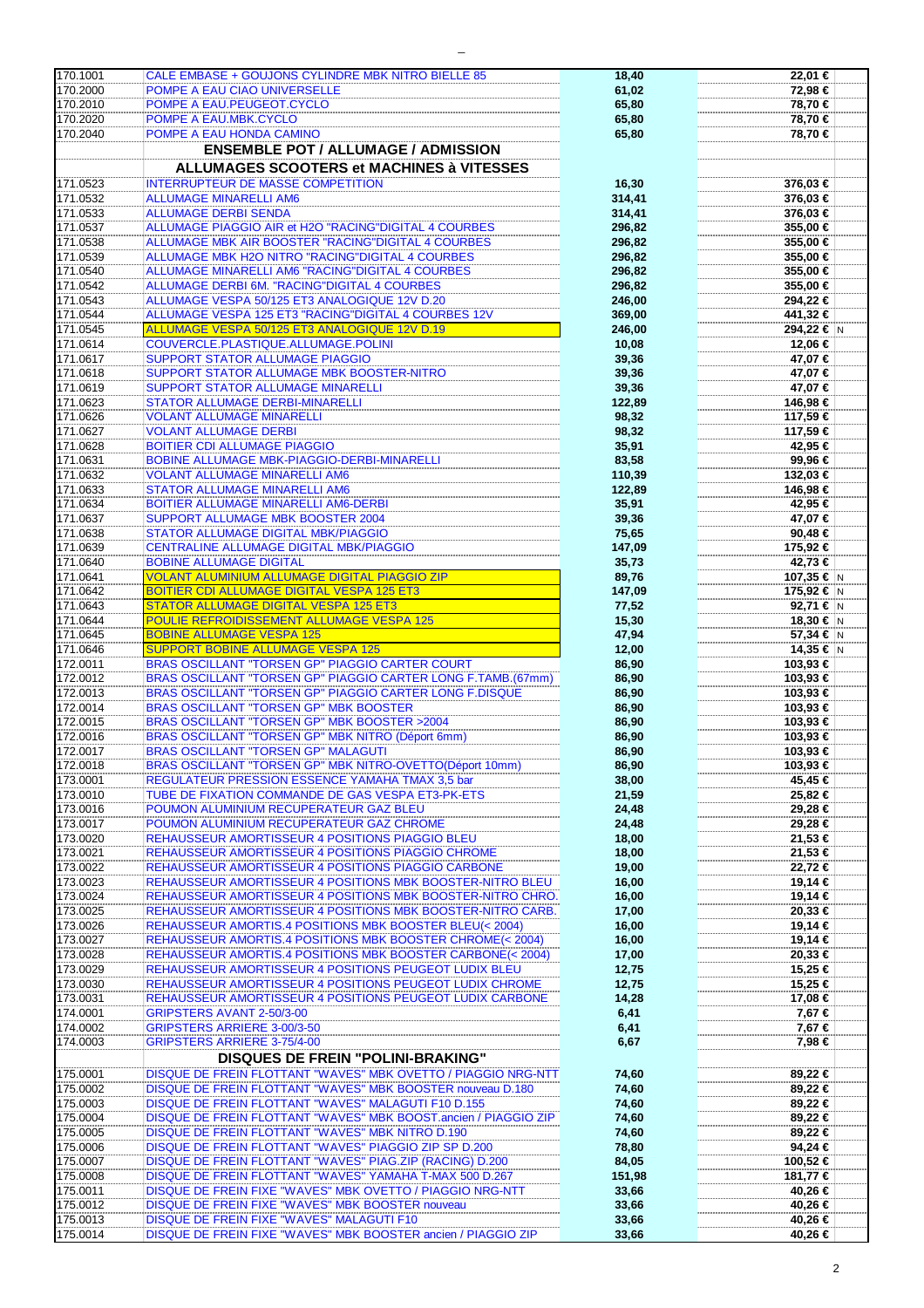|                      | <b>DISQUE DE FREIN FIXE "WAVES" MBK NITRO</b>                                                             | 33,66          | 40,26 €            |
|----------------------|-----------------------------------------------------------------------------------------------------------|----------------|--------------------|
| 175.0015             |                                                                                                           |                |                    |
| 175.0016             | DISQUE DE FREIN FIXE "WAVES" PIAGGIO ZIP SP                                                               | 33,66          | 40,26 €            |
|                      | <b>ENSEMBLES CARBURATEURS Préréglés</b>                                                                   |                |                    |
|                      |                                                                                                           |                |                    |
| 177.0015             | <b>ENSEMBLE CARBURATEUR VESPA.ET3.D.24 et B/C et FILTRE</b>                                               | 192,09         | 229,74 €           |
| 177.0016             | <b>ENSEMBLE CARBURATEUR VESPA.ET3.D.19 et B/C et FILTRE</b>                                               | 142,25         | 170,13 €           |
| 177.0030             | ENSEMBLE CARBURATEUR VESPA.PX125.D28 et PIPE                                                              | 155,21         | 185,63 €           |
|                      |                                                                                                           |                |                    |
| 177.0032             | ENSEMBLE CARBU.XP6 / RX50.D19,5-PIPE COUDEE-CABLES                                                        | 137,87         | 164,89 €           |
| 177.0033             | ENSEMBLE CARBU.X-LIMIT / X-POWER / XR6 D19,5-PIPE DROITE-CABLES                                           | 134,95         | 161,40 €           |
| 177.0034             | <b>ENSEMBLE CARBURATEUR DERBI SENDA-GPR D.21</b>                                                          | 175,56         | 209,97 €           |
|                      |                                                                                                           |                |                    |
| 177.0050             | <b>ENSEMBLE CARBURATEUR MBK.BOOSTER / PGT XPS.D21 et CABLES</b>                                           | 115,90         | 138,62 €           |
| 177.0051             | ENSEMBLE CARBU.MBK NITRO / OVETTO.D21 et CABLES et STARTER                                                | 129,06         | 154,36 €           |
| 177.0052             | <b>ENSEMBLE CARBU.PIAG.ZIP/SFERA.D21 et CABLES et STARTER</b>                                             | 129,06         | 154,36 €           |
|                      |                                                                                                           |                |                    |
| 177.0055             | <b>ENSEMBLE CARBURATEUR PIAG.TYPH.D21 et CABLES et STARTER</b>                                            | 130,54         | 156,13 €           |
| 177.0063             | <b>ENSEMBLE CARBURATEUR PIAGGIO.TYPH.D25 B/C et FILTRE</b>                                                | 247,81         | 296,38 €           |
| 177.0064             | ENSEMBLE CARBURATEUR APRILIA.SR(94).D21 et CABLES                                                         | 129,06         | 154,36 €           |
|                      |                                                                                                           |                |                    |
| 177.0066             | ENSEMBLE CARBU.PGT.BUXY/SPEEDFIGHT D19 / PIPE et STARTER                                                  | 149,61         | 178,93 €           |
| 177.0081             | <b>ENSEMBLE CARBURATEUR MBK.BOOSTER.D21 et B/C</b>                                                        | 177,43         | 212,21 €           |
| 177.0082             | <b>ENSEMBLE CARBURATEUR MBK.BOOSTER.D25 B/C et FILTRE</b>                                                 | 243,42         | 291,13 €           |
|                      |                                                                                                           |                |                    |
| 177.0083             | ENSEMBLE CARBURATEUR PGT.BUXY/SPEEDFIGHT.D21 et B/C                                                       | 219,96         | 263,07 €           |
| 177.0088             | ENSEMBLE CARBU.et BOITE A CLAPET KYMCO D.25 et FILTRE                                                     | 259,53         | 310,40 €           |
| 177.0089             | ENSEMBLE CARBURATEUR LML STAR DELUXE 125/150 4T                                                           | 95,88          | 114,67 €           |
|                      |                                                                                                           |                |                    |
|                      | POTS d'ECHAPPEMENTS                                                                                       |                |                    |
| 200.0230             | POT APRILIA SR DI-TECH INJECTION SUPER RACE 2 HOM.e3                                                      | 240,63         | 287,79€            |
| 200.0232             | POT.MBK NITRO / CPI < 2003 FOR RACE-2 HOM.e3                                                              | 284,12         | 339,81 € P         |
|                      |                                                                                                           |                |                    |
| 200.0233             | POT MBK BOOSTER FOR RACE 2 HOM.                                                                           | 284,12         | 339,81 € P         |
| 200.0234             | POT PIAGGIO MC3 PURE-JET INJECTION SUPER RACE HOM.e3                                                      | 240,63         | 287,79€            |
| 200.0259             | POT PGT SPEEDFIGHT FOR RACE-2 HOM.e3                                                                      | 284,12         | 339,81 € $ P $     |
|                      |                                                                                                           |                |                    |
| 200.0261             | POT DERBI SENDA VERSION HAUTE FOR RACE-2 "ENDURO" HOM.e3                                                  | 299,12         | 357,75 € P         |
| 200.0262             | POT APRILIA RS FOR RACE-2 HOM.e3                                                                          | 279,94         | 334,81 € $ P $     |
| 200.0264             | POT HONDA 50 ZOOMER 4T SUPER RACE-HOM.e3                                                                  | 189,19         | 226,27 €           |
|                      |                                                                                                           |                |                    |
| 200.0274             | POT MALAGUTI F12R 07 HOMOLOGUE                                                                            | 136,06         | 162,73 €           |
| 200.0280             | POT MBK BOOSTER "POLINI SCOOTER TEAM 3" HOM.e3                                                            | 142,37         | 170,27 €           |
| 200.0281             | POT PIAGGIO AIR et LIQUIDE "POLINI SCOOTER TEAM 3" HOM.e3                                                 | 142,37         | 170,27 €           |
|                      |                                                                                                           |                |                    |
| 200.0282             | POT MALAGUTI F12R AIR "POLINI SCOOTER TEAM 2" HOM.e3                                                      | 142,37         | 170,27 €           |
| 200.0283             | POT MBK NITRO-OVETTO "POLINI SCOOTER TEAM 3" HOM.e3                                                       | 142,37         | 170,27 €           |
| 200.0284             | POT PGT LUDIX AIR et LIQUIDE "POLINI SCOOTER TEAM 3" HOM.e3                                               | 145,52         | 174,04 €           |
|                      |                                                                                                           |                |                    |
| 200.0285             | POT MALAGUTI F12R LC "POLINI SCOOTER TEAM 2" HOM.e3                                                       | 146,57         | 175,30 €           |
| 200.2019             | POT VESPA PX 125 HOMOLOGUE (DGM 37518 S)                                                                  | 123,98         | 148,28 €           |
| 200.2025             | POT VESPA 125 PRIMAVERA-ET3 HOMOLOGUE (DGM 37519 S)                                                       | 98,76          | 118,12 €           |
|                      |                                                                                                           |                |                    |
| 200.2030/S           | POT VESPA 50 SILEN. ALUMINIUM                                                                             | 103,89         | 124,25 €           |
|                      |                                                                                                           |                |                    |
| 200.2050/S           |                                                                                                           |                |                    |
|                      | POT VESPA 50 PK XL SILENCIEUX ALU.                                                                        | 103,89         | 124,25 €           |
|                      | <b>CARBURATEURS Préréglés</b>                                                                             |                |                    |
| 201.0003             | <b>CARBURATEUR POLINI PHBL 24 VESPA</b>                                                                   | 124,15         | 148,48 €           |
|                      |                                                                                                           |                |                    |
| 201.0004             | <b>CARBURATEUR POLINI SHBC 19.19 VESPA</b>                                                                | 80,46          | 96,23 €            |
| 201.0006             | <b>CARBURATEUR POLINI SHA 13.13 CIAO</b>                                                                  | 45,75          | 54,72€             |
| 201.0116             | CARBURATEUR POLINI SHBC 19.19 VESPA APE                                                                   | 81,00          | 96,88 € N          |
|                      |                                                                                                           |                |                    |
| 201.0120             | <b>CARBURATEUR POLINI PHBH 28 BS VESPA</b>                                                                | 132,64         | 158,64 €           |
|                      | CARBURATEUR.POLINI PHBG19BD.CARTERS CIAO.                                                                 |                |                    |
| 201.0143             | (montage impératif Carters 203.0026)                                                                      | 101,60         | 121,51 €           |
|                      | <b>CARBURATEUR POLINI PHBG 17.5 AS</b>                                                                    |                |                    |
| 201.0146             |                                                                                                           | 98,76          | 118,12 €           |
| 201.0147             | CARBURATEUR POLINI PHVA 17.5 CD-PIAGGIO RUNNER                                                            | 79,04          | 94,53 €            |
| 201.0150             | CARBURATEUR POLINI PIAGGIO SCOOTER PHBL 25 BS                                                             | 121,35         | 145,13 €           |
| 201.0152             | CARBURATEUR POLINI TOUS SCOOTERS PHBG 21 BS                                                               |                | 108,02 €           |
|                      |                                                                                                           | 90,32          |                    |
| 201.0154             | CARBURATEUR POLINI SCOOT / VTS PHBG 19.5 AS                                                               | 98,76          | 118,12 €           |
| 201.0156             | CARBURATEUR POLINI PHBG 19 MBK / PGT / PIAGGIO / VTS EVOLUTION                                            | 98,76          | 118,12 €           |
|                      | <b>CARBURATEUR POLINI MBK BOOSTER PHBN 17.5 LS</b>                                                        |                |                    |
| 201.0157             |                                                                                                           | 98,76          | 118,12 €           |
| 201.0158             | CARBURATEUR POLINI PHVA 17.5 LS-MBK NITRO-OVETTO                                                          | 90,32          | 108,02 €           |
| 201.0159             | <b>CARBURATEUR POLINI MINARELLI VITESSES PHBG 21</b>                                                      | 95,76          | 114,53 €           |
| 201.0160             | <b>CARBURATEUR POLINI DERBI SENDA-GPR D.21</b>                                                            |                | 114,53 €           |
|                      |                                                                                                           | 95,76          |                    |
| 201.0161             | CARBURATEUR POLINI PHBG "ANODISE NOIR" D.19                                                               | 109,89         | 131,43 €           |
| 201.0162             | <b>CARBURATEUR POLINI PHBG "ANODISE NOIR" D.21</b>                                                        | 113,51         | 135,76 €           |
|                      |                                                                                                           |                |                    |
| 201.0163             | <b>CARBURATEUR POLINI PHVA 14 SX</b>                                                                      | 92,39          | 110,50 €           |
| 201.0164             | CARBURATEUR POLINI PHBG 19 BS MBK-PIAGGIO EVOLUTION                                                       | 173,35         | 207,33 €           |
| 201.0166             | CARBURATEUR POLINI "BOISSEAU CHROME" 2T et 4T D.24                                                        | 72,42          | 86,61 €            |
| 201.0167             | CARBURATEUR POLINI "BOISSEAU CHROME" 2T et 4T D.26                                                        | 72,42          | 86,61 €            |
|                      |                                                                                                           |                |                    |
| 201.0168             | CARBURATEUR POLINI "BOISSEAU CHROME" 2T et 4T D.28                                                        | 72,42          | 86,61 €            |
|                      | <b>ENGRENAGES et RAPPORTS ALLONGES</b>                                                                    |                |                    |
| 202.0000             | RAPPORT ALLONGE PRIMAIRE VESPA 125 PK-TS SPRINT                                                           | 117,03         | 139,97 €           |
|                      |                                                                                                           |                |                    |
| 202.0001             | RAPPORT ALLONGE PRIMAIRE VESPA P 200 E-T5                                                                 | 117,03         | 139,97 €           |
| 202.1212             | RAPPORT ALLONGE VESPA 75-90 PK-XL Z21-62                                                                  | 154,32         | 184,57 €           |
| 202.1213             | RAPPORT ALLONGE VESPA 125-ET3 23x60                                                                       | 154,32         | 184,57 €           |
|                      |                                                                                                           |                |                    |
| 202.1214             | RAPPORT ALLONGE VESPA 125 ET3 PK 24x58                                                                    | 154,32         | 184,57 €           |
| 202.1216             | KIT EMBRAYAGE VESPA 50 Z=24-72                                                                            | 58,50          | 69,97 € N          |
| 202.1217             | KIT EMBRAYAGE VESPA 125 PRIMAVERA Z=27-69                                                                 | 58,50          | 69,97 € N          |
|                      |                                                                                                           |                |                    |
| 202.1317             | RAPPORT ALLONGE HONDA.SH50.PRIMAIRE.13/35                                                                 | 54,67          | 65,39€             |
| 202.1318             | RAPPORT ALLONGE MBK.ACTIVE.PRIMAIRE.14/43                                                                 | 54,67          | 65,39 €            |
| 202.1319             | RAPPORT ALLONGE SUZUKI CP 50 Z=18-24                                                                      | 54,67          | 65,39 €            |
|                      |                                                                                                           |                |                    |
| 202.1321             | RAPPORT ALLONGE MBK.BOOSTER SECONDAIRE.14/41                                                              | 57,88          | 69,22 €            |
| 202.1330<br>202.1332 | RAPPORT ALLONGE MBK EVOLIS SECONDAIRE.17/40<br>RAPPORT ALLONGE KREIDLER / SUZUKI ADDRESS SECONDAIRE.14/40 | 57,88<br>56,28 | 69,22 €<br>67,31 € |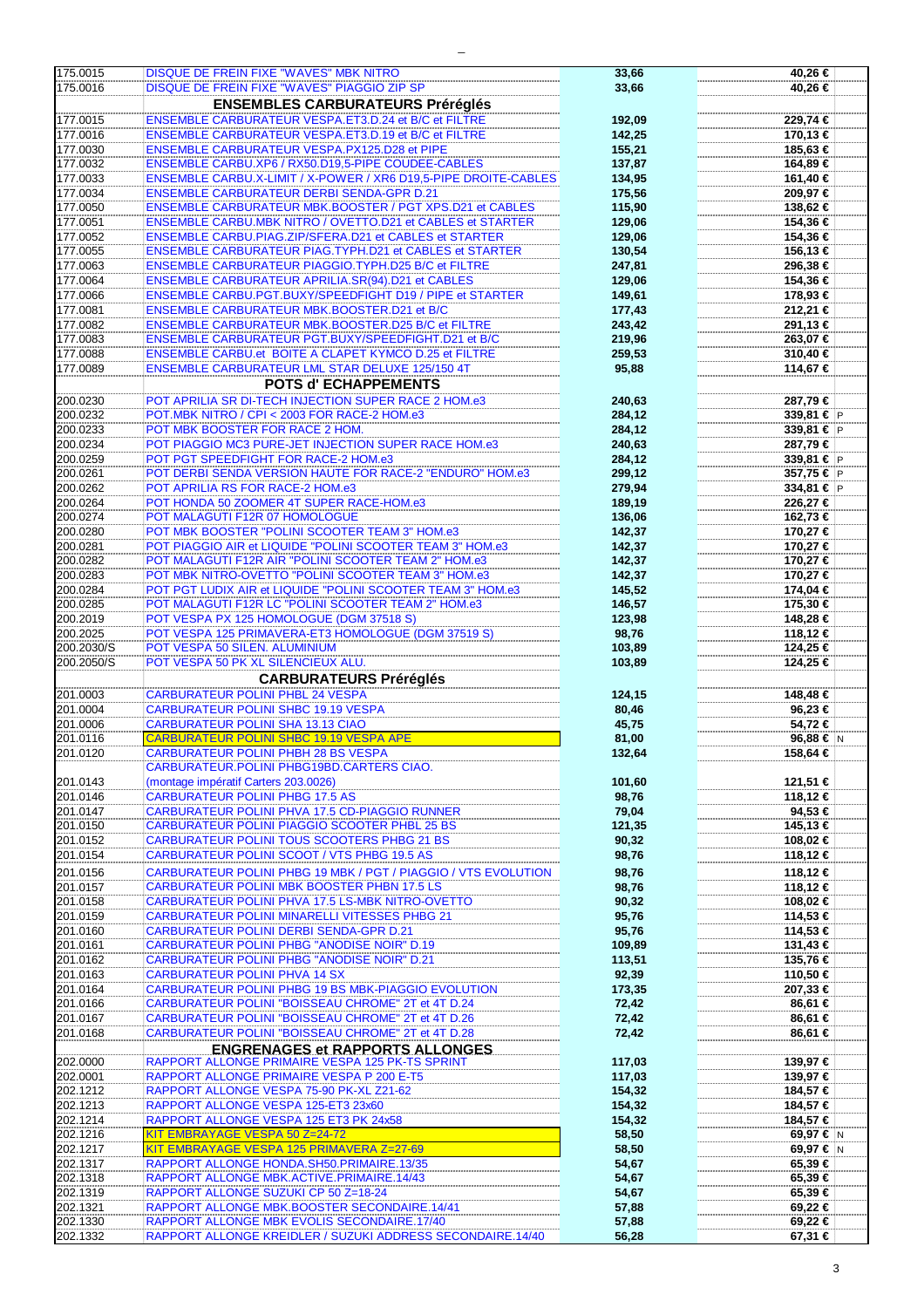| 202.1334             | RAPPORT ALLONGE PRIMAIRE CAGIVA CITY 50 Z=17-41                                                                      | 57,88           | 69,22 €                  |
|----------------------|----------------------------------------------------------------------------------------------------------------------|-----------------|--------------------------|
| 202.1338             | RAPPORT ALLONGE PIAGGIO TYPH/NRG.SEC.14/48 <1996                                                                     | 57,88           | 69,22 €                  |
| 202.1340             | RAPPORT ALLONGE HONDA.BALI.SECONDAIRE.15/49                                                                          | 54,67           | 65,39€                   |
| 202.1346             | RAPPORT ALLONGE MBK.BOOSTER-NITRO-OVETTO / PGO SEC.15/42                                                             | 57,88           | 69,22 €                  |
| 202.1352             | RAPPORT ALLONGE PGT.BUXY/LUDIX.SECONDAIRE.16/44                                                                      | 58,95           | 70,50 €                  |
| 202.1356             | RAPPORT ALLONGE PIAGGIO.ZIP.PRIMAIRE.16/37                                                                           | 61,09           | 73,06 €                  |
| 202.1358             | RAPPORT ALLONGE PIAGGIO.ZIP.PRIMAIRE.15/38                                                                           | 61,09           | 73,06 €                  |
| 202.1362             | RAPPORT ALLONGE PIAGGIO.ZIP.SEC.16/37.<1998                                                                          | 57,88           | 69,22 €                  |
| 202.1366             | RAPPORT ALLONGE DERBI.HUNTER.SECONDAIRE.15/48                                                                        | 51,44           | 61,52 €                  |
| 202.1367             | RAPPORT ALLONGE HONDA.XR8.SECONDAIRE.15/49                                                                           | 67,52           | 80,75 €                  |
| 202.1370             | RAPPORT ALLONGE MBK.BOOSTER PRIMAIRE.13/44                                                                           | 57,88           | 69,22 €                  |
| 202.1373             | RAPPORT ALLONGE PIAGGIO.NTT.SECONDAIRE.14/48                                                                         | 164,58          | 196,84 €                 |
| 202.1376             | RAPPORT ALL.MAXI.APRI.LEONARDO125/150.PRIMAIRE.4T                                                                    | 73,95           | 88,44 €                  |
| 202.1377             | RAPPORT ALL.MAXI.APRI.SCARABEO125.PRIMAIRE                                                                           | 89,56           | 107,11 €                 |
| 202.1378             | RAPPORT ALLONGE PIAGGIO.TYPH.PRIMAIRE.13/40                                                                          | 60,02           | 71,78 €                  |
| 202.1381             | RAPPORT ALLONGE PIAGGIO.TYPH.SEC.15/39.>1999                                                                         | 57,88           | 69,22 €                  |
| 202.1383             | RAPPORT ALL.MAXI.YAMAHA MAJESTY 125.PRIMAIRE                                                                         | 68,59           | 82,03 €                  |
| 202.1384             | RAPPORT ALL.MAXI.YAMAHA.MAJESTY-APRILIA 250 4T.PRIMAIRE                                                              | 88,95           | 106,38 €                 |
| 202.1386             | RAPPORT ALL.MAXI.KYMCO.GRAND-DINK 125 (Roues D.10) PRIMAIRE                                                          | 68,59           | 82,03 €                  |
| 202.1388             | RAPPORT ALL.MAXI.HONDA-PIAGGIO.X9.250.LIQ.4T.PRIMAIRE                                                                | 88,95           | 106,38 €                 |
| 202.1389             | RAPPORT ALLONGE PIAGGIO X8 / X9 / XEVO 125 4T. PRIMAIRE                                                              | 80,38           | 96,13 €                  |
| 202.1392             | RAPPORT ALLONGE.PIAGGIO.ZIP.SP.2000 -PRIMAIRE.16/37                                                                  | 62,16           | 74,34 €                  |
| 202.1393             | RAPPORT ALLONGE. YAMAHA BW'S / AEROX 100 PRIMAIRE. 15/41                                                             | 63,23           | 75,62 €                  |
| 202.1396             | RAPPORT ALLONGE SEC.HONDA SH 125/150 Z=15/40                                                                         | 95,39           | 114,09 €                 |
| 202.1398             | RAPPORT ALLONGE PIAGGIO SEC.14/54.>1999                                                                              | 61,09           | 73,06 €                  |
| 202.1399             | RAPPORT ALLONGE PIAGGIO ET4 125 4T / X9 200                                                                          | 68,04           | 81,38 €                  |
| 202.1401             | RAPPORT ALLONGE SECONDAIRE 16/47 PIAGGIO 50cc D.17,67                                                                | 62,70           | 74,99 €                  |
| 202.1402             | RAPPORT ALLONGE SECONDAIRE 16/47 PIAGGIO 50cc mod 99                                                                 | 62,70           | 74,99 €                  |
| 202.1404             | RAPPORT ALLONGE SECONDAIRE 14/48 PIAGGIO 50cc mod 99                                                                 | 62,70           | 74,99 €                  |
| 202.1405<br>202.1406 | RAPPORT ALLONGE PRIMAIRE 15/38 PIAGGIO ZIP SP mod 2000<br>RAPPORT ALLONGE PRIMAIRE 16/51 MBK OVETTO / YAMAHA NEOS 4T | 62,16           | 74,34 €<br>76,28 €       |
|                      |                                                                                                                      | 63,78           |                          |
| 202.1407<br>202.1408 | RAPPORT ALLONGE PRIMAIRE PIAGGIO ZIP SP 14/39 mod.2000<br>RAPPORT ALLONGE SECONDAIRE HONDA SH 125/150                | 62,16           | 74,34 €                  |
| 202.1409             | RAPPORT ALLONGE SCOOTER PIAGGIO                                                                                      | 95,39<br>290,00 | 114,09 € N<br>346,84 € N |
| 202.1690             | MODIFICATION VARIATEUR SCOOTER HONDA-P                                                                               | 18,86           | 22,56 €                  |
|                      | FILTRES à AIR. Air-Box                                                                                               |                 |                          |
| 203.0010             | FILTRE à AIR CYCLO.PHBG 17/19                                                                                        | 9,61            | 11,49 €                  |
| 203.0013             | FILTRE à AIR.CIAO.SHA 13-13                                                                                          | 5,57            | 6,66 €                   |
| 203.0016             | FILTRE à AIR PIAGGIO VESPA PK-XL D.16                                                                                | 10,01           | 11,97 €                  |
| 203.0019             | FILTRE à AIR PIAGGIO VESPA ET3-PK-ETS-XL                                                                             | 10,01           | 11,97 €                  |
| 203.0024             | FILTRE à AIR.VESPA.PHBL24AD                                                                                          | 10,01           | 11,97 €                  |
| 203.0026             | FILTRE à AIR.CARTERS.CIAO.D19                                                                                        | 9,06            | 10,84 €                  |
| 203.0029             | FILTRE à AIR "EVOLUTION" COUDE 90° D.38 (PHBG D.19)                                                                  | 32,40           | 38,75 €                  |
| 203.0030             | FILTRE à AIR FOR RACE D36.LONG.BLEU (PHVA D.17,5)                                                                    | 28,36           | 33,92 €                  |
| 203.0032             | FILTRE à AIR.FOR RACE.D36.COURT.BLEU (PHVA D.17,5)                                                                   | 25,86           | 30,93 €                  |
| 203.0034             | FILTRE à AIR.FOR RACE.D32.LONG.BLEU (PHBG D.21)                                                                      | 28,36           | 33,92 €                  |
| 203.0036             | FILTRE à AIR.FOR RACE.D32.COURT.BLEU (PHBG D.21)                                                                     | 25,86           | 30,93 €                  |
| 203.0038             | FILTRE à AIR.FOR RACE.D39.LONG.BLEU (PHBL D.25)                                                                      | 28,36           | $33,92$ €                |
| 203.0040             | FILTRE à AIR.FOR RACE.D39.COURT.BLEU (PHBL D.25)                                                                     | 25,86           | 30,93 €                  |
| 203.0042             | FILTRE à AIR.FOR RACE.D36.LONG.30°BLEU (PHVA D.17, 5)                                                                | 30,51           | 36,49€                   |
| 203.0044             | FILTRE à AIR.FOR RACE.D36.COURT.30°BLEU (PHVA D.17,5)<br>FILTRE à AIR.FOR RACE.D32.LONG.30°BLEU (PHBG D.21)          | 27,87           | $33,33 \in$              |
| 203.0046             |                                                                                                                      | 30,51           | 36,49€                   |
| 203.0048             | FILTRE à AIR.FOR RACE.D32.COURT.30°BLEU (PHBG D.21)                                                                  | 27,87           | $33,33 \in$              |
| 203.0050<br>203.0052 | FILTRE à AIR.FOR RACE.D39.LONG.30°BLEU (PHBL D.25)<br>FILTRE à AIR.FOR RACE.D39.COURT.30°BLEU (PHBL D.25)            | 30,51           | 36,49 €<br>33,33 €       |
| 203.0054             | FILTRE à AIR.FOR RACE.D34.LONG.90°BLEU.(Tous carbu s)                                                                | 27,87<br>31,81  | 38,04 €                  |
| 203.0055             | FILTRE à AIR.FOR RACE.D34.COURT.90°BLEU.(Tous carb us)                                                               | 29,18           | 34,90 €                  |
| 203.0056             | FILTRE à AIR.FOR RACE.D38.LONG.90°BLEU (PHBL D.25)                                                                   | 31,81           | 38,04 €                  |
| 203.0057             | FILTRE à AIR.FOR RACE.D38.COURT.90°BLEU (PHBL D.25)                                                                  | 29,18           | 34,90 €                  |
| 203.0060             | FILTRE à AIR.METAL.D35.GM.(Tous carbus)                                                                              | 20,61           | 24,65 €                  |
| 203.0061             | FILTRE à AIR.METAL.D38.GM (PHBL D.25)                                                                                | 20,61           | 24,65 €                  |
| 203.0062             | FILTRE à AIR.METAL.D35 / 45° (Tous carbus)                                                                           | 22,19           | 26,54 €                  |
| 203.0063             | FILTRE à AIR.METAL.D38 / 45° (PHBL D.25)                                                                             | 22,19           | 26,54 €                  |
| 203.0064             | FILTRE à AIR.METAL.D35.PM.(Tous carbus)                                                                              | 18,24           | 21,82 €                  |
| 203.0065             | FILTRE à AIR.METAL.D38.PM (PHBL D.25)                                                                                | 18,24           | 21,82 €                  |
| 203.0066             | FILTRE à AIR.METAL.D34 / 90° (Tous carbus)                                                                           | 19,03           | 22,76 €                  |
| 203.0067             | FILTRE à AIR.METAL.D38 / 90° (PHBL D.25)                                                                             | 22,19           | 26,54 €                  |
| 203.0070             | BOITE à AIR SCOOTER PIAGGIO CROSS NTT EVOLUTION(200x200)                                                             | 81,60           | 97,59 €                  |
| 203.0071             | FILTRE A AIR X AIR BOX PIAGGIO NTT                                                                                   | 41,62           | 49,78 €                  |
| 203.0080             | FILTRE à AIR "ETANCHE" NOIR DROIT D.32 (PHBG D.21)                                                                   | 15, 12          | 18,08 €                  |
| 203.0081             | FILTRE à AIR "ETANCHE" NOIR DROIT D.37 (PHVA D.17,5)                                                                 | 15, 12          | 18,08 €                  |
| 203.0082<br>203.0090 | FILTRE à AIR "ETANCHE" NOIR DROIT D.46<br>FILTRE à AIR "ETANCHE" NOIR D.32 / 30° (PHBG D.21)                         | 15,12           | 18,08 €<br>18,08 €       |
| 203.0091             | FILTRE à AIR "ETANCHE" NOIR D.37 / 30° (PHVA D.17,5)                                                                 | 15, 12<br>15,12 | 18,08 €                  |
| 203.0092             | FILTRE à AIR "ETANCHE" NOIR D.42 / 30° (PHBL D.25)                                                                   | 15, 12          | 18,08 €                  |
| 203.0093             | FILTRE à AIR "ETANCHE" NOIR D.32 / 90° (PHBG D.21)                                                                   | 15,12           | 18,08 €                  |
| 203.0094             | FILTRE à AIR "ETANCHE" NOIR D.37 / 90° (PHVA D.17,5)                                                                 | 15, 12          | 18,08 €                  |
| 203.0095             | MINI FILTRE à AIR "ETANCHE" NOIR D.32 / 90° (PHBG D.21)                                                              | 14,51           | 17,35 €                  |
|                      |                                                                                                                      |                 |                          |
| 203.0096             | MINI FILTRE à AIR "ETANCHE" NOIR D.37 / 90° (PHVA D.17,5)                                                            | 14,51           | 17,35 €                  |

 $\equiv$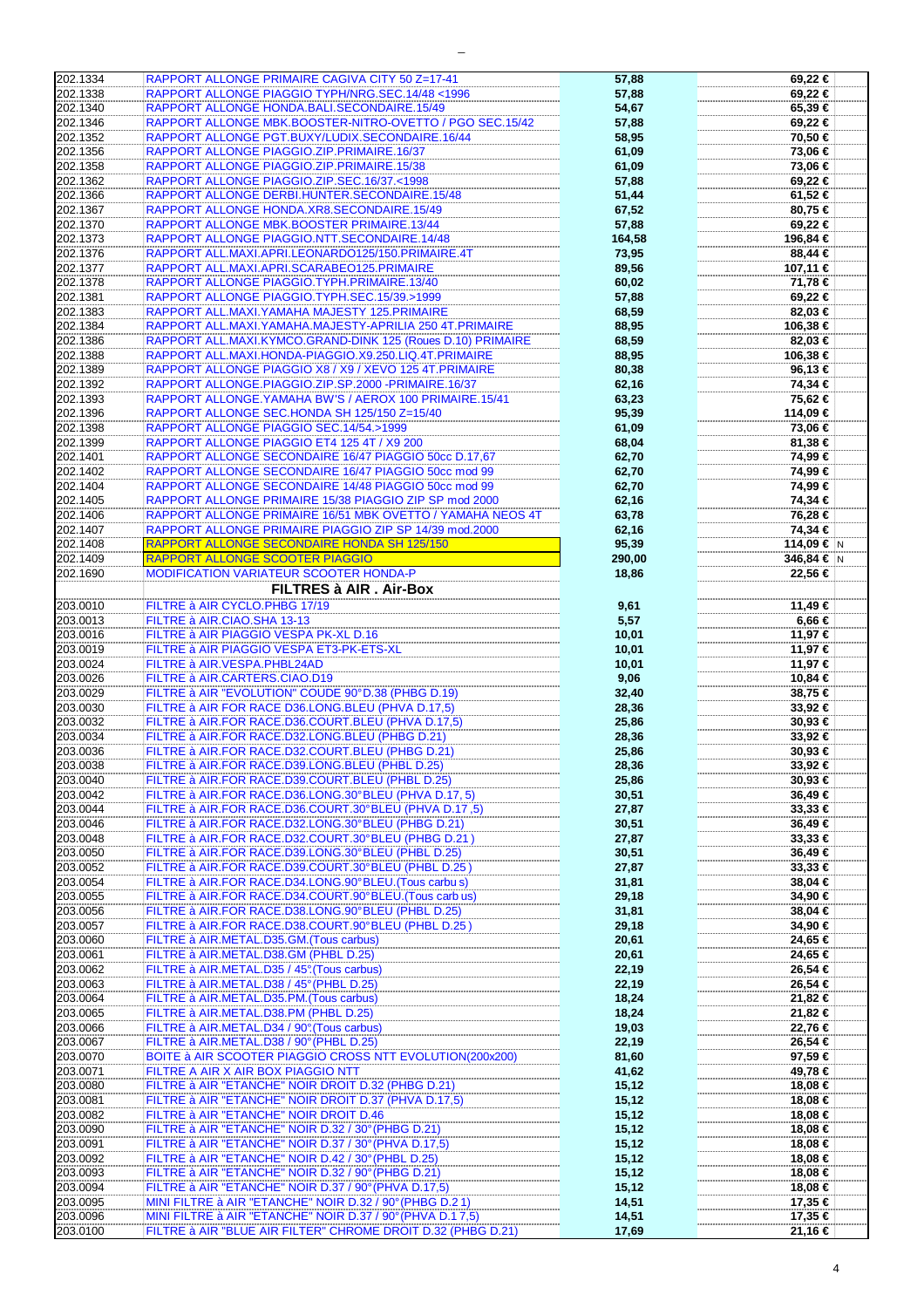| 203.0101             | FILTRE à AIR "BLUE AIR FILTER" CHROME DROIT D.37 (PHVA D.17,5)      | 17,69          | 21,16 €            |
|----------------------|---------------------------------------------------------------------|----------------|--------------------|
| 203.0102             | FILTRE à AIR "BLUE AIR FILTER" CHROME DROIT D.46                    | 17,69          | 21,16 €            |
|                      |                                                                     |                |                    |
| 203.0103             | FILTRE à AIR "BLUE AIR FILTER" CHROME D.32 / 30° (PHB G D.21)       | 17,69          | 21,16 €            |
| 203.0104             | FILTRE à AIR "BLUE AIR FILTER" CHROME D.37 / 30° (PHV A D.17,5)     | 17,69          | 21,16 €            |
| 203.0105             | FILTRE à AIR "BLUE AIR FILTER" CHROME D.42 / 30° (PHB L D.25)       | 17,69          | 21,16 €            |
|                      |                                                                     |                |                    |
| 203.0106             | FILTRE à AIR "BLUE AIR FILTER" CHROME D.32 / 90° (PHB G D.21)       | 17,69          | 21,16 €            |
| 203.0107             | FILTRE à AIR "BLUE AIR FILTER" CHROME D.37 / 90° (PHV A D.17,5)     | 17,69          | 21,16 €            |
| 203.0108             |                                                                     |                |                    |
|                      | MINI FILTRE à AIR "BLUE AIR FILTER" CHROME D.32 / 90° (PHBG D.21)   | 17,69          | 21,16 €            |
| 203.0109             | MINI FILTRE à AIR "BLUE AIR FILTER" CHROME D.37 / 90° (PHVA D.17,5) | 17,69          | 21,16 €            |
| 203.0110             | FILTRE à AIR "BLUE AIR FILTER" BLEU DROIT D.32 (PHBG D.21)          | 17,69          | 21,16 €            |
|                      |                                                                     |                |                    |
| 203.0111             | FILTRE à AIR "BLUE AIR FILTER" BLEU DROIT D.37 (PHVA D.17,5)        | 17,69          | 21,16 €            |
| 203.0112             | FILTRE à AIR "BLUE AIR FILTER" BLEU DROIT D.46                      | 17,69          | 21,16 €            |
| 203.0113             | FILTRE à AIR "BLUE AIR FILTER" BLEU D.32 / 30° (PHBG D.21)          | 17,69          | 21,16 €            |
|                      |                                                                     |                |                    |
| 203.0114             | FILTRE à AIR "BLUE AIR FILTER" BLEU D.37 / 30° (PHVA D.17,5)        | 17,69          | 21,16 €            |
| 203.0115             | FILTRE à AIR "BLUE AIR FILTER" BLEU D.42 / 30° (PHBL D.25)          | 17,69          | 21,16 €            |
|                      |                                                                     |                |                    |
| 203.0116             | FILTRE à AIR "BLUE AIR FILTER" BLEU D.32 / 90° (PHBG D.21)          | 17,69          | 21,16 €            |
| 203.0117             | FILTRE à AIR "BLUE AIR FILTER" BLEU D.37 / 90° (PHVA D.17,5)        | 17,69          | 21,16 €            |
| 203.0118             | MINI FILTRE à AIR "BLUE AIR FILTER" BLEU D.32 / 90° (PHBG D.21)     | 17,69          | 21,16 €            |
|                      |                                                                     |                |                    |
| 203.0119             | MINI FILTRE à AIR "BLUE AIR FILTER" BLEU D.37 / 90° (PHVA D.17,5)   | 17,69          | 21,16 €            |
| 203.0120             | MOUSSE FITRE AIR "LAVABLE" APRILIA SCARABEO 125-200 4T              | 5,84           | 6,98 €             |
|                      |                                                                     |                |                    |
| 203.0121             | MOUSSE FITRE AIR "LAVABLE" APRILIA SCARABEO 50 2T                   | 4,06           | 4,86 €             |
| 203.0122             | <b>MOUSSE FITRE AIR "LAVABLE" APRILIA SR 50</b>                     | 4,38           | 5,24 €             |
| 203.0123             | MOUSSE FITRE AIR "LAVABLE" APRILIA SR 50 DITECH                     | 5,00           | 5,98 €             |
|                      |                                                                     |                |                    |
| 203.0124             | MOUSSE FITRE AIR "LAVABLE" APRILIA SR 50 FACTORY                    | 13,53          | 16,18 €            |
| 203.0125             | MOUSSE FITRE AIR "LAVABLE" CPI / KEEWAY 50 2T                       | 4,48           | 5,36 €             |
|                      |                                                                     |                |                    |
| 203.0126             | MOUSSE FITRE AIR "LAVABLE" GILERA RUNNER 125/180 2T                 | 5,00           | 5,98 €             |
| 203.0127             | MOUSSE FITRE AIR "LAVABLE" GILERA RUNNER 125/180 4T                 | 6,25           | 7,48 €             |
| 203.0128             | MOUSSE FITRE AIR "LAVABLE" GILERA RUNNER / PIAG.TYPH-NRG >2006      | 4,06           | 4,86 €             |
|                      |                                                                     |                |                    |
| 203.0129             | MOUSSE FITRE AIR "LAVABLE" GILERA NRG MC2-RUNNER-STALKER            | 5,10           | 6,10 €             |
| 203.0130             | MOUSSE FITRE AIR "LAVABLE" MBK NITRO-OVETTO                         | 4,38           | 5,24 €             |
|                      |                                                                     |                |                    |
| 203.0131             | MOUSSE FITRE AIR "LAVABLE" MALAGUTI F15 50 2T                       | 4,48           | 5,36 €             |
| 203.0132             | <b>MOUSSE FITRE AIR "LAVABLE" MBK BOOSTER</b>                       | 5,00           | 5,98 €             |
|                      |                                                                     |                |                    |
| 203.0133             | MOUSSE FITRE AIR "LAVABLE" PEUGEOT BUXY-SPEEDFIGHT-TREKKER          | 4,06           | 4,86 €             |
| 203.0134             | MOUSSE FITRE AIR "LAVABLE" PIAGGIO MP3 400                          | 5,42           | $6,48 \in$         |
| 203.0135             | MOUSSE FITRE AIR "LAVABLE" PIAGGIO LIBERTY 50 2T                    | 5,00           | 5,98 €             |
|                      |                                                                     |                |                    |
| 203.0136             | MOUSSE FITRE AIR "LAVABLE" PIAGGIO LIBERTY 50 4T                    | 4,80           | 5,74 €             |
| 203.0137             | MOUSSE FITRE AIR "LAVABLE" GILERA TYPHOON / PIAGGIO NRG 94-96       | 5,21           | 6,23 €             |
|                      |                                                                     |                |                    |
| 203.0138             | MOUSSE FITRE AIR "LAVABLE" PIAGGIO VESPA 4T 125                     | 5,21           | 6,23 €             |
| 203.0139             | MOUSSE FITRE AIR "LAVABLE" PIAGGIO VESPA 50 / LIBERTY-ET4 125       | 5,21           | $6,23 \in$         |
| 203.0140             | MOUSSE FITRE AIR "LAVABLE" PIAGGIO ZIP 50 FAST RIDER 93-94          | 4,48           | 5,36 €             |
|                      |                                                                     |                |                    |
| 203.0141             | MOUSSE FITRE AIR "LAVABLE" PIAGGIO ZIP SP                           | 4,48           | 5,36 €             |
| 203.0142             | MOUSSE FITRE AIR "LAVABLE" SUZUKI BURGMAN 400                       | 4,48           | 5,36 €             |
|                      |                                                                     |                |                    |
| 203.0143             | MOUSSE FITRE AIR "LAVABLE" YAMAHA MAJESTY 250                       | 6,25           | 7,48 €             |
| 203.0144             | FILTRE "TYPE F1" YAMAHA T-MAX 500 2004-2007 CARBURATEUR             | 42,33          | 50,63 €            |
| 203.0145             | <b>MOUSSE FITRE AIR "LAVABLE" à DECOUPER 30x42</b>                  | 11,50          | 13,75 €            |
|                      |                                                                     |                |                    |
| 203.0146             | FILTRE à AIR "EVOLUTION" NOIR D.39                                  | 25,49          | 30,49 €            |
| 203.0147             | FILTRE à AIR DOUBLE "BIG EVOLUTION" D.28-35-42-45-49                | 26,01          | 31,11 €            |
|                      |                                                                     |                | 43.92 €            |
| 203.0148             | FILTRE "TYPE F1" YAMAHA T-MAX 500 > 2008 INJECTION                  | 36,72          |                    |
| 203.0149             | MOUSSE FILTRE VARIATEUR YAMAHA T-MAX 500                            | 32,64          | 39,04 €            |
| 203.0150             | FILTRE "BIG EVOLUTION" CONIQUE D.48                                 | 20,81          | 24.89 €            |
|                      |                                                                     |                |                    |
| 203.0151             | MOUSSE FILTRE AIR "LAVABLE" VESPA 50 4T                             | 4,90           | 5,86 €             |
| 203.0152             | MOUSSE FILTRE AIR "LAVABLE"CARBU.D.24 ORIGINE.VESPA 200 PE          | 41,82          | 50,02 €            |
|                      |                                                                     |                |                    |
| 203.0153             | MOUSSE FILTRE AIR "LAVABLE"CARBU.D.20 ORIGINE.VESPA 125/150 PX      | 41,82          | 50,02 €            |
| 203.0155             | MOUSSE FILTRE AIR "LAVABLE" YAMAHA GIGGLE 4T                        | 10, 10         | 12,08 € N          |
| 203.0156             | MOUSSE FILTRE AIR "LAVABLE" HONDA SH 125/150                        | 16,83          | 20,13 € $ N $      |
|                      |                                                                     |                |                    |
| 203.0157             | MOUSSE FILTRE AIR "LAVABLE" à DECOUPER 21x29,7 (A4)                 | 8,00           | 9,57 $\epsilon$ N  |
| 203.1500             | <b>CORNET ADMISSION PHVA D.60-37,5</b>                              | 12,60          | 15,07 €            |
| 203.1501             | <b>CORNET ADMISSION D.64-44</b>                                     | 12,60          | 15,07 €            |
|                      |                                                                     |                |                    |
| 203.1502             | <b>CORNET ADMISSION D.79-50,5</b>                                   | 12,60          | 15,07 €            |
| 203.1503             | <b>CORNET ADMISSION D.79-55</b>                                     | 12,60          | 15,07 €            |
|                      |                                                                     |                |                    |
| 203.1504             | <b>CORNET ADMISSION PHBG D.48-32</b>                                | 12,60          | 15,07 €            |
| 203.1505             | CORNET ADMISSION POLINI-PWK RACING 24-26-28 D.70-50.5               | 13,80          | 16,50 €            |
|                      | <b>PISTONS</b>                                                      |                |                    |
|                      |                                                                     |                |                    |
| 204.0120             |                                                                     |                | 43,74 €            |
| 204.0124             | PISTON VESPA 50 D.38.4                                              |                |                    |
|                      |                                                                     | 36,57          |                    |
|                      | PISTON VESPA 50 D.38.8                                              | 36,57          | 43,74 €            |
| 204.0150             | PISTON CIAO-SI D.38.4                                               | 36,57          | 43,74 €            |
| 204.0229/A           |                                                                     |                |                    |
|                      | PISTON.PGT.103.D40,2/A.ALU                                          | 36,57          | 43,74 €            |
| 204.0229/B           | PISTON.PGT.103.D40,2/B.ALU                                          | 36,57          | 43,74 €            |
| 204.0229/C           | PISTON.PGT.103.D40,2/C.ALU                                          | 36,57          | 43,74 €            |
|                      |                                                                     |                |                    |
| 204.0229/D           | PISTON.PGT.103.D40,2/D.ALU                                          | 36,57          | 43,74 €            |
| 204.0360/A           | PISTON.MBK51.D39.ALU/A                                              | 36,57          | 43,74 €            |
|                      |                                                                     |                |                    |
| 204.0360/B           | PISTON.MBK51.D39.ALU/B                                              | 36,57          | 43,74 €            |
| 204.0360/C           | PISTON.MBK51.D39.ALU/C                                              | 36,57          | 43,74 €            |
| 204.0360/D           | PISTON.MBK51.D39.ALU/D                                              |                | 43,74 €            |
|                      |                                                                     | 36,57          |                    |
| 204.0373/D           | PISTON.PGT.103.D40,2.G1/G2/D                                        | 50,26          | 60,11 €            |
| 204.0710             | PISTON.PIAGGIO.TYPHOON.D40.FTE                                      | 42,79          | 51,18 €            |
|                      |                                                                     |                |                    |
| 204.0714             | PISTON.PIAGGIO.TYPHOON.D40,4.FTE                                    | 42,79          | 51,18 €            |
| 204.0718             | PISTON.PIAGGIO.TYPHOON.D40,8.FTE                                    | 42,79          | 51,18 €            |
|                      |                                                                     |                |                    |
| 204.0720<br>204.0724 | PISTON.MBK.BOOSTER.D40.FTE<br>PISTON.MBK.BOOSTER.D40,4.FTE          | 47,48<br>47,48 | 56,79 €<br>56,79 € |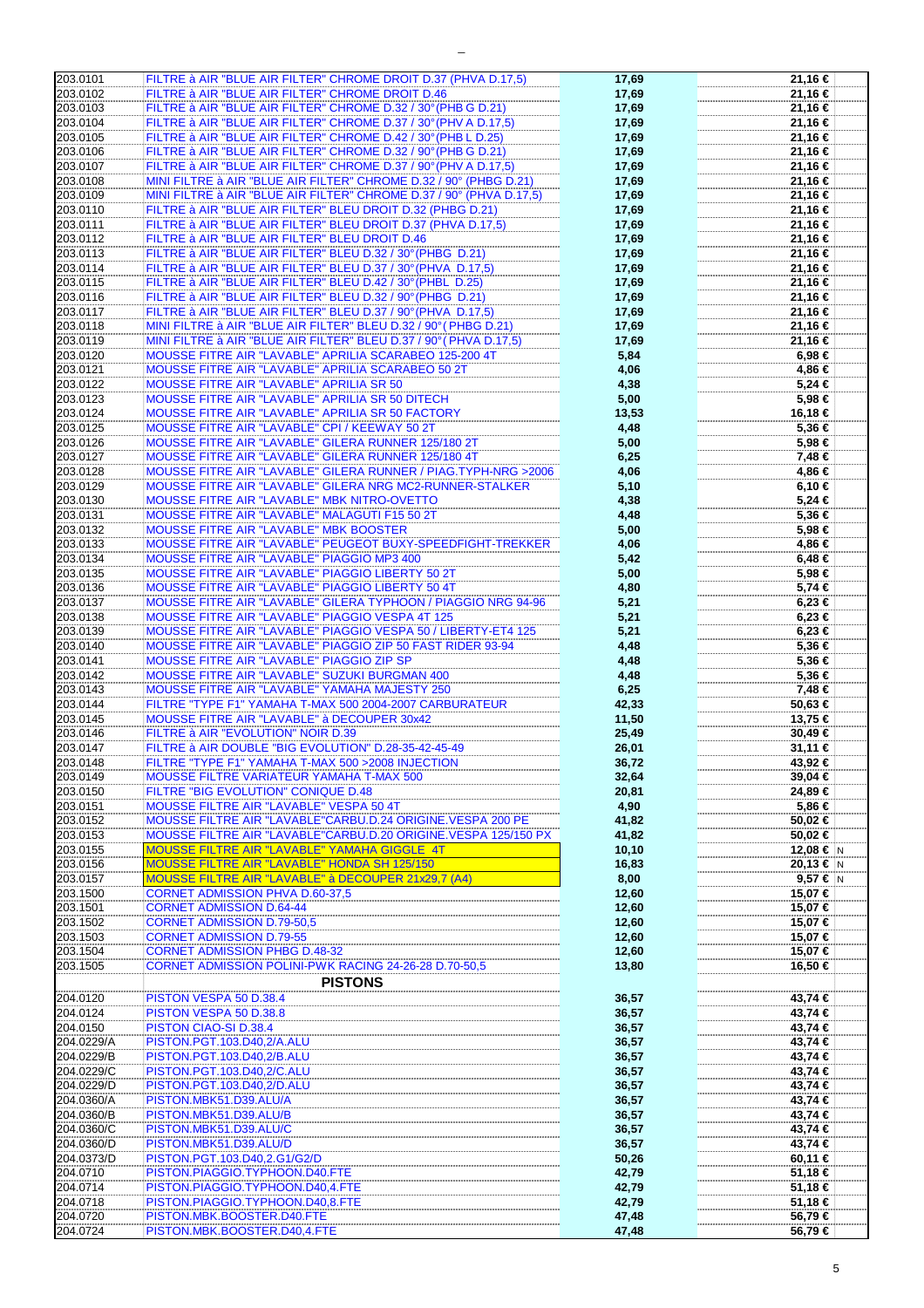| 204.0728             | PISTON.MBK.BOOSTER.D40,8.FTE                             | 47,48         | 56,79€           |
|----------------------|----------------------------------------------------------|---------------|------------------|
| 204.0737/A           | PISTON PEUGEOT/PIAGGIO/MBK D40,2/A.EVOLUTION axe 12      | 44,29         | 52,97€           |
|                      |                                                          |               |                  |
| 204.0737/B           | PISTON PEUGEOT/PIAGGIO/MBK D40,2/B.EVOLUTION axe 12      | 44,29         | 52,97€           |
| 204.0737/C           | PISTON PEUGEOT/PIAGGIO/MBK D40.2/C.EVOLUTION axe 12      | 44,29         | 52,97€           |
| 204.0737/D           | PISTON PEUGEOT/PIAGGIO/MBK D40,2/D.EVOLUTION axe 12      | 44,29         | 52,97€           |
| 204.0739/A           | PISTON.MBK.NITRO.D40,2/A.EVOLUTION.axe10                 | 44,29         | 52,97€           |
| 204.0739/B           |                                                          |               |                  |
|                      | PISTON.MBK.NITRO.D40,2/B.EVOLUTION.axe10                 | 44,29         | 52,97€           |
| 204.0739/C           | PISTON.MBK.NITRO.D40,2/C.EVOLUTION.axe10                 | 44,29         | 52,97€           |
| 204.0739/D           | PISTON.MBK.NITRO.D40,2/D.EVOLUTION.axe10                 | 44,29         | 52,97€           |
| 204.0740             | PISTON.PGT.BUXY.D40.FTE                                  | 42,79         | 51,18 €          |
| 204.0744             | PISTON PEUGEOT BUXY D.40.4                               |               | 51,18 €          |
|                      |                                                          | 42,79         |                  |
| 204.0748             | <b>PISTON PEUGEOT BUXY D.40.8</b>                        | 42,79         | 51,18 €          |
| 204.0750             | PISTON.HONDA.X8R.D39.FTE                                 | 42,79         | 51,18 €          |
| 204.0754             | PISTON HONDA BALI SFX D.39.4                             | 42,79         | 51,18 €          |
| 204.0758             |                                                          |               |                  |
|                      | PISTON HONDA BALI SFX D.39.8                             | 42,79         | 51,18 €          |
| 204.0815/C           | PISTON MBK BOOSTER ALU. D.40,2/C.axe 10                  | 44,29         | 52,97 €          |
| 204.0817/A           | PISTON MINARELLI AM6 ALU. D.40,2/A                       | 45,98         | 54,99 €          |
| 204.0817/B           | PISTON MINARELLI AM6 ALU. D.40,2/B                       | 45,98         | 54,99 €          |
|                      |                                                          |               |                  |
| 204.0817/C           | PISTON MINARELLI AM6 ALU. D.40,2/C                       | 45,98         | 54,99€           |
| 204.0817/D           | PISTON MINARELLI AM6 ALU. D.40,2/D                       | 45,98         | 54,99 €          |
| 204.0839/A           | PISTON PEUGEOT LUDIX ALU.D.39,98/A                       | 57,88         | 69,22 €          |
| 204.0839/B           | PISTON PEUGEOT LUDIX ALU.D.39,98/B                       | 57,88         | 69,22 €          |
|                      |                                                          |               |                  |
| 204.0839/C           | PISTON PEUGEOT LUDIX ALU.D.39,98/C                       | 57,88         | 69,22 €          |
| 204.0839/D           | PISTON PEUGEOT LUDIX ALU.D.39,98/D                       | 57,88         | 69,22 €          |
| 204.0905/A           | PISTON HONDA XR 50-XP4 4T D.52/A.CULASSE 4 SOUPAPES      | 88,62         | 105,99 €         |
| 204.0905/B           | PISTON HONDA XR 50-XP4 4T D.52/B.CULASSE 4 SOUPAPES      | 88,62         | 105,99€          |
|                      |                                                          |               |                  |
| 204.0905/C           | PISTON HONDA XR 50-XP4 4T D.52/C.CULASSE 4 SOUPAPES      | 88,62         | 105,99 €         |
| 204.0905/D           | PISTON HONDA XR 50-XP4 4T D.52/D.CULASSE 4 SOUPAPES      | 88,62         | 105,99 €         |
| 204.0906/A           | PISTON HONDA XR 50-XP4 4T D.52/A.CULASSE 2 SOUPAPES      | 88,62         | 105,99 €         |
| 204.0906/B           | PISTON HONDA XR 50-XP4 4T D.52/B.CULASSE 2 SOUPAPES      | 88,62         | 105,99 €         |
|                      |                                                          |               |                  |
| 204.0906/C           | PISTON HONDA XR 50-XP4 4T D.52/C.CULASSE 2 SOUPAPES      | 88,62         | 105,99 €         |
| 204.0906/D           | PISTON HONDA XR 50-XP4 4T D.52/D.CULASSE 2 SOUPAPES      | 88,62         | 105,99 €         |
| 204.0909/A           | PISTON HONDA XR 50 4T D.52/A.2 SOUPAPES N.M              | 88,62         | 105,99€          |
| 204.0909/B           | PISTON HONDA XR 50 4T D.52/B.2 SOUPAPES N.M              | 88,62         | 105,99 €         |
| 204.0909/C           | PISTON HONDA XR 50 4T D.52/C.2 SOUPAPES N.M              |               | 105,99€          |
|                      |                                                          | 88,62         |                  |
| 204.0909/D           | PISTON HONDA XR 50 4T D.52/D.2 SOUPAPES N.M              | 88,62         | 105,99 €         |
| 204.0930/A           | PISTON DERBI SENDA BI-SEGMENT ALU.D.39,88/A              | 72,03         | 86,15 €          |
| 204.0930/B           | PISTON DERBI SENDA BI-SEGMENT ALU.D.39,88/B              | 72,03         | 86,15 €          |
| 204.0930/C           | PISTON DERBI SENDA BI-SEGMENT ALU.D.39,88/C              |               | 86,15 €          |
|                      |                                                          | 72,03         |                  |
| 204.0930/D           | PISTON DERBI SENDA BI-SEGMENT ALU.D.39,88/D              | 72,03         | 86,15 €          |
|                      |                                                          |               |                  |
|                      |                                                          |               |                  |
|                      | <b>SEGMENTS</b>                                          |               |                  |
| 205.0003             | SEGMENT ALU. D.40,3X2 pour CYL CROME.                    | 9,85          | 11,78 €          |
| 205.0010             | <b>SEGMENT ALU. D.38X2 pour CYL CHROME</b>               | 9,85          | 11,78 €          |
| 205.0013             | SEGMENT ALU. 40X2 pour CYL CHROME                        |               |                  |
|                      |                                                          | 9,85          | 11,78 €          |
| 205.0014             | SEGMENT ALU. D.39X2 pour CYL CHROME                      | 9,85          | 11,78 €          |
| 205.0020             | SEGMENT 38,4x2L.CIAO                                     | 5,32          | 6,36 €           |
| 205.0024             | <b>SEGMENT ALU. 38.8X 2</b>                              | 5,32          | 6,36 €           |
| 205.0028             | SEGMENT ALU. 39.2X2                                      | 5,32          | 6,36 €           |
|                      |                                                          |               |                  |
| 205.0070             | SEGMENT 40,4x2L.PGT.103                                  | 5,32          | 6,36 €           |
| 206.0080             | SEGMENT 38,4x1,5.CIAO                                    | 4,14          | 4,95 €           |
| 206.0084             | SEGMENT 38,8x1,5.CIAO                                    | 4,14          | 4,95 €           |
| 206.0088             | <b>SEGMENT 39.2X1.5</b>                                  | 4,14          | 4,95 €           |
|                      |                                                          |               |                  |
| 206.0122             | SEGMENT 40,2x1.PGT.103                                   | 8,02          | 9,59€            |
| 206.0124             | SEGMENT 39x1.MBK 51                                      | 7,57          | 9,05 €           |
| 206.0128             | SEGMENT 40,2x1.ALU.EVOLUTION PEUGEOT/PIAGGIO/MBK         | 15,88         | 18,99 €          |
| 206.0129             | SEGMENT 39x1.ALU.MBK.G1/G2                               | 15,88         | 18,99 €          |
| 206.0280             | SEGMENT 40x1,26.MBK.BOOSTER                              | 7,13          | 8,53 €           |
| 206.0281             | SEGMENT 40x1,26CH.TRAPEZ.MBK BOOSTER                     |               | 14,66 €          |
|                      |                                                          | 12,26         |                  |
| 206.0284             | SEGMENT 40,4x1,26.MBK.BOOSTER                            | 7,13          | 8,53 €           |
| 206.0285             | SEGMENT 40,4x1,26CH.TRAPEZ.MBK BOOSTER                   | 12,26         | 14,66 €          |
| 206.0288             | SEGMENT 40,8x1,26.MBK.BOOSTER                            | 7,13          | 8,53 €           |
| 206.0289             | SEGMENT 40,8x1,26CH.TRAPEZ.MBK BOOSTER                   | 12,26         | 14,66 €          |
|                      |                                                          |               |                  |
| 206.0290             | SEGMENT 40x1,5.TRAPEZ.PEUGEOT / PIAGGIO                  | 7,13          | 8,53 €           |
| 206.0294             | SEGMENT 40,4x1,5.TRAPEZ.PEUGEOT / PIAGGIO                | 7,13          | 8,53 €           |
| 206.0298             | SEGMENT 40.8X1.5 TRAPEZ.PEUGEOT / PIAGGIO                | 7,13          | 8,53 €           |
| 206.0300             | SEGMENT 39x1,26CH.HONDA.X8R                              | 12,26         | 14,66 €          |
|                      |                                                          |               |                  |
| 206.0304             | SEGMENT 39.4x1.26 CHROME                                 | 12,26         | 14,66 €          |
| 206.0308             | SEGMENT DERBI VITESSES D.39,88x1.26 CHROME               | 12,26         | 14,66 €          |
| 206.0335             | SEGMENT PEUGEOT LUDIX CHROME D.39,98                     | 16,05         | 19,20 €          |
| 206.0349             | SEGMENT DERBI NM.CHROME D.39,88x1,2                      | 20,89         | 24,98 €          |
|                      |                                                          |               |                  |
|                      | POCHETTES de JOINTS                                      |               |                  |
| 209.0012             | <b>JOINTS (POCH) PGT.103.D40,2.H2O</b>                   | 6,41          | 7,67 €           |
| 209.0162             | JOINTS (POCH) COLL.MONOLAMEL VESPA 50 ET3                | 2,34          | 2,80 €           |
|                      |                                                          |               |                  |
| 209.0163             | JOINTS (POCH) COLL MONOLAMEL VESPA 125 TRE F             | 2,34          | 2,80 €           |
| 209.0181             | JOINTS (POCH) MBK.51.D39.AIR                             | 3,00          | $3,59 \in$       |
| 209.0227             | JOINTS (POCH) MBK.BOOSTER D40                            | 5,26          | 6,29€            |
| 209.0260             | JOINT.BOITE.CLAPET.PGT.103                               | 2,17          | 2,60 €           |
|                      |                                                          |               |                  |
| 209.0270             | JOINTS (POCH) PGT.103.AIR.D40,2                          | 3,00          | $3,59 \in$       |
| 209.0300<br>209.0312 | JOINT.CARTER.PEUGEOT.SSM<br>JOINTS (POCH) MBK.51.D39.H2O | 1,50<br>6, 10 | 1,79 €<br>7,30 € |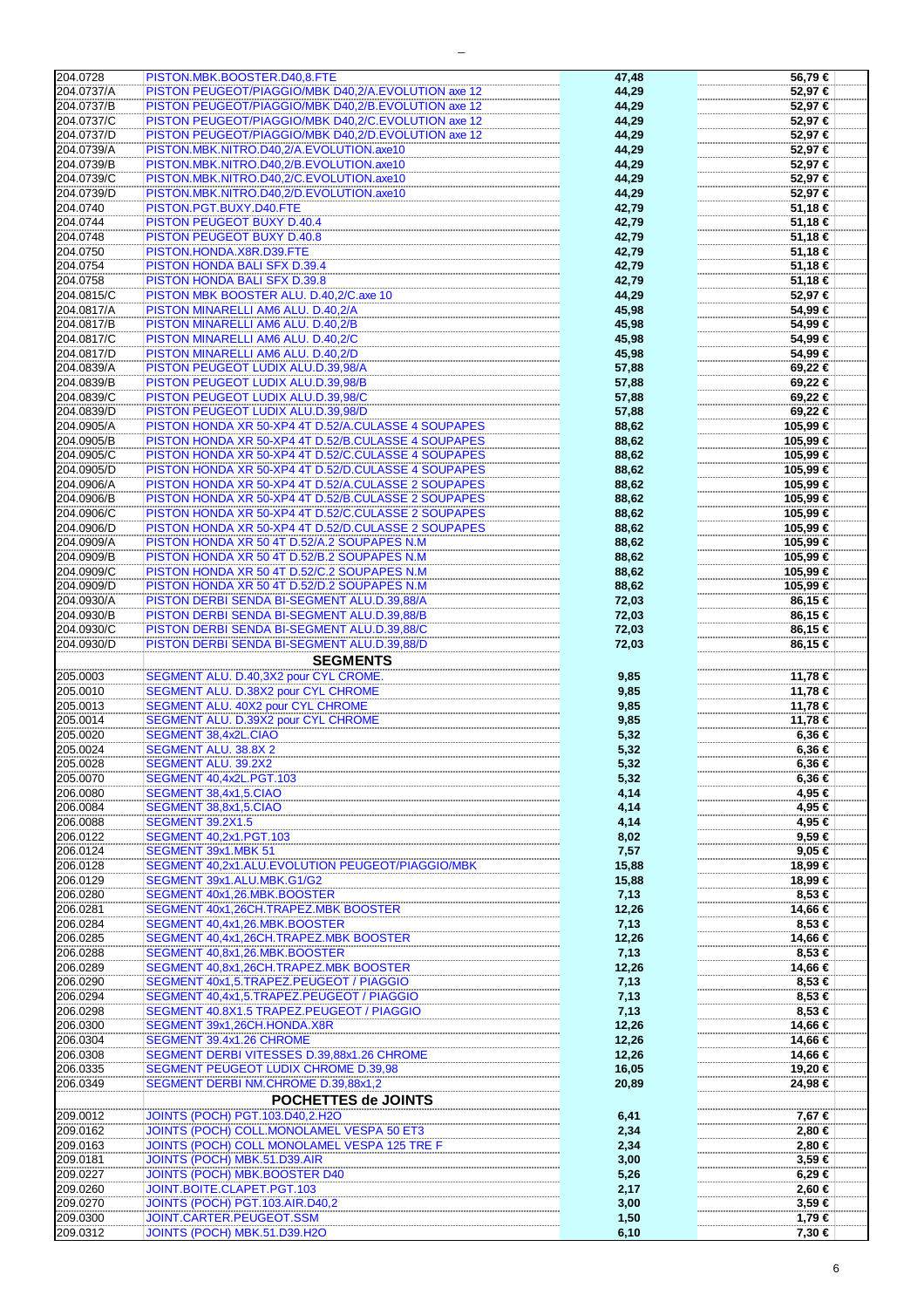| 209.0340   | JOINT.CARTER.MBK.51                                                 | 2,51   | 3,00 €     |
|------------|---------------------------------------------------------------------|--------|------------|
| 209.0352   | <b>JOINT.CARTER.CIAO</b>                                            | 2,17   | 2.60 €     |
| 209.0354   | JOINT.CARTER.CIAO.19                                                | 4,60   | 5,50 €     |
| 209.0374   | JOINT.CARTER.PEUGEOT.ASM                                            | 2,51   | 3,00 €     |
|            |                                                                     |        |            |
| 209.0399   | <b>JOINTS (POCH) PIAGGIO.TYPH.D40</b>                               | 3,00   | $3,59 \in$ |
| 209.0400   | JOINT.BOITE.CLAPET.BOOSTER                                          | 2,51   | $3,00 \in$ |
| 209.0402   | JOINT.BOITE.CLAPET.PGT.BUXY                                         | 2,51   | $3,00 \in$ |
| 209.0406   | <b>JOINTS (POCH) PGT.BUXY.D40</b>                                   | 3,49   | 4,17 €     |
|            |                                                                     |        |            |
| 209.0407   | JOINTS (POCH) PIAGGIO QUARTZ H2O D.40,2 EVOLUTION                   | 8,20   | 9,81 €     |
| 209.0408   | JOINTS (POCH) PIAGGIO.TYPH.EVO.D40,2                                | 4,95   | 5,92 €     |
| 209.0409   | JOINTS (POCH) MBK OVETTO / APRILIA.SR94.D40.AIR                     | 3,49   | 4,17 €     |
| 209.0410   | <b>JOINTS (POCH) MBK.NITRO.D40</b>                                  | 6,27   | 7,50 €     |
| 209.0413   | JOINTS (POCH) MBK OVETTO / APRI.SR94.D40,2.EVOLUTION                | 4,95   | 5,92€      |
|            |                                                                     |        |            |
| 209.0414   | JOINTS (POCH) MBK.NITRO.D40,2.EVOLUTION                             | 8,20   | 9,81 €     |
| 209.0416   | JOINTS (POCH) HONDA SH 50 D.40                                      | 2,64   | $3,16$ €   |
| 209.0417   | <b>JOINTS (POCH) HONDA.SFX.D39</b>                                  | 3,00   | $3,59 \in$ |
| 209.0418   | JOINTS (POCH) HONDA.X8R.D39                                         | 3,00   | $3,59 \in$ |
| 209.0419   | <b>JOINTS (POCH) PGT.SPEEDFIGTH.D40</b>                             |        | $7,50$ €   |
|            |                                                                     | 6,27   |            |
| 209.0426   | JOINTS (POCH) DERBI VITESSES AM D.39,88 (109.0011)                  | 4,34   | 5,19 €     |
| 209.0436   | JOINTS (POCH) PIAGGIO H2O EVOLUTION.D.40,2                          | 6,56   | 7,85 €     |
| 209.0444   | JOINTS (POCH) MINARELLI VTS.D.40,2                                  | 6,18   | 7,39 €     |
| 209.0447   | JOINTS (POCH) PEUGEOT LUDIX D.39,98                                 | 5,88   | 7,03 €     |
|            |                                                                     |        |            |
| 209.0453   | JOINTS (POCH) PEUGEOT LUDIX BLASTER- JET H2O D.39,98 et 40,2        | 9,09   | 10,87 €    |
| 209.0454   | JOINTS (POCH) EMBASE et CULASSE HONDA XR 50-XP4 4T D.52-CUL.4 S     | 20,21  | 24,17€     |
| 209.0455   | JOINTS (POCH) HONDA XR 50-XP4 4T D.52-CULASSE 4 SOUPAPES            | 10,83  | 12,95 €    |
| 209.0460   | JOINTS (POCH) DERBI SENDA / GPR mod 2007 D.39,88 (109.0017)         | 6,14   | 7,34 €     |
|            |                                                                     |        |            |
|            | <b>EMBIELLAGES-BIELLES</b>                                          |        |            |
| 210.0002   | EMBIELLAGE RENFORCE-EQUILIBRE PIAGGIO.NRG/ZIP-RUNNER.EVO.           | 209,35 | 250,38 €   |
| 210.0003   | BIELLE MBK/PGT H2O/PIAGGIO EMBIELLAGE POLINI axe12.                 | 79,59  | 95,19 €    |
| 210.0005   | EMBIELLAGE RENFORCE-EQUILIBRE PIAGGIO.NRG.VAR.ORIGINE               | 209,35 | 250,38 €   |
|            |                                                                     |        |            |
| 210.0006   | EMBIELLAGE RENFORCE-EQUILIBRE MBK.NITRO.VAR.ORIGINE axe 10          | 209,35 | 250,38 €   |
| 210.0007   | BIELLE MBK NITRO EMBIELLAGE POLINI axe 10                           | 79,59  | 95,19€     |
| 210.0008   | EMBIELLAGE RENFORCE-EQUILIBRE MBK.BOOSTER.axe 10.                   | 209,35 | 250,38 €   |
| 210.0009   | BIELLE MBK BOOSTER EMBIELLAGE POLINI axe 10                         | 79,59  | 95,19 €    |
|            |                                                                     |        |            |
| 210.0010   | <b>EMBIELLAGE RENFORCE-EQUILIBRE MBK.NITRO EVOLUTION axe 12.</b>    | 209,35 | 250,38 €   |
| 210.0013   | <b>EMBIELLAGE RENFORCE-EQUILIBRE PGT 103 ELECTRONIQUE</b>           | 120,28 | 143,85 €   |
| 210.0016   | EMBIELLAGE RENFORCE-EQUILIBRE MBK BOOSTER EVOLUTION axe 12          | 209,35 | 250,38 €   |
| 210.0017   | EMBIELLAGE RENFORCE-EQUILIBRE DERBI SENDA VITESSES                  | 197,93 | 236,72 €   |
| 210.0019   | EMBIELLAGE RENFORCE-EQUILIBRE "EVO 2" MBK NITRO axe 12              |        |            |
|            |                                                                     | 290,21 | 347,09 €   |
| 210.0020   | <b>EMBIELLAGE "BIG EVOLUTION" PIAGGIO COURSE 39,3 BIELLE 85mm</b>   | 293,61 | 351,16 €   |
| 210.0021   | EMBIELLAGE "BIG EVOLUTION" PIAGGIO COURSE 44 BIELLE 85mm D.13/16    | 293,61 | 351,16 €   |
| 210.0022   | <b>EMBIELLAGE "BIG EVOLUTION" MBK NITRO COURSE 39,2 BIELLE 85mm</b> | 293,61 | 351,16 €   |
| 210.0023   | EMBIELLAGE "BIG EVOLUTION" MBK NITRO COURSE 44 BIELLE 85 D.13/16    | 293,61 | 351,16 €   |
|            |                                                                     |        |            |
| 210.0025   | <b>EMBIELLAGE "BIG EVOLUTION" MINARELLI AM6</b>                     | 224,40 | 268,38 €   |
| 210.0029   | <b>BIELLE SPECIALE EMBIELLAGE MOTEUR 80mm</b>                       | 142,17 | 170,04 €   |
| 210.0030   | <b>BIELLE SPECIALE EMBIELLAGE MOTEUR 85mm</b>                       | 142,17 | 170,04 €   |
| 210.0031   | BIELLE SPECIALE EMBIELLAGE MOTEUR MBK 80mm axe 12                   | 142,17 | 170,04 €   |
| 210.0032   | BIELLE SPECIALE EMBIELLAGE MOTEUR MBK 85mm axe 12                   | 142,17 | 170,04 €   |
|            |                                                                     |        |            |
| 210.0033   | <b>EMBIELLAGE VESPA 125 ET3 EVOLUTION</b>                           | 469,20 | 561,16 €   |
| 210.0034   | <b>EMBIELLAGE VESPA 125 ET3 BIG EVOLUTION MASSES PLEINES</b>        | 469,20 | 561,16 €   |
| 210.0035   | BIELLE SPECIALE EMBIELLAGE VESPA 125 COURSE 51                      | 175,00 | 209,30 € N |
| 210.0036   | BIELLE SPECIALE EMBIELLAGE VESPA 125 COURSE 52,8                    | 175,00 | 209,30 € N |
|            |                                                                     |        |            |
|            | <b>CULASSES</b>                                                     |        |            |
| 211.0226   | CULASSE.CIAO.D38,4/41/43.AIR                                        | 25,17  | 30,10 €    |
| 211.0230   | CULASSE.SI.D38,4/41/43.AIR                                          | 28,02  | 33,51 €    |
| 211.0255   | <b>CULASSE.MBK.BOOSTER D40</b>                                      | 27,85  | 33,31 €    |
|            |                                                                     |        |            |
| 211.0259   | CULASSE.MBK.NITRO.D40.H2O                                           | 49,82  | 59,58 €    |
| 211.0260   | <b>CULASSE MBK OVETTO / APRILIA.SR94.D40.AIR</b>                    | 28,65  | 34,27 €    |
| 211.0271   | CULASSE.APRI.SR94.D40.2.EVOLUTION                                   | 28,65  | 34,27 €    |
| 211.0296   | <b>CULASSE PIAGGIO ZIP D.40</b>                                     | 33,90  | 40,54 €    |
| 211.0297   | <b>CULASSE PIAGGIO ZIP D.40,2</b>                                   |        |            |
|            |                                                                     | 33,90  | 40,54 €    |
| 211.0302   | <b>CULASSE MINARELLI EVO.D.40,2</b>                                 | 56,26  | 67,29€     |
| 211.0305   | COUVERCLE CULASSE DERBI SENDA\GPR mod 2007 D.39,88                  | 30,17  | 36,08 €    |
| 211.0308   | <b>CULASSE PIAGGIO-GILERA H2O D40,2</b>                             | 77,66  | 92,88 €    |
| 211.0310   | CULASSE COMP.YAMAHA-MINAREL.H2O 40,2                                | 77,66  | 92,88 €    |
|            |                                                                     |        |            |
| 211.0605   | <b>CULASSE MINARELLI ALU.D.40,2</b>                                 | 30,69  | 36,71 €    |
|            | <b>CLAPETS et LAMELLES</b>                                          |        |            |
| 213.0010   | CLAPET LAMEL.VESPA 50-125                                           | 9,93   | 11,88 €    |
|            |                                                                     |        |            |
| 213.0012   | CLAPET.B/C.VESPA.50/125ET3                                          | 40,41  | 48,33 €    |
| 213.0017   | CLAPET.PEUGEOT CYCLO.METAL.ORIGINE                                  | 9,93   | 11,88 €    |
| 213.0020   | CLAPET.RECHANGE 4 PETALES.B/C.PGT / MBK                             | 14,98  | 17,92 €    |
| 213.0020/V | CLAPET.CARTER PGT.SSM (4 Pétales Vulcanisé).                        | 43,99  | 52,61 €    |
|            |                                                                     |        |            |
| 213.0032   | CLAPET.CARTER.MBK / PGT.ASM                                         | 11,13  | 13,31 €    |
| 213.0034   | CLAPET.CARTER.PIAGGIO.CIAO/SI                                       | 9,03   | 10,80 €    |
| 213.0036   | <b>CLAPET BOITE CLAPET.MBK.BOOSTER / MINARELLI VITESSES</b>         | 42,04  | 50,28 €    |
| 213.0038   | CLAPET.B/C.PGT.BUXY                                                 | 36,83  | 44,05 €    |
| 213.0042   | CLAPET LAMEL. BOITE A CLAPET KYMCO                                  | 45,33  | 54,21 €    |
|            |                                                                     |        |            |
| 213.0044   | CLAPET LAMEL. POUR BOITE A CLAPET SUZUKI                            | 47,42  | 56,71 €    |
| 213.0046   | CLAPET.MBK.NITRO/OVETTO/F10/SR.MAXI et COMPETITION                  | 44,28  | 52,96 €    |
|            |                                                                     |        |            |
| 213.0048   | CLAPET.PIAGGIO.TYPH/NRG VULCANISE                                   | 64,43  | 77,06 €    |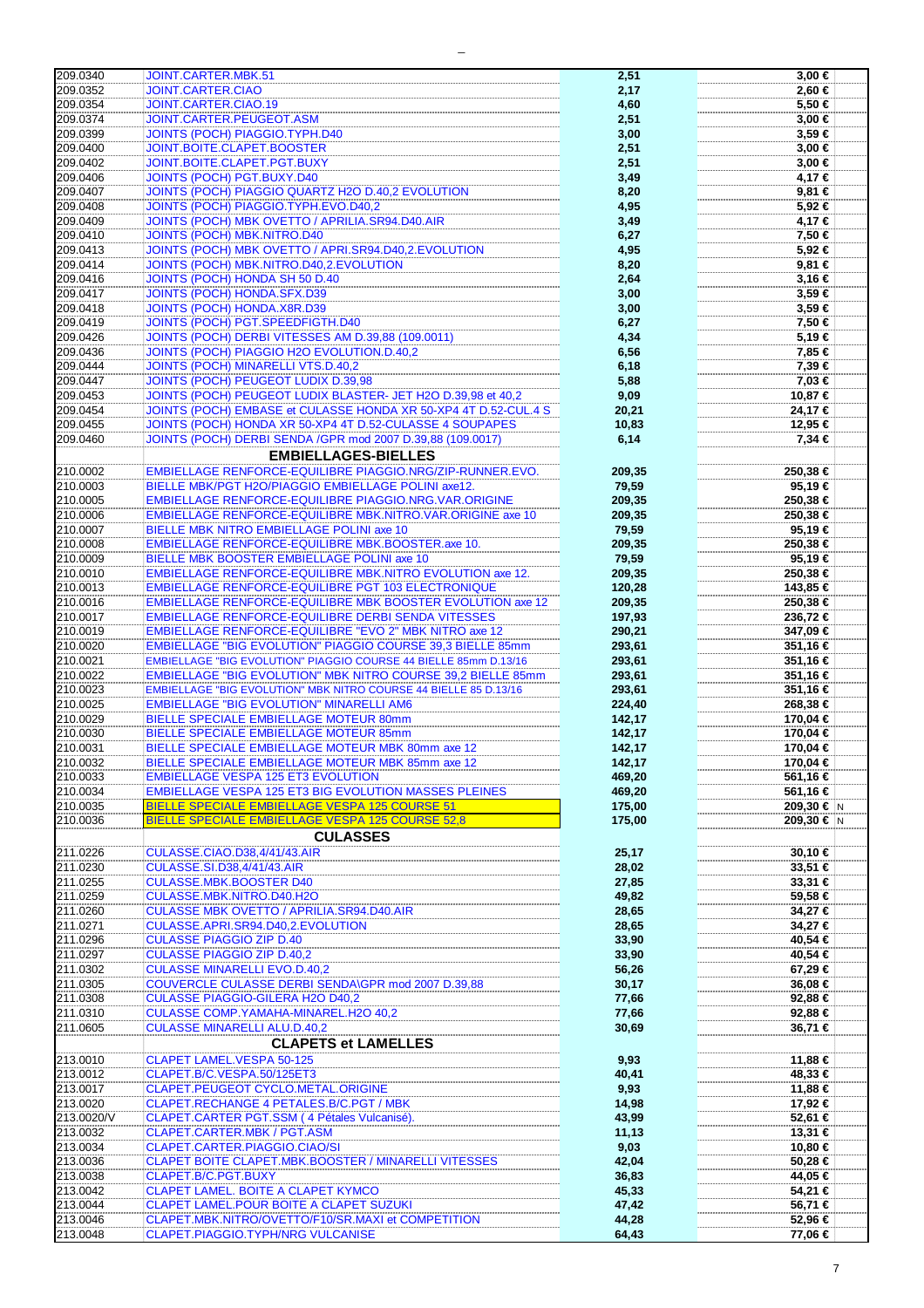| 213.0049             | <b>CLAPET PEUGEOT BUXY-HONDA</b>                          | 35,25          | 42,16 €           |
|----------------------|-----------------------------------------------------------|----------------|-------------------|
| 213.0050             | <b>CLAPET MBK BOOSTER-YAMAHA BWS</b>                      | 35,25          | 42,16 €           |
|                      |                                                           |                |                   |
| 213.0051             | <b>CLAPET DERBI VITESSES</b>                              | 45,82          | 54,80 €           |
| 213.0052             | <b>CLAPET "BIG EVOLUTION" MBK NITRO (Modif.Carter)</b>    | 82,62          | 98,81 €           |
|                      |                                                           |                |                   |
| 213.0053             | <b>CLAPET PIAGGIO ZIP SP avec VENTURI</b>                 | 80,58          | 96,37€            |
| 213.0054             | <b>CLAPET CYLINDRE VESPA 125 ET3</b>                      | 75,48          | 90,27€            |
|                      |                                                           |                |                   |
| 213.0055             | CLAPET BIG EVOLUTION PIAGGIO 0,3mm (24/26/28)             | 54,50          | 65,18 € $ N $     |
| 213.0500             | <b>LAMELLE RECHANGE VESPA</b>                             | 3,95           | 4,72 €            |
|                      |                                                           |                |                   |
| 213.0520             | LAMELLE.HONDA.MTX/NSR50                                   | 4,54           | 5,43 €            |
| 213.0522             | LAMELLE.CLAPET.CARBONE BOOSTER                            | 4,54           | $5,43$ €          |
|                      |                                                           |                |                   |
| 213.0524             | <b>LAMELLES RECHANGE CLAPET NITRO</b>                     | 20,09          | 24,03 €           |
| 213.0525             | LAMELLES RECHANGE CLAPET PIAGGIO/NITRO N.M                | 13,20          | 15,79 €           |
| 213.0526             | LAMELLES CLAPET BOITE CLAPET MBK BOOSTER-MINARELLI VTS    |                | 24,03 €           |
|                      |                                                           | 20,09          |                   |
| 213.0527             | LAMELLES (JEU) CLAPET.DERBI.SENDA                         | 13,20          | 15,79 €           |
| 213.0530             | LAMELLES (x4) MBK.BOOSTER                                 |                | 15,79 €           |
|                      |                                                           | 13,20          |                   |
| 213.0532             | LAMELLES (x4) MBK.NITRO / PGT LUDIX / PGO                 | 20,09          | 24,03 €           |
| 213.0534             | LAMELLES (x4) PGT.BUXY/SV                                 |                | 15,79 €           |
|                      |                                                           | 13,20          |                   |
| 213.0536             | LAMELLES (x4) PIAGGIO.TYPHOON/NRG                         | 20,09          | 24,03 €           |
| 213.0537             | LAMELLES DERBI mod 2007 / XP65R                           |                | 27,04 €           |
|                      |                                                           | 22,61          |                   |
| 213.0599             | LAMELLES (JEU) CARBONE 110x110 e:0,25(a découper)         | 19,63          | 23,48 €           |
| 213.0600             | LAMELLES (JEU) CARBONE BLEUE 110x110 e:0,30(a découper)   | 20,54          | 24,57 €           |
|                      |                                                           |                |                   |
| 213.0601             | LAMELLES (JEU) CARBONE VERTE 110x110 e:0,35(a découper)   | 26,23          | 31,37 €           |
| 213.0602             | LAMELLES (JEU) CARBONE BLANCHE 110x110 e:0,40(a découper) | 28,44          | 34,01 €           |
|                      |                                                           |                |                   |
| 213.0603             | LAMELLES (JEU) CARBONE ROUGE 110x110 e:0,45(a découper)   | 32,33          | 38,67 €           |
| 213.0604             | LAMELLES (JEU) CARBONE ROUGE 110x110 e:0,28(a découper)   | 33,37          | 39,91 €           |
|                      |                                                           |                |                   |
| 213.0605             | LAMELLES (JEU) CARBONE ROUGE 110x110 e:0,33(a découper)   | 34,53          | 41,30 €           |
|                      | <b>SILENT BLOCS et PATTES de POTS</b>                     |                |                   |
|                      |                                                           |                |                   |
| 214.0001             | <b>SILENT.BLOC MALE-MALE M8</b>                           | 5,04           | 6,03€             |
| 214.0002             | SILENT.BLOC MALE-FEMELLE M8                               | 5,24           | $6,27$ €          |
|                      |                                                           |                |                   |
| 214.0003             | SILENT.BLOC MALE-FEMELLE M8 (souple)                      | 7,44           | 8,90€             |
|                      |                                                           |                |                   |
| 214.0004             | SILENT BLOC ANTI VIBRATION MALE-FEMELLE M.8               | 5,65           | 6,76 €            |
| 214.0100             | SILENT.BLOC MALE-MALE M6                                  | 4,14           | 4,95 €            |
|                      |                                                           |                |                   |
| 214.0102             | SILENT.BLOC.MALE-FEMELLE.D6mm.                            | 4,31           | 5,15 €            |
| 214.0103             | SILENT.BLOC.FEMELLE-FEMELLE.D6mm                          | 7,89           | $9,44$ €          |
| 214.0104             | SILENT.BLOC MALE-FEMELLE M6 (souple)                      |                | 8,68 €            |
|                      |                                                           | 7,26           |                   |
| 214.0106             | ENTRETOISE.PLAST.SUPP.RADIATEUR                           | 0,96           | 1,15 €            |
| 214.0109             | SILENT.BLOC ALL.POT. MBK                                  |                | 11,13 €           |
|                      |                                                           | 9,31           |                   |
| 214.0110             | BAGUE.PLAST.A et B.CARTER.PGT.ASM                         | 5,70           | $6,82$ €          |
| 214.0112             | <b>BAGUE ENGRENAGE PIAGGIO NTT</b>                        | 19,00          | 22,72 € N         |
|                      |                                                           |                |                   |
| 214.0113             | SUPPORT POT PIAGGIO TRAFFIC-FUNKY                         | 13,69          | 16,37 €           |
| 214.0114             | PATTE de FIXATION POT FOR RACE.PIAGGIO.TYPHOON            | 15,57          | 18,62 €           |
|                      |                                                           |                |                   |
| 214.0115             | PATTE de FIXATION POT. PIAGGIO EVOLUTION                  | 18,22          | 21,79 €           |
| 214.0116             | PATTE de FIXATION POT. APRILIA / MBK BOOSTER              | 14,15          | 16,92 €           |
|                      |                                                           |                |                   |
| 214.0117             | PATTE de FIXATION POT. MBK BOOSTER FOR-RACE               | 15,89          | 19,00 €           |
| 214.0118             | PATTE de FIXATION POT. APRILIA-MALAGUTI                   | 16,66          | 19,93 €           |
|                      |                                                           |                |                   |
| 214.0119             | PATTE de FIXATION POT FOR RACE.MBK.BOOSTER                | 18,22          | 21,79 €           |
| 214.0120             | PATTE de FIXATION POT APRILIA / MBK EVOLUTION             | 18,22          | 21,79 €           |
| 214.0129             | ATTACHE SUPPORT DE POT APRILIA DI-TECH SUPER RACE         |                | $21,23$ €         |
|                      |                                                           | 17,75          |                   |
| 214.0130             | ATTACHE SUPPORT DE POT HONDA ZOOMER                       | 10, 15         | 12,14 €           |
| 214.0132             | SUPPORT COURT MOTEUR VESPA APE 50                         | 105,60         | 126,30 €          |
|                      |                                                           |                |                   |
|                      | PIPES d'ADMISSIONS et BOITES à CLAPETS                    |                |                   |
|                      |                                                           |                |                   |
| 215.0002             | PIPE ADMISSION VESPA PRIMAVERA ET3 D.24                   | 23,51          | 28,12 €           |
| 215.0005             | PIPE ADMISSION VESPA D.16 EN METAL                        | 8,28           | 9,90€             |
| 215.0100             | PIPE ADMISSION GARELLI VIP 1-2-3-4 D.19                   |                | 15,85 €           |
|                      |                                                           | 13,25          |                   |
| 215.0110             | PIPE ADMISSION VESPA.PX/PE.D.28                           | 24,48          | 29,28 €           |
| 215.0112             | PIPE ADMISSION DOUBLE. VESPA                              | 54,02          | 64,61 €           |
|                      |                                                           |                |                   |
| 215.0113             | PIPE ADMISSION DOUBLE LAMELLE VESPA                       | 54,02          | 64,61 €           |
| 215.0115             | PIPE ADMISSION MONO LAMELLE VESPA ET3 D.24                | 74,83          | 89,50 €           |
|                      |                                                           |                |                   |
| 215.0116             | PIPE ADMISSION VESPA.ET3.D.19                             | 74,83          | 89,50 €           |
| 215.0117             | PIPE ADMISSION MONOLAMELLE VESPA 50 D.16                  | 74,83          | 89,50 €           |
|                      |                                                           |                |                   |
| 215.0120             | PIPE ADMISSION MINARELLI-GARELLI NOI                      | 12,07          | 14,44 €           |
| 215.0162             | PIPE ADMISSION VESPA PK-ETS-XL-HP D.24                    | 24,85          | 29,72 €           |
|                      |                                                           |                |                   |
| 215.0190             | PIPE ADMISSION SERIE 5000/6000                            | 16,65          | 19,91 €           |
| 215.0191             | PIPE ADMISSION GILERA SERIE 5000/6000                     | 14,28          | 17,08 €           |
| 215.0193             | PIPE ADMISSION F.MORINI SERIE 5000/6000                   |                | 17,08 €           |
|                      |                                                           | 14,28          |                   |
| 215.0194             | PIPE ADMISSION MINARELLI-MORINI D.12                      | 7,54           | $9,02$ €          |
| 215.0198             |                                                           |                | 17,08 €           |
|                      |                                                           |                |                   |
| 215.0200             | PIPE ADMISSION ALU.MBK/PGT/APRILIA 17/19.DROITE           | 14,28          |                   |
|                      | PIPE ADMISSION DOUBLE ASP.LAMELLE VESPA PK                | 54,02          | 64,61 €           |
|                      |                                                           |                |                   |
| 215.0202             | PIPE ADMISSION MONOLAMELLE VESPA PK                       | 74,83          | 89,50 €           |
| 215.0203             | PIPE ADMISSION MONOLAMELLE VESPA PK D.19                  | 74,83          | 89,50 €           |
|                      |                                                           |                |                   |
| 215.0210             | PIPE ADMISSION DOUBLE ASP.LAMELLE VESPA PK                | 54,02          | 64,61 €           |
| 215.0225             | PIPE ADMISSION PEUGEOT 103 D.17.ORIGINE                   | 5,79           | $6,92 \in$        |
|                      |                                                           |                |                   |
| 215.0226             | PIPE ADMISSION PEUGEOT.SPX.12/15                          | 6,36           | 7,61 €            |
| 215.0227             | PIPE ADMISSION PEUGEOT.SPX.17/19                          | 6,36           | 7,61 €            |
|                      |                                                           |                |                   |
| 215.0230             | PIPE ADMISSION MONOLAMELLE.VESPA ETS PK XL                | 74,83          | 89,50 €           |
| 215.0231             | PIPE ADMISSION MONOLAMELLE. VESPA ETS PK XL D.19          | 74,83          | 89,50 €           |
|                      |                                                           |                |                   |
| 215.0240             | PIPE ADMISSION MBK.51/15.DROITE                           | 6,82           | 8,16 €            |
| 215.0242             | PIPE ADMISSION MBK.51/15.COUDEE                           | 13,69          | 16,37 €           |
|                      |                                                           |                |                   |
| 215.0245<br>215.0246 | BOITE.CLAPET.MBK.51/12-15<br>BOITE.CLAPET.MBK.51/17-21    | 44,47<br>44,47 | 53,19 €<br>53,19€ |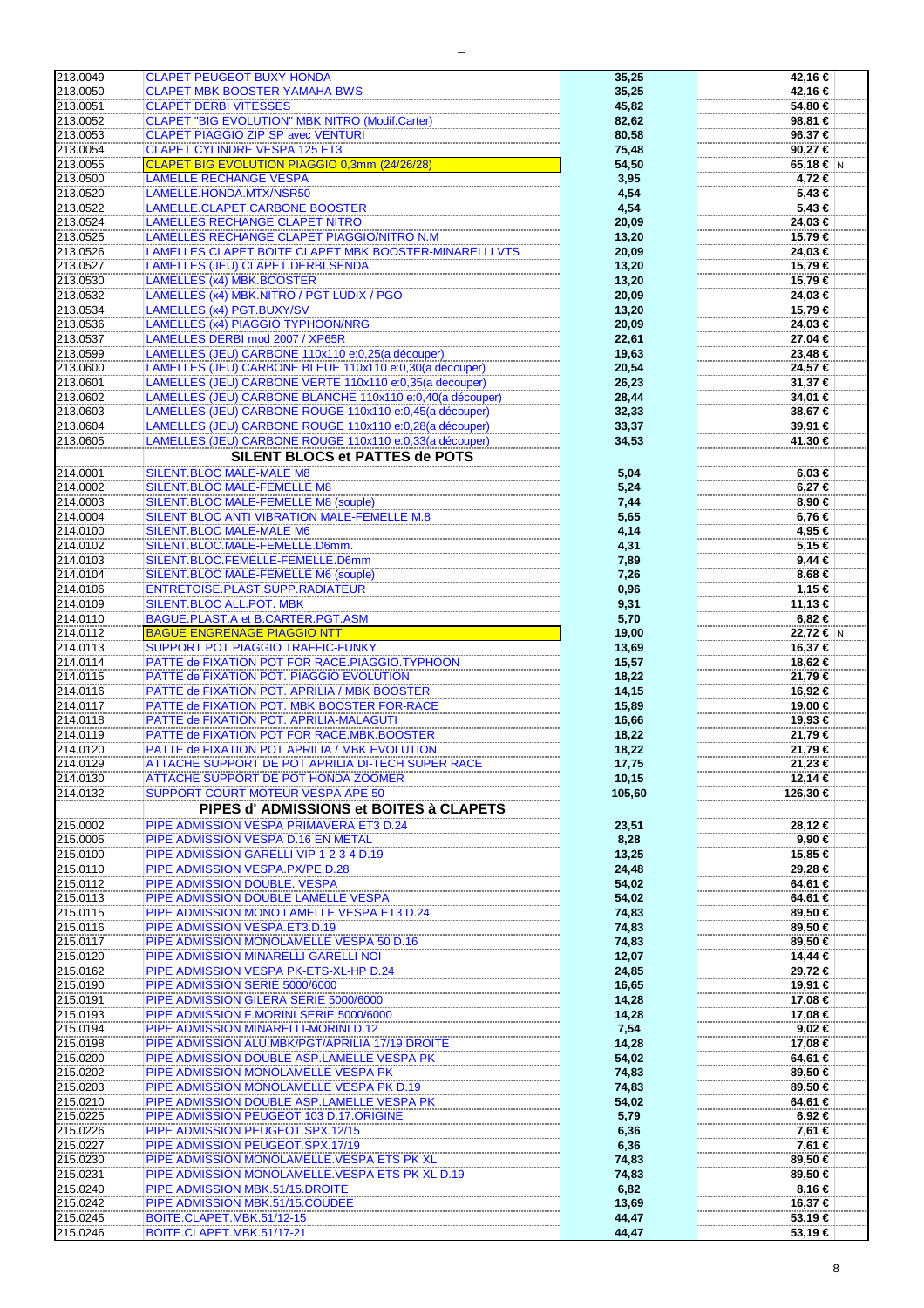| 215.0270 |                                                                      |        |            |
|----------|----------------------------------------------------------------------|--------|------------|
|          | PIPE ADMISSION MONOLAMELLE.APE 50 D.16                               | 74,83  | 89,50 €    |
| 215.0271 | BOITE A CLAPETS MONOLAMELLE.APE 50 SHBC D.19                         | 76,50  | 91,49 €    |
| 215.0272 | BOITE A CLAPETS APE 50 PWK D.24-28                                   | 83,64  | 100,03 €   |
|          |                                                                      |        |            |
| 215.0273 | BOITE A CLAPETS APE 50 PWK D.28 (rajouter support court 214.0132)    | 83,64  | 100.03 €   |
| 215.0290 | PIPE ADMISSION DOUBLE VESPA PK-ETS D.19                              | 54,02  | 64,61 €    |
| 215.0291 | PIPE ADMISSION DOUBLE VESPA PK-ETS D.24                              | 54,02  | 64,61 €    |
| 215.0300 | BOITE.CLAPET.PEUGEOT 103.D.15                                        |        |            |
|          |                                                                      | 38,91  | 46,54 €    |
| 215.0301 | BOITE.CLAPET.PGT.103.D.17                                            | 38,91  | 46,54 €    |
| 215.0308 | PIPE ADMISSION BOITE.CLAPET.PGT.15                                   | 12,07  | 14,44 €    |
| 215.0309 | PIPE ADMISSION BOITE.CLAPET.PGT.17                                   |        | 14,44 €    |
|          |                                                                      | 12,07  |            |
| 215.0330 | PIPE ADMISSION CARTER.PEUGEOT.SSM.15                                 | 6,82   | 8,16 €     |
| 215.0332 | PIPE ADMISSION CARTER.PEUGEOT.SSM.17                                 | 6,82   | 8,16 €     |
| 215.0350 | PIPE ADMISSION CARTER.MBK.12/15.DROITE                               | 7,54   | 9,02 €     |
|          |                                                                      |        |            |
| 215.0352 | PIPE ADMISSION CARTER.MBK.17/19.DROITE                               | 7,54   | $9,02$ €   |
| 215.0360 | PIPE ADMISSION PGT.ST.D.19                                           | 11,34  | 13,56 €    |
| 215.0361 | PIPE ADMISSION SUZUKI.ADDRESS.D.19                                   | 33,79  | 40,41 €    |
|          |                                                                      |        |            |
| 215.0362 | PIPE ADMISSION CARTER.CIAO.D.13                                      | 6,95   | 8,31 €     |
| 215.0370 | PIPE ADMISSION CARTER.PEUGEOT.ASM/15                                 | 7,54   | 9,02 €     |
| 215.0372 | PIPE ADMISSION CARTER.PEUGEOT.ASM/17                                 | 7,54   | 9,02 €     |
|          |                                                                      |        |            |
| 215.0378 | PIPE ADMISSION RIZZATO D.19                                          | 13,25  | 15,85 €    |
| 215.0384 | PIPE ADMISSION PUCH.MAXI.D.14                                        | 11,34  | 13,56 €    |
| 215.0386 | PIPE ADMISSION YAMAHA.CHAPPY.19                                      | 15,00  | 17,94 €    |
|          |                                                                      |        |            |
| 215.0388 | PIPE ADMISSION CAGIVA COCIS 50 D.19                                  | 17,65  | 21,11 €    |
| 215.0391 | PIPE ADMISSION PIAGGIO EAGLET.D.19                                   | 18,52  | 22,15 €    |
| 215.0392 | PIPE ADMISSION MALAGUTI FIFTY 50 D.19                                | 32,31  | 38,64 €    |
|          |                                                                      |        |            |
| 215.0397 | PIPE ADMISSION ALU.PGT/APRILIA RX50.D.19 COUDEE                      | 28,09  | 33,60 €    |
| 215.0398 | PIPE ADMISSION HONDA. WALLAROO.17/19                                 | 26,61  | 31,83 €    |
| 215.0399 | PIPE ADMISSION PGT.BUXY.19                                           | 22,65  | 27,09 €    |
| 215.0400 | PIPE ADMISSION PGT.SV D.19                                           | 22,65  | 27,09 €    |
|          |                                                                      |        |            |
| 215.0401 | PIPE ADMISSION MBK NITRO D.25                                        | 52,98  | 63,36 €    |
| 215.0403 | PIPE ADMISSION PIAGGIO.TYPHOON.D.25                                  | 55,93  | 66,89 €    |
| 215.0405 | PIPE ADMISSION PIAGGIO.NRG.D.19                                      | 61,04  | 73,00 €    |
|          |                                                                      |        |            |
| 215.0406 | PIPE ADMISSION PIAGGIO ZIP/GILERA CARBU.ORIGINE                      | 33,12  | 39,61 €    |
| 215.0410 | BOITE.CLAPET.MBK.BOOSTER GROS VOLUME                                 | 96,83  | 115,81 €   |
| 215.0411 | BOITE.CLAPET.PEUGEOT.BUXY                                            | 101,23 | 121,07 €   |
|          |                                                                      |        |            |
| 215.0416 | PIPE ADMISSION BOITE.CLAPET.MBK.BOOSTER                              | 40,97  | 49,00 €    |
| 215.0417 | PIPE ADMISSION CAOUTCHOUC DERBI SENDA D.19                           | 38,73  | 46,32 €    |
| 215.0418 | PIPE ADMISSION MBK NITRO-OVETTO D.19                                 | 61,04  | 73,00 €    |
|          |                                                                      |        |            |
| 215.0419 | PIPE ADM.MBK NITRO-OVETTO CARBU.ORIGINE                              | 27,00  | 32,29€     |
| 215.0420 | PIPE ADMISSION HONDA 50 ZOOMER 4T                                    | 44,79  | 53,57 €    |
| 215.0421 | PIPE ADMISSION PGT LUDIX-JET FORCE D.19                              | 64,54  | 77,19 €    |
|          |                                                                      |        |            |
| 215.0422 | PIPE ADMISSION XP4 CULASSE 4 SOUPAPES                                | 16,67  | 19,94 €    |
| 215.0423 | PIPE ADMISSION ALU/CAOUTCHOUC "360" PIAGGIO DELLORTO D.19-21         | 42,66  | 51,02 €    |
| 215.0424 | PIPE ADMISSION ALU/CAOUTCHOUC "360" PIAGGIO DELLORTO D.26-30         | 42,66  | 51,02 €    |
|          |                                                                      |        |            |
| 215.0425 | PIPE ADMISSION ALU/CAOUTCHOUC "360" MBK NITRO DELL ORTO D.19-21      | 42,66  | 51,02 €    |
| 215.0426 | PIPE ADMISSION ALU/CAOUTCHOUC "360" MBK NITRO DELLOR TO D.30         | 42,66  | 51,02 €    |
| 215.0427 | PIPE ADMISSION CAOUTCHOUC "360" MINARELLI/DERBI DE LLORTO D.19-21    | 42,66  | 51,02 €    |
| 215.0428 | PIPE ADMISSION CAOUTCHOUC "360" MINARELLI/DERBI DE LLORTO D.26-28-30 | 42,66  | 51,02 €    |
|          |                                                                      |        |            |
| 215.0429 | PIPE ADMISSION ALU/CAOUTCHOUC "360" PIAGGIO MIKUNI D.26-28           | 42,66  | 51,02 €    |
| 215.0430 | PIPE ADMISSION ALU/CAOUTCHOUC "360" MBK NITRO MIKUNI D.30            | 42,66  | 51,02 €    |
| 215.0431 | PIPE ADMISSION ALU/CAOUTCHOUC "360" PIAGGIO DELLOR TO D.19 EVO.      | 42,66  | 51,02 €    |
|          |                                                                      |        |            |
| 215.0432 | PIPE ADMISSION VERSO RUOTA "360" MBK NITRO MIKUNI D. 26-28           | 42,66  | 51,02 €    |
| 215.0433 | PIPE ADMISSION VERSO RUOTA "360" MBK NITRO DELLORTO D.26-28-30       |        |            |
|          |                                                                      | 42,66  | 51,02 €    |
|          |                                                                      |        |            |
| 215.0434 | PIPE ADMISSION VESPA 125 ET3 CARBU.D.28 PWK                          | 42,84  | 51,24 €    |
| 215.0435 | PIPE ADMISSION VESPA 125 ET3 - 3 TROUS CARBU.D.28                    | 42,84  | 51,24 €    |
| 215.0436 | PIPE ADMISSION PIAGGIO ZIP DROITE D.30                               | 56,00  | 66,98 € N  |
|          |                                                                      |        |            |
|          | <b>VENTURIS d'ECHAPPEMENTS</b>                                       |        |            |
|          | <b>SILENCIEUX</b>                                                    |        |            |
|          |                                                                      |        |            |
| 217.0010 | SAC.LAINE.DE.VERRE MINERALE POLINI                                   | 9,36   | 11,19 €    |
| 217.0020 | <b>SAC LAINE VERRE CERAMIQUE</b>                                     | 16,52  | 19,76 €    |
| 217.0021 | CARTOUCHE.RECHANGE.NO SMOKING                                        | 10,43  | 12,47 €    |
|          |                                                                      |        |            |
| 218.0044 | SILENCIEUX.ALU.POT FOR RACE 2 HOM.e3                                 | 95,84  | 114,62 €   |
| 218.0045 | SILENCIEUX POT HOMOLOGUE D.20                                        | 95,84  | 114,62 €   |
| 218.0047 | SILENCIEUX POT DERBI 200.0261                                        | 113,79 | 136,09 €   |
|          |                                                                      |        |            |
| 218.0048 | SILENCIEUX POT SCOOTER TEAM 3 HOMOLOGUE D.60                         | 69,26  | 82,83 €    |
|          | <b>PIECES de RECHANGE</b>                                            |        |            |
| 223.0102 | <b>DURITE 4X8 (AU METRE)</b>                                         | 3,90   | 4,66 €     |
|          |                                                                      |        |            |
| 223.0120 | MANCHON CAOUTCHOUC MONTAGE SOUPLE CARBU.D.25 / 28                    | 6,66   | 7,97 €     |
| 223.0122 | MANCHON CASSA FILTRO MALAGUTI FIFTY 50                               | 5,18   | $6,20 \in$ |
| 223.0145 | JOINT SILENCIEUX / POT D.25/28 et MANCHON CARBU.D.21(cde x 5)        |        | 4,89 €     |
|          |                                                                      | 4,09   |            |
| 223.0146 | JOINT JONCTION.POT.EVOLUTION / TEAM 3 D.20/22(cde x 5)               | 3,37   | 4,03 €     |
| 223.0147 | JOINT JONCTION. POT CORSA / FOR RACE D.22/25(cde x 5)                | 3,37   | 4,03 €     |
| 225.0110 | RADIATEUR EN CUIVRE KIT PEUGEOT H2O                                  | 90,35  | 108,06 €   |
|          |                                                                      |        |            |
| 225.0506 | RADIATEUR"DOUBLE FAISCEAUX"PIAGGIO ZIP SP(295x200)                   | 406,98 | 486,75 €   |
| 228.0000 | RESSORT EMBRAYAGE RENFORCE VESPA                                     | 2,62   | $3,13 \in$ |
| 228.0001 | RESSORT POT LONG 70mm (cde x10)                                      | 1,06   | 1,27 €     |
|          |                                                                      |        |            |
| 228.0002 | RESSORT POT COURT 55mm (cde x10)                                     | 1,06   | 1,27 €     |
| 228.0003 | RESSORT POT LONG COUDE 90°-70mm (cde x10)                            | 1,46   | 1,75 €     |
| 228.0004 | RESSORTS INOX (PAIRE) CROCHETS PIVOTANTS L=53                        | 5,31   | $6,35 \in$ |
| 228.0005 | RESSORTS INOX (PAIRE) CROCHETS PIVOTANTS L=67                        | 5,31   | 6,35 €     |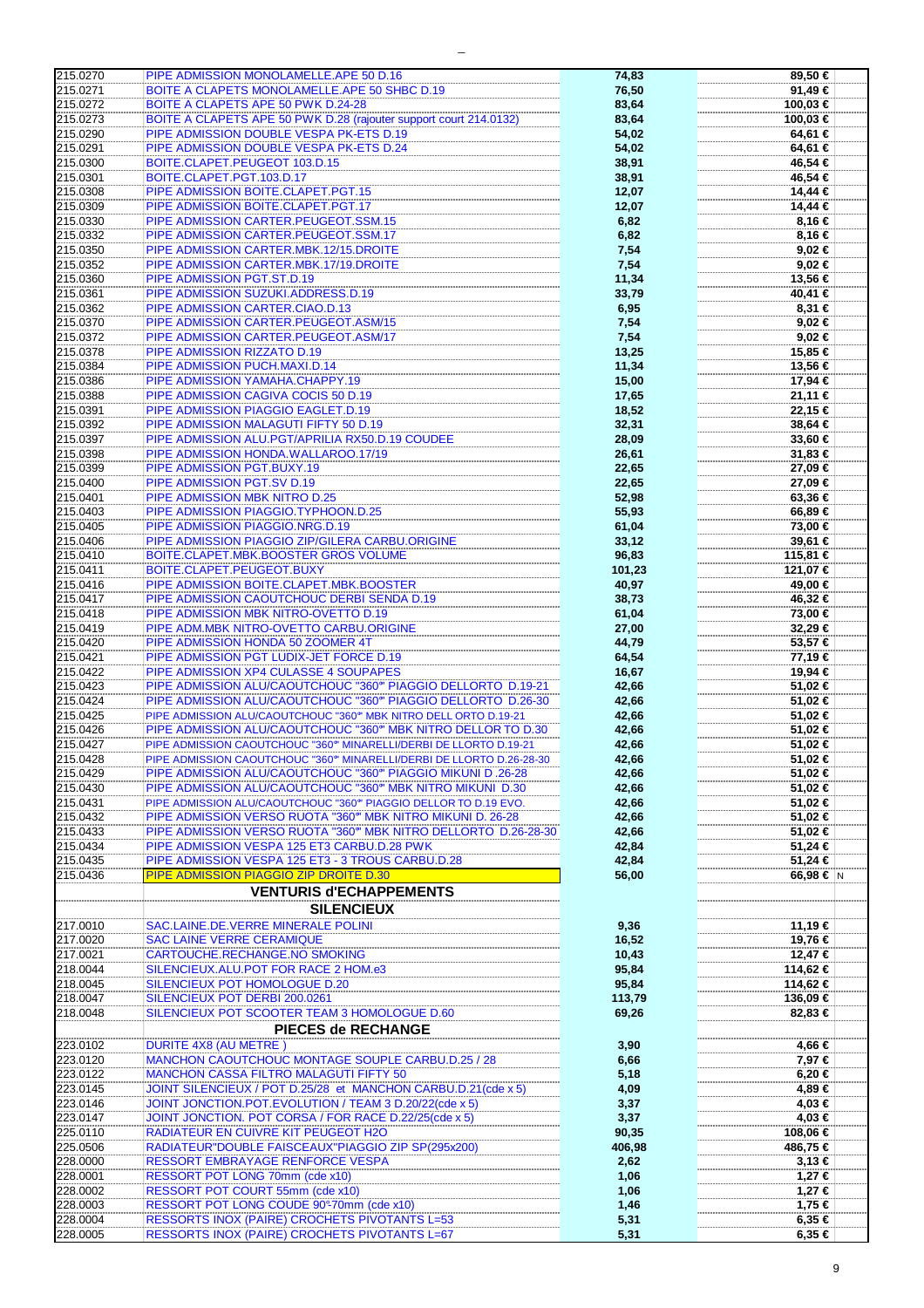| 228.0006 | RESSORTS INOX (PAIRE) CROCHETS PIVOTANTS L=79               | 6,82  | 8,16 €        |
|----------|-------------------------------------------------------------|-------|---------------|
| 228.0101 | <b>DOUBLE RESSORT EMBRAYAGE VESPA 50-125</b>                | 58,00 | 69,37 € N     |
| 228.0130 | <b>RESSORT POUR EMBRAYAGE CIAO-SI</b>                       | 6,56  | 7,85 €        |
| 228.0131 | RESSORTS SOUPAPES (x4) XP4 CULASSE 4 SOUPAPES               | 22,27 | 26,63 €       |
|          |                                                             |       |               |
|          | <b>DISQUES d'EMBRAYAGES</b>                                 |       |               |
| 230.0010 | <b>DISQUES EMBRAYAGEVESPA.50/125PRI.ALU</b>                 | 15,59 | 18,65 €       |
| 230.0011 | DISQUES EMBRAYAGE et RESSORTS MINARELLI VITESSES            | 67,38 | 80,59€        |
|          |                                                             |       |               |
| 230.0012 | DISQUES EMBRAYAGE et RESSORTS DERBI VITESSES                | 65,92 | 78,84 €       |
| 230.0013 | KIT EMBRAYAGE VESPA 50/125 RACING 4 DISQUES                 | 27,00 | 32,29 € N     |
| 230.0014 | KIT EMBRAYAGE VESPA PX 125/200 RACING 4 DISQUES             | 17,50 | 20,93 € N     |
| 230.0500 | KIT EMBRAYAGE VESPA 50/125 EVOLUTION                        |       | 94,48 $\in$ N |
|          |                                                             | 79,00 |               |
|          | PIECES de RECHANGE                                          |       |               |
| 252.0002 | JOINT ECHAPPEMENT MBK / FOR RACE-TEAM 3 (cde x10)           | 0,84  | 1,00 €        |
| 252.0003 | JOINT POT FOR RACE PGT ROND CUIVRE (cde x10)                | 1,26  | 1,51 €        |
|          |                                                             |       |               |
| 252.0004 | <b>JOINT POT SCOOTERS PEUGEOT ST (cde x10)</b>              | 0,81  | 0,97€         |
| 252.0006 | JOINT POT VESPA 50-HONDA WALLAROO (cde x10)                 | 0,95  | 1,14 €        |
| 252.0007 | JOINT POT VESPA 125 ET3                                     | 1,26  | 1,51 €        |
| 252.0008 | <b>JOINT POT KIT EVOLUTION (cde x10)</b>                    | 1,05  | 1,26 €        |
|          |                                                             |       |               |
| 252.0009 | JOINT POT POUR KIT EVOLUTION MINARELLI/YAMAHA (cde x10)     | 1,05  | 1,26 €        |
| 252.0010 | <b>JOINT POT ROND SILENCIEUX ALUMINIUM 3 TROUS</b>          | 1,89  | $2,26$ €      |
| 252.0011 | JOINTS POT "BIG EVOLUTION" (cde x10)                        | 1,86  | 2,22 €        |
| 252.0012 | <b>JOINT POT SCOOTER TEAM</b>                               | 1,25  | 1,50 €        |
| 253.0100 | JOINT COLL.ADMISSION. VESPA PX-PE                           | 1,20  | 1,44 €        |
|          |                                                             |       |               |
| 253.0120 | JOINT PACCO LAMEL VESP DOUBLE ASP                           | 0,90  | $1,08$ €      |
| 253.0130 | <b>JOINT COLL.ADMISSION VESPA ETS-XL 3 TROUS</b>            | 1,20  | 1,44 €        |
| 253.0140 | JOINT.CLAPET.PEUGEOT.103.ORIGINE                            | 0,90  | 1,08 €        |
| 254.0124 | JEU JOINTS.EMBASE.PIAGGIO.EVOLUTION D.40,2 et 47,6.         | 4,88  | 5,84 €        |
| 254.0125 | JEU JOINTS EMBASE.MBK EVOLUTION D.40,2 et 47,6.             | 4,88  | 5,84 €        |
|          |                                                             |       |               |
| 255.0002 | JOINT TORIQUE COUVERCLE ENGRENAGE PIAGGIO                   | 8,62  | 10,31€        |
| 255.0003 | JOINT TORIQUE COUVERCLE ENGRENAGE MBK                       | 8,62  | 10,31 €       |
| 255.4312 | <b>COURROIE DE POMPE STEEL</b>                              | 3,90  | 4,66 €        |
| 255.4362 | <b>COURROIE DE POMPE</b>                                    | 3,90  | 4,66 €        |
|          |                                                             |       |               |
| 256.0010 | JOINT CENTRAL POUR RADIATEUR EN ALU.                        | 6,66  | 7,97 €        |
| 260.018  | SUPPORT ET PIECES POUR EMBRAYAGE A 2 MASSES                 | 9,89  | 11,83 €       |
| 271.0001 | AXE PISTON DERBI D.50 mod 2007 / MINARELLI ALU D.40         | 6,90  | 8,25 €        |
| 271.0002 | AXE PISTON D.12x37 K2D-PIAGGIO-DERBI D.47                   | 5,59  | $6,69 \in$    |
| 271.0003 | AXE PISTON D.14x40 K2D                                      | 5,59  | $6,69 \in$    |
|          |                                                             |       |               |
| 271.0005 | AXE PISTON D.15x48.5 K2D                                    | 5,93  | $7,09$ €      |
| 271.0006 | AXE.PISTON D.12x40.PK50/XL                                  | 4,43  | 5,30 €        |
| 271.0007 | AXE.PISTON D.12x33.PGT/PIAGGIO                              | 4,43  | 5,30 €        |
| 271.0008 | AXE.PISTON D.12x37.PGT                                      | 4,43  | 5,30 €        |
| 271.0009 | AXE.PISTON D.15x54K2D                                       |       | 7,31 €        |
|          |                                                             | 6,11  |               |
| 271.0100 | AXE PISTON D.12x31.5                                        | 4,43  | 5,30 €        |
| 271.0110 | AXE PISTON D.16x50 K2D                                      | 6,11  | 7,31 €        |
| 271.0130 | AXE PISTON D.14x30 K2D                                      | 5,59  | 6,69€         |
| 271.0170 | AXE.PISTON D.10x36xK2D.SCOOTER/BOOSTER D47                  | 5,26  | 6,29€         |
| 271.0220 | AXE PISTON D.16x54                                          | 6,26  | 7,49 €        |
|          |                                                             |       |               |
| 271.0231 | AXE.PISTON D.10x36x5 ACIER TREMPE                           | 8,39  | 10,03 €       |
| 271.0232 | AXE.PISTON D.10x37x5 ACIER TREMPE                           | 8,39  | 10,03 €       |
| 271.0243 | AXE.PISTON D.10x33x6.BOOSTER.D40                            | 5,26  | 6,29€         |
| 271.0267 | AXE PISTON D.13x38x8                                        | 5,71  | $6,83 \in$    |
| 271.0268 | AXE BALANCIER CULASSE 4 SOUPAPES                            | 6,57  | 7,86 €        |
|          |                                                             |       |               |
| 272.0000 | CLIPS AXE PISTON D.14 (cde x10)                             | 0,41  | 0.49 ∈        |
| 272.0001 | CLIPS AXE PISTON.D.12.PGT/PIAGGIO/DERBI/MINARELLI (cde x10) | 0,41  | 0,49€         |
| 272.0003 | CLIPS AXE PISTON D.15 (cde x10)                             | 0,41  | 0,49€         |
| 272.0100 | CLIPS AXE PISTON.D.16.NS125 (cde x10)                       | 0,41  | 0,49€         |
| 272.0110 | CLIPS AXE PISTON.D.13.MBK.CYCLO (cde x10)                   | 0,41  | 0,49€         |
|          |                                                             |       |               |
| 272.0120 | CLIPS AXE PISTON.D.10.SCOOTER/BOOSTER (cde x10)             | 0,39  | 0,47€         |
| 272.0130 | CLIPS AXE PISTON D.18 (cde x10)                             | 0,41  | $0,49 \in$    |
| 272.0134 | CLIPS AXE PISTON D.10 SPECIAL (cde x10)                     | 0,39  | $0,47 \in$    |
| 272.0136 | CLIPS AXE PISTON D.12 (cde x10)                             | 0,41  | 0,49€         |
| 272.0137 | CLIPS AXE PISTON D.17 (cde x10)                             | 0,54  | $0,65 \in$    |
|          |                                                             |       |               |
| 272.0141 | CLIPS AXE PISTON D.13x1 (cde x10)                           | 0,47  | $0,56 \in$    |
| 272.0142 | CLIPS AXE PISTON D.16x1 (cde x10)                           | 0,77  | $0,92 \in$    |
| 272.0143 | CLIPS AXE PISTON D.14 (cde x10)                             | 0,53  | 0,63€         |
| 272.0144 | CLIPS AXE PISTON D.19x1,5 (cde x10)                         | 0,48  | $0,57$ €      |
| 272.0145 | CLIPS AXE PISTON D.13x1 (cde x10)                           | 0,52  | $0,62 \in$    |
|          |                                                             |       |               |
| 274.0002 | POULIE DISTRIBUTION Z=28 CULASSE 4 SOUPAPES                 | 28,85 | 34,50 €       |
| 280.0005 | <b>ROULEMENT DE POMPE</b>                                   | 7,51  | 8,98 €        |
| 280.0007 | <b>ENSEMBLE REVISION POMPE A EAU</b>                        | 6,04  | 7,22 €        |
| 280.0008 | KIT POMPE à EAU PIAGGIO "ARBRE INOX"                        | 25,50 | 30,50 €       |
| 280.0009 | AXE POMPE A EAU MOTEUR PIAGGIO                              | 13,14 | 15,72 €       |
|          |                                                             |       |               |
| 280.0010 | CAGE.AIGUILLE.16x20x22,5.NS125                              | 15,59 | 18,65 €       |
| 280.0011 | CAGE.AIGUILLE BIG EVO D.12 MBK/PIAGGIO (cde x 5)            | 12,24 | 14,64 € N     |
| 280.0012 | CAGE.AIGUILLE.12x17x15.PIAGGIO (cde x 5)                    | 8,76  | 10,48 €       |
| 280.0014 | CAGE.AIGUILLE.15x19x20.ROTAX                                | 7,36  | $8,80 \in$    |
| 280.0015 | CAGE.AIGUILLE BIG EVO D.13 MBK/PIAGGIO (cde x 5)            |       | 14,64 € N     |
|          |                                                             | 12,24 |               |
| 280.0017 | CAGE.AIGUILLE.MBK.BOOSTER.D10 (cde x 5)                     | 9,53  | 11,40 €       |
| 280.0018 | CAGE.AIGUILLE.12x17x13.MBK.EVOLUTION D.40,2                 | 7,51  | 8,98 €        |
| 280.0019 | CAGE.AIGUILLE 12x15x15 DERBI / MINARELLI (cde x 5)          | 7,25  | 8,67 €        |
|          |                                                             |       |               |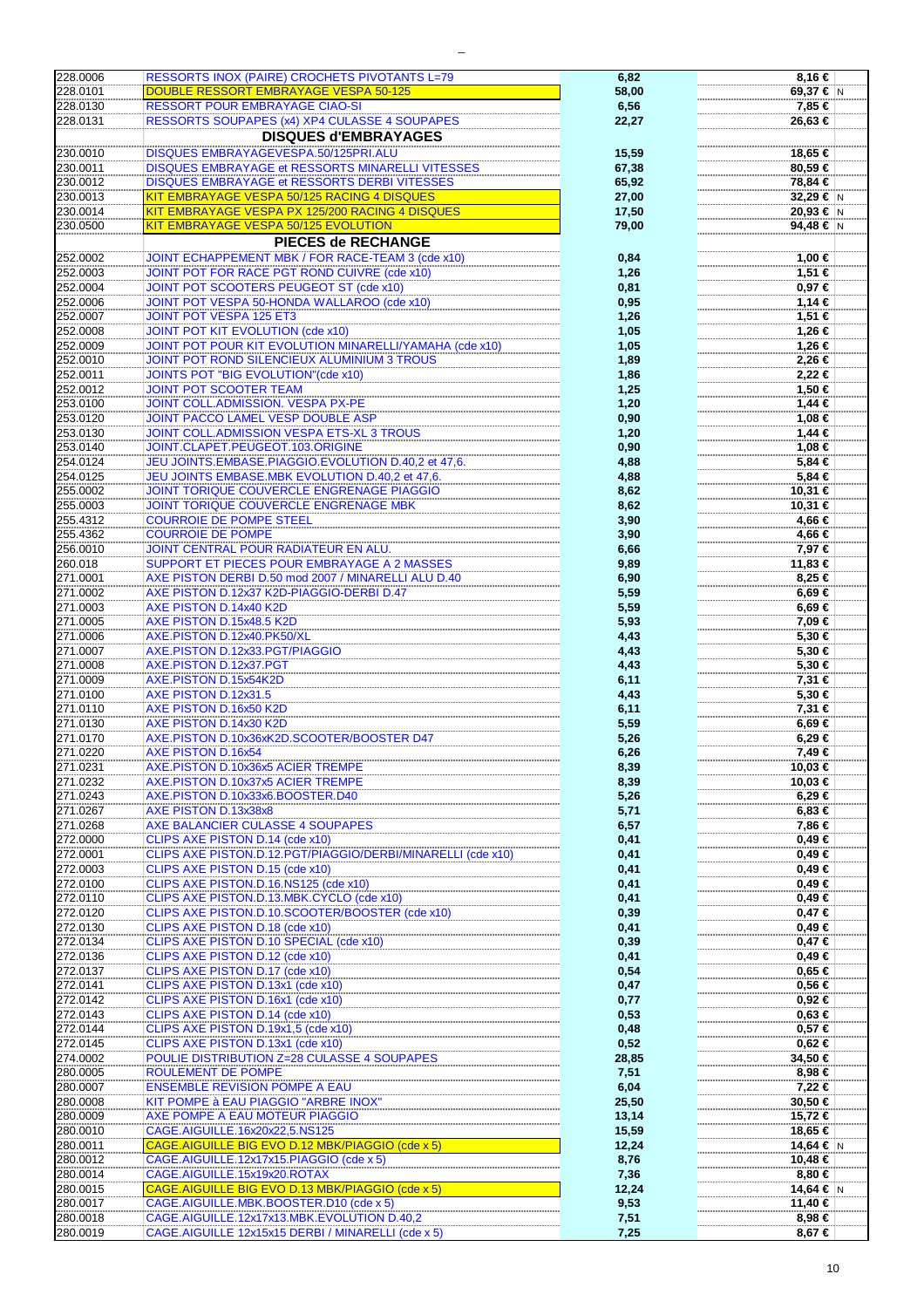| 280.0020 | <b>JEU ROULEMENTS CARTER MOTEUR PEUGEOT</b>                            | 21,19  | 25,34 €         |
|----------|------------------------------------------------------------------------|--------|-----------------|
| 280.0030 | JEU ROULEMENTS CARTER MOTEUR MBK                                       | 30,66  | 36,67 €         |
| 280.0031 | <b>JEU ROULEMENTS EMBIELLAGE VESPA</b>                                 | 27,54  | 32,94 €         |
| 280.0040 | ROULEMENT (UNI) CARTER CIAO                                            | 7,36   | 8.80 $\epsilon$ |
|          |                                                                        |        |                 |
| 280.0042 | ROULEMENT POLYAMIDE PEUGEOT / PIAGGIO.COMPETITION.15000T               | 21,99  | 26,30 €         |
| 280.0043 | ROULEMENT POLYAMIDE DERBI / MBK BOOST-NITRO/ PGT LUDIX (6204)          | 8,04   | 9,62 €          |
| 280.0044 | ROULEMENT ACIER CARTER MINARELLI VITESSES (6303)                       | 24,89  | 29,77 €         |
| 280.0045 | ROULEMENT ARBRE A CAME 15x32x8 CULASSE 4 SOUPAPES                      | 18,14  | 21,70 €         |
| 280.0046 | ROULEMENT ARBRE A CAME 25x42x9 CULASSE 4 SOUPAPES                      | 15,84  | 18,94 €         |
| 280.0047 | ROULEMENT A ROULEAU DEMI-POULIE FIXE                                   | 8,41   | 10,06 €         |
|          |                                                                        |        |                 |
| 280.0048 | KIT ROULEMENT+CLIPS "TORSEN GP"                                        | 8,41   | 10,06 €         |
| 280.0049 | <b>ROULEMENT ACIER CARTER MOTEUR PIAGGIO "BIG EVOLUTION"</b>           | 30,47  | 36,44 €         |
| 282.0001 | KIT ROULEMENTS C4 ACIER+JOINTS SPY TEFLON EMBIELLAGE PIAGGIO           | 29,80  | 35,64 € N       |
| 282.0002 | KIT ROULEMENTS C4 ACIER+JOINTS SPY TEFLON EMBIELLAGE MBK               | 22,80  | 27,27 € N       |
| 282.0003 | KIT ROULEMENTS C4 ACIER+JOINTS SPY TEFLON EMBIELLAGE MINARELLI AM6     | 22,40  | 26,79 € N       |
| 282.0004 | KIT ROULEMENTS C4 ACIER+JOINTS SPY TEFLON EMBIELLAGE DERBI             | 21,50  | 25,71 € N       |
| 282.0005 |                                                                        |        | $26,31 \in N$   |
|          | KIT ROULEMENTS C4 ACIER+JOINTS SPY TEFLON EMBIELLAGE VESPA 50/125 D.19 | 22,00  |                 |
| 282.0006 | KIT ROULEMENTS C4 ACIER+JOINTS SPY TEFLON EMBIELLAGE VESPA 50/125 D.20 | 22,00  | 26,31 € N       |
| 284.0001 | <b>ENTRETOISE POUR POT 200.0243</b>                                    | 17,24  | 20,62 €         |
| 284.0100 | <b>ENTRETOISE DE RADIATEUR</b>                                         | 0,35   | $0,42$ €        |
| 285.0001 | JEU JOINTS SPY TEFLON EMBIELLAGE PIAGGIO-GILERA                        | 11,73  | 14,03 €         |
| 285.0002 | JEU JOINTS SPY TEFLON EMBIELLAGE MBK / PGO                             | 14,39  | 17,21 €         |
| 285.0003 | JEU JOINTS SPY TEFLON EMBIELLAGE MINARELLI AM6                         | 13,67  | 16,35 €         |
|          |                                                                        |        |                 |
| 285.0004 | JEU JOINTS SPY TEFLON EMBIELLAGE DERBI                                 | 13,67  | 16,35 €         |
| 285.0005 | JEU JOINTS SPY TEFLON EMBIELLAGE VESPA 50/125 D.19                     | 14,28  | 17,08 €         |
| 285.0006 | JEU JOINTS SPY TEFLON EMBIELLAGE VESPA 50/125 D.20                     | 14,28  | 17,08 €         |
| 285.0007 | <b>JEU JOINTS SPY TEFLON EMBIELLAGE MINIMOTO</b>                       | 11,73  | 14,03 €         |
| 285.0100 | <b>JEU JOINTS SPY.CARTER.PEUGEOT</b>                                   | 5,67   | 6,78 €          |
| 285.0110 | <b>JEU JOINTS SPY.CARTER.MBK.51</b>                                    | 5,36   | 6,41 €          |
| 285.0111 | <b>JOINTS SPY VILEBREQUIN VESPA 22/25</b>                              |        | 10,98 €         |
|          |                                                                        | 9,18   |                 |
| 285.0120 | JOINT.SPY.CARTER.CIAO                                                  | 2,39   | 2,86 €          |
| 285.0122 | <b>BOURRAGE CARTER MOTEUR CIAO-SI</b>                                  | 2,39   | 2,86 €          |
| 285.0131 | JOINT SPY TEFLON PIAGGIO COTE VOLANT 18x28x7                           | 6,07   | 7,26 €          |
| 285.0132 | <b>JOINT SPY TEFLON PIAGGIO COTE VARIATEUR 19x30x6,5</b>               | 6,07   | 7,26 €          |
| 285.0133 | JOINT SPY TEFLON MBK COTE VOLANT 20x30/34x6                            | 7,04   | 8,42 €          |
| 285.0134 | JOINT SPY TEFLON MBK COTE VARIATEUR 20x42/43x8                         | 7,76   | 9,28 €          |
| 285.0135 | JOINT SPY TEFLON CARTER ENGRENAGE PIAGGIO/YAMAHA 17x28x5               | 6,07   | 7,26 €          |
|          |                                                                        |        |                 |
| 285.0136 | JOINT SPY TEFLON MINARELLI AM6 COTE VOLANT 17x35x8                     | 7,04   | 8,42 €          |
| 285.0137 | JOINT SPY TEFLON MINARELLI AM6 COTE EMBRAYAGE 24x35x7                  | 7,04   | 8,42 €          |
| 285.0138 | JOINT SPY TEFLON EMBIELLAGE DERBI-PIAGGIO 30x35x7                      | 7,04   | 8,42 €          |
| 285.0139 | JOINT SPY TEFLON VESPA 50/125 COTE EMBRAYAGE 22,7x47,05x7/7,5          | 7,96   | 9,52 €          |
| 285.0140 | JOINT SPY TEFLON VESPA 50/125 COTE VOLANT 19x32x7                      | 6,74   | 8,06 €          |
| 285.0141 | JOINT SPY TEFLON VESPA 50/125 COTE VOLANT 20x32x7                      | 6,74   | 8,06 €          |
| 285.0142 | JOINT SPY TEFLON EMBIELLAGE MINIMOTO 15x24x5                           | 6,07   | 7,26 €          |
| 285.0500 | <b>JOINTS (POCH) SPY.POMPE</b>                                         | 8,61   | 10,30 €         |
| 285.0502 | JOINTS (POCH x4) SOUPAPES CULASSE 4 SOUPAPES                           | 22,27  | 26,63 €         |
| 290.0004 | JEU VIS PIPE ADMISSION DOUBLE ASPIRATION                               | 1,28   | 1,53 €          |
| 290.0005 | <b>JEU VIS CULASSE KIT VESPA 50</b>                                    |        | 1,58 €          |
|          |                                                                        | 1,32   |                 |
| 290.0105 | <b>JEU VIS PIPE ADMISSION</b>                                          | 1,78   | 2,13€           |
| 290.0110 | <b>JEU ECROU D.7</b>                                                   | 1,60   | 1,91 €          |
| 290.0115 | <b>JEU ECROU COLL. MONOLAMELLE VESPA</b>                               | 2,23   | 2,67 €          |
| 290.0120 | VISSERIE.(KIT).CARTER.PGT                                              | 1,39   | 1,66 €          |
| 290.0121 | JEU ECROU M.6 CULASSE 4 SOUPAPES                                       | 3,95   | 4,72 €          |
| 291.0001 | RONDELLE A CUVETTE D.31                                                | 5,03   | $6,02 \in$      |
| 291.0002 | RONDELLE INFERIEURE SUPPORT SOUPAPE CULASSE 4 SOUPAPES                 | 11,41  | 13,65 €         |
| 291.0003 | <b>CUVETTE SOUPAPE XP4 CULASSE 4 SOUPAPES</b>                          | 6,50   | 7,77 €          |
| 292.0116 | <b>SUPPORT RADIATEUR PEUGEOT</b>                                       | 5,36   | 6,41€           |
|          |                                                                        |        |                 |
| 292.0120 | SUPPORT RADIATEUR CUIVRE HONDA PX                                      | 5,36   | 6,41€           |
| 292.0122 | SUPPORT RADIATEUR CUIVRE HONDA CAMINO                                  | 8,29   | 9,91 €          |
| 292.0125 | SUPPORT RADIATEUR MOTOBECANE                                           | 13,09  | 15,66 €         |
| 292.0126 | <b>SUPPORT RADIATEUR PEUGEOT</b>                                       | 20,47  | 24,48 €         |
| 292.0202 | <b>ATTACHE ET VIS FIXATION CARBURATEUR</b>                             | 4,73   | 5,66 €          |
| 293.0101 | <b>ARBRE A CAME XP4</b>                                                | 151,77 | 181,52 €        |
| 293.0102 | <b>CULBUTEUR SOUPAPES ADMISSION CULASSE 4 SOUPAPES</b>                 | 118,91 | 142,22 €        |
| 293.0103 | <b>CULBUTEUR SOUPAPES ECHAPPEMENT CULASSE 4 SOUPAPES</b>               | 118,91 | 142,22 €        |
| 293.0104 | SOUPAPE ADMISSION CULASSE 4 SOUPAPES                                   | 7,36   | $0.80 \in$      |
| 293.0105 | SOUPAPE ECHAPPEMENT CULASSE 4 SOUPAPES                                 |        | 16,06 €         |
|          |                                                                        | 13,43  |                 |
| 293.0106 | <b>CULBUTEUR SOUPAPES ADMISSION CULASSE 4 SOUPAPES</b>                 | 54,22  | 64,85 €         |
| 293.0107 | <b>CULBUTEUR SOUPAPES ECHAPPEMENT CULASSE 4 SOUPAPES</b>               | 54,22  | 64,85 €         |
| 293.0108 | <b>ARBRE A CAME XP4 4 SOUPAPES</b>                                     | 151,77 | 181,52 €        |
| 311.0000 | RACCORD 14x1,5                                                         | 1,92   | $2,30$ €        |
| 311.0101 | RACCORD LAITON D.6x1 (cde x 5)                                         | 0,86   | 1,03 €          |
| 311.0102 | RACCORD LAITON D.6x1 PIPE ADMISSION (cde x 5)                          | 1,25   | 1,50 €          |
| 311.0105 | RACCORD 14x1,5/90ø                                                     | 2,55   | 3,05 €          |
| 311.0107 | RACCORD 18x1,5/90ø.14x1,5.MBK                                          |        | 2,51 €          |
|          |                                                                        | 2,10   |                 |
| 311.0108 | RACCORD 14X1.25                                                        | 1,92   | 2,30 €          |
| 311.0109 | RACCORD 22XM18X1.5                                                     | 3,16   | 3,78 €          |
| 311.0110 | RACCORD.CULASSE PEUGEOT / PIAGGIO.H2O                                  | 4,73   | 5,66 €          |
| 311.0112 | RACCORD.CULASSE MBK / PIAGGIO.H2O                                      | 5,26   | $6,29 \in$      |
| 313.0102 | POULIE DE POMPE CIAO                                                   | 3,32   | 3,97 €          |
| 313.0103 | POULIE DE POMPE EAU PEUGEOT(sur Vilebrequin)                           | 3,32   | $3,97 \in$      |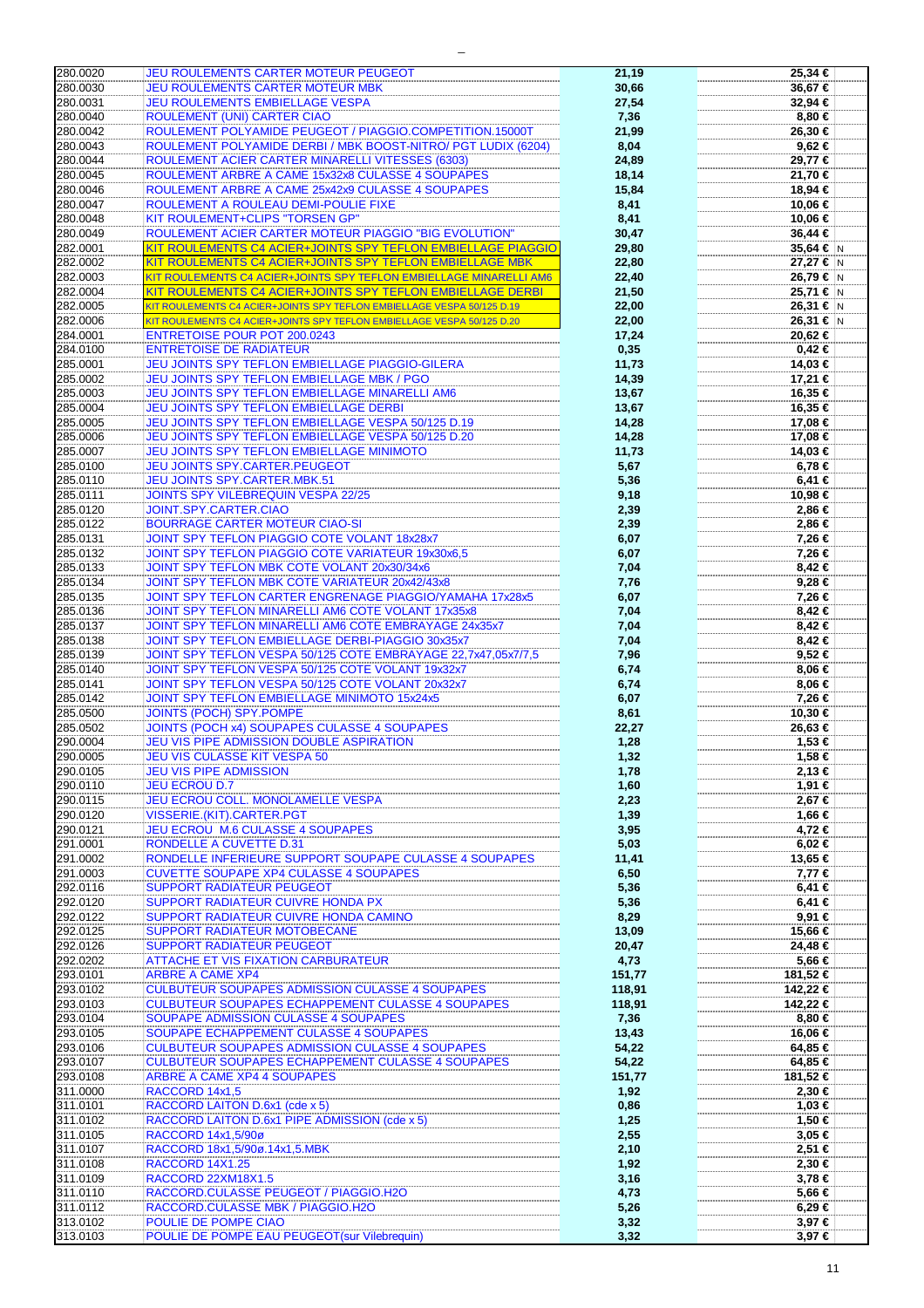| 313.0106 | POULIE MOTRICE POMPE HONDA CAMINO                         | 3,32   | 3,97€      |
|----------|-----------------------------------------------------------|--------|------------|
| 313.0107 | <b>COUVERCLE CHAINE DISTRIBUTION CULASSE 4 SOUPAPES</b>   | 5,98   | 7,15 €     |
| 313.0108 | CACHE CULBUTEUR ADMISSION CULASSE 4 SOUPAPES              | 7,75   | $9,27$ €   |
| 313.0109 | CACHE CULBUTEUR ECHAPPEMENT CULASSE 4 SOUPAPES            | 7,75   | $9,27$ €   |
| 313.0110 | <b>COUVERCLE PASSAGE HUILE CULASSE 4 SOUPAPES</b>         | 7,61   | 9,10€      |
| 313.0111 | <b>COUVERCLE PRISE D'AIR CARTER VARIATEUR</b>             | 4,21   | 5,04 €     |
| 315.0000 | <b>BOUCHON DE VASE EXPANSION</b>                          | 5,50   | 6,58 €     |
| 315.0022 | BOUCHON.DECOMPRESSEUR.PGT.103                             |        | 4,33 €     |
|          |                                                           | 3,62   |            |
| 315.0023 | BOUCHON.CULASSE.MBK.NITRO                                 | 1,78   | 2,13€      |
| 315.0024 | <b>BOUCHON POUR SILENCIEUX ALUMINIUM D.16</b>             | 4,41   | 5,27 €     |
| 315.0027 | <b>COUVERCLE DE CULASSE</b>                               | 10, 12 | 12,10 €    |
| 315.0028 | RACCORDS ET BOUCHONS POUR KIT                             | 4,79   | 5,73 €     |
| 316.0010 | STARTER UNIVERSEL et CABLE POLINI NOIR                    | 11,50  | 13,75 €    |
| 316.0011 | STARTER UNIVERSEL et CABLE POLINI CHROME                  | 11,50  | 13,75 €    |
| 316.0012 | STARTER UNIVERSEL et CABLE POLINI BLEU                    | 11,50  | 13,75 €    |
| 316.0020 | <b>STARTER UNIVERSEL POLINI NOIR</b>                      | 8,46   | 10,12 €    |
| 316.0021 | STARTER UNIVERSEL POLINI CHROME                           | 8,46   | 10,12 €    |
| 316.0022 | <b>STARTER UNIVERSEL POLINI BLEU</b>                      | 8,46   | 10,12 €    |
| 316.0106 | POMPE AMORCAGE CARBURATEUR D.6,5                          | 12,61  | 15,08 €    |
| 317.0002 | <b>GOUJON ECHAPPEMENT 8x3</b>                             | 0,96   | 1,15 €     |
| 317.0003 | <b>GOUJON ADMISSION. 6x70</b>                             | 0,96   | 1,15 €     |
| 317.0004 | <b>GOUJON ADMISSION. 6x48</b>                             | 0,96   | 1,15 €     |
| 317.0005 | GOUJON ECHAPPEMENT MBK / PGT / PIAGGIO 6x32 (cde x10)     | 0,96   | 1,15 €     |
|          |                                                           |        |            |
| 317.0100 | <b>GOUJON CYLINDRE 7x125</b>                              | 1,46   | 1,75 €     |
| 317.0102 | GOUJON(UNI)CARTER.PEUGEOT                                 | 1,46   | 1,75 €     |
| 317.0103 | GOUJON(UNI)CARTER.MBK.51(7x125)                           | 1,46   | 1,75 €     |
| 317.0104 | <b>GOUJON CYLINDRE 6x122</b>                              | 1,46   | 1,75 €     |
| 317.0105 | GOUJON.HONDA.NSR125.7x69                                  | 1,26   | 1,51 €     |
| 317.0106 | GOUJON.HONDA.NSR125.7x45                                  | 1,20   | $1,44$ €   |
| 317.0107 | GOUJONS (SACHET x4) CYLINDRE + ECROUS 6x118               | 12,61  | 15,08 €    |
| 317.0108 | GOUJONS (SACHET x4) CYLINDRE + ECROUS 7x116               | 12,61  | 15,08 €    |
| 317.0109 | GOUJONS (SACHET x4) CYLINDRE + ECROUS 6x112 PIAGGIO       | 12,61  | 15,08 €    |
| 317.0110 | GOUJONS (SACHET x4) CYLINDRE + ECROUS 7x123 YAMAHA        | 12,61  | 15,08 €    |
| 317.0111 | GOUJONS (SACHET x4) CYLINDRE + ECROUS 7x158               | 12,61  | 15,08 €    |
| 323.0010 | <b>ECROU EMBIELLAGE MBK NITRO / PIAGGIO</b>               | 6,11   | 7,31 €     |
| 323.0100 | ECROU VOLANT ALLUMAGE PEUGEOT                             | 2,55   | 3,05 €     |
| 323.0110 | ECROU VOLANT ALLUMAGE MOTOBECANE                          | 2,55   | $3,05 \in$ |
| 323.0111 | <b>ECROU VOLANT ALLUMAGE PIAGGIO</b>                      | 3,56   | 4,26 €     |
| 332.0012 | COLLIER et JOINT.POT.FOR RACE-TEAM 3 D.60                 | 6,11   | 7,31 €     |
| 332.0014 | <b>COLLIER ACIER CHROME SILENCIEUX D.70</b>               | 6,48   | 7,75 €     |
| 332.0016 | <b>COLLIER SILENCIEUX D.60 POT FOR RACE 2</b>             | 10,60  | 12,68 €    |
| 332.0017 | <b>COLLIER POT HONDA ZOOMER</b>                           | 11,46  | 13,71 €    |
| 332.0018 | <b>COLLIER POT "BIG EVOLUTION"</b>                        | 11,36  | 13,59 €    |
| 332.0110 | <b>COLLIER SERRAGE D.7</b>                                | 0,35   | $0,42$ €   |
| 333.0000 | <b>CLOCHE EMBRAYAGE ALUMINIUM VESPA</b>                   | 16,04  | 19,18 €    |
| 334.0000 | FLECTOR PRIMAIRE VESPA PX-PE                              | 5,50   | $6,58 \in$ |
|          | <b>HOUSSES-POIGNEES</b>                                   |        |            |
|          |                                                           |        |            |
| 340.0019 | JEU ADHESIFS MARCHE PIEDS VESPA 50-125                    | 24,48  | 29,28 €    |
| 341.0022 | <b>HOUSSE MOTO ET SCOOTER</b>                             | 65,12  | 77,88 €    |
| 341.0023 | REVETEMENTS de POIGNEES SCOOTER-ROAD "FOR RACE"           | 19,86  | 23,75 €    |
| 341.0024 | REVETEMENTS de POIGNEES CROSS-ENDURO                      | 19,86  | 23,75 €    |
| 341.0025 | REVETEMENTS de POIGNEES "EVOLUTION"+ COUVRE LEVIERS       | 21,86  | 26,14 €    |
| 341.0026 | <b>COUVRE LEVIERS (PAIRE) EN MOUSSE</b>                   | 3,05   | 3,65 €     |
| 341.0027 | REVETEMENTS de POIGNEES BIG EVO.NOIR/BLEU+COUVRE LEVIERS  | 21,86  | 26,14€     |
| 341.0028 | REVETEMENTS de POIGNEES BIG EVO.BLEU/BLANC+COUVRE LEVIERS | 21,86  | 26,14 €    |
|          | PIECES DETACHEES CARBURATEURS                             |        |            |
| 342.0100 | <b>STARTER MANUEL CARBURATEUR PWK</b>                     | 5,72   | $6,84 \in$ |
| 342.0101 | JOINT TORIQUE CUVE CARBURATEUR PWK                        | 1,65   | 1,97 €     |
| 342.0102 | <b>FLOTTEUR CARBURATEUR PWK</b>                           | 4,95   | 5,92 €     |
| 342.0103 | <b>BOUCHON CUVE CARBURATEUR PWK</b>                       | 4,95   | 5,92 €     |
| 342.0104 | <b>CLIPS AIGUILLE CARBURATEUR PWK</b>                     |        | 1,32 €     |
|          |                                                           | 1,10   |            |
| 342.0105 | <b>BOISSEAU CHROME CARBURATEUR PWK</b>                    | 15,62  | 18,68 €    |
| 342.0106 | <b>COUVERCLE DE CARBURATEUR PWK</b>                       | 6,60   | 7,89 €     |
| 342.0107 | VIS REGLAGE AIR CARBURATEUR PWK                           | 2,31   | 2,76 €     |
| 342.0108 | RESSORT BOISSEAU CARBURATEUR PWK                          | 1,65   | 1,97 €     |
| 342.0109 | VIS DE RALENTI CARBURATEUR PWK                            | 2,09   | 2,50 €     |
| 342.0110 | <b>GUIDE AIGUILLE CARBURATEUR PWK</b>                     | 1,65   | 1,97 €     |
| 342.0111 | AIGUILLE CONIQUE CARBURATEUR PWK                          | 1,76   | 2,10 €     |
| 342.0112 | DIFFUSEUR D.20 CARBURATEUR PWK                            | 4,95   | 5,92€      |
| 342.0113 | DIFFUSEUR D.40 CARBURATEUR PWK                            | 4,95   | 5,92€      |
| 342.0114 | POINTEAU ESSENCE CARBURATEUR PWK                          | 1,65   | 1,97 €     |
| 342.0115 | <b>DIFFUSEUR D.8 CARBURATEUR PWK</b>                      | 4,95   | 5,92€      |
| 342.0116 | STARTER A CABLE CARBURATEUR PWK                           | 13,75  | 16,45 €    |
|          | <b>BOÎTES GICLEURS-GICLEURS "Calibrés"</b>                |        |            |
| 360.0003 | BOÎTE 10 GICLEURS DELLORTO 5 mm. De 60 à 78 (2 en 2)      | 9,16   | 10,96 €    |
| 360.0004 | BOÎTE 10 GICLEURS DELLORTO 5 mm. De 80 à 89 (1 en 1)      | 9,16   | 10,96 €    |
| 360.0005 | BOÎTE 10 GICLEURS DELLORTO 5 mm. De 90 à 99 (1 en 1)      | 9,16   | 10,96 €    |
| 360.0006 | BOÎTE 10 GICLEURS DELLORTO 5 mm. De 100 à 109 (1 en 1)    | 9,16   | 10,96 €    |
| 360.0007 | BOÎTE 10 GICLEURS DELLORTO 5 mm. De 110 à 128 (2 en 2)    | 9,16   | 10,96 €    |
| 360.1060 | GICLEUR DELLORTO 5 mm. 60 (cde x 5)                       | 0,93   | 1,11 €     |
|          |                                                           |        |            |

 $\equiv$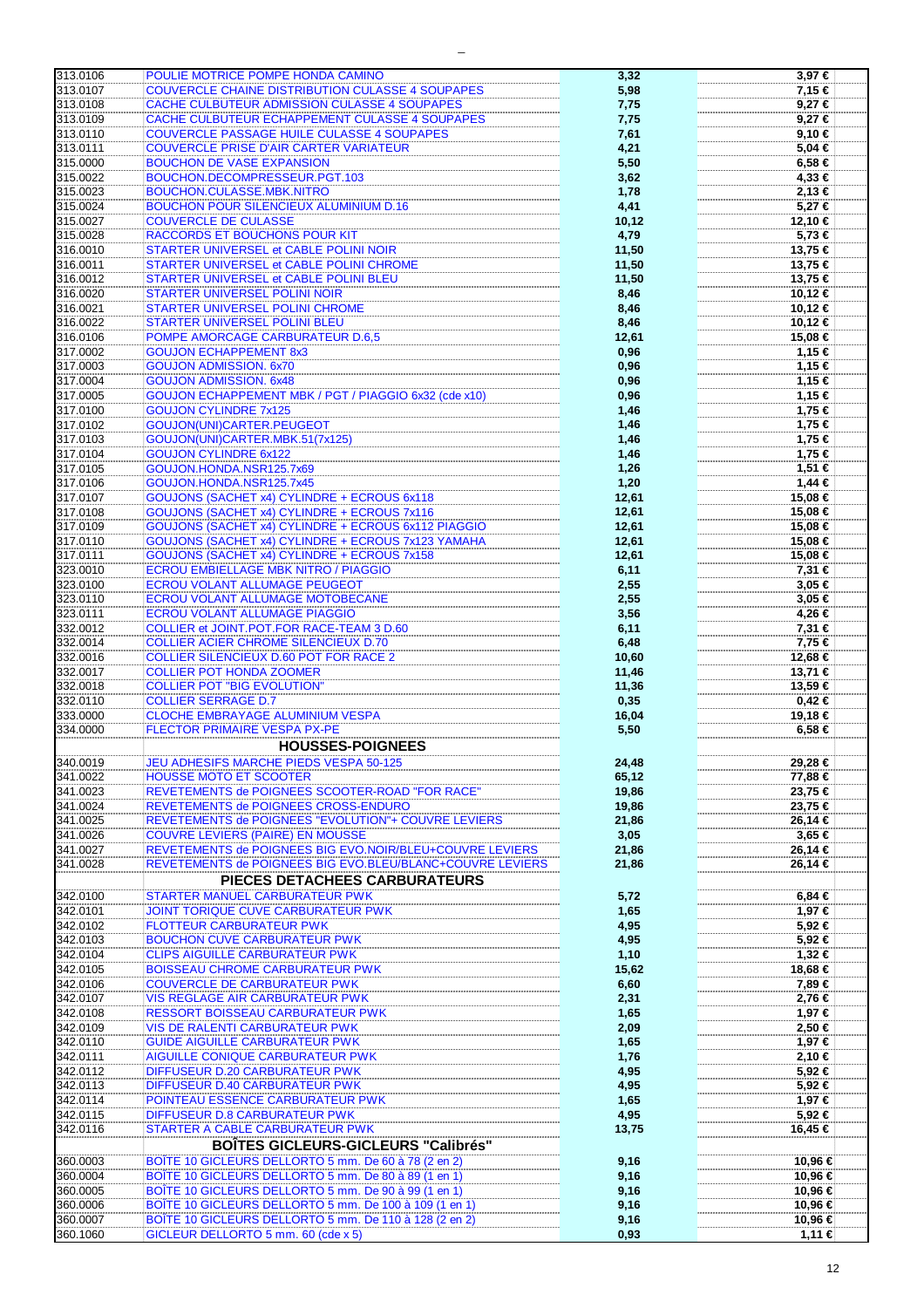| 360.1062             | GICLEUR DELLORTO 5 mm. 62 (cde x 5)                                          | 0,93         | 1,11 €           |
|----------------------|------------------------------------------------------------------------------|--------------|------------------|
| 360.1064             | GICLEUR DELLORTO 5 mm. 64 (cde x 5)                                          | 0,93         | 1,11 €           |
| 360.1066             | GICLEUR DELLORTO 5 mm. 66 (cde x 5)                                          | 0,93         | 1,11 €           |
|                      |                                                                              |              |                  |
| 360.1068             | GICLEUR DELLORTO 5 mm. 68 (cde x 5)                                          | 0,93         | 1,11 €           |
| 360.1070             | GICLEUR DELLORTO 5 mm. 70 (cde x 5)                                          | 0,93         | 1,11 €           |
| 360.1072             | GICLEUR DELLORTO 5 mm. 72 (cde x 5)                                          | 0,93         | $1,11$ €         |
|                      |                                                                              |              |                  |
| 360.1074             | GICLEUR DELLORTO 5 mm. 74 (cde x 5)                                          | 0,93         | 1,11 €           |
| 360.1076             | GICLEUR DELLORTO 5 mm. 76 (cde x 5)                                          | 0,93         | 1,11 €           |
| 360.1078             | GICLEUR DELLORTO 5 mm. 78 (cde x 5)                                          | 0,93         | 1,11 €           |
|                      |                                                                              |              |                  |
| 360.1080             | GICLEUR DELLORTO 5 mm. 80 (cde x 5)                                          | 0,93         | 1,11 €           |
| 360.1081             | GICLEUR DELLORTO 5 mm. 81 (cde x 5)                                          | 0,93         | 1,11 €           |
| 360.1082             | GICLEUR DELLORTO 5 mm. 82 (cde x 5)                                          | 0,93         | 1,11 €           |
|                      |                                                                              |              |                  |
| 360.1083             | GICLEUR DELLORTO 5 mm. 83 (cde x 5)                                          | 0,93         | 1,11 €           |
| 360.1084             | GICLEUR DELLORTO 5 mm. 84 (cde x 5)                                          | 0,93         | 1,11 €           |
| 360.1085             | GICLEUR DELLORTO 5 mm. 85 (cde x 5)                                          | 0,93         | 1,11 €           |
|                      |                                                                              |              |                  |
| 360.1086             | GICLEUR DELLORTO 5 mm. 86 (cde x 5)                                          | 0,93         | 1,11 €           |
| 360.1087             | GICLEUR DELLORTO 5 mm. 87 (cde x 5)                                          | 0,93         | 1,11 €           |
| 360.1088             | GICLEUR DELLORTO 5 mm. 88 (cde x 5)                                          | 0,93         | 1,11 €           |
|                      |                                                                              |              |                  |
| 360.1089             | GICLEUR DELLORTO 5 mm. 89 (cde x 5)                                          | 0,93         | 1,11 €           |
| 360.1090             | GICLEUR DELLORTO 5 mm. 90 (cde x 5)                                          | 0,93         | 1,11 €           |
| 360.1091             | GICLEUR DELLORTO 5 mm. 91 (cde x 5)                                          | 0,93         | 1,11 €           |
|                      |                                                                              |              |                  |
| 360.1092             | GICLEUR DELLORTO 5 mm. 92 (cde x 5)                                          | 0,93         | 1,11 €           |
| 360.1093             | GICLEUR DELLORTO 5 mm. 93 (cde x 5)                                          | 0,93         | 1,11 €           |
| 360.1094             | GICLEUR DELLORTO 5 mm. 94 (cde x 5)                                          | 0,93         | 1,11 €           |
|                      |                                                                              |              |                  |
| 360.1095             | GICLEUR DELLORTO 5 mm. 95 (cde x 5)                                          | 0,93         | 1,11 €           |
| 360.1096             | GICLEUR DELLORTO 5 mm. 96 (cde x 5)                                          | 0,93         | 1,11 €           |
| 360.1097             | GICLEUR DELLORTO 5 mm. 97 (cde x 5)                                          | 0,93         | 1,11 €           |
|                      |                                                                              |              |                  |
| 360.1098             | GICLEUR DELLORTO 5 mm. 98 (cde x 5)                                          | 0,93         | 1,11 €           |
| 360.1099             | GICLEUR DELLORTO 5 mm. 99 (cde x 5)                                          | 0,93         | 1,11 €           |
| 360.1100             | GICLEUR DELLORTO 5 mm. 100 (cde x 5)                                         | 0,93         | 1,11 €           |
|                      | GICLEUR DELLORTO 5 mm. 101 (cde x 5)                                         |              |                  |
| 360.1101             |                                                                              | 0,93         | 1,11 €           |
| 360.1102             | GICLEUR DELLORTO 5 mm. 102 (cde x 5)                                         | 0,93         | 1,11 €           |
| 360.1103             | GICLEUR DELLORTO 5 mm. 103 (cde x 5)                                         | 0,93         | 1,11 €           |
|                      |                                                                              |              |                  |
| 360.1104             | GICLEUR DELLORTO 5 mm. 104 (cde x 5)                                         | 0,93         | 1,11 €           |
| 360.1105             | GICLEUR DELLORTO 5 mm. 105 (cde x 5)                                         | 0,93         | 1,11 €           |
| 360.1106             | GICLEUR DELLORTO 5 mm. 106 (cde x 5)                                         | 0,93         | 1,11 €           |
|                      |                                                                              |              |                  |
| 360.1107             | GICLEUR DELLORTO 5 mm. 107 (cde x 5)                                         | 0,93         | 1,11 €           |
| 360.1108             | GICLEUR DELLORTO 5 mm. 108 (cde x 5)                                         | 0,93         | 1,11 €           |
| 360.1109             | GICLEUR DELLORTO 5 mm. 109 (cde x 5)                                         | 0,93         | 1,11 €           |
| 360.1110             | GICLEUR DELLORTO 5 mm. 110 (cde x 5)                                         |              | 1,11 €           |
|                      |                                                                              | 0,93         |                  |
| 360.1112             | GICLEUR DELLORTO 5 mm. 112 (cde x 5)                                         | 0,93         | 1,11 €           |
| 360.1114             | GICLEUR DELLORTO 5 mm. 114 (cde x 5)                                         | 0,93         | 1,11 €           |
| 360.1116             | GICLEUR DELLORTO 5 mm. 116 (cde x 5)                                         |              |                  |
|                      |                                                                              | 0,93         | 1,11 €           |
| 360.1118             | GICLEUR DELLORTO 5 mm. 118 (cde x 5)                                         | 0,93         | 1,11 €           |
| 360.1120             | GICLEUR DELLORTO 5 mm. 120 (cde x 5)                                         | 0,93         | 1,11 €           |
| 360.1122             | GICLEUR DELLORTO 5 mm. 122 (cde x 5)                                         | 0,93         | 1,11 €           |
|                      |                                                                              |              |                  |
| 360.1124             | GICLEUR DELLORTO 5 mm. 124 (cde x 5)                                         | 0,93         | 1,11 €           |
| 360.1126             | GICLEUR DELLORTO 5 mm. 126 (cde x 5)                                         | 0,93         | 1,11 €           |
| 360.1128             | GICLEUR DELLORTO 5 mm. 128 (cde x 5)                                         | 0,93         | 1,11 €           |
|                      |                                                                              |              |                  |
| 362.0002             | BOÎTE 10 GICLEURS DELLORTO 6 mm. De 60 à 78 (2 en 2)                         | 10,89        | 13,02 €          |
| 362.0003             | BOÎTE 10 GICLEURS DELLORTO 6 mm. De 80 à 98 (2 en 2)                         | 10,89        | 13,02 €          |
| 362.0004             | BOÎTE 10 GICLEURS DELLORTO 6 mm. De 100 à 118 (2 en 2)                       | 10,89        | 13,02 €          |
|                      | BOÎTE 10 GICLEURS DELLORTO 6 mm. De 120 à 138 (2 en 2)                       |              |                  |
| 362.0005             |                                                                              | 10,89        | 13,02 €          |
| 362.0006             | BOÎTE 10 GICLEURS DELLORTO 6 mm. De 140 à 158 (2 en 2)                       | 10,89        | 13,02 €          |
| 362.0007             | BOÎTE 10 GICLEURS DELLORTO 6 mm. De 160 à 178 (2 en 2)                       | 10,89        | 13,02 €          |
| 362.0008             |                                                                              |              |                  |
|                      | BOÎTE 10 GICLEURS DELLORTO 6 mm. De 180 à 198 (2 en 2)                       | 10,89        | 13,02 €          |
| 362.1060             | GICLEUR DELLORTO 6 mm. 60 (cde x 5)                                          | 1,32         | 1,58 €           |
| 362.1062             | GICLEUR DELLORTO 6 mm. 62 (cde x 5)                                          | 1,32         | 1,58 €           |
| 362.1064             | GICLEUR DELLORTO 6 mm. 64 (cde x 5)                                          | 1,32         | 1,58 €           |
|                      |                                                                              |              |                  |
| 362.1066             | GICLEUR DELLORTO 6 mm. 66 (cde x 5)                                          | 1,32         | 1,58 €           |
| 362.1068             | GICLEUR DELLORTO 6 mm. 68 (cde x 5)                                          | 1,32         | 1,58 €           |
| 362.1070             | GICLEUR DELLORTO 6 mm. 70 (cde x 5)                                          | 1,32         | 1,58 €           |
|                      |                                                                              |              |                  |
| 362.1072             | GICLEUR DELLORTO 6 mm. 72 (cde x 5)                                          | 1,32         | 1,58 €           |
| 362.1074             | GICLEUR DELLORTO 6 mm. 74 (cde x 5)                                          | 1,32         | 1,58 €           |
| 362.1076             |                                                                              |              | 1,58 €           |
| 362.1078             |                                                                              |              |                  |
|                      | GICLEUR DELLORTO 6 mm. 76 (cde x 5)                                          | 1,32         |                  |
|                      | GICLEUR DELLORTO 6 mm. 78 (cde x 5)                                          | 1,32         | 1,58 €           |
| 362.1080             | GICLEUR DELLORTO 6 mm. 80 (cde x 5)                                          | 1,32         | 1,58 €           |
| 362.1082             |                                                                              |              |                  |
|                      | GICLEUR DELLORTO 6 mm. 82 (cde x 5)                                          | 1,32         | 1,58 €           |
| 362.1084             | GICLEUR DELLORTO 6 mm. 84 (cde x 5)                                          | 1,32         | 1,58 €           |
| 362.1086             | GICLEUR DELLORTO 6 mm. 86 (cde x 5)                                          | 1,32         | 1,58 €           |
|                      |                                                                              |              |                  |
| 362.1088             | GICLEUR DELLORTO 6 mm. 88 (cde x 5)                                          | 1,32         | 1,58 €           |
| 362.1090             | GICLEUR DELLORTO 6 mm. 90 (cde x 5)                                          | 1,32         | 1,58 €           |
| 362.1092             | GICLEUR DELLORTO 6 mm. 92 (cde x 5)                                          | 1,32         | 1,58 €           |
| 362.1094             | GICLEUR DELLORTO 6 mm. 94 (cde x 5)                                          |              | 1,58 €           |
|                      |                                                                              | 1,32         |                  |
| 362.1096             | GICLEUR DELLORTO 6 mm. 96 (cde x 5)                                          | 1,32         | 1,58 €           |
| 362.1098             | GICLEUR DELLORTO 6 mm. 98 (cde x 5)                                          | 1,32         | 1,58 €           |
| 362.1100             | GICLEUR DELLORTO 6 mm. 100 (cde x 5)                                         |              | 1,58 €           |
|                      |                                                                              | 1,32         |                  |
| 362.1102             | GICLEUR DELLORTO 6 mm. 102 (cde x 5)                                         | 1,32         | 1,58 €           |
| 362.1104             | GICLEUR DELLORTO 6 mm. 104 (cde x 5)                                         | 1,32         | 1,58 €           |
|                      |                                                                              |              |                  |
| 362.1106<br>362.1108 | GICLEUR DELLORTO 6 mm. 106 (cde x 5)<br>GICLEUR DELLORTO 6 mm. 108 (cde x 5) | 1,32<br>1,32 | 1,58 €<br>1,58 € |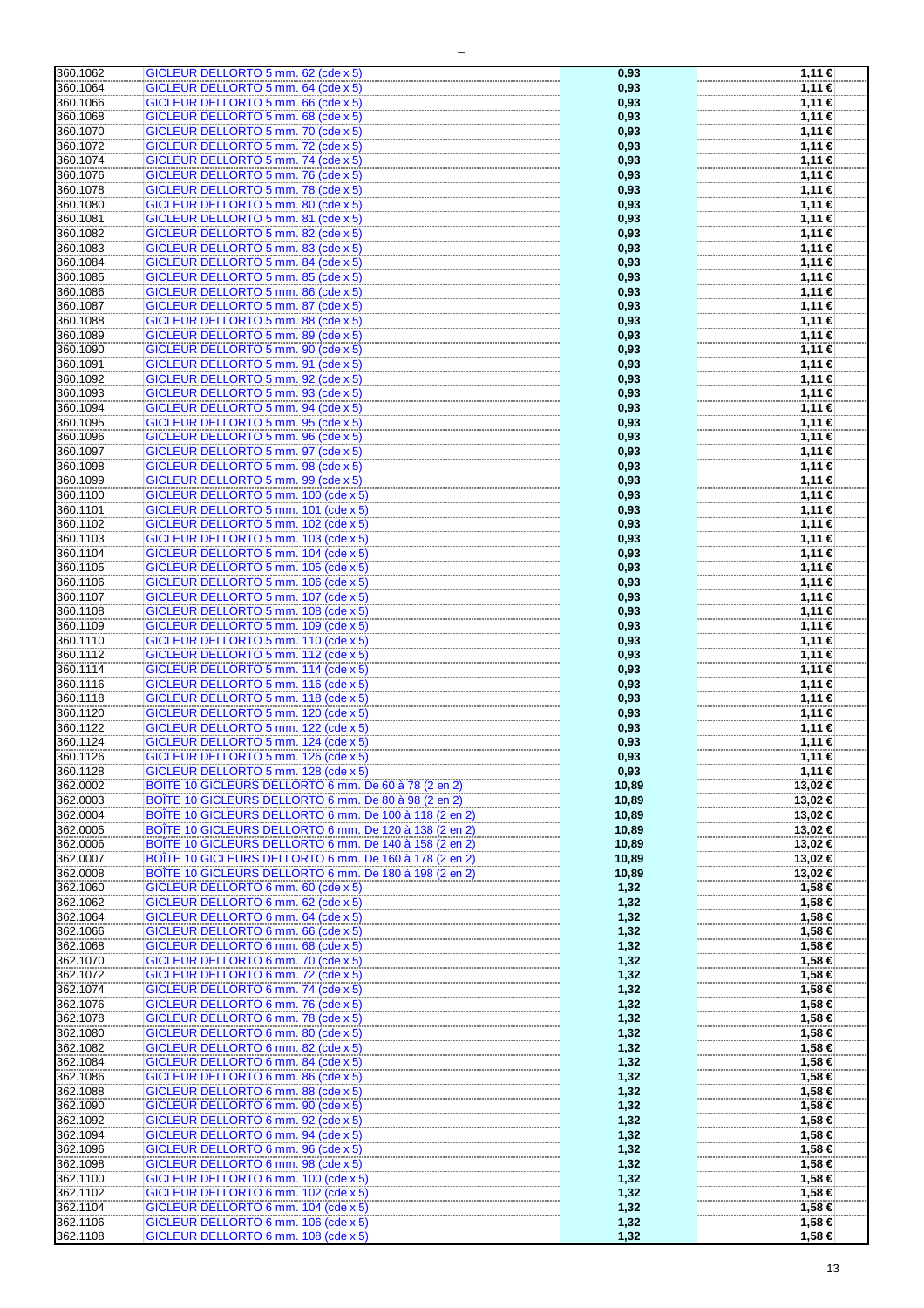| 362.1110 |                                                          |       |            |
|----------|----------------------------------------------------------|-------|------------|
|          | GICLEUR DELLORTO 6 mm. 110 (cde x 5)                     | 1,32  | 1,58 €     |
| 362.1112 |                                                          |       | 1,58 €     |
|          | GICLEUR DELLORTO 6 mm. 112 (cde x 5)                     | 1,32  |            |
| 362.1114 | GICLEUR DELLORTO 6 mm. 114 (cde x 5)                     | 1,32  | 1,58 €     |
|          |                                                          |       |            |
| 362.1116 | GICLEUR DELLORTO 6 mm. 116 (cde x 5)                     | 1,32  | 1,58 €     |
|          |                                                          |       |            |
| 362.1118 | GICLEUR DELLORTO 6 mm. 118 (cde x 5)                     | 1,32  | 1,58 €     |
| 362.1120 | GICLEUR DELLORTO 6 mm. 120 (cde x 5)                     | 1,32  | 1,58 €     |
|          |                                                          |       |            |
| 362.1122 | GICLEUR DELLORTO 6 mm. 122 (cde x 5)                     | 1,32  | 1,58 €     |
|          |                                                          |       |            |
| 362.1124 | GICLEUR DELLORTO 6 mm. 124 (cde x 5)                     | 1,32  | 1,58 €     |
| 362.1126 | GICLEUR DELLORTO 6 mm. 126 (cde x 5)                     | 1,32  | 1,58 €     |
|          |                                                          |       |            |
| 362.1128 | GICLEUR DELLORTO 6 mm. 128 (cde x 5)                     | 1,32  | 1,58 €     |
|          |                                                          |       |            |
| 362.1130 | GICLEUR DELLORTO 6 mm. 130 (cde x 5)                     | 1,32  | 1,58 €     |
| 362.1132 | GICLEUR DELLORTO 6 mm. 132 (cde x 5)                     | 1,32  | 1,58 €     |
|          |                                                          |       |            |
| 362.1134 | GICLEUR DELLORTO 6 mm. 134 (cde x 5)                     | 1,32  | 1,58 €     |
|          |                                                          |       |            |
| 362.1136 | GICLEUR DELLORTO 6 mm. 136 (cde x 5)                     | 1,32  | 1,58 €     |
| 362.1138 | GICLEUR DELLORTO 6 mm. 138 (cde x 5)                     | 1,32  | 1,58 €     |
|          |                                                          |       |            |
| 362.1140 | GICLEUR DELLORTO 6 mm. 140 (cde x 5)                     | 1,32  | 1,58 €     |
|          |                                                          |       |            |
| 362.1142 | GICLEUR DELLORTO 6 mm. 142 (cde x 5)                     | 1,32  | 1,58 €     |
| 362.1144 | GICLEUR DELLORTO 6 mm. 144 (cde x 5)                     | 1,32  | 1,58 €     |
|          |                                                          |       |            |
| 362.1146 | GICLEUR DELLORTO 6 mm. 146 (cde x 5)                     | 1,32  | 1,58 €     |
|          |                                                          |       |            |
| 362.1148 | GICLEUR DELLORTO 6 mm. 148 (cde x 5)                     | 1,32  | 1,58 €     |
| 362.1150 | GICLEUR DELLORTO 6 mm. 150 (cde x 5)                     | 1,32  | 1,58 €     |
|          |                                                          |       |            |
| 362.1152 | GICLEUR DELLORTO 6 mm. 152 (cde x 5)                     | 1,32  | 1,58 €     |
|          |                                                          |       |            |
| 362.1154 | GICLEUR DELLORTO 6 mm. 154 (cde x 5)                     | 1,32  | 1,58 €     |
| 362.1156 | GICLEUR DELLORTO 6 mm. 156 (cde x 5)                     | 1,32  | 1,58 €     |
|          |                                                          |       |            |
| 362.1158 | GICLEUR DELLORTO 6 mm. 158 (cde x 5)                     | 1,32  | 1,58 €     |
|          | GICLEUR DELLORTO 6 mm. 160 (cde x 5)                     |       |            |
| 362.1160 |                                                          | 1,32  | 1,58 €     |
| 362.1162 | GICLEUR DELLORTO 6 mm. 162 (cde x 5)                     | 1,32  | 1,58 €     |
|          |                                                          |       |            |
| 362.1164 | GICLEUR DELLORTO 6 mm. 164 (cde x 5)                     | 1,32  | 1,58 €     |
|          | GICLEUR DELLORTO 6 mm. 166 (cde x 5)                     |       |            |
| 362.1166 |                                                          | 1,32  | 1,58 €     |
| 362.1168 | GICLEUR DELLORTO 6 mm. 168 (cde x 5)                     | 1,32  | 1.58 €     |
|          |                                                          |       |            |
| 362.1170 | GICLEUR DELLORTO 6 mm. 170 (cde x 5)                     | 1,32  | 1,58 €     |
|          |                                                          |       |            |
| 362.1172 | GICLEUR DELLORTO 6 mm. 172 (cde x 5)                     | 1,32  | 1,58 €     |
| 362.1174 | GICLEUR DELLORTO 6 mm. 174 (cde x 5)                     | 1,32  | 1,58 €     |
|          |                                                          |       |            |
| 362.1176 | GICLEUR DELLORTO 6 mm. 176 (cde x 5)                     | 1,32  | 1,58 €     |
|          |                                                          |       |            |
| 362.1178 | GICLEUR DELLORTO 6 mm. 178 (cde x 5)                     | 1,32  | 1,58 €     |
| 362.1180 | GICLEUR DELLORTO 6 mm. 180 (cde x 5)                     | 1,32  | 1,58 €     |
|          |                                                          |       |            |
| 362.1182 | GICLEUR DELLORTO 6 mm. 182 (cde x 5)                     | 1,32  | 1,58 €     |
|          |                                                          |       |            |
| 362.1184 | GICLEUR DELLORTO 6 mm. 184 (cde x 5)                     | 1,32  | 1,58 €     |
| 362.1186 | GICLEUR DELLORTO 6 mm. 186 (cde x 5)                     | 1,32  | 1,58 €     |
|          |                                                          |       |            |
| 362.1188 | GICLEUR DELLORTO 6 mm. 188 (cde x 5)                     | 1,32  | 1,58 €     |
|          |                                                          |       |            |
| 362.1190 | GICLEUR DELLORTO 6 mm. 190 (cde x 5)                     | 1,32  | 1,58 €     |
| 362.1192 | GICLEUR DELLORTO 6 mm. 192 (cde x 5)                     | 1,32  | 1,58 €     |
|          |                                                          |       |            |
|          |                                                          |       |            |
|          |                                                          |       |            |
| 362.1194 | GICLEUR DELLORTO 6 mm. 194 (cde x 5)                     | 1,32  | 1,58 €     |
| 362.1196 | GICLEUR DELLORTO 6 mm. 196 (cde x 5)                     | 1,32  | 1,58 €     |
|          |                                                          |       |            |
| 362.1198 | GICLEUR DELLORTO 6 mm. 198 (cde x 5)                     | 1,32  | 1,58 €     |
| 370.0003 |                                                          |       |            |
|          | BOÎTE 10 GICLEURS PRINCIPAL KEIHIN De 100 à 118 (2 en 2) | 14,45 | 17,28 €    |
| 370.0004 | BOÎTE 10 GICLEURS PRINCIPAL KEIHIN De 120 à 138 (2 en 2) | 14,45 | 17,28 €    |
|          |                                                          |       |            |
| 370.0005 | BOÎTE 10 GICLEURS PRINCIPAL KEIHIN De 140 à 158 (2 en 2) | 14.45 | 17.28 €    |
| 370.0006 | BOÎTE 10 GICLEURS PRINCIPAL KEIHIN De 170 à 178 (2 en 2) | 14,45 | 17,28 €    |
|          |                                                          |       |            |
| 370.0007 | BOÎTE 10 GICLEURS PRINCIPAL KEIHIN De 180 à 198 (2 en 2) | 14,45 | 17,28 €    |
|          |                                                          |       |            |
| 370.1100 | GICLEUR PRINCIPAL KEIHIN 100 (cde x 5)                   | 2,03  | 2,43€      |
| 370.1102 | GICLEUR PRINCIPAL KEIHIN 102 (cde x 5)                   | 2,03  | $2,43 \in$ |
|          |                                                          |       |            |
| 370.1104 | GICLEUR PRINCIPAL KEIHIN 104 (cde x 5)                   | 2,03  | $2,43 \in$ |
| 370.1106 | GICLEUR PRINCIPAL KEIHIN 106 (cde x 5)                   |       | $2,43 \in$ |
|          |                                                          | 2,03  |            |
| 370.1108 | GICLEUR PRINCIPAL KEIHIN 108 (cde x 5)                   | 2,03  | $2,43 \in$ |
|          |                                                          |       |            |
| 370.1110 | <b>GICLEUR PRINCIPAL KEIHIN 110 (cde x 5)</b>            | 2,03  | 2,43 €     |
| 370.1112 | <b>GICLEUR PRINCIPAL KEIHIN 112 (cde x 5)</b>            | 2,03  | 2,43 €     |
|          |                                                          |       |            |
| 370.1114 | <b>GICLEUR PRINCIPAL KEIHIN 114 (cde x 5)</b>            | 2,03  | 2,43 €     |
| 370.1116 |                                                          |       |            |
|          | GICLEUR PRINCIPAL KEIHIN 116 (cde x 5)                   | 2,03  | 2,43 €     |
| 370.1118 | GICLEUR PRINCIPAL KEIHIN 118 (cde x 5)                   | 2,03  | 2,43€      |
|          |                                                          |       |            |
| 370.1120 | GICLEUR PRINCIPAL KEIHIN 120 (cde x 5)                   | 2,03  | 2,43 €     |
|          | GICLEUR PRINCIPAL KEIHIN 122 (cde x 5)                   |       |            |
| 370.1122 |                                                          | 2,03  | $2,43 \in$ |
| 370.1124 | <b>GICLEUR PRINCIPAL KEIHIN 124 (cde x 5)</b>            | 2,03  | 2,43 €     |
|          |                                                          |       |            |
| 370.1126 | GICLEUR PRINCIPAL KEIHIN 126 (cde x 5)                   | 2,03  | 2,43 €     |
| 370.1128 | GICLEUR PRINCIPAL KEIHIN 128 (cde x 5)                   | 2,03  | 2,43 €     |
|          |                                                          |       |            |
| 370.1130 | GICLEUR PRINCIPAL KEIHIN 130 (cde x 5)                   | 2,03  | 2,43 €     |
|          |                                                          |       |            |
| 370.1132 | GICLEUR PRINCIPAL KEIHIN 132 (cde x 5)                   | 2,03  | 2,43 €     |
| 370.1134 | GICLEUR PRINCIPAL KEIHIN 134 (cde x 5)                   | 2,03  | 2,43 €     |
|          |                                                          |       |            |
| 370.1136 | GICLEUR PRINCIPAL KEIHIN 136 (cde x 5)                   | 2,03  | $2,43 \in$ |
|          |                                                          |       |            |
| 370.1138 | GICLEUR PRINCIPAL KEIHIN 138 (cde x 5)                   | 2,03  | 2,43€      |
| 370.1140 | GICLEUR PRINCIPAL KEIHIN 140 (cde x 5)                   | 2,03  | $2,43 \in$ |
|          |                                                          |       |            |
| 370.1142 | GICLEUR PRINCIPAL KEIHIN 142 (cde x 5)                   | 2,03  | 2,43 €     |
|          |                                                          |       |            |
| 370.1144 | GICLEUR PRINCIPAL KEIHIN 144 (cde x 5)                   | 2,03  | 2,43 €     |
| 370.1146 | GICLEUR PRINCIPAL KEIHIN 146 (cde x 5)                   | 2,03  | $2,43 \in$ |
|          |                                                          |       |            |
| 370.1148 | <b>GICLEUR PRINCIPAL KEIHIN 148 (cde x 5)</b>            | 2,03  | 2,43 ∈     |
|          |                                                          |       |            |
| 370.1150 | <b>GICLEUR PRINCIPAL KEIHIN 150 (cde x 5)</b>            | 2,03  | $2,43 \in$ |
| 370.1152 | GICLEUR PRINCIPAL KEIHIN 152 (cde x 5)                   | 2,03  | $2,43$ €   |
|          |                                                          |       |            |
| 370.1154 | GICLEUR PRINCIPAL KEIHIN 154 (cde x 5)                   | 2,03  | $2,43 \in$ |
|          |                                                          |       |            |
| 370.1156 | GICLEUR PRINCIPAL KEIHIN 156 (cde x 5)                   | 2,03  | $2,43 \in$ |
| 370.1158 | GICLEUR PRINCIPAL KEIHIN 158 (cde x 5)                   | 2,03  | $2,43 \in$ |
| 370.1160 | GICLEUR PRINCIPAL KEIHIN 160 (cde x 5)                   | 2,03  | $2,43 \in$ |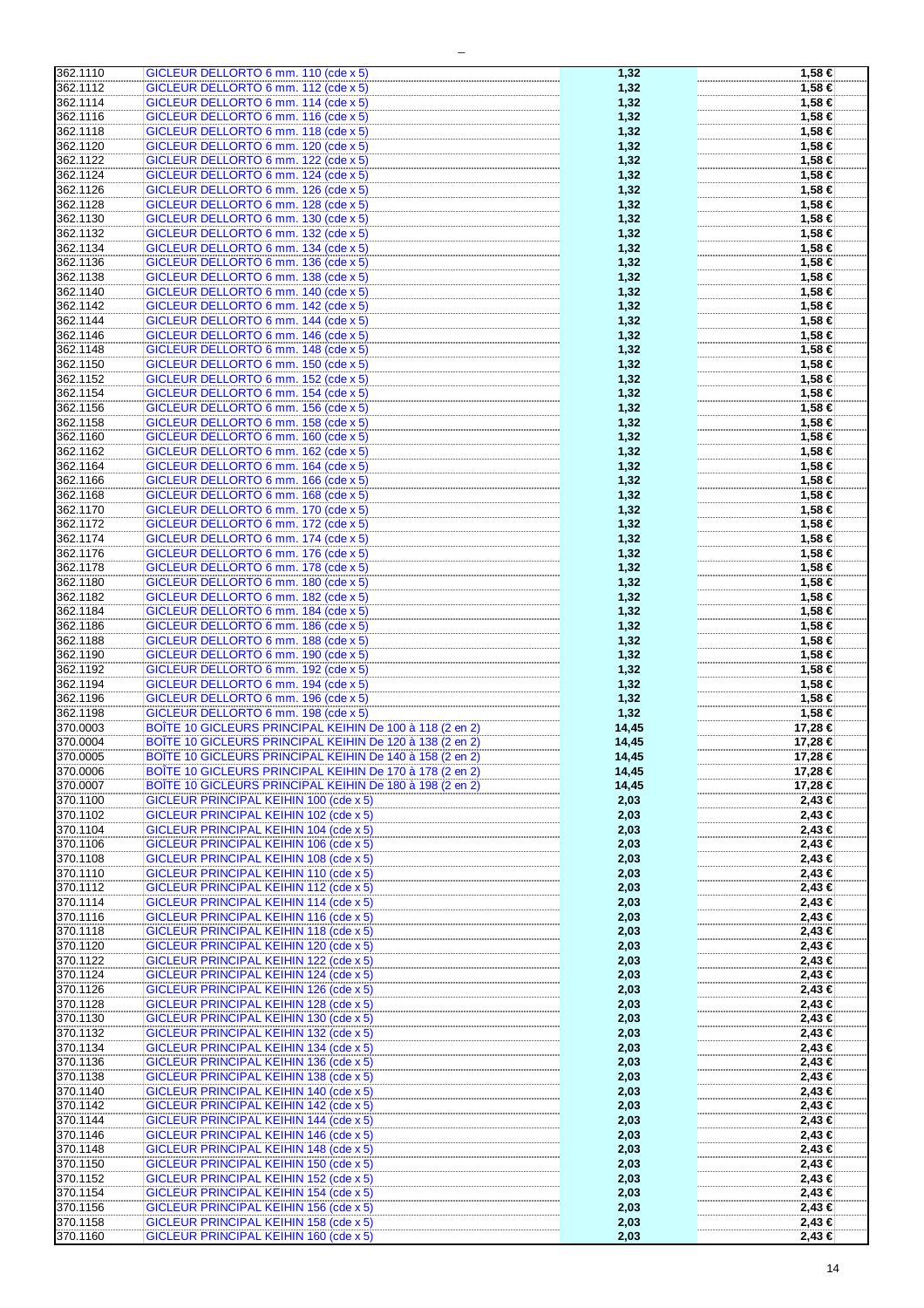| 370.1162             | GICLEUR PRINCIPAL KEIHIN 162 (cde x 5)                                           | 2,03         | 2,43 €           |
|----------------------|----------------------------------------------------------------------------------|--------------|------------------|
| 370.1164             | <b>GICLEUR PRINCIPAL KEIHIN 164 (cde x 5)</b>                                    | 2,03         | 2,43 €           |
|                      |                                                                                  |              |                  |
| 370.1166             | GICLEUR PRINCIPAL KEIHIN 166 (cde x 5)                                           | 2,03         | 2,43 €           |
| 370.1168             | <b>GICLEUR PRINCIPAL KEIHIN 168 (cde x 5)</b>                                    | 2,03         | 2,43 €           |
|                      |                                                                                  |              |                  |
| 370.1170             | GICLEUR PRINCIPAL KEIHIN 170 (cde x 5)                                           | 2,03         | 2,43 €           |
| 370.1172             | GICLEUR PRINCIPAL KEIHIN 172 (cde x 5)                                           | 2,03         | 2.43 €           |
| 370.1174             | <b>GICLEUR PRINCIPAL KEIHIN 174 (cde x 5)</b>                                    |              |                  |
|                      |                                                                                  | 2,03         | 2,43 €           |
| 370.1176             | GICLEUR PRINCIPAL KEIHIN 176 (cde x 5)                                           | 2,03         | 2,43 €           |
| 370.1178             | GICLEUR PRINCIPAL KEIHIN 178 (cde x 5)                                           | 2,03         |                  |
|                      |                                                                                  |              | 2,43 €           |
| 370.1180             | GICLEUR PRINCIPAL KEIHIN 180 (cde x 5)                                           | 2,03         | 2,43 €           |
| 370.1182             | GICLEUR PRINCIPAL KEIHIN 182 (cde x 5)                                           | 2,03         | 2,43 €           |
|                      |                                                                                  |              |                  |
| 370.1184             | <b>GICLEUR PRINCIPAL KEIHIN 184 (cde x 5)</b>                                    | 2,03         | 2,43 €           |
| 370.1186             | <b>GICLEUR PRINCIPAL KEIHIN 186 (cde x 5)</b>                                    | 2,03         | 2,43 €           |
| 370.1188             | GICLEUR PRINCIPAL KEIHIN 188 (cde x 5)                                           | 2,03         | 2,43 €           |
|                      |                                                                                  |              |                  |
| 370.1190             | <b>GICLEUR PRINCIPAL KEIHIN 190 (cde x 5)</b>                                    | 2,03         | 2,43 €           |
| 370.1192             | GICLEUR PRINCIPAL KEIHIN 192 (cde x 5)                                           | 2,03         | 2,43 €           |
|                      |                                                                                  |              |                  |
| 370.1194             | GICLEUR PRINCIPAL KEIHIN 194 (cde x 5)                                           | 2,03         | 2,43 €           |
| 370.1196             | GICLEUR PRINCIPAL KEIHIN 196 (cde x 5)                                           | 2,03         | 2,43 €           |
| 370.1198             | GICLEUR PRINCIPAL KEIHIN 198 (cde x 5)                                           |              | 2,43 €           |
|                      |                                                                                  | 2,03         |                  |
| 372.0003             | BOITE 5 GICLEURS de RALENTI KEIHIN-PWK 30/32/35/38/40                            | 7,59         | 9,08 €           |
| 372.0004             | BOITE 5 GICLEURS de RALENTI KEIHIN-PWK 42/45/48/50/52                            | 7,59         | 9,08€            |
|                      |                                                                                  |              |                  |
| 372.1030             | GICLEUR de RALENTI KEIHIN-PWK 30 (cde x 5)                                       | 1,60         | 1,91 €           |
| 372.1032             | GICLEUR de RALENTI KEIHIN-PWK 32 (cde x 5)                                       | 1,60         | 1,91 €           |
| 372.1035             | GICLEUR de RALENTI KEIHIN-PWK 35 (cde x 5)                                       |              | 1,91 €           |
|                      |                                                                                  | 1,60         |                  |
| 372.1038             | GICLEUR de RALENTI KEIHIN-PWK 38 (cde x 5)                                       | 1,60         | 1,91 €           |
| 372.1040             | GICLEUR de RALENTI KEIHIN-PWK 40 (cde x 5)                                       | 1,60         | 1,91 €           |
|                      |                                                                                  |              |                  |
| 372.1042             | GICLEUR de RALENTI KEIHIN-PWK 42 (cde x 5)                                       | 1,60         | 1,91 €           |
| 372.1045             | GICLEUR de RALENTI KEIHIN-PWK 45 (cde x 5)                                       | 1,60         | 1,91 €           |
|                      |                                                                                  |              |                  |
| 372.1048             | GICLEUR de RALENTI KEIHIN-PWK 48 (cde x 5)                                       | 1,60         | 1,91 €           |
| 372.1050             | GICLEUR de RALENTI KEIHIN-PWK 50 (cde x 5)                                       | 1,60         | 1,91 €           |
| 372.1052             | GICLEUR de RALENTI KEIHIN-PWK 52 (cde x 5)                                       | 1,60         | 1,91 €           |
| 380.0002             | BOÎTE 10 GICLEURS PRINCIPAL MIKUNI De 80 à 125 (5 en 5)                          |              | 18,10 €          |
|                      |                                                                                  | 15,13        |                  |
| 380.0003             | BOÎTE 10 GICLEURS PRINCIPAL MIKUNI De 130 à 175 (5 en 5)                         | 15,13        | 18,10 €          |
| 380.0004             | BOÎTE 10 GICLEURS PRINCIPAL MIKUNI De 180 à 270 (10 en 10)                       | 15, 13       | 18,10 €          |
| 380.0005             | BOÎTE 10 GICLEURS PRINCIPAL MIKUNI De 280 à 370 (10 en 10)                       | 15, 13       | 18,10 €          |
|                      |                                                                                  |              |                  |
| 380.0006             | BOÎTE 10 GICLEURS PRINCIPAL MIKUNI De 380 à 470 (10 en 10)                       | 15,13        | 18,10 €          |
| 380.1080             | <b>GICLEUR PRINCIPAL MIKUNI 80 (cde x 5)</b>                                     | 2,30         | 2,75 €           |
| 380.1085             | <b>GICLEUR PRINCIPAL MIKUNI 85 (cde x 5)</b>                                     | 2,30         | 2,75 €           |
|                      |                                                                                  |              |                  |
| 380.1090             | <b>GICLEUR PRINCIPAL MIKUNI 90 (cde x 5)</b>                                     | 2,30         | 2,75 €           |
| 380.1095             | <b>GICLEUR PRINCIPAL MIKUNI 95 (cde x 5)</b>                                     | 2,30         | 2,75 €           |
| 380.1100             | GICLEUR PRINCIPAL MIKUNI 100 (cde x 5)                                           | 2,30         | 2,75 €           |
|                      |                                                                                  |              |                  |
| 380.1105             | <b>GICLEUR PRINCIPAL MIKUNI 105 (cde x 5)</b>                                    | 2,30         | 2,75 €           |
| 380.1110             | GICLEUR PRINCIPAL MIKUNI 110 (cde x 5)                                           | 2,30         | 2,75 €           |
| 380.1115             | GICLEUR PRINCIPAL MIKUNI 115 (cde x 5)                                           | 2,30         | 2,75 €           |
|                      |                                                                                  |              |                  |
| 380.1120             | GICLEUR PRINCIPAL MIKUNI 120 (cde x 5)                                           | 2,30         | 2,75 €           |
| 380.1125             | <b>GICLEUR PRINCIPAL MIKUNI 125 (cde x 5)</b>                                    | 2,30         | 2,75 €           |
| 380.1130             | GICLEUR PRINCIPAL MIKUNI 130 (cde x 5)                                           | 2,30         | 2,75 €           |
|                      |                                                                                  |              |                  |
| 380.1135             | GICLEUR PRINCIPAL MIKUNI 135 (cde x 5)                                           | 2,30         | 2,75 €           |
| 380.1140             | GICLEUR PRINCIPAL MIKUNI 140 (cde x 5)                                           | 2,30         | 2,75 €           |
| 380.1145             | GICLEUR PRINCIPAL MIKUNI 145 (cde x 5)                                           | 2,30         | 2,75 €           |
|                      |                                                                                  |              |                  |
| 380.1150             | GICLEUR PRINCIPAL MIKUNI 150 (cde x 5)                                           | 2,30         | 2,75 €           |
| 380.1155             | GICLEUR PRINCIPAL MIKUNI 155 (cde x 5)                                           | 2,30         | 2,75 €           |
| 380.1160             | GICLEUR PRINCIPAL MIKUNI 160 (cde x 5)                                           | 2,30         | 2,75 €           |
|                      |                                                                                  |              |                  |
| 380.1165             | GICLEUR PRINCIPAL MIKUNI 165 (cde x 5)                                           | 2,30         | 2,75 €           |
| 380.1170             | GICLEUR PRINCIPAL MIKUNI 170 (cde x 5)                                           | 2,30         | 2,75 €           |
| 380.1175             | <b>GICLEUR PRINCIPAL MIKUNI 175 (cde x 5)</b>                                    | 2,30         | 2,75 €           |
| 380.1180             | GICLEUR PRINCIPAL MIKUNI 180 (cde x 5)                                           | 2,30         | 2,75 €           |
|                      |                                                                                  |              |                  |
| 380.1190             | GICLEUR PRINCIPAL MIKUNI 190 (cde x 5)                                           | 2,30         | 2,75 €           |
| 380.1200             | GICLEUR PRINCIPAL MIKUNI 200 (cde x 5)                                           | 2,30         | 2,75 €           |
| 380.1210             | GICLEUR PRINCIPAL MIKUNI 210 (cde x 5)                                           | 2,30         | 2,75 €           |
|                      |                                                                                  |              |                  |
| 380.1220             | GICLEUR PRINCIPAL MIKUNI 220 (cde x 5)                                           | 2,30         | 2,75 €           |
| 380.1230             | <b>GICLEUR PRINCIPAL MIKUNI 230 (cde x 5)</b>                                    | 2,30         | 2,75 €           |
| 380.1240             | GICLEUR PRINCIPAL MIKUNI 240 (cde x 5)                                           | 2,30         | 2,75 €           |
|                      |                                                                                  |              |                  |
| 380.1250             | GICLEUR PRINCIPAL MIKUNI 250 (cde x 5)                                           | 2,30         | 2,75 €           |
| 380.1260             | GICLEUR PRINCIPAL MIKUNI 260 (cde x 5)                                           | 2,30         | 2,75 €           |
| 380.1270             | GICLEUR PRINCIPAL MIKUNI 270 (cde x 5)                                           | 2,30         | 2,75 €           |
|                      |                                                                                  |              |                  |
| 380.1280             | GICLEUR PRINCIPAL MIKUNI 280 (cde x 5)                                           | 2,30         | 2,75 €           |
| 380.1290             | GICLEUR PRINCIPAL MIKUNI 290 (cde x 5)                                           | 2,30         | 2,75 €           |
| 380.1300             | GICLEUR PRINCIPAL MIKUNI 300 (cde x 5)                                           | 2,30         | 2,75 €           |
|                      |                                                                                  |              |                  |
| 380.1310             | GICLEUR PRINCIPAL MIKUNI 310 (cde x 5)                                           | 2,30         | 2,75 €           |
| 380.1320             | GICLEUR PRINCIPAL MIKUNI 320 (cde x 5)                                           | 2,30         | 2,75 €           |
| 380.1330             | GICLEUR PRINCIPAL MIKUNI 330 (cde x 5)                                           | 2,30         | 2,75 €           |
|                      |                                                                                  |              |                  |
| 380.1340             | GICLEUR PRINCIPAL MIKUNI 340 (cde x 5)                                           | 2,30         | 2,75 €           |
| 380.1350             | GICLEUR PRINCIPAL MIKUNI 350 (cde x 5)                                           | 2,30         | 2,75 €           |
| 380.1360             | GICLEUR PRINCIPAL MIKUNI 360 (cde x 5)                                           | 2,30         | 2,75 €           |
|                      |                                                                                  |              |                  |
|                      |                                                                                  |              |                  |
| 380.1370             | GICLEUR PRINCIPAL MIKUNI 370 (cde x 5)                                           | 2,30         | 2,75 €           |
| 380.1380             | GICLEUR PRINCIPAL MIKUNI 380 (cde x 5)                                           | 2,30         | 2,75 €           |
| 380.1390             | GICLEUR PRINCIPAL MIKUNI 390 (cde x 5)                                           |              | 2,75 €           |
|                      |                                                                                  | 2,30         |                  |
| 380.1400             | GICLEUR PRINCIPAL MIKUNI 400 (cde x 5)                                           | 2,30         | 2,75 €           |
| 380.1410<br>380.1420 | GICLEUR PRINCIPAL MIKUNI 410 (cde x 5)<br>GICLEUR PRINCIPAL MIKUNI 420 (cde x 5) | 2,30<br>2,30 | 2,75 €<br>2,75 € |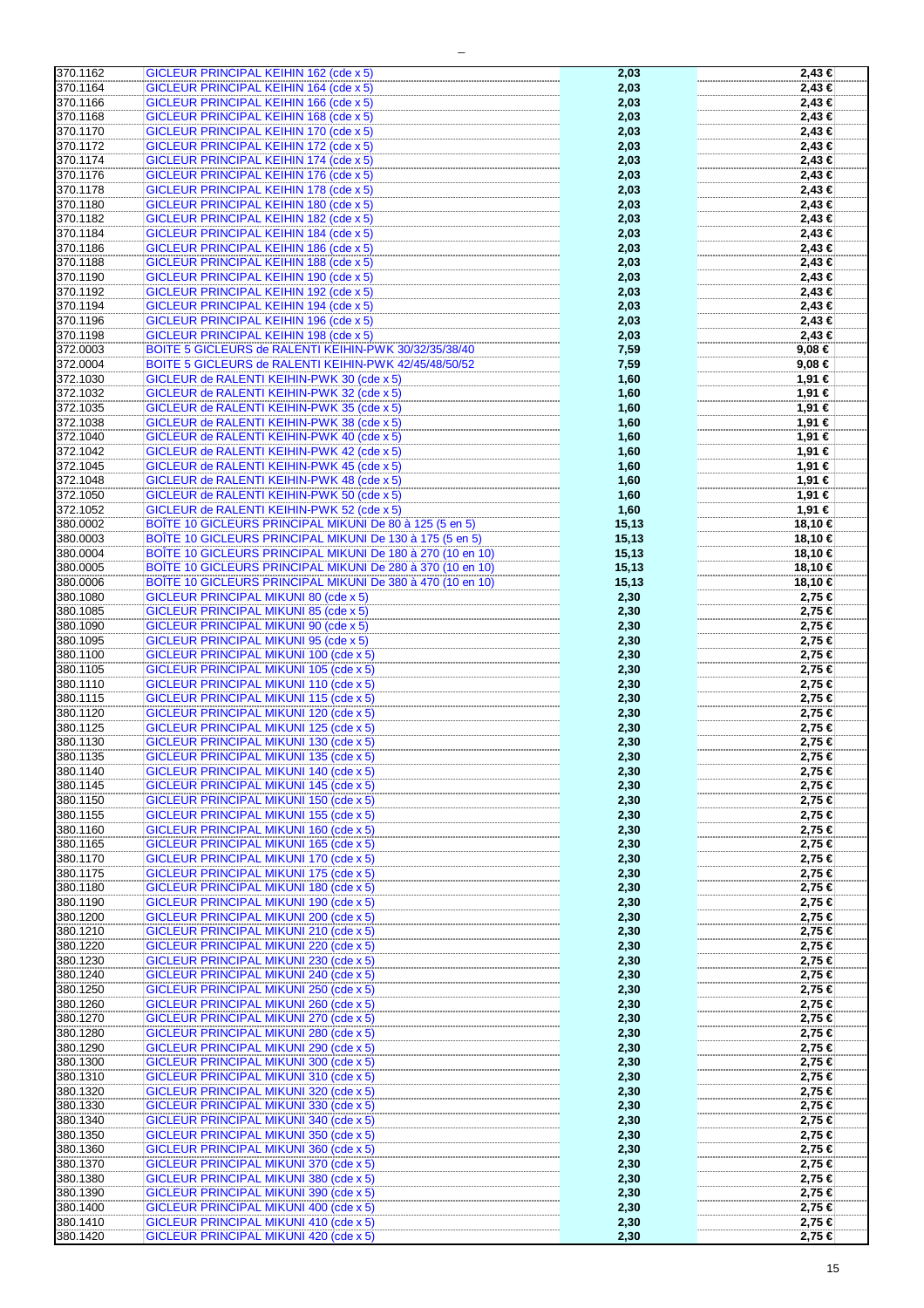| 380.1430           | GICLEUR PRINCIPAL MIKUNI 430 (cde x 5)                            | 2,30           | 2,75 €              |
|--------------------|-------------------------------------------------------------------|----------------|---------------------|
| 380.1440           | GICLEUR PRINCIPAL MIKUNI 440 (cde x 5)                            | 2,30           | 2,75 €              |
| 380.1450           | GICLEUR PRINCIPAL MIKUNI 450 (cde x 5)                            | 2,30           | 2,75 €              |
| 380.1460           | GICLEUR PRINCIPAL MIKUNI 460 (cde x 5)                            | 2,30           | 2,75 €              |
| 380.1470           | <b>GICLEUR PRINCIPAL MIKUNI 470 (cde x 5)</b>                     | 2,30           | 2,75 €              |
|                    | <b>BOUGIES</b>                                                    |                |                     |
| A55V               | <b>BOUGIE CHAMPION RACING</b>                                     | 18,18          | 21,74 €             |
| A59GC              | <b>BOUGIE CHAMPION RACING - OE103</b>                             | 28,90          | 34,56 €             |
| A6G                | <b>BOUGIE CHAMPION SPECIALE</b>                                   | 10,35          | 12,38 €             |
| C10YCC             | <b>BOUGIE CHAMPION</b>                                            | 4,97           | 5,94 €              |
| C53R               | <b>BOUGIE CHAMPION RACING</b>                                     | 15,46          | 18,49 €             |
| C <sub>55</sub>    | <b>BOUGIE CHAMPION RACING</b>                                     | 15,87          | 18,98 €             |
| C57YC              | <b>BOUGIE CHAMPION RACING</b>                                     | 15,87          | 18,98 €             |
| C6BMC              | <b>BOUGIE CHAMPION</b>                                            | 8,61           | 10,30 €             |
| C6YCC              | <b>BOUGIE CHAMPION - OE075</b>                                    | 5,30           | 6,34 €              |
| C7BMC              | <b>BOUGIE CHAMPION</b>                                            | 8,61           | 10,30 €             |
| C7YC               | <b>BOUGIE CHAMPION - OE017</b>                                    | 3,91           | 4,68 €              |
| C7YCX              | <b>BOUGIE CHAMPION</b>                                            | 4,69           | 5,61 €              |
| C9YC               | <b>BOUGIE CHAMPION - OE003</b>                                    | 3,70           | 4,43 €              |
| <b>C9YCX</b>       | <b>BOUGIE CHAMPION</b>                                            | 4,91           | 5,87 €              |
| CJ <sub>6</sub>    | <b>BOUGIE CHAMPION</b>                                            | 3,70           | 4,43 €              |
| CJ6Y               | <b>BOUGIE CHAMPION</b>                                            | 6,18           | 7,39 €              |
| CJ7Y               | <b>BOUGIE CHAMPION</b>                                            | 3,70           | 4,43 €              |
| CJ8                | <b>BOUGIE CHAMPION</b>                                            | 3,70           | 4,43 €              |
| CJ8Y               | <b>BOUGIE CHAMPION</b>                                            | 6,53           | 7,81 €              |
| D <sub>16</sub>    | <b>BOUGIE CHAMPION</b>                                            | 6,17           | 7,38 €              |
| DJ6J               | <b>BOUGIE CHAMPION</b>                                            | 6,53           | 7,81 €              |
| DJ7J               | <b>BOUGIE CHAMPION</b>                                            | 6,53           | 7,81 €              |
| DJ8J               | <b>BOUGIE CHAMPION</b>                                            | 3,91           | 4,68 €              |
| <b>G55R</b>        | <b>BOUGIE CHAMPION SPECIALE</b>                                   | 38,08          | 45,54 €             |
| <b>G57C</b>        | <b>BOUGIE CHAMPION RACING</b>                                     | 15,59          | 18,65 €             |
| G63                | <b>BOUGIE CHAMPION SPECIALE</b>                                   | 10,12          | 12,10 €             |
| J17LM              | <b>BOUGIE CHAMPION</b>                                            | 3,57           | 4,27 €              |
| J4C                | <b>BOUGIE CHAMPION</b>                                            | 6,53           | 7,81 €              |
| J8C<br>L77JC4      | <b>BOUGIE CHAMPION</b><br><b>BOUGIE CHAMPION</b>                  | 3,70           | 4,43 €<br>4,43 €    |
| <b>L78C</b>        | <b>BOUGIE CHAMPION CULOT COURT CORSA BOOSTER (cde x10)</b>        | 3,70           |                     |
| <b>L78V</b>        | <b>BOUGIE CHAMPION</b>                                            | 3,70<br>7,62   | 4,43 €<br>$9,11$ €  |
| L78YC              | <b>BOUGIE CHAMPION</b>                                            | 5,64           | 6,75 €              |
| <b>L82C</b>        | <b>BOUGIE CHAMPION</b>                                            | 3,90           | 4,66 €              |
| L82YC              | <b>BOUGIE CHAMPION - OE038</b>                                    | 2,96           | $3,54 \in$          |
| L86C               | <b>BOUGIE CHAMPION - OE037</b>                                    | 3,46           | 4,14 €              |
| <b>L86CC</b>       | <b>BOUGIE CHAMPION - OE096</b>                                    | 4,36           | 5,21 €              |
| L87YC              | <b>BOUGIE CHAMPION - OE007</b>                                    | 3,70           | 4,43 €              |
| L87YCC             | <b>BOUGIE CHAMPION - OE070</b>                                    | 4,69           | 5,61 €              |
| L92YC              | <b>BOUGIE CHAMPION - OE059</b>                                    | 3,91           | 4,68 €              |
| N11YCC             | <b>BOUGIE CHAMPION - OE106</b>                                    | 4,69           | $5,61$ €            |
| N <sub>12</sub> YC | <b>BOUGIE CHAMPION - OE015</b>                                    | 4,44           | $5,31 \in$          |
| <b>N19V</b>        | <b>BOUGIE CHAMPION</b>                                            | 6,00           | 7,18 €              |
| N <sub>1</sub> C   | <b>BOUGIE CHAMPION</b>                                            | 4,05           | 4,84 €              |
| <b>N281YC</b>      | <b>BOUGIE CHAMPION - OE022</b>                                    | 4,61           | 5,51 €              |
| N <sub>2</sub> C   | BOUGIE CHAMPION - OE040 CULOT LONG CORSA (cde x10)                | 3,56           | 4,26 €              |
| N <sub>3</sub> C   | <b>BOUGIE CHAMPION - OE068</b>                                    | 4,05           | 4,84 €              |
| N <sub>4</sub> C   | <b>BOUGIE CHAMPION - OE079</b>                                    | 3,91           | 4,68 €              |
| <b>N54R</b>        | <b>BOUGIE CHAMPION RACING</b>                                     | 14,36          | 17,17 €             |
| <b>N55G</b>        | <b>BOUGIE CHAMPION SPECIALE</b>                                   | 9,84           | 11,77 €             |
| N <sub>5</sub> C   | <b>BOUGIE CHAMPION - OE074</b>                                    | 3,91           | 4,68 €              |
| N6BYC              | <b>BOUGIE CHAMPION - OE109</b>                                    | 7,16           | 8,56 €              |
| N6YC               | <b>BOUGIE CHAMPION - OE087</b>                                    | 3,81           | 4,56 €              |
| N7BYC              | <b>BOUGIE CHAMPION - OE012</b>                                    | 6,23           | 7,45 €              |
| N7YC               | <b>BOUGIE CHAMPION - OE010</b>                                    | 3,70           | 4,43 €              |
| N7YCX              | <b>BOUGIE CHAMPION - OE046</b>                                    | 4,58           | 5,48 €              |
| N9YC               | <b>BOUGIE CHAMPION - OE001</b>                                    | 3,56           | 4,26 €              |
| N9YCC<br>QL78V     | <b>BOUGIE CHAMPION - OE022</b><br><b>BOUGIE CHAMPION SPECIALE</b> | 4,61           | $5,51$ €<br>18,54 € |
| QN84               | <b>BOUGIE CHAMPION SPECIALE</b>                                   | 15,50<br>14,45 | 17,28 €             |
| QN86               | <b>BOUGIE CHAMPION</b>                                            | 14,45          | 17,28 €             |
| QUL77V             | <b>BOUGIE CHAMPION RACING</b>                                     | 11,21          | 13,41 €             |
| RA2HC              | <b>BOUGIE CHAMPION</b>                                            | 7,73           | 9,25 €              |
| RA4HC              | <b>BOUGIE CHAMPION - OE073</b>                                    | 8,24           | 9,86 €              |
| RA59GC             | <b>BOUGIE CHAMPION SPECIALE</b>                                   | 29,09          | 34,79 €             |
| RA59PP             | <b>BOUGIE CHAMPION</b>                                            | 25,39          | 30,37 €             |
| RA6HC              | <b>BOUGIE CHAMPION</b>                                            | 5,30           | $6,34 \in$          |
| RC12YC             | <b>BOUGIE CHAMPION - OE013</b>                                    | 5,53           | 6,61 €              |
| RC6YC              | <b>BOUGIE CHAMPION - OE110</b>                                    | 5,43           | $6,49 \in$          |
| RC6YCC             | <b>BOUGIE CHAMPION - OE094</b>                                    | 6,34           | 7,58 €              |
| <b>RC7YC</b>       | <b>BOUGIE CHAMPION - OE043</b>                                    | 5,07           | $6,06 \in$          |
| RC9YC4             | <b>BOUGIE CHAMPION - OE039</b>                                    | 4,50           | $5,38 \in$          |
| RC9YCC             | <b>BOUGIE CHAMPION - OE002</b>                                    | 5,19           | $6,21 \in$          |
| RDJ7Y              | <b>BOUGIE CHAMPION SPECIALE</b>                                   | 10,94          | 13,08 €             |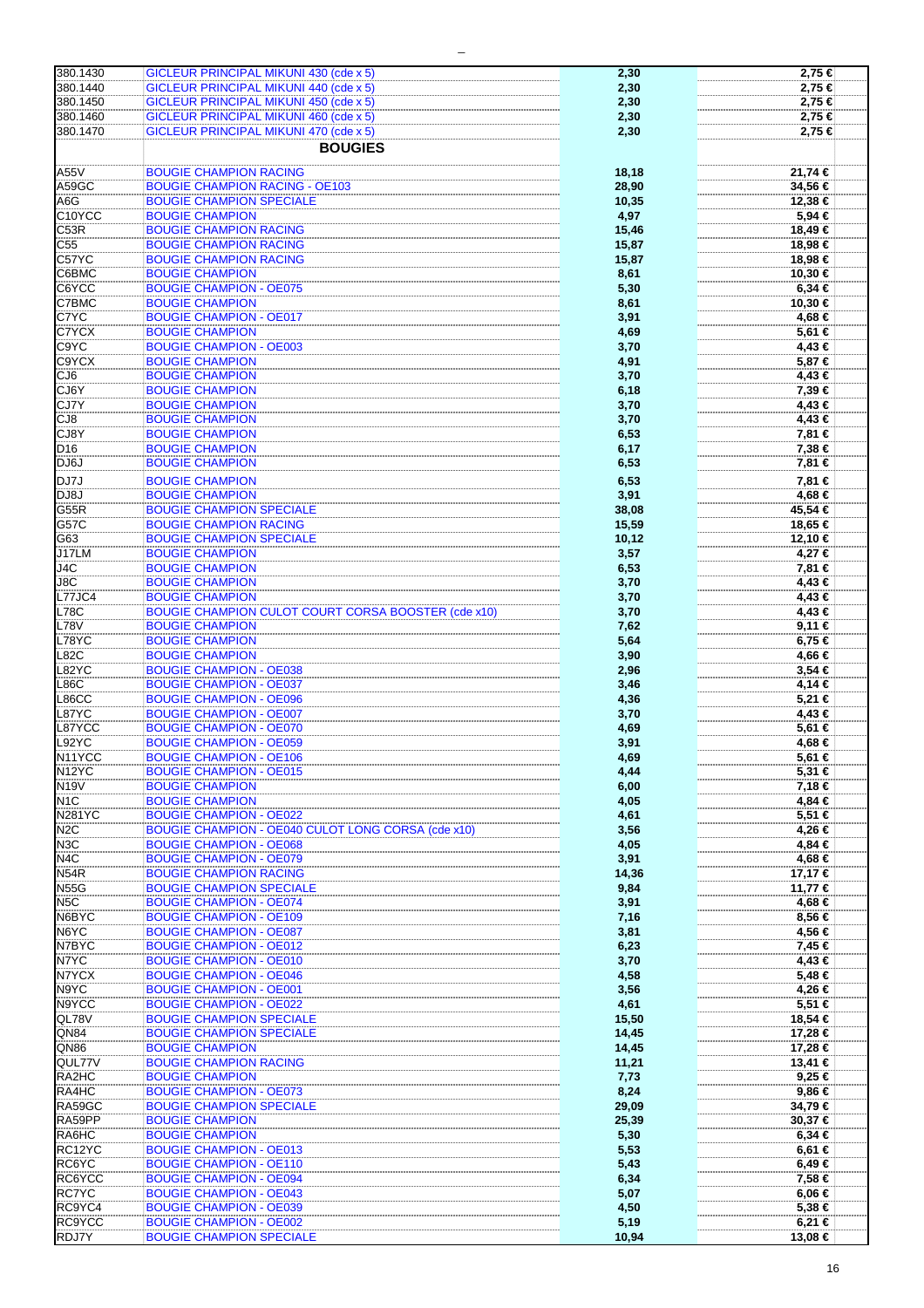| RDJ8J             | <b>BOUGIE CHAMPION</b>                                                                                                      | 5,53   | 6,61 €     |
|-------------------|-----------------------------------------------------------------------------------------------------------------------------|--------|------------|
| RG4HC             | <b>BOUGIE CHAMPION - OE092</b>                                                                                              | 10,97  | 13,12 €    |
| RG6YC             | <b>BOUGIE CHAMPION</b>                                                                                                      | 10,45  | 12,50 €    |
|                   |                                                                                                                             |        |            |
| RJ17LM            | <b>BOUGIE CHAMPION</b>                                                                                                      | 4,50   | 5,38 €     |
| RJ19LM            | <b>BOUGIE CHAMPION</b>                                                                                                      | 4,59   | 5,49€      |
| RL82YC            | <b>BOUGIE CHAMPION - OE064</b>                                                                                              | 5,43   | 6,49€      |
| RL82YCC           | <b>BOUGIE CHAMPION - OE071</b>                                                                                              | 5,43   | 6,49€      |
| RL87YC            | <b>BOUGIE CHAMPION</b>                                                                                                      | 5,43   | 6,49 €     |
|                   |                                                                                                                             |        |            |
| RN12YC            | <b>BOUGIE CHAMPION - OE042</b>                                                                                              | 5,43   | 6,49€      |
| RN <sub>1</sub> C | <b>BOUGIE CHAMPION</b>                                                                                                      | 5,43   | 6,49 €     |
| RN <sub>2</sub> C | <b>BOUGIE CHAMPION - OE091</b>                                                                                              | 5,43   | 6,49€      |
| RN <sub>3</sub> C | <b>BOUGIE CHAMPION - OE108</b>                                                                                              | 5,30   | $6,34 \in$ |
| RN4C              | <b>BOUGIE CHAMPION - OE098</b>                                                                                              |        |            |
|                   |                                                                                                                             | 5,30   | $6,34 \in$ |
| RN4YC             | <b>BOUGIE CHAMPION</b>                                                                                                      | 7,37   | 8,81 €     |
| RN6YC             | <b>BOUGIE CHAMPION - OE116</b>                                                                                              | 5,43   | 6,49€      |
| <b>RN7YCC</b>     | <b>BOUGIE CHAMPION - OE008</b>                                                                                              | 5,19   | 6,21 €     |
| RN9YC             | <b>BOUGIE CHAMPION - OE006</b>                                                                                              | 4,50   | 5,38 €     |
| S9YC              | <b>BOUGIE CHAMPION - OE009</b>                                                                                              |        | 4,43 €     |
|                   |                                                                                                                             | 3,70   |            |
| S9YCC             | <b>BOUGIE CHAMPION - OE036</b>                                                                                              | 4,61   | $5,51$ €   |
| Z6                | <b>BOUGIE CHAMPION</b>                                                                                                      | 12,32  | $14,73$ €  |
| Z9Y               | <b>BOUGIE CHAMPION SPECIALE</b>                                                                                             | 8,06   | $9,64 \in$ |
|                   | <b>FILTRES à HUILE</b>                                                                                                      |        |            |
|                   |                                                                                                                             |        |            |
| C301              | FILTRE A HUILE MOTO BMW                                                                                                     | 14,71  | 17,59 €    |
| C303              | <b>FILTRE A HUILE MOTO SUZUKI</b>                                                                                           | 12,49  | 14,94 €    |
| C305              | FILTRE A HUILE MOTO GUZZI                                                                                                   | 12,89  | 15,42 €    |
| C307              | FILTRE A HUILE MOTO HARLEY DAVIDSON                                                                                         | 25,52  | 30,52 €    |
|                   |                                                                                                                             |        |            |
| F301              | <b>FILTRE A HUILE MOTO HONDA</b>                                                                                            | 11,35  | 13,57 €    |
| F303              | <b>FILTRE A HUILE MOTO KTM</b>                                                                                              | 14,71  | 17,59 €    |
| F304              | <b>FILTRE A HUILE MOTO KAWASAKI</b>                                                                                         | 11,55  | 13,81 €    |
| F306              | <b>FILTRE A HUILE HONDA</b>                                                                                                 | 11,35  | 13,57 €    |
|                   |                                                                                                                             |        |            |
| H301              | FILTRE A HUILE MOTO CAGIVA-DUCATI                                                                                           | 10,61  | 12,69 €    |
| H302              | FILTRE A HUILE MOTO GUZZI                                                                                                   | 11,42  | 13,66 €    |
| K301              | FILTRE A HUILE MOTO SUZUKI                                                                                                  | 11,76  | 14,06 €    |
| X301              | FILTRE A HUILE HONDA                                                                                                        | 5,50   | 6,58 €     |
| X302              | <b>FILTRE A HUILE YAMAHA</b>                                                                                                | 6,58   | 7,87 €     |
|                   |                                                                                                                             |        |            |
| X303              | FILTRE A HUILE YAMA.-HONDA-KAWASAKI                                                                                         | 7,11   | 8,50 €     |
| X304              | <b>FILTRE A HUILE HONDA</b>                                                                                                 | 7,05   | 8,43 €     |
| X306              | <b>FILTRE A HUILE YAMAHA</b>                                                                                                | 6,45   | 7,71 €     |
| X307              | <b>FILTRE A HUILE SUZUKI</b>                                                                                                | 6,31   | 7,55 €     |
| X308              | <b>FILTRE A HUILE SUZUKI</b>                                                                                                | 5,91   | 7,07 €     |
|                   |                                                                                                                             |        |            |
| X309              | <b>FILTRE A HUILE SUZUKI</b>                                                                                                | 7,32   | 8,75 €     |
| X310              | <b>FILTRE A HUILE KAWASAKI</b>                                                                                              | 5,91   | 7,07 €     |
| X311              | <b>FILTRE A HUILE YAMAHA</b>                                                                                                | 7,39   | 8,84 €     |
| X313              | <b>FILTRE A HUILE YAMAHA</b>                                                                                                | 11,55  | 13,81 €    |
| X315              | FILTRE A HUILE HONDA                                                                                                        | 5,64   | 6,75 €     |
|                   |                                                                                                                             |        |            |
| X316              | <b>FILTRE A HUILE BMW</b>                                                                                                   | 13,03  | 15.58 €    |
| X318              | <b>FILTRE A HUILE GUZZI</b>                                                                                                 | 10,41  | 12,45 €    |
| X320              | <b>FILTRE A HUILE KTM-MUZ</b>                                                                                               | 8,19   | $9,80 \in$ |
| X322              | <b>FILTRE A HUILE HONDA</b>                                                                                                 | 8,39   | 10,03 €    |
| X323              | FILTRE A HUILE SUZUKI                                                                                                       | 7,11   | 8,50 €     |
|                   |                                                                                                                             |        |            |
| 050.0432          | <b>POLINI PNEUMATIQUES "COMPETITION"</b><br><b>HOMOLOGUES ROUTE</b><br>PNEU POLINI MC 31 S "SAVA RACING" 3.50-10 GOMME SOFT | 70,38  | 84,17€     |
|                   |                                                                                                                             |        |            |
| 050.0433          | PNEU POLINI MC 31 S "SAVA RACING" 3.50-10 GOMME MEDIUM                                                                      | 70,38  | 84,17 €    |
| 050.0434          | PNEU POLINI MC 31 S "SAVA RACING" 3.50-10 GOMME RAIN                                                                        | 79,56  | 95,15 €    |
| 050.0435          | PNEU POLINI MC 31 S "SAVA RACING" 100/90-12 GOMME SOFT                                                                      | 100,98 | 120,77 €   |
| 050.0436          | PNEU POLINI MC 31 S "SAVA RACING" 100/90-12 GOMME MEDIUM                                                                    | 107,10 | 128,09 €   |
| 050.0437          | PNEU POLINI MC 31 S "SAVA RACING" 100/90-12 GOMME RAIN                                                                      | 132,60 | 158,59 €   |
|                   |                                                                                                                             |        |            |
| 050.0438          | PNEU POLINI MC 31 S "SAVA RACING" 120/80-12 GOMME SOFT                                                                      | 110,16 | 131,75 €   |
| 050.0439          | PNEU POLINI MC 31 S "SAVA RACING" 120/80-12 GOMME MEDIUM                                                                    | 112,20 | 134,19 €   |
| 050.0440          | PNEU POLINI MC 31 S "SAVA RACING" 120/80-12 GOMME RAIN                                                                      | 150,96 | 180,55 €   |
| 050.0441          | PNEU POLINI MC 31 S "SAVA RACING" 100/90-12 GOMME SUPER SOFT                                                                | 110,16 | 131,75 €   |
| 050.0442          | PNEU POLINI MC 31 S "SAVA RACING" 120/80-12 GOMME SUPER SOFT                                                                | 114,24 | 136,63 €   |
| 050.0443          | PNEU POLINI MC 31 S "SAVA RACING" 3.50-10 GOMME SUPER SOFT                                                                  |        | 84,17€     |
|                   |                                                                                                                             | 70,38  |            |
|                   | <b>AMORTISSEURS</b>                                                                                                         |        |            |
| 050.2650          | PAIRE AMORTISSEURS AVANT/ARRIERE PIAGGIO ZIP SP(remise 30%)                                                                 | 750,00 | 897,00 €   |
| 050.2651          | <b>AMORTISSEUR ARRIERE PIAGGIO ZIP SP(remise 30%)</b>                                                                       | 390,00 | 466,44 €   |
| 050.2652          | <b>AMORTISSEUR AVANT PIAGGIO ZIP SP(remise 30%)</b>                                                                         | 390,00 | 466,44 €   |
| 050.2653          | CLES REGLAGE AMORTISSEUR PAIOLI                                                                                             | 10,00  | 11,96 €    |
| 050.2654          | CLES REGLAGE MOLETTE AMORTISSEUR PAIOLI                                                                                     | 12,00  | 14,35 €    |
|                   |                                                                                                                             |        |            |
|                   | <b>PUBLICITE</b>                                                                                                            |        |            |
| <b>SL/68</b>      | PRESENTOIR DE MASSES                                                                                                        | 24,00  | 28,70 €    |
| 097.0001          | BANDE DE SIGNALISATION DE CIRCUIT POLINI (X500m)                                                                            | 38,73  | 46,32 €    |
| 097.0002          | HOUSSE BOTTE DE PAILLE                                                                                                      | 3,87   | 4,63 €     |
| 097.0009          | BANDEROLE PVC MT 2.60x1 1                                                                                                   | 85,20  | 101,90 €   |
| 097.0011          | BANDEROLE PVC MT 1.90x0.70                                                                                                  | 54,21  | 64,84 €    |
| 097.0012          | DRAPEAU MT.1.5x0.8                                                                                                          | 58,88  | 70,42 €    |
|                   |                                                                                                                             |        |            |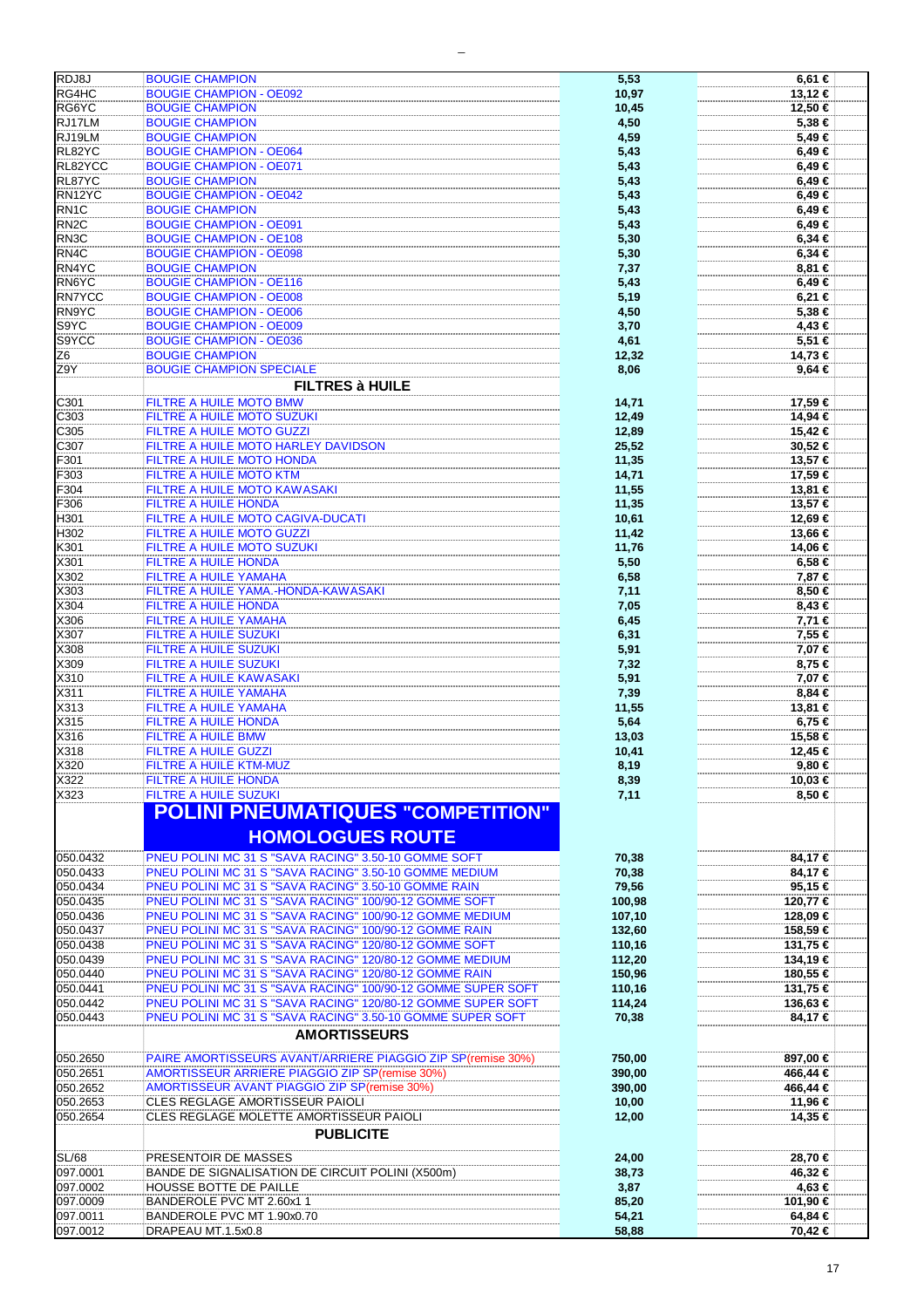| 097.0013             | <b>BANDEROLE TNT MT.3x1</b>                                      | 17,30          | 20,69 €            |
|----------------------|------------------------------------------------------------------|----------------|--------------------|
| 097.0030             | AUTOCOLLANT PREDECOUPE 70x22 cms                                 | 5,89           | 7,04 €             |
| 097.0031             | AUTOCOLLANT PREDECOUPE 34x11 cms                                 | 1,32           | 1,58 €             |
|                      |                                                                  |                |                    |
| 097.0032             | AUTOCOLLANT PREDECOUPE 23x8 cms                                  | 0,93           | 1,11 €             |
| 097.0033             | AUTOCOLLANT POLINI 16x6 cms                                      | 0,12           | 0,14€              |
| 097.0034             | AUTOCOLLANT POLINI 12x4 cms                                      | 0,10           | 0,12€              |
| 097.0040             | ECUSSON POLINI BRODE 7x3 cms                                     |                |                    |
|                      |                                                                  | 1,80           | 2,15 €             |
| 097.0041             | ECUSSON POLINI BRODE 11x5 cms                                    | 3,10           | 3,71 €             |
| 097.0042             | ECUSSON UTAH BRODE 11x5.5 cms                                    | 3,00           | 3,59€              |
|                      |                                                                  |                |                    |
| 097.0048             | STYLO A BILLE POLINI                                             | 0,70           | $0,84 \in$         |
| 097.0054             | ECUSSON POLINI SKAÏ 12x4                                         | 0,78           | $0,93 \in$         |
| 097.0091             | ECUSSON POLINI SKAÏ 270x100                                      | 1,00           | 1,20 €             |
| 097.0092             | LOGO POLINI SKAÏ 245x85                                          | 1,50           | 1,79 €             |
|                      |                                                                  |                |                    |
| 097.0094             | <b>BLOC NOTES FORMAT A4 POLINI</b>                               | 1,20           | 1,44 €             |
| 097.0095             | BLOC NOTES 10x15POLINI                                           | 0,50           | $0,60 \in$         |
| 097.0120             | BANDEAU DE STAND "STORE" VARIATEUR 60 x 200                      | 99,00          | 118,40 €           |
|                      |                                                                  |                |                    |
| 097.0143             | CATALOGUE PIECES MINIMOTO N.6                                    | 0,90           | 1,08 €             |
| 097.0155             | DEPLIANT MINICROSS/MOTARD 2T ET 4T                               | 0,35           | $0,42$ €           |
| 097.0159             | TENTE POLINI"RACING"COMPLETE 3m x 3m                             | 285,00         | 340,86 €           |
|                      |                                                                  |                |                    |
| 097.0162             | <b>CATALOGUE PIECES MINICROSS N.6/A</b>                          | 0,90           | 1,08 €             |
| 097.0178             | DEPLIANT MOTEUR THOR 100                                         | 0,40           | $0,48 \in$         |
|                      |                                                                  |                |                    |
| 097.0182             | FANION (ETENDARD) BLEU-MARINE 100x80                             | 54,00          | 64,58 €            |
| 097.0183             | VITRINE ALU.ELECTRIQUE POLINI 53x40x196 (OFFERTE 1ère cde 5000€) | 525,00         |                    |
| 097.0187             | CATALOGUE GENERAL N.16                                           | 2,20           | 2,63 €             |
|                      |                                                                  |                |                    |
| 097.0188             | <b>LISTING DE PRIX N36</b>                                       | 1,40           | 1,67 €             |
| 097.0189             | SAC PLASTIQUE "BIO DEGRADABLE" 30x60                             | 0,29           | 0,35€              |
| 097.0190             | CATALOGUE GENERAL N.17                                           | 2,25           | 2,69 €             |
|                      |                                                                  |                |                    |
| 097.0191             | AUTOCOLLANT POLINI 100x34 cms                                    | 11,90          | 14.23 €            |
|                      | <b>VETEMENTS "BLUE-LINE"</b>                                     |                |                    |
|                      |                                                                  |                |                    |
| 098.2503             | SAC DE VOYAGE POLINI "RACING" NYLON RENFORCE BLEU NAVY           | 44,93          | 53,74 €            |
| 098.2507/S           | BLOUSON POLINI BLEU NAVY T:S (fin de série)                      | 97,00          | 116,01 €           |
| 098.2508/XS          | MAILLOT CROSS BLANC/BLEU T:XS                                    | 68,00          | 81,33 €            |
|                      |                                                                  |                |                    |
| 098.2540/L           | BLOUSE ATELIER BLEU NAVY T:L                                     | 27,00          | 32,29€             |
| 098.2540/M           | BLOUSE ATELIER BLEU NAVY T:M                                     | 27,00          | 32,29 €            |
| 098.2540/XL          | BLOUSE ATELIER BLEU NAVY T:XL                                    | 27,00          | 32,29 €            |
|                      |                                                                  |                |                    |
| 098.2540/XXL         | <b>BLOUSE ATELIER BLEU NAVY T:XXL</b>                            | 27,00          | 32,29€             |
| 098.2541/L           | SALOPETTE ATELIER BLEU NAVY T:L                                  | 26,34          | 31,50 €            |
| 098.2541/M           | SALOPETTE ATELIER BLEU NAVY T:M                                  | 26,34          | 31,50 €            |
|                      |                                                                  |                |                    |
| 098.2541/XL          | SALOPETTE ATELIER BLEU NAVY T:XL                                 | 26,34          | 31,50 €            |
| 098.2541/XXL         | SALOPETTE ATELIER BLEU NAVY T:XXL                                | 26,34          | 31,50 €            |
| 098.2543/L           | <b>COMBINAISON ATELIER BLEU NAVY T:L</b>                         | 49,00          | 58,60 €            |
|                      |                                                                  |                |                    |
| 098.2543/M           | COMBINAISON ATELIER BLEU NAVY T:M                                | 49,00          | 58,60 €            |
| 098.2543/XL          | COMBINAISON ATELIER BLEU NAVY T:XL                               | 49,00          | 58,60 €            |
| 098.2543/XXL         | COMBINAISON ATELIER BLEU NAVY T:XXL                              | 49,00          | 58,60 €            |
|                      |                                                                  |                |                    |
| 098.2560/S           | POLO BLUE NAVY BRODE T:S                                         | 24,50          | 29,30 €            |
| 098.2561/M           | POLO BLANC BRODE T:M                                             | 22,50          | 26,91 €            |
| 098.2561/S           | POLO BLANC BRODE T:S                                             | 22,50          | 26,91 €            |
|                      |                                                                  |                |                    |
| 098.2561/XL          | POLO BLANC BRODE T:XL                                            | 22,50          | 26,91 €            |
| 098.2562/S           | POLO "RACE TEAM" PADDOCK BLANC/BLEU BRODE T:S                    | 28,50          | 34.09 €            |
| 098.2562/XL          | POLO "RACE TEAM" PADDOCK BRODE T:XL                              | 28,50          | 34,09€             |
| 098.2563/XXL         | CHEMISE"RACE TEAM"BLANC/BLEU BRODEE MANCHES LONGUES T:XXL        | 57,50          | 68,77 €            |
|                      |                                                                  |                |                    |
| 098.2564/XL          | CHEMISE"RACE TEAM"BLANC/BLEU BRODEE MANCHES COURTES T:XL         | 46,50          | 55,61 €            |
| 098.2564/XXL         | CHEMISE"RACE TEAM"BLANC/BLEU BRODEE MANCHES COURTES T:XXL        | 46,50          | 55,61 €            |
| 098.2565/L           | VESTE POLAIRE "FERMETURE ECLAIR" BLEU/BLANC BRODE T:L            | 49,00          | 58,60 €            |
|                      |                                                                  |                |                    |
| 098.2565/M           | VESTE POLAIRE "FERMETURE ECLAIR" BLEU/BLANC BRODE T:M            | 49,00          | 58,60 €            |
| 098.2565/S           | VESTE POLAIRE "FERMETURE ECLAIR" BLEU/BLANC BRODE T:S            | 49,00          | 58,60 €            |
| 098.2565/XL          | VESTE POLAIRE "FERMETURE ECLAIR" BLEU/BLANC BRODE T:XL           | 49,00          | 58,60 €            |
|                      | VESTE POLAIRE "FERMETURE ECLAIR" BLEU/BLANC BRODE T:XXL          |                |                    |
| 098.2565/XXL         |                                                                  | 49,00          | 58,60 €            |
| 098.2567/L           | <b>T-SHIRT POLINI BLANC T:L</b>                                  | 9,50           | 11.36 €            |
| 098.2567/M           | T-SHIRT POLINI BLANC T:M                                         | 9,50           | 11,36 €            |
| 098.2567/S           | T-SHIRT POLINI BLANC T:S                                         | 9,50           | 11,36 €            |
|                      |                                                                  |                |                    |
| 098.2567/XL          | <b>T-SHIRT POLINI BLANC T:XL</b>                                 | 9,50           | 11,36 €            |
| 098.2567/XXL         | <b>T-SHIRT POLINI BLANC T:XXL</b>                                | 9,50           | 11,36 €            |
| 098.2568/L           | T-SHIRT POLINI BLEU T:L                                          | 9,50           | 11,36 €            |
|                      |                                                                  |                |                    |
| 098.2568/M           | T-SHIRT POLINI BLEU T:M                                          | 9,50           | 11,36 €            |
| 098.2568/S           | <b>T-SHIRT POLINI BLEU T:S</b>                                   | 9,50           | 11,36 €            |
| 098.2568/XL          | T-SHIRT POLINI BLEU T:XL                                         | 9,50           | 11,36 €            |
|                      |                                                                  |                |                    |
| 098.2568/XXL         | T-SHIRT POLINI BLEU T:XXL                                        | 9,50           | 11,36 €            |
| 098.2576/S           | TOP POLINI "EXTENSIBLE" BLEU BRODE T:S                           | 16,00          | 19,14 €            |
| 098.2577/XS          | MAILLOT CROSS COMPETITION AERE BLANC/BLEU T:XS                   | 45,00          | 53,82 €            |
|                      |                                                                  |                |                    |
| 098.2578/S           | TOP POLINI "EXTENSIBLE" BLANC BRODE T:S                          | 16,00          | 19,14 €            |
| 098.2579/M           | BLOUSON POLINI BLEU NAVY NYLON/CORDURA T:M                       | 80,00          | 95,68 €            |
| 098.2579/XL          | BLOUSON POLINI BLEU NAVY NYLON/CORDURA T:XL                      | 80,00          | 95,68 €            |
| 098.2581/L           | GILET POLINI BLEU NAVY IMPERMEABLE SANS MANCHE T:L               |                | 89,70 €            |
|                      |                                                                  | 75,00          |                    |
| 098.2581/M           | GILET POLINI BLEU NAVY IMPERMEABLE SANS MANCHE T:M               | 75,00          | 89,70 €            |
| 098.2581/S           | GILET POLINI BLEU NAVY IMPERMEABLE SANS MANCHE T:S               | 75,00          | 89,70 €            |
|                      |                                                                  |                |                    |
| 098.2581/XL          | GILET POLINI BLEU NAVY IMPERMEABLE SANS MANCHE T:XL              | 75,00          | 89,70 €            |
| 098.2581/XXL         |                                                                  |                |                    |
|                      |                                                                  |                |                    |
|                      | GILET POLINI BLEU NAVY IMPERMEABLE SANS MANCHE T:XXL             | 75,00          | 89,70 €            |
| 098.2582<br>098.2584 | PARAPLUIE POLINI<br>CASQUETTE FOR RACE BLANCHE-BLEUE             | 34,00<br>11,50 | 40,66 €<br>13,75 € |

 $\overline{\phantom{0}}$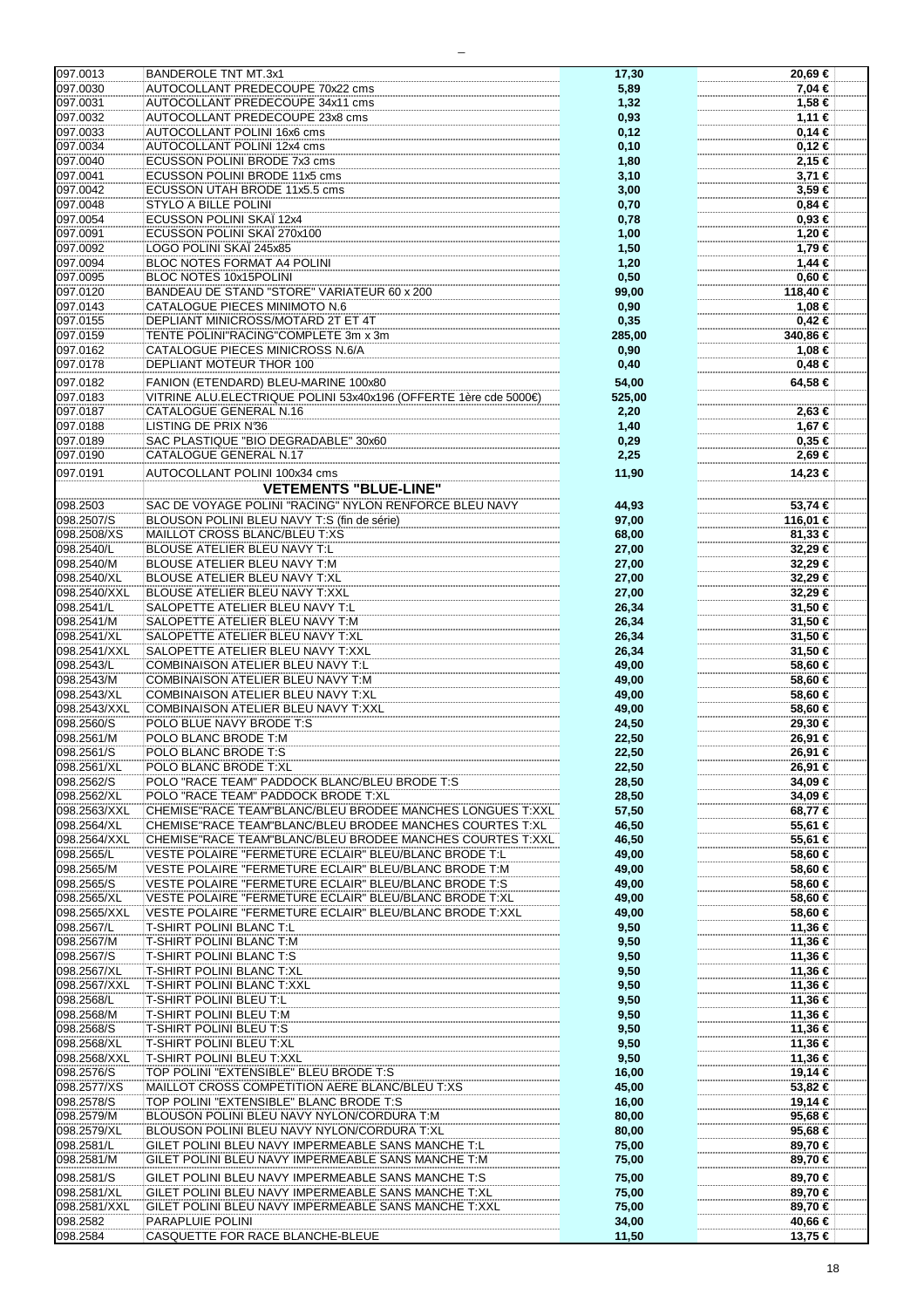| 098.2585/L         |                                                                                     |                |                    |
|--------------------|-------------------------------------------------------------------------------------|----------------|--------------------|
|                    | T-SHIRT POLINI "RACE TEAM" BLANC/BLEU T:L                                           | 21,00          | 25,12 €            |
| 098.2585/XL        | T-SHIRT POLINI "RACE TEAM" BLANC/BLEU T:XL                                          |                | 25,12 €            |
|                    |                                                                                     | 21,00          |                    |
| 098.2593/L         | POLO "RACE TEAM" BLEU MARINE T:L                                                    | 36,00          | 43,06 €            |
|                    |                                                                                     |                |                    |
| 098.2593/M         | POLO "RACE TEAM" BLEU MARINE T:M                                                    | 36,00          | 43,06 €            |
| 098.2593/S         | POLO "RACE TEAM" BLEU MARINE T:S                                                    | 36,00          | 43,06 €            |
|                    |                                                                                     |                |                    |
| 098.2593/XL        | POLO "RACE TEAM" BLEU MARINE T:XL                                                   | 36,00          | 43,06 €            |
| 098.2593/XXL       | POLO "RACE TEAM" BLEU MARINE T:XXL                                                  | 36,00          | 43,06 €            |
|                    |                                                                                     |                |                    |
| 098.2594/S         | POLO "RACE TEAM" FEMME BLEU MARINE T:S                                              | 36,00          | 43,06 €            |
| 098.2596/L         | BLOUSON POLINI BLEU NAVY IMPERMEABLE MODULABLE T:L                                  | 99,00          | 118,40 €           |
|                    |                                                                                     |                |                    |
| 098.2596/M         | BLOUSON POLINI BLEU NAVY IMPERMEABLE MODULABLE T:M                                  | 99,00          | 118,40 €           |
| 098.2596/S         | BLOUSON POLINI BLEU NAVY IMPERMEABLE MODULABLE T:S                                  | 99,00          | 118,40 €           |
|                    |                                                                                     |                |                    |
| 098.2596/XL        | BLOUSON POLINI BLEU NAVY IMPERMEABLE MODULABLE T:XL                                 | 99,00          | 118,40 €           |
|                    |                                                                                     |                |                    |
| 098.2596/XXL       | BLOUSON POLINI BLEU NAVY IMPERMEABLE MODULABLE T:XXL                                | 99,00          | 118,40 €           |
| 098.2597/L         | T-SHIRT POLINI "RACE TEAM" BLEU MARINE T:L                                          | 23,00          | 27,51 €            |
|                    |                                                                                     |                |                    |
| 098.2597/M         | T-SHIRT POLINI "RACE TEAM" BLEU MARINE T:M                                          | 23,00          | 27,51 €            |
| 098.2597/S         | T-SHIRT POLINI "RACE TEAM" BLEU MARINE T:S                                          | 23,00          | 27,51 €            |
|                    |                                                                                     |                |                    |
| 098.2597/XL        | T-SHIRT POLINI "RACE TEAM" BLEU MARINE T:XL                                         | 23,00          | 27,51 €            |
| 098.2597/XXL       | T-SHIRT POLINI "RACE TEAM" BLEU MARINE T:XXL                                        | 23,00          | 27,51 €            |
|                    |                                                                                     |                |                    |
| 098.2598/S         | T-SHIRT POLINI "RACE TEAM" FEMME BLEU MARINE T:S                                    | 23,00          | 27,51 €            |
| 098.2599/L         | T-SHIRT POLINI "VESPA" BLANC T:L                                                    | 25,00          | 29,90 €            |
|                    |                                                                                     |                |                    |
| 098.2599/M         | T-SHIRT POLINI "VESPA" BLANC T:M                                                    | 25,00          | 29,90 €            |
|                    |                                                                                     |                |                    |
| 098.2599/S         | T-SHIRT POLINI "VESPA" BLANC T:S                                                    | 25,00          | 29,90 €            |
| 098.2599/XL        | <b>T-SHIRT POLINI "VESPA" BLANC T:XL</b>                                            | 25,00          | 29,90 €            |
|                    |                                                                                     |                |                    |
| 098.2599/XXL       | T-SHIRT POLINI "VESPA" BLANC T:XXL                                                  | 25,00          | 29,90 €            |
| 098.2600/S         | <b>T-SHIRT POLINI "DONNA"</b>                                                       | 25,00          | 29,90 €            |
|                    |                                                                                     |                |                    |
| 098.2601           | COMBINAISON CUIR SPEED CE"POLINI Italie"T.42 à T.60(bon de commande)                | 690,00         | 825.24 € IN        |
| 098.2602           | <b>CASQUETTE FOR RACE "JEANS"</b>                                                   |                | 16,15 €            |
|                    |                                                                                     | 13,50          |                    |
| 098.2603/L         | POLO POLINI BLANC T:L                                                               | 29,90          | 35,76 €            |
|                    |                                                                                     |                |                    |
| 098.2603/M         | POLO POLINI BLANC T:M                                                               | 29,90          | 35,76 €            |
| 098.2603/S         | POLO POLINI BLANC T:S                                                               | 29,90          | 35,76 €            |
|                    |                                                                                     |                |                    |
| 098.2603/XL        | POLO POLINI BLANC T:XL                                                              | 29,90          | 35,76 €            |
| 098.2603/XXL       | POLO POLINI BLANC T:XXL                                                             | 29,90          | 35,76 €            |
|                    |                                                                                     |                |                    |
|                    | <b>POLINI Utah</b>                                                                  |                |                    |
|                    |                                                                                     |                |                    |
|                    |                                                                                     |                |                    |
|                    | <b>ACCESSOIRES PLASTIQUE / MOULURES / GRIPSTERS</b>                                 |                |                    |
| 114.040            | ROULEAU DURITE TRANSPARENTE 4x8 mm. 3M                                              | 8,14           | 9,74 €             |
|                    |                                                                                     |                |                    |
| 114.070            | ROULEAU DURITE TRANSPARENTE 7x12 mm. 3M                                             | 15,71          | 18,79 €            |
| 114.120            | ROULEAU DURITE NOIRE 10x14 mm. 3M                                                   | 18,63          | 22,28 €            |
|                    |                                                                                     |                |                    |
| 117.010            | POUMON CARBURATION CYCLO / SCOOTER POLINI                                           | 19,95          | 23,86 €            |
| 121.100            | DOSEUR HUILE GR. 100 avec BOUCHON                                                   | 5,57           | 6,66 €             |
|                    |                                                                                     |                |                    |
| 121.200            | <b>DOSEUR HUILE GR. 250</b>                                                         | 6,59           | 7,88 €             |
|                    |                                                                                     |                |                    |
| 121.300            | <b>DOSEUR HUILE GR. 500</b>                                                         | 7,70           | 9,21 €             |
| 121.500            | DOSEUR HUILE POLINI type FLACON                                                     | 2,23           | 2,67 €             |
|                    |                                                                                     |                |                    |
| 122.700            | <b>PROTECTION ALLUMAGE</b>                                                          | 2,16           | 2,58 €             |
| 190.282            | CACHE MOTEUR VESPA PX 125-150                                                       | 8,88           | 10,62 €            |
|                    |                                                                                     |                |                    |
| 206.113            | <b>TAPIS DE SOL VESPA 50-125 PRIMAVERA</b>                                          | 2,82           | 3,37 €             |
| 210.105            | <b>SUPPORT DE PLAQUE</b>                                                            | 2,94           | 3,52 €             |
|                    |                                                                                     |                |                    |
| 210.140            | SUPPORT DE PLAQUE CYCLOS / SCOOTERS COMP                                            | 2,56           | 3,06€              |
| 210.142            | <b>VIS POUR PLAQUE CYCLOMOTEUR M5X10</b>                                            |                |                    |
|                    |                                                                                     |                |                    |
|                    |                                                                                     | 0,38           | 0,45€              |
| 210.152            | SUPPORT DE PLAQUE CYCLOMOTEUR COMPLET                                               |                |                    |
|                    |                                                                                     | 2,43           | 2,91 €             |
| 210.210            | <b>ENTOURAGE DE PLAQUE EUROPEEN EN ABS</b>                                          | 1,77           | 2,12 €             |
|                    |                                                                                     |                |                    |
| 210.913            | <b>SUPPORT DE PLAQUE JAPAN</b>                                                      | 5,86           | 7,01 €             |
|                    | <b>AUTOCOLLANTS et ADHESIFS</b>                                                     |                |                    |
|                    |                                                                                     |                |                    |
| 225.000            | PLAQUE.ADHESIVE.LOOK.CARBONE.20x35                                                  | 9,07           | 10,85 €            |
| 225.020            | AUTOCOLLANTS (UNI) "TEAM POLINI" (cde x10)                                          | 4,03           | 4,82 €             |
|                    |                                                                                     |                |                    |
| 225.021            | JEU AUTOCOLLANTS POLINI 23x8 CONTOUR BLEU                                           | 3,36           | 4,02 €             |
| 225.022            | JEU AUTOCOLLANTS POLINI 23x8 CONTOUR BLANC                                          | 3,36           | 4,02 €             |
|                    |                                                                                     |                |                    |
| 225.023            | JEU AUTOCOLLANTS POLINI 34x11 CONTOUR BLEU                                          | 4,06           | 4,86 €             |
|                    |                                                                                     |                |                    |
| 225.030            | AUTOCOLLANTS (JEU D+G) "TEAM POLINI SCOOTER bleu"                                   | 15,58          | 18,63 €            |
| 225.031            | AUTOCOLLANTS (JEU D+G) "TEAM POLINI SCOOTER blanc"                                  | 15,58          | 18,63 €            |
|                    |                                                                                     |                |                    |
|                    | <b>SANGLES</b>                                                                      |                |                    |
| 240.913            | <b>SANGLE UNITAIRE 2M</b>                                                           | 10,80          | 12,92 €            |
|                    |                                                                                     |                |                    |
| 240.914            | <b>SANGLE UNITAIRE 4M</b>                                                           | 13,85          | 16,56 €            |
|                    |                                                                                     |                |                    |
|                    | <b>VARIATEURS</b>                                                                   |                |                    |
| 241.199            | MASSES RECHANGE POUR VARIATEUR PIAGGIO 241.200                                      | 8,57           | 10,25 €            |
|                    |                                                                                     |                |                    |
| 241.200            | <b>VARIATEUR PIAGGIO.CYCLO.UNIV.AV91</b>                                            | 19,11          | 22,86 €            |
| 241.301            | VARIATEUR MBK.BOOSTER / NITRO - 6 ROULEAUX (mod.joint SPY)                          | 65,60          | 78,46 €            |
|                    |                                                                                     |                |                    |
| 241.310            | VARIATEUR SPEED.PIAGGIO.CIAO/SI/BOXER                                               | 78,47          | 93,85 €            |
| 241.320            | <b>VARIATEUR SPEED.MBK.ACTIVE</b>                                                   | 65,60          | 78,46 €            |
|                    |                                                                                     |                |                    |
| 241.340            | VARIATEUR SPEED.PGT.ST RAPIDO/FOX (sans autolube)                                   | 65,60          | 78,46 €            |
|                    | VARIATEUR SPEED.MALAGUTI.F12-00 -                                                   |                | 78,46 €            |
| 241.361            |                                                                                     | 65,60          |                    |
| 241.363            | VARIATEUR SPEED.APRILIA.SR.DI-TECH INJECTION                                        | 65,60          | 78,46 €            |
|                    |                                                                                     |                |                    |
|                    | <b>VARIATEUR SPEED.SUZUKI.ADDRESS</b>                                               | 65,60          | 78,46 €            |
| 241.400<br>241.420 | <b>VARIATEUR YAMAHA DT50-MBK ZX50</b>                                               | 65,60          | 78,46 €            |
|                    |                                                                                     |                |                    |
|                    | <b>VARIATEUR KYMCO DJX</b>                                                          | 65,60          | 78,46 €            |
| 241.450<br>241.460 |                                                                                     |                |                    |
|                    | <b>VARIATEUR SPEED.PIAGGIO ANCIEN MODELE</b>                                        | 65,60          | 78,46 €            |
| 241.470            | VARIATEUR SPEED.CAGIVA.CITY                                                         | 65,60          | 78,46 €            |
|                    |                                                                                     |                |                    |
| 241.480            | <b>VARIATEUR KYMCO CX.DJY</b>                                                       | 65,60          | 78,46 €            |
| 241.490            | <b>VARIATEUR SPEED.PGO BIG MAX</b>                                                  | 65,60          | 78,46 €            |
|                    |                                                                                     |                |                    |
| 241.500<br>241.510 | <b>VARIATEUR SPEED.PGO.COMET</b><br>VARIATEUR SPEED.PGT.BUXY / SPEEDFIGHT / TREKKER | 65,60<br>65,60 | 78,46 €<br>78,46 € |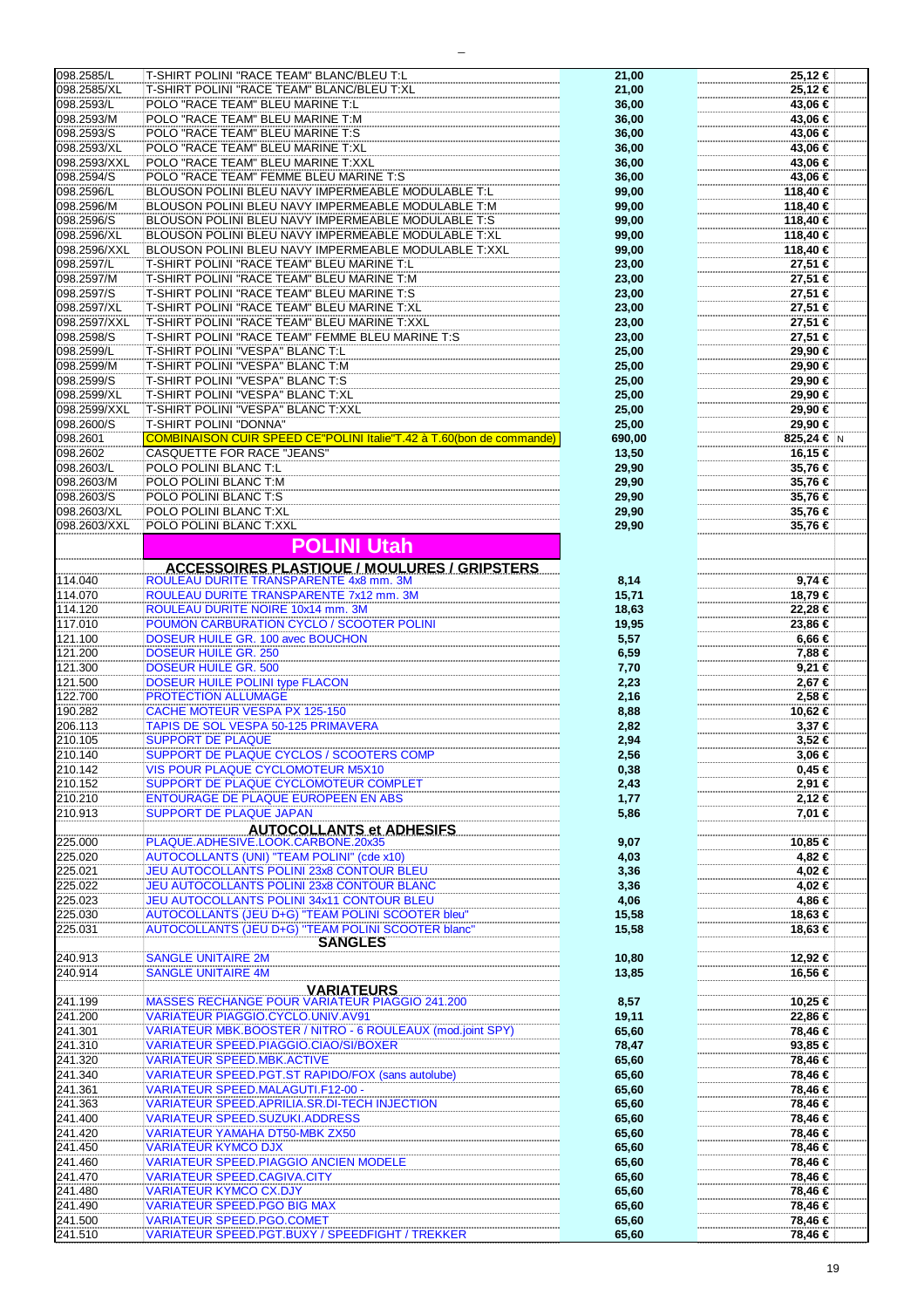| 241.510.1 | ENSEMBLE VARIATEUR PGT.LOOXOR / SV / ZENITH-HONDA BALI               | 89,02  | 106,47 € |
|-----------|----------------------------------------------------------------------|--------|----------|
| 241.510.2 | <b>ENSEMBLE VARIATEUR PEUGEOT BUXY/ SPEEDFIGHT / TREKKER</b>         | 89,02  | 106,47 € |
| 241.520   | VARIATEUR KYMCO SNIPER-HONDA DIO ZX                                  | 71,45  | 85,45 €  |
| 241.530   | <b>VARIATEUR PIAGGIO VESPINO F9</b>                                  | 65,60  |          |
|           |                                                                      |        | 78,46 €  |
| 241.550   | VARIATEUR SPEED.SUZUKI.KATANA                                        | 65,60  | 78,46 €  |
| 241.561   | <b>VARIATEUR SPEED.PIAGGIO NOUVEAU MODELE (MASSES 19)</b>            | 65,60  | 78,46 €  |
| 241.570   | <b>VARIATEUR SPEED.DERBI.HUNTER</b>                                  | 65,60  | 78,46 €  |
| 241.580   | <b>VARIATEUR SPEED.HONDA.X8R</b>                                     | 65,60  | 78,46 €  |
| 241.590   | <b>VARIATEUR SYM JET 50</b>                                          | 65,60  | 78,46 €  |
| 241.600   | VARIATEUR MAXI-SPEED APRI.LEONARDO/SCARABEO 125 4T                   |        |          |
|           |                                                                      | 120,62 | 144,26 € |
| 241.601   | VARIATEUR MAXI-SPEED YAMAHA MAJESTY 125 4T                           | 120,62 | 144,26 € |
| 241.602   | VARIATEUR MAXI-SPEED APRI.LEONARDO-YAM.MAJESTY 250 4T                | 125,30 | 149,86 € |
| 241.604   | VARIATEUR MAXI-SPEED HONDA.CN-PIAGGIO HEXAGON 250 4T                 | 125,30 | 149,86 € |
| 241.605   | VARIATEUR MAXI-SPEED HONDA.FORESIGHT -PIAGGIO 250 X9 4T              | 125,30 | 149,86 € |
| 241.606   | <b>VARIATEUR MAXI-SPEED HONDA PANTHEON 125</b>                       | 120,62 | 144,26 € |
| 241.607   | <b>VARIATEUR MAXI-SPEED KYMCO GRAND-DINK 125</b>                     | 120,62 | 144,26 € |
|           |                                                                      |        |          |
| 241.608   | VARIATEUR MAXI-SPEED PIAGGIO.RUNNER-APRILIA SR 125                   | 120,62 | 144,26 € |
| 241.609   | VARIATEUR MAXI-SPEED PIAGGIO X8 / X9 / XEVO / MP3 125.4T             | 106,10 | 126,90 € |
| 241.610   | VARIATEUR MAXI-SPEED SUZUKI BURGMAN 250 -4T                          | 125,30 | 149,86 € |
| 241.611   | VARIATEUR MAXI-SPEED SUZUKI BURGMAN 400 -4T                          | 156,93 | 187,69 € |
| 241.613   | <b>VARIATEUR SPEED PIAGGIO ZIP 4T</b>                                | 65,60  | 78,46 €  |
| 241.614   | VARIATEUR MAXI-SPEED YAMAHA BW'S / AEROX 100                         | 81,99  | 98,06 €  |
| 241.616   | <b>VARIATEUR MAXI-SPEED HONDA 600 SILVER WING</b>                    | 169,80 | 203,08 € |
|           |                                                                      |        |          |
| 241.618   | VARIATEUR MAXI-SPEED YAMAHA 500 T-MAX "CARBURATEUR"                  | 169,80 | 203,08 € |
| 241.619   | VARIATEUR MAXI-SPEED HONDA BALI,PANTHEON,SH,SILVER 125/150 4T        | 106,10 | 126,90 € |
| 241.620   | VARIATEUR MAXI-SPEED SUZUKI BURGMAN 125/150 4T                       | 120,62 | 144,26 € |
| 241.622   | <b>VARIATEUR ATV COBRA AEON 50 cc</b>                                | 67,94  | 81,26 €  |
| 241.623   | <b>VARIATEUR ATV COBRA AEON 90 cc</b>                                | 67,94  | 81,26 €  |
| 241.625   | VARIATEUR PEUGEOT JET FORCE INJECTION                                | 65,60  | 78,46 €  |
| 241.626   | <b>VARIATEUR HONDA 50 ZOOMER 4T</b>                                  | 52,82  | 63,17 €  |
| 241.628   | VARIATEUR MAXI-SPEED YAMAHA VERCITY 300-MBK KILIBRE 300              | 125,30 | 149,86 € |
| 241.630   | VARIATEUR MAXI-SPEED YAMAHA 500 T-MAX "INJECTION"                    | 167,18 | 199,95 € |
|           |                                                                      |        |          |
| 241.631   | VARIATEUR MAXI-SPEED YAMAHA 400 MAJESTY                              | 172,21 | 205,96€  |
| 241.632   | VARIATEUR PEUGEOT LUDIX / BLASTER / JET FORCE CARBU.                 | 65,60  | 78,46 €  |
| 241.632.1 | <b>ENSEMBLE VARIATEUR PEUGEOT LUDIX / BLASTER / JET FORCE</b>        | 95,29  | 113,97 € |
| 241.633   | VARIATEUR QUAD KYMCO KXR 250-TRITON BAJA 300/400 (sans Flasque)      | 125,30 | 149,86 € |
| 241.635   | VARIATEUR MAXI-SPEED KYMCO B&W-GRAND DINK-PEOPLE-YUP 250             | 125,30 | 149,86 € |
| 241.636   | VARIATEUR MAXI-SPEED PGT/PIAGGIO MP3 400-8 ROULEAUX (12g+14g)        | 171,05 | 204,58 € |
|           |                                                                      |        |          |
| 241.637   | <b>VARIATEUR MAXI-SPEED KYMCO XCITING 500</b>                        | 171,05 | 204,58 € |
| 241.638   | <b>VARIATEUR MAXI-SPEED YAMAHA CYGNUS 125</b>                        | 120,55 | 144,18 € |
| 241.639   | VARIATEUR PIAGGIO AIR et H2O- 9 ROULEAUX                             | 75,78  | 90,63 €  |
| 241.640   | VARIATEUR SUPER-SPEED MBK NITRO / OVETTO- 9 ROULEAUX                 | 75,78  | 90,63 €  |
| 241.640.1 | <b>ENSEMBLE SUPER-SPEED 9 ROULEAUX MBK NITRO / OVETTO 50</b>         | 110,35 | 131,98 € |
| 241.641   | VARIATEUR SUPER-SPEED MBK BOOSTER- 9 ROULEAUX                        | 75,78  | 90,63 €  |
|           |                                                                      |        |          |
| 241.641.1 | <b>ENSEMBLE SUPER-SPEED 9 ROULEAUX MBK BOOSTER 50</b>                | 110,35 | 131,98 € |
| 241.644   | <b>VARIATEUR MAXI-SPEED 125 T6 B</b>                                 | 91,28  | 109,17 € |
| 241.645   | VARIATEUR MAXI-SPEED PIAGGIO X8 / MP3 250 H2O- 6 ROULEAUX            | 106,10 | 126,90 € |
| 241.646   | VARIATEUR MAXI-SPEED YAMAHA 125 X-MAX (6g+8,4g+10,2g)                | 120,55 | 144,18 € |
| 241.647   | VARIATEUR SPEED KYMCO AGILITY 4T                                     | 52,82  | 63,17 €  |
| 241.648   | VARIATEUR SUPER-SPEED MALAGUTI F12 LC 2000- 9 ROULEAUX               | 75,78  | 90.63 €  |
| 241.649   | VARIATEUR MAXI-SPEED YAMAHA X-MAX 250                                | 125,30 | 149.86 € |
| 241.650   | <b>VARIATEUR MAXI + POULIE VENTILEE HONDA SH 300i</b>                | 154,92 | 185,28 € |
| 241.651   | VARIATEUR MAXI-SPEED SUZUKI BURGMAN 400 K7 (2007)                    |        |          |
|           |                                                                      | 158,28 | 189,30 € |
| 241.653   | VARIATEUR MAXI-SPEED PGT.SATELIS 125 H2O COMPRESSOR                  | 120,62 | 144,26 € |
| 241.654   | VARIATEUR MAXI-SPEED HONDA SILVER-WING 400"AUTO-LUBRIFIE"            | 178,33 | 213,28 € |
| 241.655   | VARIATEUR CPI > 2003 - KEEWAY                                        | 65,60  | 78,46 €  |
| 241.656   | VARIATEUR MAXI-SPEED SUZUKI BURGMAN 200                              | 120,55 | 144,18 € |
| 241.657   | VARIATEUR MAXI-SPEED SYM GTS/JOYMAX 250                              | 148,97 | 178,17 € |
| 241.658   | VARIATEUR MBK BOOSTER X-OVETTO / YAMAHA NEOS 50cc 4T                 | 52,82  | 63,17 €  |
| 241.659   | VARIATEUR MAXI-SPEED SYM VS 125/150 "AUTO-LUBRIFIE"                  | 120,55 | 144,18 € |
| 241.660   | VARIATEUR MAXI-SPEED STEED MISTRAL 125/151                           | 120,62 | 144,26 € |
| 241.661   | VARIATEUR MAXI-SPEED STEED Q-WING 250                                | 125,30 | 149,86 € |
| 241.662   | <b>VARIATEUR STEED BEE 50 4T</b>                                     | 53,59  | 64,09 €  |
|           |                                                                      |        |          |
|           | VARIATEUR MAXI-SPEED GILERA GP 800-8 ROULEAUX "AUTO-LUBRIFIE"        |        |          |
| 241.663   | (MONTAGE IMPERATIF du RESSORT 243.095)                               | 177,89 | 212,76 € |
| 241.664   | VARIATEUR MAXI + RESSORT HONDA SH 125i-9 ROULEAUX "AUTO-LUBRIFIE"    | 127,54 | 152,54 € |
| 241.665   | VARIATEUR MAXI + RESSORT PIAGGIO MP3 250- 9 ROULEAUX "AUTO-LUBRIFIE" | 127,54 | 152,54 € |
| 241.666   | VARIATEUR MAXI + RESSORT PIAGGIO 125 MP3- 9 ROULEAUX "AUTO-LUBRIFIE" | 127,54 | 152,54 € |
| 241.667   | <b>VARIATEUR KYMCO PEOPLE-X CITING 300</b>                           | 125,30 | 149,86 € |
| 241.670   | VARIATEUR HI-SPEED "EVO-SLIDER" + RESSORT MBK NITRO-OVETTO           | 50,98  | 60,97 €  |
| 241.670.1 | <b>ENSEMBLE HI-SPEED MBK BOOSTER-NITRO</b>                           | 78,03  | 93,32 €  |
| 241.670.2 | <b>ENSEMBLE HI-SPEED MBK OVETTO</b>                                  | 78,03  | 93,32 €  |
| 241.671   | VARIATEUR HI-SPEED "EVO-SLIDER" + RESSORT MBK BOOSTER                | 50,98  |          |
|           |                                                                      |        | 60,97 €  |
| 241.672   | VARIATEUR HI-SPEED "EVO-SLIDER" + RESSORT PIAGGIO (MASSES 19)        | 50,98  | 60,97 €  |
| 241.672.1 | ENSEMBLE HI-SPEED PIAGGIO ZIP-QUARTZ-SFERA                           | 82,20  | 98,31 €  |
| 241.672.2 | <b>ENSEMBLE HI-SPEED PIAGGIO TYPHOON-NRG</b>                         | 82,20  | 98,31 €  |
| 241.674   | VARIATEUR HI-SPEED PIAGGIO ZIP 4T                                    | 50,98  | 60,97 €  |
| 241.675   | VARIATEUR HI-SPEED "EVO-SLIDER" + RESSORT MALAGUTI F12               | 50,98  | 60,97 €  |
| 241.676   | VARIATEUR HI-SPEED MALAGUTI PHANTOM 50 F12R                          | 50,98  | 60,97 €  |
| 241.680   | VARIATEUR 9 ROULEAUX PIAGGIO EVOLUTION 3 D.14,8 (Vilo Origine)       | 75,95  | 90,84 €  |

| 106,47 €           |  |
|--------------------|--|
| 106,47 €           |  |
|                    |  |
| 85,45 €            |  |
| 78,46 €            |  |
| 78,46 €            |  |
|                    |  |
| 78,46 €            |  |
| 78,46 €            |  |
| 78,46 €            |  |
|                    |  |
| 78,46 €            |  |
| 144,26 €           |  |
| 144,26 €           |  |
|                    |  |
| 149,86 €           |  |
| 149,86 €           |  |
|                    |  |
| 149,86 €           |  |
| 144,26 €           |  |
| 144,26 €           |  |
|                    |  |
| 144,26 €           |  |
| 126,90 €           |  |
| 149,86 €           |  |
|                    |  |
| 187,69 €           |  |
| 78,46 €            |  |
|                    |  |
| 98,06 €            |  |
| 203,08 €           |  |
| 203,08 €           |  |
|                    |  |
| 126,90 €           |  |
| 144,26 €           |  |
| 81,26 €            |  |
|                    |  |
| 81,26 €            |  |
| 78,46 €            |  |
|                    |  |
| 63,17 €            |  |
| 149,86 €           |  |
| 199,95 €           |  |
|                    |  |
| 205,96 €           |  |
|                    |  |
| 78,46 €            |  |
| 113,97 €           |  |
| 149,86 €           |  |
|                    |  |
| 149,86 €           |  |
| 204,58 €           |  |
| 204,58 €           |  |
|                    |  |
| 144,18 €           |  |
| 90,63 €            |  |
|                    |  |
| 90,63 €            |  |
| 131,98 €           |  |
|                    |  |
| 90,63 €            |  |
| 131,98 €           |  |
|                    |  |
| 109,17 €           |  |
| 126,90 €           |  |
| 144,18 €           |  |
|                    |  |
| 63,17 €            |  |
| 90,63 €            |  |
| 149,86 €           |  |
|                    |  |
| 185,28 €           |  |
| 189,30 €           |  |
|                    |  |
| 144,26 €           |  |
| 213,28 €           |  |
| 78,46 €            |  |
| 144,18 €           |  |
|                    |  |
| 178,17 €           |  |
| 63,17 €            |  |
| 144,18 €           |  |
|                    |  |
| 144,26 €           |  |
| 149,86 €           |  |
| 64,09 €            |  |
|                    |  |
|                    |  |
| 212,76 €           |  |
| 152,54 €           |  |
|                    |  |
| 152,54 €           |  |
| 152,54 €           |  |
|                    |  |
|                    |  |
| 149,86 €           |  |
| 60,97 €            |  |
|                    |  |
| 93,32 €            |  |
| 93,32 €            |  |
| 60,97 €            |  |
|                    |  |
| 60,97 €            |  |
| 98,31 €            |  |
|                    |  |
| 98,31 €            |  |
| 60,97 €            |  |
| 60,97 €            |  |
|                    |  |
| 60,97 €<br>90,84 € |  |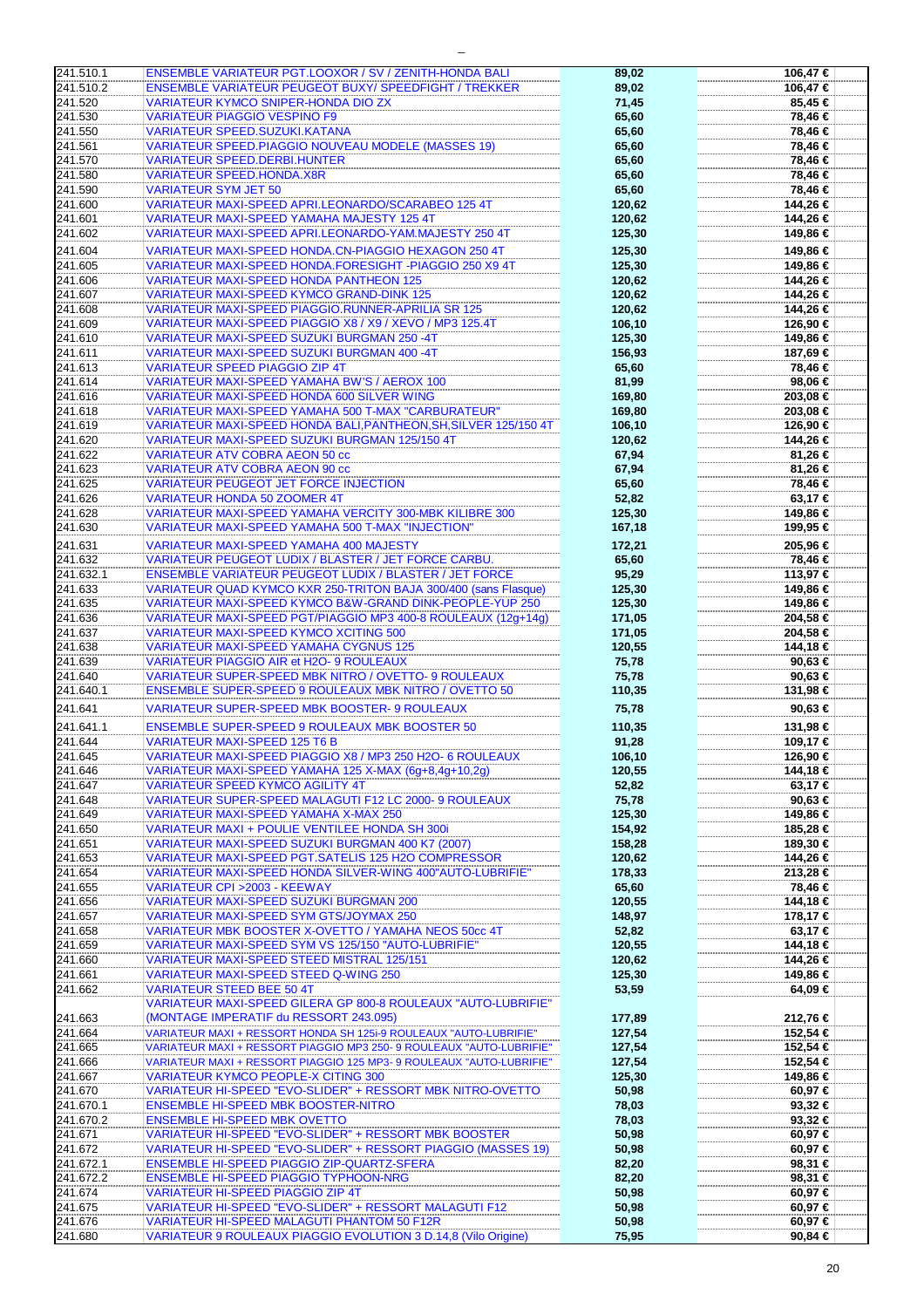| 241.681<br>241.682                                                                                                                                                                                            |                                                                                      | 75,95  | 90,84                                                                                                                                                                                                                                                                                                        |
|---------------------------------------------------------------------------------------------------------------------------------------------------------------------------------------------------------------|--------------------------------------------------------------------------------------|--------|--------------------------------------------------------------------------------------------------------------------------------------------------------------------------------------------------------------------------------------------------------------------------------------------------------------|
|                                                                                                                                                                                                               | VARIATEUR 9 ROULEAUX PIAGGIO EVOLUTION 3 D.16 (Vilo.Big Evo)                         |        |                                                                                                                                                                                                                                                                                                              |
|                                                                                                                                                                                                               | VARIATEUR 9 ROULEAUX MBK BOOST-NITRO EVO.3 D.13 (Vilo.Origine)                       | 75,95  | 90,84                                                                                                                                                                                                                                                                                                        |
| 241.683                                                                                                                                                                                                       | VARIATEUR 9 ROULEAUX MBK BOOST-NITRO EVO.3 D.16 (Vilo.Big Evo)                       | 75,95  | 90,84                                                                                                                                                                                                                                                                                                        |
| 241.686                                                                                                                                                                                                       | VARIATEUR MAXI-SPEED SUZUKI SIXTEEN 125-150                                          | 110,29 | 131,91                                                                                                                                                                                                                                                                                                       |
| 241.687                                                                                                                                                                                                       | <b>VARIATEUR SUPER-SPEED KYMCO PEOPLE-SUPER 9-COBRA 50</b>                           | 51,28  | 61,33                                                                                                                                                                                                                                                                                                        |
|                                                                                                                                                                                                               |                                                                                      |        |                                                                                                                                                                                                                                                                                                              |
| 241.688                                                                                                                                                                                                       | VARIATEUR MAXI-SPEED YAMAHA BW'S 125 4T                                              | 116,53 | 139,37                                                                                                                                                                                                                                                                                                       |
| 241.690                                                                                                                                                                                                       | <b>VARIATEUR MAXI-SPEED KYMCO AGILITY 125/150</b>                                    | 116,53 | 139,37                                                                                                                                                                                                                                                                                                       |
|                                                                                                                                                                                                               |                                                                                      |        |                                                                                                                                                                                                                                                                                                              |
| 241.691                                                                                                                                                                                                       | <b>VARIATEUR MAXI-SPEED AEON COBRA 350 ATV</b>                                       | 120,69 | 144,35                                                                                                                                                                                                                                                                                                       |
| 241.692                                                                                                                                                                                                       | VARIATEUR MAXI-SPEED SYM HD 200 ie                                                   | 117,03 | 139,97                                                                                                                                                                                                                                                                                                       |
| 241.693                                                                                                                                                                                                       | VARIATEUR YAMAHA MAJESTY 400 > 2009                                                  | 147,90 | 176,89                                                                                                                                                                                                                                                                                                       |
|                                                                                                                                                                                                               |                                                                                      |        |                                                                                                                                                                                                                                                                                                              |
| 241.694                                                                                                                                                                                                       | VARIATEUR HI-SPEED KYMCO G5 DOWNTOWN 200/300i                                        | 129,00 | 154,28                                                                                                                                                                                                                                                                                                       |
| 241.695                                                                                                                                                                                                       | VARIATEUR MAXI HI-SPEED YAM.T-MAX 500 12 ROULEAUX (Breveté)                          | 194,82 | 233,00                                                                                                                                                                                                                                                                                                       |
|                                                                                                                                                                                                               |                                                                                      |        |                                                                                                                                                                                                                                                                                                              |
| 241.696                                                                                                                                                                                                       | VARIATEUR MAXI HI-SPEED YAM.T-MAX 500 12 ROULEAUX EVO.3(Breveté)                     | 252,96 | 302,54                                                                                                                                                                                                                                                                                                       |
| 241.697                                                                                                                                                                                                       | VARIATEUR MAXI HI-SPEED HONDA 125 PCX 9 GALETS                                       | 111,18 | 132,97                                                                                                                                                                                                                                                                                                       |
|                                                                                                                                                                                                               | <b>VARIATEUR HI-SPEED HONDA 50 VISION 4T</b>                                         |        |                                                                                                                                                                                                                                                                                                              |
| 241.698                                                                                                                                                                                                       |                                                                                      | 52,00  | 62,19                                                                                                                                                                                                                                                                                                        |
|                                                                                                                                                                                                               | PIECES DETACHEES VARIATEURS                                                          |        |                                                                                                                                                                                                                                                                                                              |
|                                                                                                                                                                                                               |                                                                                      |        |                                                                                                                                                                                                                                                                                                              |
| 242.008                                                                                                                                                                                                       | REMPLACE PAR: 242.401                                                                |        |                                                                                                                                                                                                                                                                                                              |
| 242.010                                                                                                                                                                                                       | REMPLACE PAR: 242.402                                                                |        |                                                                                                                                                                                                                                                                                                              |
| 242.013                                                                                                                                                                                                       | REMPLACE PAR: 242.403                                                                | 14,47  | 17,31                                                                                                                                                                                                                                                                                                        |
|                                                                                                                                                                                                               |                                                                                      |        |                                                                                                                                                                                                                                                                                                              |
| 242.015                                                                                                                                                                                                       | REMPLACE PAR: 242.404                                                                |        | $\sim$                                                                                                                                                                                                                                                                                                       |
| 242.018                                                                                                                                                                                                       | REMPLACE PAR: 242.411                                                                |        | ٠                                                                                                                                                                                                                                                                                                            |
|                                                                                                                                                                                                               |                                                                                      |        |                                                                                                                                                                                                                                                                                                              |
| 242.020                                                                                                                                                                                                       | REMPLACE PAR: 242.412                                                                |        | ٠                                                                                                                                                                                                                                                                                                            |
| 242.023                                                                                                                                                                                                       | REMPLACE PAR: 242.413                                                                |        |                                                                                                                                                                                                                                                                                                              |
| 242.025                                                                                                                                                                                                       | REMPLACE PAR: 242.414                                                                |        | $\sim$                                                                                                                                                                                                                                                                                                       |
|                                                                                                                                                                                                               |                                                                                      |        |                                                                                                                                                                                                                                                                                                              |
| 242.026                                                                                                                                                                                                       | COUVERCLES MASSES (x12) D.19x15,5 ORIGINE (cde x10)                                  | 7,00   | 8,37                                                                                                                                                                                                                                                                                                         |
| 242.027                                                                                                                                                                                                       | COUVERCLES MASSES (x12) D.15x12 ORIGINE (cde x10)                                    | 6,50   | 7,77                                                                                                                                                                                                                                                                                                         |
| 242.028                                                                                                                                                                                                       | COUVERCLES MASSES (x12) D.16x13 SPEED (cde x10)                                      | 6,50   | 7,77                                                                                                                                                                                                                                                                                                         |
|                                                                                                                                                                                                               |                                                                                      |        |                                                                                                                                                                                                                                                                                                              |
| 242.029                                                                                                                                                                                                       | <b>GUIDES (x3) FLASQUE VARIATEUR (cde x10)</b>                                       | 0,96   | 1,15                                                                                                                                                                                                                                                                                                         |
| 242.030                                                                                                                                                                                                       | TUBE GRAISSE 20gr SPEED-CONTROL et SPEED-DRIVE                                       | 3,25   | 3,89                                                                                                                                                                                                                                                                                                         |
|                                                                                                                                                                                                               |                                                                                      |        |                                                                                                                                                                                                                                                                                                              |
| 242.031                                                                                                                                                                                                       | <b>JOINTS TORIQUES POULIE MOBILE.PIAGGIO</b>                                         | 10,64  | 12,73                                                                                                                                                                                                                                                                                                        |
| 242.032                                                                                                                                                                                                       | <b>JOINTS TORIQUES POULIE MOBILE MINARELLI</b>                                       | 10,64  | 12,73                                                                                                                                                                                                                                                                                                        |
| 242.033                                                                                                                                                                                                       | JOINTS TORIQUES POULIE MOBILE HONDA                                                  | 10,64  | 12,73                                                                                                                                                                                                                                                                                                        |
|                                                                                                                                                                                                               |                                                                                      |        |                                                                                                                                                                                                                                                                                                              |
| 242.034                                                                                                                                                                                                       | <b>GUIDES FLASQUE VARIATEUR POLINI 125/250 4T</b>                                    | 1,35   | 1,61                                                                                                                                                                                                                                                                                                         |
| 242.035                                                                                                                                                                                                       | <b>GUIDES FLASQUE VARIATEUR POLINI 250 4T</b>                                        | 1,86   | 2,22                                                                                                                                                                                                                                                                                                         |
|                                                                                                                                                                                                               |                                                                                      |        |                                                                                                                                                                                                                                                                                                              |
| 242.036                                                                                                                                                                                                       | <b>JOINTS SPY VARIATEUR MAXI SCOOTERS D.27</b>                                       | 7,87   | 9,41                                                                                                                                                                                                                                                                                                         |
| 242.037                                                                                                                                                                                                       | JOINTS SPY VARIATEUR MAXI SCOOTERS D.31                                              | 21,44  | 25,64                                                                                                                                                                                                                                                                                                        |
|                                                                                                                                                                                                               |                                                                                      |        |                                                                                                                                                                                                                                                                                                              |
| 242.038                                                                                                                                                                                                       | GUIDES FLASQUE VARIATEUR PEUGEOT 100-VESPA 125 4T                                    | 1,86   | 2,22                                                                                                                                                                                                                                                                                                         |
| 242.041                                                                                                                                                                                                       | JOINTS SPY VARIATEUR MAXI YAMAHA T-MAX                                               | 6,68   | 7,99                                                                                                                                                                                                                                                                                                         |
|                                                                                                                                                                                                               | POULIE avec COLONNE VARIATEUR CIAO-SI                                                |        |                                                                                                                                                                                                                                                                                                              |
|                                                                                                                                                                                                               |                                                                                      |        |                                                                                                                                                                                                                                                                                                              |
| 242.042                                                                                                                                                                                                       |                                                                                      | 6,30   | 7,53                                                                                                                                                                                                                                                                                                         |
| 242.043                                                                                                                                                                                                       | <b>JOINTS SPY VARIATEUR MBK BOOSTER 100</b>                                          | 4,03   | 4,82                                                                                                                                                                                                                                                                                                         |
|                                                                                                                                                                                                               |                                                                                      |        |                                                                                                                                                                                                                                                                                                              |
| 242.045                                                                                                                                                                                                       | GUIDES FLASQUE VARIATEUR YAM.T-MAX 500 12 ROULEAUX                                   | 2,94   |                                                                                                                                                                                                                                                                                                              |
| 242.046                                                                                                                                                                                                       | GUIDES FLASQUE VARIATEUR YAM.T-MAX 500 12 ROULEAUX N.M.                              | 2,96   |                                                                                                                                                                                                                                                                                                              |
| 242.047                                                                                                                                                                                                       | PICOTS DEMI-POULIE FIXE PIAGGIO                                                      | 7,14   |                                                                                                                                                                                                                                                                                                              |
|                                                                                                                                                                                                               |                                                                                      |        |                                                                                                                                                                                                                                                                                                              |
| 242.048                                                                                                                                                                                                       | <b>JOINTS SPY VARIATEURS YAMAHA T-MAX 500</b>                                        | 9,90   | 11,84                                                                                                                                                                                                                                                                                                        |
|                                                                                                                                                                                                               | BOITES de MASSES x6 et x8                                                            |        |                                                                                                                                                                                                                                                                                                              |
|                                                                                                                                                                                                               |                                                                                      |        |                                                                                                                                                                                                                                                                                                              |
|                                                                                                                                                                                                               | MASSES (x6) 16x13 - 4,4g - BLEU                                                      | 7,72   |                                                                                                                                                                                                                                                                                                              |
| 242.051                                                                                                                                                                                                       | MASSES (x6) 16x13 - 4g - BLEU                                                        | 7,72   |                                                                                                                                                                                                                                                                                                              |
|                                                                                                                                                                                                               |                                                                                      |        |                                                                                                                                                                                                                                                                                                              |
|                                                                                                                                                                                                               | MASSES (x6) 16x13 - 3,6g - VERT                                                      | 7,72   |                                                                                                                                                                                                                                                                                                              |
|                                                                                                                                                                                                               | MASSES (x6) 16X13 - 3,8q                                                             | 7,72   |                                                                                                                                                                                                                                                                                                              |
|                                                                                                                                                                                                               | MASSES (x6) 16x13 - 3,2g - ROUGE                                                     | 7,72   |                                                                                                                                                                                                                                                                                                              |
|                                                                                                                                                                                                               | MASSES (x6) 16X13 - 4,2g                                                             | 7,72   |                                                                                                                                                                                                                                                                                                              |
|                                                                                                                                                                                                               |                                                                                      |        |                                                                                                                                                                                                                                                                                                              |
|                                                                                                                                                                                                               | MASSES (x6) 16X13 - 3,0q - JAUNE                                                     | 7,72   |                                                                                                                                                                                                                                                                                                              |
| 242.058                                                                                                                                                                                                       | MASSES (x6) 16x13 - 2,8g - BLANC                                                     | 7,72   |                                                                                                                                                                                                                                                                                                              |
| 242.059                                                                                                                                                                                                       |                                                                                      |        |                                                                                                                                                                                                                                                                                                              |
|                                                                                                                                                                                                               | MASSES (x6) 16X13 - 4,7g                                                             | 7,72   |                                                                                                                                                                                                                                                                                                              |
| 242.060                                                                                                                                                                                                       | MASSES (x6) 16x13 - 11,6g - NOIR                                                     | 7,98   |                                                                                                                                                                                                                                                                                                              |
| 242.062                                                                                                                                                                                                       | MASSES (x6) 16x13 - 10g - BLEU                                                       | 7,98   |                                                                                                                                                                                                                                                                                                              |
|                                                                                                                                                                                                               |                                                                                      |        |                                                                                                                                                                                                                                                                                                              |
|                                                                                                                                                                                                               | MASSES (x6) 16x13 - 8,4g - BLEUCIEL                                                  | 7,98   |                                                                                                                                                                                                                                                                                                              |
|                                                                                                                                                                                                               | MASSES (x6) 16x13 - 7,7g (241.510)                                                   | 7,98   |                                                                                                                                                                                                                                                                                                              |
|                                                                                                                                                                                                               | MASSES (x6) 16x13 - 6,9g (241.670-71-75)                                             | 7,98   |                                                                                                                                                                                                                                                                                                              |
|                                                                                                                                                                                                               |                                                                                      |        |                                                                                                                                                                                                                                                                                                              |
| 242.066                                                                                                                                                                                                       | MASSES (x6) 16x13 - 6,3q - ROUGE                                                     | 7,98   |                                                                                                                                                                                                                                                                                                              |
| 242.068                                                                                                                                                                                                       | MASSES (x6) 16x13 - 5,6g - JAUNE                                                     | 7,98   |                                                                                                                                                                                                                                                                                                              |
| 242.070                                                                                                                                                                                                       |                                                                                      |        |                                                                                                                                                                                                                                                                                                              |
|                                                                                                                                                                                                               | MASSES (x6) 16x13 - 4,9g - BLANC                                                     | 7,98   |                                                                                                                                                                                                                                                                                                              |
| 242.077                                                                                                                                                                                                       | MASSES (x6) 19x15,5 - 9,1g - ROUGE                                                   | 8,55   |                                                                                                                                                                                                                                                                                                              |
|                                                                                                                                                                                                               | MASSES (x6) 19x15,5 - 8,1g - JAUNE                                                   | 8,55   |                                                                                                                                                                                                                                                                                                              |
|                                                                                                                                                                                                               |                                                                                      |        |                                                                                                                                                                                                                                                                                                              |
| 242.079                                                                                                                                                                                                       | MASSES (x6) 19x15,5 - 7g - BLANC                                                     | 8,55   |                                                                                                                                                                                                                                                                                                              |
|                                                                                                                                                                                                               | MASSES (x6) 19x15,5 - 6,6g - NOIR                                                    | 8,55   |                                                                                                                                                                                                                                                                                                              |
| 242.081                                                                                                                                                                                                       | MASSES (x6) 19x15,5 - 6,3g (241.672)                                                 | 8,55   |                                                                                                                                                                                                                                                                                                              |
|                                                                                                                                                                                                               |                                                                                      |        |                                                                                                                                                                                                                                                                                                              |
| 242.082                                                                                                                                                                                                       | MASSES (x6) 19x15,5 - 5g - VERT                                                      | 8,55   |                                                                                                                                                                                                                                                                                                              |
| 242.083                                                                                                                                                                                                       | MASSES (x6) 19x15,5 - 4,3g - ROUGE                                                   | 8,55   |                                                                                                                                                                                                                                                                                                              |
|                                                                                                                                                                                                               |                                                                                      |        |                                                                                                                                                                                                                                                                                                              |
| 242.084                                                                                                                                                                                                       | MASSES (x6) 19x15,5 - 4g - JAUNE                                                     | 8,55   |                                                                                                                                                                                                                                                                                                              |
|                                                                                                                                                                                                               | MASSES (x6) 19x15,5 - 3,6g - BLANC                                                   | 8,55   |                                                                                                                                                                                                                                                                                                              |
|                                                                                                                                                                                                               | MASSES (x6) 19x15,5 - 3,2g - VIOLET                                                  |        |                                                                                                                                                                                                                                                                                                              |
|                                                                                                                                                                                                               |                                                                                      | 8,55   |                                                                                                                                                                                                                                                                                                              |
|                                                                                                                                                                                                               | MASSES (x6) 19x15,5 - 3g - ORANGE                                                    | 8,55   |                                                                                                                                                                                                                                                                                                              |
|                                                                                                                                                                                                               | MASSES (x6) 19x15,5 - 5,3g - BLEU CIEL                                               | 8,55   |                                                                                                                                                                                                                                                                                                              |
|                                                                                                                                                                                                               |                                                                                      |        |                                                                                                                                                                                                                                                                                                              |
|                                                                                                                                                                                                               | MASSES (x6) 19x15,5 - 2,7g - VERT                                                    | 8,55   |                                                                                                                                                                                                                                                                                                              |
|                                                                                                                                                                                                               | MASSES (x6) 19x17 - 12,5g - VERT                                                     | 8,55   |                                                                                                                                                                                                                                                                                                              |
|                                                                                                                                                                                                               |                                                                                      |        |                                                                                                                                                                                                                                                                                                              |
|                                                                                                                                                                                                               | MASSES (x6) 19x17 - 10,2g - ROUGE (241.646 150cc)                                    | 8,55   |                                                                                                                                                                                                                                                                                                              |
| 242.050<br>242.052<br>242.053<br>242.054<br>242.055<br>242.056<br>242.063<br>242.064<br>242.065<br>242.078<br>242.080<br>242.085<br>242.086<br>242.087<br>242.088<br>242.089<br>242.090<br>242.091<br>242.092 | MASSES (x6) 19x17 - 8,4g - JAUNE (241.646 france)                                    | 8,55   | 3,52<br>3,54<br>8,54<br>9,23<br>9,23<br>9,23<br>9,23<br>9,23<br>9,23<br>9,23<br>9,23<br>9,23<br>9,54<br>9,54<br>9,54<br>9,54<br>9,54<br>9,54<br>9,54<br>9,54<br>10,23<br>10,23<br>10,23<br>10,23<br>10,23<br>10,23<br>10,23<br>10,23<br>10,23<br>10,23<br>10,23<br>10,23<br>10,23<br>10,23<br>10,23<br>10,23 |
| 242.093<br>242.094                                                                                                                                                                                            | MASSES (x6) 19x17 - 7,2g - BLANC<br>MASSES (x6) 19x17 - 6g - VIOLET (241.646 italie) | 8,55   | 10,23                                                                                                                                                                                                                                                                                                        |

**€**

**€**

**€**

**€**

**€**

**€**

**€**

**€**

**€**

**€**

**€**

**233,00 €** 

**€**

**€**

**- €**

**- €**

**- €**

**- €**

**- €**

**€**

**- €**

**- €**

**€**

**€**

**€**

**€**

 $\frac{1}{12,73}$  €

**€**

**€**

**€**

**€**

**€**

 $\frac{1}{25,64}$  €

**€**

**€**

**€**

**€**

**€**

 $\frac{1}{3.54}$  €

**€**

 $9,23 \in$ 

**€**

**€**

 $9,23€$ 

**€**

**€**

 $\overline{9,23}$  €

**€**

**€**

 $9,54 \in$ 

**€**

**€**

 $9,54 \in$ 

**€**

**€**

**9,54 €** 

**€**

**€**

 $10,23 \in$ 

 $10,23 \in$ 

**€**

 $\overline{10,23}$  €

**€**

 $10,23 \in$ 

 $\overline{10,23}$  €

 $10,23 \in$ 

 $10,23 \in$ 

 $\frac{1}{10,23}$  €

**€**

**€**

 $\frac{1}{10,23}$  €

 $\overline{10,23}$  €

 $10,23 \in$ 

 $\frac{10,23}{10,23}$  €

 $10,23 \in$ 

**€** N

**€** N

**€** N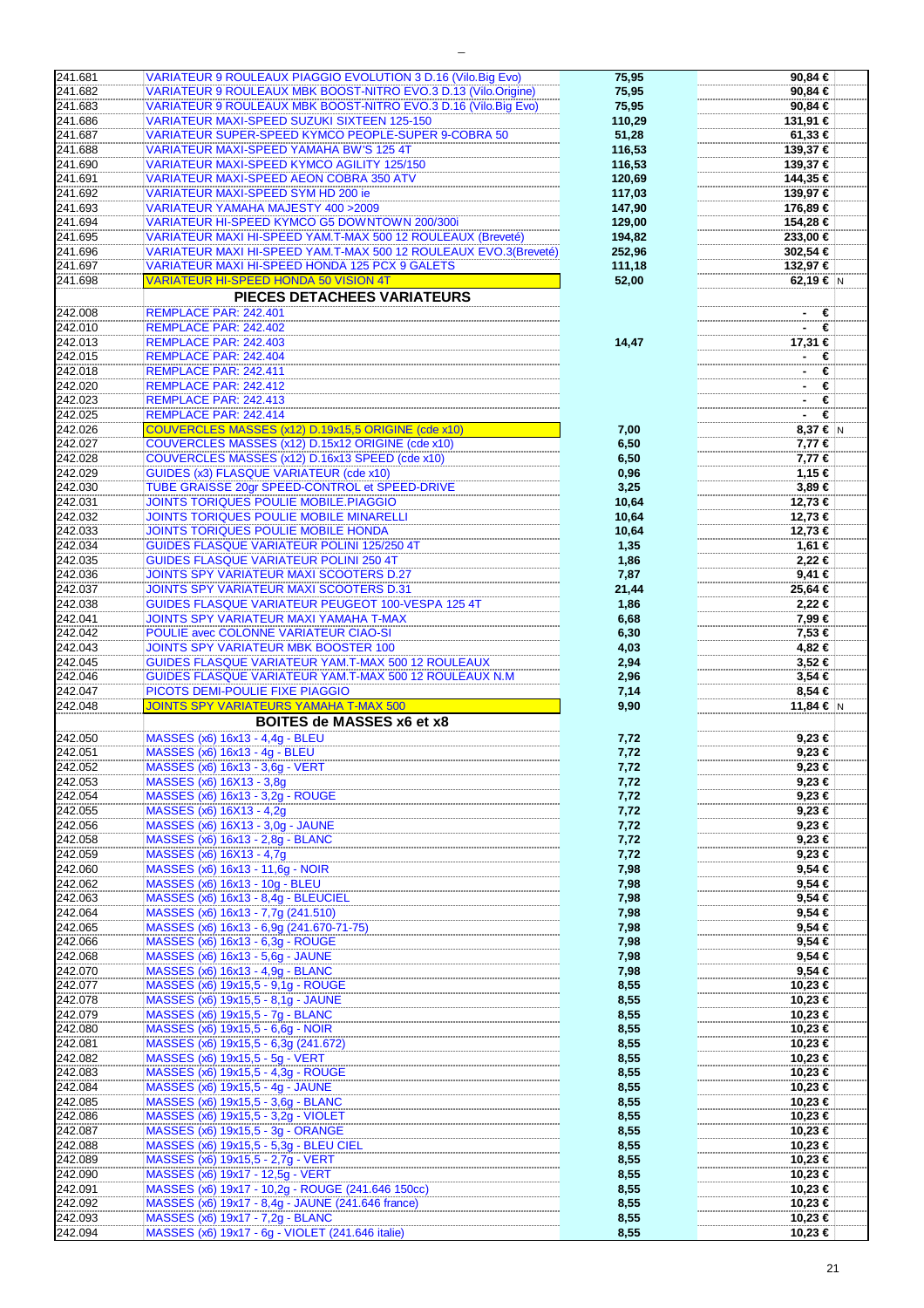| 242.095 | MASSES (x6) 19x17 - 5,5g - ORANGE                     | 8,55  | 10,23 €     |
|---------|-------------------------------------------------------|-------|-------------|
| 242.096 | MASSES (x6) 19x17 - 6,5q - ROSE                       | 8,55  | 10,23 €     |
|         |                                                       |       |             |
| 242.097 | MASSES (x6) 19X17 - 7,8g                              | 8,55  | 10,23 €     |
|         |                                                       |       |             |
| 242.098 | MASSES (x6) 19X17 - 9,3g                              | 8,55  | 10,23 €     |
|         |                                                       |       |             |
| 242.099 | MASSES (x6) 19X17 - 10,7g                             | 8,55  | 10,23 €     |
| 242.100 | MASSES (x6) 17x12 - 4,9g - BLANC                      | 8,40  | 10,05 €     |
|         |                                                       |       |             |
| 242.101 | MASSES (x6) 17x12 - 5,5g - JAUNE                      | 8,40  | 10,05 €     |
|         |                                                       |       |             |
| 242.102 | MASSES (x6) 17x12 - 6,2g - ROUGE                      | 8,40  | 10,05 €     |
| 242.103 | MASSES (x6) 17x12 - 7,5g - VERT                       | 8,40  | 10,05 €     |
|         |                                                       |       |             |
| 242.104 | MASSES (x6) 17x12 - 9,5g - BLEU                       | 8,40  | 10,05 €     |
|         |                                                       |       |             |
| 242.105 | MASSES (x6) 17x12 - 11g - NOIR                        | 8,40  | 10,05 €     |
|         |                                                       |       |             |
| 242.110 | MASSES (x6) 17x12 - 2,8q - BLANC                      | 8,40  | 10,05 €     |
| 242.111 | MASSES (x6) 17x12 - 3,1g - JAUNE                      | 8,40  | 10,05 €     |
|         |                                                       |       |             |
| 242.112 | MASSES (x6) 17x12 - 3,2g - ROUGE                      | 8,40  | 10,05 €     |
|         |                                                       |       |             |
| 242.113 | MASSES (x6) 17x12 - 3,7q - VERT                       | 8,40  | 10,05 €     |
|         | MASSES (x6) 17x12 - 4,4q - BLEU                       |       |             |
| 242.114 |                                                       | 8,40  | 10,05 €     |
| 242.115 | MASSES (x6) 17x12 - 6,9g - GRIS                       | 8,40  | 10,05 €     |
|         |                                                       |       |             |
| 242.116 | MASSES (x6) 17X12 - 6,7g                              | 8,40  | 10,05 €     |
|         |                                                       |       |             |
| 242.120 | MASSES (x6) 15x12 - 4,1g - BLANC                      | 7,98  | $9.54 \in$  |
| 242.121 | MASSES (x6) 15x12 - 4,7g - JAUNE                      | 7,98  | 9,54€       |
|         |                                                       |       |             |
| 242.122 | MASSES (x6) 15x12 - 5,5g - ROUGE                      | 7,98  | 9,54 €      |
|         |                                                       |       |             |
| 242.123 | MASSES (x6) 15x12 - 6,7g - VERT                       | 7,98  | $9,54 \in$  |
| 242.124 | MASSES (x6) 15x12 - 8,8g - BLEU                       | 7,98  | $9,54 \in$  |
|         |                                                       |       |             |
| 242.125 | MASSES (x6) 15x12 - 10,3g - NOIR                      | 7,98  | $9,54 \in$  |
|         |                                                       |       |             |
| 242.126 | MASSES (x6) 15x12 - 6,5g - GRIS                       | 7,98  | $9,54 \in$  |
| 242.127 | MASSES (x6) 15x12 - 7,4g - BLEU CIEL                  | 7,98  | 9,54 €      |
|         |                                                       |       |             |
| 242.128 | MASSES (x6) 15X12 - 8,3g                              | 7,72  | 9,23€       |
|         |                                                       |       |             |
| 242.129 | MASSES (x6) 15X12 - 9,2g                              | 7,72  | $9,23 \in$  |
|         |                                                       |       |             |
| 242.130 | MASSES (x6) 15x12 - 2,1g - BLANC                      | 7,72  | $9,23 \in$  |
| 242.131 | MASSES (x6) 15x12 - 2,4g - JAUNE                      | 7,72  | 9,23€       |
|         |                                                       |       |             |
| 242.132 | MASSES (x6) 15x12 - 2,5q - ROUGE                      | 7,72  | 9,23€       |
|         |                                                       |       |             |
| 242.133 | MASSES (x6) 15x12 - 3,0g - VERT                       | 7,72  | $9,23 \in$  |
| 242.134 | MASSES (x6) 15x12 - 3,7g - BLEU                       |       | $9,23 \in$  |
|         |                                                       | 7,72  |             |
| 242.135 | MASSES (x6) 15x12 - 3,3g - BLEU                       | 7,72  | $9,23 \in$  |
|         |                                                       |       |             |
| 242.136 | MASSES (x6) 15x12 - 7,5-8,9g - BLEU / BLEU CIEL       | 7,72  | $9,23 \in$  |
|         |                                                       |       |             |
| 242.137 | MASSES (x6) 15X12 - 3,5g                              | 7,72  | $9,23 \in$  |
| 242.138 | MASSES (x6) 15X12 - 6,0g                              | 7,72  | $9,23 \in$  |
|         |                                                       |       |             |
| 242.139 | MASSES (x6) 15X12 - 7,8g                              | 7,72  | 9,23€       |
|         |                                                       |       |             |
| 242.140 | MASSES (x6) 23x18 - 26,4g - NOIR                      | 11,37 | 13,60 €     |
| 242.141 | MASSES (x6) 23x18 - 24,3g - BLEU                      | 11,37 | 13,60 €     |
|         |                                                       |       |             |
| 242.142 | MASSES (x6) 23x18 - 22,2g - VERT                      | 11,37 | 13,60 €     |
|         |                                                       |       |             |
| 242.143 | MASSES (x6) 23x18 - 16g - ROUGE                       | 11,37 | 13,60 €     |
| 242.144 | MASSES (x6) 23x18 - 14,8g - JAUNE                     | 11,37 | 13,60 €     |
|         |                                                       |       |             |
| 242.145 | MASSES (x6) 23x18 - 13,7q - BLANC                     | 11,37 | 13,60 €     |
|         |                                                       |       |             |
| 242.146 | MASSES (x6) 23x18 POUR VARIATEUR 241.604              | 11,37 | 13,60 €     |
| 242.148 |                                                       |       |             |
|         | MASSES (x6) 23x18 - 12,4g - VIOLET                    | 11,37 | 13,60 €     |
| 242.149 | MASSES (x6) 23x18 - 13g - ROSE                        | 11,37 | 13,60 €     |
|         |                                                       |       |             |
| 242.150 | MASSES (x6) 20x12 - 15,3q - NOIR                      | 11.19 | 13,38 €     |
| 242.151 | MASSES (x6) 20x12 - 14,1g - BLEU                      |       |             |
|         |                                                       | 11,19 | 13,38 €     |
| 242.152 | MASSES (x6) 20x12 - 13g - VERT                        | 11,19 | 13,38 €     |
|         |                                                       |       |             |
| 242.153 | MASSES (x6) 20x12 - 10,1g - ROUGE                     | 11,19 | 13,38 €     |
| 242.154 | MASSES (x6) 20x12 - 9,2q - JAUNE                      | 11,19 | 13,38 €     |
|         |                                                       |       |             |
| 242.155 | MASSES (x6) 20x12 - 8,5g - BLANC                      | 11,19 | 13,38 €     |
|         |                                                       |       |             |
| 242.160 | MASSES (x6) 19x13,5 - 12,7g - BLEU                    | 9,10  | 10,88 €     |
| 242.161 | MASSES (x6) 19x13,5 - 11,7g - VERT                    | 9,10  | 10,88 €     |
|         |                                                       |       |             |
| 242.162 | MASSES (x6) 19x13,5 - 10,7g - ROUGE                   | 9,10  | 10,88 €     |
|         |                                                       |       |             |
| 242.163 | MASSES (x6) 19x13,5 POUR VARIATEUR 241.615            | 9,10  | 10,88 €     |
| 242.165 | MASSES (x6) 20x17 - 13,1g - JAUNE - ROTAX 125 / 150cc | 9,53  | 11,40 €     |
|         |                                                       |       |             |
| 242.166 | MASSES (x6) 20x17 - 14,6g - ROUGE                     | 9,53  | 11,40 €     |
|         |                                                       |       |             |
| 242.167 | MASSES (x6) 20x17 - 16,4g - VERT                      | 9,53  | 11,40 €     |
| 242.168 | MASSES (x6) 20x17 - 13,2g - 14,7g                     | 9,53  | 11,40 €     |
|         |                                                       |       |             |
| 242.169 | MASSES (x6) 20x17 - 12,5g - BLANCHE                   | 9,53  | 11,40 €     |
|         |                                                       |       |             |
| 242.170 | MASSES (x6) 20x17 - 10,4g - BLEU                      | 9,53  | 11,40 €     |
| 242.171 | MASSES (x6) 20x17 - 9,7g - VERT                       | 9,53  | 11,40 €     |
|         |                                                       |       |             |
| 242.172 | MASSES (x6) 20x17 - 9g - ROUGE                        | 9,53  | 11,40 €     |
|         |                                                       |       |             |
| 242.173 | MASSES (x6) 20x17 - 8,5g - JAUNE                      | 9,53  | 11,40 €     |
| 242.180 | MASSES (x6) 20x14,5 - 15,3g - BLEU                    | 9,10  | 10,88 €     |
|         |                                                       |       |             |
| 242.181 | MASSES (x6) 20x14,5 - 14,1g - VERT                    | 9,10  | 10,88 €     |
|         |                                                       |       |             |
| 242.182 | MASSES (x6) 20x14,5 - 13g - ROUGE                     | 9,10  | 10,88 €     |
|         |                                                       |       |             |
| 242.183 | MASSES (x6) 20x14,5 - 12,2g - JAUNE                   | 9,10  | 10,88 €     |
| 242.184 | MASSES (x6) 20x14,5 - 11,3g - BLANC                   | 9,10  | 10,88 €     |
|         |                                                       |       |             |
| 242.185 | MASSES (x6) 20X14,5 - 10g                             | 9,10  | 10,88 €     |
|         |                                                       |       |             |
| 242.186 | MASSES (x6) 20X14,5 - 10,5g                           | 9,10  | 10,88 €     |
| 242.189 | MASSES (x8) 24x18 - 29,6g - NOIR - SUZUKI 250         | 10,42 | 12,46 €     |
|         |                                                       |       |             |
| 242.190 | MASSES (x8) 24x18 - 22,5g - VERT                      | 10,42 | 12,46 €     |
|         |                                                       |       |             |
| 242.191 | MASSES (x8) 20x12 - 15,4g - NOIR                      | 17,91 | 21,42 €     |
|         |                                                       |       |             |
| 242.192 | MASSES (x8) 20x12 - 14,2g - BLEU                      | 17,91 | 21,42 €     |
| 242.193 | MASSES (x8) 20x12 - 13g - VERT                        | 17,91 | 21,42 €     |
|         |                                                       |       |             |
| 242.194 | MASSES (x8) 20x12 - 10,2g - ROUGE                     | 17,91 | $21,42$ €   |
|         |                                                       |       |             |
| 242.195 | MASSES (x8) 20x12 - 9,3g - JAUNE                      | 17,91 | $21,42 \in$ |
| 242.196 | MASSES (x8) 20x12 - 8,5g - BLANC                      | 17,91 | 21,42 €     |
|         |                                                       |       |             |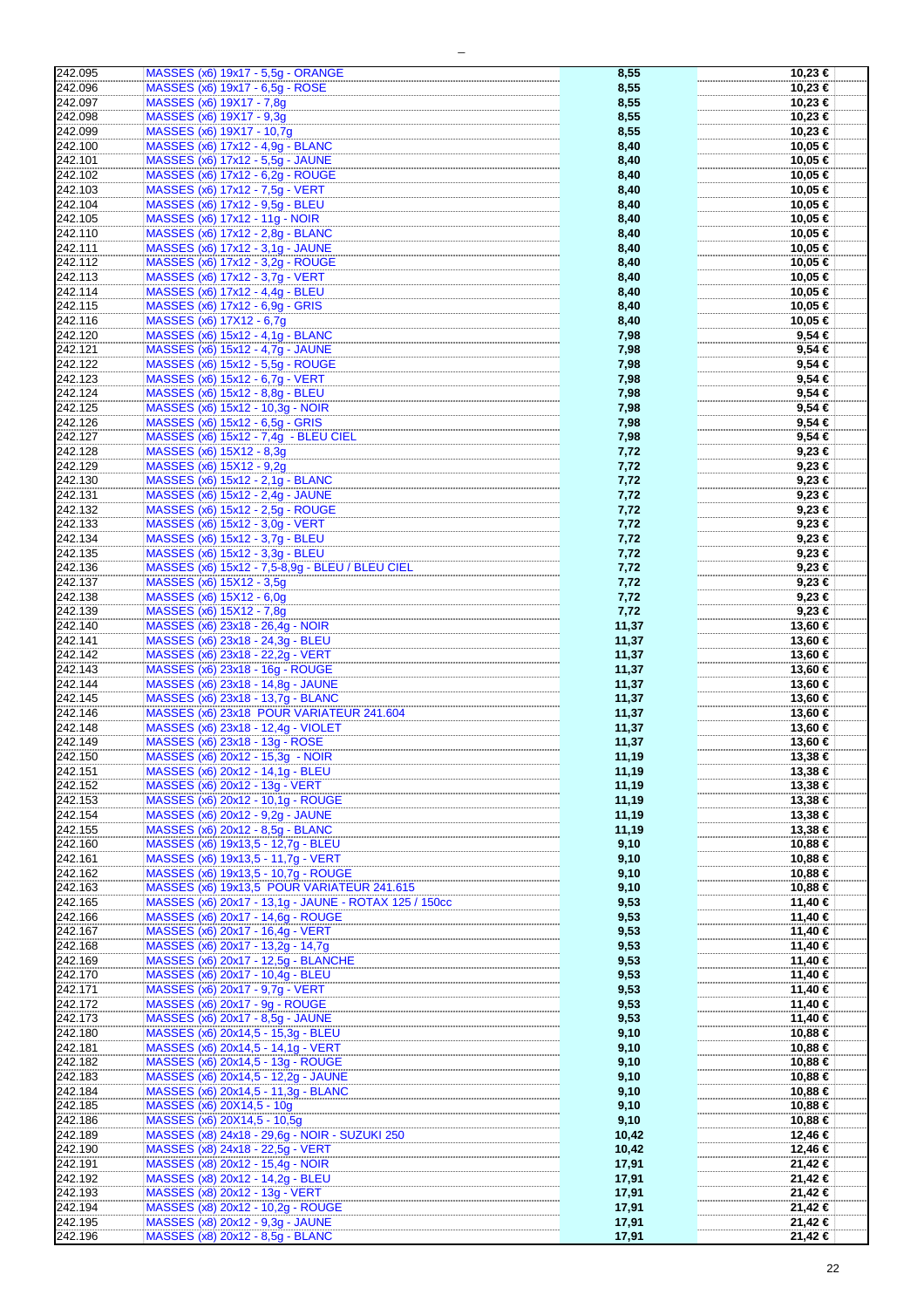| 242.198 | MASSES (x8) 20x12 - 12g                                   | 17,91 | 21,42 € |
|---------|-----------------------------------------------------------|-------|---------|
| 242.199 | MASSES (x8) 20x12 - 8g - OZ.0,281                         | 17,91 | 21,42 € |
|         |                                                           |       |         |
| 242.200 | MASSES (x8) 26,1x12,8 - 20,2g - SUZUKI BURGMAN 400        | 17,91 | 21,42 € |
| 242.201 | MASSES (x8) 26,1x12,8 - 15,8g - SUZUKI BURGMAN 400        | 17,91 | 21.42 € |
|         |                                                           |       |         |
| 242.202 | MASSES (x8) 26,1x12,8 - 14,6g - SUZUKI BURGMAN 400        | 17,91 | 21,42€  |
| 242.203 | MASSES (x8) 26,1x12,8 - 12g - VERT - SUZUKI BURGMAN 400   | 17,91 | 21,42 € |
|         |                                                           |       |         |
| 242.204 | MASSES (x8) 26,1x12,8 - 11,5g - GRIS - SUZUKI BURGMAN 400 | 17,91 | 21,42 € |
| 242.205 | MASSES (x8) 26,1x12,8 - 11g - ROUGE - SUZUKI BURGMAN 400  | 17,91 | 21,42 € |
|         |                                                           |       |         |
| 242.211 | MASSES (x6) 25 x 21,8 - 22,5g - JAUNE - PIAGGIO           | 17,09 | 20,44 € |
| 242.212 | MASSES (x6) 25 x 21,8 - 26g - ROUGE - PIAGGIO             | 17,09 | 20,44 € |
|         |                                                           |       |         |
| 242.213 | MASSES (x6) 25 x 21,8 - 30g - VERT - PIAGGIO              | 17,09 | 20,44 € |
| 242.214 | MASSES (x6) 25 x 21,8 - 15g - ROSE                        | 17,09 | 20,44 € |
| 242.215 | MASSES (x6) 25 x 21.8 - 16,3g - BLANC                     | 17,09 |         |
|         |                                                           |       | 20,44 € |
| 242.216 | MASSES (x6) 25 x 21,8 - 17g - JAUNE                       | 17,09 | 20,44 € |
| 242.217 | MASSES (x6) 25 x 21,8 - 18G - ROUGE                       | 17,09 | 20,44 € |
|         |                                                           |       |         |
| 242.218 | MASSES (x6) 25 x 21,8 - 22g                               | 17,09 | 20,44 € |
| 242.219 | MASSES (x6) 25 x 21,8 - 26g                               | 17,09 | 20,44 € |
|         |                                                           |       |         |
| 242.220 | MASSES (x8) 25 x 14,8 - 15g (241.618)                     | 17,09 | 20,44 € |
| 242.221 | MASSES (x8) 25 x 14,8 - 14g - JAUNE - YAM.T MAX (241.630) | 17,09 | 20,44 € |
|         |                                                           |       |         |
| 242.222 | MASSES (x8) 25 x 14,8 - 17g - ROUGE - YAM.T MAX (241.630) | 17,09 | 20,44 € |
| 242.223 | MASSES (x8) 25 x 14,8 - 20g - VERT - YAM.T MAX            | 17,09 | 20,44 € |
|         |                                                           |       |         |
| 242.224 | MASSES (x8) 25 x 14,8 - 12g - VIOLET - YAM 400            | 17,09 | 20,44 € |
| 242.225 | MASSES (x8) 25 x 14,8 - 13g - BLANC - YAM 400             | 17,09 | 20,44 € |
|         |                                                           |       |         |
| 242.226 | MASSES (x8) 25 x 14,8 - 18g                               | 17,09 | 20,44 € |
| 242.230 | MASSES (x8) 28 x 20 - 26,8g - ROUGE - HONDA               | 23,45 | 28,05 € |
| 242.231 |                                                           |       | 28,05 € |
|         | MASSES (x8) 28 x 20 - 24,5g - JAUNE - HONDA               | 23,45 |         |
| 242.233 | MASSES (x8) 28 x 20 - 28,2g - VERT - HONDA                | 23,45 | 28,05 € |
| 242.234 | MASSES (x8) 28 x 20 - 14g - VERT - HONDA                  | 23,45 | 28,05 € |
|         |                                                           |       |         |
| 242.235 | MASSES (x8) 28 x 20 - 15,5g - ORANGE - HONDA              | 23,45 | 28,05 € |
| 242.236 | MASSES (x8) 28 x 20 - 17g - VIOLET - HONDA                | 23,45 | 28,05 € |
|         |                                                           |       |         |
| 242.237 | MASSES (x8) 28 x 20 - 20g - ROUGE - HONDA                 | 23,45 | 28,05 € |
| 242.242 | MASSES (x8) 20,6 x 17 - 9,3g - JAUNE - HONDA              | 9,53  | 11,40 € |
|         |                                                           |       |         |
| 242.243 | MASSES (x8) 20,6 x 7 - 11g                                | 9,53  | 11,40 € |
| 242.246 | MASSES "FIBRE NYLON" 20 x 14,5 - 8g                       | 9,10  | 10,88 € |
|         |                                                           |       |         |
| 242.247 | MASSES "FIBRE NYLON" 20 x 14,5 - 8,5g                     | 9,10  | 10,88 € |
| 242.248 | MASSES "FIBRE NYLON" 20 x 14,5 - 9g                       | 9,10  | 10,88 € |
|         |                                                           |       |         |
| 242.250 | MASSES (x9) 16 x 9,7 - 2,0g - VIOLET- MBK                 | 10,38 | 12,41 € |
| 242.251 | MASSES (x9) 16 x 9,7 - 2,5g - ROUGE - MBK                 | 10,38 | 12,41 € |
|         |                                                           |       |         |
| 242.252 | MASSES (x9) 16 x 9,7 - 3,0g - BLEU - MBK                  | 10,38 | 12,41 € |
| 242.253 | MASSES (x9) 16 x 9,7 - 3,5g - BLANC - MBK                 | 10,38 | 12,41 € |
|         |                                                           |       |         |
| 242.254 | MASSES (x9) 16 x 9,7 - 4,0g - BLEU CLAIR - MBK            | 11,72 | 14,02 € |
| 242.255 | MASSES (x9) 16 x 9,7 - 4,5g - MARRON - MBK                | 11,72 | 14,02 € |
|         | MASSES (x9) 16 x 9,7 - 5,0q - NOIR - MBK                  |       |         |
| 242.256 |                                                           | 11,72 | 14,02 € |
| 242.260 | MASSES (x9) 19 x 10,2 - 2,1g - VIOLET - PIAGGIO           | 11,04 | 13,20 € |
| 242.261 | MASSES (x9) 19 x 10,2 - 2,3g - JAUNE - PIAGGIO            | 11,04 |         |
|         |                                                           |       | 13,20 € |
| 242.262 | MASSES (x9) 19 x 10,2 - 2,5g - ROUGE - PIAGGIO            | 11,04 | 13,20 € |
| 242.263 | MASSES (x9) 19 x 10,2 - 3,0g - VERT - PIAGGIO             | 11,04 | 13,20 € |
|         |                                                           |       |         |
| 242.264 | MASSES (x9) 19 x 10,2 - 3,5g - BLEU - PIAGGIO             | 11,04 | 13,20 € |
| 242.265 | MASSES (x9) 19 x 10,2 - 3,8g - BLEU CLAIR - PIAGGIO       | 11,04 | 13,20 € |
|         |                                                           |       |         |
| 242.266 | MASSES (x9) 19 x 10,2 - 4,0g - NOIR - PIAGGIO             | 11,04 | 13,20 € |
| 242.267 | MASSES (x9) 19 x 10,2 - 4,5g - VIOLET - PIAGGIO           | 11,04 | 13,20 € |
|         |                                                           |       |         |
| 242.268 | MASSES (x9) 19 x 10,2 - 5,0g - JAUNE - PIAGGIO            | 11,04 | 13,20 € |
| 242.269 | MASSES (x9) 19 x 10 - 1,9g                                | 11,04 | 13,20 € |
|         |                                                           |       |         |
| 242.270 | MASSES 27,6 x 21,5 - 20,5g - ROUGE                        | 14,74 | 17,63 € |
| 242.271 | MASSES 27,6 x 21,5 - 23,5g - VERT                         | 14,74 | 17,63 € |
| 242.272 | MASSES 27,6 x 21,5 - 30,5q - BLEU CLAIR                   | 14,74 | 17,63 € |
|         |                                                           |       |         |
| 242.280 | MASSES 25 x 17 - 14g - ROUGE (500 PIAGGIO)                | 19,49 | 23,31 € |
| 242.281 | MASSES 25 x 17 - 15g - GRIS                               | 19,49 | 23,31 € |
|         |                                                           |       |         |
| 242.282 | MASSES 25 x 17 - 16g - BLEU CLAIR                         | 19,49 | 23,31 € |
| 242.283 | MASSES 25 x 17 - 13g                                      | 19,49 | 23,31 € |
|         |                                                           |       |         |
| 242.284 | MASSES 25 x 17 - 11g                                      | 19,49 | 23,31 € |
| 242.285 | MASSES 25 x 17 - 12g (400 MP3)                            | 19,49 | 23,31 € |
|         |                                                           |       |         |
| 242.290 | MASSES 20 x 17 - 11,8g - VIOLET                           | 9,53  | 11,40 € |
| 242.291 | MASSES 20 x 17 - 11g - ORANGE                             | 9,53  | 11,40 € |
|         |                                                           |       |         |
| 242.292 | MASSES 20 x 12 - 11g - GRIS LAITON                        | 11,19 | 13,38 € |
| 242.293 | MASSES 20 x 12 - 11g - GRIS LAITON                        | 17,91 | 21,42 € |
| 242.294 | MASSES 20 x 12 - 8g                                       | 11,19 | 13,38 € |
|         |                                                           |       |         |
| 242.295 | MASSES 20 x 12 - 8,9g                                     | 11,19 | 13,38 € |
| 242.297 | MASSES (x6) 20 x 12 - 12g                                 | 11,19 | 13,38 € |
|         |                                                           |       |         |
| 242.298 | MASSES (x8) 20 x 12 - 8,9g                                | 17,91 | 21,42 € |
| 242.300 | MASSES (x8) 23 x 18 - 17g - ORANGE                        | 11,37 | 13,60 € |
|         |                                                           |       |         |
| 242.301 | MASSES (x8) 23 x 18 - 18g - VIOLET                        | 11,37 | 13,60 € |
| 242.302 | MASSES (x8) 23 x 18 - 19g - BLANC                         | 11,37 | 13,60 € |
|         |                                                           |       |         |
| 242.303 | MASSES (x8) 23 x 18 - 20g - JAUNE                         | 11,37 | 13,60 € |
| 242.304 | MASSES (x8) 23 x 18 - 21g - ROSE                          | 11,37 | 13,60 € |
|         |                                                           |       |         |
| 242.305 | MASSES (x8) 23 x 18 - 11g                                 | 11,37 | 13,60 € |
| 242.310 | MASSES (x12) 25 x 11 - 8,3g - VIOLET CLAIR                | 14,87 | 17,78 € |
|         |                                                           |       |         |
| 242.311 | MASSES (x12) 25 x 11 - 8,4g - VIOLET FONCE                | 14,87 | 17,78 € |
| 242.312 | MASSES (x12) 25 x 11 - 8,5g - ROSE                        | 14,87 | 17,78 € |
|         |                                                           |       |         |
| 242.313 | MASSES (x12) 25 x 11 - 8,7g - BLEU EVOLUTION              | 14,87 | 17,78 € |
| 242.314 | MASSES (x12) 25 x 11 - 9,2g - BLEU EVOLUTION              | 14,87 | 17,78 € |
|         |                                                           |       |         |

 $\overline{\phantom{0}}$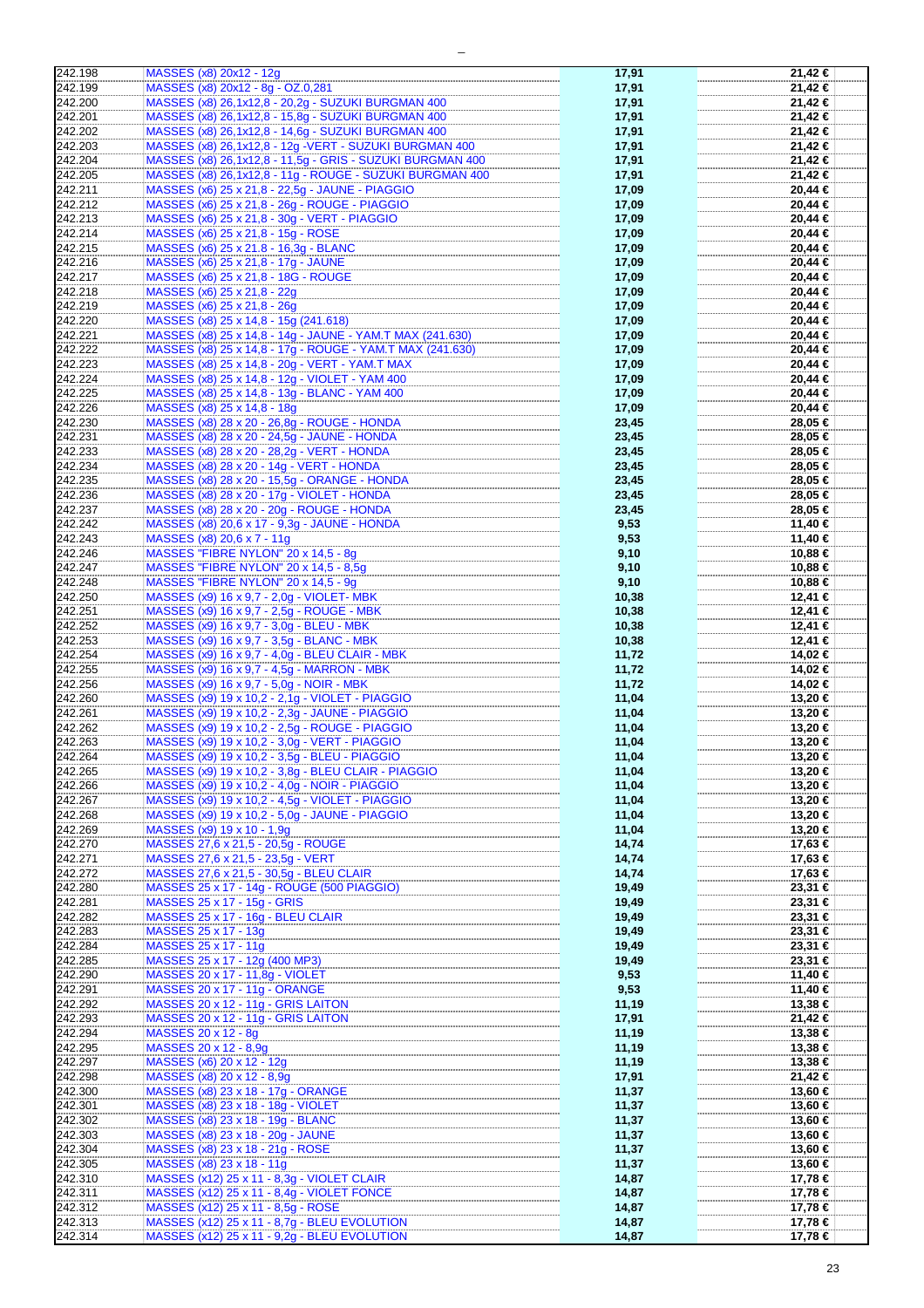| 242.315            | MASSES (x12) 25 x 11 - 9,6g - BLEU EVOLUTION                                                                                           | 14,87         | 17,78 €               |
|--------------------|----------------------------------------------------------------------------------------------------------------------------------------|---------------|-----------------------|
| 242.316            | MASSES (x12) 25 x 11 - 7,3g - BLEU EVOLUTION                                                                                           | 14,87         | 17,78 €               |
| 242.317            | MASSES (x12) 25 x 11 - 6,5g - BLEU EVOLUTION                                                                                           | 14,87         | 17,78 €               |
| 242.318            | MASSES (x12) 25 x 11 - 7g - BLEU EVOLUTION                                                                                             | 14,87         | 17,78 €               |
| 242.319            | MASSES (x12) 25 x 11 - 7,5g - (ENSEMBLE POT/VARIO/COURROIE)                                                                            | 14,87         | 17,78 €               |
|                    |                                                                                                                                        |               |                       |
| 242.320            | MASSES 19 x 12 - 6,1g                                                                                                                  | 14,80         | 17,70 €               |
| 242.321            | MASSES 19 x 12 - 7,1g                                                                                                                  | 14,80         | 17,70 €               |
| 242.322            | MASSES 19 x 12 - 7,6g                                                                                                                  | 14,80         | 17,70 €               |
| 242.323            | MASSES 19 x 12 - 8,1g                                                                                                                  | 14,80         | 17,70 €               |
| 242.324            | MASSES 19 x 12 - 5,5g                                                                                                                  | 14,80         | 17,70 €               |
| 242.325            | MASSES 19 x 12 - 5g                                                                                                                    | 14,80         | 17,70 €               |
| 242.331            | MASSES 19 x 15,5 - 3,4q                                                                                                                | 8,55          | 10,23 €               |
|                    | MASSES 19 x 15,5 - 3,8q                                                                                                                |               |                       |
| 242.333            |                                                                                                                                        | 8,55          | 10,23 €               |
| 242.334            | MASSES 19 x 15,5 - 4,7g                                                                                                                | 8,55          | 10,23 €               |
| 242.335            | MASSES 19 x 15,5 - 5,8q                                                                                                                | 8,55          | 10,23 €               |
| 242.337            | MASSES 19 x 15,5 - 7,5g                                                                                                                | 8,55          | 10,23 €               |
| 242.340            | MASSES 20,9 x 17 - 9,5g                                                                                                                | 17,66         | 21,12 €               |
| 242.341            | MASSES 20,9 x 17 - 10,5g                                                                                                               | 17,66         | 21,12 €               |
| 242.342            | MASSES 20,9 x 17 - 11,5g                                                                                                               | 17,66         | 21,12 €               |
| 242.343            | MASSES 20,9 x 17 - 12,5q                                                                                                               |               | 21,12 €               |
|                    |                                                                                                                                        | 17,66         |                       |
| 242.344            | MASSES 20,9 x 17 - 13g                                                                                                                 | 17,66         | 21,12 €               |
| 242.345            | MASSES 20,9 x 17 - 13,8g                                                                                                               | 17,66         | 21,12 €               |
| 242.350            | MASSES 20 x 17 - 7g                                                                                                                    | 9,53          | 11,40 €               |
| 242.351            | MASSES 20 x 17 - 7,5g                                                                                                                  | 9,53          | 11,40 €               |
| 242.352            | MASSES 20 x 17 - 8g                                                                                                                    | 9,53          | 11,40 €               |
| 242.353            | MASSES 20 x 17 - 10g                                                                                                                   | 9,53          | 11,40 €               |
| 242.354            | MASSES 20 x 17 - 12,9g                                                                                                                 | 9,53          | 11,40 €               |
| 242.355            | MASSES 20 x 17 - 14g                                                                                                                   |               | 11,40 €               |
|                    |                                                                                                                                        | 9,53          |                       |
| 242.360            | MASSES (x8) 25 x 19 - 15g                                                                                                              | 19,87         | 23,76 €               |
| 242.361            | MASSES (x8) 25 x 19 - 15,5g                                                                                                            | 19,87         | $23,76$ €             |
| 242.362            | MASSES (x8) 25 x 19 - 16g                                                                                                              | 19,87         | 23,76 €               |
| 242.363            | MASSES (x8) 25 x 19 - 18g                                                                                                              | 19,87         | 23,76 €               |
| 242.364            | MASSES (x8) 25 x 19 - 17g                                                                                                              | 19,87         | 23,76 €               |
| 242.370            | MASSES (x9) 20 x 12 - 6,5g                                                                                                             | 18,21         | 21,78 €               |
| 242.371            | MASSES (x9) 20 x 12 - 7,5g                                                                                                             | 18,21         | 21,78 €               |
|                    |                                                                                                                                        |               |                       |
| 242.372            | MASSES (x9) 20 x 12 - 8,0g                                                                                                             | 18,21         | 21,78 €               |
| 242.373            | MASSES (x9) 20 x 12 - 8,5g                                                                                                             | 18,21         | 21,78 €               |
| 242.374            | MASSES (x9) 20 x 12 - 8,9g                                                                                                             | 18,21         | 21,78 €               |
| 242.375            | MASSES (x9) 20 x 12 - 9,2g                                                                                                             | 18,21         | 21,78 €               |
| 242.376            | MASSES (x9) 20 x 12 - 10,1g                                                                                                            | 18,21         | 21,78 €               |
| 242.381            | MASSES 19 x 17 - 9,7g                                                                                                                  | 8,55          | 10,23 €               |
| 242.382            | MASSES 24 x 18 - 18g                                                                                                                   | 10,42         | 12,46 €               |
| 242.383            | MASSES 24 x 18 - 19g                                                                                                                   | 10,42         | 12,46 €               |
|                    | MASSES 24 x 18 - 21g                                                                                                                   |               |                       |
| 242.384            |                                                                                                                                        | 10,42         | 12,46 €               |
|                    | <b>BOITES de MASSES "REGLABLES" x24</b>                                                                                                |               |                       |
| 242.400            | BOITE de REGLAGE (x24) EXTRA LEGERE D.15x12 ORIGINE:2,5q à 4,0q                                                                        | 14,80         | 17,70 € <u>IN</u>     |
| 242.401            | BOITE de REGLAGE (x24) SUPER LEGERE D.15x12 ORIGINE:3,5g à 5,0g                                                                        | 14,80         | 17,70 € <u>N</u>      |
| 242.402            | BOITE de REGLAGE (x24) LEGERE D.15x12 ORIGINE:4,5g à 6,0g                                                                              | 14,80         |                       |
| 242.403            |                                                                                                                                        |               |                       |
|                    |                                                                                                                                        |               | 17,70 € N             |
|                    | BOITE de REGLAGE (x24) MEDIUM D.15x12 ORIGINE:5,5g à 7,0g                                                                              | 14,80         | 17,70 € <u>N</u>      |
| 242.404            | BOITE de REGLAGE (x24) LOURDE D.15x12 ORIGINE:6,5q à 9,0q                                                                              | 14,80         | 17,70 € N             |
| 242.410            | BOITE de REGLAGE (x24) EXTRA LEGERE D.16x13 SPEED:2,5g à 4,0g                                                                          | 14,80         | 17,70 € <u>N</u>      |
| 242.411            | BOITE de REGLAGE (x24) SUPER LEGERE D.16X13 SPEED:3,5g à 5,0g                                                                          | 14,80         | 17,70 € N             |
| 242.412            | BOITE de REGLAGE (x24) LEGERE D.16x13 SPEED:4,5g à 6,0g                                                                                | 14,80         | 17,70 € N             |
| 242.413            | BOITE de REGLAGE (x24) MEDIUM D.16x13 SPEED:5,5g à 7,0g                                                                                | 14,80         | 17,70 € <u>N</u>      |
| 242.414            | BOITE de REGLAGE (x24) LOURDE D.16x13 SPEED:6,5q à 9,0q                                                                                | 14,80         | 17,70 € N             |
| 242.420            |                                                                                                                                        | 15,60         | 18,66 € <u>N</u>      |
| 242.421            | BOITE de REGLAGE (x24) EXTRA LEGERE D.19x15,5 PIAGGIO:2,7g à 4,0g<br>BOITE de REGLAGE (x24) SUPER LEGERE D.19x15,5 PIAGGIO:3,5q à 5,0q |               | 18,66 € N             |
|                    |                                                                                                                                        | 15,60         |                       |
| 242.422            | BOITE de REGLAGE (x24) LEGERE D.19x15,5 PIAGGIO:4,5g à 6,0g                                                                            | 15,60         | 18,66 €  N            |
| 242.423            | BOITE de REGLAGE (x24) MEDIUM D.19x15,5 PIAGGIO:5,5g à 7,0g                                                                            | 16,65         | 19,91 € <u>N</u>      |
| 242.424            | BOITE de REGLAGE (x24) LOURDE D.19x15,5 PIAGGIO:6,5g à 9,0g                                                                            | 16,65         | 19,91 € N             |
|                    | <b>RESSORTS de COMPRESSION</b>                                                                                                         |               |                       |
| 243.010            | RESSORTS de COMPRESSION (x2) CIAO                                                                                                      | 13,35         | 15,97 €               |
| 243.020            | RESSORTS de COMPRESSION (x2) PEUGEOT / PGO                                                                                             | 13,35         | 15,97 €               |
|                    |                                                                                                                                        |               |                       |
| 243.021            | RESSORT de COMPRESSION PEUGEOT ARGENT D.4.1 (+15%)                                                                                     | 7,32          | 8,75 €                |
| 243.022            | RESSORT de COMPRESSION PEUGEOT LUDIX- JET FORCE OR D.4.2 (+30%)                                                                        | 7,32          | 8,75 €                |
| 243.030            | RESSORTS de COMPRESSION (x2) ZIP                                                                                                       | 13,35         | 15,97 €               |
| 243.031            | RESSORT de COMPRESSION SFERA-ZIP D.3.9 (+10%)                                                                                          | 7,32          | 8,75 €                |
| 243.032            | RESSORT de COMPRESSION SFERA-ZIP D.4 (+18%)                                                                                            | 7,32          | 8,75 €                |
| 243.043            | RESSORTS de COMPRESSION (x2) MBK / PGT / PIAGGIO EVO.                                                                                  | 13,35         | 15,97 €               |
| 243.046            | RESSORT de COMPRESSION PIAGGIO EVOLUTION OR D.4-L.100 (-30%)                                                                           | 7,32          | 8,75 €                |
| 243.047            | RESSORT de COMPRESSION MBK > 2004 / PIAGGIO EVO.BLEU                                                                                   |               | 8,75 €                |
|                    |                                                                                                                                        | 7,32          |                       |
| 243.052            | RESSORT de COMPRESSION MBK.BOOSTER/NITRO.EVO.NOIR (+55%)                                                                               | 6,69          | $8,00 \in$            |
| 243.060            | RESSORT de COMPRESSION SUZUKI (+33%)                                                                                                   | 6,69          | 8,00 $\in$            |
| 243.070            | RESSORT de COMPRESSION MAXI.APRI.LEONARDO/SCARABEO 125 (+15%)                                                                          | 7,81          | $9,34 \in$            |
| 243.071            | RESSORT de COMPRESSION MAXI.YAM.X-MAX 125 / MAJESTY 250 (+15%)                                                                         | 11,80         | 14,11 €               |
| 243.072            | RESSORT de COMPRESSION MAXI.HD.FORESIGHT-PIAG.X9 250-NM (+10%)                                                                         | 11,80         | 14,11 €               |
| 243.073            | RESSORT de COMPRESSION MAXI.HONDA FORESIGHT 250-AM (+15%)                                                                              | 11,80         | 14,11 €               |
| 243.074            | RESSORT de COMPRESSION MAXI.SUZ.BURGMAN 400 (+20%)                                                                                     | 9,33          | 11,16 €               |
|                    |                                                                                                                                        |               |                       |
| 243.075<br>243.076 | RESSORT de COMPRESSION MAXI.YAMAHA MAJESTY 125 (+15%)<br>RESSORT de COMPRESSION MAXI.HONDA SH, SILVER 125/150 (+15%)                   | 7,81<br>10,23 | $9,34 \in$<br>12,24 € |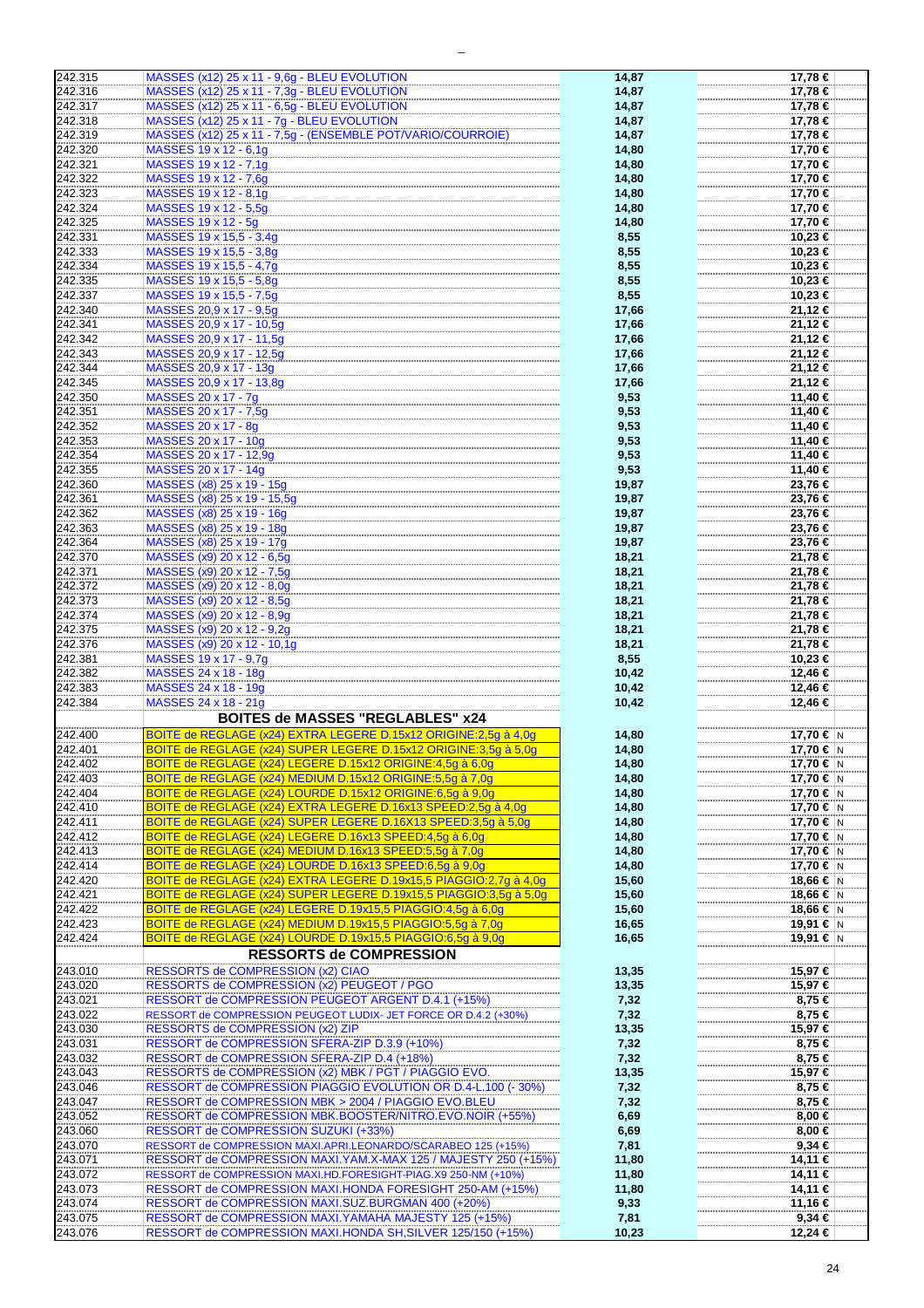| 243.077   | RESSORT de COMPRESSION MAXI.PIAGGIO 125/150/180/250 MP3 2T- 4T (+20%) | 10,23  | 12.24 €    |
|-----------|-----------------------------------------------------------------------|--------|------------|
| 243.078   | RESSORT de COMPRESSION MAXI.PGT/PIAGGIO 500/BEVERLY 400 (+25%)        | 14,75  | 17,64 €    |
| 243.080   | RESSORT de COMPRESSION MAXI.YAMAHA T-MAX 500 (+10%)                   | 15,67  | 18,74 €    |
| 243.081   | RESSORT de COMPRESSION MAXI.GILERA RUNNER 125/180 2T (+15%)           | 12,20  | 14,59 €    |
|           |                                                                       |        |            |
| 243.082   | RESSORT de COMPRESSION MAXI.HONDA SH 300i (+25%)                      | 12,55  | 15,01 €    |
| 243.083   | RESSORT de COMPRESSION MAXI.KYMCO XCITING 500/500i (- 10%)            | 23,46  | 28,06 €    |
| 243.090   | RESSORT de COMPRESSION "EVO SLIDER" PIAGGIO D.3,9 (- 30%)             | 8,85   | 10,58 €    |
| 243.091   | RESSORT de COMPRESSION "EVO SLIDER" PIAGGIO D.4 (- 18%)               | 8,85   | 10,58 €    |
| 243.092   | RESSORT de COMPRESSION "EVO SLIDER" PIAGGIO D.4,1 (-8%)               |        | 10,58 €    |
|           |                                                                       | 8,85   |            |
| 243.093   | RESSORT de COMPRESSION "EVO SLIDER" MBK D.3,6 (+10%)                  | 8,85   | 10,58 €    |
| 243.094   | RESSORT de COMPRESSION "EVO SLIDER" MBK D.3,8 (+40%)                  | 8,85   | 10,58 €    |
| 243.095   | RESSORT de COMPRESSION "EVO SLIDER" GILERA GP 800 (+17%)              | 30,18  | $36,10$ €  |
| 243.096   | RESSORT de COMPRESSION "EVO SLIDER" YAMAHA T-MAX 500 (+15%)           | 30,18  | 36,10 €    |
| 243.097   | RESSORT de COMPRESSION "EVO-SLIDER" YAMAHA MAJESTY 400 >2009          | 29,14  | 34,85 €    |
|           |                                                                       |        |            |
|           | RESSORT de COMPRESSION "EVO SLIDER" YAMAHA T-MAX 500 BLANC            |        |            |
| 243.098   | $(+3%)$                                                               | 30,18  | 36,10 €    |
|           | RESSORT de COMPRESSION EVO-SLIDER PIAGGIO D.4,4                       |        |            |
| 243.101   | (Préconisé pour Kit Big Evolution)                                    | 12,49  | 14,94 €    |
|           | <b>RESSORT de COMPRESSION EVO-SLIDER PIAGGIO D.4,5</b>                |        |            |
| 243.102   |                                                                       |        |            |
|           | (Préconisé pour kit big Evolution)                                    | 12,49  | 14,94 €    |
| 243.103   | RESSORT de COMPRESSION EVO-SLIDER PIAGGIO D.4,3                       | 12,49  | 14,94 € N  |
|           | POULIES. Air-Speed et CORRECTEURS. Speed-Drive                        |        |            |
| 244.010   | POULIE.FIXE.VENTILEE ALUMINIUM MBK.BOOSTER/NITRO                      | 24,16  | 28,90 €    |
|           |                                                                       |        |            |
| 244.012   | POULIE.FIXE.VENTILEE ACIER MBK BOOST/NITRO SPEED-CONTROL EVO.         | 22,70  | $27,15$ €  |
| 244.030   | POULIE.FIXE.VENTILEE MBK.ACTIVE / CPI >2003 / KEEWAY                  | 24,16  | 28,90 €    |
| 244.040   | POULIE.FIXE.VENTILEE HONDA.X8R                                        | 23,35  | 27,93 €    |
| 244.090   | POULIE.FIXE.VENTILEE PGO.BIGMAX                                       | 24,16  | 28,90 €    |
| 244.110   | POULIE FIXE VENTILEE PIAGGIO EVOLUTION D95                            | 22,70  | 27,15 €    |
|           |                                                                       |        |            |
| 244.111   | POULIE.FIXE.VENTILEE PIAGGIO SPEED-CONTROL EVOLUTION                  | 25,61  | $30,63$ €  |
| 244.112   | POULIE.FIXE.MAXI.APRILIA LEONARDO/SCARABEO 125                        | 31,93  | 38,19€     |
| 244.114   | POULIE.FIXE.MAXI.YAMAHA MAJESTY 125                                   | 31,93  | 38,19€     |
| 244.116   | POULIE.FIXE.MAXI.YAMAHA MAJESTY/X-MAX / APRILIA 250 4T                | 32,70  | 39,11 €    |
| 244.121   | POULIE.FIXE.MAXI.HONDA SH 300i                                        | 32,70  | 39,11 €    |
|           |                                                                       |        |            |
| 244.122   | POULIE "AIR SPEED" EVOLUTION YAMAHA T-MAX 500                         | 50,98  | 60,97€     |
| 244.531   | POULIE.FIXE.PIAGGIO.TYPHOON.D.134                                     | 141,07 | 168,72 €   |
| 244.540   | POULIE.MOBILE.MBK.BOOSTER < 1996 / PGO et MAXI                        | 106,18 | 126,99 €   |
| 244.541   | POULIE.MOBILE.MBK.BOOSTER 2T-4T >1996 / CPI > 2003 / KEEWAY           | 113,13 | 135,30 €   |
| 244.542   | POULIE MOBILE MBK BOOSTER 2004-2005                                   | 115,34 | 137,95 €   |
|           |                                                                       |        |            |
| 244.560   | POULIE.MOBILE.KREIDLER / SUZUKI KATANA                                | 107,55 | 128,63 €   |
| 244.572   | POULIE "EVOLUTION NOIRE" ACIER CHROME PIAGGIO/GILERA                  | 239,70 | 286,68 €   |
|           |                                                                       |        |            |
| 244.575   | POULIE "EVOLUTION NOIRE" ACIER CHROME D.128 MBK BOOST-NITRO           | 239,70 | 286,68 €   |
|           |                                                                       |        |            |
| 244.576   | POULIE "SPEED DRIVE" SECONDAIRE FIXE YAMAHA T-MAX 500                 | 247,00 | 295,41 € N |
| 244.577   | POULIE "SPEED-DRIVE" SECONDAIRE COULISSANTE YAMAHA T-MAX 500          | 192,48 | 230,21 €   |
|           | <b>RESSORTS d'EMBRAYAGES</b>                                          |        |            |
| 245.010   | RESSORTS (x6) EMBRAYAGE MBK.BOOSTER / CPI > 2003 / KEEWAY             | 11,33  | 13,55 €    |
| 245.012   | RESSORTS (x9) EMBRAYAGE.RENFORCE.MBK.BOOST.2T-4T / PGO                |        | 13,55 €    |
|           |                                                                       | 11,33  |            |
| 245.020   | RESSORTS (x9) EMBRAYAGE.RENFORCE.HONDA.LEAD                           | 11,33  | 13,55 €    |
|           | RESSORTS (x12) EMBRAYAGE RENFORCE MBK / PGT / PIAGGIO                 |        |            |
| 245.030   | (Noir:4.000trs-Vert:5.000trs-Jaune:6.000trs-Bleu:7.000trs)            | 11,33  | 13,55 €    |
| 245.040   | RESSORTS (x9) EMBRAYAGE.RENFORCE.PIAGGIO.ZIP                          | 11,33  | 13,55 €    |
| 245.070   | RESSORTS (x3) EMBRAYAGE.SPEED.CLUTCH.3G.BLANC                         | 7,44   | 8,90 €     |
|           |                                                                       |        |            |
| 245.072   | RESSORTS (x3) EMBRAYAGE.SPEED.CLUTCH.3G.BLEU                          | 7,44   | 8,90 €     |
| 245.074   | RESSORTS (x4) EMBRAYAGE.SPEED.CLUTCH.2G.MBK/PIAG.                     | 2,41   | 2,88 €     |
| 245.075   | RESSORTS EMBRAYAGE.SPEED.CLUTCH.2G.EVO.2 MBK/PIAG.                    | 3,17   | $3,79 \in$ |
| 245.076   | RESSORTS EMBRAYAGE.SPEED.CLUTCH.2G.EVO.3                              | 3,17   | 3,79€      |
| 245.080   | RESSORTS (x9) EMBRAYAGE.MAXI.APRILIA-PIAGGIO-HONDA                    | 12,96  | 15,50 €    |
| 245.082   | RESSORTS (x9) EMBRAYAGE PGT.SAT.125 COMP-YAM.MAJESTY 125              |        | 15,50 €    |
|           |                                                                       | 12,96  |            |
| 245.084   | RESSORTS EMBRAYAGE.MAXI.PIAGGIO RUNNER 125 2T                         | 18,84  | $22,53$ €  |
| 245.085   | RESSORTS (x9) pour EMBRAYAGE 3 MASSES                                 | 11,33  | 13,55 €    |
| 245.086   | RESSORTS (x12) D.1,25 ARGENT+D.1,30 OR EMBR.YAM.T-MAX 500             | 12,00  | 14,35 € N  |
|           | <b>FILTRES à ESSENCE</b>                                              |        |            |
|           |                                                                       |        |            |
| 245.909   | FILTRE ESSENCE ROND D.6 (cde x 5)                                     | 2,42   | 2,89 €     |
| 245.910   | FILTRE ESSENCE ROND D.8 (cde x 5)                                     | 2,42   | 2,89 €     |
|           | <b>ANTIPARASITES</b>                                                  |        |            |
| 246.010.A | <b>ANTIPARASITE COURT EN SILICONE</b>                                 | 8,68   | 10,38 €    |
|           |                                                                       |        |            |
| 246.021   | <b>ANTIPARASITE LONG EN SILICONE D.10</b>                             | 12, 12 | 14,50 €    |
| 246.022   | <b>ANTIPARASITE LONG EN SILICONE D.12</b>                             | 12, 12 | 14,50 €    |
| 246.024   | <b>ANTIPARASITE LONG D.12 (avec OLIVE)</b>                            | 12, 12 | 14,50 €    |
| 246.025   | <b>ANTIPARASITE VESPA</b>                                             | 16,00  | 19,14 € N  |
|           |                                                                       |        |            |
|           | PIECES DETACHEES VARIATEURS                                           |        |            |
| 246.030   | <b>VENTILATEUR POUR POULIE PIAGGIO D.95</b>                           | 3,69   | 4,41 €     |
| 246.031   | <b>VENTILATEUR POUR POULIE YAMAHA</b>                                 | 3,69   | 4,41 €     |
| 246.035   | <b>GUIDE POUR FLASQUE MBK BOOSTER 100</b>                             | 1,25   | 1,50 €     |
|           |                                                                       |        |            |
| 246.036   | <b>GUIDE POUR FLASQUE KYMCO QUAD 250</b>                              | 3,72   | 4,45 €     |
| 246.038   | <b>GUIDE POUR FLASQUE PIAGGIO X9 500</b>                              | 1,25   | 1,50 €     |
| 246.040   | <b>GUIDE POUR FLASQUE YAMAHA T-MAX</b>                                | 1,25   | 1,50 €     |
| 246.041   | <b>GUIDE POUR FLASQUE KYMCO 300</b>                                   | 2,20   | 2,63 €     |
| 246.042   | RESSORT INTERIEUR CANON VARIATEUR AXE D.20                            | 3,96   | 4,74 €     |
| 246.043   | RESSORT INTERIEUR CANON VARIATEUR AXE D.27                            | 3,96   | 4,74 €     |

|  | 12,24 €          |    |
|--|------------------|----|
|  | 17,64 €          |    |
|  |                  |    |
|  | 18,74 €          |    |
|  | 14,59 €          |    |
|  | 15,01 €          |    |
|  | 28,06 €          |    |
|  |                  |    |
|  | 10,58 €          |    |
|  | 10,58 €          |    |
|  | 10,58 €          |    |
|  | 10,58 €          |    |
|  |                  |    |
|  | 10,58 €          |    |
|  | 36,10 €          |    |
|  | 36,10 €          |    |
|  | 34,85 €          |    |
|  |                  |    |
|  |                  |    |
|  | 36,10 €          |    |
|  |                  |    |
|  | 14,94 €          |    |
|  |                  |    |
|  |                  |    |
|  | 14,94 €          |    |
|  | 14,94 €          | ļΝ |
|  |                  |    |
|  | 28,90 €          |    |
|  |                  |    |
|  | 27,15 €          |    |
|  | 28,90 €          |    |
|  | 27,93 €          |    |
|  | 28,90 €          |    |
|  |                  |    |
|  | 27,15 €          |    |
|  | 30,63 €          |    |
|  | 38,19 €          |    |
|  | 38,19 €          |    |
|  |                  |    |
|  | 39,11 €          |    |
|  | 39,11 €          |    |
|  | 60,97€           |    |
|  | 168,72 €         |    |
|  | 126,99 €         |    |
|  |                  |    |
|  | 135,30 €         |    |
|  | 137,95 €         |    |
|  | 128,63 €         |    |
|  |                  |    |
|  |                  |    |
|  | 286,68 €         |    |
|  | 286,68 €         |    |
|  | 295,41 €         | N  |
|  | 230,21 €         |    |
|  |                  |    |
|  |                  |    |
|  | 13,55 €          |    |
|  | 13,55 €          |    |
|  | 13,55 €          |    |
|  |                  |    |
|  |                  |    |
|  | 13,55 €          |    |
|  | 13,55 €          |    |
|  | 8,90 €           |    |
|  | 8,90 €           |    |
|  |                  |    |
|  | 2,88 €           |    |
|  | 3,79 €           |    |
|  | 3,79 €           |    |
|  | 15,50 €          |    |
|  |                  |    |
|  | 15,50 €          |    |
|  | 22,53 €          |    |
|  | 13,55 €          |    |
|  | 14,35 €          | ١N |
|  |                  |    |
|  |                  |    |
|  | 2,89 €           |    |
|  | 2,89 €           |    |
|  |                  |    |
|  |                  |    |
|  | 10,38 €          |    |
|  | 14,50 €          |    |
|  | 14,50 €          |    |
|  | 14,50 €          |    |
|  | 19,14 €          | Ν  |
|  |                  |    |
|  |                  |    |
|  | 4,41 €           |    |
|  | 4,41 €           |    |
|  |                  |    |
|  | 1,50 €           |    |
|  | 4,45 €           |    |
|  | 1,50 €           |    |
|  | 1,50 €           |    |
|  | 2,63 €           |    |
|  |                  |    |
|  | 4,74 €<br>4,74 € |    |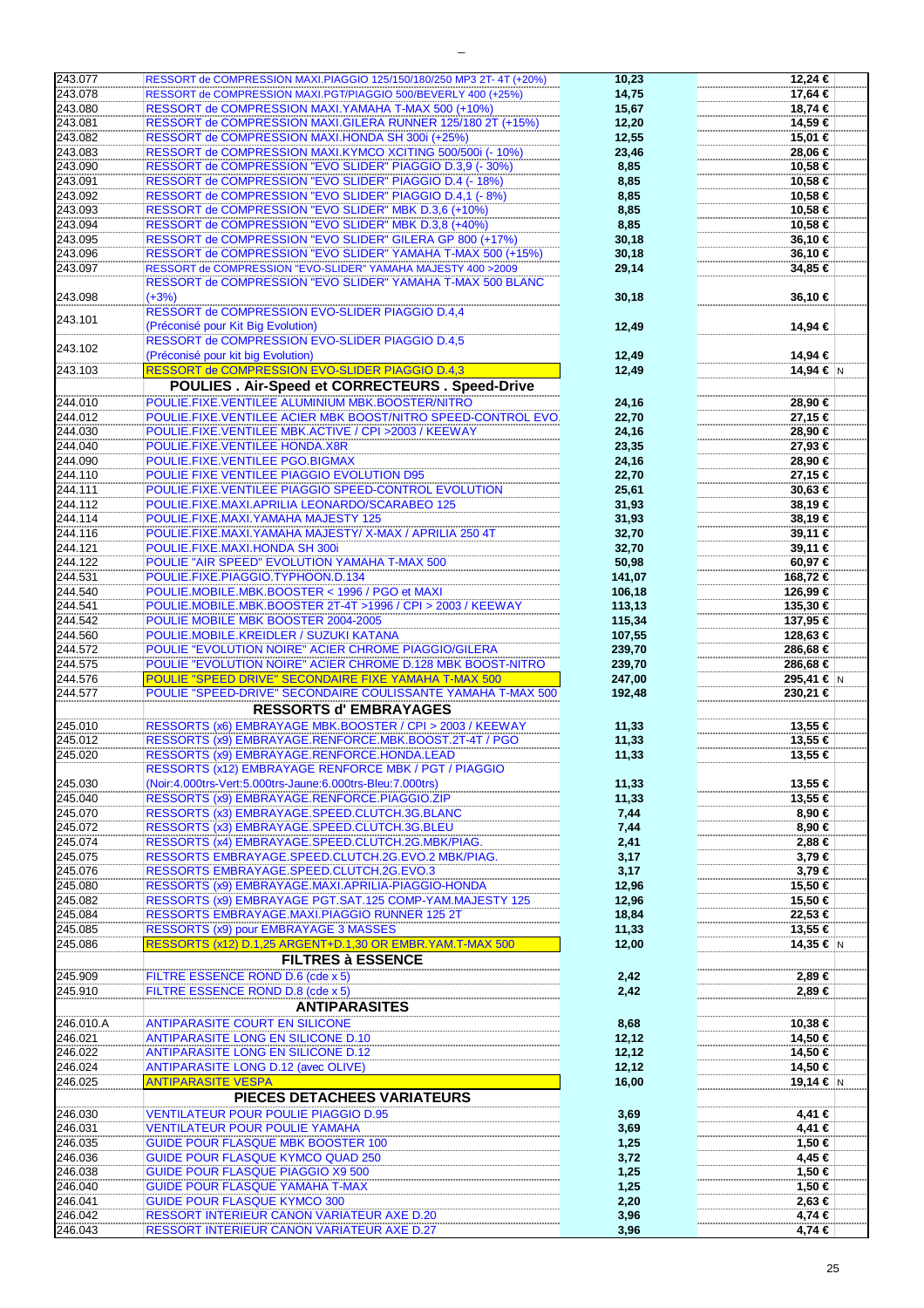| 246.044   |                                                                 |        |                    |
|-----------|-----------------------------------------------------------------|--------|--------------------|
|           | <b>RESSORT INTERIEUR CANON VARIATEUR AXE D.31</b>               | 3,96   | 4,74 €             |
| 246.045   | <b>RESSORT INTERIEUR CANON VARIATEUR AXE D.35</b>               | 3,96   | 4,74 €             |
| 246.046   | <b>JEU 3 SLIDERS RESSORT POUSSEE YAMAHA T-MAX 500</b>           |        | 20,54 €            |
|           |                                                                 | 17,17  |                    |
| 246.047   | JEU 3 MASSES EMBRAYAGE CENTRIFUGE 15 gr YAMAHA T-MAX 500        | 15,00  | 17,94 € N          |
|           |                                                                 |        |                    |
| 246.048   | JEU 4 RONDELLES MBK D.13x20 REGLAGE VARIATEURS 0,25-0,50        | 4,08   | $4,88$ € $\vert$ N |
| 246.049   | JEU 4 RONDELLES PIAGGIO D.14,8x20 REGLAGE VARIATEURS 0,25-0,50  | 4,08   | 4,88 € $\vert$ N   |
|           |                                                                 |        |                    |
|           | <b>COURROIES</b>                                                |        |                    |
|           |                                                                 |        |                    |
| 248.001   | <b>COURROIE HONDA WALLAROO- PEUGEOT FOX</b>                     | 24,24  | 28,99 €            |
| 248.002   | <b>COURROIE HONDA DIO.VISION PEUGEOT ST HSC</b>                 | 17,15  | 20,51 €            |
|           |                                                                 |        |                    |
| 248.003   | COURROIE.MBK.BOOSTER-NITRO / PGO                                | 15,01  | 17,95 €            |
| 248.004   | COURROIE.MBK BOOSTER-X / OVETTO-EVOLIS / CPI < 2003             | 16,08  | 19,23 €            |
|           |                                                                 |        |                    |
| 248.005   | COURROIE.PIAGGIO.SFERA/ZIP                                      | 17,15  | 20,51 €            |
| 248.005.1 | <b>COURROIE PIAGGIO SFERA 80</b>                                | 12,87  | 15,39 €            |
|           |                                                                 |        |                    |
| 248.008   | <b>COURROIE.PGT.SV50/HONDA BALI</b>                             | 17,15  | 20,51 €            |
| 248.009   | <b>COURROIE HONDA DIO-HSC KYMCO CX DJY</b>                      | 17,15  | 20,51 €            |
|           |                                                                 |        |                    |
| 248.011   | COURROIE PIAGGIO / CPI > 2003 / KEEWAY                          | 17,69  | 21,16 €            |
| 248.011.1 | <b>COURROIE NRG-NTT-TYPHOON -STORM</b>                          | 17,15  | $20,51$ €          |
|           |                                                                 |        |                    |
| 248.012   | COURROIE.HONDA.SH50                                             | 24,24  | 28,99 €            |
| 248.013   | COURROIE.PGT.SC/HONDA.LEAD                                      | 15,01  | 17,95 €            |
|           |                                                                 |        |                    |
| 248.014   | COURROIE.PEUGEOT.BUXY/LUDIX                                     | 17,69  | 21,16 €            |
| 248.016   | <b>COURROIE.HONDA.X8R</b>                                       |        | 24,36 €            |
|           |                                                                 | 20,37  |                    |
| 248.019   | COURROIE MAXI.SUZUKI.BURGMAN 250 KEVLAR                         | 50,41  | 60,29€             |
|           |                                                                 |        |                    |
| 248.020   | <b>COURROIE MAXI.PIAGGIO VESPA 125 ET4</b>                      | 34,59  | 41,37 €            |
| 248.024   | COURROIE.MAXI PIAGGIO.X9 250 KEVLAR                             | 54,52  | 65,21 €            |
|           |                                                                 |        |                    |
| 248.025   | COURROIE.MAXI.HONDA.CN-PIAG.HEXAGON 250 KEVLAR                  | 43,72  | 52,29€             |
| 248.026   | COURROIE.MAXI.APRILIA.LEONARDO/SCARABEO 125-KEVLAR              | 31,08  | 37,17 €            |
|           |                                                                 |        |                    |
| 248.028   | <b>COURROIE HONDA X8R.KEVLAR</b>                                | 30,01  | 35,89 €            |
| 248.029   | COURROIE.PIAGGIO.RUNNER.KEVLAR                                  | 30,01  | 35,89 €            |
|           |                                                                 |        |                    |
| 248.030   | COURROIE MBK BOOSTER-X / EVOLIS-OVETTO / CPI < 2003 KEVLAR      | 27,34  | 32,70 €            |
| 248.031   | <b>COURROIE PIAGGIO ZIP.KEVLAR</b>                              | 25,73  | 30,77 €            |
|           |                                                                 |        |                    |
| 248.031.3 | COURROIE KEVLAR PIAGGIO ZIP V.3 (pour 241.680-681+244.572)      | 41,80  | 49,99 €            |
| 248.031.4 | <b>COURROIE KEVLAR PIAGGIO ZIP V.4</b>                          | 48,96  | 58,56 € N          |
|           |                                                                 |        |                    |
| 248.034   | <b>COURROIE PGT TREKKER.KEVLAR</b>                              | 31,53  | 37,71 €            |
| 248.036   | <b>COURROIE KYMCO SNIPER 50 KEVLAR</b>                          |        | 36,29€             |
|           |                                                                 | 30,34  |                    |
| 248.037   | COURROIE PGT.LUDIX EVO / PIAG.TYPH. / CPI KEVLAR (pour 244.571) | 28,94  | 34,61 €            |
|           |                                                                 |        |                    |
| 248.037.1 | <b>COURROIE PIAGGIO EVOLUTION KEVLAR (pour 244.510)</b>         | 45,51  | 54,43 €            |
| 248.038   | <b>COURROIE PGT BUXY / LUDIX / SPEEDFIGHT.KEVLAR</b>            | 27,87  | 33,33 €            |
|           |                                                                 |        |                    |
| 248.040   | COURROIE MBK NITRO-BOOSTER / PGO KEVLAR                         | 26,27  | 31,42 €            |
| 248.040.2 | COURROIE MBK SPEED-DRIVE EVO. KEVLAR (pour 241.682-683+244.575) | 44,00  | 52,62 €            |
|           |                                                                 |        |                    |
| 248.041   | COURROIE MAXI MBK BOOSTER/NITRO 100 KEVLAR                      | 25,73  | 30,77 €            |
| 248.042   | <b>COURROIE PEUGEOT 100 KEVLAR</b>                              | 35,92  | 42,96 €            |
|           |                                                                 |        |                    |
| 248.043   | <b>COURROIE APRILIA SR DITECH.KEVLAR</b>                        | 28,69  | $34,31 \in$        |
| 248.044   | COURROIE PIAGGIO ZIP H2O mod 2000 KEVLAR                        | 28,94  | 34,61 €            |
|           |                                                                 |        |                    |
| 248.045.1 | <b>COURROIE GILERA DNA 50 EVOLUTION</b>                         | 25,73  | 30,77 €            |
| 248.047   | <b>COURROIE HONDA SH 125 KEVLAR</b>                             | 50,91  | $60,89 \in$        |
|           |                                                                 |        |                    |
| 248.050   | <b>COURROIE KEVLAR SUZUKI 125 AN 4T</b>                         | 33,00  | 39,47 €            |
| 248.051   | <b>COURROIE KEVLAR SUZUKI 400 BURGMAN 4T</b>                    | 118,29 | 141,47 €           |
|           |                                                                 |        |                    |
| 248.052   | <b>COURROIE KEVLAR PIAGGIO 180 LEADER</b>                       | 79,75  | $95,38$ €          |
| 248.056   | <b>COURROIE GILERA DNA 50</b>                                   |        |                    |
|           |                                                                 | 19,30  | 23,08 €            |
| 248.058   | <b>COURROIE VARIATEUR PIAGGIO BEVERLY 200</b>                   | 48,63  | 58,16 €            |
|           | <b>COURROIE VARIATEUR VENTO 125/150</b>                         |        |                    |
| 248.060   |                                                                 | 43,84  | 52,43 €            |
| 248.061   | <b>COURROIE VARIATEUR KYMCO DINK 250-KXR 250 QUAD</b>           | 44,49  | 53,21 €            |
|           |                                                                 |        |                    |
| 248.062   | <b>COURROIE VARIATEUR KYMCO DINK 50</b>                         | 32,25  | 38,57 €            |
| 248.063   | <b>COURROIE VARIATEUR HONDA 50 ZOOMER 4T</b>                    | 24,29  | 29,05 €            |
| 248.064   | <b>COURROIE VARIATEUR HONDA FORZA 250</b>                       |        |                    |
|           |                                                                 | 81,45  | 97,41 €            |
| 248.066   | <b>COURROIE VARIATEUR PIAGGIO BEVERLY 250</b>                   | 56,92  | 68,08 €            |
| 248.067   | <b>COURROIE VARIATEUR YAMAHA T-MAX 500</b>                      | 99,14  | 118,57 €           |
|           |                                                                 |        |                    |
| 248.068   | <b>COURROIE VARIATEUR YAMAHA CYGNUS 125</b>                     | 41,80  | 49,99 €            |
| 248.070   | <b>COURROIE VARIATEUR HONDA SH 300i</b>                         | 86,81  | 103,82 €           |
|           |                                                                 |        |                    |
| 248.071   | <b>COURROIE VARIATEUR KYMCO MOVIE-PEOPLE 125/150</b>            | 30,09  | 35,99 €            |
| 248.072   | <b>COURROIE VARIATEUR KYMCO PEOPLE 250</b>                      |        |                    |
|           |                                                                 | 49,98  | 59,78 €            |
| 248.073   | <b>COURROIE VARIATEUR KYMCO DINK 250</b>                        | 44,88  | 53,68 €            |
| 248.074   | <b>COURROIE VARIATEUR SYM HD 125</b>                            |        |                    |
|           |                                                                 | 40,29  | 48,19 €            |
| 248.075   | <b>COURROIE VARIATEUR AH 200</b>                                | 44,88  | 53,68 €            |
| 248.076   | <b>COURROIE VARIATEUR YAMAHA X-MAX 125</b>                      |        |                    |
|           |                                                                 |        | $- \in  N $        |
| 248.078   | <b>COURROIE VARIATEUR GILERA RUNNER 50</b>                      | 23,97  | 28,67 €            |
| 248.079   | <b>COURROIE VARIATEUR PIAGGIO ZIP SP 2000</b>                   |        |                    |
|           |                                                                 | 21,42  | 25,62 €            |
| 248.080   | COURROIE VARIATEUR PIAGGIO X9 EVO.BEVERLY-GILERA NEXUS 500      | 69,36  | 82,95 €            |
|           |                                                                 |        |                    |
| 248.081   | <b>COURROIE VARIATEUR PIAGGIO 125/150 4T LEADER</b>             | 38,76  | 46,36 €            |
| 248.082   | <b>COURROIE VARIATEUR PIAGGIO-GILERA RUNNER 125/180 2T</b>      | 33,66  | 40,26 €            |
|           |                                                                 |        |                    |
| 248.083   | COURROIE VARIATEUR YAMAHA MAJESTY 250-MALAGUTI MADISON          | 43,86  | 52,46 €            |
| 248.084   | COURROIE VARIATEUR YAMAHA MAJESTY 125-MALAGUTI MADISON          | 37,74  | 45,14 €            |
|           |                                                                 |        |                    |
|           | <b>EMBRAYAGES Speed-Clutch et CLOCHES</b>                       |        |                    |
|           |                                                                 |        |                    |
| 249.002   | EMBRAYAGE 3G "SPEED CLUTCH".D:105.MBK.BOOSTER-NITRO             | 53,70  | 64,23 €            |
| 249.011   | EMBRAYAGE HONDA SH, SILVER, @, PEOPLE, CIAK 125/150             | 68,59  | 82,03 €            |
|           |                                                                 |        |                    |
| 249.013   | <b>EMBRAYAGE PIAGGIO SKIPPER-RUNNER 125/150</b>                 | 82,52  | 98,69 €            |
| 249.014   | EMBRAYAGE PIAGGIO VESPA, LIBERTY, HEXAGON LX4 125/150           | 66,45  | 79,47 €            |
|           |                                                                 |        |                    |
| 249.015   | <b>EMBRAYAGE YAMAHA MAJESTY-MALAGUTI MADISON 250</b>            | 114,83 | 137,34 €           |
|           |                                                                 |        |                    |
| 249.016   | EMBRAYAGE HONDA 300i-PIAGGIO X9-PEUGEOT SV 250                  | 114,83 | 137,34 €           |
| 249.017   | <b>EMBRAYAGE SUZUKI BURGMAN 250</b>                             | 114,83 | 137,34 €           |
|           |                                                                 |        |                    |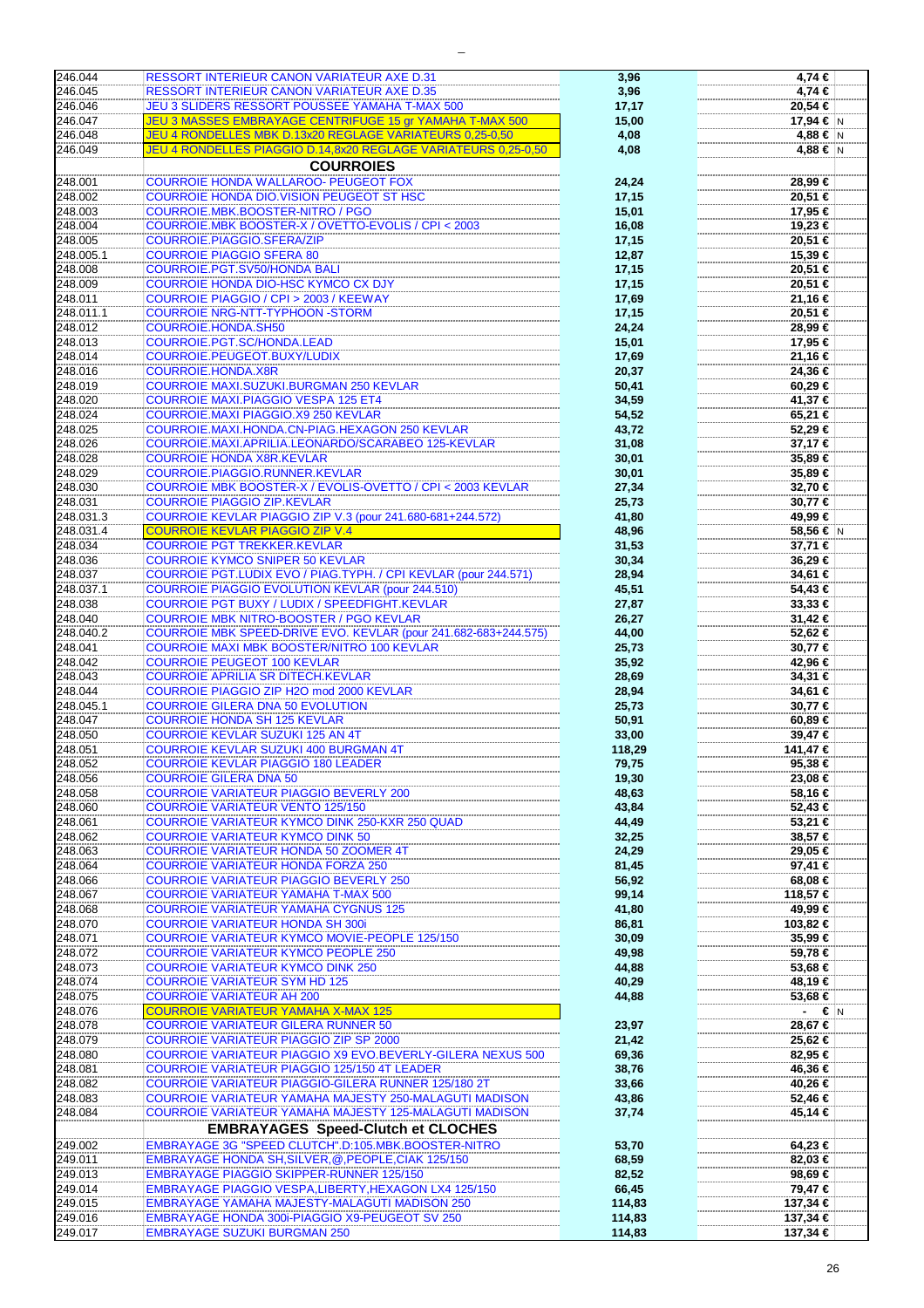| 249.018            | <b>EMBRAYAGE GILERA RUNNER 180 FXR-APRILIA 125/150</b>                                                               | 68,59            | 82,03 €              |
|--------------------|----------------------------------------------------------------------------------------------------------------------|------------------|----------------------|
| 249.019            | <b>EMBRAYAGE MALAGUTI F18 WARRIOR-KYMCO GRAND-DINK 125/150</b>                                                       | 83,59            | 99,97€               |
| 249.020            | EMBRAYAGE SUZUKI BURGMAN-MALAGUTI MADISON 400                                                                        | 106,10           | 126,90 €             |
|                    | EMBRAYAGE APRILIA LEONARDO, SCARABEO 125/150                                                                         |                  |                      |
| 249.021            | (montage impératif Cloche 250.014)                                                                                   | 77,17            | 92,30 €              |
| 249.022            | <b>EMBRAYAGE HONDA PANTHEON 125/150</b>                                                                              | 98,76            | 118,12 €             |
| 249.023            | EMBRAYAGE PGT.SATELIS 125 COMPRESSOR-YAM.MAJESTY 125                                                                 | 77,17            | 92,30 €              |
| 249.024            | <b>EMBRAYAGE MALAGUTI MADISON 150</b>                                                                                | 114,83           | 137,34 €             |
| 249.025            | EMBRAYAGE PIAGGIO X8 / X9 / XEVO 125/150 4T                                                                          | 66,45            | 79,47 €              |
| 249.026            | <b>EMBRAYAGE PEUGEOT ELYSEO 100</b>                                                                                  | 69,35            | 82,94 €              |
| 249.028            | EMBRAYAGE PIAGGIO X9-GILERA VXR-MALAGUTI MADISON 180                                                                 | 92,17            | 110,24 €             |
| 249.029            | <b>EMBRAYAGE APRILIA ATLANTIC 500-GILERA NEXUS 500</b>                                                               | 94,77            | 113,34 €             |
| 249.030            | <b>EMBRAYAGE YAMAHA MAJESTY / X-MAX 250</b>                                                                          | 114,83           | 137,34 €             |
| 249.031<br>249.034 | <b>EMBRAYAGE PIAGGIO BEVERLY 200</b><br>EMBRAYAGE 2G "EVOLUTION.2".D:105.MBK.BOOSTER-NITRO                           | 69,66            | 83,31 €              |
| 249.037            | <b>EMBRAYAGE 5 MACHOIRES PIAGGIO X8 400-X9 500</b>                                                                   | 89,42            | 106,95 €             |
| 249.038            | EMBRAYAGE 2G PEUGEOT SATELIS/PIAGGIO X8 400/GILERA 500                                                               | 122,17<br>150,04 | 146,12 €<br>179,45 € |
| 249.039            | EMBRAYAGE 2G HONDA SH 125-150                                                                                        | 102,88           | 123,04 €             |
| 249.040            | <b>EMBRAYAGE 2G HONDA SH 300i</b>                                                                                    | 127,54           | 152,54 €             |
| 249.041            | <b>EMBRAYAGE 2G PIAGGIO 125-150</b>                                                                                  | 122,71           | 146,76 €             |
| 249.042            | EMBRAYAGE 2G PIAGGIO 200-250-300                                                                                     | 122,71           | 146,76 €             |
| 249.043            | EMBRAYAGE 2G SUZUKI BURGMAN 400 K 7/8                                                                                | 150,04           | 179,45 €             |
| 249.044            | EMBRAYAGE 2G YAMAHA MAJESTY 400 2004 - 2006                                                                          | 150,04           | 179,45 €             |
| 249.045            | EMBRAYAGE 2G "EVOLUTION.3".D:107.PEUGEOT / PIAGGIO                                                                   | 86,81            | 103,82 €             |
| 249.046            | <b>EMBRAYAGE 3G "BASE" D.107 PEUGEOT / PIAGGIO</b>                                                                   | 41,42            | 49,54 €              |
| 249.047            | <b>EMBRAYAGE 3G "BASE" D.105 MBK BOOSTER-NITRO</b>                                                                   | 41,42            | 49,54 €              |
| 249.048            | EMBRAYAGE 3G "BASE" D.107 MBK BOOSTER-NITRO / PGO                                                                    | 41,42            | 49,54 €              |
| 249.049            | EMBRAYAGE 3G "FOR RACE" D.107 PEUGEOT / PIAGGIO                                                                      | 56,19            | 67,20 €              |
| 249.050            | EMBRAYAGE 3G "FOR RACE" D.105 MBK BOOSTER-NITRO                                                                      | 56,19            | 67,20 €              |
| 249.051            | EMBRAYAGE 3G "FOR RACE" D.107 MBK BOOSTER-NITRO / PGO                                                                | 56,19            | 67,20 €              |
| 249.052            | JEU DE 5 MACHOIRES D'EMBRAYAGE GILERA GP 800                                                                         | 103,95           | 124,32 €             |
| 249.053            | EMBRAYAGE 2G "EVOLUTION.3".D:107.MBK BOOSTER/NITRO                                                                   | 86,81            | 103,82 €             |
| 249.054            | <b>EMBRAYAGE 2G KYMCO XCITING 500-500i</b>                                                                           | 150,04           | 179,45 €             |
| 249.055            | EMBRAYAGE 2G SYM HD/JOYRIDE 200 4T                                                                                   | 99,88            | 119,46 €             |
| 249.056            | EMBRAYAGE YAMAHA 125 X MAX - X CITY 125 4V 2G                                                                        | 120,30           | 143,88 €             |
| 250.002            | CLOCHE EMBRAYAGE MBK BOOSTER 2T-4T / NITRO D.107                                                                     | 20,37            | 24,36 €              |
| 250.003            | CLOCHE EMBRAYAGE PIAGGIO/GILERA/CAGIVA                                                                               | 20,37            | 24,36 €              |
| 250.004            | CLOCHE EMBRAYAGE PEUGEOT / HONDA / KYMCO                                                                             | 20,37            | 24,36 €              |
| 250.005            | CLOCHE EMBRAYAGE YAMAHA-MBK-DERBI HUNTER                                                                             | 20,37            | 24,36 €              |
| 250.006            | CLOCHE EMBRAYAGE APRILIA SR-GILERA-PIAGGIO 125                                                                       | 63,56            | 76,02 €              |
| 250.008            | <b>CLOCHE EMBRAYAGE SUZUKI BURGMAN 250</b>                                                                           | 87,34            | 104,46 €             |
| 250.009<br>250.010 | CLOCHE EMBRAYAGE HONDA FORESIGHT 250-PIAGGIO X9<br>CLOCHE EMBRAYAGE YAM.MAJESTY 250-APRILIA-MALAGUTI                 | 68,59            | 82,03 €<br>82,03 €   |
| 250.011            | CLOCHE EMBRAYAGE HONDA SH, SILVER, @-KYMCO 125/150                                                                   | 68,59<br>37,52   | 44,87 €              |
| 250.012            | CLOCHE EMBRAYAGE MALAGUTI F18 125/150-KYMCO GRAND-DINK 125                                                           | 52,51            | 62,80 €              |
| 250.013            | CLOCHE EMBRAYAGE SUZ.BURGMAN 400-MALAGUTI MADISON                                                                    | 110,39           | 132,03 €             |
| 250.014            | <b>CLOCHE EMBRAYAGE APRILIA 150</b>                                                                                  | 58,85            | 70,38 €              |
| 250.016            | CLOCHE EMBRAYAGE MBK / YAMAHA MAJESTY 125-MALAGUTI                                                                   | 52,51            | 62,80 €              |
| 250.017            | CLOCHE EMBRAYAGE.PIAGGIO 125,150,180,200 4T                                                                          | 50,39            | 60,27 €              |
| 250.018            | <b>CLOCHE EMBRAYAGE PEUGEOT ELYSEO 100 99&gt;</b>                                                                    | 45,02            | 53,84 €              |
| 250.020            | CLOCHE EMBRAYAGE PEUGEOT/PIAGGIO X9 500                                                                              | 65,00            | 77,74 €              |
| 250.021            | CLOCHE EMBRAYAGE YAMAHA MAJESTY / X-MAX 250                                                                          | 63,23            | 75,62 €              |
| 250.022            | CLOCHE EMBRAYAGE PIAGGIO mod.EVOLUTION                                                                               | 38,59            | 46,15 €              |
| 250.023            | CLOCHE EMBRAYAGE MBK D.107 mod.EVOLUTION                                                                             | 38,59            | 46,15 €              |
| 250.024            | CLOCHE EMBRAYAGE MBK BOOSTER D.105                                                                                   | 20,37            | 24,36 €              |
| 250.025            | CLOCHE EMBRAYAGE EVO.2 "NOIRE" PEUGEOT / PIAGGIO                                                                     | 72,88            | 87,16 €              |
| 250.026            | CLOCHE EMBRAYAGE EVO.2 "NOIRE" MBK BOOSTER / NITRO D.107                                                             | 72,88            | 87,16 €              |
| 250.028            | CLOCHE EMBRAYAGE "SPEED BELL" FORGEE PIAGGIO MP3 125-250                                                             | 80,58            | 96,37 €              |
| 250.029            | CLOCHE EMBRAYAGE "SPEED BELL" FORGEE PIAGGIO 400-500                                                                 | 95,72            | 114,48 €             |
| 250.030            | CLOCHE EMBRAYAGE "SPEED BELL" FORGEE HONDA SH 300                                                                    | 82,20            | 98,31 €              |
| 250.031            | CLOCHE EMBRAYAGE "SPEED BELL" FORGEE HONDA SH 125/150                                                                | 82,20            | 98,31 €              |
| 250.032<br>250.033 | CLOCHE EMBRAYAGE "SPEED BELL" FORGEE MALAGUTI MADISON 125<br>CLOCHE EMBRAYAGE "SPEED BELL" FORGEE YAMAHA MAJESTY 400 | 82,20<br>103,00  | 98,31 €              |
| 250.034            | CLOCHE EMBRAYAGE "SPEED BELL" SUZUKI BURGMANN 400 K7-K8-K9                                                           | 100,98           | 123,19 €<br>120,77 € |
| 250.035            | CLOCHE EMBRAYAGE "SPEED BELL" PIAGGIO RUNNER 125/180 2T                                                              | 80,58            | 96,37 €              |
|                    |                                                                                                                      |                  |                      |
|                    | <b>PIECES Speed-Control</b>                                                                                          |                  |                      |
| 909.170<br>909.208 | RONDELLE ETOILE pour 244.010<br>ECROU D.28X1 CORRECTEUR DE COUPLE MINARELLI                                          | 1,00             | 1,20 €<br>9,83€      |
| 935.001            |                                                                                                                      | 8,22             | 16,86 €              |
| 935.013            | <b>CANON VARIATEUR CIAO/SI 37.5x12</b><br><b>CANON VARIATEUR 39x16x20</b>                                            | 14,10<br>9,87    | 11,80 €              |
| 935.017            | CANON VARIATEUR 38x14.8x20                                                                                           | 9,87             | 11,80 €              |
| 935.018            | CANON VARIATEUR 39x14.8x20                                                                                           | 9,87             | 11,80 €              |
| 935.026            | CANON VARIATEUR 63,2x17x27 HONDA CN 250                                                                              | 31,97            | 38,24 €              |
| 935.032            | <b>CANON VARIATEUR 48x15x27</b>                                                                                      | 27,70            | 33,13 €              |
| 935.033            | CANON VARIATEUR 47.8x17x27                                                                                           | 27,70            | $33,13 \in$          |
| 935.034            | CANON VARIATEUR CAVO 48.5x17x27 APRILIA KYMCO                                                                        | 27,70            | 33,13 €              |
| 935.036            | CANON VARIATEUR CAVO 62.2x17x27 HONDA 125/250                                                                        | 33,59            | 40,17 €              |
| 935.037            | CANON VARIATEUR CAVO 61.5x19.8x27 SUZUKI 250                                                                         | 33,59            | 40,17 €              |
| 935.038            | CANON VARIATEUR CAVO 48x16x27 YAMAHA 125                                                                             | 27,70            | $33,13 \in$          |
| 935.039            | CANON VARIATEUR CAVO 60.5x19x27 YAMAHA 250                                                                           | 33,59            | 40,17 €              |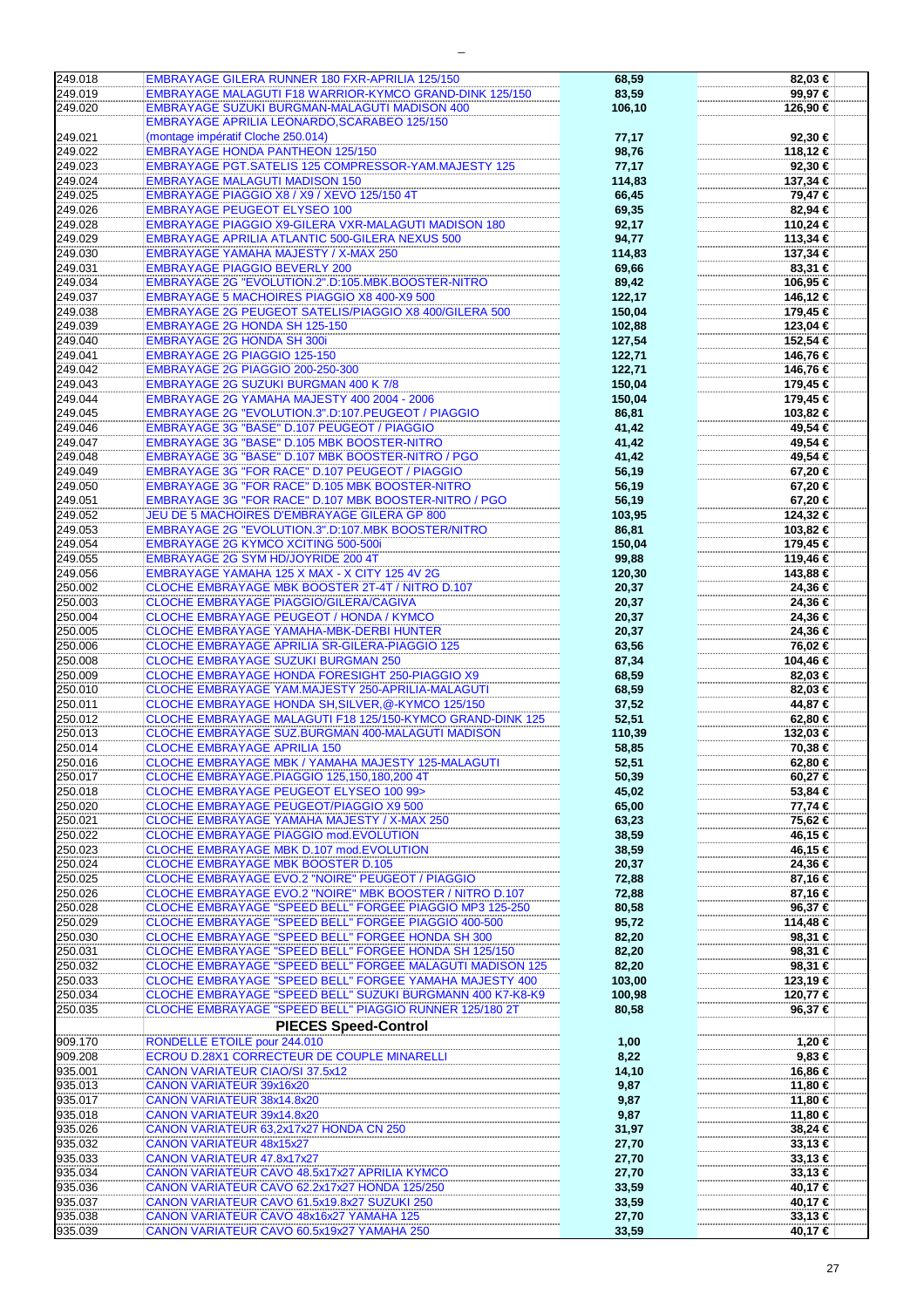| 935.040                    |                                                                                                                                                   |                           |                          |
|----------------------------|---------------------------------------------------------------------------------------------------------------------------------------------------|---------------------------|--------------------------|
|                            | CANON VARIATEUR CAVO 61.8x21.8x31 SUZUKI 400                                                                                                      | 41,14                     | 49,20 €                  |
| 935.041                    | CANON VARIATEUR 17x27x50,3 GILERA RUNNER 125/180                                                                                                  | 27,70                     | $33,13 \in$              |
| 935.044                    |                                                                                                                                                   |                           |                          |
|                            | CANON VARIATEUR 16x22x40.8 MBK BOOSTER 100                                                                                                        | 27,70                     | $33,13 \in$              |
| 935.045                    | CANON VARIATEUR 22x31x63 PIAGGIO X9 500                                                                                                           | 50,00                     | 59,80 €                  |
| 935.047                    | CANON VARIATEUR 25.8x35x72 HONDA SILVER WIND                                                                                                      | 54,98                     | 65,76 €                  |
| 935.048                    | CANON VARIATEUR 15x27x50 FORATO HONDA SH 125                                                                                                      | 25,01                     | 29,91 €                  |
|                            |                                                                                                                                                   |                           |                          |
| 935.050                    | <b>CANON VARIATEUR MBK BOOSTER 13x20x38 CHROME</b>                                                                                                | 9,87                      | 11,80 €                  |
| 935.051                    | CANON VARIATEUR 16x20x37 CHROME                                                                                                                   | 9,87                      | 11,80 €                  |
| 935.052                    | CANON VARIATEUR 14,8x20x37 CHROME                                                                                                                 | 9,87                      | 11,80 €                  |
|                            |                                                                                                                                                   |                           |                          |
| 935.054                    | <b>CANON VARIATEUR 12x20x38 CHROME</b>                                                                                                            | 9,87                      | 11,80 €                  |
| 935.057                    | CANON VARIATEUR 14x20x36,5 CHROME                                                                                                                 | 9,87                      | 11,80 €                  |
| 935.059                    | <b>CANON VARIATEUR 16x20x38 CHROME</b>                                                                                                            | 9,87                      | 11,80 €                  |
|                            |                                                                                                                                                   |                           |                          |
| 935.060                    | <b>CANON VARIATEUR 16x20x39 CHROME</b>                                                                                                            | 9,87                      | 11,80 €                  |
| 935.065                    | CANON VARIATEUR 12x20x37 CHROME                                                                                                                   | 9,87                      | 11,80 €                  |
| 935.074                    | <b>CANON VARIATEUR 16x20x46 CHROME</b>                                                                                                            | 20,33                     | 24,31 €                  |
|                            |                                                                                                                                                   |                           |                          |
| 935.075                    | CANON VARIATEUR 16x20x43,5 CHROME                                                                                                                 | 10,04                     | 12,01 €                  |
| 935.077                    | CANON VARIATEUR 17x27x49                                                                                                                          | 28,13                     | 33,64 €                  |
| 935.078                    | CANON VARIATEUR 12x20x38,5 CHROME                                                                                                                 | 10,04                     | 12,01 €                  |
|                            |                                                                                                                                                   |                           |                          |
| 935.079                    | CANON VARIATEUR 19x27x63,5                                                                                                                        | 32,50                     | 38,87 €                  |
| 935.080                    | CANON VARIATEUR 17x27x64,5 KYMCO B&W-GRAND DINK 250                                                                                               | 34,65                     | 41,44 €                  |
| 935.081                    | CANON VARIATEUR 22x31x63,5 KYMCO 500                                                                                                              | 50,25                     | 60,10 €                  |
| 935.082                    | CANON VARIATEUR 16x27x49 YAMAHA CYGNUS 125                                                                                                        | 28,32                     | 33,87 €                  |
|                            |                                                                                                                                                   |                           |                          |
| 935.083                    | <b>CANON VARIATEUR 15x27x49</b>                                                                                                                   | 24,28                     | 29,04 €                  |
| 935.084                    | <b>CANON VARIATEUR 17x27x46,5</b>                                                                                                                 | 29,13                     | 34,84 €                  |
| 935.086                    | CANON VARIATEUR 14,8x20x48,8                                                                                                                      | 20,64                     | 24,69 €                  |
|                            |                                                                                                                                                   |                           |                          |
| 935.087                    | CANON VARIATEUR 16x20x41,5                                                                                                                        | 20,64                     | 24,69 €                  |
| 935.090                    | CANON VARIATEUR 14,8x20x50                                                                                                                        | 20,64                     | 24,69 €                  |
| 935.091                    | <b>CANON VARIATEUR 16x20x5</b>                                                                                                                    | 20,64                     | 24,69 €                  |
|                            |                                                                                                                                                   |                           |                          |
| 935.093                    | CANON VARIATEUR 25x35x72 YAMAHA T-MAX 500                                                                                                         | 54,98                     | 65,76 €                  |
| 935.094                    | <b>CANON VARIATEUR 14x20x39</b>                                                                                                                   | 18,59                     | 22,23 €                  |
| 935.096                    | <b>CANON VARIATEUR 16x27x49,5</b>                                                                                                                 | 32,18                     | 38,49€                   |
|                            |                                                                                                                                                   |                           |                          |
| 935.097                    | CANON VARIATEUR 22x31x66,5                                                                                                                        | 38,60                     | 46,17 €                  |
| 935.098                    | CANON VARIATEUR 25x35x72 YAMAHA T-MAX 500 NM                                                                                                      | 35,45                     | 42,40 €                  |
| 952.007                    | FLASQUE.VARIATEUR 25/D4.SUZ.KATANA                                                                                                                | 9,11                      | 10,90 €                  |
| 952.008                    | FLASQUE.VARIATEUR 25/D1.MBK.BOOSTER                                                                                                               |                           |                          |
|                            |                                                                                                                                                   | 9,11                      | 10,90 €                  |
| 952.009                    | FLASQUE.VARIATEUR 25/01.PGT.BUXY                                                                                                                  | 9,11                      | 10,90 €                  |
| 952.010                    | <b>FLASQUE VARIATEUR 10/D7</b>                                                                                                                    | 9,11                      | 10,90 €                  |
|                            |                                                                                                                                                   |                           |                          |
| 952.012                    | FLASQUE.VARIATEUR 25/D6.PIAGGIO.TYPH                                                                                                              | 9,11                      | 10,90 €                  |
| 952.016                    | <b>FLASQUE VARIATEUR 10/05</b>                                                                                                                    | 9,11                      | 10,90 €                  |
| 952.019                    | <b>FLASQUE VARIATEUR 25/04</b>                                                                                                                    | 9,11                      | 10,90 €                  |
| 952.027                    | FLASQUE.VARIATEUR 31/D6.EVOLUTION.PIAGGIO                                                                                                         | 9,40                      | 11,24 €                  |
|                            |                                                                                                                                                   |                           |                          |
| 952.028                    | <b>FLASQUE VARIATEUR 31/05</b>                                                                                                                    | 9,40                      | 11,24 €                  |
| 952.030                    | FLASQUE VARIATEUR YAMAHA X-MAX / MAJESTY 125                                                                                                      | 15,13                     | 18,10 €                  |
| 952.031                    | <b>FLASQUE.VARIATEUR SUZUKI BURGMAN 250</b>                                                                                                       |                           |                          |
|                            |                                                                                                                                                   | 20,20                     | 24,16 €                  |
| 952.032                    | <b>FLASQUE VARIATEUR PIAGGIO LEADER</b>                                                                                                           | 15,13                     | 18,10 €                  |
| 952.034                    | FLASQUE VARIATEUR PIAGGIO GILERA RUNNER                                                                                                           | 15,13                     | 18,10 €                  |
|                            |                                                                                                                                                   |                           |                          |
|                            |                                                                                                                                                   |                           |                          |
| 952.036                    | <b>FLASQUE VARIATEUR HONDA SH 125</b>                                                                                                             | 15,13                     | 18,10 €                  |
| 952.038                    | <b>FLASQUE VARIATEUR PIAGGIO BEVERLY 200</b>                                                                                                      | 18,77                     | 22.45 €                  |
|                            |                                                                                                                                                   |                           |                          |
| 952.039                    | <b>FLASQUE VARIATEUR 31/04 APRILIA</b>                                                                                                            | 10,99                     | 13,14 €                  |
| 952.040                    | <b>FLASQUE VARIATEUR 31/05 PIAGGIO</b>                                                                                                            | 10,99                     | 13,14 €                  |
| 952.041                    | <b>FLASQUE VARIATEUR YAMAHA-MINARELLI</b>                                                                                                         | 10,99                     | 13,14 €                  |
| 952.042                    | FLASQUE VARIATEUR PIAGGIO 9/31/D6                                                                                                                 | 12,76                     | 15,26 €                  |
|                            |                                                                                                                                                   |                           |                          |
| 952.043                    | <b>FLASQUE VARIATEUR YAMAHA 9/25/D1</b>                                                                                                           | 12,76                     | 15,26 €                  |
| 952.044                    | <b>FLASQUE VARIATEUR PIAGGIO 9/31/05</b>                                                                                                          | 12,76                     | 15,26 €                  |
| 952.045                    | <b>FLASQUE VARIATEUR YAMAHA 9/31/D1 B</b>                                                                                                         | 12,76                     | 15,26 €                  |
|                            |                                                                                                                                                   |                           |                          |
| 952.046                    | FLASQUE VARIATEUR YAMAHA T-MAX 500                                                                                                                | 18,22                     | 21,79 €                  |
| 952.047                    | FLASQUE VARIATEUR PIAGGIO125 9 ROULEAUX                                                                                                           | 19,66                     | 23,51 €                  |
| 952.048                    | <b>FLASQUE YAMAHA T-MAX 500</b>                                                                                                                   | 20,20                     | 24,16 €                  |
|                            |                                                                                                                                                   |                           |                          |
|                            | PIECES et VARIATEURS CYCLOS                                                                                                                       |                           |                          |
| PM.202.010                 | <b>VARIATEUR PEUGEOT 103 A MASSELOTTES</b>                                                                                                        | 63,91                     | 76,44 €                  |
| PM.202.015                 | LANCEUR.RESSORT.PGT 103                                                                                                                           | 26,10                     | 31,22 €                  |
|                            |                                                                                                                                                   |                           |                          |
| PM.202.020                 | PEDALE.LANCEUR.PGT 103                                                                                                                            | 15,29                     | 18,29 €                  |
| PM.202.025                 | <b>ENSEMBLE VARIATEUR PEUGEOT 103 / PEDALE / RESSORT LANCEUR</b>                                                                                  | 91,87                     | 109,88 €                 |
| PM.203.003                 | JEU DE MASSELOTTES PEUGEOT / MBK D.10-12-14                                                                                                       | 4,35                      | $5,20$ €                 |
|                            |                                                                                                                                                   |                           |                          |
|                            |                                                                                                                                                   | <b>PRIX VENTE</b>         | <b>PRIX VENTE</b>        |
| <b>REFERENCE</b>           | <b>POLINI Minibikes "CE"</b>                                                                                                                      | <b>H.T PUBLIC</b>         | <b>T.T.C PUBLIC</b>      |
|                            |                                                                                                                                                   | <b>ITALIEN</b> $\epsilon$ | FRANCE $\in$             |
|                            |                                                                                                                                                   |                           |                          |
|                            | <b>MINIBIKE-910 DIRT ROAD"S"</b>                                                                                                                  |                           |                          |
|                            |                                                                                                                                                   |                           |                          |
| 143.000.015                | MINIBIKE 910 DIRT ROAD AIR ROUGE 4,2ch                                                                                                            | 949,00                    | 1 135,00 €               |
| 143.000.016                | MINIBIKE 910 DIRT ROAD AIR NOIR 4,2ch                                                                                                             | 949,00                    | 1 135,00 €               |
|                            |                                                                                                                                                   |                           |                          |
|                            | <b>MINIBIKE-910 CARENA"S"</b>                                                                                                                     |                           |                          |
|                            |                                                                                                                                                   |                           |                          |
| 143.000.024                | MINIBIKE 910 CARENA AIR BLEU 4,2ch. 2D (+protections enfants)                                                                                     | 999,00                    | 1 194,80 €               |
| 143.000.025                | MINIBIKE 910 CARENA AIR ROUGE 4,2ch. 2D (+protections enfants)                                                                                    | 999,00                    | 1 194,80 €               |
|                            |                                                                                                                                                   |                           |                          |
| 143.000.026                | MINIBIKE 910 CARENA AIR NOIR 4,2ch. 2D (+protections enfants)                                                                                     | 999,00                    | 1 194,80 €               |
| 143.000.034                | MINIBIKE 910 CARENA AIR BLEU 6,2ch (+protections enfants)                                                                                         | 1206,00                   | 1 442,38 €               |
| 143.000.035                | MINIBIKE 910 CARENA AIR ROUGE 6,2ch (+protections enfants)                                                                                        | 1206,00                   | 1 442,38 €               |
|                            |                                                                                                                                                   |                           |                          |
| 143.000.036                | MINIBIKE 910 CARENA AIR NOIR 6,2ch (+protections enfants)                                                                                         | 1206,00                   | 1 442,38 €               |
| 143.000.240<br>143.000.241 | MINIBIKE 910 CARENA H2O ROUGE- 6,2ch - ROUE 6,5" (+protections enfants)<br>MINIBIKE 910 CARENA H2O NOIR- 6,2ch - ROUE 6,5" (+protections enfants) | 1336,00<br>1336,00        | 1 597,86 €<br>1 597,86 € |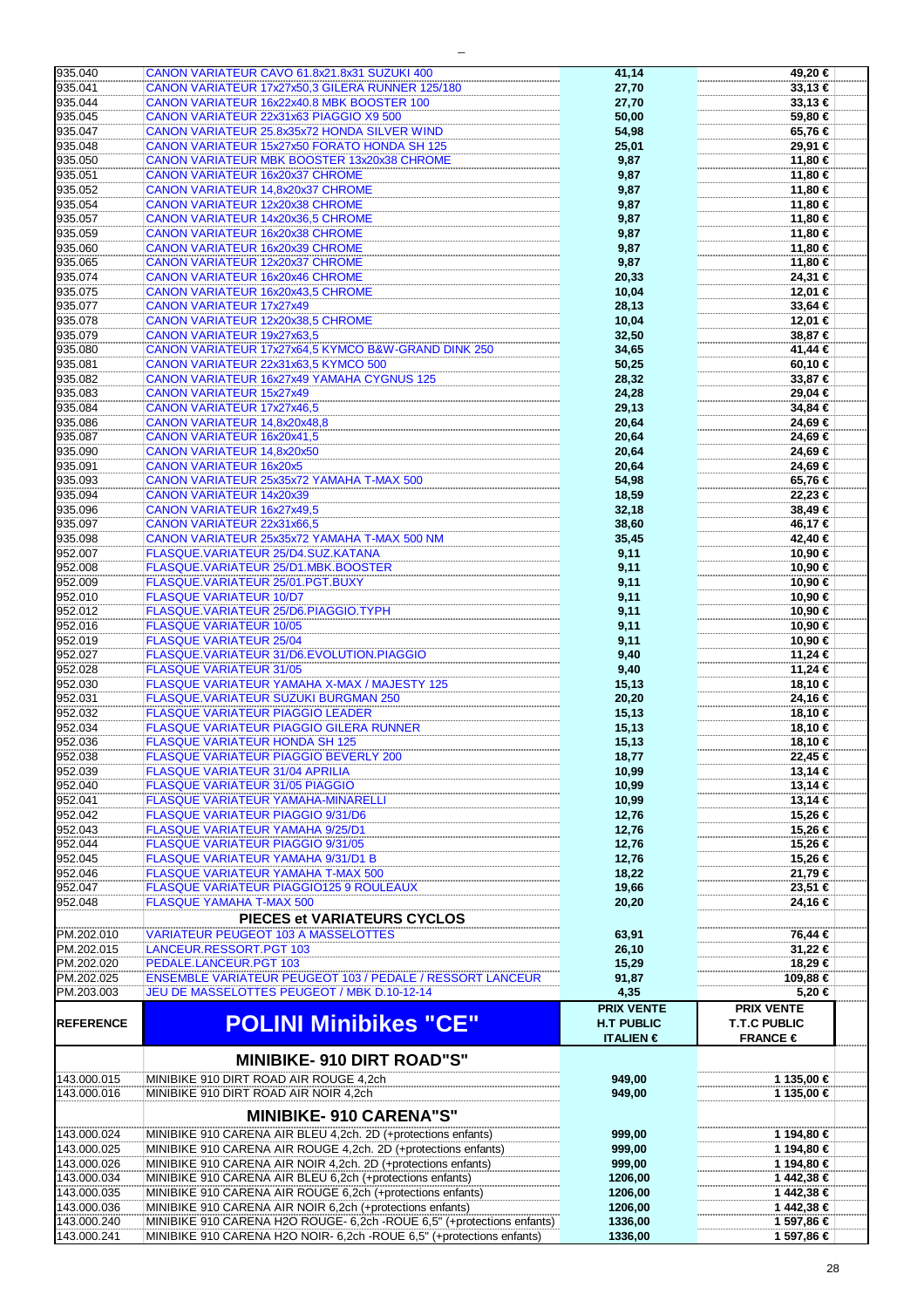| 143.000.242   | MINIBIKE 910 CARENA H2O BLEU- 6,2ch - ROUE 6,5" (+protections enfants) | 1336,00 | 1 597,86 €       |
|---------------|------------------------------------------------------------------------|---------|------------------|
| 143.000.250   | MINIBIKE 910 CARENA AIR BLEU- 4,2ch - ROUE 6,5" (+protections enfants) | 1103,00 | 1 319,19 €       |
|               |                                                                        |         |                  |
| 143.000.260   | MINIBIKE 910 CARENA AIR BLEU- 6,2ch - ROUE 6,5" (+protections enfants) | 1310,00 | 1 566,76 €       |
|               | <b>MINIBIKE- REPLICA GP</b>                                            |         |                  |
|               |                                                                        |         |                  |
| 143.000.243   | MINIBIKE 910 CARENA REPLICA "DESMOSEDICI" 6,2ch                        | 1554,00 | 1 858,58 €       |
|               |                                                                        |         |                  |
|               | MINIBIKE-910 GP4                                                       |         |                  |
|               |                                                                        |         |                  |
| 143.000.271   | MINIBIKE 910 GP4 JUNIOR AIR.4,2ch                                      | 1758,00 | 2 102,57 €       |
|               |                                                                        |         |                  |
|               | <b>MINIBIKE-911</b>                                                    |         |                  |
|               |                                                                        |         |                  |
| 143.000.147   | MINIBIKE 911 H2O BLANC- 6.2ch-ROUE 6.5"                                | 1497,00 | 1 790,41 €       |
| 143.000.148   | MINIBIKE 911 H2O NOIR- 6.2ch-ROUE 6,5"                                 | 1497,00 | 1 790,41 €       |
| 143.000.150   | MINIBIKE 911 AIR BLANC- 6.2ch-ROUE 6.5"                                | 1341,00 | 1 603,84 €       |
|               |                                                                        |         |                  |
| 143.000.153   | MINIBIKE 911 AIR NOIR- 6.2ch-ROUE 6,5"                                 | 1341,00 | 1 603,84 €       |
|               | <b>MINIBIKE-911 GP6</b>                                                |         |                  |
|               |                                                                        |         |                  |
| 143.000.290   | MINIBIKE 911 GP6 BLEUE REVERSE AIR "JUNIOR" 39,69cc                    | 1693,00 | 2 024,83 €       |
| 143.000.291   | MINIBIKE 911 GP6 BLEUE REVERSE H2O 40cc                                | 2703,00 | 3 232,79 €       |
|               |                                                                        |         |                  |
| 143.000.292   | MINIBIKE 911 GP6 BLEUE REVERSE H2O 50cc                                | 2713,00 | 3 244,75 €       |
|               |                                                                        |         |                  |
|               | <b>MOTEURS MINIBIKES</b>                                               |         |                  |
|               |                                                                        |         |                  |
| 143.002.001   | MOTEUR COMPLET avec CARBURATEUR H2O 4.2ch.                             | 628,00  | 751,09 € 0       |
| 143.002.002   | MOTEUR COMPLET avec CARBURATEUR AIR 6.2ch.                             | 720,00  | 861,12 € 0       |
| 143.002.003   | MOTEUR COMPLET avec CARBURATEUR H2O 6.2ch.                             | 720,00  | $861,12€$ 0      |
|               |                                                                        |         |                  |
| 143.002.004   | MOTEUR COMPLET avec CARBURATEUR AIR 4.2ch.                             | 680,00  | 813,28 € 0       |
| 143.002.024   | MOTEUR COMPLET A AIR 4,2ch.STEEL GP3                                   | 680,00  | 813,28 € 0       |
|               |                                                                        |         |                  |
| 143.002.026   | MOTEUR COMPLET REVERSO H2O PREPARE GP4                                 | 990,00  | 1 184,04 € 0     |
| 143.002.028   | MOTEUR MINIMOTO REVERSO GP5 RACING                                     | 990,00  | 1 184,04 € 0     |
| 143.002.029   | MOTEUR MINIMOTO AIR JUNIOR 2009                                        | 720,00  | 861,12 € $\circ$ |
|               |                                                                        |         |                  |
| 143.002.030   | <b>MOTEUR MINIMOTO REVERSO AIR JUNIOR</b>                              | 990,00  | 1 184,04 € N     |
|               |                                                                        |         |                  |
|               | PIECES de RECHANGE MINIBIKES                                           |         |                  |
|               |                                                                        |         |                  |
| 143.004.006   | KIT MOTEUR COMPLET MINIMOTO H2O D.40 - 50cc                            | 241,58  | 288,93 €         |
| 143.010.001   | CYLINDRE avec PISTON A EAU SERIE 1 D.36 (3 TRANSFERTS)                 | 146,30  | 174,97 €         |
| 143.010.010   | CYLINDRE avec PISTON A AIR D.36 NIKASIL (3 TRANSFERTS)                 | 165,00  | 197,34 € 0       |
|               |                                                                        |         |                  |
| 143.010.011   | CYLINDRE avec PISTON A EAU D.36 NIKASIL (3 TRANSFERTS)                 | 185,88  | 222,31 €         |
| 143.010.012   | CYLINDRE avec PISTON A EAU D.40 NIKASIL                                | 224,98  | 269,08 €         |
| 143.010.013   | CYLINDRE avec PISTON H2O 36-5 TRANSFERTS MODELE 2004                   |         | 259,35 €         |
|               |                                                                        | 216,85  |                  |
| 143.010.014   | CYLINDRE avec PISTON H2O 36-5 TRANSFERTS REVERSO                       | 229,26  | 274,19 €         |
| 143.010.015   | CYLINDRE avec PISTON H2O 36-3 TRANSFERTS REVERSO                       | 226,14  | 270,46 €         |
|               |                                                                        |         |                  |
| 143.010.016   | CYLINDRE avec PISTON AIR 5 TRANSFERTS                                  | 193,69  | 231,65 €         |
| 143.015.011   | CULASSE H2O avec CULOT LONG                                            | 23,73   | 28,38 €          |
| 143.015.014   | CULASSE H2O ATTACHES ELASTIQUES CULOT LONG COMPLET                     | 45,41   | 54,31 €          |
|               |                                                                        |         |                  |
| 143.015.015   | CULASSE H2O ATTACHES ELASTIQUES CULOT LONG NU                          | 23,73   | 28,38 €          |
| 143.015.017   | CULASSE H2O D.40 CULOT LONG NU                                         | 27,52   | 32,91 €          |
|               |                                                                        |         |                  |
| 143.015.020   | CULASSE H2O ATTACHES ELASTIQUES mod.RACING                             | 46,82   | 56,00 €          |
| 143.015.022   | CULASSE H2O D.40 mod RACING                                            | 46,82   | 56,00 €          |
| 143.015.023   | <b>CULASSE MINIMOTO AIR JUNIOR 2008</b>                                | 66,18   | 79.15 €          |
|               |                                                                        |         |                  |
| 143.015.024   | CULASSE H2O D.36 RACING PAS 0,5                                        | 46,82   | 56,00 €          |
| 143.020.002/A | <b>PISTON COMPLET D.36/A</b>                                           | 47,90   | 57,29 €          |
| 143.020.002/B | PISTON COMPLET D.36/B                                                  |         | 57,29 €          |
|               |                                                                        | 47,90   |                  |
| 143.020.002/C | PISTON COMPLET D.36/C                                                  | 47,90   | 57,29 €          |
| 143.020.002/D | PISTON COMPLET D.36/D                                                  | 47,90   | 57,29 €          |
|               |                                                                        |         |                  |
| 143.020.004/A | PISTON COMPLET D.40/A                                                  | 53,46   | 63,94 €          |
| 143.020.004/B | PISTON COMPLET D.40/B                                                  | 53,46   | 63,94 €          |
| 143.020.004/C | PISTON COMPLET D.40/C                                                  | 53,46   | 63,94 €          |
|               |                                                                        |         |                  |
| 143.020.004/D | PISTON COMPLET D.40/D                                                  | 53,46   | 63,94 €          |
| 143.020.006/A | PISTON COMPLET D.40/A avec SEGMENT CHROME                              | 60,23   | 72,04 €          |
| 143.020.006/B | PISTON COMPLET D.40/B avec SEGMENT CHROME                              | 60,23   | 72,04 €          |
|               |                                                                        |         |                  |
| 143.020.006/C | PISTON COMPLET D.40/C avec SEGMENT CHROME                              | 60,23   | 72,04 €          |
| 143.020.006/D | PISTON COMPLET D.40/D avec SEGMENT CHROME                              | 60,23   | 72,04 €          |
| 143.020.007/A |                                                                        |         |                  |
|               | PISTON D.36/A                                                          | 62,00   | 74,15 € 0        |
| 143.020.007/B | PISTON D.36/B                                                          | 62,00   | 74,15 € 0        |
| 143.020.007/C | PISTON D.36/C                                                          | 62,00   | 74,15 € 0        |
|               |                                                                        |         |                  |
| 143.020.007/D | PISTON D.36/D                                                          | 62,00   | 74,15 € 0        |
| 143.025.002   | SEGMENT(UNI)36x1.MINIBIKE                                              | 11,59   | 13,86 €          |
|               |                                                                        |         |                  |
| 143.025.004   | SEGMENT D.36X1X1.5 CHROME                                              | 25,00   | 29,90 € 0        |
| 143.025.005   | SEGMENT D.40X1 CHROME                                                  | 27,00   | 32,29 € $\circ$  |
| 143.025.006   | SEGMENT D.36X1 CHROME RACING                                           | 28,00   | 33,49 € $ $ 0    |
|               |                                                                        |         |                  |
| 143.030.001   | AXE.PISTON.10x30xK2D.MINIBIKE                                          | 5,15    | 6,16€            |
| 143.030.002   | AXE PISTON D.10X32 K2D                                                 | 5,15    | 6,16 €           |
| 143.034.001   | JOINTS (POCH) 4,2ch MINIBIKE                                           |         |                  |
|               |                                                                        | 6,00    | 7,18 €           |
| 143.034.002   | JOINTS (POCH) 6,2ch.MINIBIKE                                           | 6,00    | 7,18 €           |
| 143.034.003   | JOINTS (POCH) MOTEUR H2O REVERSO                                       | 7,02    | 8,40 €           |
|               |                                                                        |         |                  |
| 143.035.002   | JEUX JOINTS CYLINDRE H2O D.40                                          | 2,90    | $3,47 \in$       |
| 143.035.003   | JEUX JOINTS CYLINDRE SP 0,20-0,25-0,30-0,40                            | 6,23    | 7,45 €           |
|               |                                                                        |         |                  |
| 143.035.004   | JEUX JOINTS CYLINDRE SP 0,20-0,25-0,30-0,40 REVERSO                    | 6,23    | 7,45 €           |
| 143.045.001   | JOINTS(cde x10) ECHAPPEMENT.MINIBIKE                                   | 5,68    | 6,79€            |
| 143.055.001   | JOINT DE CARTER EMBRAYAGE REVERSO                                      | 0,83    | $0,99 \in$       |
|               |                                                                        |         |                  |
| 143.065.001   | JOINTS SPY(x2) MOTEUR.MINIBIKE                                         | 5,99    | 7,16 €           |
| 143.065.002   | JOINTS SPY AMMORTISSEUR DIRECTION GP2                                  | 14,28   | 17,08 €          |
| 143.065.003   | JOINT SPY MOTEUR REVERSO                                               | 27,92   | 33,39 €          |
|               |                                                                        |         |                  |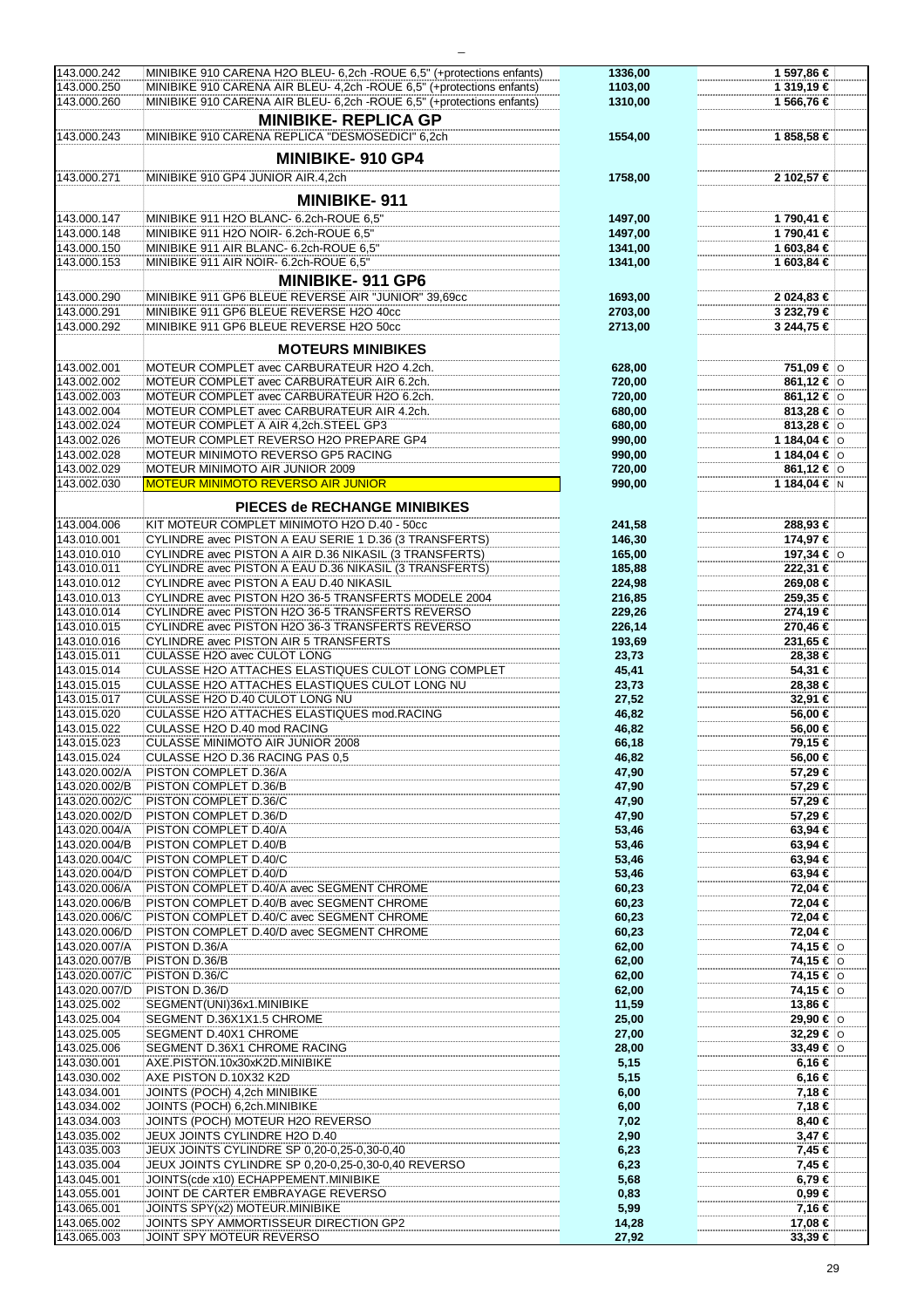| 143.065.005                | NOUVEAUX JOINTS MOTEUR                                        | 7,63           | 9,13€              |
|----------------------------|---------------------------------------------------------------|----------------|--------------------|
|                            |                                                               |                |                    |
| 143.070.001                | PAIRE CARTER MOTEUR 4.2 ch                                    | 115,08         | 137,64 €           |
| 143.070.002                | PAIRE CARTER MOTEUR 6.2 ch                                    | 169,28         | 202,46 €           |
| 143.070.003                | PAIRE CARTER MOTEUR REVERSO                                   | 230,83         | 276,07 €           |
|                            |                                                               |                |                    |
| 143.070.004                | COUVERCLE DE TRANSMISSION MOTEUR REVERSO                      | 31,02          | 37,10 €            |
| 143.070.005                | PAIRE CARTER MOTEUR REVERSO GP4                               | 230,83         | 276,07 €           |
| 143.070.007                | CARTER MOTEUR H2O GP6                                         | 171,32         | 204,90 €           |
|                            |                                                               |                |                    |
| 143.075.002                | CARTER.DROIT.COMPLET et LANCEUR                               | 48,20          | 57,65 €            |
| 143.075.003                | CARTER.GAUCHE.EMBR et CLOCHE.D80                              | 74,66          | 89,29€             |
| 143.075.004                | COUVERCLE PIGNON MOTEUR DREAM 911                             |                | 7,93 €             |
|                            |                                                               | 6,63           |                    |
| 143.075.006                | CARTER.GAUCHE.EMBRAYAGE.D80 et POULIE.STEEL                   | 85,50          | 102,26 €           |
| 143.075.007                | CARTER PIGNON ET POULIE DE POMPE STEEL                        | 4,66           | 5,57 €             |
|                            |                                                               |                |                    |
| 143.075.008                | CARTER ALLUMAGE mod.SELETTRA                                  | 51,11          | 61,13 €            |
| 143.075.009                | CARTER ALLUMAGE MOTEUR REVERSO                                | 45,73          | 54,69€             |
| 143.075.010                | CARTER COTE EMBRAYAGE MOTEUR REVERSO                          |                | 7,45 €             |
|                            |                                                               | 6,23           |                    |
| 143.075.012                | CARTER EMBRAYAGE OUVERT MOTEUR REVERSO                        | 7,79           | $9,32$ €           |
| 143.075.013                | CARTER LANCEUR MOTEUR REVERSO GP4                             | 46,39          | 55,48 €            |
|                            |                                                               |                |                    |
| 143.075.015                | <b>CARTER COTE EMBRAYAGE GP5</b>                              | 83,34          | 99,67€             |
| 143.080.001                | <b>EMBIELLAGE COMPLET MOTEUR 6,2ch</b>                        | 116,73         | 139,61 €           |
| 143.080.004                | EMBIELLAGE SPECIAL avec 4 FLASQUES DE REMPLISSAGE             | 185,88         | 222,31 €           |
|                            |                                                               |                |                    |
| 143.080.005                | EMBIELLAGE POUR MOTEUR REVERSO                                | 193,65         | 231,61 €           |
| 143.080.006                | <b>EMBIELLAGE SPECIAL GP5 REVERSO</b>                         | 235,28         | 281,39 €           |
|                            |                                                               |                |                    |
| 143.085.001                | <b>BIELLE COMPLETE</b>                                        | 71,30          | 85,27€             |
| 143.115.003                | POULIE.MOTRICE.POMPE.STEEL                                    | 7,94           | 9,50 €             |
| 143.120.001                | EMBIELLAGE DE TRANSMISSION PRIMAIRE MOTEUR REVERSO            | 74,38          | 88,96 €            |
|                            |                                                               |                |                    |
| 143.130.001                | EMBIELLAGE POMPE A EAU REVERSO                                | 7,02           | 8,40 €             |
| 143.145.002                | CLOCHE.EMBRAYAGE.NUE.D80                                      | 30,00          | 35,88 €            |
|                            | CLOCHE.EMBRAYAGE.NUE.D80.STEEL                                |                |                    |
| 143.145.004                |                                                               | 28,00          | 33,49€             |
| 143.145.005                | CLOCHE EMBRAYAGE MOTEUR REVERSO                               | 74,38          | 88,96 €            |
| 143.160.009                | EMBRAYAGE.COMPLET(2 MACHOIRES)D80                             | 96,99          | 116,00 €           |
|                            |                                                               |                |                    |
| 143.160.011                | PLATEAU SUPPORT EMBRAYAGE(2 MACHOIRES)                        | 32,92          | 39,37 €            |
| 143.160.014                | EMBRAYAGE COMPLET 2G MOTEUR REVERSO                           | 108,45         | 129,71 €           |
|                            | SUPPORT POUR EMBRAYAGE A 2G MOTEUR REVERSO                    |                |                    |
| 143.160.015                |                                                               | 32,92          | 39,37 €            |
| 143.170.001                | POMPE.EAU et COURROIE.MINIBIKE                                | 65,14          | 77,91 €            |
| 143.170.002                | POMPE.EAU.STEEL                                               | 65,14          | 77,91 €            |
|                            |                                                               |                |                    |
| 143.175.001                | HELICE DE POMPE A EAU                                         | 3,14           | 3,76 €             |
| 143.190.001                | ROULEMENTS(JEUx3) MOTEUR.MINIBIKE                             | 35,89          | 42,92 €            |
|                            | JEUX ROULEMENTS et CALOTTE POUR DIRECTION SCOOTERINO          |                |                    |
| 143.190.002                |                                                               | 9,27           | 11,09 €            |
| 143.190.003                | JEUX ROULEMENTS DE DIRECTION avec COLONNE 911                 | 16,66          | 19,93 €            |
| 143.190.004                | JEUX ROULEMENTS BAS MOTEUR REVERSO (C4)                       | 6,23           | 7,45 €             |
|                            |                                                               |                |                    |
|                            |                                                               |                |                    |
| 143.190.005                | JEUX ROULEMENTS EMBIELLAGE PIGNON                             | 5,00           | 5,98 €             |
| 143.190.006                | JEUX ROULEMENTS POMPE A EAU                                   |                | 4,70 €             |
|                            |                                                               | 3,93           |                    |
| 143.190.007                | JEUX ROULEMENTS 10x26x8                                       | 4,12           | 4,93 €             |
| 143.190.008                | ROULEMENT EMBIELLAGE PIGNON GP5                               | 6,14           | 7,34€              |
|                            |                                                               |                |                    |
| 143.190.009                | ROULEMENT CARTER EMBRAYAGE 17x35x10                           | 6,00           | 7,18 € N           |
| 143.195.002                | CAGE.AIGUILLE.10x13x14,5.MINIBIKE                             | 8,28           | 9,90 €             |
| 143.195.003                | CAGE AIGUILLE CLOCHE EMBRAYAGE REVERSO                        | 7,48           | 8,95 €             |
|                            |                                                               |                |                    |
| 143.215.001                | GOUJONS(x4) CYLINDRE.H2O.MINIBIKE                             | 4,53           | 5,42 €             |
| 143.220.007                | RADIATEUR MINIMOTO 910/911/GP/GP2                             | 130,86         | 156,51 €           |
| 143.220.009                | RADIATEUR MINIMOTO GP3 NOUVEAU MODELE                         | 154,54         | 184,83 €           |
|                            |                                                               |                |                    |
| 143.220.010                | <b>RADIATEUR GP5</b>                                          | 131,12         | 156,82 €           |
| 143.220.011                | <b>RADIATEUR GP6</b>                                          | 493,72         | 590,49 €           |
| 143.225.001                | RACCORD H2O 14X1,5                                            | 2,07           | 2,48 €             |
|                            |                                                               |                |                    |
| 143.230.001                | DURITE(Mètre)H2O.10x15.MINIBIKE                               | 8,28           | 9,90€              |
| 143.230.002                | DURITE EAU RADIATEUR CULASSE PREFORMEE STEEL                  | 3,03           | $3,62 \in$         |
| 143.230.003                | DURITE EAU RADIATEUR POMPE PREFORMEE STEEL                    | 3,52           | 4,21 €             |
|                            |                                                               |                |                    |
| 143.230.004                | DURITE EAU RADIATEUR GP3 3                                    | 20,19          | 24,15 €            |
| 143.230.005                | DURITE EAU RADIATEUR 910 GP3                                  | 24,99          | 29,89 €            |
| 143.240.001                | <b>BOUCHON.RESERVOIR.MINIBIKE</b>                             |                |                    |
|                            |                                                               | 14,04          | 16,79 €            |
| 143.240.003                | <b>BOUCHON RESERVOIR EN PLASTIQUE</b>                         | 8,60           | 10,29 €            |
| 143.246.001                | PROTECTION DE RESERVOIR                                       | 1,51           | 1,81 €             |
|                            |                                                               |                |                    |
| 143.250.001                | SILENT.BLOC SUPPORT CULASSE                                   | 6,60           | 7,89 €             |
| 143.255.001                | RESSORT(JEU)EMBRAYAGE.DR.BI(1,6/2,3/2,5)                      | 8,78           | 10,50 €            |
| 143.265.001                | <b>RESSORT DE RETOUR</b>                                      | 5,00           | 5,98 €             |
|                            |                                                               |                |                    |
| 143.270.001                | PIPE ADMISSION MINIBIKE D.14 COMPLETE et CLAPET               | 23,24          | 27,80 €            |
| 143.270.003                | PIPE ADMISSION D.14 (4 PETALE 4.2 ch)                         | 78,10          | 93,41 €            |
|                            |                                                               |                |                    |
| 143.270.006                | PIPE ADMISSION MINIBIKE D.14 MOTEUR.6,2ch                     | 18,98          | 22,70 €            |
| 143.270.008                | PIPE ADMISSION SOUPLE MINIBIKE D.14.6,2ch                     | 56,08          | 67,07 €            |
| 143.270.009                | PIPE ADMISSION D.9 (JUNIOR) 6,2 ch                            | 27,35          | 32,71 €            |
|                            |                                                               |                |                    |
| 143.270.010                | PIPE ADMISSION SOUPLE D.17.5- 6.2 ch                          | 45,00          | 53,82 € $\circ$    |
| 143.270.011                | PIPE ADMISSION SOUPLE STEEL                                   | 18,79          | 22,47 €            |
|                            |                                                               |                |                    |
| 143.270.013                | PIPE ADMISSION STEEL.CAOUTCHOUC D.15/17,5                     | 28,00          | 33,49€             |
| 143.270.014                | PIPE ADMISSION D.14 CAOUTCHOUC MOTEUR JUNIOR                  | 40,00          | 47,84 €   0        |
| 143.270.015                | PIPE ADMISSION CAOUTCHOUC STEEL GP3                           | 25,15          | 30,08 €            |
|                            |                                                               |                |                    |
| 143.270.016                | PIPE ADMISSION STEEL GP5 D.19                                 | 25,74          | 30,79 €            |
| 143.275.002                | BRIDE.POT POUR. RACING mod.93                                 | 42,31          | 50,60 €            |
|                            |                                                               |                |                    |
| 143.275.003                | BRIDE.POT. RACING 95/96 910 911                               | 68,08          | 81,42 €            |
| 143.275.005                | BRIDE.POT 4.2ch                                               | 37,04          | 44,30 €            |
| 143.275.010                | REDUCTION DEMONTABLE BRIDE ECHAPPEMENT D.14                   | 16,66          | 19,93 €            |
|                            |                                                               |                |                    |
| 143.275.012<br>143.275.013 | COLLECTEUR.ECHAP.911 R<br>BRIDE ECHAPPEMENT POT. STEEL GP H2O | 55,28<br>10,77 | 66,11 €<br>12,88 € |

 $\overline{a}$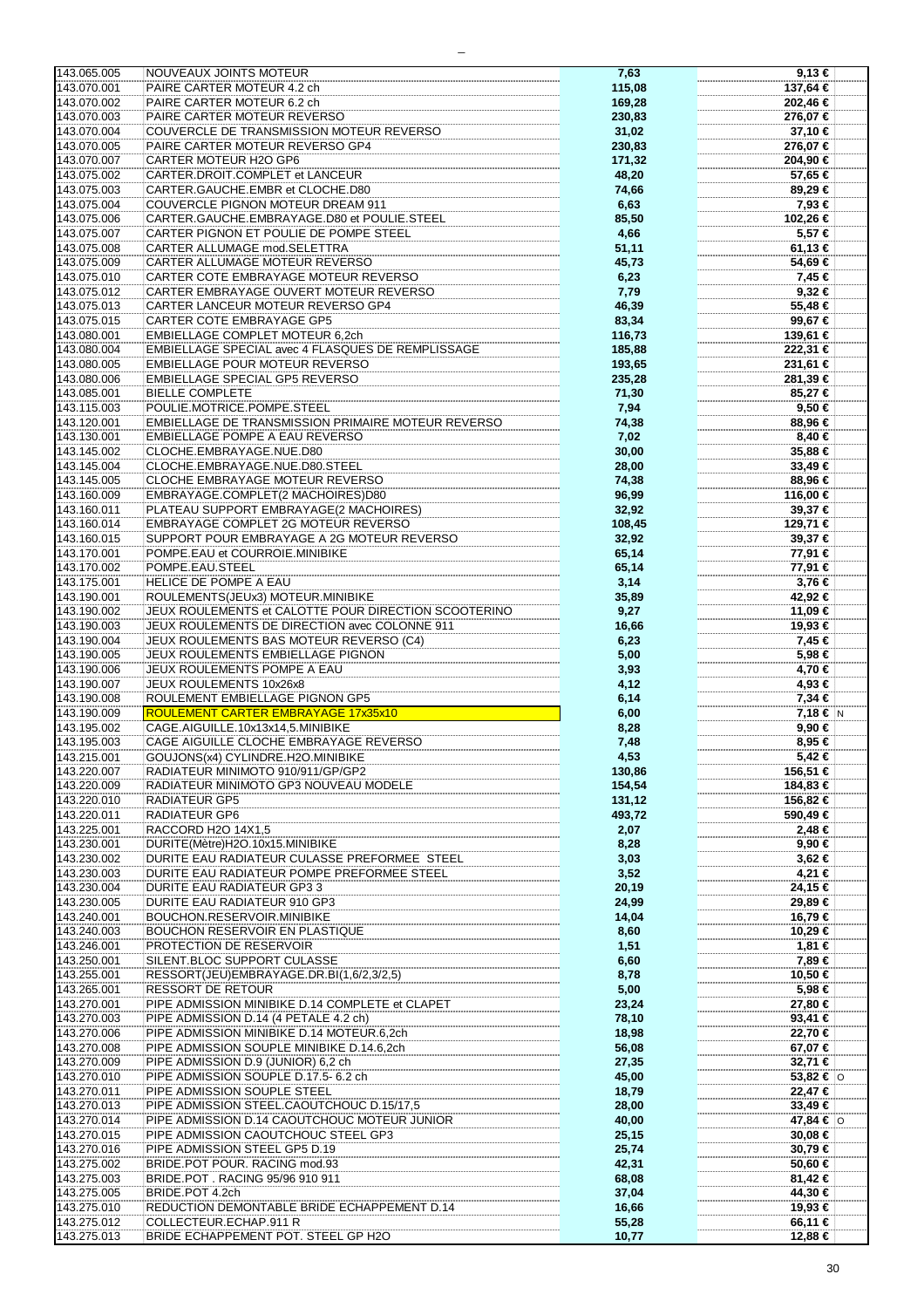| 143.275.014 | COUDE POT. STEEL GP H2O                       | 55,11  | 65,91 €           |
|-------------|-----------------------------------------------|--------|-------------------|
| 143.275.015 | COUDE ECHAPPEMENT STEEL GP 4,2 ch             |        | 81,29 €           |
|             |                                               | 67,97  |                   |
| 143.275.017 | <b>BRIDE ECHAPPEMENT STEEL GP2 11ch</b>       | 8,05   | $9,63 \in$        |
| 143.275.019 | COUDE ECHAPPEMENT STEEL GP2 4,2ch 2A SERIE    | 29,54  | 35,33 €           |
|             |                                               |        |                   |
| 143.275.020 | COUDE ECHAPPEMENT STEEL GP2 H2O 2A SERIE      | 71,83  | 85,91 €           |
| 143.275.022 | REDUCTION DEMONTABLE ECHAPPEMENT D.9 JUNIOR A | 16,66  | 19,93 €           |
|             |                                               |        |                   |
| 143.275.024 | COUDE ECHAPPEMENT STEEL GP3 H2O COURSE        | 79,70  | 95,32 €           |
| 143.275.025 | COUDE POT GP5 40 cc                           | 91,91  | 109,92 €          |
|             |                                               |        |                   |
| 143.275.026 | COUDE POT GP5 50 cc                           | 91,91  | 109,92 €          |
| 143.285.001 | SILENCIEUX EN ALUMINIUM POUR POT. 4.2 ch      | 25,69  | 30,73 €           |
|             |                                               |        |                   |
| 143.285.004 | SILENCIEUX POT. RACING 911                    | 41,12  | 49,18 €           |
| 143.285.006 | SILENCIEUX POT. 911 R                         | 22,26  | 26,62 €           |
|             |                                               |        |                   |
| 143.285.008 | SILENCIEUX POT STEEL GP2 H2O                  | 49,59  | 59,31 €           |
| 143.285.010 | SILENCIEUX POT 910-911 GP3                    | 45,76  | 54,73 €           |
|             |                                               |        |                   |
| 143.285.011 | SILENCIEUX POT 910 GP3 4,2 ch                 | 62,00  | 74,15 €           |
| 143.285.013 | SILENCIEUX POT 910 "S" 4,2 ch                 | 50,59  | 60,51 €           |
|             |                                               |        |                   |
| 143.285.014 | SILENCIEUX POT 911 GP4                        | 62,76  | 75,06 €           |
| 143.285.015 | SILENCIEUX POUR POT GP5                       | 132,35 | 158,29 €          |
|             |                                               |        |                   |
| 143.285.016 | SILENCIEUX POUR POT                           | 132,35 | 158,29 €          |
| 143.285.017 | SILENCIEUX POUR POT GP6                       | 132,35 | 158,29 €          |
|             |                                               |        |                   |
| 143.290.006 | PIGNON MINIBIKE 6 DENTS                       | 14,00  | 16,74 €  0        |
| 143.290.007 | PIGNON MINIBIKE 7 DENTS                       | 14,00  | 16,74 €  0        |
|             |                                               |        |                   |
| 143.290.008 | PIGNON MINIBIKE 8 DENTS                       | 14,00  | 16,74 € $ $ ⊙     |
| 143.290.110 | PIGNON MINIBIKE 10 DENTS MOTEUR REVERSO       | 19,41  | 23,21 €           |
|             |                                               |        |                   |
| 143.290.111 | PIGNON MINIBIKE 11 DENTS MOTEUR REVERSO       | 19,41  | 23,21 €           |
| 143.290.112 | PIGNON MINIBIKE 12 DENTS MOTEUR REVERSO       | 19,71  | 23,57 €           |
|             |                                               |        |                   |
| 143.295.058 | <b>COURONNE 58 DENTS</b>                      | 19,31  | 23,09 €           |
| 143.295.156 | COURONNE.56.DENTS.ERGAL.MINIBIKE              | 24,86  | 29,73 €           |
|             |                                               |        |                   |
| 143.295.158 | COURONNE.58.DENTS.ERGAL.MINIBIKE              | 24,86  | 29,73 €           |
| 143.295.160 | COURONNE.60.DENTS.ERGAL.MINIBIKE              | 24,86  | 29,73 €           |
|             |                                               |        |                   |
| 143.295.162 | COURONNE.62.DENTS.ERGAL.MINIBIKE              | 24,86  | 29,73 €           |
| 143.295.164 | COURONNE.64.DENTS.ERGAL.MINIBIKE              | 24,86  | 29,73 €           |
|             |                                               |        |                   |
| 143.295.165 | COURONNE.65.DENTS.ERGAL.MINIBIKE              | 26,94  | 32,22 €           |
| 143.295.166 | COURONNE.66.DENTS.ERGAL.MINIBIKE              |        | 32,22 €           |
|             |                                               | 26,94  |                   |
| 143.295.167 | COURONNE 67 DENTS ERGAL MINIBIKE              | 26,94  | 32,22 €           |
| 143.295.168 | COURONNE.68.DENTS.ERGAL.MINIBIKE              | 26,94  | 32,22 €           |
|             |                                               |        |                   |
| 143.295.169 | COURONNE 69 DENTS ERGAL MINIBIKE              | 26,94  | 32,22 €           |
| 143.295.170 | COURONNE.70.DENTS.ERGAL.MINIBIKE              |        | 32,22 €           |
|             |                                               | 26,94  |                   |
| 143.295.171 | COURONNE 71 DENTS ERGAL MINIBIKE              | 30,68  | 36,69€            |
| 143.295.172 | COURONNE.72.DENTS.ERGAL.MINIBIKE              | 30,68  | 36,69 €           |
|             |                                               |        |                   |
| 143.295.173 | COURONNE 73 DENTS ERGAL MINIBIKE              | 30,68  | 36,69€            |
| 143.295.174 | COURONNE 74 DENTS ERGAL MINIBIKE              | 30,68  | 36,69 €           |
|             |                                               |        |                   |
| 143.295.175 | COURONNE 75 DENTS ERGAL MINIBIKE              | 30,68  | 36,69€            |
| 143.295.245 | COURONNE 45 DENTS 4 TROUS EN ERGAL            | 35,73  | 42,73 €           |
|             |                                               |        |                   |
| 143.295.246 | COURONNE 46 DENTS 4 TROUS EN ERGAL            | 35,73  | 42,73 €           |
| 143.295.247 | COURONNE 47 DENTS 4 TROUS EN ERGAL            | 35,73  | 42,73 €           |
|             |                                               |        |                   |
| 143.295.248 | COURONNE 48 DENTS 4 TROUS EN ERGAL            | 35,73  | 42,73 €           |
| 143.295.249 | COURONNE 49 DENTS 4 TROUS EN ERGAL            | 35,73  | 42,73 €           |
|             |                                               |        |                   |
| 143.295.250 | COURONNE 50 DENTS 4 TROUS EN ERGAL            | 35,73  | 42,73 €           |
| 143.295.251 | COURONNE 51 DENTS 4 TROUS EN ERGAL            | 35,73  | 42,73 €           |
|             |                                               |        |                   |
| 143.295.252 | COURONNE 52 DENTS 4 TROUS EN ERGAL            | 35,73  | 42,73 €           |
| 143.295.253 | COURONNE 53 DENTS 4 TROUS EN ERGAL            | 35,73  | 42,73 €           |
|             |                                               |        |                   |
| 143.295.254 | COURONNE 54 DENTS 4 TROUS EN ERGAL            | 35,73  | 42,73 €           |
| 143.295.255 | COURONNE 55 DENTS 4 TROUS EN ERGAL            | 35,73  | 42,73 €           |
|             |                                               |        |                   |
| 143.295.256 | COURONNE 56 DENTS 4 TROUS EN ERGAL            | 35,73  | 42,73 €           |
| 143.295.257 | COURONNE 57 DENTS 4 TROUS EN ERGAL            | 35,73  | 42,73 €           |
| 143.295.258 | COURONNE 58 DENTS 4 TROUS EN ERGAL            | 35,73  | 42,73 €           |
|             |                                               |        |                   |
| 143.295.259 | COURONNE 59 DENTS 4 TROUS EN ERGAL            | 35,73  | 42,73 €           |
| 143.295.260 | COURONNE 60 DENTS 4 TROUS EN ERGAL            | 35,73  | 42,73 €           |
|             |                                               |        |                   |
| 143.295.261 | COURONNE 61 DENTS 4 TROUS EN ERGAL            | 35,73  | 42,73 €           |
| 143.295.262 | COURONNE 62 DENTS 4 TROUS EN ERGAL            | 35,73  | 42,73 €           |
|             |                                               |        |                   |
| 143.295.263 | COURONNE 63 DENTS 4 TROUS EN ERGAL            | 35,73  | 42,73 €           |
| 143.295.264 | COURONNE 64 DENTS 4 TROUS EN ERGAL            | 35,73  | 42,73 €           |
|             |                                               |        |                   |
| 143.295.265 | COURONNE 65 DENTS 4 TROUS EN ERGAL            | 35,73  | 42,73 €           |
| 143.295.266 | COURONNE 66 DENTS 4 TROUS EN ERGAL            | 35,73  | 42,73 €           |
|             |                                               |        |                   |
| 143.295.268 | <b>COURONNE 68 DENTS.4 TROUS EN ERGAL</b>     | 35,73  | 42,73 €           |
| 143.295.269 | COURONNE 69 DENTS.4 TROUS EN ERGAL            | 35,73  | 42,73 €           |
|             |                                               |        |                   |
| 143.295.270 | COURONNE 70 DENTS 4 TROUS EN ERGAL            | 38,61  | 46,18 €           |
| 143.295.271 | COURONNE 71 DENTS 4 TROUS EN ERGAL            | 38,61  | 46,18 €           |
|             |                                               |        |                   |
| 143.295.272 | COURONNE 72 DENTS 4 TROUS EN ERGAL            | 38,61  | 46,18 €           |
| 143.295.273 | COURONNE 73 DENTS 4 TROUS EN ERGAL            | 38,61  | 46,18 €           |
|             |                                               |        |                   |
| 143.295.274 | COURONNE 74 DENTS 4 TROUS EN ERGAL            | 38,61  | 46,18 €           |
| 143.300.001 | CHAINE.120.MAILLONS.910 ET SCOOTERINO         | 22,00  | 26,31 € 0         |
|             |                                               |        |                   |
| 143.300.002 | CHAINE.145.MAILLONS.911                       | 27,00  | 32,29 €   0       |
| 143.300.003 | CHAINE ASA 25 (122 MAILLONS) 2WB              | 22,00  | 26,31 € $\circ$   |
|             |                                               |        |                   |
| 143.300.004 | CHAINE.150.MAILLONS.STEEL                     | 28,00  | 33,49 €   $\circ$ |
| 143.300.005 | CHAINE ASA 25 (156 MAILLONS)                  | 29,00  | 34,68 € $\circ$   |
|             |                                               |        |                   |
| 143.300.006 | CHAINE.138.MAILLONS.STEEL GP                  | 26,00  | 31,10 € $ 0 $     |
| 143.300.007 | CHAINE ASA 25 (130 MAILLONS) STEEL GP2        | 24,00  | 28,70 € 0         |
|             |                                               |        |                   |
| 143.300.008 | CHAINE ASA 25 (144 MAILLONS) 911 GP2          | 27,00  | 32,29 € 0         |
| 143.300.009 | CHAINE ASA 25 (124 MAILLONS) GP3              | 23,00  | 27,51 €   ⊙       |

 $\overline{a}$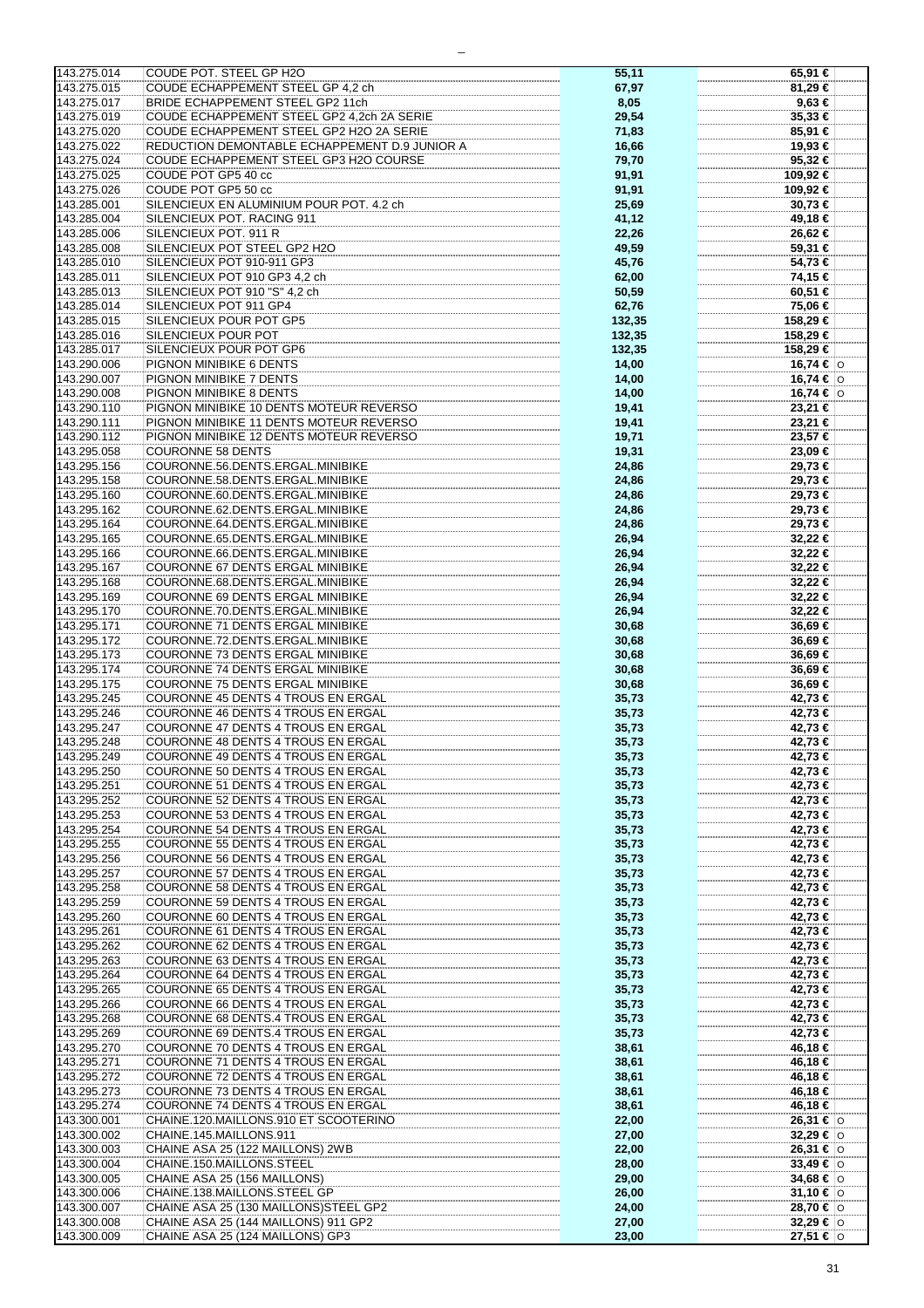| 143.300.010 | CHAINE ASA 25 (132 MAILLONS) 911 GP3                 | 25,00  | 29,90 €  O      |
|-------------|------------------------------------------------------|--------|-----------------|
|             |                                                      |        |                 |
| 143.300.011 | CHAINE ASA 25 (148 MAILLONS) 911                     | 27,00  | 32,29 € $\circ$ |
|             |                                                      |        |                 |
| 143.300.012 | CHAINE ASA (128 MAILLONS) GP5                        | 23,00  | 27,51 € $ $ ⊙   |
| 143.300.013 | <b>CHAINE ASA 25 METRES x1</b>                       | 16,00  | 19,14 € N       |
|             |                                                      |        |                 |
| 143.300.014 | CHAINE ASA 25 METRES x10                             | 144,00 | 172,22 € N      |
| 143.305.001 | JEU DE VIS MOTEUR.H2O.DREAMBIKE                      | 6,46   | 7,73 €          |
|             |                                                      |        |                 |
| 143.305.002 | JEU DE VIS MOTEUR AIR                                | 9,44   | 11,29 €         |
| 143.305.010 | JEU DE VIS ET RONDELLES PLASTIQUES 910               | 17,66  | 21,12 €         |
|             |                                                      |        |                 |
| 143.305.011 | JEU DE VIS ET RONDELLES PLASTIQUES SCOOTERINO        | 9,92   | 11,86 €         |
|             |                                                      |        |                 |
| 143.305.012 | JEU DE VIS ET RONDELLES PLASTIQUES 911               | 18,30  | 21,89 €         |
| 143.305.020 | JEU DE SILENT-BLOCS CARENAGE SCOOTERINO              | 9,92   | 11,86 €         |
|             |                                                      |        |                 |
| 143.305.021 | JEU D'ENTRETOISES METAL CARENAGE SCOOTERINO          | 3,67   | 4,39 €          |
| 143.305.022 | JEU DE VIS D.6 FIXATION CARENAGE SCOOTERINO          | 16,02  |                 |
|             |                                                      |        | 19,16 €         |
| 143.305.023 | JEU DE VIS D.5(x8)                                   | 16,02  | 19,16 €         |
|             |                                                      |        |                 |
| 143.305.025 | <b>VIS FIXATION DISQUE FREIN AVANT</b>               | 5,83   | 6,97 €          |
| 143.305.027 | VIS D'EPAISSEUR POUR FOURCHE GP3                     | 13,23  | 15,82 €         |
|             |                                                      |        |                 |
| 143.305.029 | JEU DE VIS ET RONDELLES PLASTIQUES 910 S             | 17,73  | 21,21 €         |
| 143.305.030 | SERIE VIS PIGNON MOTEUR REVERSO                      |        | $6,42 \in$      |
|             |                                                      | 5,37   |                 |
| 143.305.031 | SERIE VIS PIGNON MOTEUR REVERSO GP5                  | 7,75   | $9,27$ €        |
|             |                                                      |        |                 |
| 143.310.002 | ECROU D'ALLUMAGE MOTEUR REVERSO                      | 7,02   | 8,40 €          |
| 143.310.003 | ECROU D'EMBRAYAGE MOTEUR REVERSO                     | 0,66   | $0,79 \in$      |
|             |                                                      |        |                 |
| 143.315.001 | CLIPS.D:10.MINIBIKE                                  | 0,38   | 0,45€           |
| 143.330.002 | VASE EXPANSION H2O COMPLET                           | 25,22  | 30,16 €         |
|             |                                                      |        |                 |
| 143.330.003 | VASE.EXPANSION.911                                   | 12,23  | 14,63 €         |
| 143.330.004 | VASE EXPANSION EAU COMPLET POUR STEEL                |        | 14,63 €         |
|             |                                                      | 12,23  |                 |
| 143.330.005 | VASE EXPANSION H2O GP5                               | 49,03  | 58,64 €         |
|             |                                                      |        |                 |
| 143.335.001 | BAGUE REDUCTION POT D.10                             | 55,16  | 65,97€          |
| 143.335.002 | <b>BAGUE REDUCTION POT D.15</b>                      | 55,16  | 65,97€          |
|             |                                                      |        |                 |
| 143.335.003 | <b>BAGUE DE REDUCTION JUNIOR D.9</b>                 | 14,28  | 17,08 €         |
|             |                                                      |        |                 |
| 143.335.004 | BAGUE DE REDUCTION JUNIOR D.12                       | 14,28  | 17,08 €         |
| 143.335.005 | <b>BAGUE DE REDUCTION JUNIOR D.15</b>                | 14,28  | 17,08 €         |
|             |                                                      |        |                 |
| 143.340.001 | PATTE.SUPPORT.BOBINE.HT.MINIBIKE                     | 6,16   | 7,37 €          |
| 143.340.007 | PATTE DE SUPPORT POUR RADIATEUR GROS VOLUME          | 16,82  | 20,12 €         |
|             |                                                      |        |                 |
| 143.340.008 | PATTE.SUPPORT.BULLE.AVANT.DIRT.ROAD                  | 15,34  | 18,35 €         |
|             | PATTE DE SUPPORT RADIATEUR ET FOND DE PLAQUE LATERAL |        |                 |
| 143.340.009 |                                                      | 20,09  | 24,03 €         |
| 143.340.010 | PATTE.SUPPORT.TETE.FOURCHE.910                       | 10,76  | 12,87 €         |
|             |                                                      |        |                 |
| 143.340.011 | SUPPORT.CULASSE.H2O.DECALE et SILENT BLOC            | 25,04  | 29,95 €         |
| 143.340.012 | PATTE DE SUPPORT POUR CARBURATEUR                    | 3,52   | 4,21 €          |
|             |                                                      |        |                 |
| 143.340.013 | PATTE DE SUPPORT POMPE EAU ET CARBU                  | 7,79   | $9,32$ €        |
| 143.340.014 | PATTE SUPPORT RESERVOIR SCOOTERINO                   | 4,53   | 5,42 €          |
|             |                                                      |        |                 |
| 143.340.015 | PATTE DE SUPPORT RADIATEUR 911                       | 18,30  | 21,89 €         |
| 143.340.016 | PATTE DE SUPPORT CARENA 911                          | 17,18  | 20,55 €         |
|             |                                                      |        |                 |
| 143.340.017 | PATTE SUPPORT CARENAGE DROIT 2WB                     | 10,76  | 12,87 €         |
| 143.340.020 | SUPPORT MOTEUR AIR 4.2 STEEL                         |        |                 |
|             |                                                      | 18,47  | 22,09 €         |
| 143.340.022 | PATTE SUPPORT POMPE EAU 911R                         | 14,38  | 17,20 €         |
|             |                                                      |        |                 |
| 143.340.023 | PATTE DE SUPPORT ETRIER FREIN POUR DISQUE D.130      | 21,41  | 25,61 €         |
| 143.340.024 | PATTE SUPPORT RADIATEUR STEEL GP                     | 2,90   | 3,47€           |
|             |                                                      |        |                 |
| 143.340.025 | PATTE SUPPORT MOTEUR STEEL GP                        | 16,50  | 19,73 €         |
| 143.340.026 | PATTE SUPPORT MOTEUR STEEL GP 4,2 ch                 | 19,58  | 23,42 €         |
|             |                                                      |        |                 |
| 143.340.027 | PATTE SUPPORT CARENAGE 911 GP                        | 32,32  | 38,65 €         |
| 143.340.028 |                                                      |        |                 |
|             | PATTE SUPPORT RADIATEUR 911 GP                       | 17,02  | 20,36 €         |
| 143.340.029 | PATTE SUPPORT RADIATEUR STEEL GP2                    | 30,68  | 36,69€          |
|             |                                                      |        |                 |
| 143.340.031 | PATTE SUPPORT ETRIER DE FREIN ARRIERE GP3            | 12,43  | 14,87 €         |
| 143.340.033 | PATTE SUPPORT CARENA STEEL GP3                       | 15,54  | 18,59 €         |
|             |                                                      |        |                 |
| 143.340.034 | PATTE SUPPORT ETRIER DE FREIN ARRIERE GAUCHE GP3     | 12,43  | 14,87 €         |
| 143.340.035 | PATTE SUPPORT MOTEUR STEEL GP3 AIR                   | 34,10  | 40,78 €         |
|             |                                                      |        |                 |
| 143.340.036 | PATTE SUPPORT BOBINE MOTEUR REVERSO                  | 12,43  | 14,87 €         |
|             |                                                      |        |                 |
| 143.340.037 | PATTE SUPPORT CARENAGE 911 GP3                       | 15,54  | 18,59 €         |
| 143.340.038 | PATTE SUPPORT CARENAGE 910 S                         | 7,72   | $9,23 \in$      |
|             |                                                      |        |                 |
| 143.340.039 | PATTE SUPPORT RADIATEUR 910 S                        | 25,11  | $30,03 \in$     |
| 143.340.040 | PATTE SUPPORT CARENAGE LATERAL 910 S                 | 11,84  | 14,16 €         |
|             |                                                      |        |                 |
| 143.340.041 | PATTE SUPPORT POMPE EAU 910 S                        | 4,76   | 5,69 €          |
| 143.340.042 | PATTE SUPPORT SILENCIEUX                             |        | 11,67 €         |
|             |                                                      | 9,76   |                 |
| 143.340.043 | PATTE SUPPORT RADIATEUR STEEL GP3                    | 13,37  | 15,99 €         |
|             |                                                      |        |                 |
| 143.340.044 | PATTE SUPPORT BOBINE GP4                             | 7,67   | 9,17 €          |
| 143.340.045 | PATTE SUPPORT RADIATEUR GP5                          | 17,67  | 21,13 €         |
|             |                                                      |        |                 |
| 143.340.046 | PATTE SUPPORT CARENAGE GP5                           | 16,69  | 19,96 €         |
| 143.340.047 | PATTE SUPPORT MOTEUR GP5                             | 23,29  | 27,85 €         |
|             |                                                      |        |                 |
| 143.340.048 | PATTE SUPPORT FREIN ARRIERE GP5                      | 31,87  | 38,12 €         |
| 143.340.049 | SUPPORT FREIN ARRIERE DROIT GP5                      | 31,87  | 38,12 €         |
|             |                                                      |        |                 |
| 143.355.001 | COURROIE DE POMPE MINIBIKE                           | 2,53   | $3,03 \in$      |
|             |                                                      |        |                 |
| 143.355.002 | ELASTIQUES(JEU) FIX.RESERVOIR SCOOTERINO             | 5,15   | 6,16€           |
| 143.355.003 | BAGUE ETANCHEITE POUR JANTE 6.5(3.53X145.65)         | 3,52   | 4,21 €          |
|             |                                                      |        |                 |
| 143.355.005 | BAGUE ETANCHEITE POMPE EAU 910 / 911 GP2             | 1,45   | 1,73 €          |
| 143.355.006 | COURROIE DE TRANSMISSION POMPE A EAU REVERSO         | 7,02   | 8,40 €          |
|             |                                                      |        |                 |
| 143.360.001 | SUPPORT FIXATION AMORTISSEUR DIRECTION               | 3,67   | 4,39 €          |
| 143.360.002 | JOINT POUR AMORTISSEUR GP5                           | 28,21  | 33,74 €         |
|             |                                                      |        |                 |
| 143.395.002 | CABLE GAS CARBURATEUR D.19                           | 5,48   | $6,55 \in$      |
|             |                                                      |        |                 |
| 143.395.003 | CABLE GAS mod.LATERAL CARBU D.14                     | 5,48   | $6,55 \in$      |
| 143.395.004 | CABLE GAS mod.LATERAL CARBU D.17.5                   | 5,48   | $6,55 \in$      |
|             |                                                      |        |                 |
| 143.395.005 | CABLE GAS CARBU D.14 SCOOTERINO                      | 5,48   | $6,55 \in$      |

 $\overline{a}$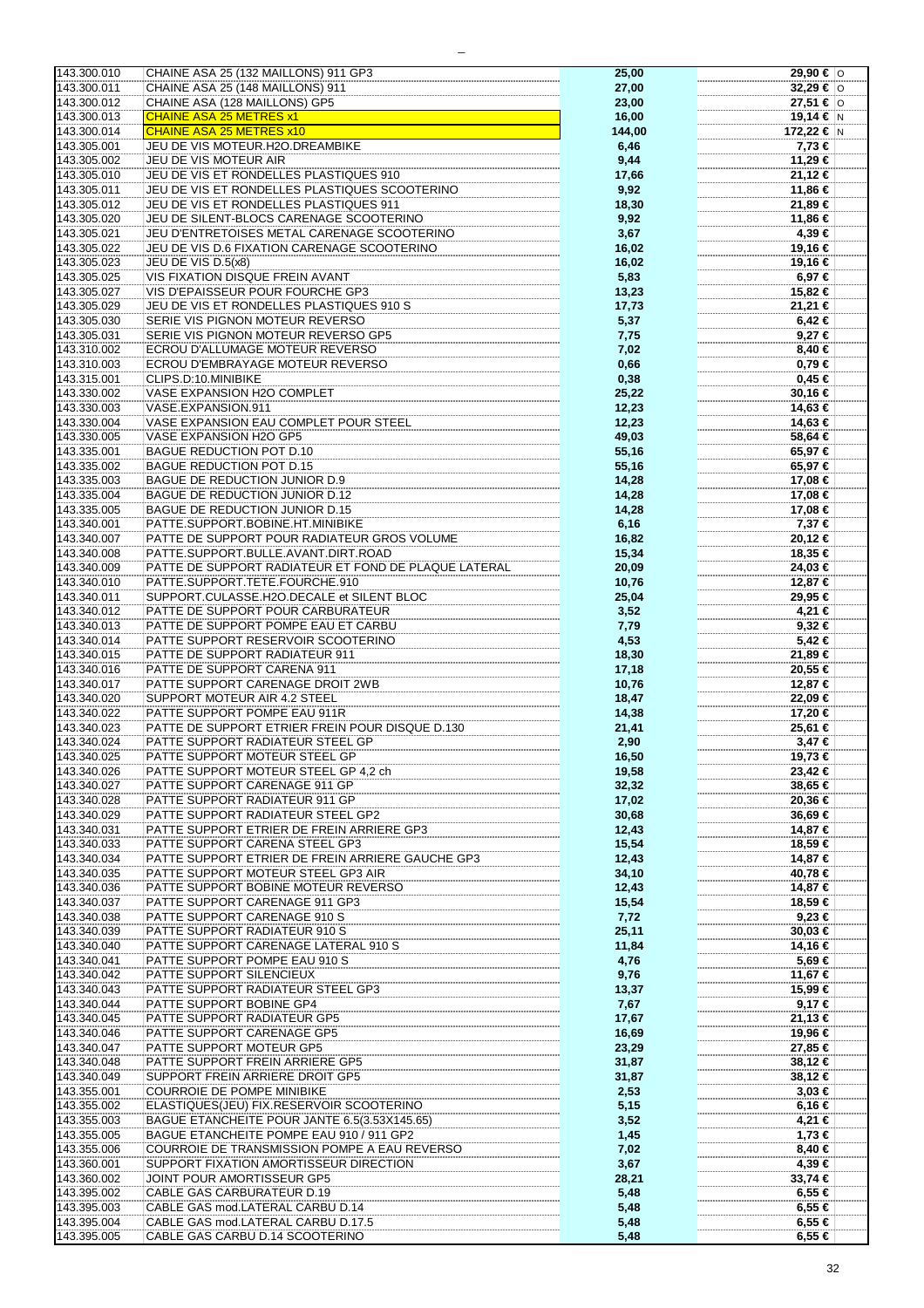| 143.395.006<br>CABLE GAS CARBU D.14 STEEL GP<br>$6.55 \in$<br>5,48<br>143.395.007<br>CABLE GAS CARBU D.15 STEEL GP<br>5,48<br>6,55 €<br>143.395.008<br>CABLE GAS CARBU D15 STEEL GP3<br>6,55 €<br>5,48<br>143.395.009<br>CABLE GAS D14 STEEL GP3<br>6,55 €<br>5,48<br>143.395.011<br>CABLE FREIN AVANT GAUCHE<br>3,79€<br>3,17<br>143.395.012<br>CABLE POUR DOUBLE FREIN AVANT 910<br>6,55 €<br>5,48<br>143.395.013<br>CABLE FREIN AVANT SCOOTERINO<br>3,79€<br>3,17<br>143.395.014<br>CABLE POUR DOUBLE FREIN AVANT 911<br>9,61<br>11,49 €<br>143.395.015<br>CABLE FREIN AVANT GAUCHE 2WB<br>$3,79 \in$<br>3,17<br>143.395.016<br>CABLE POUR DOUBLE FREIN AVANT 2WB STEEL<br>11,49 €<br>9,61<br>CABLE FREIN AVANT STEEL GP<br>143.395.017<br>3,17<br>3,79€<br>143.395.018<br>CABLE FREIN ARRIERE STEEL GP3<br>4,70 €<br>3,93<br>4,70 €<br>143.395.019<br>CABLE FREIN ARRIERE 911 GP3<br>3,93<br>143.395.020<br><b>CABLE FREIN ARRIERE</b><br>4,02<br>4,81 €<br>143.395.021<br>CABLE FREIN ARRIERE mod.LONG STEEL<br>4,81 €<br>4,02<br>143.395.022<br>CABLE FREIN ARRIERE SCOOTERINO<br>4,02<br>4,81 €<br>143.395.023<br>CABLE FREIN ARRIERE 911<br>5,18 €<br>4,33<br>143.395.024<br>CABLE FREIN ARRIERE STEEL GP<br>5,18 €<br>4,33<br>143.395.025<br>CABLE FREIN ARRIERE STEEL GP2<br>5,43 €<br>4,54<br>CABLE FREIN ARRIERE STEEL GP3<br>5,98 €<br>143.395.026<br>5,00<br>143.395.027<br>CABLE FREIN ARRIERE STEEL GP3 4,2 CV<br>5,00<br>5,98 €<br>143.395.028<br>CABLE FREIN ARRIERE 911 GP3<br>5,98 €<br>5,00<br>143.395.029<br>CABLE DE GAS CARBU D15 911 GP3<br>6,55 €<br>5,48<br>143.395.030<br>CABLE DE GAS CARBU D14 911 GP3<br>6,55 €<br>5,48<br>143.395.031<br>CABLE DE GAS CARBU D14 911 GP4<br>5,48<br>$6,55 \in$<br>143.395.032<br><b>CABLE GAS CARBURATEUR GP5</b><br>6,55 €<br>5,48<br>143.400.001<br>LAMELLES (JEU) B.C.MINIBIKE.SERIE 2<br>22,74<br>27,20 €<br>143.400.002<br>LAMELLES (JEU) CARBONE EP 0,28-0,33<br>25,35<br>30,32 €<br>143.405.003<br>CLAPET MOTEUR 6.2 ch<br>41,86 €<br>35,00<br>143.405.004<br>CLAPET MOTEUR POUR MOTEUR REVERSO<br>35,00<br>41,86 €<br>143.405.005<br>CLAPET MOTEUR JUNIOR 2008<br>72,56 €<br>60,67<br>143.405.006<br>CLAPET MOTEUR REVERSO D.19<br>47,80<br>57,17 €<br>143.405.007<br>CLAPET JUNIOR 2009 D.9<br>58,35 €<br>48,79<br>143.405.008<br>CLAPET JUNIOR 2009 D.12<br>48,79<br>58,35 €<br>TE.FOURCHE.COMPLET.DIRT.ROAD<br>37,79 €<br>143.415.001<br>31,60<br>143.415.002<br>SUPPORT(JEU)CALE.PIED.GAUCHE et DROIT<br>18,57 €<br>15,53<br>143.415.003<br>PLATINE FOURCHE mod LARGE<br>32,92<br>39,37 €<br>143.415.004<br>PLATINE FOURCHE 911<br>39,68<br>47,46 €<br>143.415.005<br>SUPPORT(JEU)CALE.PIED.911<br>18,30<br>21,89 €<br>PLATINE FOURCHE 2WB DROITE<br>39,68<br>143.415.006<br>47,46 €<br>TE.FOURCHE.COMPLET.STEEL<br>39,68<br>143.415.007<br>47,46 €<br>SUPPORTS(JEU) CALE.PIED.STEEL<br>143.415.008<br>19,46<br>23,27 €<br>SUPPORT CALE PIED POUR STEEL AIR<br>15,23 €<br>143.415.009<br>12,73<br>SUPPORT(UNI)CALE.PIED.DROIT.STEELGP<br>143.415.010<br>34,07<br>40,75 €<br>143.415.011<br>SUPPORT(UNI)CALE.PIED.GAUCHE.STEELG<br>40,75 €<br>34,07<br>143.415.012<br>TE DE FOURCHE STEEL GP2<br>76,36 €<br>63,85<br>SUPPORT CALE PIED DROIT STEEL GP2<br>143.415.013<br>20,00<br>23.92 €<br>143.415.014<br>SUPPORT CALE PIED GAUCHE STEEL GP2<br>23,92 €<br>20,00<br><b>SUPPORT ETRIER FREIN STEEL GP2</b><br>31,55 €<br>143.415.015<br>26,38<br>SUPPORT CALE PIED DROIT 911 GP2<br>23,98<br>28,68 €<br>143.415.016<br>143.415.017<br>SUPPORT CALE PIED GAUCHE 911 GP2<br>23,98<br>28,68 €<br>143.415.018<br>TE DE FOURCHE 911 GP2<br>76,36 €<br>63,85<br>143.415.019<br>TE DE FOURCHE 910 GP3<br>55,80<br>66,74 €<br>143.415.020<br>SUPPORT CALE PIED DROIT ET GAUCHE GP3<br>35,23 €<br>29,46<br>143.415.021<br>SUPPORT CALE PIED RELEVE DX/SX MINIMOTO GP3<br>40,62 €<br>33,96<br>TE DE FOURCHE DIRT ROAD S<br>47,70 €<br>143.415.022<br>39,88<br>TE DE FOURCHE SUPERIEUR GP4<br>60,03<br>143.415.023<br>71,80 €<br>143.415.024<br>TE DE FOURCHE INFERIEUR GP4<br>60,03<br>71,80 €<br>TE DE FOURCHE SUPERIEUR GP5<br>143.415.025<br>61,16<br>73,15 €<br>143.415.026<br>TE DE FOURCHE INFERIEUR GP5<br>58,72<br>70,23 €<br>143.415.027<br>SUPPORT CALE PIED GAUCHE-DROIT GP5<br>95,59<br>114,33 €<br>BIELLE BRAS OSCILLANT GP5 INT.54<br>143.415.028<br>34,32<br>41,05 €<br>143.415.029<br>BIELLE BRAS OSCILLANT GP5 INT.55<br>41,05 €<br>34,32<br>BIELLE BRAS OSCILLANT GP5 INT. 56<br>143.415.030<br>34,32<br>41,05 €<br>143.420.001<br>LEVIER.ETRIER.FREIN.AR et RESSORT<br>5,82<br>6,96 €<br>143.420.002<br>LEVIER.ETRIER.FREIN AV.DROIT et RESSORT<br>5,82<br>6,96 €<br>143.420.003<br>LEVIER ETRIER FREIN AVANT GAUCHE avec RESSORT<br>5,82<br>6,96 €<br>143.420.004<br><b>LEVIER FREIN GP5</b><br>36,78<br>43,99 €<br>143.425.003<br>POT.MINIBIKE.COMPLET.6,2ch<br>126,56<br>151,37 €<br>143.425.007<br>POT. COMPLET SCOOTERINO 6 POUR MOTEUR 4.2 ch<br>90,42<br>108,14 €<br>143.425.008<br>POT. COMPLET SCOOTERINO 9 POUR MOTEUR 6.2 ch<br>128,21<br>153,34 €<br>143.425.010<br>POT. COMPLET 911<br>149,58<br>178,90 €<br>143.425.011<br>POT.911.COMPLET.RACING<br>241,58<br>288,93 €<br>POT 910 RACING<br>143.425.013<br>234,55<br>280,52 €<br>POT STEEL 4,2 HP<br>88,81<br>143.425.014<br>106,22 €<br>POT. COMPLET MINIMOTO 911 RACING<br>143.425.016<br>223,52<br>267,33 €<br>143.425.018<br>POT. COMPLET STEEL GP AIR 4.2 ch JUNIOR<br>143,52 €<br>120,00<br>143.425.020<br>POT COMPLET STEEL GP H2O 6,2 ch<br>203,70<br>243,63 €<br>143.425.021<br>POT COMPLET STEEL GP H2O mod.RACING<br>356,46<br>426,33 €<br>143.425.025<br>POT 911 GP2 II SERIE<br>356,43<br>426,29 €<br>143.425.026<br>POT STEEL GP2 4,2 II SERIE<br>129,25<br>154,58 € |  |  |
|---------------------------------------------------------------------------------------------------------------------------------------------------------------------------------------------------------------------------------------------------------------------------------------------------------------------------------------------------------------------------------------------------------------------------------------------------------------------------------------------------------------------------------------------------------------------------------------------------------------------------------------------------------------------------------------------------------------------------------------------------------------------------------------------------------------------------------------------------------------------------------------------------------------------------------------------------------------------------------------------------------------------------------------------------------------------------------------------------------------------------------------------------------------------------------------------------------------------------------------------------------------------------------------------------------------------------------------------------------------------------------------------------------------------------------------------------------------------------------------------------------------------------------------------------------------------------------------------------------------------------------------------------------------------------------------------------------------------------------------------------------------------------------------------------------------------------------------------------------------------------------------------------------------------------------------------------------------------------------------------------------------------------------------------------------------------------------------------------------------------------------------------------------------------------------------------------------------------------------------------------------------------------------------------------------------------------------------------------------------------------------------------------------------------------------------------------------------------------------------------------------------------------------------------------------------------------------------------------------------------------------------------------------------------------------------------------------------------------------------------------------------------------------------------------------------------------------------------------------------------------------------------------------------------------------------------------------------------------------------------------------------------------------------------------------------------------------------------------------------------------------------------------------------------------------------------------------------------------------------------------------------------------------------------------------------------------------------------------------------------------------------------------------------------------------------------------------------------------------------------------------------------------------------------------------------------------------------------------------------------------------------------------------------------------------------------------------------------------------------------------------------------------------------------------------------------------------------------------------------------------------------------------------------------------------------------------------------------------------------------------------------------------------------------------------------------------------------------------------------------------------------------------------------------------------------------------------------------------------------------------------------------------------------------------------------------------------------------------------------------------------------------------------------------------------------------------------------------------------------------------------------------------------------------------------------------------------------------------------------------------------------------------------------------------------------------------------------------------------------------------------------------------------------------------------------------------------------------------------------------------------------------------------------------------------------------------------------------------------------------------------------------------------------------------------------------------------------------------------------------------------------------------------------------------------------------------------------------------------------------------------------------------------------------------------------------------------------------------------------------------------------------------------------------------------------------------------------------------------------------------------------------------------------------------------------------------------------------------------------------------------------------------------------------------------------------------------------------------------------|--|--|
|                                                                                                                                                                                                                                                                                                                                                                                                                                                                                                                                                                                                                                                                                                                                                                                                                                                                                                                                                                                                                                                                                                                                                                                                                                                                                                                                                                                                                                                                                                                                                                                                                                                                                                                                                                                                                                                                                                                                                                                                                                                                                                                                                                                                                                                                                                                                                                                                                                                                                                                                                                                                                                                                                                                                                                                                                                                                                                                                                                                                                                                                                                                                                                                                                                                                                                                                                                                                                                                                                                                                                                                                                                                                                                                                                                                                                                                                                                                                                                                                                                                                                                                                                                                                                                                                                                                                                                                                                                                                                                                                                                                                                                                                                                                                                                                                                                                                                                                                                                                                                                                                                                                                                                                                                                                                                                                                                                                                                                                                                                                                                                                                                                                                                                                                       |  |  |
|                                                                                                                                                                                                                                                                                                                                                                                                                                                                                                                                                                                                                                                                                                                                                                                                                                                                                                                                                                                                                                                                                                                                                                                                                                                                                                                                                                                                                                                                                                                                                                                                                                                                                                                                                                                                                                                                                                                                                                                                                                                                                                                                                                                                                                                                                                                                                                                                                                                                                                                                                                                                                                                                                                                                                                                                                                                                                                                                                                                                                                                                                                                                                                                                                                                                                                                                                                                                                                                                                                                                                                                                                                                                                                                                                                                                                                                                                                                                                                                                                                                                                                                                                                                                                                                                                                                                                                                                                                                                                                                                                                                                                                                                                                                                                                                                                                                                                                                                                                                                                                                                                                                                                                                                                                                                                                                                                                                                                                                                                                                                                                                                                                                                                                                                       |  |  |
|                                                                                                                                                                                                                                                                                                                                                                                                                                                                                                                                                                                                                                                                                                                                                                                                                                                                                                                                                                                                                                                                                                                                                                                                                                                                                                                                                                                                                                                                                                                                                                                                                                                                                                                                                                                                                                                                                                                                                                                                                                                                                                                                                                                                                                                                                                                                                                                                                                                                                                                                                                                                                                                                                                                                                                                                                                                                                                                                                                                                                                                                                                                                                                                                                                                                                                                                                                                                                                                                                                                                                                                                                                                                                                                                                                                                                                                                                                                                                                                                                                                                                                                                                                                                                                                                                                                                                                                                                                                                                                                                                                                                                                                                                                                                                                                                                                                                                                                                                                                                                                                                                                                                                                                                                                                                                                                                                                                                                                                                                                                                                                                                                                                                                                                                       |  |  |
|                                                                                                                                                                                                                                                                                                                                                                                                                                                                                                                                                                                                                                                                                                                                                                                                                                                                                                                                                                                                                                                                                                                                                                                                                                                                                                                                                                                                                                                                                                                                                                                                                                                                                                                                                                                                                                                                                                                                                                                                                                                                                                                                                                                                                                                                                                                                                                                                                                                                                                                                                                                                                                                                                                                                                                                                                                                                                                                                                                                                                                                                                                                                                                                                                                                                                                                                                                                                                                                                                                                                                                                                                                                                                                                                                                                                                                                                                                                                                                                                                                                                                                                                                                                                                                                                                                                                                                                                                                                                                                                                                                                                                                                                                                                                                                                                                                                                                                                                                                                                                                                                                                                                                                                                                                                                                                                                                                                                                                                                                                                                                                                                                                                                                                                                       |  |  |
|                                                                                                                                                                                                                                                                                                                                                                                                                                                                                                                                                                                                                                                                                                                                                                                                                                                                                                                                                                                                                                                                                                                                                                                                                                                                                                                                                                                                                                                                                                                                                                                                                                                                                                                                                                                                                                                                                                                                                                                                                                                                                                                                                                                                                                                                                                                                                                                                                                                                                                                                                                                                                                                                                                                                                                                                                                                                                                                                                                                                                                                                                                                                                                                                                                                                                                                                                                                                                                                                                                                                                                                                                                                                                                                                                                                                                                                                                                                                                                                                                                                                                                                                                                                                                                                                                                                                                                                                                                                                                                                                                                                                                                                                                                                                                                                                                                                                                                                                                                                                                                                                                                                                                                                                                                                                                                                                                                                                                                                                                                                                                                                                                                                                                                                                       |  |  |
|                                                                                                                                                                                                                                                                                                                                                                                                                                                                                                                                                                                                                                                                                                                                                                                                                                                                                                                                                                                                                                                                                                                                                                                                                                                                                                                                                                                                                                                                                                                                                                                                                                                                                                                                                                                                                                                                                                                                                                                                                                                                                                                                                                                                                                                                                                                                                                                                                                                                                                                                                                                                                                                                                                                                                                                                                                                                                                                                                                                                                                                                                                                                                                                                                                                                                                                                                                                                                                                                                                                                                                                                                                                                                                                                                                                                                                                                                                                                                                                                                                                                                                                                                                                                                                                                                                                                                                                                                                                                                                                                                                                                                                                                                                                                                                                                                                                                                                                                                                                                                                                                                                                                                                                                                                                                                                                                                                                                                                                                                                                                                                                                                                                                                                                                       |  |  |
|                                                                                                                                                                                                                                                                                                                                                                                                                                                                                                                                                                                                                                                                                                                                                                                                                                                                                                                                                                                                                                                                                                                                                                                                                                                                                                                                                                                                                                                                                                                                                                                                                                                                                                                                                                                                                                                                                                                                                                                                                                                                                                                                                                                                                                                                                                                                                                                                                                                                                                                                                                                                                                                                                                                                                                                                                                                                                                                                                                                                                                                                                                                                                                                                                                                                                                                                                                                                                                                                                                                                                                                                                                                                                                                                                                                                                                                                                                                                                                                                                                                                                                                                                                                                                                                                                                                                                                                                                                                                                                                                                                                                                                                                                                                                                                                                                                                                                                                                                                                                                                                                                                                                                                                                                                                                                                                                                                                                                                                                                                                                                                                                                                                                                                                                       |  |  |
|                                                                                                                                                                                                                                                                                                                                                                                                                                                                                                                                                                                                                                                                                                                                                                                                                                                                                                                                                                                                                                                                                                                                                                                                                                                                                                                                                                                                                                                                                                                                                                                                                                                                                                                                                                                                                                                                                                                                                                                                                                                                                                                                                                                                                                                                                                                                                                                                                                                                                                                                                                                                                                                                                                                                                                                                                                                                                                                                                                                                                                                                                                                                                                                                                                                                                                                                                                                                                                                                                                                                                                                                                                                                                                                                                                                                                                                                                                                                                                                                                                                                                                                                                                                                                                                                                                                                                                                                                                                                                                                                                                                                                                                                                                                                                                                                                                                                                                                                                                                                                                                                                                                                                                                                                                                                                                                                                                                                                                                                                                                                                                                                                                                                                                                                       |  |  |
|                                                                                                                                                                                                                                                                                                                                                                                                                                                                                                                                                                                                                                                                                                                                                                                                                                                                                                                                                                                                                                                                                                                                                                                                                                                                                                                                                                                                                                                                                                                                                                                                                                                                                                                                                                                                                                                                                                                                                                                                                                                                                                                                                                                                                                                                                                                                                                                                                                                                                                                                                                                                                                                                                                                                                                                                                                                                                                                                                                                                                                                                                                                                                                                                                                                                                                                                                                                                                                                                                                                                                                                                                                                                                                                                                                                                                                                                                                                                                                                                                                                                                                                                                                                                                                                                                                                                                                                                                                                                                                                                                                                                                                                                                                                                                                                                                                                                                                                                                                                                                                                                                                                                                                                                                                                                                                                                                                                                                                                                                                                                                                                                                                                                                                                                       |  |  |
|                                                                                                                                                                                                                                                                                                                                                                                                                                                                                                                                                                                                                                                                                                                                                                                                                                                                                                                                                                                                                                                                                                                                                                                                                                                                                                                                                                                                                                                                                                                                                                                                                                                                                                                                                                                                                                                                                                                                                                                                                                                                                                                                                                                                                                                                                                                                                                                                                                                                                                                                                                                                                                                                                                                                                                                                                                                                                                                                                                                                                                                                                                                                                                                                                                                                                                                                                                                                                                                                                                                                                                                                                                                                                                                                                                                                                                                                                                                                                                                                                                                                                                                                                                                                                                                                                                                                                                                                                                                                                                                                                                                                                                                                                                                                                                                                                                                                                                                                                                                                                                                                                                                                                                                                                                                                                                                                                                                                                                                                                                                                                                                                                                                                                                                                       |  |  |
|                                                                                                                                                                                                                                                                                                                                                                                                                                                                                                                                                                                                                                                                                                                                                                                                                                                                                                                                                                                                                                                                                                                                                                                                                                                                                                                                                                                                                                                                                                                                                                                                                                                                                                                                                                                                                                                                                                                                                                                                                                                                                                                                                                                                                                                                                                                                                                                                                                                                                                                                                                                                                                                                                                                                                                                                                                                                                                                                                                                                                                                                                                                                                                                                                                                                                                                                                                                                                                                                                                                                                                                                                                                                                                                                                                                                                                                                                                                                                                                                                                                                                                                                                                                                                                                                                                                                                                                                                                                                                                                                                                                                                                                                                                                                                                                                                                                                                                                                                                                                                                                                                                                                                                                                                                                                                                                                                                                                                                                                                                                                                                                                                                                                                                                                       |  |  |
|                                                                                                                                                                                                                                                                                                                                                                                                                                                                                                                                                                                                                                                                                                                                                                                                                                                                                                                                                                                                                                                                                                                                                                                                                                                                                                                                                                                                                                                                                                                                                                                                                                                                                                                                                                                                                                                                                                                                                                                                                                                                                                                                                                                                                                                                                                                                                                                                                                                                                                                                                                                                                                                                                                                                                                                                                                                                                                                                                                                                                                                                                                                                                                                                                                                                                                                                                                                                                                                                                                                                                                                                                                                                                                                                                                                                                                                                                                                                                                                                                                                                                                                                                                                                                                                                                                                                                                                                                                                                                                                                                                                                                                                                                                                                                                                                                                                                                                                                                                                                                                                                                                                                                                                                                                                                                                                                                                                                                                                                                                                                                                                                                                                                                                                                       |  |  |
|                                                                                                                                                                                                                                                                                                                                                                                                                                                                                                                                                                                                                                                                                                                                                                                                                                                                                                                                                                                                                                                                                                                                                                                                                                                                                                                                                                                                                                                                                                                                                                                                                                                                                                                                                                                                                                                                                                                                                                                                                                                                                                                                                                                                                                                                                                                                                                                                                                                                                                                                                                                                                                                                                                                                                                                                                                                                                                                                                                                                                                                                                                                                                                                                                                                                                                                                                                                                                                                                                                                                                                                                                                                                                                                                                                                                                                                                                                                                                                                                                                                                                                                                                                                                                                                                                                                                                                                                                                                                                                                                                                                                                                                                                                                                                                                                                                                                                                                                                                                                                                                                                                                                                                                                                                                                                                                                                                                                                                                                                                                                                                                                                                                                                                                                       |  |  |
|                                                                                                                                                                                                                                                                                                                                                                                                                                                                                                                                                                                                                                                                                                                                                                                                                                                                                                                                                                                                                                                                                                                                                                                                                                                                                                                                                                                                                                                                                                                                                                                                                                                                                                                                                                                                                                                                                                                                                                                                                                                                                                                                                                                                                                                                                                                                                                                                                                                                                                                                                                                                                                                                                                                                                                                                                                                                                                                                                                                                                                                                                                                                                                                                                                                                                                                                                                                                                                                                                                                                                                                                                                                                                                                                                                                                                                                                                                                                                                                                                                                                                                                                                                                                                                                                                                                                                                                                                                                                                                                                                                                                                                                                                                                                                                                                                                                                                                                                                                                                                                                                                                                                                                                                                                                                                                                                                                                                                                                                                                                                                                                                                                                                                                                                       |  |  |
|                                                                                                                                                                                                                                                                                                                                                                                                                                                                                                                                                                                                                                                                                                                                                                                                                                                                                                                                                                                                                                                                                                                                                                                                                                                                                                                                                                                                                                                                                                                                                                                                                                                                                                                                                                                                                                                                                                                                                                                                                                                                                                                                                                                                                                                                                                                                                                                                                                                                                                                                                                                                                                                                                                                                                                                                                                                                                                                                                                                                                                                                                                                                                                                                                                                                                                                                                                                                                                                                                                                                                                                                                                                                                                                                                                                                                                                                                                                                                                                                                                                                                                                                                                                                                                                                                                                                                                                                                                                                                                                                                                                                                                                                                                                                                                                                                                                                                                                                                                                                                                                                                                                                                                                                                                                                                                                                                                                                                                                                                                                                                                                                                                                                                                                                       |  |  |
|                                                                                                                                                                                                                                                                                                                                                                                                                                                                                                                                                                                                                                                                                                                                                                                                                                                                                                                                                                                                                                                                                                                                                                                                                                                                                                                                                                                                                                                                                                                                                                                                                                                                                                                                                                                                                                                                                                                                                                                                                                                                                                                                                                                                                                                                                                                                                                                                                                                                                                                                                                                                                                                                                                                                                                                                                                                                                                                                                                                                                                                                                                                                                                                                                                                                                                                                                                                                                                                                                                                                                                                                                                                                                                                                                                                                                                                                                                                                                                                                                                                                                                                                                                                                                                                                                                                                                                                                                                                                                                                                                                                                                                                                                                                                                                                                                                                                                                                                                                                                                                                                                                                                                                                                                                                                                                                                                                                                                                                                                                                                                                                                                                                                                                                                       |  |  |
|                                                                                                                                                                                                                                                                                                                                                                                                                                                                                                                                                                                                                                                                                                                                                                                                                                                                                                                                                                                                                                                                                                                                                                                                                                                                                                                                                                                                                                                                                                                                                                                                                                                                                                                                                                                                                                                                                                                                                                                                                                                                                                                                                                                                                                                                                                                                                                                                                                                                                                                                                                                                                                                                                                                                                                                                                                                                                                                                                                                                                                                                                                                                                                                                                                                                                                                                                                                                                                                                                                                                                                                                                                                                                                                                                                                                                                                                                                                                                                                                                                                                                                                                                                                                                                                                                                                                                                                                                                                                                                                                                                                                                                                                                                                                                                                                                                                                                                                                                                                                                                                                                                                                                                                                                                                                                                                                                                                                                                                                                                                                                                                                                                                                                                                                       |  |  |
|                                                                                                                                                                                                                                                                                                                                                                                                                                                                                                                                                                                                                                                                                                                                                                                                                                                                                                                                                                                                                                                                                                                                                                                                                                                                                                                                                                                                                                                                                                                                                                                                                                                                                                                                                                                                                                                                                                                                                                                                                                                                                                                                                                                                                                                                                                                                                                                                                                                                                                                                                                                                                                                                                                                                                                                                                                                                                                                                                                                                                                                                                                                                                                                                                                                                                                                                                                                                                                                                                                                                                                                                                                                                                                                                                                                                                                                                                                                                                                                                                                                                                                                                                                                                                                                                                                                                                                                                                                                                                                                                                                                                                                                                                                                                                                                                                                                                                                                                                                                                                                                                                                                                                                                                                                                                                                                                                                                                                                                                                                                                                                                                                                                                                                                                       |  |  |
|                                                                                                                                                                                                                                                                                                                                                                                                                                                                                                                                                                                                                                                                                                                                                                                                                                                                                                                                                                                                                                                                                                                                                                                                                                                                                                                                                                                                                                                                                                                                                                                                                                                                                                                                                                                                                                                                                                                                                                                                                                                                                                                                                                                                                                                                                                                                                                                                                                                                                                                                                                                                                                                                                                                                                                                                                                                                                                                                                                                                                                                                                                                                                                                                                                                                                                                                                                                                                                                                                                                                                                                                                                                                                                                                                                                                                                                                                                                                                                                                                                                                                                                                                                                                                                                                                                                                                                                                                                                                                                                                                                                                                                                                                                                                                                                                                                                                                                                                                                                                                                                                                                                                                                                                                                                                                                                                                                                                                                                                                                                                                                                                                                                                                                                                       |  |  |
|                                                                                                                                                                                                                                                                                                                                                                                                                                                                                                                                                                                                                                                                                                                                                                                                                                                                                                                                                                                                                                                                                                                                                                                                                                                                                                                                                                                                                                                                                                                                                                                                                                                                                                                                                                                                                                                                                                                                                                                                                                                                                                                                                                                                                                                                                                                                                                                                                                                                                                                                                                                                                                                                                                                                                                                                                                                                                                                                                                                                                                                                                                                                                                                                                                                                                                                                                                                                                                                                                                                                                                                                                                                                                                                                                                                                                                                                                                                                                                                                                                                                                                                                                                                                                                                                                                                                                                                                                                                                                                                                                                                                                                                                                                                                                                                                                                                                                                                                                                                                                                                                                                                                                                                                                                                                                                                                                                                                                                                                                                                                                                                                                                                                                                                                       |  |  |
|                                                                                                                                                                                                                                                                                                                                                                                                                                                                                                                                                                                                                                                                                                                                                                                                                                                                                                                                                                                                                                                                                                                                                                                                                                                                                                                                                                                                                                                                                                                                                                                                                                                                                                                                                                                                                                                                                                                                                                                                                                                                                                                                                                                                                                                                                                                                                                                                                                                                                                                                                                                                                                                                                                                                                                                                                                                                                                                                                                                                                                                                                                                                                                                                                                                                                                                                                                                                                                                                                                                                                                                                                                                                                                                                                                                                                                                                                                                                                                                                                                                                                                                                                                                                                                                                                                                                                                                                                                                                                                                                                                                                                                                                                                                                                                                                                                                                                                                                                                                                                                                                                                                                                                                                                                                                                                                                                                                                                                                                                                                                                                                                                                                                                                                                       |  |  |
|                                                                                                                                                                                                                                                                                                                                                                                                                                                                                                                                                                                                                                                                                                                                                                                                                                                                                                                                                                                                                                                                                                                                                                                                                                                                                                                                                                                                                                                                                                                                                                                                                                                                                                                                                                                                                                                                                                                                                                                                                                                                                                                                                                                                                                                                                                                                                                                                                                                                                                                                                                                                                                                                                                                                                                                                                                                                                                                                                                                                                                                                                                                                                                                                                                                                                                                                                                                                                                                                                                                                                                                                                                                                                                                                                                                                                                                                                                                                                                                                                                                                                                                                                                                                                                                                                                                                                                                                                                                                                                                                                                                                                                                                                                                                                                                                                                                                                                                                                                                                                                                                                                                                                                                                                                                                                                                                                                                                                                                                                                                                                                                                                                                                                                                                       |  |  |
|                                                                                                                                                                                                                                                                                                                                                                                                                                                                                                                                                                                                                                                                                                                                                                                                                                                                                                                                                                                                                                                                                                                                                                                                                                                                                                                                                                                                                                                                                                                                                                                                                                                                                                                                                                                                                                                                                                                                                                                                                                                                                                                                                                                                                                                                                                                                                                                                                                                                                                                                                                                                                                                                                                                                                                                                                                                                                                                                                                                                                                                                                                                                                                                                                                                                                                                                                                                                                                                                                                                                                                                                                                                                                                                                                                                                                                                                                                                                                                                                                                                                                                                                                                                                                                                                                                                                                                                                                                                                                                                                                                                                                                                                                                                                                                                                                                                                                                                                                                                                                                                                                                                                                                                                                                                                                                                                                                                                                                                                                                                                                                                                                                                                                                                                       |  |  |
|                                                                                                                                                                                                                                                                                                                                                                                                                                                                                                                                                                                                                                                                                                                                                                                                                                                                                                                                                                                                                                                                                                                                                                                                                                                                                                                                                                                                                                                                                                                                                                                                                                                                                                                                                                                                                                                                                                                                                                                                                                                                                                                                                                                                                                                                                                                                                                                                                                                                                                                                                                                                                                                                                                                                                                                                                                                                                                                                                                                                                                                                                                                                                                                                                                                                                                                                                                                                                                                                                                                                                                                                                                                                                                                                                                                                                                                                                                                                                                                                                                                                                                                                                                                                                                                                                                                                                                                                                                                                                                                                                                                                                                                                                                                                                                                                                                                                                                                                                                                                                                                                                                                                                                                                                                                                                                                                                                                                                                                                                                                                                                                                                                                                                                                                       |  |  |
|                                                                                                                                                                                                                                                                                                                                                                                                                                                                                                                                                                                                                                                                                                                                                                                                                                                                                                                                                                                                                                                                                                                                                                                                                                                                                                                                                                                                                                                                                                                                                                                                                                                                                                                                                                                                                                                                                                                                                                                                                                                                                                                                                                                                                                                                                                                                                                                                                                                                                                                                                                                                                                                                                                                                                                                                                                                                                                                                                                                                                                                                                                                                                                                                                                                                                                                                                                                                                                                                                                                                                                                                                                                                                                                                                                                                                                                                                                                                                                                                                                                                                                                                                                                                                                                                                                                                                                                                                                                                                                                                                                                                                                                                                                                                                                                                                                                                                                                                                                                                                                                                                                                                                                                                                                                                                                                                                                                                                                                                                                                                                                                                                                                                                                                                       |  |  |
|                                                                                                                                                                                                                                                                                                                                                                                                                                                                                                                                                                                                                                                                                                                                                                                                                                                                                                                                                                                                                                                                                                                                                                                                                                                                                                                                                                                                                                                                                                                                                                                                                                                                                                                                                                                                                                                                                                                                                                                                                                                                                                                                                                                                                                                                                                                                                                                                                                                                                                                                                                                                                                                                                                                                                                                                                                                                                                                                                                                                                                                                                                                                                                                                                                                                                                                                                                                                                                                                                                                                                                                                                                                                                                                                                                                                                                                                                                                                                                                                                                                                                                                                                                                                                                                                                                                                                                                                                                                                                                                                                                                                                                                                                                                                                                                                                                                                                                                                                                                                                                                                                                                                                                                                                                                                                                                                                                                                                                                                                                                                                                                                                                                                                                                                       |  |  |
|                                                                                                                                                                                                                                                                                                                                                                                                                                                                                                                                                                                                                                                                                                                                                                                                                                                                                                                                                                                                                                                                                                                                                                                                                                                                                                                                                                                                                                                                                                                                                                                                                                                                                                                                                                                                                                                                                                                                                                                                                                                                                                                                                                                                                                                                                                                                                                                                                                                                                                                                                                                                                                                                                                                                                                                                                                                                                                                                                                                                                                                                                                                                                                                                                                                                                                                                                                                                                                                                                                                                                                                                                                                                                                                                                                                                                                                                                                                                                                                                                                                                                                                                                                                                                                                                                                                                                                                                                                                                                                                                                                                                                                                                                                                                                                                                                                                                                                                                                                                                                                                                                                                                                                                                                                                                                                                                                                                                                                                                                                                                                                                                                                                                                                                                       |  |  |
|                                                                                                                                                                                                                                                                                                                                                                                                                                                                                                                                                                                                                                                                                                                                                                                                                                                                                                                                                                                                                                                                                                                                                                                                                                                                                                                                                                                                                                                                                                                                                                                                                                                                                                                                                                                                                                                                                                                                                                                                                                                                                                                                                                                                                                                                                                                                                                                                                                                                                                                                                                                                                                                                                                                                                                                                                                                                                                                                                                                                                                                                                                                                                                                                                                                                                                                                                                                                                                                                                                                                                                                                                                                                                                                                                                                                                                                                                                                                                                                                                                                                                                                                                                                                                                                                                                                                                                                                                                                                                                                                                                                                                                                                                                                                                                                                                                                                                                                                                                                                                                                                                                                                                                                                                                                                                                                                                                                                                                                                                                                                                                                                                                                                                                                                       |  |  |
|                                                                                                                                                                                                                                                                                                                                                                                                                                                                                                                                                                                                                                                                                                                                                                                                                                                                                                                                                                                                                                                                                                                                                                                                                                                                                                                                                                                                                                                                                                                                                                                                                                                                                                                                                                                                                                                                                                                                                                                                                                                                                                                                                                                                                                                                                                                                                                                                                                                                                                                                                                                                                                                                                                                                                                                                                                                                                                                                                                                                                                                                                                                                                                                                                                                                                                                                                                                                                                                                                                                                                                                                                                                                                                                                                                                                                                                                                                                                                                                                                                                                                                                                                                                                                                                                                                                                                                                                                                                                                                                                                                                                                                                                                                                                                                                                                                                                                                                                                                                                                                                                                                                                                                                                                                                                                                                                                                                                                                                                                                                                                                                                                                                                                                                                       |  |  |
|                                                                                                                                                                                                                                                                                                                                                                                                                                                                                                                                                                                                                                                                                                                                                                                                                                                                                                                                                                                                                                                                                                                                                                                                                                                                                                                                                                                                                                                                                                                                                                                                                                                                                                                                                                                                                                                                                                                                                                                                                                                                                                                                                                                                                                                                                                                                                                                                                                                                                                                                                                                                                                                                                                                                                                                                                                                                                                                                                                                                                                                                                                                                                                                                                                                                                                                                                                                                                                                                                                                                                                                                                                                                                                                                                                                                                                                                                                                                                                                                                                                                                                                                                                                                                                                                                                                                                                                                                                                                                                                                                                                                                                                                                                                                                                                                                                                                                                                                                                                                                                                                                                                                                                                                                                                                                                                                                                                                                                                                                                                                                                                                                                                                                                                                       |  |  |
|                                                                                                                                                                                                                                                                                                                                                                                                                                                                                                                                                                                                                                                                                                                                                                                                                                                                                                                                                                                                                                                                                                                                                                                                                                                                                                                                                                                                                                                                                                                                                                                                                                                                                                                                                                                                                                                                                                                                                                                                                                                                                                                                                                                                                                                                                                                                                                                                                                                                                                                                                                                                                                                                                                                                                                                                                                                                                                                                                                                                                                                                                                                                                                                                                                                                                                                                                                                                                                                                                                                                                                                                                                                                                                                                                                                                                                                                                                                                                                                                                                                                                                                                                                                                                                                                                                                                                                                                                                                                                                                                                                                                                                                                                                                                                                                                                                                                                                                                                                                                                                                                                                                                                                                                                                                                                                                                                                                                                                                                                                                                                                                                                                                                                                                                       |  |  |
|                                                                                                                                                                                                                                                                                                                                                                                                                                                                                                                                                                                                                                                                                                                                                                                                                                                                                                                                                                                                                                                                                                                                                                                                                                                                                                                                                                                                                                                                                                                                                                                                                                                                                                                                                                                                                                                                                                                                                                                                                                                                                                                                                                                                                                                                                                                                                                                                                                                                                                                                                                                                                                                                                                                                                                                                                                                                                                                                                                                                                                                                                                                                                                                                                                                                                                                                                                                                                                                                                                                                                                                                                                                                                                                                                                                                                                                                                                                                                                                                                                                                                                                                                                                                                                                                                                                                                                                                                                                                                                                                                                                                                                                                                                                                                                                                                                                                                                                                                                                                                                                                                                                                                                                                                                                                                                                                                                                                                                                                                                                                                                                                                                                                                                                                       |  |  |
|                                                                                                                                                                                                                                                                                                                                                                                                                                                                                                                                                                                                                                                                                                                                                                                                                                                                                                                                                                                                                                                                                                                                                                                                                                                                                                                                                                                                                                                                                                                                                                                                                                                                                                                                                                                                                                                                                                                                                                                                                                                                                                                                                                                                                                                                                                                                                                                                                                                                                                                                                                                                                                                                                                                                                                                                                                                                                                                                                                                                                                                                                                                                                                                                                                                                                                                                                                                                                                                                                                                                                                                                                                                                                                                                                                                                                                                                                                                                                                                                                                                                                                                                                                                                                                                                                                                                                                                                                                                                                                                                                                                                                                                                                                                                                                                                                                                                                                                                                                                                                                                                                                                                                                                                                                                                                                                                                                                                                                                                                                                                                                                                                                                                                                                                       |  |  |
|                                                                                                                                                                                                                                                                                                                                                                                                                                                                                                                                                                                                                                                                                                                                                                                                                                                                                                                                                                                                                                                                                                                                                                                                                                                                                                                                                                                                                                                                                                                                                                                                                                                                                                                                                                                                                                                                                                                                                                                                                                                                                                                                                                                                                                                                                                                                                                                                                                                                                                                                                                                                                                                                                                                                                                                                                                                                                                                                                                                                                                                                                                                                                                                                                                                                                                                                                                                                                                                                                                                                                                                                                                                                                                                                                                                                                                                                                                                                                                                                                                                                                                                                                                                                                                                                                                                                                                                                                                                                                                                                                                                                                                                                                                                                                                                                                                                                                                                                                                                                                                                                                                                                                                                                                                                                                                                                                                                                                                                                                                                                                                                                                                                                                                                                       |  |  |
|                                                                                                                                                                                                                                                                                                                                                                                                                                                                                                                                                                                                                                                                                                                                                                                                                                                                                                                                                                                                                                                                                                                                                                                                                                                                                                                                                                                                                                                                                                                                                                                                                                                                                                                                                                                                                                                                                                                                                                                                                                                                                                                                                                                                                                                                                                                                                                                                                                                                                                                                                                                                                                                                                                                                                                                                                                                                                                                                                                                                                                                                                                                                                                                                                                                                                                                                                                                                                                                                                                                                                                                                                                                                                                                                                                                                                                                                                                                                                                                                                                                                                                                                                                                                                                                                                                                                                                                                                                                                                                                                                                                                                                                                                                                                                                                                                                                                                                                                                                                                                                                                                                                                                                                                                                                                                                                                                                                                                                                                                                                                                                                                                                                                                                                                       |  |  |
|                                                                                                                                                                                                                                                                                                                                                                                                                                                                                                                                                                                                                                                                                                                                                                                                                                                                                                                                                                                                                                                                                                                                                                                                                                                                                                                                                                                                                                                                                                                                                                                                                                                                                                                                                                                                                                                                                                                                                                                                                                                                                                                                                                                                                                                                                                                                                                                                                                                                                                                                                                                                                                                                                                                                                                                                                                                                                                                                                                                                                                                                                                                                                                                                                                                                                                                                                                                                                                                                                                                                                                                                                                                                                                                                                                                                                                                                                                                                                                                                                                                                                                                                                                                                                                                                                                                                                                                                                                                                                                                                                                                                                                                                                                                                                                                                                                                                                                                                                                                                                                                                                                                                                                                                                                                                                                                                                                                                                                                                                                                                                                                                                                                                                                                                       |  |  |
|                                                                                                                                                                                                                                                                                                                                                                                                                                                                                                                                                                                                                                                                                                                                                                                                                                                                                                                                                                                                                                                                                                                                                                                                                                                                                                                                                                                                                                                                                                                                                                                                                                                                                                                                                                                                                                                                                                                                                                                                                                                                                                                                                                                                                                                                                                                                                                                                                                                                                                                                                                                                                                                                                                                                                                                                                                                                                                                                                                                                                                                                                                                                                                                                                                                                                                                                                                                                                                                                                                                                                                                                                                                                                                                                                                                                                                                                                                                                                                                                                                                                                                                                                                                                                                                                                                                                                                                                                                                                                                                                                                                                                                                                                                                                                                                                                                                                                                                                                                                                                                                                                                                                                                                                                                                                                                                                                                                                                                                                                                                                                                                                                                                                                                                                       |  |  |
|                                                                                                                                                                                                                                                                                                                                                                                                                                                                                                                                                                                                                                                                                                                                                                                                                                                                                                                                                                                                                                                                                                                                                                                                                                                                                                                                                                                                                                                                                                                                                                                                                                                                                                                                                                                                                                                                                                                                                                                                                                                                                                                                                                                                                                                                                                                                                                                                                                                                                                                                                                                                                                                                                                                                                                                                                                                                                                                                                                                                                                                                                                                                                                                                                                                                                                                                                                                                                                                                                                                                                                                                                                                                                                                                                                                                                                                                                                                                                                                                                                                                                                                                                                                                                                                                                                                                                                                                                                                                                                                                                                                                                                                                                                                                                                                                                                                                                                                                                                                                                                                                                                                                                                                                                                                                                                                                                                                                                                                                                                                                                                                                                                                                                                                                       |  |  |
|                                                                                                                                                                                                                                                                                                                                                                                                                                                                                                                                                                                                                                                                                                                                                                                                                                                                                                                                                                                                                                                                                                                                                                                                                                                                                                                                                                                                                                                                                                                                                                                                                                                                                                                                                                                                                                                                                                                                                                                                                                                                                                                                                                                                                                                                                                                                                                                                                                                                                                                                                                                                                                                                                                                                                                                                                                                                                                                                                                                                                                                                                                                                                                                                                                                                                                                                                                                                                                                                                                                                                                                                                                                                                                                                                                                                                                                                                                                                                                                                                                                                                                                                                                                                                                                                                                                                                                                                                                                                                                                                                                                                                                                                                                                                                                                                                                                                                                                                                                                                                                                                                                                                                                                                                                                                                                                                                                                                                                                                                                                                                                                                                                                                                                                                       |  |  |
|                                                                                                                                                                                                                                                                                                                                                                                                                                                                                                                                                                                                                                                                                                                                                                                                                                                                                                                                                                                                                                                                                                                                                                                                                                                                                                                                                                                                                                                                                                                                                                                                                                                                                                                                                                                                                                                                                                                                                                                                                                                                                                                                                                                                                                                                                                                                                                                                                                                                                                                                                                                                                                                                                                                                                                                                                                                                                                                                                                                                                                                                                                                                                                                                                                                                                                                                                                                                                                                                                                                                                                                                                                                                                                                                                                                                                                                                                                                                                                                                                                                                                                                                                                                                                                                                                                                                                                                                                                                                                                                                                                                                                                                                                                                                                                                                                                                                                                                                                                                                                                                                                                                                                                                                                                                                                                                                                                                                                                                                                                                                                                                                                                                                                                                                       |  |  |
|                                                                                                                                                                                                                                                                                                                                                                                                                                                                                                                                                                                                                                                                                                                                                                                                                                                                                                                                                                                                                                                                                                                                                                                                                                                                                                                                                                                                                                                                                                                                                                                                                                                                                                                                                                                                                                                                                                                                                                                                                                                                                                                                                                                                                                                                                                                                                                                                                                                                                                                                                                                                                                                                                                                                                                                                                                                                                                                                                                                                                                                                                                                                                                                                                                                                                                                                                                                                                                                                                                                                                                                                                                                                                                                                                                                                                                                                                                                                                                                                                                                                                                                                                                                                                                                                                                                                                                                                                                                                                                                                                                                                                                                                                                                                                                                                                                                                                                                                                                                                                                                                                                                                                                                                                                                                                                                                                                                                                                                                                                                                                                                                                                                                                                                                       |  |  |
|                                                                                                                                                                                                                                                                                                                                                                                                                                                                                                                                                                                                                                                                                                                                                                                                                                                                                                                                                                                                                                                                                                                                                                                                                                                                                                                                                                                                                                                                                                                                                                                                                                                                                                                                                                                                                                                                                                                                                                                                                                                                                                                                                                                                                                                                                                                                                                                                                                                                                                                                                                                                                                                                                                                                                                                                                                                                                                                                                                                                                                                                                                                                                                                                                                                                                                                                                                                                                                                                                                                                                                                                                                                                                                                                                                                                                                                                                                                                                                                                                                                                                                                                                                                                                                                                                                                                                                                                                                                                                                                                                                                                                                                                                                                                                                                                                                                                                                                                                                                                                                                                                                                                                                                                                                                                                                                                                                                                                                                                                                                                                                                                                                                                                                                                       |  |  |
|                                                                                                                                                                                                                                                                                                                                                                                                                                                                                                                                                                                                                                                                                                                                                                                                                                                                                                                                                                                                                                                                                                                                                                                                                                                                                                                                                                                                                                                                                                                                                                                                                                                                                                                                                                                                                                                                                                                                                                                                                                                                                                                                                                                                                                                                                                                                                                                                                                                                                                                                                                                                                                                                                                                                                                                                                                                                                                                                                                                                                                                                                                                                                                                                                                                                                                                                                                                                                                                                                                                                                                                                                                                                                                                                                                                                                                                                                                                                                                                                                                                                                                                                                                                                                                                                                                                                                                                                                                                                                                                                                                                                                                                                                                                                                                                                                                                                                                                                                                                                                                                                                                                                                                                                                                                                                                                                                                                                                                                                                                                                                                                                                                                                                                                                       |  |  |
|                                                                                                                                                                                                                                                                                                                                                                                                                                                                                                                                                                                                                                                                                                                                                                                                                                                                                                                                                                                                                                                                                                                                                                                                                                                                                                                                                                                                                                                                                                                                                                                                                                                                                                                                                                                                                                                                                                                                                                                                                                                                                                                                                                                                                                                                                                                                                                                                                                                                                                                                                                                                                                                                                                                                                                                                                                                                                                                                                                                                                                                                                                                                                                                                                                                                                                                                                                                                                                                                                                                                                                                                                                                                                                                                                                                                                                                                                                                                                                                                                                                                                                                                                                                                                                                                                                                                                                                                                                                                                                                                                                                                                                                                                                                                                                                                                                                                                                                                                                                                                                                                                                                                                                                                                                                                                                                                                                                                                                                                                                                                                                                                                                                                                                                                       |  |  |
|                                                                                                                                                                                                                                                                                                                                                                                                                                                                                                                                                                                                                                                                                                                                                                                                                                                                                                                                                                                                                                                                                                                                                                                                                                                                                                                                                                                                                                                                                                                                                                                                                                                                                                                                                                                                                                                                                                                                                                                                                                                                                                                                                                                                                                                                                                                                                                                                                                                                                                                                                                                                                                                                                                                                                                                                                                                                                                                                                                                                                                                                                                                                                                                                                                                                                                                                                                                                                                                                                                                                                                                                                                                                                                                                                                                                                                                                                                                                                                                                                                                                                                                                                                                                                                                                                                                                                                                                                                                                                                                                                                                                                                                                                                                                                                                                                                                                                                                                                                                                                                                                                                                                                                                                                                                                                                                                                                                                                                                                                                                                                                                                                                                                                                                                       |  |  |
|                                                                                                                                                                                                                                                                                                                                                                                                                                                                                                                                                                                                                                                                                                                                                                                                                                                                                                                                                                                                                                                                                                                                                                                                                                                                                                                                                                                                                                                                                                                                                                                                                                                                                                                                                                                                                                                                                                                                                                                                                                                                                                                                                                                                                                                                                                                                                                                                                                                                                                                                                                                                                                                                                                                                                                                                                                                                                                                                                                                                                                                                                                                                                                                                                                                                                                                                                                                                                                                                                                                                                                                                                                                                                                                                                                                                                                                                                                                                                                                                                                                                                                                                                                                                                                                                                                                                                                                                                                                                                                                                                                                                                                                                                                                                                                                                                                                                                                                                                                                                                                                                                                                                                                                                                                                                                                                                                                                                                                                                                                                                                                                                                                                                                                                                       |  |  |
|                                                                                                                                                                                                                                                                                                                                                                                                                                                                                                                                                                                                                                                                                                                                                                                                                                                                                                                                                                                                                                                                                                                                                                                                                                                                                                                                                                                                                                                                                                                                                                                                                                                                                                                                                                                                                                                                                                                                                                                                                                                                                                                                                                                                                                                                                                                                                                                                                                                                                                                                                                                                                                                                                                                                                                                                                                                                                                                                                                                                                                                                                                                                                                                                                                                                                                                                                                                                                                                                                                                                                                                                                                                                                                                                                                                                                                                                                                                                                                                                                                                                                                                                                                                                                                                                                                                                                                                                                                                                                                                                                                                                                                                                                                                                                                                                                                                                                                                                                                                                                                                                                                                                                                                                                                                                                                                                                                                                                                                                                                                                                                                                                                                                                                                                       |  |  |
|                                                                                                                                                                                                                                                                                                                                                                                                                                                                                                                                                                                                                                                                                                                                                                                                                                                                                                                                                                                                                                                                                                                                                                                                                                                                                                                                                                                                                                                                                                                                                                                                                                                                                                                                                                                                                                                                                                                                                                                                                                                                                                                                                                                                                                                                                                                                                                                                                                                                                                                                                                                                                                                                                                                                                                                                                                                                                                                                                                                                                                                                                                                                                                                                                                                                                                                                                                                                                                                                                                                                                                                                                                                                                                                                                                                                                                                                                                                                                                                                                                                                                                                                                                                                                                                                                                                                                                                                                                                                                                                                                                                                                                                                                                                                                                                                                                                                                                                                                                                                                                                                                                                                                                                                                                                                                                                                                                                                                                                                                                                                                                                                                                                                                                                                       |  |  |
|                                                                                                                                                                                                                                                                                                                                                                                                                                                                                                                                                                                                                                                                                                                                                                                                                                                                                                                                                                                                                                                                                                                                                                                                                                                                                                                                                                                                                                                                                                                                                                                                                                                                                                                                                                                                                                                                                                                                                                                                                                                                                                                                                                                                                                                                                                                                                                                                                                                                                                                                                                                                                                                                                                                                                                                                                                                                                                                                                                                                                                                                                                                                                                                                                                                                                                                                                                                                                                                                                                                                                                                                                                                                                                                                                                                                                                                                                                                                                                                                                                                                                                                                                                                                                                                                                                                                                                                                                                                                                                                                                                                                                                                                                                                                                                                                                                                                                                                                                                                                                                                                                                                                                                                                                                                                                                                                                                                                                                                                                                                                                                                                                                                                                                                                       |  |  |
|                                                                                                                                                                                                                                                                                                                                                                                                                                                                                                                                                                                                                                                                                                                                                                                                                                                                                                                                                                                                                                                                                                                                                                                                                                                                                                                                                                                                                                                                                                                                                                                                                                                                                                                                                                                                                                                                                                                                                                                                                                                                                                                                                                                                                                                                                                                                                                                                                                                                                                                                                                                                                                                                                                                                                                                                                                                                                                                                                                                                                                                                                                                                                                                                                                                                                                                                                                                                                                                                                                                                                                                                                                                                                                                                                                                                                                                                                                                                                                                                                                                                                                                                                                                                                                                                                                                                                                                                                                                                                                                                                                                                                                                                                                                                                                                                                                                                                                                                                                                                                                                                                                                                                                                                                                                                                                                                                                                                                                                                                                                                                                                                                                                                                                                                       |  |  |
|                                                                                                                                                                                                                                                                                                                                                                                                                                                                                                                                                                                                                                                                                                                                                                                                                                                                                                                                                                                                                                                                                                                                                                                                                                                                                                                                                                                                                                                                                                                                                                                                                                                                                                                                                                                                                                                                                                                                                                                                                                                                                                                                                                                                                                                                                                                                                                                                                                                                                                                                                                                                                                                                                                                                                                                                                                                                                                                                                                                                                                                                                                                                                                                                                                                                                                                                                                                                                                                                                                                                                                                                                                                                                                                                                                                                                                                                                                                                                                                                                                                                                                                                                                                                                                                                                                                                                                                                                                                                                                                                                                                                                                                                                                                                                                                                                                                                                                                                                                                                                                                                                                                                                                                                                                                                                                                                                                                                                                                                                                                                                                                                                                                                                                                                       |  |  |
|                                                                                                                                                                                                                                                                                                                                                                                                                                                                                                                                                                                                                                                                                                                                                                                                                                                                                                                                                                                                                                                                                                                                                                                                                                                                                                                                                                                                                                                                                                                                                                                                                                                                                                                                                                                                                                                                                                                                                                                                                                                                                                                                                                                                                                                                                                                                                                                                                                                                                                                                                                                                                                                                                                                                                                                                                                                                                                                                                                                                                                                                                                                                                                                                                                                                                                                                                                                                                                                                                                                                                                                                                                                                                                                                                                                                                                                                                                                                                                                                                                                                                                                                                                                                                                                                                                                                                                                                                                                                                                                                                                                                                                                                                                                                                                                                                                                                                                                                                                                                                                                                                                                                                                                                                                                                                                                                                                                                                                                                                                                                                                                                                                                                                                                                       |  |  |
|                                                                                                                                                                                                                                                                                                                                                                                                                                                                                                                                                                                                                                                                                                                                                                                                                                                                                                                                                                                                                                                                                                                                                                                                                                                                                                                                                                                                                                                                                                                                                                                                                                                                                                                                                                                                                                                                                                                                                                                                                                                                                                                                                                                                                                                                                                                                                                                                                                                                                                                                                                                                                                                                                                                                                                                                                                                                                                                                                                                                                                                                                                                                                                                                                                                                                                                                                                                                                                                                                                                                                                                                                                                                                                                                                                                                                                                                                                                                                                                                                                                                                                                                                                                                                                                                                                                                                                                                                                                                                                                                                                                                                                                                                                                                                                                                                                                                                                                                                                                                                                                                                                                                                                                                                                                                                                                                                                                                                                                                                                                                                                                                                                                                                                                                       |  |  |
|                                                                                                                                                                                                                                                                                                                                                                                                                                                                                                                                                                                                                                                                                                                                                                                                                                                                                                                                                                                                                                                                                                                                                                                                                                                                                                                                                                                                                                                                                                                                                                                                                                                                                                                                                                                                                                                                                                                                                                                                                                                                                                                                                                                                                                                                                                                                                                                                                                                                                                                                                                                                                                                                                                                                                                                                                                                                                                                                                                                                                                                                                                                                                                                                                                                                                                                                                                                                                                                                                                                                                                                                                                                                                                                                                                                                                                                                                                                                                                                                                                                                                                                                                                                                                                                                                                                                                                                                                                                                                                                                                                                                                                                                                                                                                                                                                                                                                                                                                                                                                                                                                                                                                                                                                                                                                                                                                                                                                                                                                                                                                                                                                                                                                                                                       |  |  |
|                                                                                                                                                                                                                                                                                                                                                                                                                                                                                                                                                                                                                                                                                                                                                                                                                                                                                                                                                                                                                                                                                                                                                                                                                                                                                                                                                                                                                                                                                                                                                                                                                                                                                                                                                                                                                                                                                                                                                                                                                                                                                                                                                                                                                                                                                                                                                                                                                                                                                                                                                                                                                                                                                                                                                                                                                                                                                                                                                                                                                                                                                                                                                                                                                                                                                                                                                                                                                                                                                                                                                                                                                                                                                                                                                                                                                                                                                                                                                                                                                                                                                                                                                                                                                                                                                                                                                                                                                                                                                                                                                                                                                                                                                                                                                                                                                                                                                                                                                                                                                                                                                                                                                                                                                                                                                                                                                                                                                                                                                                                                                                                                                                                                                                                                       |  |  |
|                                                                                                                                                                                                                                                                                                                                                                                                                                                                                                                                                                                                                                                                                                                                                                                                                                                                                                                                                                                                                                                                                                                                                                                                                                                                                                                                                                                                                                                                                                                                                                                                                                                                                                                                                                                                                                                                                                                                                                                                                                                                                                                                                                                                                                                                                                                                                                                                                                                                                                                                                                                                                                                                                                                                                                                                                                                                                                                                                                                                                                                                                                                                                                                                                                                                                                                                                                                                                                                                                                                                                                                                                                                                                                                                                                                                                                                                                                                                                                                                                                                                                                                                                                                                                                                                                                                                                                                                                                                                                                                                                                                                                                                                                                                                                                                                                                                                                                                                                                                                                                                                                                                                                                                                                                                                                                                                                                                                                                                                                                                                                                                                                                                                                                                                       |  |  |
|                                                                                                                                                                                                                                                                                                                                                                                                                                                                                                                                                                                                                                                                                                                                                                                                                                                                                                                                                                                                                                                                                                                                                                                                                                                                                                                                                                                                                                                                                                                                                                                                                                                                                                                                                                                                                                                                                                                                                                                                                                                                                                                                                                                                                                                                                                                                                                                                                                                                                                                                                                                                                                                                                                                                                                                                                                                                                                                                                                                                                                                                                                                                                                                                                                                                                                                                                                                                                                                                                                                                                                                                                                                                                                                                                                                                                                                                                                                                                                                                                                                                                                                                                                                                                                                                                                                                                                                                                                                                                                                                                                                                                                                                                                                                                                                                                                                                                                                                                                                                                                                                                                                                                                                                                                                                                                                                                                                                                                                                                                                                                                                                                                                                                                                                       |  |  |
|                                                                                                                                                                                                                                                                                                                                                                                                                                                                                                                                                                                                                                                                                                                                                                                                                                                                                                                                                                                                                                                                                                                                                                                                                                                                                                                                                                                                                                                                                                                                                                                                                                                                                                                                                                                                                                                                                                                                                                                                                                                                                                                                                                                                                                                                                                                                                                                                                                                                                                                                                                                                                                                                                                                                                                                                                                                                                                                                                                                                                                                                                                                                                                                                                                                                                                                                                                                                                                                                                                                                                                                                                                                                                                                                                                                                                                                                                                                                                                                                                                                                                                                                                                                                                                                                                                                                                                                                                                                                                                                                                                                                                                                                                                                                                                                                                                                                                                                                                                                                                                                                                                                                                                                                                                                                                                                                                                                                                                                                                                                                                                                                                                                                                                                                       |  |  |
|                                                                                                                                                                                                                                                                                                                                                                                                                                                                                                                                                                                                                                                                                                                                                                                                                                                                                                                                                                                                                                                                                                                                                                                                                                                                                                                                                                                                                                                                                                                                                                                                                                                                                                                                                                                                                                                                                                                                                                                                                                                                                                                                                                                                                                                                                                                                                                                                                                                                                                                                                                                                                                                                                                                                                                                                                                                                                                                                                                                                                                                                                                                                                                                                                                                                                                                                                                                                                                                                                                                                                                                                                                                                                                                                                                                                                                                                                                                                                                                                                                                                                                                                                                                                                                                                                                                                                                                                                                                                                                                                                                                                                                                                                                                                                                                                                                                                                                                                                                                                                                                                                                                                                                                                                                                                                                                                                                                                                                                                                                                                                                                                                                                                                                                                       |  |  |
|                                                                                                                                                                                                                                                                                                                                                                                                                                                                                                                                                                                                                                                                                                                                                                                                                                                                                                                                                                                                                                                                                                                                                                                                                                                                                                                                                                                                                                                                                                                                                                                                                                                                                                                                                                                                                                                                                                                                                                                                                                                                                                                                                                                                                                                                                                                                                                                                                                                                                                                                                                                                                                                                                                                                                                                                                                                                                                                                                                                                                                                                                                                                                                                                                                                                                                                                                                                                                                                                                                                                                                                                                                                                                                                                                                                                                                                                                                                                                                                                                                                                                                                                                                                                                                                                                                                                                                                                                                                                                                                                                                                                                                                                                                                                                                                                                                                                                                                                                                                                                                                                                                                                                                                                                                                                                                                                                                                                                                                                                                                                                                                                                                                                                                                                       |  |  |
|                                                                                                                                                                                                                                                                                                                                                                                                                                                                                                                                                                                                                                                                                                                                                                                                                                                                                                                                                                                                                                                                                                                                                                                                                                                                                                                                                                                                                                                                                                                                                                                                                                                                                                                                                                                                                                                                                                                                                                                                                                                                                                                                                                                                                                                                                                                                                                                                                                                                                                                                                                                                                                                                                                                                                                                                                                                                                                                                                                                                                                                                                                                                                                                                                                                                                                                                                                                                                                                                                                                                                                                                                                                                                                                                                                                                                                                                                                                                                                                                                                                                                                                                                                                                                                                                                                                                                                                                                                                                                                                                                                                                                                                                                                                                                                                                                                                                                                                                                                                                                                                                                                                                                                                                                                                                                                                                                                                                                                                                                                                                                                                                                                                                                                                                       |  |  |
|                                                                                                                                                                                                                                                                                                                                                                                                                                                                                                                                                                                                                                                                                                                                                                                                                                                                                                                                                                                                                                                                                                                                                                                                                                                                                                                                                                                                                                                                                                                                                                                                                                                                                                                                                                                                                                                                                                                                                                                                                                                                                                                                                                                                                                                                                                                                                                                                                                                                                                                                                                                                                                                                                                                                                                                                                                                                                                                                                                                                                                                                                                                                                                                                                                                                                                                                                                                                                                                                                                                                                                                                                                                                                                                                                                                                                                                                                                                                                                                                                                                                                                                                                                                                                                                                                                                                                                                                                                                                                                                                                                                                                                                                                                                                                                                                                                                                                                                                                                                                                                                                                                                                                                                                                                                                                                                                                                                                                                                                                                                                                                                                                                                                                                                                       |  |  |
|                                                                                                                                                                                                                                                                                                                                                                                                                                                                                                                                                                                                                                                                                                                                                                                                                                                                                                                                                                                                                                                                                                                                                                                                                                                                                                                                                                                                                                                                                                                                                                                                                                                                                                                                                                                                                                                                                                                                                                                                                                                                                                                                                                                                                                                                                                                                                                                                                                                                                                                                                                                                                                                                                                                                                                                                                                                                                                                                                                                                                                                                                                                                                                                                                                                                                                                                                                                                                                                                                                                                                                                                                                                                                                                                                                                                                                                                                                                                                                                                                                                                                                                                                                                                                                                                                                                                                                                                                                                                                                                                                                                                                                                                                                                                                                                                                                                                                                                                                                                                                                                                                                                                                                                                                                                                                                                                                                                                                                                                                                                                                                                                                                                                                                                                       |  |  |
|                                                                                                                                                                                                                                                                                                                                                                                                                                                                                                                                                                                                                                                                                                                                                                                                                                                                                                                                                                                                                                                                                                                                                                                                                                                                                                                                                                                                                                                                                                                                                                                                                                                                                                                                                                                                                                                                                                                                                                                                                                                                                                                                                                                                                                                                                                                                                                                                                                                                                                                                                                                                                                                                                                                                                                                                                                                                                                                                                                                                                                                                                                                                                                                                                                                                                                                                                                                                                                                                                                                                                                                                                                                                                                                                                                                                                                                                                                                                                                                                                                                                                                                                                                                                                                                                                                                                                                                                                                                                                                                                                                                                                                                                                                                                                                                                                                                                                                                                                                                                                                                                                                                                                                                                                                                                                                                                                                                                                                                                                                                                                                                                                                                                                                                                       |  |  |
|                                                                                                                                                                                                                                                                                                                                                                                                                                                                                                                                                                                                                                                                                                                                                                                                                                                                                                                                                                                                                                                                                                                                                                                                                                                                                                                                                                                                                                                                                                                                                                                                                                                                                                                                                                                                                                                                                                                                                                                                                                                                                                                                                                                                                                                                                                                                                                                                                                                                                                                                                                                                                                                                                                                                                                                                                                                                                                                                                                                                                                                                                                                                                                                                                                                                                                                                                                                                                                                                                                                                                                                                                                                                                                                                                                                                                                                                                                                                                                                                                                                                                                                                                                                                                                                                                                                                                                                                                                                                                                                                                                                                                                                                                                                                                                                                                                                                                                                                                                                                                                                                                                                                                                                                                                                                                                                                                                                                                                                                                                                                                                                                                                                                                                                                       |  |  |
|                                                                                                                                                                                                                                                                                                                                                                                                                                                                                                                                                                                                                                                                                                                                                                                                                                                                                                                                                                                                                                                                                                                                                                                                                                                                                                                                                                                                                                                                                                                                                                                                                                                                                                                                                                                                                                                                                                                                                                                                                                                                                                                                                                                                                                                                                                                                                                                                                                                                                                                                                                                                                                                                                                                                                                                                                                                                                                                                                                                                                                                                                                                                                                                                                                                                                                                                                                                                                                                                                                                                                                                                                                                                                                                                                                                                                                                                                                                                                                                                                                                                                                                                                                                                                                                                                                                                                                                                                                                                                                                                                                                                                                                                                                                                                                                                                                                                                                                                                                                                                                                                                                                                                                                                                                                                                                                                                                                                                                                                                                                                                                                                                                                                                                                                       |  |  |
|                                                                                                                                                                                                                                                                                                                                                                                                                                                                                                                                                                                                                                                                                                                                                                                                                                                                                                                                                                                                                                                                                                                                                                                                                                                                                                                                                                                                                                                                                                                                                                                                                                                                                                                                                                                                                                                                                                                                                                                                                                                                                                                                                                                                                                                                                                                                                                                                                                                                                                                                                                                                                                                                                                                                                                                                                                                                                                                                                                                                                                                                                                                                                                                                                                                                                                                                                                                                                                                                                                                                                                                                                                                                                                                                                                                                                                                                                                                                                                                                                                                                                                                                                                                                                                                                                                                                                                                                                                                                                                                                                                                                                                                                                                                                                                                                                                                                                                                                                                                                                                                                                                                                                                                                                                                                                                                                                                                                                                                                                                                                                                                                                                                                                                                                       |  |  |
|                                                                                                                                                                                                                                                                                                                                                                                                                                                                                                                                                                                                                                                                                                                                                                                                                                                                                                                                                                                                                                                                                                                                                                                                                                                                                                                                                                                                                                                                                                                                                                                                                                                                                                                                                                                                                                                                                                                                                                                                                                                                                                                                                                                                                                                                                                                                                                                                                                                                                                                                                                                                                                                                                                                                                                                                                                                                                                                                                                                                                                                                                                                                                                                                                                                                                                                                                                                                                                                                                                                                                                                                                                                                                                                                                                                                                                                                                                                                                                                                                                                                                                                                                                                                                                                                                                                                                                                                                                                                                                                                                                                                                                                                                                                                                                                                                                                                                                                                                                                                                                                                                                                                                                                                                                                                                                                                                                                                                                                                                                                                                                                                                                                                                                                                       |  |  |
|                                                                                                                                                                                                                                                                                                                                                                                                                                                                                                                                                                                                                                                                                                                                                                                                                                                                                                                                                                                                                                                                                                                                                                                                                                                                                                                                                                                                                                                                                                                                                                                                                                                                                                                                                                                                                                                                                                                                                                                                                                                                                                                                                                                                                                                                                                                                                                                                                                                                                                                                                                                                                                                                                                                                                                                                                                                                                                                                                                                                                                                                                                                                                                                                                                                                                                                                                                                                                                                                                                                                                                                                                                                                                                                                                                                                                                                                                                                                                                                                                                                                                                                                                                                                                                                                                                                                                                                                                                                                                                                                                                                                                                                                                                                                                                                                                                                                                                                                                                                                                                                                                                                                                                                                                                                                                                                                                                                                                                                                                                                                                                                                                                                                                                                                       |  |  |
|                                                                                                                                                                                                                                                                                                                                                                                                                                                                                                                                                                                                                                                                                                                                                                                                                                                                                                                                                                                                                                                                                                                                                                                                                                                                                                                                                                                                                                                                                                                                                                                                                                                                                                                                                                                                                                                                                                                                                                                                                                                                                                                                                                                                                                                                                                                                                                                                                                                                                                                                                                                                                                                                                                                                                                                                                                                                                                                                                                                                                                                                                                                                                                                                                                                                                                                                                                                                                                                                                                                                                                                                                                                                                                                                                                                                                                                                                                                                                                                                                                                                                                                                                                                                                                                                                                                                                                                                                                                                                                                                                                                                                                                                                                                                                                                                                                                                                                                                                                                                                                                                                                                                                                                                                                                                                                                                                                                                                                                                                                                                                                                                                                                                                                                                       |  |  |
|                                                                                                                                                                                                                                                                                                                                                                                                                                                                                                                                                                                                                                                                                                                                                                                                                                                                                                                                                                                                                                                                                                                                                                                                                                                                                                                                                                                                                                                                                                                                                                                                                                                                                                                                                                                                                                                                                                                                                                                                                                                                                                                                                                                                                                                                                                                                                                                                                                                                                                                                                                                                                                                                                                                                                                                                                                                                                                                                                                                                                                                                                                                                                                                                                                                                                                                                                                                                                                                                                                                                                                                                                                                                                                                                                                                                                                                                                                                                                                                                                                                                                                                                                                                                                                                                                                                                                                                                                                                                                                                                                                                                                                                                                                                                                                                                                                                                                                                                                                                                                                                                                                                                                                                                                                                                                                                                                                                                                                                                                                                                                                                                                                                                                                                                       |  |  |
|                                                                                                                                                                                                                                                                                                                                                                                                                                                                                                                                                                                                                                                                                                                                                                                                                                                                                                                                                                                                                                                                                                                                                                                                                                                                                                                                                                                                                                                                                                                                                                                                                                                                                                                                                                                                                                                                                                                                                                                                                                                                                                                                                                                                                                                                                                                                                                                                                                                                                                                                                                                                                                                                                                                                                                                                                                                                                                                                                                                                                                                                                                                                                                                                                                                                                                                                                                                                                                                                                                                                                                                                                                                                                                                                                                                                                                                                                                                                                                                                                                                                                                                                                                                                                                                                                                                                                                                                                                                                                                                                                                                                                                                                                                                                                                                                                                                                                                                                                                                                                                                                                                                                                                                                                                                                                                                                                                                                                                                                                                                                                                                                                                                                                                                                       |  |  |
|                                                                                                                                                                                                                                                                                                                                                                                                                                                                                                                                                                                                                                                                                                                                                                                                                                                                                                                                                                                                                                                                                                                                                                                                                                                                                                                                                                                                                                                                                                                                                                                                                                                                                                                                                                                                                                                                                                                                                                                                                                                                                                                                                                                                                                                                                                                                                                                                                                                                                                                                                                                                                                                                                                                                                                                                                                                                                                                                                                                                                                                                                                                                                                                                                                                                                                                                                                                                                                                                                                                                                                                                                                                                                                                                                                                                                                                                                                                                                                                                                                                                                                                                                                                                                                                                                                                                                                                                                                                                                                                                                                                                                                                                                                                                                                                                                                                                                                                                                                                                                                                                                                                                                                                                                                                                                                                                                                                                                                                                                                                                                                                                                                                                                                                                       |  |  |
|                                                                                                                                                                                                                                                                                                                                                                                                                                                                                                                                                                                                                                                                                                                                                                                                                                                                                                                                                                                                                                                                                                                                                                                                                                                                                                                                                                                                                                                                                                                                                                                                                                                                                                                                                                                                                                                                                                                                                                                                                                                                                                                                                                                                                                                                                                                                                                                                                                                                                                                                                                                                                                                                                                                                                                                                                                                                                                                                                                                                                                                                                                                                                                                                                                                                                                                                                                                                                                                                                                                                                                                                                                                                                                                                                                                                                                                                                                                                                                                                                                                                                                                                                                                                                                                                                                                                                                                                                                                                                                                                                                                                                                                                                                                                                                                                                                                                                                                                                                                                                                                                                                                                                                                                                                                                                                                                                                                                                                                                                                                                                                                                                                                                                                                                       |  |  |
|                                                                                                                                                                                                                                                                                                                                                                                                                                                                                                                                                                                                                                                                                                                                                                                                                                                                                                                                                                                                                                                                                                                                                                                                                                                                                                                                                                                                                                                                                                                                                                                                                                                                                                                                                                                                                                                                                                                                                                                                                                                                                                                                                                                                                                                                                                                                                                                                                                                                                                                                                                                                                                                                                                                                                                                                                                                                                                                                                                                                                                                                                                                                                                                                                                                                                                                                                                                                                                                                                                                                                                                                                                                                                                                                                                                                                                                                                                                                                                                                                                                                                                                                                                                                                                                                                                                                                                                                                                                                                                                                                                                                                                                                                                                                                                                                                                                                                                                                                                                                                                                                                                                                                                                                                                                                                                                                                                                                                                                                                                                                                                                                                                                                                                                                       |  |  |
|                                                                                                                                                                                                                                                                                                                                                                                                                                                                                                                                                                                                                                                                                                                                                                                                                                                                                                                                                                                                                                                                                                                                                                                                                                                                                                                                                                                                                                                                                                                                                                                                                                                                                                                                                                                                                                                                                                                                                                                                                                                                                                                                                                                                                                                                                                                                                                                                                                                                                                                                                                                                                                                                                                                                                                                                                                                                                                                                                                                                                                                                                                                                                                                                                                                                                                                                                                                                                                                                                                                                                                                                                                                                                                                                                                                                                                                                                                                                                                                                                                                                                                                                                                                                                                                                                                                                                                                                                                                                                                                                                                                                                                                                                                                                                                                                                                                                                                                                                                                                                                                                                                                                                                                                                                                                                                                                                                                                                                                                                                                                                                                                                                                                                                                                       |  |  |
|                                                                                                                                                                                                                                                                                                                                                                                                                                                                                                                                                                                                                                                                                                                                                                                                                                                                                                                                                                                                                                                                                                                                                                                                                                                                                                                                                                                                                                                                                                                                                                                                                                                                                                                                                                                                                                                                                                                                                                                                                                                                                                                                                                                                                                                                                                                                                                                                                                                                                                                                                                                                                                                                                                                                                                                                                                                                                                                                                                                                                                                                                                                                                                                                                                                                                                                                                                                                                                                                                                                                                                                                                                                                                                                                                                                                                                                                                                                                                                                                                                                                                                                                                                                                                                                                                                                                                                                                                                                                                                                                                                                                                                                                                                                                                                                                                                                                                                                                                                                                                                                                                                                                                                                                                                                                                                                                                                                                                                                                                                                                                                                                                                                                                                                                       |  |  |
|                                                                                                                                                                                                                                                                                                                                                                                                                                                                                                                                                                                                                                                                                                                                                                                                                                                                                                                                                                                                                                                                                                                                                                                                                                                                                                                                                                                                                                                                                                                                                                                                                                                                                                                                                                                                                                                                                                                                                                                                                                                                                                                                                                                                                                                                                                                                                                                                                                                                                                                                                                                                                                                                                                                                                                                                                                                                                                                                                                                                                                                                                                                                                                                                                                                                                                                                                                                                                                                                                                                                                                                                                                                                                                                                                                                                                                                                                                                                                                                                                                                                                                                                                                                                                                                                                                                                                                                                                                                                                                                                                                                                                                                                                                                                                                                                                                                                                                                                                                                                                                                                                                                                                                                                                                                                                                                                                                                                                                                                                                                                                                                                                                                                                                                                       |  |  |
|                                                                                                                                                                                                                                                                                                                                                                                                                                                                                                                                                                                                                                                                                                                                                                                                                                                                                                                                                                                                                                                                                                                                                                                                                                                                                                                                                                                                                                                                                                                                                                                                                                                                                                                                                                                                                                                                                                                                                                                                                                                                                                                                                                                                                                                                                                                                                                                                                                                                                                                                                                                                                                                                                                                                                                                                                                                                                                                                                                                                                                                                                                                                                                                                                                                                                                                                                                                                                                                                                                                                                                                                                                                                                                                                                                                                                                                                                                                                                                                                                                                                                                                                                                                                                                                                                                                                                                                                                                                                                                                                                                                                                                                                                                                                                                                                                                                                                                                                                                                                                                                                                                                                                                                                                                                                                                                                                                                                                                                                                                                                                                                                                                                                                                                                       |  |  |
|                                                                                                                                                                                                                                                                                                                                                                                                                                                                                                                                                                                                                                                                                                                                                                                                                                                                                                                                                                                                                                                                                                                                                                                                                                                                                                                                                                                                                                                                                                                                                                                                                                                                                                                                                                                                                                                                                                                                                                                                                                                                                                                                                                                                                                                                                                                                                                                                                                                                                                                                                                                                                                                                                                                                                                                                                                                                                                                                                                                                                                                                                                                                                                                                                                                                                                                                                                                                                                                                                                                                                                                                                                                                                                                                                                                                                                                                                                                                                                                                                                                                                                                                                                                                                                                                                                                                                                                                                                                                                                                                                                                                                                                                                                                                                                                                                                                                                                                                                                                                                                                                                                                                                                                                                                                                                                                                                                                                                                                                                                                                                                                                                                                                                                                                       |  |  |
|                                                                                                                                                                                                                                                                                                                                                                                                                                                                                                                                                                                                                                                                                                                                                                                                                                                                                                                                                                                                                                                                                                                                                                                                                                                                                                                                                                                                                                                                                                                                                                                                                                                                                                                                                                                                                                                                                                                                                                                                                                                                                                                                                                                                                                                                                                                                                                                                                                                                                                                                                                                                                                                                                                                                                                                                                                                                                                                                                                                                                                                                                                                                                                                                                                                                                                                                                                                                                                                                                                                                                                                                                                                                                                                                                                                                                                                                                                                                                                                                                                                                                                                                                                                                                                                                                                                                                                                                                                                                                                                                                                                                                                                                                                                                                                                                                                                                                                                                                                                                                                                                                                                                                                                                                                                                                                                                                                                                                                                                                                                                                                                                                                                                                                                                       |  |  |
|                                                                                                                                                                                                                                                                                                                                                                                                                                                                                                                                                                                                                                                                                                                                                                                                                                                                                                                                                                                                                                                                                                                                                                                                                                                                                                                                                                                                                                                                                                                                                                                                                                                                                                                                                                                                                                                                                                                                                                                                                                                                                                                                                                                                                                                                                                                                                                                                                                                                                                                                                                                                                                                                                                                                                                                                                                                                                                                                                                                                                                                                                                                                                                                                                                                                                                                                                                                                                                                                                                                                                                                                                                                                                                                                                                                                                                                                                                                                                                                                                                                                                                                                                                                                                                                                                                                                                                                                                                                                                                                                                                                                                                                                                                                                                                                                                                                                                                                                                                                                                                                                                                                                                                                                                                                                                                                                                                                                                                                                                                                                                                                                                                                                                                                                       |  |  |
|                                                                                                                                                                                                                                                                                                                                                                                                                                                                                                                                                                                                                                                                                                                                                                                                                                                                                                                                                                                                                                                                                                                                                                                                                                                                                                                                                                                                                                                                                                                                                                                                                                                                                                                                                                                                                                                                                                                                                                                                                                                                                                                                                                                                                                                                                                                                                                                                                                                                                                                                                                                                                                                                                                                                                                                                                                                                                                                                                                                                                                                                                                                                                                                                                                                                                                                                                                                                                                                                                                                                                                                                                                                                                                                                                                                                                                                                                                                                                                                                                                                                                                                                                                                                                                                                                                                                                                                                                                                                                                                                                                                                                                                                                                                                                                                                                                                                                                                                                                                                                                                                                                                                                                                                                                                                                                                                                                                                                                                                                                                                                                                                                                                                                                                                       |  |  |
|                                                                                                                                                                                                                                                                                                                                                                                                                                                                                                                                                                                                                                                                                                                                                                                                                                                                                                                                                                                                                                                                                                                                                                                                                                                                                                                                                                                                                                                                                                                                                                                                                                                                                                                                                                                                                                                                                                                                                                                                                                                                                                                                                                                                                                                                                                                                                                                                                                                                                                                                                                                                                                                                                                                                                                                                                                                                                                                                                                                                                                                                                                                                                                                                                                                                                                                                                                                                                                                                                                                                                                                                                                                                                                                                                                                                                                                                                                                                                                                                                                                                                                                                                                                                                                                                                                                                                                                                                                                                                                                                                                                                                                                                                                                                                                                                                                                                                                                                                                                                                                                                                                                                                                                                                                                                                                                                                                                                                                                                                                                                                                                                                                                                                                                                       |  |  |
|                                                                                                                                                                                                                                                                                                                                                                                                                                                                                                                                                                                                                                                                                                                                                                                                                                                                                                                                                                                                                                                                                                                                                                                                                                                                                                                                                                                                                                                                                                                                                                                                                                                                                                                                                                                                                                                                                                                                                                                                                                                                                                                                                                                                                                                                                                                                                                                                                                                                                                                                                                                                                                                                                                                                                                                                                                                                                                                                                                                                                                                                                                                                                                                                                                                                                                                                                                                                                                                                                                                                                                                                                                                                                                                                                                                                                                                                                                                                                                                                                                                                                                                                                                                                                                                                                                                                                                                                                                                                                                                                                                                                                                                                                                                                                                                                                                                                                                                                                                                                                                                                                                                                                                                                                                                                                                                                                                                                                                                                                                                                                                                                                                                                                                                                       |  |  |
|                                                                                                                                                                                                                                                                                                                                                                                                                                                                                                                                                                                                                                                                                                                                                                                                                                                                                                                                                                                                                                                                                                                                                                                                                                                                                                                                                                                                                                                                                                                                                                                                                                                                                                                                                                                                                                                                                                                                                                                                                                                                                                                                                                                                                                                                                                                                                                                                                                                                                                                                                                                                                                                                                                                                                                                                                                                                                                                                                                                                                                                                                                                                                                                                                                                                                                                                                                                                                                                                                                                                                                                                                                                                                                                                                                                                                                                                                                                                                                                                                                                                                                                                                                                                                                                                                                                                                                                                                                                                                                                                                                                                                                                                                                                                                                                                                                                                                                                                                                                                                                                                                                                                                                                                                                                                                                                                                                                                                                                                                                                                                                                                                                                                                                                                       |  |  |
|                                                                                                                                                                                                                                                                                                                                                                                                                                                                                                                                                                                                                                                                                                                                                                                                                                                                                                                                                                                                                                                                                                                                                                                                                                                                                                                                                                                                                                                                                                                                                                                                                                                                                                                                                                                                                                                                                                                                                                                                                                                                                                                                                                                                                                                                                                                                                                                                                                                                                                                                                                                                                                                                                                                                                                                                                                                                                                                                                                                                                                                                                                                                                                                                                                                                                                                                                                                                                                                                                                                                                                                                                                                                                                                                                                                                                                                                                                                                                                                                                                                                                                                                                                                                                                                                                                                                                                                                                                                                                                                                                                                                                                                                                                                                                                                                                                                                                                                                                                                                                                                                                                                                                                                                                                                                                                                                                                                                                                                                                                                                                                                                                                                                                                                                       |  |  |
|                                                                                                                                                                                                                                                                                                                                                                                                                                                                                                                                                                                                                                                                                                                                                                                                                                                                                                                                                                                                                                                                                                                                                                                                                                                                                                                                                                                                                                                                                                                                                                                                                                                                                                                                                                                                                                                                                                                                                                                                                                                                                                                                                                                                                                                                                                                                                                                                                                                                                                                                                                                                                                                                                                                                                                                                                                                                                                                                                                                                                                                                                                                                                                                                                                                                                                                                                                                                                                                                                                                                                                                                                                                                                                                                                                                                                                                                                                                                                                                                                                                                                                                                                                                                                                                                                                                                                                                                                                                                                                                                                                                                                                                                                                                                                                                                                                                                                                                                                                                                                                                                                                                                                                                                                                                                                                                                                                                                                                                                                                                                                                                                                                                                                                                                       |  |  |
|                                                                                                                                                                                                                                                                                                                                                                                                                                                                                                                                                                                                                                                                                                                                                                                                                                                                                                                                                                                                                                                                                                                                                                                                                                                                                                                                                                                                                                                                                                                                                                                                                                                                                                                                                                                                                                                                                                                                                                                                                                                                                                                                                                                                                                                                                                                                                                                                                                                                                                                                                                                                                                                                                                                                                                                                                                                                                                                                                                                                                                                                                                                                                                                                                                                                                                                                                                                                                                                                                                                                                                                                                                                                                                                                                                                                                                                                                                                                                                                                                                                                                                                                                                                                                                                                                                                                                                                                                                                                                                                                                                                                                                                                                                                                                                                                                                                                                                                                                                                                                                                                                                                                                                                                                                                                                                                                                                                                                                                                                                                                                                                                                                                                                                                                       |  |  |
|                                                                                                                                                                                                                                                                                                                                                                                                                                                                                                                                                                                                                                                                                                                                                                                                                                                                                                                                                                                                                                                                                                                                                                                                                                                                                                                                                                                                                                                                                                                                                                                                                                                                                                                                                                                                                                                                                                                                                                                                                                                                                                                                                                                                                                                                                                                                                                                                                                                                                                                                                                                                                                                                                                                                                                                                                                                                                                                                                                                                                                                                                                                                                                                                                                                                                                                                                                                                                                                                                                                                                                                                                                                                                                                                                                                                                                                                                                                                                                                                                                                                                                                                                                                                                                                                                                                                                                                                                                                                                                                                                                                                                                                                                                                                                                                                                                                                                                                                                                                                                                                                                                                                                                                                                                                                                                                                                                                                                                                                                                                                                                                                                                                                                                                                       |  |  |
|                                                                                                                                                                                                                                                                                                                                                                                                                                                                                                                                                                                                                                                                                                                                                                                                                                                                                                                                                                                                                                                                                                                                                                                                                                                                                                                                                                                                                                                                                                                                                                                                                                                                                                                                                                                                                                                                                                                                                                                                                                                                                                                                                                                                                                                                                                                                                                                                                                                                                                                                                                                                                                                                                                                                                                                                                                                                                                                                                                                                                                                                                                                                                                                                                                                                                                                                                                                                                                                                                                                                                                                                                                                                                                                                                                                                                                                                                                                                                                                                                                                                                                                                                                                                                                                                                                                                                                                                                                                                                                                                                                                                                                                                                                                                                                                                                                                                                                                                                                                                                                                                                                                                                                                                                                                                                                                                                                                                                                                                                                                                                                                                                                                                                                                                       |  |  |
|                                                                                                                                                                                                                                                                                                                                                                                                                                                                                                                                                                                                                                                                                                                                                                                                                                                                                                                                                                                                                                                                                                                                                                                                                                                                                                                                                                                                                                                                                                                                                                                                                                                                                                                                                                                                                                                                                                                                                                                                                                                                                                                                                                                                                                                                                                                                                                                                                                                                                                                                                                                                                                                                                                                                                                                                                                                                                                                                                                                                                                                                                                                                                                                                                                                                                                                                                                                                                                                                                                                                                                                                                                                                                                                                                                                                                                                                                                                                                                                                                                                                                                                                                                                                                                                                                                                                                                                                                                                                                                                                                                                                                                                                                                                                                                                                                                                                                                                                                                                                                                                                                                                                                                                                                                                                                                                                                                                                                                                                                                                                                                                                                                                                                                                                       |  |  |
|                                                                                                                                                                                                                                                                                                                                                                                                                                                                                                                                                                                                                                                                                                                                                                                                                                                                                                                                                                                                                                                                                                                                                                                                                                                                                                                                                                                                                                                                                                                                                                                                                                                                                                                                                                                                                                                                                                                                                                                                                                                                                                                                                                                                                                                                                                                                                                                                                                                                                                                                                                                                                                                                                                                                                                                                                                                                                                                                                                                                                                                                                                                                                                                                                                                                                                                                                                                                                                                                                                                                                                                                                                                                                                                                                                                                                                                                                                                                                                                                                                                                                                                                                                                                                                                                                                                                                                                                                                                                                                                                                                                                                                                                                                                                                                                                                                                                                                                                                                                                                                                                                                                                                                                                                                                                                                                                                                                                                                                                                                                                                                                                                                                                                                                                       |  |  |
|                                                                                                                                                                                                                                                                                                                                                                                                                                                                                                                                                                                                                                                                                                                                                                                                                                                                                                                                                                                                                                                                                                                                                                                                                                                                                                                                                                                                                                                                                                                                                                                                                                                                                                                                                                                                                                                                                                                                                                                                                                                                                                                                                                                                                                                                                                                                                                                                                                                                                                                                                                                                                                                                                                                                                                                                                                                                                                                                                                                                                                                                                                                                                                                                                                                                                                                                                                                                                                                                                                                                                                                                                                                                                                                                                                                                                                                                                                                                                                                                                                                                                                                                                                                                                                                                                                                                                                                                                                                                                                                                                                                                                                                                                                                                                                                                                                                                                                                                                                                                                                                                                                                                                                                                                                                                                                                                                                                                                                                                                                                                                                                                                                                                                                                                       |  |  |
|                                                                                                                                                                                                                                                                                                                                                                                                                                                                                                                                                                                                                                                                                                                                                                                                                                                                                                                                                                                                                                                                                                                                                                                                                                                                                                                                                                                                                                                                                                                                                                                                                                                                                                                                                                                                                                                                                                                                                                                                                                                                                                                                                                                                                                                                                                                                                                                                                                                                                                                                                                                                                                                                                                                                                                                                                                                                                                                                                                                                                                                                                                                                                                                                                                                                                                                                                                                                                                                                                                                                                                                                                                                                                                                                                                                                                                                                                                                                                                                                                                                                                                                                                                                                                                                                                                                                                                                                                                                                                                                                                                                                                                                                                                                                                                                                                                                                                                                                                                                                                                                                                                                                                                                                                                                                                                                                                                                                                                                                                                                                                                                                                                                                                                                                       |  |  |
|                                                                                                                                                                                                                                                                                                                                                                                                                                                                                                                                                                                                                                                                                                                                                                                                                                                                                                                                                                                                                                                                                                                                                                                                                                                                                                                                                                                                                                                                                                                                                                                                                                                                                                                                                                                                                                                                                                                                                                                                                                                                                                                                                                                                                                                                                                                                                                                                                                                                                                                                                                                                                                                                                                                                                                                                                                                                                                                                                                                                                                                                                                                                                                                                                                                                                                                                                                                                                                                                                                                                                                                                                                                                                                                                                                                                                                                                                                                                                                                                                                                                                                                                                                                                                                                                                                                                                                                                                                                                                                                                                                                                                                                                                                                                                                                                                                                                                                                                                                                                                                                                                                                                                                                                                                                                                                                                                                                                                                                                                                                                                                                                                                                                                                                                       |  |  |
|                                                                                                                                                                                                                                                                                                                                                                                                                                                                                                                                                                                                                                                                                                                                                                                                                                                                                                                                                                                                                                                                                                                                                                                                                                                                                                                                                                                                                                                                                                                                                                                                                                                                                                                                                                                                                                                                                                                                                                                                                                                                                                                                                                                                                                                                                                                                                                                                                                                                                                                                                                                                                                                                                                                                                                                                                                                                                                                                                                                                                                                                                                                                                                                                                                                                                                                                                                                                                                                                                                                                                                                                                                                                                                                                                                                                                                                                                                                                                                                                                                                                                                                                                                                                                                                                                                                                                                                                                                                                                                                                                                                                                                                                                                                                                                                                                                                                                                                                                                                                                                                                                                                                                                                                                                                                                                                                                                                                                                                                                                                                                                                                                                                                                                                                       |  |  |
|                                                                                                                                                                                                                                                                                                                                                                                                                                                                                                                                                                                                                                                                                                                                                                                                                                                                                                                                                                                                                                                                                                                                                                                                                                                                                                                                                                                                                                                                                                                                                                                                                                                                                                                                                                                                                                                                                                                                                                                                                                                                                                                                                                                                                                                                                                                                                                                                                                                                                                                                                                                                                                                                                                                                                                                                                                                                                                                                                                                                                                                                                                                                                                                                                                                                                                                                                                                                                                                                                                                                                                                                                                                                                                                                                                                                                                                                                                                                                                                                                                                                                                                                                                                                                                                                                                                                                                                                                                                                                                                                                                                                                                                                                                                                                                                                                                                                                                                                                                                                                                                                                                                                                                                                                                                                                                                                                                                                                                                                                                                                                                                                                                                                                                                                       |  |  |
|                                                                                                                                                                                                                                                                                                                                                                                                                                                                                                                                                                                                                                                                                                                                                                                                                                                                                                                                                                                                                                                                                                                                                                                                                                                                                                                                                                                                                                                                                                                                                                                                                                                                                                                                                                                                                                                                                                                                                                                                                                                                                                                                                                                                                                                                                                                                                                                                                                                                                                                                                                                                                                                                                                                                                                                                                                                                                                                                                                                                                                                                                                                                                                                                                                                                                                                                                                                                                                                                                                                                                                                                                                                                                                                                                                                                                                                                                                                                                                                                                                                                                                                                                                                                                                                                                                                                                                                                                                                                                                                                                                                                                                                                                                                                                                                                                                                                                                                                                                                                                                                                                                                                                                                                                                                                                                                                                                                                                                                                                                                                                                                                                                                                                                                                       |  |  |
|                                                                                                                                                                                                                                                                                                                                                                                                                                                                                                                                                                                                                                                                                                                                                                                                                                                                                                                                                                                                                                                                                                                                                                                                                                                                                                                                                                                                                                                                                                                                                                                                                                                                                                                                                                                                                                                                                                                                                                                                                                                                                                                                                                                                                                                                                                                                                                                                                                                                                                                                                                                                                                                                                                                                                                                                                                                                                                                                                                                                                                                                                                                                                                                                                                                                                                                                                                                                                                                                                                                                                                                                                                                                                                                                                                                                                                                                                                                                                                                                                                                                                                                                                                                                                                                                                                                                                                                                                                                                                                                                                                                                                                                                                                                                                                                                                                                                                                                                                                                                                                                                                                                                                                                                                                                                                                                                                                                                                                                                                                                                                                                                                                                                                                                                       |  |  |
|                                                                                                                                                                                                                                                                                                                                                                                                                                                                                                                                                                                                                                                                                                                                                                                                                                                                                                                                                                                                                                                                                                                                                                                                                                                                                                                                                                                                                                                                                                                                                                                                                                                                                                                                                                                                                                                                                                                                                                                                                                                                                                                                                                                                                                                                                                                                                                                                                                                                                                                                                                                                                                                                                                                                                                                                                                                                                                                                                                                                                                                                                                                                                                                                                                                                                                                                                                                                                                                                                                                                                                                                                                                                                                                                                                                                                                                                                                                                                                                                                                                                                                                                                                                                                                                                                                                                                                                                                                                                                                                                                                                                                                                                                                                                                                                                                                                                                                                                                                                                                                                                                                                                                                                                                                                                                                                                                                                                                                                                                                                                                                                                                                                                                                                                       |  |  |
|                                                                                                                                                                                                                                                                                                                                                                                                                                                                                                                                                                                                                                                                                                                                                                                                                                                                                                                                                                                                                                                                                                                                                                                                                                                                                                                                                                                                                                                                                                                                                                                                                                                                                                                                                                                                                                                                                                                                                                                                                                                                                                                                                                                                                                                                                                                                                                                                                                                                                                                                                                                                                                                                                                                                                                                                                                                                                                                                                                                                                                                                                                                                                                                                                                                                                                                                                                                                                                                                                                                                                                                                                                                                                                                                                                                                                                                                                                                                                                                                                                                                                                                                                                                                                                                                                                                                                                                                                                                                                                                                                                                                                                                                                                                                                                                                                                                                                                                                                                                                                                                                                                                                                                                                                                                                                                                                                                                                                                                                                                                                                                                                                                                                                                                                       |  |  |
|                                                                                                                                                                                                                                                                                                                                                                                                                                                                                                                                                                                                                                                                                                                                                                                                                                                                                                                                                                                                                                                                                                                                                                                                                                                                                                                                                                                                                                                                                                                                                                                                                                                                                                                                                                                                                                                                                                                                                                                                                                                                                                                                                                                                                                                                                                                                                                                                                                                                                                                                                                                                                                                                                                                                                                                                                                                                                                                                                                                                                                                                                                                                                                                                                                                                                                                                                                                                                                                                                                                                                                                                                                                                                                                                                                                                                                                                                                                                                                                                                                                                                                                                                                                                                                                                                                                                                                                                                                                                                                                                                                                                                                                                                                                                                                                                                                                                                                                                                                                                                                                                                                                                                                                                                                                                                                                                                                                                                                                                                                                                                                                                                                                                                                                                       |  |  |
|                                                                                                                                                                                                                                                                                                                                                                                                                                                                                                                                                                                                                                                                                                                                                                                                                                                                                                                                                                                                                                                                                                                                                                                                                                                                                                                                                                                                                                                                                                                                                                                                                                                                                                                                                                                                                                                                                                                                                                                                                                                                                                                                                                                                                                                                                                                                                                                                                                                                                                                                                                                                                                                                                                                                                                                                                                                                                                                                                                                                                                                                                                                                                                                                                                                                                                                                                                                                                                                                                                                                                                                                                                                                                                                                                                                                                                                                                                                                                                                                                                                                                                                                                                                                                                                                                                                                                                                                                                                                                                                                                                                                                                                                                                                                                                                                                                                                                                                                                                                                                                                                                                                                                                                                                                                                                                                                                                                                                                                                                                                                                                                                                                                                                                                                       |  |  |
|                                                                                                                                                                                                                                                                                                                                                                                                                                                                                                                                                                                                                                                                                                                                                                                                                                                                                                                                                                                                                                                                                                                                                                                                                                                                                                                                                                                                                                                                                                                                                                                                                                                                                                                                                                                                                                                                                                                                                                                                                                                                                                                                                                                                                                                                                                                                                                                                                                                                                                                                                                                                                                                                                                                                                                                                                                                                                                                                                                                                                                                                                                                                                                                                                                                                                                                                                                                                                                                                                                                                                                                                                                                                                                                                                                                                                                                                                                                                                                                                                                                                                                                                                                                                                                                                                                                                                                                                                                                                                                                                                                                                                                                                                                                                                                                                                                                                                                                                                                                                                                                                                                                                                                                                                                                                                                                                                                                                                                                                                                                                                                                                                                                                                                                                       |  |  |
|                                                                                                                                                                                                                                                                                                                                                                                                                                                                                                                                                                                                                                                                                                                                                                                                                                                                                                                                                                                                                                                                                                                                                                                                                                                                                                                                                                                                                                                                                                                                                                                                                                                                                                                                                                                                                                                                                                                                                                                                                                                                                                                                                                                                                                                                                                                                                                                                                                                                                                                                                                                                                                                                                                                                                                                                                                                                                                                                                                                                                                                                                                                                                                                                                                                                                                                                                                                                                                                                                                                                                                                                                                                                                                                                                                                                                                                                                                                                                                                                                                                                                                                                                                                                                                                                                                                                                                                                                                                                                                                                                                                                                                                                                                                                                                                                                                                                                                                                                                                                                                                                                                                                                                                                                                                                                                                                                                                                                                                                                                                                                                                                                                                                                                                                       |  |  |
|                                                                                                                                                                                                                                                                                                                                                                                                                                                                                                                                                                                                                                                                                                                                                                                                                                                                                                                                                                                                                                                                                                                                                                                                                                                                                                                                                                                                                                                                                                                                                                                                                                                                                                                                                                                                                                                                                                                                                                                                                                                                                                                                                                                                                                                                                                                                                                                                                                                                                                                                                                                                                                                                                                                                                                                                                                                                                                                                                                                                                                                                                                                                                                                                                                                                                                                                                                                                                                                                                                                                                                                                                                                                                                                                                                                                                                                                                                                                                                                                                                                                                                                                                                                                                                                                                                                                                                                                                                                                                                                                                                                                                                                                                                                                                                                                                                                                                                                                                                                                                                                                                                                                                                                                                                                                                                                                                                                                                                                                                                                                                                                                                                                                                                                                       |  |  |
|                                                                                                                                                                                                                                                                                                                                                                                                                                                                                                                                                                                                                                                                                                                                                                                                                                                                                                                                                                                                                                                                                                                                                                                                                                                                                                                                                                                                                                                                                                                                                                                                                                                                                                                                                                                                                                                                                                                                                                                                                                                                                                                                                                                                                                                                                                                                                                                                                                                                                                                                                                                                                                                                                                                                                                                                                                                                                                                                                                                                                                                                                                                                                                                                                                                                                                                                                                                                                                                                                                                                                                                                                                                                                                                                                                                                                                                                                                                                                                                                                                                                                                                                                                                                                                                                                                                                                                                                                                                                                                                                                                                                                                                                                                                                                                                                                                                                                                                                                                                                                                                                                                                                                                                                                                                                                                                                                                                                                                                                                                                                                                                                                                                                                                                                       |  |  |
|                                                                                                                                                                                                                                                                                                                                                                                                                                                                                                                                                                                                                                                                                                                                                                                                                                                                                                                                                                                                                                                                                                                                                                                                                                                                                                                                                                                                                                                                                                                                                                                                                                                                                                                                                                                                                                                                                                                                                                                                                                                                                                                                                                                                                                                                                                                                                                                                                                                                                                                                                                                                                                                                                                                                                                                                                                                                                                                                                                                                                                                                                                                                                                                                                                                                                                                                                                                                                                                                                                                                                                                                                                                                                                                                                                                                                                                                                                                                                                                                                                                                                                                                                                                                                                                                                                                                                                                                                                                                                                                                                                                                                                                                                                                                                                                                                                                                                                                                                                                                                                                                                                                                                                                                                                                                                                                                                                                                                                                                                                                                                                                                                                                                                                                                       |  |  |
|                                                                                                                                                                                                                                                                                                                                                                                                                                                                                                                                                                                                                                                                                                                                                                                                                                                                                                                                                                                                                                                                                                                                                                                                                                                                                                                                                                                                                                                                                                                                                                                                                                                                                                                                                                                                                                                                                                                                                                                                                                                                                                                                                                                                                                                                                                                                                                                                                                                                                                                                                                                                                                                                                                                                                                                                                                                                                                                                                                                                                                                                                                                                                                                                                                                                                                                                                                                                                                                                                                                                                                                                                                                                                                                                                                                                                                                                                                                                                                                                                                                                                                                                                                                                                                                                                                                                                                                                                                                                                                                                                                                                                                                                                                                                                                                                                                                                                                                                                                                                                                                                                                                                                                                                                                                                                                                                                                                                                                                                                                                                                                                                                                                                                                                                       |  |  |
|                                                                                                                                                                                                                                                                                                                                                                                                                                                                                                                                                                                                                                                                                                                                                                                                                                                                                                                                                                                                                                                                                                                                                                                                                                                                                                                                                                                                                                                                                                                                                                                                                                                                                                                                                                                                                                                                                                                                                                                                                                                                                                                                                                                                                                                                                                                                                                                                                                                                                                                                                                                                                                                                                                                                                                                                                                                                                                                                                                                                                                                                                                                                                                                                                                                                                                                                                                                                                                                                                                                                                                                                                                                                                                                                                                                                                                                                                                                                                                                                                                                                                                                                                                                                                                                                                                                                                                                                                                                                                                                                                                                                                                                                                                                                                                                                                                                                                                                                                                                                                                                                                                                                                                                                                                                                                                                                                                                                                                                                                                                                                                                                                                                                                                                                       |  |  |
|                                                                                                                                                                                                                                                                                                                                                                                                                                                                                                                                                                                                                                                                                                                                                                                                                                                                                                                                                                                                                                                                                                                                                                                                                                                                                                                                                                                                                                                                                                                                                                                                                                                                                                                                                                                                                                                                                                                                                                                                                                                                                                                                                                                                                                                                                                                                                                                                                                                                                                                                                                                                                                                                                                                                                                                                                                                                                                                                                                                                                                                                                                                                                                                                                                                                                                                                                                                                                                                                                                                                                                                                                                                                                                                                                                                                                                                                                                                                                                                                                                                                                                                                                                                                                                                                                                                                                                                                                                                                                                                                                                                                                                                                                                                                                                                                                                                                                                                                                                                                                                                                                                                                                                                                                                                                                                                                                                                                                                                                                                                                                                                                                                                                                                                                       |  |  |
|                                                                                                                                                                                                                                                                                                                                                                                                                                                                                                                                                                                                                                                                                                                                                                                                                                                                                                                                                                                                                                                                                                                                                                                                                                                                                                                                                                                                                                                                                                                                                                                                                                                                                                                                                                                                                                                                                                                                                                                                                                                                                                                                                                                                                                                                                                                                                                                                                                                                                                                                                                                                                                                                                                                                                                                                                                                                                                                                                                                                                                                                                                                                                                                                                                                                                                                                                                                                                                                                                                                                                                                                                                                                                                                                                                                                                                                                                                                                                                                                                                                                                                                                                                                                                                                                                                                                                                                                                                                                                                                                                                                                                                                                                                                                                                                                                                                                                                                                                                                                                                                                                                                                                                                                                                                                                                                                                                                                                                                                                                                                                                                                                                                                                                                                       |  |  |
|                                                                                                                                                                                                                                                                                                                                                                                                                                                                                                                                                                                                                                                                                                                                                                                                                                                                                                                                                                                                                                                                                                                                                                                                                                                                                                                                                                                                                                                                                                                                                                                                                                                                                                                                                                                                                                                                                                                                                                                                                                                                                                                                                                                                                                                                                                                                                                                                                                                                                                                                                                                                                                                                                                                                                                                                                                                                                                                                                                                                                                                                                                                                                                                                                                                                                                                                                                                                                                                                                                                                                                                                                                                                                                                                                                                                                                                                                                                                                                                                                                                                                                                                                                                                                                                                                                                                                                                                                                                                                                                                                                                                                                                                                                                                                                                                                                                                                                                                                                                                                                                                                                                                                                                                                                                                                                                                                                                                                                                                                                                                                                                                                                                                                                                                       |  |  |
|                                                                                                                                                                                                                                                                                                                                                                                                                                                                                                                                                                                                                                                                                                                                                                                                                                                                                                                                                                                                                                                                                                                                                                                                                                                                                                                                                                                                                                                                                                                                                                                                                                                                                                                                                                                                                                                                                                                                                                                                                                                                                                                                                                                                                                                                                                                                                                                                                                                                                                                                                                                                                                                                                                                                                                                                                                                                                                                                                                                                                                                                                                                                                                                                                                                                                                                                                                                                                                                                                                                                                                                                                                                                                                                                                                                                                                                                                                                                                                                                                                                                                                                                                                                                                                                                                                                                                                                                                                                                                                                                                                                                                                                                                                                                                                                                                                                                                                                                                                                                                                                                                                                                                                                                                                                                                                                                                                                                                                                                                                                                                                                                                                                                                                                                       |  |  |
|                                                                                                                                                                                                                                                                                                                                                                                                                                                                                                                                                                                                                                                                                                                                                                                                                                                                                                                                                                                                                                                                                                                                                                                                                                                                                                                                                                                                                                                                                                                                                                                                                                                                                                                                                                                                                                                                                                                                                                                                                                                                                                                                                                                                                                                                                                                                                                                                                                                                                                                                                                                                                                                                                                                                                                                                                                                                                                                                                                                                                                                                                                                                                                                                                                                                                                                                                                                                                                                                                                                                                                                                                                                                                                                                                                                                                                                                                                                                                                                                                                                                                                                                                                                                                                                                                                                                                                                                                                                                                                                                                                                                                                                                                                                                                                                                                                                                                                                                                                                                                                                                                                                                                                                                                                                                                                                                                                                                                                                                                                                                                                                                                                                                                                                                       |  |  |
|                                                                                                                                                                                                                                                                                                                                                                                                                                                                                                                                                                                                                                                                                                                                                                                                                                                                                                                                                                                                                                                                                                                                                                                                                                                                                                                                                                                                                                                                                                                                                                                                                                                                                                                                                                                                                                                                                                                                                                                                                                                                                                                                                                                                                                                                                                                                                                                                                                                                                                                                                                                                                                                                                                                                                                                                                                                                                                                                                                                                                                                                                                                                                                                                                                                                                                                                                                                                                                                                                                                                                                                                                                                                                                                                                                                                                                                                                                                                                                                                                                                                                                                                                                                                                                                                                                                                                                                                                                                                                                                                                                                                                                                                                                                                                                                                                                                                                                                                                                                                                                                                                                                                                                                                                                                                                                                                                                                                                                                                                                                                                                                                                                                                                                                                       |  |  |
|                                                                                                                                                                                                                                                                                                                                                                                                                                                                                                                                                                                                                                                                                                                                                                                                                                                                                                                                                                                                                                                                                                                                                                                                                                                                                                                                                                                                                                                                                                                                                                                                                                                                                                                                                                                                                                                                                                                                                                                                                                                                                                                                                                                                                                                                                                                                                                                                                                                                                                                                                                                                                                                                                                                                                                                                                                                                                                                                                                                                                                                                                                                                                                                                                                                                                                                                                                                                                                                                                                                                                                                                                                                                                                                                                                                                                                                                                                                                                                                                                                                                                                                                                                                                                                                                                                                                                                                                                                                                                                                                                                                                                                                                                                                                                                                                                                                                                                                                                                                                                                                                                                                                                                                                                                                                                                                                                                                                                                                                                                                                                                                                                                                                                                                                       |  |  |
|                                                                                                                                                                                                                                                                                                                                                                                                                                                                                                                                                                                                                                                                                                                                                                                                                                                                                                                                                                                                                                                                                                                                                                                                                                                                                                                                                                                                                                                                                                                                                                                                                                                                                                                                                                                                                                                                                                                                                                                                                                                                                                                                                                                                                                                                                                                                                                                                                                                                                                                                                                                                                                                                                                                                                                                                                                                                                                                                                                                                                                                                                                                                                                                                                                                                                                                                                                                                                                                                                                                                                                                                                                                                                                                                                                                                                                                                                                                                                                                                                                                                                                                                                                                                                                                                                                                                                                                                                                                                                                                                                                                                                                                                                                                                                                                                                                                                                                                                                                                                                                                                                                                                                                                                                                                                                                                                                                                                                                                                                                                                                                                                                                                                                                                                       |  |  |
|                                                                                                                                                                                                                                                                                                                                                                                                                                                                                                                                                                                                                                                                                                                                                                                                                                                                                                                                                                                                                                                                                                                                                                                                                                                                                                                                                                                                                                                                                                                                                                                                                                                                                                                                                                                                                                                                                                                                                                                                                                                                                                                                                                                                                                                                                                                                                                                                                                                                                                                                                                                                                                                                                                                                                                                                                                                                                                                                                                                                                                                                                                                                                                                                                                                                                                                                                                                                                                                                                                                                                                                                                                                                                                                                                                                                                                                                                                                                                                                                                                                                                                                                                                                                                                                                                                                                                                                                                                                                                                                                                                                                                                                                                                                                                                                                                                                                                                                                                                                                                                                                                                                                                                                                                                                                                                                                                                                                                                                                                                                                                                                                                                                                                                                                       |  |  |
|                                                                                                                                                                                                                                                                                                                                                                                                                                                                                                                                                                                                                                                                                                                                                                                                                                                                                                                                                                                                                                                                                                                                                                                                                                                                                                                                                                                                                                                                                                                                                                                                                                                                                                                                                                                                                                                                                                                                                                                                                                                                                                                                                                                                                                                                                                                                                                                                                                                                                                                                                                                                                                                                                                                                                                                                                                                                                                                                                                                                                                                                                                                                                                                                                                                                                                                                                                                                                                                                                                                                                                                                                                                                                                                                                                                                                                                                                                                                                                                                                                                                                                                                                                                                                                                                                                                                                                                                                                                                                                                                                                                                                                                                                                                                                                                                                                                                                                                                                                                                                                                                                                                                                                                                                                                                                                                                                                                                                                                                                                                                                                                                                                                                                                                                       |  |  |
|                                                                                                                                                                                                                                                                                                                                                                                                                                                                                                                                                                                                                                                                                                                                                                                                                                                                                                                                                                                                                                                                                                                                                                                                                                                                                                                                                                                                                                                                                                                                                                                                                                                                                                                                                                                                                                                                                                                                                                                                                                                                                                                                                                                                                                                                                                                                                                                                                                                                                                                                                                                                                                                                                                                                                                                                                                                                                                                                                                                                                                                                                                                                                                                                                                                                                                                                                                                                                                                                                                                                                                                                                                                                                                                                                                                                                                                                                                                                                                                                                                                                                                                                                                                                                                                                                                                                                                                                                                                                                                                                                                                                                                                                                                                                                                                                                                                                                                                                                                                                                                                                                                                                                                                                                                                                                                                                                                                                                                                                                                                                                                                                                                                                                                                                       |  |  |
|                                                                                                                                                                                                                                                                                                                                                                                                                                                                                                                                                                                                                                                                                                                                                                                                                                                                                                                                                                                                                                                                                                                                                                                                                                                                                                                                                                                                                                                                                                                                                                                                                                                                                                                                                                                                                                                                                                                                                                                                                                                                                                                                                                                                                                                                                                                                                                                                                                                                                                                                                                                                                                                                                                                                                                                                                                                                                                                                                                                                                                                                                                                                                                                                                                                                                                                                                                                                                                                                                                                                                                                                                                                                                                                                                                                                                                                                                                                                                                                                                                                                                                                                                                                                                                                                                                                                                                                                                                                                                                                                                                                                                                                                                                                                                                                                                                                                                                                                                                                                                                                                                                                                                                                                                                                                                                                                                                                                                                                                                                                                                                                                                                                                                                                                       |  |  |
|                                                                                                                                                                                                                                                                                                                                                                                                                                                                                                                                                                                                                                                                                                                                                                                                                                                                                                                                                                                                                                                                                                                                                                                                                                                                                                                                                                                                                                                                                                                                                                                                                                                                                                                                                                                                                                                                                                                                                                                                                                                                                                                                                                                                                                                                                                                                                                                                                                                                                                                                                                                                                                                                                                                                                                                                                                                                                                                                                                                                                                                                                                                                                                                                                                                                                                                                                                                                                                                                                                                                                                                                                                                                                                                                                                                                                                                                                                                                                                                                                                                                                                                                                                                                                                                                                                                                                                                                                                                                                                                                                                                                                                                                                                                                                                                                                                                                                                                                                                                                                                                                                                                                                                                                                                                                                                                                                                                                                                                                                                                                                                                                                                                                                                                                       |  |  |
|                                                                                                                                                                                                                                                                                                                                                                                                                                                                                                                                                                                                                                                                                                                                                                                                                                                                                                                                                                                                                                                                                                                                                                                                                                                                                                                                                                                                                                                                                                                                                                                                                                                                                                                                                                                                                                                                                                                                                                                                                                                                                                                                                                                                                                                                                                                                                                                                                                                                                                                                                                                                                                                                                                                                                                                                                                                                                                                                                                                                                                                                                                                                                                                                                                                                                                                                                                                                                                                                                                                                                                                                                                                                                                                                                                                                                                                                                                                                                                                                                                                                                                                                                                                                                                                                                                                                                                                                                                                                                                                                                                                                                                                                                                                                                                                                                                                                                                                                                                                                                                                                                                                                                                                                                                                                                                                                                                                                                                                                                                                                                                                                                                                                                                                                       |  |  |
|                                                                                                                                                                                                                                                                                                                                                                                                                                                                                                                                                                                                                                                                                                                                                                                                                                                                                                                                                                                                                                                                                                                                                                                                                                                                                                                                                                                                                                                                                                                                                                                                                                                                                                                                                                                                                                                                                                                                                                                                                                                                                                                                                                                                                                                                                                                                                                                                                                                                                                                                                                                                                                                                                                                                                                                                                                                                                                                                                                                                                                                                                                                                                                                                                                                                                                                                                                                                                                                                                                                                                                                                                                                                                                                                                                                                                                                                                                                                                                                                                                                                                                                                                                                                                                                                                                                                                                                                                                                                                                                                                                                                                                                                                                                                                                                                                                                                                                                                                                                                                                                                                                                                                                                                                                                                                                                                                                                                                                                                                                                                                                                                                                                                                                                                       |  |  |
|                                                                                                                                                                                                                                                                                                                                                                                                                                                                                                                                                                                                                                                                                                                                                                                                                                                                                                                                                                                                                                                                                                                                                                                                                                                                                                                                                                                                                                                                                                                                                                                                                                                                                                                                                                                                                                                                                                                                                                                                                                                                                                                                                                                                                                                                                                                                                                                                                                                                                                                                                                                                                                                                                                                                                                                                                                                                                                                                                                                                                                                                                                                                                                                                                                                                                                                                                                                                                                                                                                                                                                                                                                                                                                                                                                                                                                                                                                                                                                                                                                                                                                                                                                                                                                                                                                                                                                                                                                                                                                                                                                                                                                                                                                                                                                                                                                                                                                                                                                                                                                                                                                                                                                                                                                                                                                                                                                                                                                                                                                                                                                                                                                                                                                                                       |  |  |
|                                                                                                                                                                                                                                                                                                                                                                                                                                                                                                                                                                                                                                                                                                                                                                                                                                                                                                                                                                                                                                                                                                                                                                                                                                                                                                                                                                                                                                                                                                                                                                                                                                                                                                                                                                                                                                                                                                                                                                                                                                                                                                                                                                                                                                                                                                                                                                                                                                                                                                                                                                                                                                                                                                                                                                                                                                                                                                                                                                                                                                                                                                                                                                                                                                                                                                                                                                                                                                                                                                                                                                                                                                                                                                                                                                                                                                                                                                                                                                                                                                                                                                                                                                                                                                                                                                                                                                                                                                                                                                                                                                                                                                                                                                                                                                                                                                                                                                                                                                                                                                                                                                                                                                                                                                                                                                                                                                                                                                                                                                                                                                                                                                                                                                                                       |  |  |
|                                                                                                                                                                                                                                                                                                                                                                                                                                                                                                                                                                                                                                                                                                                                                                                                                                                                                                                                                                                                                                                                                                                                                                                                                                                                                                                                                                                                                                                                                                                                                                                                                                                                                                                                                                                                                                                                                                                                                                                                                                                                                                                                                                                                                                                                                                                                                                                                                                                                                                                                                                                                                                                                                                                                                                                                                                                                                                                                                                                                                                                                                                                                                                                                                                                                                                                                                                                                                                                                                                                                                                                                                                                                                                                                                                                                                                                                                                                                                                                                                                                                                                                                                                                                                                                                                                                                                                                                                                                                                                                                                                                                                                                                                                                                                                                                                                                                                                                                                                                                                                                                                                                                                                                                                                                                                                                                                                                                                                                                                                                                                                                                                                                                                                                                       |  |  |
|                                                                                                                                                                                                                                                                                                                                                                                                                                                                                                                                                                                                                                                                                                                                                                                                                                                                                                                                                                                                                                                                                                                                                                                                                                                                                                                                                                                                                                                                                                                                                                                                                                                                                                                                                                                                                                                                                                                                                                                                                                                                                                                                                                                                                                                                                                                                                                                                                                                                                                                                                                                                                                                                                                                                                                                                                                                                                                                                                                                                                                                                                                                                                                                                                                                                                                                                                                                                                                                                                                                                                                                                                                                                                                                                                                                                                                                                                                                                                                                                                                                                                                                                                                                                                                                                                                                                                                                                                                                                                                                                                                                                                                                                                                                                                                                                                                                                                                                                                                                                                                                                                                                                                                                                                                                                                                                                                                                                                                                                                                                                                                                                                                                                                                                                       |  |  |
|                                                                                                                                                                                                                                                                                                                                                                                                                                                                                                                                                                                                                                                                                                                                                                                                                                                                                                                                                                                                                                                                                                                                                                                                                                                                                                                                                                                                                                                                                                                                                                                                                                                                                                                                                                                                                                                                                                                                                                                                                                                                                                                                                                                                                                                                                                                                                                                                                                                                                                                                                                                                                                                                                                                                                                                                                                                                                                                                                                                                                                                                                                                                                                                                                                                                                                                                                                                                                                                                                                                                                                                                                                                                                                                                                                                                                                                                                                                                                                                                                                                                                                                                                                                                                                                                                                                                                                                                                                                                                                                                                                                                                                                                                                                                                                                                                                                                                                                                                                                                                                                                                                                                                                                                                                                                                                                                                                                                                                                                                                                                                                                                                                                                                                                                       |  |  |
|                                                                                                                                                                                                                                                                                                                                                                                                                                                                                                                                                                                                                                                                                                                                                                                                                                                                                                                                                                                                                                                                                                                                                                                                                                                                                                                                                                                                                                                                                                                                                                                                                                                                                                                                                                                                                                                                                                                                                                                                                                                                                                                                                                                                                                                                                                                                                                                                                                                                                                                                                                                                                                                                                                                                                                                                                                                                                                                                                                                                                                                                                                                                                                                                                                                                                                                                                                                                                                                                                                                                                                                                                                                                                                                                                                                                                                                                                                                                                                                                                                                                                                                                                                                                                                                                                                                                                                                                                                                                                                                                                                                                                                                                                                                                                                                                                                                                                                                                                                                                                                                                                                                                                                                                                                                                                                                                                                                                                                                                                                                                                                                                                                                                                                                                       |  |  |
|                                                                                                                                                                                                                                                                                                                                                                                                                                                                                                                                                                                                                                                                                                                                                                                                                                                                                                                                                                                                                                                                                                                                                                                                                                                                                                                                                                                                                                                                                                                                                                                                                                                                                                                                                                                                                                                                                                                                                                                                                                                                                                                                                                                                                                                                                                                                                                                                                                                                                                                                                                                                                                                                                                                                                                                                                                                                                                                                                                                                                                                                                                                                                                                                                                                                                                                                                                                                                                                                                                                                                                                                                                                                                                                                                                                                                                                                                                                                                                                                                                                                                                                                                                                                                                                                                                                                                                                                                                                                                                                                                                                                                                                                                                                                                                                                                                                                                                                                                                                                                                                                                                                                                                                                                                                                                                                                                                                                                                                                                                                                                                                                                                                                                                                                       |  |  |
|                                                                                                                                                                                                                                                                                                                                                                                                                                                                                                                                                                                                                                                                                                                                                                                                                                                                                                                                                                                                                                                                                                                                                                                                                                                                                                                                                                                                                                                                                                                                                                                                                                                                                                                                                                                                                                                                                                                                                                                                                                                                                                                                                                                                                                                                                                                                                                                                                                                                                                                                                                                                                                                                                                                                                                                                                                                                                                                                                                                                                                                                                                                                                                                                                                                                                                                                                                                                                                                                                                                                                                                                                                                                                                                                                                                                                                                                                                                                                                                                                                                                                                                                                                                                                                                                                                                                                                                                                                                                                                                                                                                                                                                                                                                                                                                                                                                                                                                                                                                                                                                                                                                                                                                                                                                                                                                                                                                                                                                                                                                                                                                                                                                                                                                                       |  |  |
|                                                                                                                                                                                                                                                                                                                                                                                                                                                                                                                                                                                                                                                                                                                                                                                                                                                                                                                                                                                                                                                                                                                                                                                                                                                                                                                                                                                                                                                                                                                                                                                                                                                                                                                                                                                                                                                                                                                                                                                                                                                                                                                                                                                                                                                                                                                                                                                                                                                                                                                                                                                                                                                                                                                                                                                                                                                                                                                                                                                                                                                                                                                                                                                                                                                                                                                                                                                                                                                                                                                                                                                                                                                                                                                                                                                                                                                                                                                                                                                                                                                                                                                                                                                                                                                                                                                                                                                                                                                                                                                                                                                                                                                                                                                                                                                                                                                                                                                                                                                                                                                                                                                                                                                                                                                                                                                                                                                                                                                                                                                                                                                                                                                                                                                                       |  |  |
|                                                                                                                                                                                                                                                                                                                                                                                                                                                                                                                                                                                                                                                                                                                                                                                                                                                                                                                                                                                                                                                                                                                                                                                                                                                                                                                                                                                                                                                                                                                                                                                                                                                                                                                                                                                                                                                                                                                                                                                                                                                                                                                                                                                                                                                                                                                                                                                                                                                                                                                                                                                                                                                                                                                                                                                                                                                                                                                                                                                                                                                                                                                                                                                                                                                                                                                                                                                                                                                                                                                                                                                                                                                                                                                                                                                                                                                                                                                                                                                                                                                                                                                                                                                                                                                                                                                                                                                                                                                                                                                                                                                                                                                                                                                                                                                                                                                                                                                                                                                                                                                                                                                                                                                                                                                                                                                                                                                                                                                                                                                                                                                                                                                                                                                                       |  |  |
|                                                                                                                                                                                                                                                                                                                                                                                                                                                                                                                                                                                                                                                                                                                                                                                                                                                                                                                                                                                                                                                                                                                                                                                                                                                                                                                                                                                                                                                                                                                                                                                                                                                                                                                                                                                                                                                                                                                                                                                                                                                                                                                                                                                                                                                                                                                                                                                                                                                                                                                                                                                                                                                                                                                                                                                                                                                                                                                                                                                                                                                                                                                                                                                                                                                                                                                                                                                                                                                                                                                                                                                                                                                                                                                                                                                                                                                                                                                                                                                                                                                                                                                                                                                                                                                                                                                                                                                                                                                                                                                                                                                                                                                                                                                                                                                                                                                                                                                                                                                                                                                                                                                                                                                                                                                                                                                                                                                                                                                                                                                                                                                                                                                                                                                                       |  |  |
|                                                                                                                                                                                                                                                                                                                                                                                                                                                                                                                                                                                                                                                                                                                                                                                                                                                                                                                                                                                                                                                                                                                                                                                                                                                                                                                                                                                                                                                                                                                                                                                                                                                                                                                                                                                                                                                                                                                                                                                                                                                                                                                                                                                                                                                                                                                                                                                                                                                                                                                                                                                                                                                                                                                                                                                                                                                                                                                                                                                                                                                                                                                                                                                                                                                                                                                                                                                                                                                                                                                                                                                                                                                                                                                                                                                                                                                                                                                                                                                                                                                                                                                                                                                                                                                                                                                                                                                                                                                                                                                                                                                                                                                                                                                                                                                                                                                                                                                                                                                                                                                                                                                                                                                                                                                                                                                                                                                                                                                                                                                                                                                                                                                                                                                                       |  |  |
|                                                                                                                                                                                                                                                                                                                                                                                                                                                                                                                                                                                                                                                                                                                                                                                                                                                                                                                                                                                                                                                                                                                                                                                                                                                                                                                                                                                                                                                                                                                                                                                                                                                                                                                                                                                                                                                                                                                                                                                                                                                                                                                                                                                                                                                                                                                                                                                                                                                                                                                                                                                                                                                                                                                                                                                                                                                                                                                                                                                                                                                                                                                                                                                                                                                                                                                                                                                                                                                                                                                                                                                                                                                                                                                                                                                                                                                                                                                                                                                                                                                                                                                                                                                                                                                                                                                                                                                                                                                                                                                                                                                                                                                                                                                                                                                                                                                                                                                                                                                                                                                                                                                                                                                                                                                                                                                                                                                                                                                                                                                                                                                                                                                                                                                                       |  |  |
|                                                                                                                                                                                                                                                                                                                                                                                                                                                                                                                                                                                                                                                                                                                                                                                                                                                                                                                                                                                                                                                                                                                                                                                                                                                                                                                                                                                                                                                                                                                                                                                                                                                                                                                                                                                                                                                                                                                                                                                                                                                                                                                                                                                                                                                                                                                                                                                                                                                                                                                                                                                                                                                                                                                                                                                                                                                                                                                                                                                                                                                                                                                                                                                                                                                                                                                                                                                                                                                                                                                                                                                                                                                                                                                                                                                                                                                                                                                                                                                                                                                                                                                                                                                                                                                                                                                                                                                                                                                                                                                                                                                                                                                                                                                                                                                                                                                                                                                                                                                                                                                                                                                                                                                                                                                                                                                                                                                                                                                                                                                                                                                                                                                                                                                                       |  |  |
|                                                                                                                                                                                                                                                                                                                                                                                                                                                                                                                                                                                                                                                                                                                                                                                                                                                                                                                                                                                                                                                                                                                                                                                                                                                                                                                                                                                                                                                                                                                                                                                                                                                                                                                                                                                                                                                                                                                                                                                                                                                                                                                                                                                                                                                                                                                                                                                                                                                                                                                                                                                                                                                                                                                                                                                                                                                                                                                                                                                                                                                                                                                                                                                                                                                                                                                                                                                                                                                                                                                                                                                                                                                                                                                                                                                                                                                                                                                                                                                                                                                                                                                                                                                                                                                                                                                                                                                                                                                                                                                                                                                                                                                                                                                                                                                                                                                                                                                                                                                                                                                                                                                                                                                                                                                                                                                                                                                                                                                                                                                                                                                                                                                                                                                                       |  |  |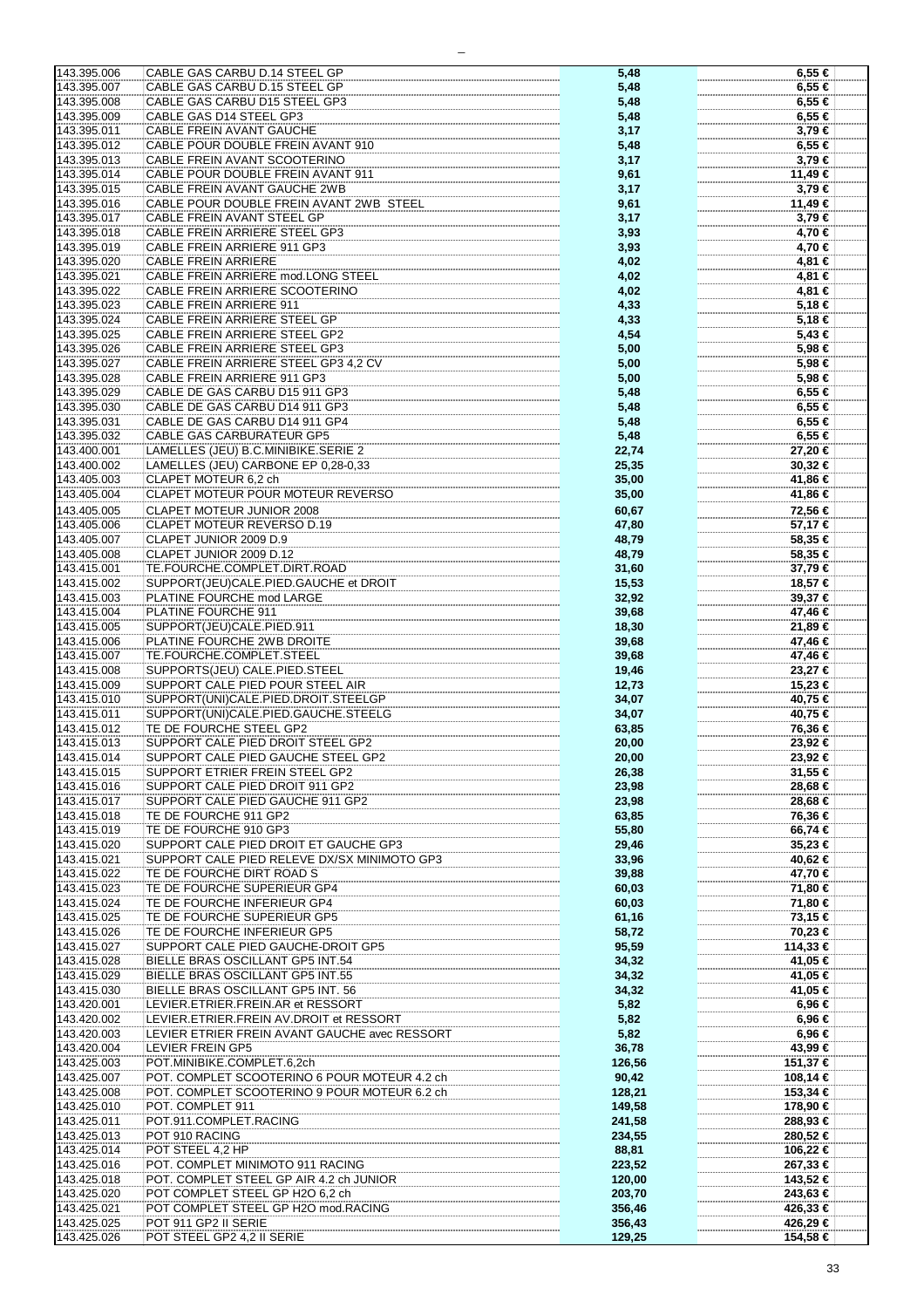| 143.425.028                | POT MINIMOTO STEEL GP3 4,2ch                                        | 195,18          | 233,44 €   |
|----------------------------|---------------------------------------------------------------------|-----------------|------------|
| 143.425.030                | POT MINIMOTO STEEL GP3 H2O PREPARATION COURSE                       |                 | 431,62 €   |
|                            |                                                                     | 360,89          |            |
| 143.425.032                | POT MIDIMOTO 911 GP3 PREPARATION COURSE                             | 360,89          | 431,62 €   |
|                            |                                                                     |                 |            |
| 143.425.033                | POT COMPLET 910 S                                                   | 244,02          | 291,85 €   |
| 143.425.034                | POT REPLICA"DESMOSEDICI" MOD.2003                                   | 287,67          | 344,05 €   |
|                            |                                                                     |                 |            |
| 143.425.035                | POT 910 S 4,2 ch                                                    | 231,81          | 277,24 €   |
| 143.425.036                | POT COMPLET avec SILENCIEUX D.70 (JUNIOR 2005)                      | 119,43          | 142,84 €   |
|                            |                                                                     |                 |            |
| 143.425.037                | POT STEEL GP3 4,2 ch (JUNIOR 2006)                                  | 154,54          | 184,83 €   |
|                            |                                                                     |                 |            |
| 143.425.039                | POT 910 COMPLET RACING (Tous Modèles)                               | 323,12          | 386,45 €   |
| 143.425.042                | POT 911 GP4 FOR RACE                                                | 388,71          | 464,90 €   |
|                            |                                                                     |                 |            |
| 143.425.043                | POT 911 GP5 4,2 HP                                                  | 327,17          | 391,30 €   |
| 143.425.044                | POT 911 GP5 6.2/FOR RACE                                            | 392,12          | 468,98 €   |
|                            |                                                                     |                 |            |
| 143.425.045                | POT 911 GP5 50 cc                                                   | 392,12          | 468,98 €   |
|                            |                                                                     |                 |            |
| 143.425.046                | POT avec SILENCIEUX JUNIOR 2009                                     | 122,54          | 146,56 €   |
| 143.425.048                | POT COMPLET JUNIOR GP3/4 2009                                       | 160,62          | 192,10 €   |
|                            |                                                                     |                 |            |
| 143.425.049                | POT 911 GP6 40cc                                                    | 392,59          | 469,54 €   |
| 143.425.050                | POT 911 GP6 50cc                                                    | 392,59          | 469,54 €   |
|                            |                                                                     |                 |            |
| 143.440.001                | CARBU DELL'ORTO SHA D.14-14 L                                       | 65,78           | 78,67 €    |
|                            |                                                                     |                 |            |
| 143.440.004                | KIT CARBU.910.PHBN17,5LS                                            | 300,74          | 359,69 €   |
| 143.440.008                | KIT CARBURATEUR PHBG D.15 POUR 910/911                              | 177,49          | 212,28 €   |
|                            |                                                                     |                 |            |
| 143.440.010                | KIT CARBURATEUR.STEEL/911R.PHBG15                                   | 144,65          | 173,00 €   |
| 143.440.011                | KIT CARBURATEUR PHBN 17.5 POUR 911                                  | 170,93          | 204,43 €   |
|                            |                                                                     |                 |            |
| 143.440.012                | CARBU DELL'ORTO PHBG 15 BS POUR STEEL GP                            | 133,15          | 159,25 €   |
| 143.440.013                | CARBU DELL'ORTO PHBG 15 BS GP3                                      | 133,24          | 159,36 €   |
|                            |                                                                     |                 |            |
| 143.440.014                | CARBURATEUR DELL'ORTO PHBG 15JUNIOR                                 | 133,58          | 159,76 €   |
|                            | CARBURATEUR DELL'ORTO PHBG 19 GP5                                   |                 |            |
| 143.440.015                |                                                                     | 137,26          | 164,16 €   |
| 143.440.016                | CARBURATEUR DELL'ORTO PHBG 15 GP6                                   | 134,44          | 160,79 €   |
|                            |                                                                     |                 |            |
| 143.465.001                | FILTRE à AIR.910/SCOOTERINO/DIRTROAD                                | 22,74           | 27,20 €    |
| 143.465.003                | <b>BOITE FILTRE AIR CARBU D.17</b>                                  | 22,74           | 27,20 €    |
|                            |                                                                     |                 |            |
| 143.465.004                | <b>BOITE FILTRE AIR 911</b>                                         | 31,60           | 37,79 €    |
| 143.465.005                | ATTACHE.CARBU.SHA.POUR.FILTRE.STEEL                                 | 6,00            | 7,18 €     |
|                            |                                                                     |                 |            |
| 143.465.006                | BOITE FILTRE AIR CARBU SHA 14 JUNIOR                                | 7,63            | 9,13€      |
|                            |                                                                     |                 |            |
| 143.465.008                | FILTRE A AIR GP4                                                    | 23,86           | 28,54 €    |
| 143.520.001                | <b>COUVERCLE ETANCHEITE CYLINDRE H2O</b>                            | 2,04            | 2,44 €     |
|                            |                                                                     |                 |            |
| 143.530.001                | FOURCHETTE(JEU) RESSORT et VIS                                      | 7,94            | 9,50 €     |
| 143.540.001                | CLIPS DE ROULEMENT DE POMPE A EAU                                   | 0,36            | $0,43 \in$ |
|                            |                                                                     |                 |            |
| 143.550.001                | ENGRENAGE POMPE A EAU MOTEUR REVERSO                                | 7,48            | 8,95 €     |
| 143.550.002                | <b>ENGRENAGE POMPE A EAU MOTEUR GP5</b>                             | 9,82            | 11,74 €    |
|                            |                                                                     |                 |            |
| 143.555.001                | VOLANT.MAGNETIQUE.COMPLET.D.90                                      | 100,03          | 119,64 €   |
|                            |                                                                     |                 |            |
| 143.555.003                | ROTOR ALLUMAGE + PLATINE STATOR MOTEUR REVERSO                      | 89,86           | 107,47 €   |
| 143.555.004                | ROTOR ALLUMAGE MOTEUR REVERSO GP4                                   | 40,95           | 48,98 €    |
| 143.555.005                | PATIN GUIDE CABLE FREIN AVANT                                       |                 | 52,78 €    |
|                            |                                                                     | 44,13           |            |
| 143.565.001                | PATIN.CHAINE.BRAS.OSCIL.MINIBIKE                                    | 3,17            | 3,79€      |
|                            |                                                                     |                 |            |
| 143.565.002                | PATIN GUIDE CABLE FREIN ANT                                         | 2,04            | $2,44$ €   |
| 143.565.003                | PROTECTION.DISQUE et COURONNE.ARRIERE                               | 16,33           | 19,53 €    |
|                            |                                                                     |                 |            |
| 143.565.004                | PATIN.CHAINE.BRAS.OSCIL.STEEL GP                                    | 3,03            | 3,62 €     |
| 143.565.005                | ATTACHE CHAINE SOUS BRAS OSCILLANT GP3                              | 0,53            | 0,63€      |
|                            |                                                                     |                 |            |
| 143.565.006                | PATIN CHAINE BRAS.OSCILLANT GP5                                     | 3,21            | $3,84 \in$ |
| 143.585.003                | CLAVETTE DEMI-LUNE COTE EMBRAYAGE                                   | 0,66            | $0,79 \in$ |
|                            |                                                                     |                 |            |
| 143.585.004                | CLAVETTE DEMI-LUNE COTE ALLUMAGE                                    | 0,66            | 0,79€      |
| 143.585.005                | VISSERIE CARTER ALLUMAGE MOTEUR REVERSO                             | 0,66            | 0,79€      |
|                            |                                                                     |                 |            |
| 143.600.001                | <b>BOBINE.HAUTE.TENSION.MINIBIKE</b>                                | 51,67           | 61,80 €    |
|                            |                                                                     |                 |            |
| 143.600.003                | <b>BOBINE HAUTE TENSION MOTEUR REVERSO</b>                          | 40,94           | 48,96 €    |
| 143.600.004                | <b>BOITIER CDI MOTEUR REVERSO GP4</b>                               | 27,30           | 32,65 €    |
|                            |                                                                     |                 |            |
| 143.600.005                | STATOR ALLUMAGE MOTEUR REVERSO GP4                                  | 61,40           | 73,43 €    |
| 143.600.006                | BOITIER C.D.I. MOTEUR REVERSO GP5                                   | 28,21           | 33,74 €    |
|                            |                                                                     |                 |            |
| 143.600.007                | STATOR MOTEUR REVERSO GP5                                           | 63,73           | 76,22 €    |
| 143.600.015                | BOBINE HAUTE TENSION MOTEUR REVERSO GP4                             | 87,05           | 104,11 €   |
|                            |                                                                     |                 |            |
| 143.620.001                | CADRE avec COLONNE DIRECTION                                        | 216,97          | 259,50 €   |
| 143.620.002                | CADRE SCOOTERINO                                                    |                 |            |
|                            |                                                                     | 256,37          | 306,62 €   |
| 143.620.003                | CADRE COMPLET 911                                                   | 271,17          | 324,32 €   |
|                            |                                                                     |                 |            |
| 143.620.004                | <b>CADRE COMPLET STEEL</b>                                          | 354,95          | 424,52 €   |
| 143.620.006                | CADRE COMPLET STEEL GP                                              | 381,30          | 456,03 €   |
|                            |                                                                     |                 |            |
| 143.620.007                | CADRE COMPLET STEEL GP2                                             | 484,97          | 580,02 €   |
| 143.620.008                | CADRE COMPLET 911 GP2                                               | 271,24          | 324,40 €   |
|                            |                                                                     |                 |            |
| 143.620.009                | CADRE COMPLET STEEL GP3                                             | 464,66          | 555,73 €   |
| 143.620.010                | CADRE COMPLET 911 GP3                                               | 480,14          | 574,25 €   |
|                            |                                                                     |                 |            |
| 143.620.011                | CADRE COMPLET 911 GP5                                               | 526,90          | 630,17 €   |
| 143.625.001                | BRAS(JEU)FIXAT.ROUE.GAUCHE et DRT.910                               | 53,81           | 64,36 €    |
|                            |                                                                     |                 |            |
| 143.625.002                | BRAS OSCILLANT DROIT et GAUCHE 911                                  | 72,37           | 86,55 €    |
| 143.625.005                | <b>BRAS OSCILLANT</b>                                               |                 |            |
|                            |                                                                     | 53,46           | 63,94 €    |
| 143.625.006                | BRAS OSCILLANT GAUCHE 911 GP                                        | 39,34           | 47,05 €    |
|                            |                                                                     |                 |            |
| 143.625.007                | <b>BRAS OSCILLANT DROIT STEEL GP2</b>                               | 54,27           | 64,91 €    |
| 143.625.008                | BRAS OSCILLANT GAUCHE STEEL GP2                                     | 54,27           | 64,91 €    |
|                            |                                                                     |                 |            |
|                            |                                                                     |                 |            |
| 143.625.009                | BRAS OSCILLANT DROIT 911 GP2                                        | 54,27           | 64,91 €    |
|                            |                                                                     |                 |            |
| 143.625.010                | BRAS OSCILLANT GAUCHE 911 GP2                                       | 54,27           | 64,91 €    |
| 143.625.011                | BRAS OSCILLANT DROIT ET GAUCHE STEEL GP3                            |                 | 296,39 €   |
|                            |                                                                     | 247,82          |            |
| 143.625.012                | BRAS OSCILLANT DROIT ET GAUCHE 911 GP3                              | 247,82          | 296,39 €   |
|                            |                                                                     |                 |            |
| 143.625.013                | BRAS OSCILLANT DROIT DESMOSEDICI NOIR                               | 71,30           | 85,27 €    |
| 143.625.014<br>143.625.015 | BRAS OSCILLANT GAUCHE DESMOSEDICI NOIR<br><b>BRAS OSCILLANT GP5</b> | 71,30<br>102,94 | 85,27 €    |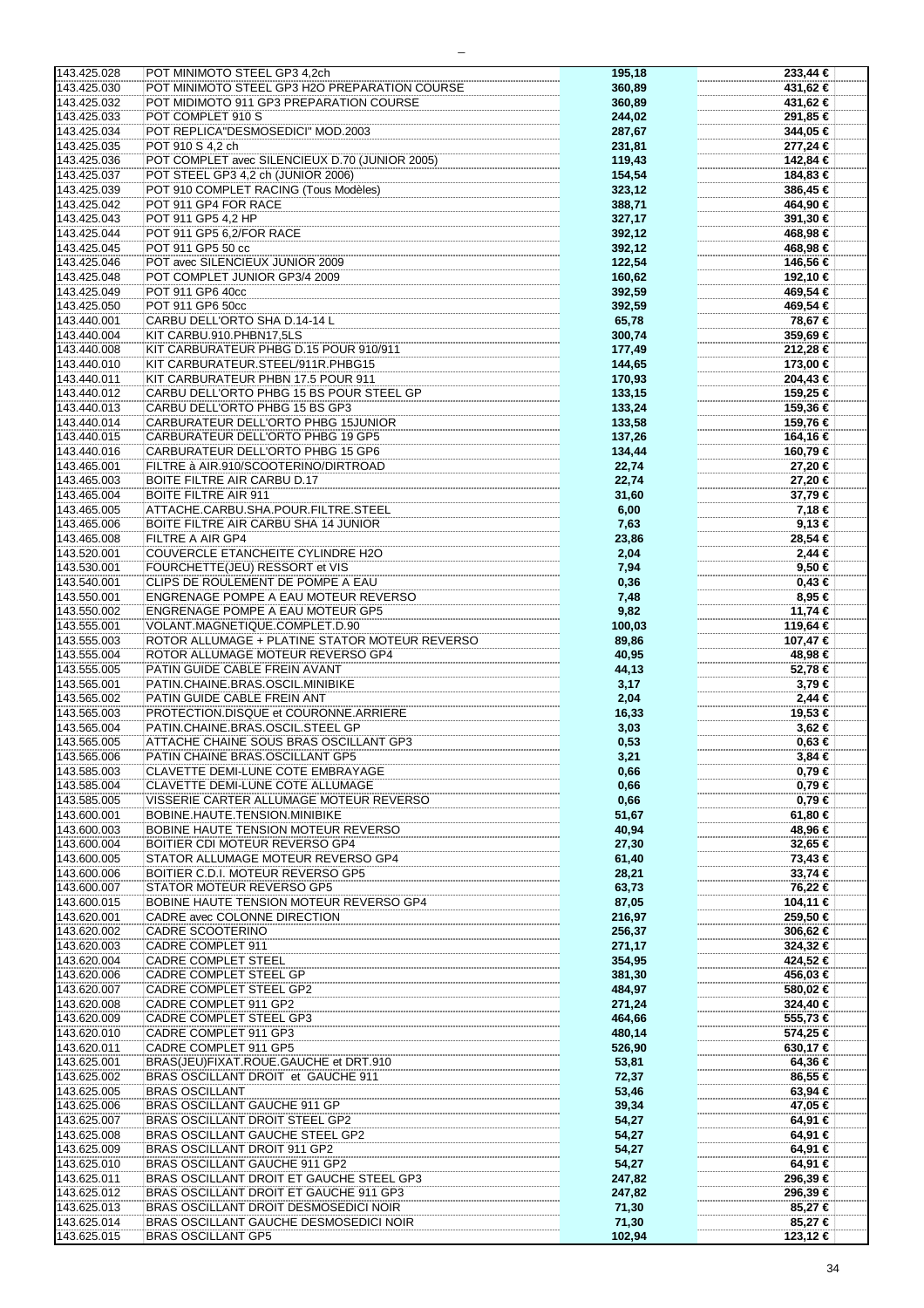| 143.630.002 | AXE.ROUE.AR.COMPLET.MINIBIKE                          | 6,46   | 7,73 €              |
|-------------|-------------------------------------------------------|--------|---------------------|
| 143.630.003 | ENTRETOISE(JEU)FIX.ETRIER.ARRIERE                     | 6,33   | 7.57 €              |
| 143.630.004 | AXE(3)FIX.MACHOIRE.EMBRAYAGE.MINIBIKE                 | 4,66   | $5,57$ €            |
|             |                                                       |        |                     |
| 143.630.005 | AXE ROUE AVANT                                        | 2,04   | 2,44 €              |
| 143.630.006 | AXE BRAS OSCILLANT                                    | 2,04   | $2,44$ €            |
| 143.630.007 | AXE.SUPPORT.MOTEUR.910/DIRT ROAD                      | 7,63   | 9,13€               |
|             |                                                       |        |                     |
| 143.630.008 | AXE SUPPORT MOTEUR mod. DIRT ROAD                     | 7,63   | 9,13€               |
| 143.630.009 | AXE(3)FIX.MACHOIRE.EMBRAYAGE.RACING                   | 5,48   | 6,55 €              |
| 143.630.010 | AXE.ROUE.AV.SCOOTERINO                                | 3,67   | 4,39 €              |
| 143.630.011 | AXE FIXATION GUIDON SCOOTERINO                        |        | 9,32 €              |
|             |                                                       | 7,79   |                     |
| 143.630.012 | COLONNE SUPPORT ETRIER FREIN AVANT                    | 6,65   | 7,95 €              |
| 143.630.013 | COLONNE SUPPORT ETRIER FREIN AVANT 911                | 6,80   | 8,13 €              |
| 143.630.014 | AXE.SUPPORT.MOTEUR.911.SUPERIEUR                      | 6,98   | 8,35 €              |
|             |                                                       |        |                     |
| 143.630.015 | AXE.ROUE.AVANT.911/STEEL                              | 5,82   | 6,96 €              |
| 143.630.016 | AXE SUPPORT MOTEUR INF. 911                           | 1,32   | 1,58 €              |
| 143.630.017 | AXE COLONNE CADRE SUP. avec VIS 911                   | 4,33   | 5,18 €              |
| 143.630.018 | AXE SUPPORT MOTEUR STEEL                              |        | 8,35 €              |
|             |                                                       | 6,98   |                     |
| 143.630.019 | AXE ROUE AVANT STEEL GP                               | 3,37   | 4,03 €              |
| 143.630.020 | AXE ROUE ARRIERE STEEL GP                             | 9,27   | 11,09 €             |
| 143.630.021 | AXE FOURREAUX STEEL GP                                | 10,44  | 12,49 €             |
|             |                                                       |        |                     |
| 143.630.022 | SUPPORT PINCE FREIN AVANT STEEL GP2                   | 6,69   | 8,00 €              |
| 143.630.023 | AXE ROUE ARRIERE STEEL GP2                            | 8,98   | 10,74 €             |
| 143.630.024 | AXE ROUE AVANT STEEL GP2                              | 7,36   | 8,80 €              |
| 143.630.025 | AXE ROUE ARRIERE STEEL GP3                            | 9,34   | 11,17 €             |
|             |                                                       |        |                     |
| 143.630.026 | AXE SUPPORT DE FREIN ARRIERE STEEL GP3                | 2,68   | 3,21 €              |
| 143.630.027 | AXE BRAS OSCILLANT STEEL GP3                          | 3,14   | 3,76 €              |
| 143.630.028 | <b>COLONNE SUPPORT ETRIER FREIN AVANT ROUE 5"</b>     | 6,23   | 7,45 €              |
|             |                                                       |        |                     |
| 143.630.029 | AXE ROUE AVANT 910 S ROUE 5"                          | 3,88   | 4,64 €              |
| 143.630.030 | AXE ROUE AVANT GP5                                    | 18,40  | 22,01 €             |
| 143.630.031 | AXE COLONNE DIRECTION GP5                             | 15,94  | 19,06 €             |
| 143.630.032 | AXE ROUE ARRIERE GP5                                  |        | 23,47 €             |
|             |                                                       | 19,62  |                     |
| 143.635.001 | AUTOCOLLANT JAUNE PORTE NUMERO CARENAGE/COQUE         | 5,82   | 6,96 €              |
| 143.635.002 | NUMERO(KIT) AUTOCOLLANT                               | 13,55  | 16,21 €             |
| 143.635.005 | AUTOCOLLANT(KIT)SCOOTERINO                            | 29,64  | 35,45 €             |
|             |                                                       |        |                     |
| 143.635.007 | JEU AUTOCOLLANTS SCOOTERINO                           | 12,40  | 14,83 €             |
| 143.635.008 | JEU AUTOCOLLANTS CARENAGE.AR.SCOOTERINO               | 9,27   | 11,09 €             |
| 143.635.009 | AUTOCOLLANT PROTECTION AVANT SCOOTERINO               | 4,99   | 5,97€               |
| 143.635.019 | JEU AUTOCOLLANTS.911 GP 2                             |        |                     |
|             |                                                       | 12,83  | 15,34 €             |
| 143.635.027 | ADHESIF DE DECORATION STEEL GP3                       | 11,84  | 14,16 €             |
| 143.635.028 | <b>AUTOCOLLANT BLANC STEEL GP3</b>                    | 4,47   | 5,35 €              |
| 143.635.029 | AUTOCOLLANTS (JEU) JAUNE DIRT ROAD                    | 8,88   | 10,62 €             |
|             |                                                       |        |                     |
| 143.635.030 | ADHESIF DE DECORATION CARENA 910"S"                   | 5,93   | 7,09 €              |
| 143.635.032 | <b>AUTOCOLLANT POUR STEEL GP4</b>                     | 12,30  | 14,71 €             |
| 143.635.034 | <b>JEU AUTOCOLLANTS GP6</b>                           | 14,72  | 17,61 €             |
| 143.680.001 | LANCEUR DE MISE EN ROUTE avec CABLE / GALET / RESSORT |        | 18,81 €             |
|             |                                                       | 15,73  |                     |
| 143.680.002 | GALET.MISE.EN.ROUTE.NU.MINIBIKE                       | 5,48   | 6,55 €              |
| 143.680.003 | GALET DE MISE EN ROUTE avec RESSORT MOTEUR REVERSO    | 8,41   | 10.06 €             |
| 143.680.005 | RONDELLE DE MISE EN MARCHE                            | 2,68   | 3,21 €              |
|             |                                                       |        |                     |
| 143.695.000 | JEU EXTRACTEURS MOTEUR MINIBIKE                       | 67,75  | 81,03 €             |
| 143.695.001 | EXTRACTEUR VOLANT                                     | 8,95   | 10,70 €             |
| 143.695.002 | OUTIL DE SERRAGE POUR PIGNON                          | 8,28   | 9,90 €              |
| 143.695.003 | <b>EXTRACTEUR POUR CARTERS</b>                        | 37,04  | 44,30 €             |
|             |                                                       |        |                     |
| 143.695.008 | EXTRACTEUR.EMBRAYAGE.2 MACH.MINIBIKE                  | 16,02  | 19,16 €             |
| 143.695.009 | <b>OUTIL POUR CLIPS EMBRAYAGE A 2 MASSES</b>          | 12,40  | 14,83 €             |
| 143.695.010 | DOSEUR GRADUE POUR CONTRÔLE VOLUME CULASSE JUNIOR     | 76,62  | 91,64 €             |
| 143.695.011 | OUTIL POUR CLIPS EMBRAYAGE A 2 MASSES REVERSO         | 57,56  | 68,84 €             |
|             |                                                       |        |                     |
| 143.695.012 | EXTRACTEUR POUR CARTERS REVERSO                       | 59,03  | 70,60 €             |
| 143.695.013 | RONDELLE D'EPAISSEUR POUR CLOCHE EMBRAYAGE            | 2,99   | 3,58 €              |
| 143.705.005 | SERIE DE POIDS REGLAGE EMBRAYAGE                      | 1,87   | 2,24 €              |
| 143.705.008 | MACHOIRE.EMBRAYAGE.POUR.mod.2G DREAM                  | 38,67  | 46,25 €             |
|             |                                                       |        |                     |
| 143.705.009 | FIXATION(JEU)MACH.EMBRAYAGE.mod.98.DREAM              | 13,00  | 15,55 € $\circ$     |
| 143.705.012 | JEU DE MACHOIRES POUR EMBRAYAGE MOTEUR REVERSO        | 65,09  | 77,85 €             |
| 143.705.014 | JEU DE MACHOIRES POUR EMBRAYAGE RACING                | 53,22  | 63,65 €             |
| 143.710.002 | AMORTISSEUR DE DIRECTION REGLABLE STEEL GP2           |        |                     |
|             |                                                       | 154,17 | 184,39 €            |
| 143.710.003 | AMORTISSEUR REGLABLE STEEL GP3                        | 154,17 | 184,39 €            |
| 143.710.004 | AMORTISSEUR DE DIRECTION REGLABLE STEEL GP4           | 154,84 | 185,19 €            |
| 143.710.005 | AMORTISSEUR REGLABLE GP5                              | 156,85 | 187,59 €            |
| 143.720.002 | CHAMBRE.AIR.300x5.MINIBIKE                            | 11,79  | 14,10 €             |
|             |                                                       |        |                     |
| 143.720.004 | PNEU et CHAMBRE.90x80x5.MINIBIKE                      | 47,59  | 56,92 €             |
| 143.720.005 | PNEU 90/80-5 (sans CHAMBRE)                           | 41,65  | 49,81 €             |
| 143.720.012 | PNEU AVANT SLICK 90/60-6.6                            | 73,53  | 87,94 €             |
|             |                                                       |        |                     |
| 143.720.015 | PNEU AV 90 / 60-6.6                                   | 68,08  | 81,42 €             |
| 143.720.016 | PNEU.SLICK.AV.T4.90x65-Rx6.5".DREAM                   | 75,00  | 89,70 € 0           |
| 143.720.017 | PNEU.SLICK.PLUIE.AV.90x65-Rx6,5"                      | 105,00 | 125,58 € $\circ$    |
| 143.720.019 | PNEU RADIAL T41 90/65 -R 6.5"                         | 81,00  | $96,88 \in   \circ$ |
|             |                                                       |        |                     |
| 143.720.020 | PNEU RADIAL T41 110/50 -R 6.5"                        | 95,00  | 113,62 €   $\circ$  |
| 143.720.023 | PNEU ARRIERE SLICK 110/50 -R 6.5"                     | 130,00 | 155,48 € $ 0 $      |
| 143.720.024 | PNEU ARRIERE PLUIE 110/50 -R 6.5"                     | 150,00 | 179,40 €  o         |
| 143.720.025 | PNEU AVANT PLUIE COURSE 90/50 -R 6.5"                 | 135,00 | 161,46 €   0        |
|             |                                                       |        |                     |
| 143.720.026 | PNEU ARRIERE PLUIE COURSE 110/55 -R 6.5"              | 150,00 | 179,40 €   ⊙        |
| 143.720.027 | PNEU AVANT VRM 217.90/65 -R 6.5"                      | 50,00  | 59,80 €             |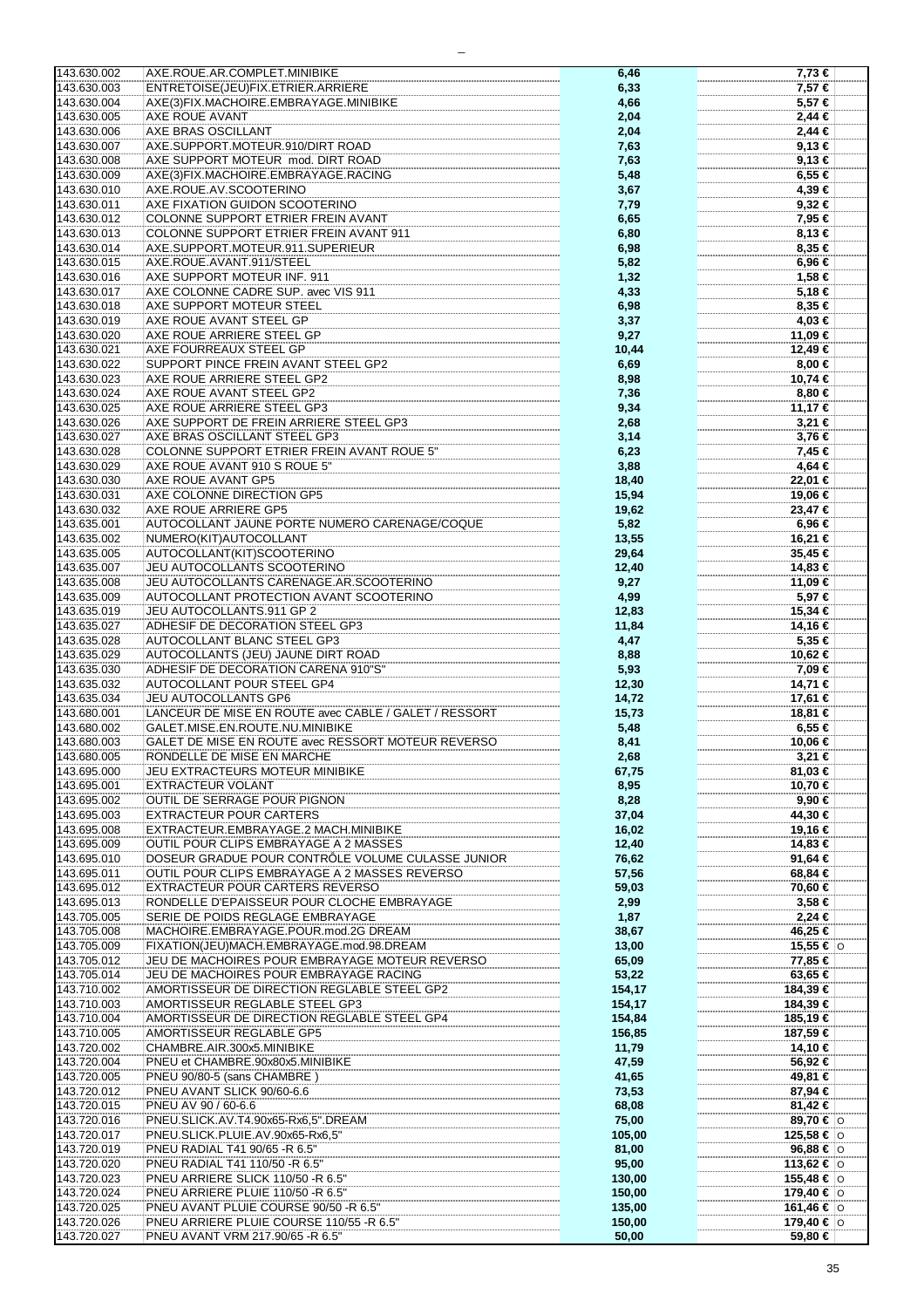| 143.720.028                | PNEU ARRIERE VRM 217.110/50 -R 6.5"                          | 55,00          | 65,78 €            |
|----------------------------|--------------------------------------------------------------|----------------|--------------------|
| 143.720.030                | PNEU AVANT T43 90/65-R 6.5"                                  | 79,00          | 94,48 € $ $ O      |
|                            |                                                              |                |                    |
| 143.720.031                | PNEU ARRIERE T43 110/50-R 6.5"                               | 89,00          | 106,44 €   0       |
|                            |                                                              |                |                    |
| 143.730.001                | ROUE .AVANT"5"COMPLETE.MINIBIKE                              | 52,49          | 62,78 €            |
| 143.730.002                | ROUE .ARRIERE"5"COMPLETE.MINIBIKE                            | 61,54          | 73,60 €            |
|                            |                                                              |                |                    |
| 143.730.003                | JANTE AVANT COMPLETE POUR DOUBLE FREIN 5"                    | 52,49          | 62,78 €            |
|                            |                                                              |                |                    |
| 143.730.004                | JANTE AVANT COMPLETE 6"                                      | 64,62          | 77,29 €            |
|                            | JANTE ARRIERE COMPLETE 6"                                    |                |                    |
| 143.730.005                |                                                              | 75,66          | 90,49€             |
| 143.730.009                | CLAPET AIR POUR JANTE 6.5"                                   | 4,66           | 5,57 €             |
|                            |                                                              |                |                    |
| 143.730.011                | JANTE ARRIERE RACING 6.5"                                    | 254,72         | 304,65 €           |
|                            |                                                              |                |                    |
| 143.730.012                | MOYEU ROUE AVANT COMPLET                                     | 67,43          | 80,65 €            |
|                            |                                                              |                |                    |
| 143.730.013                | MOYEU.ROUE.ARRIERE.COMPLET.DREAMBIKE                         | 75,17          | 89,90 €            |
| 143.730.014                | <b>VALVE JANTE RACING AVANT</b>                              | 1,28           | 1,53 €             |
|                            |                                                              |                |                    |
| 143.730.015                | VALVE JANTE ARRIERE.                                         | 3,67           | 4,39 €             |
|                            |                                                              |                |                    |
| 143.730.016                | JANTE AVANT 5 BATONS 6,5" STEEL GP2                          | 146,82         | 175,60 €           |
|                            |                                                              |                |                    |
| 143.730.017                | JANTE ARRIERE 5 BATONS 6.5" STEEL GP2                        | 165,96         | 198,49 €           |
| 143.730.019                | JANTE AVANT NOIR 5 BATONS 6.5" STEEL GP3                     | 148,71         | 177,86 €           |
|                            |                                                              |                |                    |
| 143.730.020                | JANTE ARRIERE NOIR 5 BATONS 6.5" STEEL GP3                   | 170,41         | 203,81 €           |
|                            |                                                              |                |                    |
| 143.730.021                | JANTE AVANT 5 BATONS 910-911 6,5"                            | 121,58         | 145,41 €           |
|                            |                                                              |                |                    |
| 143.730.022                | JANTE ARRIERE 5 BATONS 910-911 6.5"                          | 129,23         | 154,56 €           |
| 143.730.023                | JANTE ARRIERE NOIRE 5 BATONS 6.5" STEEL GP3 CANAL 60         | 170,41         | 203,81 €           |
|                            |                                                              |                |                    |
| 143.730.024                | JANTE AVANT 6,5" GP5                                         | 121,32         | 145,10 €           |
|                            |                                                              |                |                    |
| 143.730.025                | JANTE ARRIERE 6.5" GP5                                       | 128,67         | 153,89 €           |
| 143.735.001                | COLONNE DIRECTION avec ROULEMENTS                            |                | 52,74 €            |
|                            |                                                              | 44,10          |                    |
| 143.735.002                | CLIPS POUR COLONNE DIRECTION                                 | 13,22          | 15,81 €            |
|                            |                                                              |                |                    |
| 143.735.003                | COLONNE DIRECTION avec ROULEMENTS 2WB                        | 124,91         | 149,39 €           |
|                            |                                                              |                |                    |
| 143.740.006                | SUPPORT.SELLE.ALUMINIUM.910/DIRT                             | 46,56          | 55,69€             |
| 143.740.007                | SUPPORT EN ALUMINIUM. COQUE 911                              | 65,47          | 78,30 €            |
|                            |                                                              |                |                    |
| 143.740.008                | SUPPORT DE COQUE GP3                                         | 75,94          | 90.82 €            |
|                            |                                                              |                |                    |
| 143.740.009                | SUPPORT COQUE 911 GP3                                        | 75,94          | 90,82 €            |
|                            |                                                              |                |                    |
| 143.740.011                | <b>BOUCLE CADRE ARRIERE GP5</b>                              | 114,71         | 137,19 €           |
|                            |                                                              |                |                    |
| 143.750.001                | ETRIER.FREIN.AV.DROIT.COMPLET.DREAM                          | 53,46          | 63,94 €            |
| 143.750.002                | ETRIER.FREIN.AR.COMPLET.910/SCOOTER                          | 53,46          | 63,94 €            |
|                            |                                                              |                |                    |
| 143.750.003                | DISQUE.FREIN.ARRIERE.D122                                    | 15,81          | 18,91 €            |
|                            |                                                              |                |                    |
| 143.750.005                | ETRIER.FREIN.AV.GAUCHE.COMPLET.DREAM                         | 53,46          | 63,94 €            |
| 143.750.006                | JEU PLAQUETTES DE FREIN.AV.GAUCHE.DREAMBIKE                  |                | 22,48 €            |
|                            |                                                              | 18,80          |                    |
| 143.750.007                | DISQUE.FREIN.AVANT.D122.G OU D                               | 18,13          | 21,68 €            |
|                            |                                                              |                |                    |
| 143.750.009                | JEU PLAQUETTES DE FREIN.MINIBIKE                             | 15,53          | 18,57 €            |
|                            |                                                              |                |                    |
| 143.750.011                | <b>MODIFICATION POUR FREIN ARRIERE</b>                       | 32,62          | 39,01 €            |
| 143.750.012                | ETRIER FREIN ARRIERE 911                                     | 67,62          | 80,87 €            |
|                            |                                                              |                |                    |
|                            |                                                              |                |                    |
|                            |                                                              |                |                    |
| 143.750.015                | DISQUE FREIN AVANT / ARRIERE. STEEL                          | 29,54          | 35,33 €            |
| 143.750.019                | DISQUE FREIN AVANT FLOTTANT STEEL GP2                        |                | 58,60 € $\circ$    |
|                            |                                                              | 49,00          |                    |
| 143.750.020                | DISQUE FREIN ARRIERE 4 TROUS STEEL GP2                       | 39,00          | 46,64 € 0          |
|                            |                                                              |                |                    |
| 143.750.021                | ETRIER FREIN AVANT STEEL GP2                                 | 65,47          | 78,30 €            |
|                            |                                                              |                |                    |
| 143.750.022                | ETRIER FREIN ARRIERE STEEL GP2                               | 65,47          | 78,30 €            |
| 143.750.024                | ETRIER HYDRAULIQUE FREIN ARRIERE GAUCHE GP5                  | 81,50          | 97,47 €            |
|                            |                                                              |                |                    |
| 143.750.026                | <b>DURITE FREIN AVANT GP5</b>                                | 32,62          | 39,01 €            |
|                            |                                                              |                |                    |
| 143.750.027                | <b>DURITE FREIN ARRIERE GP5</b>                              | 32,62          | 39.01 €            |
|                            |                                                              |                |                    |
| 143.750.028                | DISQUE FREIN ARRIERE GP5 (4 TROUS)                           | 53,93          | 64,50 €            |
| 143.755.000                | KIT DE MODIFICATION DE FOURCHE POUR FREIN A DROITE           | 142,45         | 170,37 €           |
|                            |                                                              |                |                    |
| 143.755.007                | KIT DE MODIFICATION POUR MONTAGE 1DISQUE EN 2 DISQUES        | 162,73         | 194,63 €           |
|                            |                                                              |                |                    |
| 143.755.008                | TUBE FOURCHE DROIT ROUE DA 6"                                | 30,96          | 37,03 €            |
| 143.755.009                | TUBE FOURCHE GAUCHE ROUE DA 6"                               | 30,96          | 37,03 €            |
|                            |                                                              |                |                    |
| 143.755.010                | FOURCHE SCOOTERINO                                           | 59,03          | 70,60 €            |
|                            |                                                              |                |                    |
| 143.755.012                | FOURREAU FOURCHE DROIT 911                                   | 42,63          | 50,99€             |
| 143.755.013                | FOURREAU.FOURCHE.GAUCHE.911                                  | 42,63          | 50,99€             |
|                            |                                                              |                |                    |
| 143.755.014                | FOURREAU.FOURCHE.DROIT.910/2WB                               | 42,63          | 50,99€             |
|                            |                                                              |                |                    |
| 143.755.015                | FOURREAU.FOURCHE.GAUCHE.910/2WB                              | 42,63          | 50,99€             |
|                            | TUBE FOURCHE DROIT STEEL GP                                  |                |                    |
| 143.755.016                |                                                              | 33,61          | 40,20 €            |
| 143.755.017                | TUBE FOURCHE GAUCHE STEEL GP                                 | 42,77          | 51,15 €            |
|                            |                                                              |                |                    |
| 143.755.018                | TUBE FOURCHE DROIT POUR 911 GP                               | 33,61          | 40,20 €            |
|                            |                                                              |                |                    |
| 143.755.019                | TUBE FOURCHE GAUCHE POUR 911 GP                              | 42,77          | 51,15 €            |
|                            |                                                              |                |                    |
| 143.755.021                | TUBE FOURCHE GAUCHE STEEL GP2                                | 62,25          | 74,45 €            |
| 143.755.022                | TUBE FOURCHE DROIT 911 GP2                                   | 63,85          | 76,36 €            |
|                            |                                                              |                |                    |
| 143.755.023                | TUBE FOURCHE GAUCHE 911 GP2                                  | 63,85          | 76,36 €            |
|                            |                                                              |                |                    |
| 143.755.024                | TUBE FOURCHE DROIT STEEL GP3                                 | 62,25          | 74,45 €            |
| 143.755.025                | TUBE FOURCHE GAUCHE STEEL GP3                                |                | 81,53 €            |
|                            |                                                              | 68,17          |                    |
| 143.755.026                | TUBE FOURCHE DROIT 911 GP3                                   | 62,25          | 74,45 €            |
|                            |                                                              |                |                    |
| 143.755.027                | TUBE FOURCHE GAUCHE 911 GP3                                  | 68,17          | 81,53 €            |
|                            |                                                              |                |                    |
| 143.755.028                | TUBE FOURCHE DROIT 910 GP4                                   | 62,76          | 75,06 €            |
|                            |                                                              |                |                    |
| 143.755.029                | TUBE FOURCHE GAUCHE 910 GP4                                  | 68,20          | 81,57 €            |
|                            |                                                              |                |                    |
| 143.755.030                | TUBE FOURCHE DROIT 911 GP4                                   | 62,76          | 75,06 €            |
| 143.755.031                | TUBE FOURCHE GAUCHE 911 GP4                                  | 68,20          | 81,57 €            |
|                            |                                                              |                |                    |
| 143.755.032                | TUBE FOURCHE DROIT 911 GP5                                   | 46,58          | 55,71 €            |
|                            |                                                              |                |                    |
| 143.755.033                | TUBE FOURCHE GAUCHE 911 GP5                                  | 46,58          | 55,71 €            |
|                            |                                                              |                |                    |
| 143.755.034                | SUPPORT GARDE-BOUE AVANT GP5                                 | 35,00          | 41,86 €   0        |
| 143.755.035                | PATTE SUPPORT ETRIER FREIN AVANT GP5                         | 29,43          | 35,20 €            |
|                            |                                                              |                |                    |
| 143.755.036                | PATTE SUPPORT ETRIER FREIN AVANT GP6                         | 29,43          | 35,20 €            |
|                            |                                                              |                |                    |
| 143.760.003                | GUIDON.SCOOTERINO                                            | 28,33          | 33,88 €            |
|                            |                                                              |                |                    |
| 143.760.004<br>143.760.005 | GUIDON.GAUCHE et DROIT.911<br>DEMI GUIDON avec BRACELETS 2WB | 17,31<br>19,78 | 20,70 €<br>23,66 € |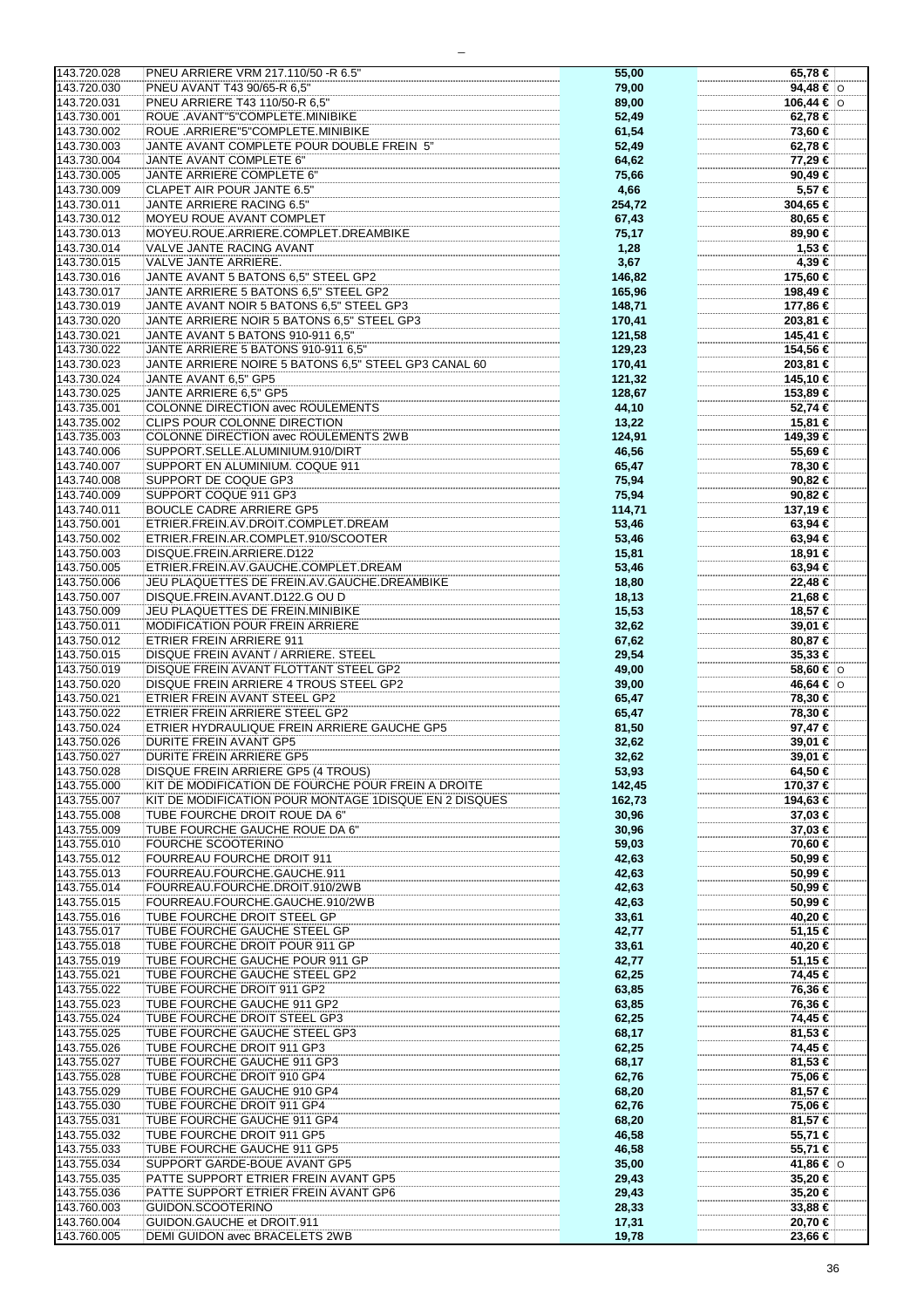| 143.760.006<br>143.760.007<br>143.760.008<br>143.760.009 |                                               |        |            |
|----------------------------------------------------------|-----------------------------------------------|--------|------------|
|                                                          | GUIDONS BRACELETS DROIT et GAUCHE             | 24,26  | 29,01 €    |
|                                                          | DEMI GUIDON avec BRACELET GP3                 | 24,81  | 29,67 €    |
|                                                          |                                               |        |            |
|                                                          | DEMI GUIDON avec BRACELET GP4                 | 49,61  | 59,33 €    |
|                                                          | <b>DEMI GUIDON GP5</b>                        | 20,06  | 23,99€     |
|                                                          |                                               |        |            |
| 143.760.010                                              | <b>SUPPORTS DEMI GUIDON GP5</b>               | 38,00  | 45,45 €    |
| 143.761.001                                              | ROBINET.ESSENCE.910/DIRT.ROAD                 | 8,63   | 10,32 €    |
|                                                          |                                               |        |            |
| 143.761.002                                              | ROBINET ESSENCE SCOOTERINO                    | 7,63   | 9,13€      |
| 143.761.003                                              | ROBINET.ESSENCE.911/STEEL                     |        | 16,41 €    |
|                                                          |                                               | 13,72  |            |
| 143.762.001/N                                            | REVETEMENT(JEU)NOIR.MINIBIKE                  | 6,16   | 7,37 €     |
|                                                          |                                               |        |            |
| 143.762.004                                              | SELLE NOIR POUR COQUE                         | 23,24  | 27,80 €    |
| 143.762.006                                              | SOUFFLET(JEU)DIRT.ROAD                        | 5,99   | 7,16 €     |
|                                                          |                                               |        |            |
| 143.762.007                                              | SELLE SCOOTERINO                              | 36,54  | 43,70 €    |
| 143.762.008                                              | SELLE POUR COQUE 911                          |        | 44,69 €    |
|                                                          |                                               | 37,37  |            |
| 143.762.010                                              | SELLE POUR COQUE STEEL GP                     | 12,54  | 15,00 €    |
|                                                          |                                               |        |            |
| 143.762.011                                              | SELLE POUR COQUE STEEL GP3                    | 29,46  | $35,23$ €  |
| 143.762.012                                              | MOUSSE DE SELLE GP5                           | 9,82   | 11,74 €    |
|                                                          |                                               |        |            |
| 143.763.001                                              | REPOSE.PIED(JEU)910/911                       | 6,98   | 8,35 €     |
| 143.763.002                                              | <b>KIT REPOSE PIEDS</b>                       | 29,54  | 35,33 €    |
|                                                          |                                               |        |            |
| 143.763.003                                              | REPOSE.PIED(JEU)SCOOTERINO                    | 15,34  | 18,35 €    |
|                                                          |                                               |        |            |
| 143.763.004                                              | REPOSE.PIED(JEU)STEEL                         | 15,47  | 18,50 €    |
| 143.763.005                                              | CALE- PIED LARGE STEEL GP                     | 15,47  | 18,50 €    |
|                                                          |                                               |        |            |
| 143.764.001                                              | BEQUILLE.ARRIERE.MINIBIKE                     | 17,96  | 21,48 €    |
| 143.764.003                                              | BEQUILLE.SCOOTERINO                           | 26,18  | 31,31 €    |
|                                                          |                                               |        |            |
| 143.764.007                                              | BEQUILLE MINIMOTO STEEL GP3                   | 17,96  | $21,48$ €  |
| 143.764.008                                              | BEQUILLE ATELIER MINIMOTO STEEL GP3           | 290,00 | 346,84 € 0 |
|                                                          |                                               |        |            |
| 143.764.009                                              | <b>BEQUILLE ATELIER MINIMOTO GP5</b>          | 190,00 | 227,24 € 0 |
|                                                          |                                               |        |            |
| 143.764.010                                              | BEQUILLE ARRIERE MINIMOTO GP5                 | 17,91  | 21,42€     |
| 143.765.002                                              | LEVIER et COCOTTE.GAUCHE.MINIBIKE             | 14,54  | 17,39 €    |
|                                                          |                                               |        |            |
| 143.765.003                                              | LEVIER et COCOTTE.DROIT.MINIBIKE              | 14,54  | 17,39 €    |
| 143.765.004                                              | TIRAGE.GAS et REVETEMENT.MINIBIKE             | 20,75  | 24,82 €    |
|                                                          |                                               |        |            |
| 143.765.005                                              | LEVIER et COCOTTE.DROIT.DOUBLE.DISQUE         | 26,18  | 31,31 €    |
|                                                          |                                               |        |            |
| 143.765.006                                              | BOUTON.MASSE.MINIBIKE                         | 4,33   | 5,18 €     |
| 143.765.007                                              | LEVIER + COCOTTE AVE SUPPORT GAUCHE STEEL GP3 | 15,23  | 18,22 €    |
|                                                          |                                               |        |            |
| 143.765.008                                              | LEVIER + COCOTTE avec SUPPORT DROIT STEEL GP3 | 15,23  | 18,22 €    |
| 143.765.009                                              | LEVIER + COCOTTE avec SUPPORT DROIT           | 16,25  | 19,44 €    |
|                                                          |                                               |        |            |
| 143.765.011                                              | MAITRE CYLINDRE FREIN ARRIERE GP5             | 210,78 | 252,09 €   |
|                                                          |                                               |        |            |
| 143.765.012                                              | <b>FREIN ARRIERE DROIT GP5</b>                | 210,78 | 252,09 €   |
| 143.775.001                                              | PROTECTION DE FOURCHE DROIT + GAUCHE          | 2,22   | 2,66 €     |
|                                                          |                                               |        |            |
| 143.780.001                                              | TENDEUR DE CHAINE BRAS OSCILLANT STEEL GP     | 6,80   | 8,13 €     |
| 143.780.002                                              | TENDEUR DE CHAINE BRAS OSCILLANT GP3          | 0,18   | $0,22 \in$ |
|                                                          |                                               |        |            |
| 143.800.001                                              | <b>GARDE-BOUE AVANT ROUGE</b>                 | 12,40  | 14,83 €    |
| 143.800.002                                              | GARDE-BOUE.AVANT.BLANC.DIRT.ROAD              | 12,40  | 14,83 €    |
|                                                          |                                               |        |            |
| 143.800.004                                              | <b>GARDE-BOUE AVANT NOIR</b>                  | 12,40  | 14,83 €    |
| 143.800.010                                              | <b>GARDE-BOUE ARRIERE ROUGE</b>               | 5,68   | 6,79€      |
|                                                          |                                               |        |            |
| 143.800.011                                              | GARDE.BOUE.ARRIERE.BLANC.910/DIRT             | 5,68   | 6,79€      |
| 143.800.013                                              |                                               | 5,68   |            |
|                                                          | <b>GARDE-BOUE ARRIERE NOIR</b>                |        |            |
|                                                          |                                               |        | 6,79€      |
|                                                          |                                               |        |            |
| 143.800.020                                              | GARDE-BOUE AVANT BLANC SCOOTERINO             | 12,73  | 15,23 €    |
| 143.800.021                                              | GARDE.BOUE.AVANT.NOIR.SCOOTERINO              | 12,73  | 15,23 €    |
|                                                          |                                               |        |            |
| 143.800.030                                              | GARDE-BOUE ARRIERE. SCOOTERINO                | 13,72  | 16,41 €    |
| 143.800.040                                              | GARDE.BOUE.AVANT.BLANC.911                    | 12,73  | 15,23 €    |
|                                                          |                                               |        |            |
| 143.800.041                                              | GARDE-BOUE AVANT NOIR 911 E STEEL GP          | 12,73  | 15,23 €    |
| 143.800.043                                              | GARDE-BOUE AVANT STEEL GP2 BLEU               | 38,32  | 45,83 €    |
|                                                          |                                               |        |            |
| 143.800.050                                              | GARDE-BOUE ARRIERE 911                        | 13,22  | 15,81 €    |
| 143.800.061                                              | GARDE-BOUE ARRIERE STEEL GP                   |        |            |
|                                                          |                                               | 13,55  | 16,21 €    |
| 143.800.062                                              | GARDE-BOUE ARRIERE STEEL GP2                  | 8,05   | $9,63 \in$ |
|                                                          |                                               |        |            |
| 143.800.063                                              | GARDE-BOUE AVANT STEEL GP3 BLEU               | 52,71  | 63,04 €    |
| 143.800.064                                              | <b>GARDE-BOUE ARRIERE GP3</b>                 | 9,34   | 11,17 €    |
|                                                          |                                               |        |            |
| 143.800.066                                              | PROTECTION DISQUE DE FREIN AVANT GP3          | 11,84  | 14,16 €    |
| 143.800.067                                              | GARDE-BOUE AVANT 910 BLEU                     | 7,72   | 9,23€      |
|                                                          |                                               |        |            |
| 143.800.068                                              | GARDE-BOUE AVANT 910 ROUGE                    | 7,72   | $9,23 \in$ |
| 143.800.069                                              | GARDE-BOUE AVANT 910 NOIR                     | 7,72   | $9,23 \in$ |
|                                                          |                                               |        |            |
| 143.800.070                                              | GARDE-BOUE ARRIERE 910 NOIR                   | 7,11   | $8,50 \in$ |
|                                                          |                                               |        |            |
| 143.800.072                                              | PROTEGE DISQUE AVANT GAUCHE 910 S             | 5,53   | $6,61 \in$ |
| 143.800.073                                              | GARDE-BOUE ARRIERE GP5 NOIR                   | 11,04  | 13,20 €    |
|                                                          |                                               |        |            |
| 143.800.074                                              | GARDE-BOUE AVANT GP5 BLANC                    | 14,72  | 17,61 €    |
| 143.801.001                                              | BULLE.CARENAGE.TRANSL.MINIBIKE                | 17,18  | 20,55 €    |
|                                                          |                                               |        |            |
| 143.801.011                                              | CARENAGE.BLANC.910                            | 90,42  | 108,14 €   |
| 143.801.021                                              | CARENAGE ARRIERE. NOIR SCOOTERINO             | 108,50 | 129,77 €   |
|                                                          |                                               |        |            |
| 143.801.030                                              | CARENAGE BLANC DROIT et GAUCHE 911            | 53,81  | 64,36 €    |
| 143.801.033                                              | CARENAGE NOIR DROIT et GAUCHE 911             | 53,81  | 64,36 €    |
|                                                          |                                               |        |            |
| 143.801.042                                              | CARENAGE STEEL GP2 BLEU DROIT et GAUCHE       | 36,78  | 43,99 €    |
|                                                          |                                               |        |            |
| 143.801.043                                              | PROTECTION PIECE CARENA STEEL GP3             | 17,18  | 20,55 €    |
| 143.801.044                                              | CARENAGE STEEL GP3 BLEU DROIT ET GAUCHE       | 142,52 | 170,45 €   |
|                                                          |                                               |        |            |
| 143.801.045                                              | CARENAGE DUPLICA DUCATI DESMOSEDICI GP2       | 436,78 | 522,39 €   |
| 143.801.047                                              | CARENAGE 910 BLEU DROIT ET GAUCHE             | 46,94  | 56,14 €    |
|                                                          |                                               |        |            |
| 143.801.048                                              | CARENAGE 910 ROUGE DROIT ET GAUCHE            | 46,94  | 56,14 €    |
| 143.801.049                                              | CARENAGE 910 NOIR DROIT ET GAUCHE             |        | 56,14 €    |
|                                                          |                                               | 46,94  |            |
| 143.801.053                                              | CARENAGE STEEL GP5 BLANC                      | 63,73  | 76,22 €    |
|                                                          |                                               |        |            |
| 143.801.054                                              | CARENAGE 910 GP4 JUNIOR                       | 25,74  | 30,79€     |
| 143.802.003                                              | RESERVOIR ESSENCE COMPLET FUSHIA              | 44,10  | 52,74 €    |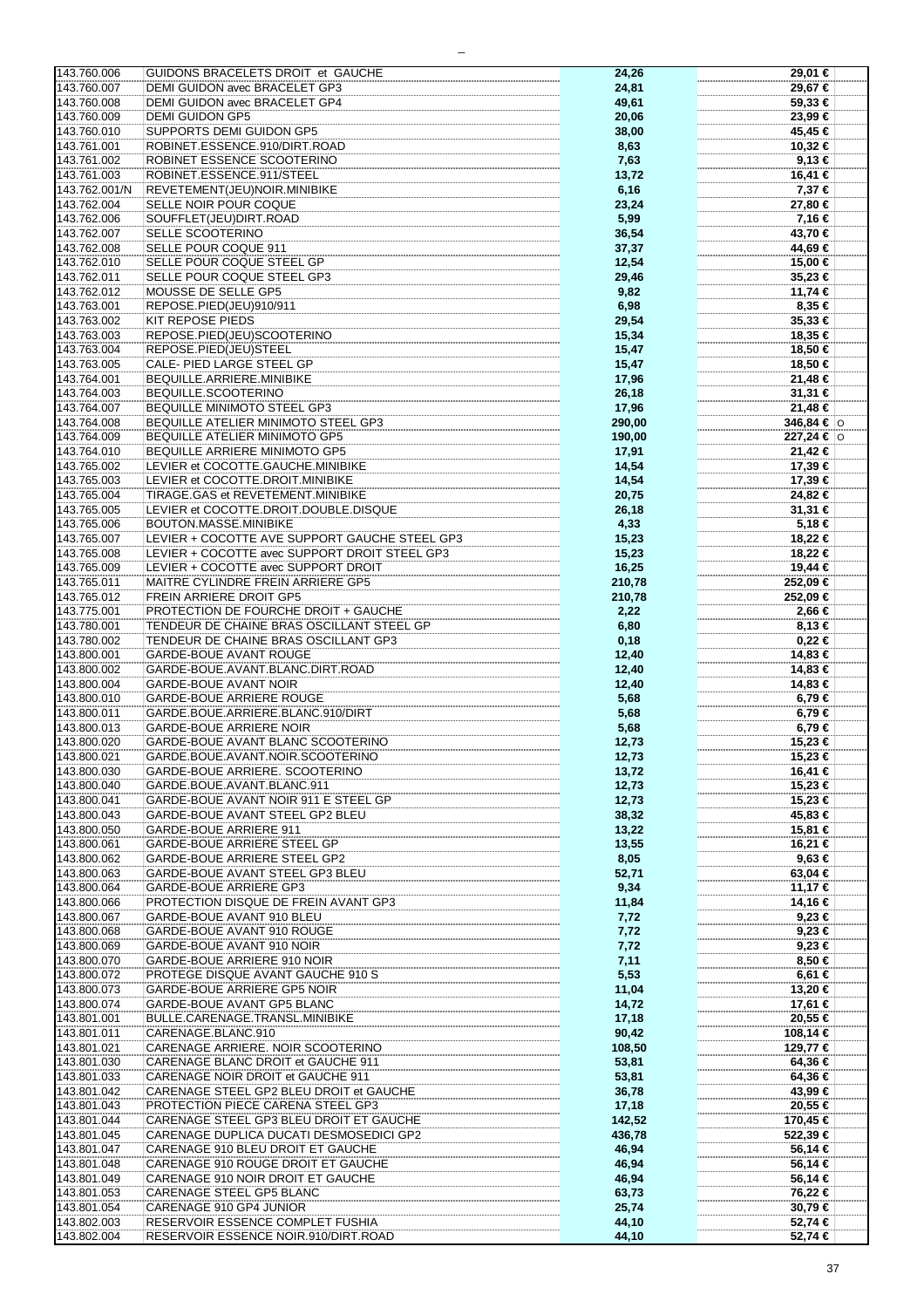| 143.802.006                | RESERVOIR ESSENCE COMPLET.SCOOTERINO                                                          | 39,99                     | 47,83 €                  |  |
|----------------------------|-----------------------------------------------------------------------------------------------|---------------------------|--------------------------|--|
| 143.802.007                | RESERVOIR ESSENCE COMPLET.BLANC 911                                                           | 48,88                     | 58,46 €                  |  |
| 143.802.008                | RESERVOIR ESSENCE COMPLET. NOIR 911                                                           | 48,88                     | 58,46 €                  |  |
| 143.802.010                | RESERVOIR ESSENCE COMPLET.STEEL NOIR                                                          | 48,88                     | 58,46 €                  |  |
| 143.802.012                | RESERVOIR ESSENCE STEEL GP2 BLEU                                                              | 114,91                    | 137,43 €                 |  |
| 143.802.013                | RESERVOIR ESSENCE 911 GP2 BLEU                                                                | 55,88                     | 66,83 €                  |  |
| 143.802.015                | RESERVOIR ESSENCE STEEL GP2 ROUGE                                                             | 83,67                     | 100,07 €                 |  |
| 143.802.016                | RESERVOIR ESSENCE STEEL GP3 4,2 CV BLEU                                                       | 103,48                    | 123,76 €                 |  |
| 143.802.017                | DESSUS DE RESERVOIR 910 BLEU                                                                  | 12,57                     | 15,03 €                  |  |
| 143.802.018                | DESSUS DE RESERVOIR 910 ROUGE                                                                 | 12,57                     | 15,03 €                  |  |
| 143.802.019                | DESSUS DE RESERVOIR 910 NOIR                                                                  | 12,57                     | 15,03 €                  |  |
| 143.802.022                | <b>RESERVOIR ESSENCE STEEL GP4</b>                                                            | 103,48                    | 123,76 €                 |  |
| 143.802.023                | DESSUS DE RESERVOIR GP5 BLANC                                                                 | 19,62                     | 23,47 €                  |  |
| 143.802.024                | <b>RESERVOIR ESSENCE STEEL GP5</b>                                                            |                           | 38,12 €                  |  |
| 143.802.025                | RESERVOIR ESSENCE STEEL GP6                                                                   | 31,87                     | 42,70 €                  |  |
|                            |                                                                                               | 35,70                     |                          |  |
| 143.803.001                | COQUE ARRIERE.ROUGE.910/DIRTROAD                                                              | 27,67                     | 33,09 €                  |  |
| 143.803.006                | COQUE ARRIERE BLANC 911                                                                       | 31,12                     | 37,22 €                  |  |
| 143.803.007                | COQUE ARRIERE NOIR 911                                                                        | 31,12                     | 37,22 €                  |  |
| 143.803.009                | CARENAGE.ARRIERE.BLANC.STEEL                                                                  | 27,67                     | 33,09€                   |  |
| 143.803.010                | COQUE ARRIERE STEEL GP                                                                        | 27,67                     | 33,09€                   |  |
| 143.803.012                | COQUE ARRIERE 911 GP2 BLEU                                                                    | 71,70                     | 85,75 €                  |  |
| 143.803.015                | <b>COQUE ARRIERE 910 BLEU</b>                                                                 | 18,92                     | 22,63 €                  |  |
| 143.803.016                | COQUE ARRIERE 910 ROUGE                                                                       | 18,92                     | 22,63 €                  |  |
| 143.803.017                | COQUE ARRIERE 910 NOIRE                                                                       | 18,92                     | 22,63 €                  |  |
| 143.804.001                | CACHES LATERAUX DROIT et GAUCHE ROUGE                                                         | 22,59                     | 27,02 €                  |  |
| 143.804.002                | CACHES LATERAUX DROIT et GAUCHE BLANC                                                         | 22,59                     | 27,02 €                  |  |
| 143.804.003                | CACHES LATERAUX DROIT et GAUCHE FUSHIA                                                        | 22,59                     | 27,02 €                  |  |
| 143.804.004                | CACHES LATERAUX DROIT et GAUCHE NOIR                                                          | 22,59                     | 27,02 €                  |  |
| 143.804.005                | CACHES LATERAUX "SOUS LA SELLE" DROIT et GAUCHE                                               | 2,69                      | 3,22 €                   |  |
| 143.804.020                | CANALISEUR AIR ROUGE                                                                          | 17,82                     | 21,31 €                  |  |
| 143.804.021                | <b>CANALISEUR AIR BLANC</b>                                                                   | 17,82                     | 21,31 €                  |  |
| 143.804.022                | <b>CANALISEUR AIR FUSHIA</b>                                                                  | 17,82                     | 21,31 €                  |  |
| 143.804.023                | CANALISEUR AIR NOIR                                                                           | 17,82                     | 21,31 €                  |  |
| 143.804.030                | CARTER.CHAINE.SCOOTERINO                                                                      | 13,22                     | 15,81 €                  |  |
| 143.804.035                | CANALISEUR AIR POUR CARENA 911                                                                | 17,66                     | 21,12 €                  |  |
| 143.804.036                | CARTER CHAINE 910                                                                             | 15,94                     | 19,06 €                  |  |
| 143.804.037                | <b>CARTER CHAINE 911</b>                                                                      |                           | 19,06 €                  |  |
|                            |                                                                                               | 15,94                     |                          |  |
| 143.805.001                | TETE DE FOURCHE.ROUGE.DIRT.ROAD                                                               | 20,75                     | 24,82 €                  |  |
| 143.805.002                | TETE DE FOURCHE.BLANC.DIRT.ROAD                                                               | 20,75                     | 24,82 €                  |  |
| 143.805.003                | TETE DE FOURCHE FUSHIA                                                                        | 20,75                     | 24,82 €                  |  |
| 143.805.004                | SUPPORT NUMERO AVANT NOIR                                                                     | 20,75                     | 24,82 €                  |  |
| 143.805.010                | COUVRE.GUIDON.BLANC.SCOOTERINO                                                                | 16,66                     | 19,93 €                  |  |
| 143.805.011                | COUVRE GUIDON NOIR SCOOTERINO                                                                 | 16,66                     | 19,93 €                  |  |
| 143.805.021                | SUPPORT NUMERO AVANT NOIR POUR CARENA STEEL                                                   | 14,04                     | 16,79 €                  |  |
| 143.805.023                | SUPPORT NUMERO CARENAGE AVANT BLANC STEEL GP3                                                 | 54,62                     | 65,33 €                  |  |
| 143.805.024                | SUPPORT NUMERO CARENAGE AVANT BLANC 910 S                                                     | 6,82                      | 8,16 €                   |  |
| 143.805.025                | TETE DE FOUCHE AVANT BLANC GP5                                                                | 7,99                      | 9,56 €                   |  |
| 143.806.001                | PROTECTION ARRIERE GRISE SCOOTERINO                                                           | 21,61                     | 25,85 €                  |  |
| 143.806.010                | PROTECTION AVANT BLANCHE SCOOTERINO                                                           | 26,51                     | 31,71 €                  |  |
| 143.806.011                | PROTECTION AVANT NOIRE SCOOTERINO                                                             | 26,51                     | 31,71 €                  |  |
| 143.807.001                | <b>HOUSSE DE MINIMOTO</b>                                                                     | 53,12                     | 63,53 €                  |  |
| 143.808.001                | PAIRE DE GENOUILLERES MINIMOTOS                                                               | 19,00                     | 22,72 € $\circ$          |  |
|                            |                                                                                               | <b>PRIX VENTE</b>         | <b>PRIX VENTE</b>        |  |
| <b>REFERENCE</b>           | <b>POLINI MiniCross "CE"</b>                                                                  | <b>H.T PUBLIC</b>         | <b>T.T.C PUBLIC</b>      |  |
|                            |                                                                                               | <b>ITALIEN</b> $\epsilon$ | FRANCE $\in$             |  |
|                            | MINICROSS-X1 (ht:615mm)                                                                       |                           |                          |  |
|                            |                                                                                               |                           |                          |  |
| 144.000.050                | MINICROSS X1P 2T AIR.50cc.(5,5ch)                                                             | 1498,00                   | 1 791,61 €               |  |
| 144.000.060                | MINICROSS X1R 2T H2O HYDRAULIQUE USINE 50cc (13ch)                                            | 2937,00                   | 3 512,65 €               |  |
|                            |                                                                                               |                           |                          |  |
|                            |                                                                                               |                           |                          |  |
|                            | MINICROSS-X3 (ht:710mm)                                                                       |                           |                          |  |
| 144.000.053                | MINICROSS X3P 2T AIR.50cc.(5,5ch)                                                             | 1644,00                   | 1 966,22 €               |  |
| 144.000.061                | MINICROSS X3R 2T H2O HYDRAULIQUE USINE 50cc (13ch)                                            | 2990.00                   | 3 576,04 €               |  |
|                            | MINICROSS-X5 (ht:730mm)                                                                       |                           |                          |  |
| 144.000.056                | MINICROSS X5P 2T AIR.50cc.(5,5ch)                                                             | 1703,00                   | 2 036,79 €               |  |
| 144.000.057                | MINICROSS X5P 2T H2O.50cc.(5,8ch)                                                             | 1843,00                   | 2 204,23 €               |  |
|                            |                                                                                               |                           |                          |  |
|                            | PIT BIKE-XP4- 4TEMPS (ht:725mm)                                                               |                           |                          |  |
| 144.000.066                | PIT-BIKE XP4 4T 110cc - JANTES 14/12                                                          | 2071,00                   | 2476,92€                 |  |
| 144.000.069                | PIT-BIKE XP4 "R" 4T 110cc -15ch - 4 S - MARZOCCHI UPS- OHLINS- 14/12                          | 4266,00                   | 5 102,14 €               |  |
| 144.000.071                | PIT BIKE XP4 CROSS 4T 150cc 14/12                                                             | 2260,00                   | 2 702,96 €               |  |
|                            | <b>MINIMOTARD</b>                                                                             |                           |                          |  |
| 144.000.045                | MINIMOTARD 2T AIR 70cc                                                                        | 1696,00                   | 2 028,42 €               |  |
| 144.000.046                | MINIMOTARD 2T H2O RACING 70cc                                                                 | 1967,00                   | 2 352,53 €               |  |
| 144.000.047                | MINIMOTARD XP4 4T 150cc 4 VITESSES                                                            | 2260,00                   | 2 702,96 €               |  |
| 144.000.049                | MINIMOTARD XP4 4T 125 cc 4 VITESSES                                                           | 1920,00                   | 2 296,32 € N             |  |
|                            |                                                                                               |                           |                          |  |
|                            | <b>MOTOS HOMOLOGUEES</b>                                                                      |                           |                          |  |
| 144.001.003                | SUPERMOTARD XP4 4T 49,9cc "STREET" HOMOLOGUEE                                                 | 1945,00                   | 2 326,22 €               |  |
| 144.001.004<br>144.001.005 | SUPERMOTARD XP4 4T 125cc "STREET" HOMOLOGUEE<br>MOTO XP4 4T 125cc "OFF-ROAD" 14/12 HOMOLOGUEE | 2039,00<br>2101,00        | 2 438,64 €<br>2 512,80 € |  |

 $\equiv$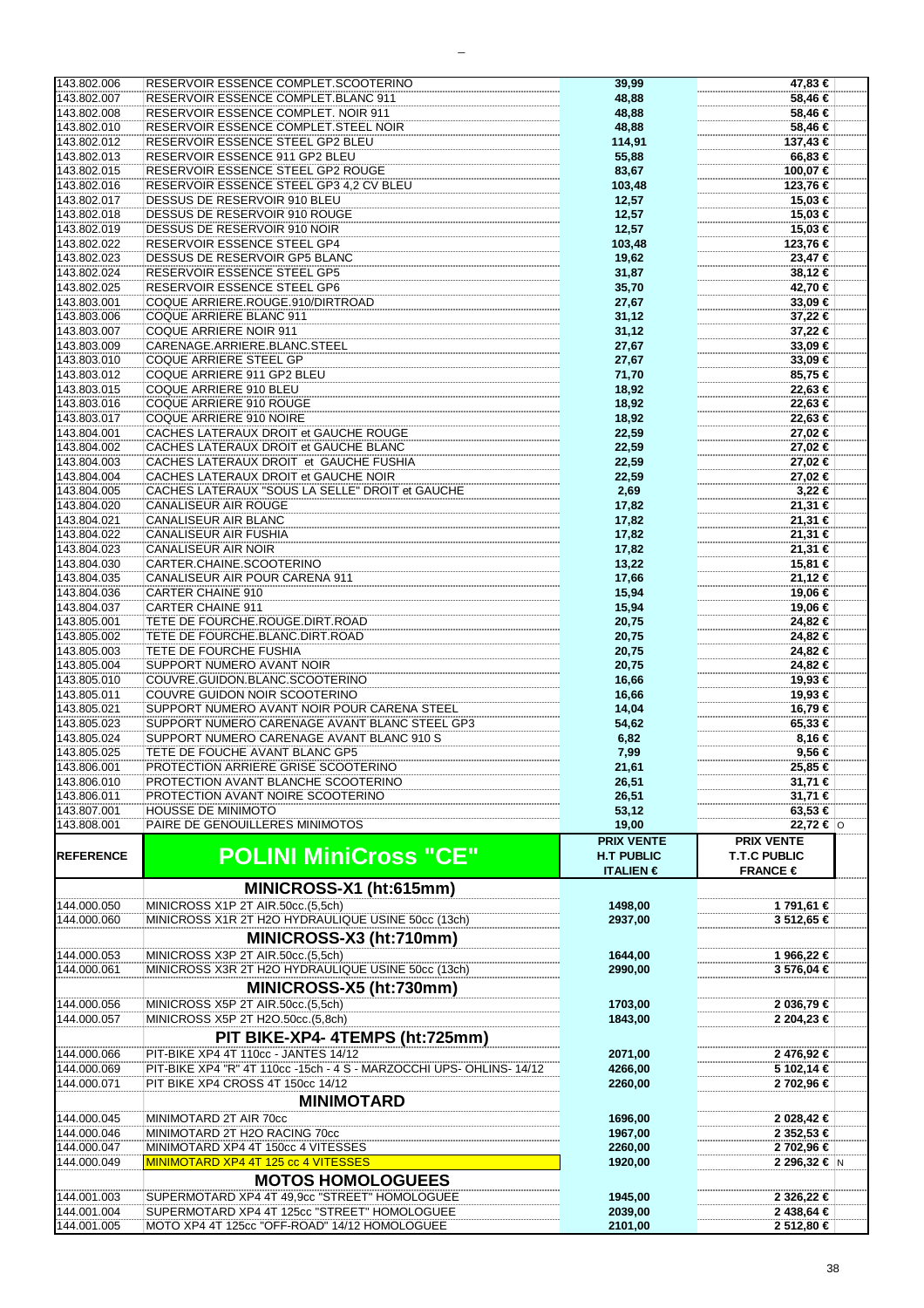|                            | <b>MOTEURS MINICROSS</b>                                                                                  |                  |                      |
|----------------------------|-----------------------------------------------------------------------------------------------------------|------------------|----------------------|
| 144.002.001                | <b>MOTEUR AIR</b>                                                                                         | 1118,96          | 1 338,28 €           |
| 144.002.003                | <b>MOTEUR EAU</b>                                                                                         | 1206,04          | 1442.42€             |
| 144.002.011                | MOTEUR EAU USINE D.19 mod.2004                                                                            | 1579,26          | 1888,79€             |
| 144.002.014<br>144.002.016 | MOTEUR AIR 4 T 110 cc XP4<br>MOTEUR AIR 4 TEMPS 125 XP4S (2007)                                           | 647,84<br>701,41 | 774,82 €<br>838,89€  |
| 144.002.017                | MOTEUR ALU 4 T RACING-4S-EMB+ALLUM.RACING-CARBU D.26 (15ch)                                               | 3377,06          | 4 038,96 €           |
| 144.002.018                | MOTEUR EAU XP65R 65cc. 6 VITESSES                                                                         | 2337,96          | 2 796,20 €           |
| 144.002.020                | MOTEUR AIR 4 TEMPS 50cc XP4S                                                                              | 682,87           | 816,71 €             |
| 144.002.021                | MOTEUR AIR 4 TEMPS 150cc XP4S (sans carbu.)                                                               | 1443,75          | 1 726,73 €           |
|                            | PIECES de RECHANGE MINICROSS                                                                              |                  |                      |
| 144.004.004                | KIT MODIFICATION FREIN.AR.avec.PEDALE mod < 2003                                                          | 58,88            | 70.42 €              |
| 144.004.005                | KIT MODIFICATION MOTEUR H2O D.40 (FONTE)<br>KIT RESSORT POUR FOURCHE X3-X5 PLUS DUR 30%                   | 170,93           | 204,43 €             |
| 144.004.007<br>144.004.008 | KIT RESSORT POUR FOURCHE X3-X5 PLUS DUR 50%                                                               | 39,81<br>39,81   | 47,61 €<br>47,61 €   |
| 144.004.009                | KIT MOTEUR COMPETITION FONTE H2O D.45.8 (65cc)                                                            | 203,05           | 242,85 €             |
| 144.004.011                | ALLUMAGE ELECTRONIQUE SELETTRA COMPLET EVO mod.2002                                                       | 460,59           | 550,87 €             |
| 144.004.012                | ALLUMAGE (Nouveau Modèle) ROTOR INTERNE MINICROSS-PANTERA                                                 | 135,73           | 162,33 €             |
| 144.004.014                | KIT FREIN AR XP4 HYDRAULIQUE D.140                                                                        | 193,88           | 231,88 €             |
| 144.004.015                | KIT FREIN AV MAJORE XP4 MECANIQUE D.200                                                                   | 96,96            | 115,96 €             |
| 144.004.016                | KIT RESSORTS FOURCHE XP4 RENFORCES PLUS DURS                                                              | 84,31            | 100,83 €             |
| 144.004.017<br>144.004.018 | KIT MODIFICATION FREIN ARRIERE HYDRAULIQUE XP4<br>KIT MODIFICATION FREIN AVANT HYDRAULIQUE MINIMOTARD XP4 | 126,46<br>161,03 | 151,25 €<br>192,59 € |
| 144.004.019                | KIT MODIFICATION FREIN AVANT HYDRAULIQUE avec FOURREAU XP4                                                | 307,66           | 367,96 €             |
| 144.004.020                | KIT EMBRAYAGE "MULTIDISQUES" XP4 - CARTER FILTRE A HUILE(D.14)                                            | 688,34           | 823,25 €             |
| 144.004.022                | PIPE ADMISSION "RACING" 125 XP4S                                                                          | 20,49            | 24,51 €              |
| 144.004.024                | KIT EMBRAYAGE MOTEUR XP4T POUR "EMBRAYAGE MAJORE"(D.12)                                                   | 688,34           | 823,25 €             |
| 144.004.026                | KIT MODIFICATION ADMISSION 50 XP4S RACING                                                                 | 20,16            | 24,11 €              |
| 144.004.027                | KIT "RACING" 125 XP4S EURO 3 (Tubulure-Carbu.D.22-Pipe admission)                                         | 153,19           | 183,22 €             |
| 144.010.001                | CYLINDRE AIR avec PISTON D.40                                                                             | 111,78           | 133,69 €             |
| 144.010.002<br>144.010.004 | CYLINDRE EAU avec PISTON D.40<br>CYLINDRE H2O et PISTON D.40,2(EVO)MINICROSS                              | 149,58<br>272,77 | 178,90 €<br>326,23 € |
| 144.010.005                | CYLINDRE H2O FONTE et PISTON D.45.8 (65CC)                                                                | 174,00           | 208,10 €             |
| 144.010.006                | CYLINDRE MOTEUR 4T 110 cc                                                                                 | 35,44            | 42,39€               |
| 144.010.007                | CYLINDRE H2O avec PISTON XP65R D.45                                                                       | 350,53           | 419,23 €             |
| 144.010.009                | <b>CYLINDRE 125 XP4S 2007</b>                                                                             | 120,30           | 143,88 €             |
| 144.010.010                | CYLINDRE 50 XP4S                                                                                          | 121,32           | 145,10 €             |
| 144.010.011                | CYLINDRE H2O avec PISTON XP65R 2008                                                                       | 306,35           | 366,39€              |
| 144.010.012<br>144.010.013 | CYLINDRE POUR MOTEUR XP4 150<br>CYLINDRE AIR avec PISTON D.47,6                                           | 199,25<br>179,00 | 238,30 €<br>214,08 € |
| 144.015.001                | <b>CULASSE AIR D.40</b>                                                                                   | 36,88            | 44.11 €              |
| 144.015.002                | <b>CULASSE EAU</b>                                                                                        | 39,81            | 47,61 €              |
| 144.015.004                | COUVERCLE POUR DOME CULASSE D.40.2                                                                        | 56,76            | 67,88 €              |
| 144.015.005                | DOME CULASSE D.40.2                                                                                       | 62,18            | 74,37 €              |
| 144.015.006                | CULASSE AIR D.47,4                                                                                        | 44,72            | 53,49 €              |
| 144.015.007<br>144.015.008 | <b>CULASSE MOTEUR 4T.2 SOUPAPES</b><br><b>CULASSE XP65R</b>                                               | 57,85<br>61,66   | 69,19 €<br>73,75 €   |
| 144.015.009                | CULASSE 125 XP4S                                                                                          | 163,67           | 195,75 €             |
| 144.015.010                | <b>CULASSE 125 XP4S 2007</b>                                                                              | 227,85           | 272,51 €             |
| 144.015.011                | CULASSE 50 XP4S                                                                                           | 230,38           | 275,53 €             |
| 144.015.012                | <b>CULASSE POUR MOTEUR XP4 150</b>                                                                        | 195,66           | 234,01 €             |
| 144.015.013                | CULASSE AIR D.47,6                                                                                        | 40,65            | 48,62 €              |
| 144.020.001                | PISTON.MINICROSS.D40<br>PISTON COMPLET D.40.4                                                             | 50,85            | 60,82 €              |
| 144.020.002<br>144.020.003 | PISTON COMPLET D.40.8                                                                                     | 50,85<br>50,85   | 60,82 €<br>60,82 €   |
| 144.020.007/A              | PISTON COMPLET D40,2/A                                                                                    | 52,62            | 62,93 €              |
| 144.020.007/B              | PISTON COMPLET D40.2/B                                                                                    | 52,62            | 62,93 €              |
| 144.020.007/C              | PISTON COMPLET D40,2/C                                                                                    | 52,62            | 62,93 €              |
| 144.020.007/D              | PISTON COMPLET D40,2/D                                                                                    | 52,62            | 62,93 €              |
| 144.020.008                | PISTON COMPLET D.45.8                                                                                     | 56,36            | 67,41 €              |
| 144.020.009/B              | PISTON COMPLET D.44/B                                                                                     | 59,03            | 70,60 €              |
| 144.020.010<br>144.020.012 | PISTON COMPLET D.52,4 XP4<br>PISTON COMPLET D.52,4 125 XP4S                                               | 31,02<br>45,03   | 37,10 €<br>53,86 €   |
| 144.020.013                | PISTON COMPLET D.52,4 125 XP4S 2007                                                                       | 40,17            | 48,04 €              |
| 144.020.015                | PISTON COMPLET D.57 XP4 150                                                                               | 54,87            | 65,62€               |
| 144.025.001                | SEGMENT(UNI)D40x1,5.TRAPEZ.MINICROSS                                                                      | 9,44             | 11,29 €              |
| 144.025.002                | SEGMENT D.40.4X1.5 TRAPEZOIDAL                                                                            | 9,44             | 11,29 €              |
| 144.025.003                | SEGMENT D.40.8X1.5 TRAPEZOIDAL                                                                            | 9,44             | 11,29 €              |
| 144.025.005                | SEGMENT D.44.4X1.5                                                                                        | 5,99             | 7,16 €               |
| 144.025.006                | SEGMENT D.44.8X1.5                                                                                        | 5,99             | 7,16 €               |
| 144.025.007<br>144.025.008 | SEGMENT(UNI)D40,2.CHROME.MINICROSS<br>SEGMENT D.45.8X1 CHROME                                             | 17,31<br>14,41   | 20,70 €<br>17,23 €   |
| 144.025.009                | SEGMENT POUR PISTON D.52,4 XP4                                                                            | 14,81            | 17,71 €              |
| 144.025.010                | SEGMENT XP65R D.45                                                                                        | 22,81            | 27,28 €              |
| 144.025.011                | SEGMENT D.52,4 125 XP4S                                                                                   | 19,67            | 23,53 €              |
| 144.025.012                | SEGMENT D.52,4 125 XP4S 2007                                                                              | 22,37            | 26,75 €              |
| 144.025.013                | SEGMENT D.39 50 XP4S                                                                                      | 22,57            | 26,99 €              |
| 144.030.001                | AXE PISTON D.12X33                                                                                        | 4,33             | 5,18 €               |
| 144.030.002                | AXE PISTON D.12X33X8 K2D PIST. D.40.2                                                                     | 5,15             | 6,16€                |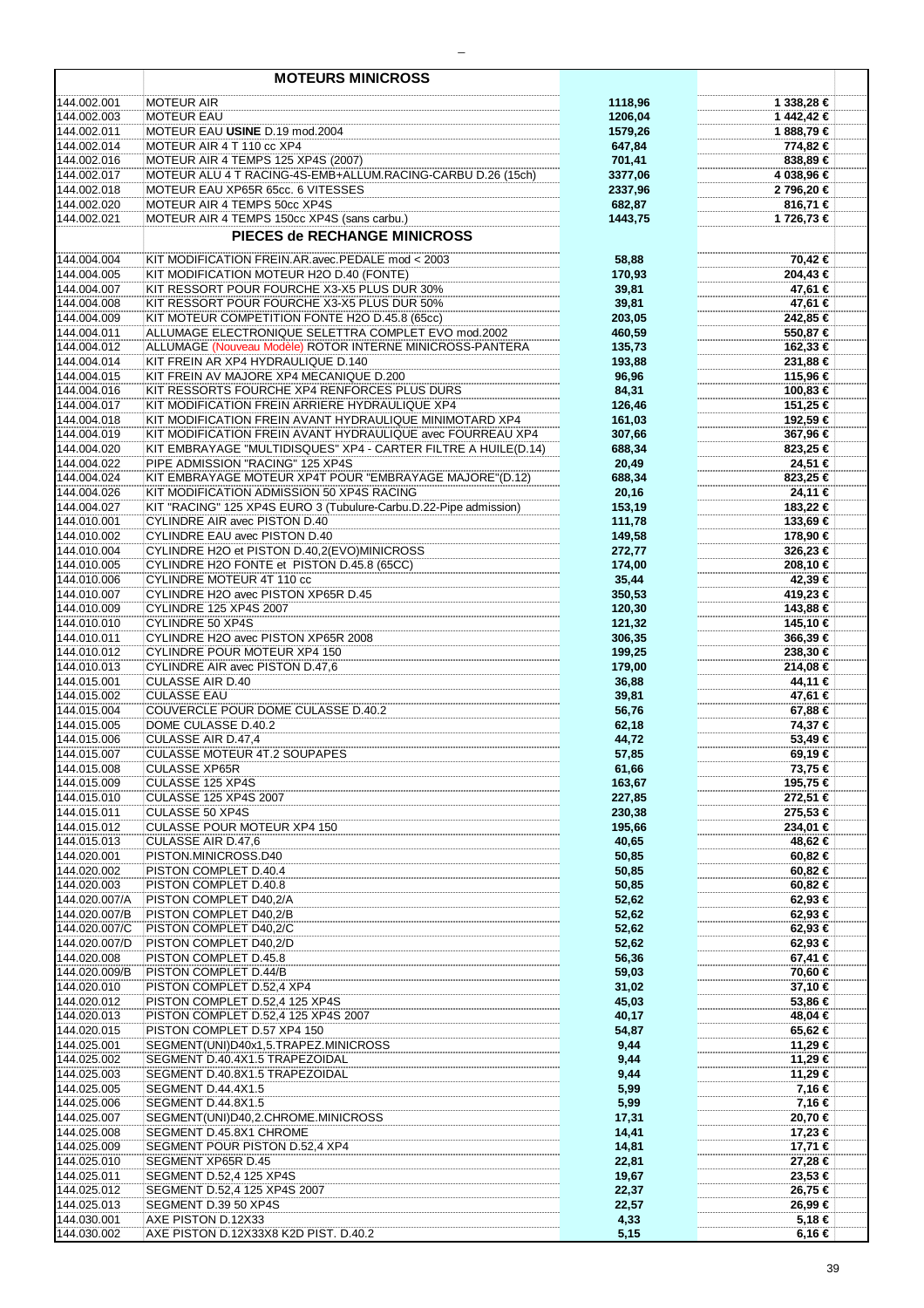| 144.030.004                | <b>AXE PISTON XP4</b>                                              | 1,68         | 2,01 €           |
|----------------------------|--------------------------------------------------------------------|--------------|------------------|
|                            |                                                                    |              |                  |
| 144.030.005                | AXE CULBUTEUR 125 XP4S                                             | 9,85         | 11,78 €          |
| 144.030.006                | AXE PISTON D.12X36X8 K2D XP65R                                     |              | $6,23 \in$       |
|                            |                                                                    | 5,21         |                  |
| 144.030.007                | AXE CULBUTEUR 125 XP4S 2007                                        | 1,46         | 1,75 €           |
|                            |                                                                    |              |                  |
| 144.030.008                | AXE CULBUTEUR 50 XP4S                                              | 1,12         | 1,34 €           |
| 144.034.001                | JOINTS (POCH) MOTEUR AIR D.40                                      | 10,76        | 12,87 €          |
|                            |                                                                    |              |                  |
| 144.034.002                | JOINTS (POCH) MOTEUR.H2O.D.40                                      | 13,72        | 16,41 €          |
| 144.034.003                | JOINTS (POCH) CYLINDRE AIR                                         |              |                  |
|                            |                                                                    | 4,33         | 5,18€            |
| 144.034.004                | JOINTS (POCH) CYLINDRE.H2O.MINICROSS                               | 6,65         | 7,95 €           |
|                            |                                                                    |              |                  |
| 144.034.005                | JOINTS (POCH) CYL.H2O.D40,2.MINICROSS                              | 8,28         | 9,90 €           |
|                            |                                                                    |              |                  |
| 144.034.006                | JOINTS (POCH) CYLINDRE D.45,8 H2O                                  | 11,59        | 13,86 €          |
| 144.034.007                | JOINTS (POCH) MOTEUR H2O D.40.2                                    | 21,05        | 25,18 €          |
|                            |                                                                    |              |                  |
| 144.034.008                | JOINTS (POCH) MOTEUR H2O XP65R                                     | 19,12        | 22,87 €          |
|                            | JOINTS (POCH) CYLINDRE H2O XP65R                                   |              |                  |
| 144.034.009                |                                                                    | 5,76         | $6,89 \in$       |
| 144.034.010                | JOINTS (POCH) CYLINDRE H2O XP65R 2008                              | 6,20         | 7,42 €           |
|                            |                                                                    |              |                  |
| 144.035.001                | JEU JOINTS D'EMBASE EP:0.05-0.1-0.15-0.2                           | 4,33         | 5,18 €           |
|                            |                                                                    |              |                  |
| 144.035.002                | JOINT D'EMBASE CYLINDRE XP4                                        | 1,07         | 1,28 €           |
| 144.035.003                | JOINT D'EMBASE CYLINDRE 125 XP4S                                   |              | 2,31€            |
|                            |                                                                    | 1,93         |                  |
| 144.035.004                | JOINT D'EMBASE CYLINDRE 125 XP4S 2007                              | 0,95         | $1,14$ €         |
| 144.035.005                | JOINT D'EMBASE CYLINDRE 50 XP4S                                    |              |                  |
|                            |                                                                    | 0,88         | 1,05 €           |
| 144.035.006                | JOINT EMBASE CYLINDRE XP4 150                                      | 24,40        | 29,18 €          |
|                            |                                                                    |              |                  |
| 144.040.001                | JOINT DE CULASSE XP4                                               | 4,84         | 5,79€            |
| 144.040.002                | JOINT DE CULASSE 125 XP4S                                          |              | 10,32 €          |
|                            |                                                                    | 8,63         |                  |
| 144.040.003                | JOINT DE CULASSE 125 XP4S 2007                                     | 4,70         | 5,62 €           |
|                            |                                                                    |              |                  |
| 144.040.004                | JOINT DE CULASSE 50 XP4S                                           | 4,92         | 5,88 €           |
| 144.040.005                | JOINT DE CULASSE 150 XP4S                                          | 13,63        | 16,30 €          |
|                            |                                                                    |              |                  |
| 144.045.001                | <b>JOINT D'ECHAPPEMENT</b>                                         | 0,75         | $0,90 \in$       |
|                            |                                                                    |              |                  |
| 144.045.002                | JOINT D'ECHAPPEMENT XP4                                            | 0,93         | 1,11 €           |
| 144.045.003                | JOINT D'ECHAPPEMENT XP65R                                          | 1,39         | 1,66 €           |
|                            |                                                                    |              |                  |
| 144.045.004                | JOINT D'ECHAPPEMENT 150 XP4                                        | 6,47         | 7,74 €           |
| 144.050.002                | JOINT D'ADMISSION XP65R                                            | 0,58         | 0,69 €           |
|                            |                                                                    |              |                  |
| 144.050.003                | JOINT D'ADMISSION XP4 150                                          | 4,16         | 4,98 €           |
|                            |                                                                    |              |                  |
| 144.055.001                | JOINT CARTER EMBRAYAGE                                             | 3,37         | 4,03 €           |
| 144.055.004                | JOINT CARTER CENTRAL XP65R                                         | 7,80         | $9,33$ €         |
|                            |                                                                    |              |                  |
| 144.055.005                | JOINT CARTER EMBRAYAGE XP65R                                       | 10,80        | 12,92 €          |
| 144.055.006                | JOINT CARTER ALLUMAGE 125 XP4S                                     | 4,00         | 4,78 €           |
|                            |                                                                    |              |                  |
| 144.055.008                | JOINT CARTER CENTRAL 125 XP4S 2007                                 | 2,74         | $3,28 \in$       |
| 144.055.009                | JOINT CARTER ALLUMAGE 125 XP4S 2007                                | 1,46         | 1,75 €           |
|                            |                                                                    |              |                  |
| 144.055.010                | JOINT CARTER EMBRAYAGE 125 XP4S 2007                               | 1,96         | 2,34 €           |
| 144.055.011                | JOINT CARTER CENTRAL XP65R 2008                                    | 8,80         | 10,52 €          |
|                            |                                                                    |              |                  |
| 144.055.012                | JOINT CARTER EMBRAYAGE XP65R 2008                                  | 3,58         | 4,28 €           |
|                            |                                                                    |              |                  |
| 144.055.013                | JOINT CARTER EMBRAYAGE 150 XP4                                     | 4,05         | 4,84 €           |
| 144.055.014                | JOINT CARTER CENTRAL XP4 150                                       | 5,09         | $6,09 \in$       |
|                            |                                                                    |              |                  |
| 144.060.001                | JOINT.POMPE.EAU.MINICROSS                                          | 0,83         | 0.99 ∈           |
| 144.060.002                | JOINT ROTULE AMORTISSEUR REGLABLE                                  | 0,40         | $0,48 \in$       |
|                            |                                                                    |              |                  |
| 144.060.003                | JOINT COUVERCLE CULASSE GAUCHE XP4                                 | 0,33         | $0,39 \in$       |
|                            |                                                                    |              |                  |
| 144.060.007                | JOINT COUVERCLE EMBRAYAGE XP4                                      | 2,12         | 2,54 €           |
| 144.060.008                | JOINT FREIN PINCE HYDRAULIQUE                                      | 3,14         | $3,76 \in$       |
|                            |                                                                    |              |                  |
| 144.060.009                | JOINTS (POCH) CARBU.MIKUNI D.22 XP4                                | 3,83         | 4,58 €           |
| 144.060.010                | JOINT POMPE EAU XP65R                                              | 1,12         | $1,34 \in$       |
|                            |                                                                    |              |                  |
| 144.060.011                | JOINT COUVERCLE CULASSE GAUCHE 125 XP4S                            | 1,12         | $1,34 \in$       |
| 144.060.012                | JOINT COUVERCLE CULASSE SUPERIEUR 125 XP4S                         | 1,12         | $1,34$ €         |
|                            |                                                                    |              |                  |
| 144.060.013                | JOINT COUVERCLE CULASSE GAUCHE 125 XP4S 2007                       | 0,40         | 0,48€            |
| 144.060.014                | JOINT CAOUTCHOUC SILENCIEUX XP4 110/125                            | 0,80         | 0,96€            |
|                            |                                                                    |              |                  |
| 144.060.015                | JOINT COUVERCLE CULASSE DROIT 125 XP4S 2007                        | 0, 16        | 0,19€            |
| 144.060.016                | JOINT POMPE EAU XP65R 2008                                         | 2,74         | $3,28 \in$       |
|                            |                                                                    |              |                  |
| 144.060.017                | JOINT COUVRE CULASSE 150 XP4                                       | 4,05         | 4,84 €           |
| 144.060.018                | JOINT COUVERCLE CULASSE GA.XP4 150                                 | 4,62         | 5,53€            |
|                            |                                                                    |              |                  |
| 144.060.019                | JOINT POMPE EAU 150 XP4                                            | 0,82         | 0,98€            |
|                            | JOINTS SPY POCHETTE COMPLETE MOTEUR AIR                            |              |                  |
| 144.065.001                |                                                                    | 19,11        | 22,86 €          |
| 144.065.002                | JOINTS SPY POMPE EAU 8X19X10                                       | 2,53         | $3,03 \in$       |
|                            |                                                                    |              |                  |
| 144.065.003                | JOINTS SPY POCHETTE COMPLETE MOTEUR.H2O                            | 21,41        | 25,61 €          |
| 144.065.004                | JOINT.SPY.FOURCHE (33X45X10) MINICROSS                             | 9,90         | 11,84 €          |
|                            |                                                                    |              |                  |
| 144.065.005                | CACHE.POUSSIERE.FOURCHE.MINICROSS                                  | 8,95         | 10,70 €          |
| 144.065.006                | JOINTS SPY CARTERS                                                 | 2,04         | $2,44$ €         |
|                            |                                                                    |              |                  |
| 144.065.007                | JOINTS SPY MOTEUR AIR D.17                                         | 20,78        | 24,85 €          |
| 144.065.008                | JOINTS SPY MOTEUR H2O D.17                                         | 22,38        | 26,77 €          |
|                            |                                                                    |              |                  |
| 144.065.009                | JOINTS SPY EMBIELLAGE MOTEUR 20X30X5                               | 8,05         | 9,63€            |
| 144.065.010                | JOINTS SPY CARTER KICK 16X24X5                                     |              |                  |
|                            |                                                                    | 2,01         | 2,40 €           |
| 144.065.011                | JOINTS SPY PIGNON 15X24X6                                          | 2,07         | 2,48€            |
|                            |                                                                    |              |                  |
| 144.065.012                | JOINTS SPY PIGNON 17X28X7                                          | 2,93         | $3,50 \in$       |
| 144.065.013                | JOINTS SPY SELECTEUR XP4                                           | 2,57         | 3,07 €           |
|                            |                                                                    |              |                  |
| 144.065.014                | JOINTS SPY EMBRAYAGE XP4                                           | 1,81         | 2,16 €           |
| 144.065.015                | JOINTS SPY KICK XP4                                                | 2,57         | 3,07 €           |
|                            |                                                                    |              |                  |
| 144.065.016                | JOINTS SPY PIGNON XP4                                              | 2,57         | 3,07 €           |
|                            |                                                                    |              |                  |
| 144.065.018                | JOINTS SPY FOURCHE 18X24X5                                         | 2,39         | 2,86 €           |
| 144.065.019                |                                                                    |              |                  |
|                            | JOINTS SPY EMBIELLAGE MOTEUR XP65R                                 |              |                  |
|                            |                                                                    | 11,80        | 14,11 €          |
| 144.065.020<br>144.065.022 | JOINTS SPY EMBRAYAGE XP65R<br>JOINTS SPY PIGNON SORTIE BOITE XP65R | 6,26<br>3,84 | 7,49 €<br>4,59 € |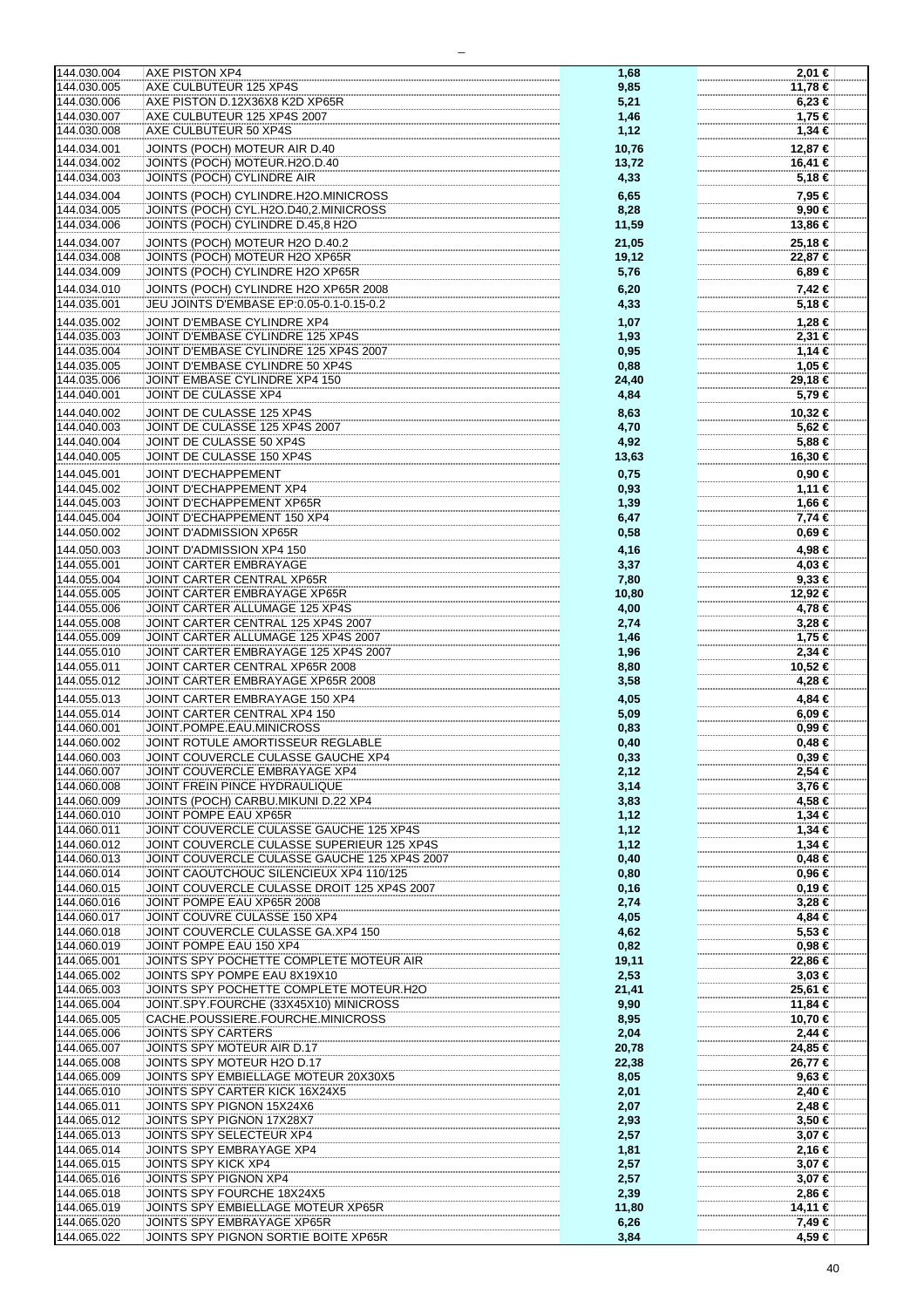| 144.065.023                | <b>JOINTS SPY CARTER KICK XP65R</b>                                               | 2,74             | $3,28 \in$                 |
|----------------------------|-----------------------------------------------------------------------------------|------------------|----------------------------|
| 144.065.024                | JOINTS SPY POMPE EAU XP65R                                                        | 5,80             | 6,94 €                     |
| 144.065.025                | JOINTS SPY FOURCHE XP65R                                                          | 33,99            | 40,65 €                    |
| 144.065.026                | JOINTS SPY SOUPAPE 125 XP4S                                                       | 21,99            | 26,30 €                    |
| 144.065.027                | JOINTS SPY SELECTEUR 125 XP4S                                                     | 3,32             | $3,97 \in$                 |
| 144.065.028                | JOINTS SPY CARTER KICK 125 XP4S                                                   | 6,58             | 7,87 €                     |
| 144.065.029                | JOINTS SPY ENGRENAGE KICK 125 XP4S                                                | 8,21             | 9,82 €                     |
| 144.065.030                | JOINT CARTER KICK 125 XP4S 2007                                                   | 3,14             | 3,76 €                     |
| 144.065.031                | JOINT ENGRENAGE KICK 125 XP4S 2007                                                | 2,24             | 2,68 €                     |
| 144.065.032                | JOINT LEVIER EMBRAYAGE 125 XP4S 2007                                              | 2,90             | $3,47 \in$                 |
| 144.065.033                | <b>JOINT KICK 125 XP4S 2007</b>                                                   | 2,24             | 2,68 €                     |
| 144.065.035                | JOINT SOUPAPE 50 XP4S                                                             | 2,96             | $3,54 \in$                 |
| 144.065.036                | JOINTS SPY ALLUMAGE XP4 RACING                                                    | 6,77             | 8,10 €                     |
| 144.065.037                | JOINTS SPY SOUPAPE XP4 150                                                        | 1,97             | 2,36 €                     |
| 144.065.038                | JOINTS SPY COTE ALLUMAGE XP4 150                                                  | 2,55             | $3,05 \in$                 |
| 144.065.039                | JOINTS SPY PIGNON XP4 150                                                         | 1,28             | 1,53 €                     |
| 144.065.040                | JOINTS SPY PEDALE SELECTEUR XP4 150                                               | 1,28             | 1,53 €                     |
| 144.070.001                | CARTERS MOTEUR AIR avec ROULEMENTS ET JOINTS                                      | 277,74           | 332,18 €                   |
| 144.070.002<br>144.070.003 | CARTERS MOTEUR.H2O avec ROULEMENTS ET JOINTS<br><b>CARTER DROIT EMBRAYAGE</b>     | 302,37           | 361,63 €                   |
| 144.070.004                | COUVERCLE DE POMPE EAU                                                            | 25,22<br>2,68    | 30,16 €<br>3,21 €          |
| 144.070.006                | CARTERS MOTEUR H2O avec ROULEMENTS ET JOINTS D.17                                 | 303,15           | 362,57 €                   |
| 144.070.010                | <b>CARTERS (PAIRE) MOTEUR XP65R</b>                                               | 675,11           | 807,43 €                   |
| 144.070.012                | CARTER EMBRAYAGE MODIFIE                                                          | 240,06           | 287,11 €                   |
| 144.070.013                | CARTER EMBRAYAGE 125 XP4S                                                         | 95,77            | 114,54 €                   |
| 144.070.014                | CARTER CENTRAL GAUCHE 125 XP4S                                                    | 117,99           | 141,12 €                   |
| 144.070.015                | CARTER CENTRAL DROIT 125 XP4S                                                     | 78,72            | 94,15 €                    |
| 144.070.016                | CARTER CENTRAL GAUCHE 125 XP4S 2007                                               | 220,82           | 264,10 €                   |
| 144.070.017                | CARTER CENTRALE DROIT 125 XP4S 2007                                               | 176,66           | 211,29 €                   |
| 144.070.019                | CARTER MOTEUR XP65R 2008                                                          | 331,92           | 396,98 €                   |
| 144.070.020                | CARTER EMBRAYAGE LATERAL XP65R 2008                                               | 40,46            | 48,39€                     |
| 144.070.021                | COUVERCLE EMBRAYAGE XP65R 2008                                                    | 9,30             | 11,12 €                    |
| 144.070.022                | CARTER EMBRAYAGE XP4 150                                                          | 242,55           | 290,09 €                   |
| 144.075.002                | CARTER VOLANT ALLUMAGE                                                            | 7,79             | $9,32 \in$                 |
| 144.075.003                | CARTER PIGNON SORTIE BOITE                                                        | 4,02             | 4,81 €                     |
| 144.075.004                | CARTER VOLANT XP4                                                                 | 8,88             | 10,62 €                    |
| 144.075.005                | COUVERCLE CULASSE / CHAINE DISTRIBUTION XP4                                       | 4,47             | 5,35 €                     |
| 144.075.006                | CACHE CULBUTEUR SUPERIEUR XP4                                                     | 3,88             | 4,64 €                     |
| 144.075.008                | <b>CARTER ALLUMAGE XP65R</b>                                                      | 10,94            | 13,08 €                    |
| 144.075.009<br>144.075.011 | COUVERCLE FILTRE HUILE CARTER MODIFIE XP4<br>COUVERCLE CULASSE SUPERIEUR 125 XP4S | 10,94            | 13,08 €<br>9,82 €          |
| 144.075.012                | COUVERCLE CULASSE DROIT 125 XP4S                                                  | 8,21<br>10,27    | 12,28 €                    |
| 144.075.013                | CARTER KICK 125 XP4S                                                              | 43,27            | 51,75 €                    |
| 144.075.015                | CARTER PIGNON SORTIE BOITE 125 XP4S                                               | 5,87             | 7,02 €                     |
| 144.075.016                | COUVERCLE CULASSE / TENDEUR DISTRIBUTION 125 XP4S 2007                            | 9,11             | 10,90 €                    |
| 144.075.017                | CUVERCLE CULASSE SUPERIEUR 125 XP4S 2007                                          | 8,08             | 9,66 €                     |
| 144.075.018                | COUVERCLE CULASSE DROIT 125 XP4S 2007                                             | 9,89             | 11,83 €                    |
| 144.075.019                | CARTER VOLANT ALLUMAGE 125 XP4S 2007                                              | 50,81            | 60,77 €                    |
| 144.075.020                | CARTER PIGNON SORTIE BOITE 125 XP4S 2007                                          | 33,15            | 39,65 €                    |
| 144.075.021                | CARTER KICK 125 XP4S 2007                                                         | 52,24            | 62,48 €                    |
| 144.075.022                | CARTER VOLANT XP 65 R 2008                                                        | 13,20            | 15,79 €                    |
| 144.075.023                | COUVERCLE CULASSE GAUCHE XP4 150                                                  | 25,30            | 30,26 €                    |
| 144.075.024                | CARTER VOLANT XP4 150                                                             | 50,48            | 60,37€                     |
| 144.080.003                | EMBIELLAGE XP4 avec ROULEMENTS et ECROU                                           | 205,81           | 246,15 €                   |
| 144.080.004                | <b>EMBIELLAGE XP4</b><br><b>EMBIELLAGE XP65R</b>                                  | 85,58            | 102,35 €                   |
| 144.080.005<br>144.080.008 | EMBIELLAGE 125 XP4S 2007                                                          | 593,29           | 709,57 €<br>$310,27$ $\in$ |
| 144.080.009                | <b>EMBIELLAGE 50 XP4S</b>                                                         | 259,42<br>240,18 | 287,26 €                   |
| 144.080.010                | EMBIELLAGE XP65R 2008                                                             | 350,37           | 419,04 €                   |
| 144.080.011                | <b>EMBIELLAGE XP4 150</b>                                                         | 169,56           | 202,79 €                   |
| 144.100.001                | ENGRENAGE Z=34 (1 VITESSE)                                                        | 25,22            | 30,16 €                    |
| 144.100.002                | ENGRENAGE Z=30 (2 VITESSES)                                                       | 24,89            | 29,77 €                    |
| 144.105.001                | <b>ENGRENAGE PRIMAIRE</b>                                                         | 65,95            | 78,88 €                    |
| 144.105.002                | <b>ENGRENAGE PRIMAIRE Z=53</b>                                                    | 95,76            | 114,53 €                   |
| 144.105.003                | <b>ENGRENAGE PRIMAIRE XP4 Z=67</b>                                                | 30,17            | 36,08 €                    |
| 144.105.004                | ENGRENAGE PRIMAIRE 125 XP4S Z=18                                                  | 18,85            | 22,54 €                    |
| 144.110.001                | ENGRENAGE.KICK.MINICROSS.9 DENTS(ECROU144.111.001+144.255.002)                    | 16,66            | 19,93 €                    |
| 144.110.002                | ENGRENAGE MISE EN ROUTE XP65R 29 DENTS                                            | 73,67            | 88,11 €                    |
| 144.110.003                | <b>ENGRENAGE POINT MORT XP65R</b>                                                 | 53,22            | 63,65 €                    |
| 144.112.002                | FOURCHETTE DE SELECTION XP4                                                       | 14,72            | 17,61 €                    |
| 144.112.003                | FOURCHETTE DE SELECTION SECONDAIRE XP65R                                          | 68,20            | 81,57 €                    |
| 144.112.004<br>144.112.005 | FOURCHETTE DE SELECTION PRIMAIRE XP65R                                            | 74,36            | 88,93 €                    |
| 144.113.002                | FOURCHETTE DE SELECTION 125 XPS4 2007<br><b>BARILLET DE SELECTION XP65R</b>       | 9,89<br>65,92    | 11,83 €<br>78,84 €         |
| 144.113.003                | ROCHET DE SELECTION XP65R                                                         | 49,39            | 59,07 €                    |
| 144.113.006                | BARILLET DE SELECTION 125 XP4S 2007                                               | 44,58            | 53,32 €                    |
| 144.113.007                | BARILLET DE SELECTION XP4 150                                                     | 37,78            | 45,18 €                    |
| 144.115.001                | ENGRENAGE POMPE EAU (1 VITESSE) Z=23                                              | 1,87             | 2,24€                      |
| 144.115.002                | <b>ENGRENAGE POMPE EAU (1 VITESSE) Z=36</b>                                       | 2,68             | $3,21 \in$                 |
| 144.115.003                | <b>ENGRENAGE POMPE EAU (2 VITESSES)</b>                                           | 1,87             | $2,24$ €                   |
| 144.115.004                | <b>ENGRENAGE POMPE EAU XP65R</b>                                                  | 26,48            | 31,67 €                    |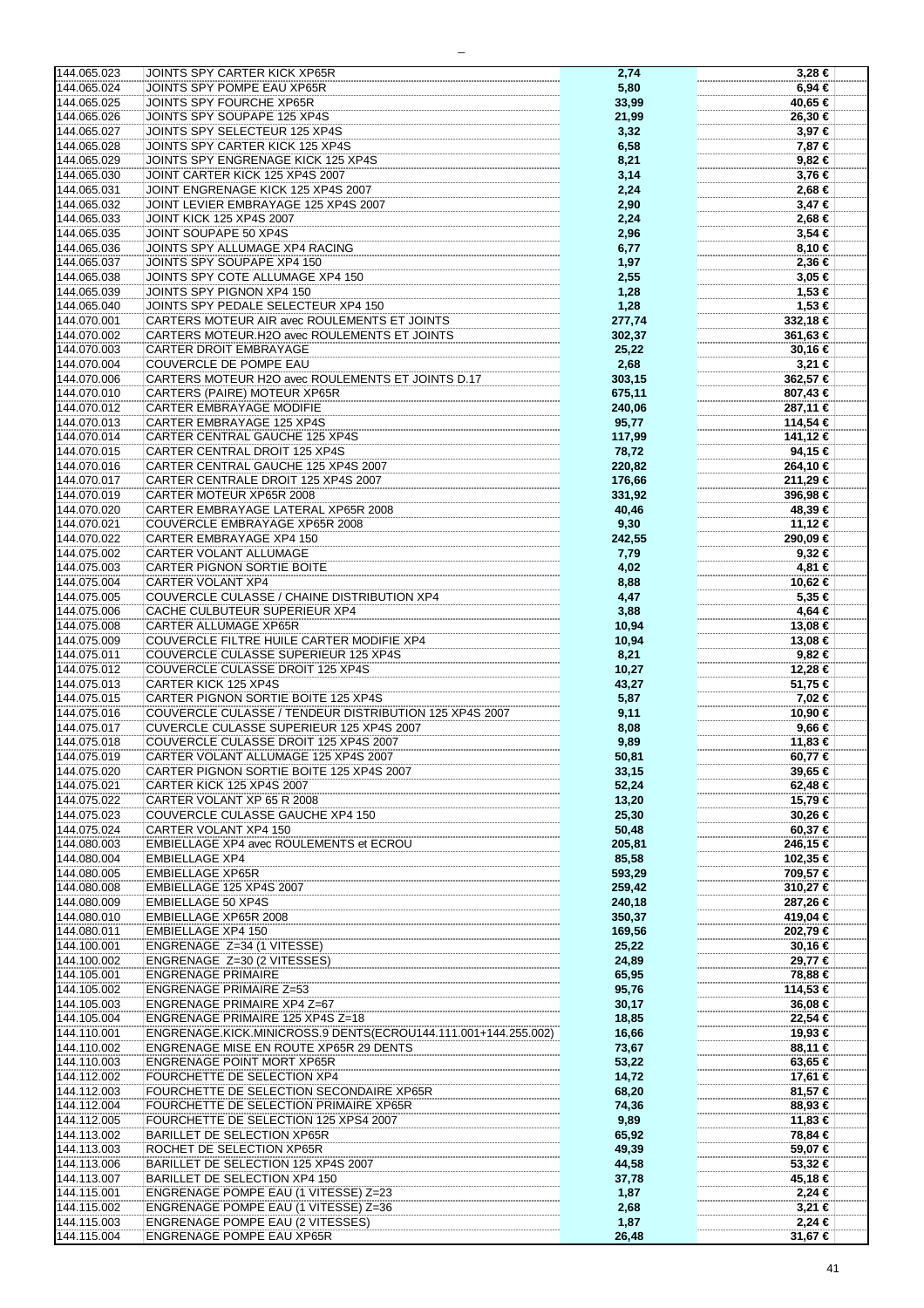| 144.120.001 | ARBRE PRIMAIRE (2 VITESSES)                            | 52,98  |              |
|-------------|--------------------------------------------------------|--------|--------------|
|             |                                                        |        | 63,36 €      |
| 144.120.003 | ARBRE ET ENGRENAGE PRIMAIRE                            | 103,58 | 123,88 €     |
|             |                                                        |        |              |
| 144.120.004 | ARBRE PRIMAIRE N.M.(1 VITESSE)                         | 39,68  | 47,46 €      |
| 144.120.005 | ARBRE PRIMAIRE CANNELE MAJORE                          | 47,92  | 57,31 €      |
|             |                                                        |        |              |
| 144.120.006 | ARBRE PRIMAIRE BOITE DE VITESSES XP4                   | 28,05  | 33,55 €      |
| 144.120.007 | ARBRE PRIMAIRE BOITE DE VITESSES XP65R                 | 553,73 | 662,26 €     |
|             |                                                        |        |              |
| 144.120.008 | ARBRE PRIMAIRE BOITE DE VITESSES CARTER MODIFIE XP4    | 53,22  | 63,65 €      |
| 144.120.010 | ARBRE PRIMAIRE BOITE DE VITESSES NM CARTER MODIFIE     | 81,86  | 97,90 €      |
|             |                                                        |        |              |
| 144.120.011 | ARBRE PRIMAIRE BOITE DE VITESSES 125 XP4S 2007         | 42,90  | 51,31 €      |
| 144.120.012 | ARBRE PRIMAIRE BOITE DE VITESSES 50 XP4S               | 43,52  | 52,05 €      |
|             |                                                        |        |              |
| 144.120.013 | ARBRE PRIMAIRE BOITE DE VITESSES XP65R 2008            | 360,47 | 431,12 €     |
|             |                                                        |        |              |
| 144.125.001 | ARBRE SECONDAIRE (2 VITESSES)                          | 43,93  | 52,54 €      |
| 144.125.002 | ARBRE SECONDAIRE (1 VITESSE) et ENGRENAGE.POMPE        | 56,91  | 68,06 €      |
|             |                                                        |        |              |
| 144.125.003 | ARBRE SECONDAIRE (1 VITESSE) AIR                       | 54,26  | 64,89 €      |
| 144.125.004 | ARBRE SECONDAIRE MOTEUR H2O D.17                       | 60,67  | 72,56 €      |
|             |                                                        |        |              |
| 144.125.005 | ARBRE SECONDAIRE MOTEUR AIR D.17                       | 58,28  | 69,70 €      |
| 144.125.006 | ARBRE SECONDAIRE BOITE DE VITESSES XP4                 |        | 33,55 €      |
|             |                                                        | 28,05  |              |
| 144.125.007 | ARBRE SECONDAIRE BOITE DE VITESSE XP65R                | 814,22 | $973,81 \in$ |
| 144.125.008 |                                                        |        |              |
|             | ARBRE SECONDAIRE XP65R                                 | 68,20  | 81,57 €      |
| 144.125.009 | ARBRE SECONDAIRE BOITE DE VITESSES 125 XP4S 2007       | 52,24  | 62,48€       |
|             |                                                        |        |              |
| 144.125.010 | ARBRE SECONDAIRE BOITE DE VITESSES 50 XP4S             | 52,71  | 63,04 €      |
| 144.125.011 | ARBRE SECONDAIRE BOITE DE VITESSES XP65R 2008          | 588,42 | 703,75 €     |
|             |                                                        |        |              |
| 144.126.001 | <b>BARILLET DE SELECTION</b>                           | 22,41  | 26,80 €      |
| 144.128.001 | BARILLET DE SELECTION COMPLET 150 XP4                  | 145,53 | 174,05 €     |
|             |                                                        |        |              |
| 144.130.001 | ARBRE POMPE EAU et CLIPS                               | 4,83   | 5,78 €       |
| 144.130.002 | ARBRE POMPE EAU XP65R                                  | 65,92  | 78,84 €      |
|             |                                                        |        |              |
| 144.130.003 | ARBRE POMPE EAU XP65R 2008                             | 58,00  | 69,37€       |
|             |                                                        |        |              |
| 144.131.001 | ROCHET.KICK et RESSORT.MINICROSS                       | 45,24  | 54,11 €      |
| 144.131.003 | KICK COMPLET XP65R                                     | 67,27  | 80,45 €      |
|             |                                                        |        |              |
| 144.131.004 | AXE DE KICK 125 XP4S                                   | 26,22  | 31,36 €      |
| 144.131.005 | AXE DE KICK 125 XP4S 2007                              | 45,10  | 53,94 €      |
|             |                                                        |        |              |
| 144.132.001 | ARBRE EMBRAYAGE XP65R                                  | 96,60  | 115,53 €     |
| 144.132.002 | AXE DE COMMANDE EMBRAYAGE CARTER MODIFIE XP4           | 32,76  | 39,18 €      |
|             |                                                        |        |              |
| 144.132.003 | AXE DE COMMANDE EMBRAYAGE XP65R 2008                   | 21,42  | 25,62 €      |
|             |                                                        |        |              |
| 144.140.002 | AXE DE COMMANDE SELECTEUR XP65R                        | 99,60  | 119,12 €     |
| 144.140.005 | AXE COMMANDE BOITE VITESSE XP4 150                     | 12,37  | 14,79 €      |
|             |                                                        |        |              |
| 144.145.002 | CLOCHE.EMBRAYAGE ACIER.MINICROSS                       | 65,40  | 78,22 €      |
| 144.145.005 | CLOCHE EMBRAYAGE avec PIGNON CARTER MODIFIE XP4        | 147,32 | 176,19 €     |
|             |                                                        |        |              |
| 144.145.006 | CLOCHE EMBRAYAGE avec PIGNON XP65R 2008                | 392,59 | 469,54 €     |
| 144.150.002 | DISQUES EMBRAYAGE CARTER MODIFIE XP4                   |        | 63,65 €      |
|             |                                                        | 53,22  |              |
| 144.150.003 | DISQUES EMBRAYAGE 125 XP4S 2007                        | 50,30  | 60,16 €      |
|             | EMBRAYAGE.RACING ALUMINIUM MINICROSS                   |        |              |
| 144.160.002 |                                                        | 80,00  | 95,68 €      |
| 144.160.003 | <b>FLASQUE EMBRAYAGE NU</b>                            | 32,75  | 39,17 €      |
|             |                                                        |        |              |
| 144.160.004 | <b>EMBRAYAGE 3G COMPETITION</b>                        | 111,56 | 133,43 €     |
| 144.160.005 | <b>FLASQUE EMBRAYAGE 3G</b>                            | 34,10  | 40,78 €      |
|             |                                                        |        |              |
| 144.160.007 | MOYEU EMBRAYAGE XP65R                                  | 49,12  | 58,75 €      |
| 144.160.008 | MOYEU EMBRAYAGE CARTER MODIFIE XP4                     | 50,21  | 60,05 €      |
|             |                                                        |        |              |
| 144.160.009 | EMBRAYAGE COMPLET XP4 110 / 125                        | 69,30  | 82,88 €      |
| 144.160.010 | EMBRAYAGE COMPLET 125 XP4S 2007                        |        |              |
|             |                                                        | 134,99 | 161,45 €     |
| 144.160.011 | EMBRAYAGE COMPLET XP4 150                              | 135,37 | 161,90 €     |
|             |                                                        |        |              |
| 144.165.001 | <b>CREMAILLERE EMBRAYAGE XP65R</b>                     | 32,37  | 38,71 €      |
| 144.165.002 | SUPPORT RESSORTS EMBRAYAGE XP65R                       | 31,12  | 37,22 €      |
|             |                                                        |        |              |
| 144.165.003 | SUPPORT RESSORTS EMBRAYAGE CARTER MODIFIE XP4          | 30,02  | 35,90 €      |
| 144.165.004 | <b>DISQUES EMBRAYAGE 125 XP4S</b>                      | 19,80  | 23,68 €      |
|             |                                                        |        |              |
| 144.165.005 | DISQUES EMBRAYAGE 125 XP4S 2007                        | 7,74   | 9,26 €       |
| 144.165.006 | <b>CREMAILLERE EMBRAYAGE XP65R 2008</b>                | 34,75  | 41,56 €      |
|             |                                                        |        |              |
| 144.175.001 | POULIE POMPE EAU                                       | 3,52   | 4,21 €       |
| 144.175.002 | POULIE POMPE EAU XP65R                                 | 9,40   | 11,24 €      |
|             |                                                        |        |              |
| 144.176.001 | POMPE A HUILE XP4                                      | 5,81   | $6,95 \in$   |
| 144.176.002 | POMPE A HUILE 125 XP4S                                 | 28,68  | 34,30 €      |
|             |                                                        |        |              |
| 144.176.003 | POMPE A HUILE 125 XP4S 2007                            | 26,91  | 32,18 €      |
|             |                                                        |        |              |
| 144.180.001 | COUVERCLE POMPE A HUILE XP65R                          | 1,75   | 2,09 €       |
| 144.180.002 | COUVERCLE POMPE A EAU XP65R                            | 52,54  | 62,84 €      |
|             |                                                        |        |              |
| 144.180.003 | COUVERCLE POMPE A EAU XP65R 2008                       | 39,99  | 47,83 €      |
| 144.190.002 | ROULEMENT.EMBIELLAGE.20x42x12.MINICROSS                | 5,31   | $6,35 \in$   |
|             |                                                        |        |              |
| 144.190.003 | ROULEMENT.ARBRE.PRIMAIRE.15x32x9                       | 4,66   | 5,57 €       |
| 144.190.004 | ROULEMENT.ARBRE.SECONDAIRE.10x26x8                     | 3,67   | 4,39 €       |
|             |                                                        |        |              |
| 144.190.005 | ROULEMENT.COTE.PIGNON.15x35x11                         | 4,18   | 5,00 €       |
| 144.190.006 | COUSSINET A ROULEAU ARBRE PRIMAIRE 12X16X10            |        | 4,03 €       |
|             |                                                        | 3,37   |              |
| 144.190.007 | <b>COUSSINET POMPE EAU 8X22X7</b>                      | 2,04   | $2,44$ €     |
|             |                                                        |        |              |
| 144.190.008 | ROULEMENT.ROUE.AVANT.12x32x10                          | 11,25  | 13,46 €      |
| 144.190.009 | ROULEMENT.ROUE.ARRIERE.15x35x11                        | 12,23  | 14,63 €      |
|             |                                                        |        |              |
| 144.190.010 | ROULEMENTS (CUVETTES+ROULEMENTS) CONIQUES DE DIRECTION | 8,97   | 10,73 €      |
| 144.190.011 | ROULEMENT A AIGUILLES 12x19x12                         | 12,83  | 15,34 €      |
|             |                                                        |        |              |
| 144.190.012 | ROULEMENT ARBRE SECONDAIRE PGNON 17X40X12              | 5,36   | $6,41 \in$   |
|             |                                                        |        |              |
| 144.190.013 | ROULEMENT ARBRE SECONDAIRE XP4                         | 4,18   | 5,00 €       |
| 144.190.014 | JEU DE ROULEMENTS ET JOINTS DE FOURCHE                 | 39,26  | 46,95 €      |
|             |                                                        |        |              |
| 144.190.015 | ROULEMENTS DE FOURCHE                                  | 4,03   | 4,82 €       |
| 144.190.016 | ROULEMENT DE POIDS CLOCHE EMBRAYAGE XP65R              |        |              |
|             |                                                        | 50,49  | 60,39 €      |
| 144.190.017 | ROULEMENTS CREMAILLERE EMBRAYAGE XP65R                 | 10,27  | 12,28 €      |
|             |                                                        |        |              |
| 144.190.018 | ROULEMENT ARBRE SECONDAIRE XP65R                       | 10,00  | 11,96 €      |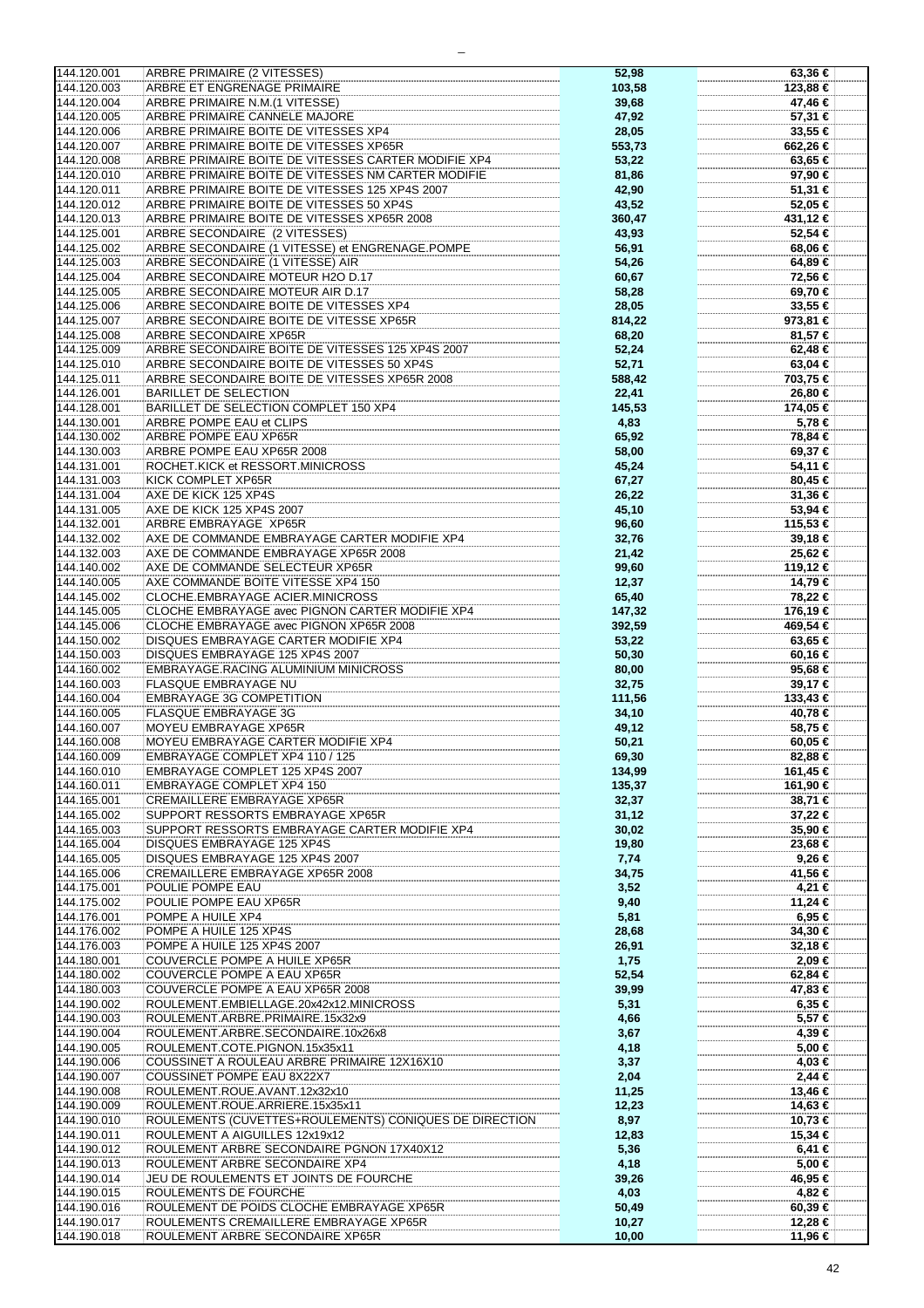| 144.190.019                | ROULEMENT ARBRE PRIMAIRE/SECONDAIRE XP65R                                       | 8,63         | 10,32 €           |
|----------------------------|---------------------------------------------------------------------------------|--------------|-------------------|
| 144.190.020                | ROULEMENT ARBRE PRIMAIRE XP65R                                                  | 10,39        | 12,43 €           |
|                            |                                                                                 |              |                   |
| 144.190.021                | ROULEMENT ARBRE PRIMAIRE CARTER MODIFIE XP4                                     | 21,85        | 26,13 €           |
| 144.190.022                | ROULEMENT ARBRE PRIMAIRE (15x32x9) 125 XP4                                      | 17,82        | 21,31 €           |
|                            |                                                                                 |              |                   |
| 144.190.023                | ROULEMENT ARBRE SECONDAIRE (12x32x10) 125 XP4                                   | 18,74        | 22,41 €           |
| 144.190.024                | ROULEMENT ARBRE PRIMAIRE 12x28x8                                                |              | 9,56 €            |
|                            |                                                                                 | 7,99         |                   |
| 144.190.025                | ROULEMENT ROUE AVANT XP65R 15x32x9                                              | 12,23        | 14,63 €           |
|                            |                                                                                 |              |                   |
| 144.195.001                | CAGE.AIGUILLE.12x17x13.MINICROSS                                                | 7,94         | 9,50 €            |
| 144.195.002                | CAGE.AIGUILLE CLOCHE EMBRAYAGE MINICROSS                                        | 6,35         | 7,59 €            |
|                            |                                                                                 |              |                   |
| 144.195.003                | CAGE AIGUILLE PISTON D.12x17x15                                                 | 9,27         | 11,09 €           |
| 144.195.004                | CAGE AIGUILLE ARBRE SECONDAIRE XP65R                                            |              |                   |
|                            |                                                                                 | 12,30        | 14,71 €           |
| 144.200.001                | BAGUE EN PLASTIQUE BRAS OSCILLANT                                               | 2,36         | 2,82 €            |
|                            |                                                                                 |              |                   |
| 144.200.002                | BAGUE EN ACIER BRAS OSCILLANT                                                   | 4,66         | 5,57 €            |
| 144.200.003                | <b>ENTRETOISE ARBRE SECONDAIRE (2 VITESSES)</b>                                 | 1,23         | $1,47$ €          |
|                            |                                                                                 |              |                   |
| 144.200.004                | ENTRETOISE ROTULE AMORTISSEUR REGLABLE                                          | 4,29         | 5,13€             |
|                            |                                                                                 |              |                   |
| 144.200.005                | <b>BAGUE BASSE PLASTIQUE DE FOURCHE</b>                                         | 0,93         | 1,11 €            |
| 144.200.006                | <b>ENTRETOISE ARBRE SECONDAIRE XP65R</b>                                        | 19,54        | 23,37 €           |
|                            |                                                                                 |              |                   |
| 144.200.007                | CALE EPAISSEUR ALLUMAGE XP65R-MBK-PIAGGIO-DERBI-MINARELLI                       | 1,68         | 2,01 €            |
| 144.200.008                | EMBOUT COMMANDE EMBRAYAGE CARTER MODIFIE XP4                                    | 9,85         | 11,78 €           |
|                            |                                                                                 |              |                   |
| 144.205.001                | <b>BOITIER DE DIRECTION</b>                                                     | 1,95         | $2,33$ €          |
|                            |                                                                                 |              |                   |
| 144.210.001                | <b>BAGUE ACIER DROITE DE FOURCHE</b>                                            | 9,76         | 11,67 €           |
| 144.210.002                | <b>BAGUE ACIER GAUCHE DE FOURCHE</b>                                            | 9,76         | 11,67 €           |
|                            |                                                                                 |              |                   |
| 144.210.003                | BAGUE ACIER DE FOURCHE XP4                                                      | 25,30        | 30,26 €           |
| 144.215.001                | GOUJON CYLINDRE EAU 6X106                                                       | 0,65         | $0,78 \in$        |
|                            |                                                                                 |              |                   |
| 144.215.002                | GOUJON CYLINDRE AIR 6X96                                                        | 0,65         | 0,78€             |
| 144.215.003                | <b>GOUJON CYLINDRE DROIT XP4</b>                                                | 2,39         | 2,86 €            |
|                            |                                                                                 |              |                   |
| 144.215.004                | GOUJON CYLINDRE GAUCHE XP4                                                      | 2,39         | 2,86 €            |
|                            |                                                                                 |              |                   |
| 144.215.005                | <b>GOUJON CYLINDRE XP65R</b>                                                    | 2,62         | $3,13 \in$        |
| 144.215.006                | <b>GOUJON CYLINDRE DROIT 125 XP4S</b>                                           | 7,94         | 9,50 €            |
|                            |                                                                                 |              |                   |
| 144.215.007                | GOUJON CYLINDRE GAUCHE 125 XP4S                                                 | 7,94         | 9,50 €            |
| 144.215.008                | GOUJON CYLINDRE DROIT 125 XP4S 2007                                             | 4,20         | 5,02 €            |
|                            |                                                                                 |              |                   |
| 144.215.009                | GOUJON CYLINDRE GAUCHE 125 XP4S 2007                                            | 4,20         | 5,02 €            |
| 144.215.010                | GOUJON CYLINDRE DROIT 50 XP4S                                                   | 1,74         | 2,08 €            |
|                            |                                                                                 |              |                   |
| 144.215.011                | GOUJON CYLINDRE GAUCHE 50 XP4S                                                  | 1,74         | 2,08 €            |
|                            |                                                                                 |              |                   |
| 144.215.012                | GOUJON FIX.CYLINDRE DROIT XP4 150                                               | 2,14         | 2,56 €            |
| 144.215.013                | GOUJON FIX.CYLINDRE GAUCHE XP4 150                                              | 3,01         | $3,60 \in$        |
|                            |                                                                                 |              |                   |
| 144.220.001                | RADIATEUR.GAUCHE.MINICROSS                                                      | 92,09        | 110,14 €          |
| 144.220.003                | RADIATEUR mod.2004                                                              | 175,51       | 209,91 €          |
|                            |                                                                                 |              |                   |
| 144.220.004                | <b>BOUCHON DE RADIATEUR</b>                                                     | 13,82        | 16,53 €           |
| 144.220.005                | BOUCHON DE RADIATEUR mod.2004                                                   | 18,62        | 22,27€            |
|                            |                                                                                 |              |                   |
| 144.220.006                | RADIATEUR GAUCHE XP65R                                                          | 102,94       | 123,12 €          |
| 144.225.001                | RACCORD.CULASSE.H2O.MINICROSS / CYL.PIAGGIO                                     | 2,04         | 2,44 €            |
|                            |                                                                                 |              |                   |
| 144.225.002                | RACCORD.CULASSE.H2O.MINICROSS mod 2002 / 2004                                   | 4,99         | 5,97 €            |
| 144.225.003                | RACCORD DURITE HUILE XP65R                                                      |              |                   |
|                            |                                                                                 | 0,99         | 1,18 €            |
| 144.225.004                | RACCORD CULASSE H2O ALUMINIUM                                                   | 14,28        | 17,08 €           |
|                            |                                                                                 |              |                   |
| 144.230.001                | DURITE EAU POMPE-CARTER                                                         | 3,52         | 4,21 €            |
| 144.230.002                | DURITE EAU RADIATEUR-POMPE                                                      | 4,33         | 5,18 €            |
|                            |                                                                                 |              |                   |
| 144.230.003                | DURITE EAU CULASSE - RADIATEUR                                                  | 5,31         | $6,35 \in$        |
| 144.230.004                | DURITE.H2O.CULASSE-RADIATEUR.DROIT                                              | 3,84         | 4,59 €            |
|                            |                                                                                 |              |                   |
| 144.230.005                | DURITE.RACCORD.RADIATEURS.MINICROSS                                             | 2,04         | 2,44 €            |
| 144.230.006                | DURITE.RACCORD CULASSE RADIATEUR mod 2004                                       | 5,55         | $6,64 \in$        |
|                            |                                                                                 |              |                   |
| 144.230.007                | DURITE.RACCORD.RADIATEURS POMPE mod 2004                                        | 6,80         | $8,13 \in$        |
| 144.230.008                | DURITE POMPE EAU CYLINDRE XP65R                                                 |              |                   |
|                            |                                                                                 | 10,45        | 12,50 €           |
| 144.230.009                | DURITE POMPE EAU RADIATEUR XP65R                                                | 6,44         | 7,70 €            |
|                            |                                                                                 |              |                   |
| 144.230.010                | DURITE EAU RADIATEUR DX E SX XP65R                                              | 12,04        | 14,40 €           |
| 144.235.001                | <b>COLLIER PIPE ADMISSION MINICROSS</b>                                         | 1,23         | $1,47$ €          |
|                            |                                                                                 |              |                   |
| 144.235.004                | ATTACHE.CABLE.FREIN.AV.SUR.FOURREAU                                             | 1,19         | 1,42 €            |
| 144.235.005                | ATTACHE.PASSE.CABLE.FREIN.AVANT                                                 | 0,65         | $0,78 \in$        |
|                            |                                                                                 |              |                   |
| 144.235.006                | <b>COLLIER SILENCIEUX MINICROSS</b>                                             | 5,31         | $6,35 \in$        |
| 144.235.007                | <b>COLLIER SILENCIEUX POT CHROME</b>                                            | 10,07        | 12,04 €           |
|                            |                                                                                 |              |                   |
| 144.235.008                | COLLIER DE SILENCIEUX DE POT CHROME mod.2004                                    | 10,07        | 12,04 €           |
| 144.235.009                | COLLIER FER CARBURATEUR XP4                                                     | 1,23         | 1,47 €            |
|                            |                                                                                 |              |                   |
| 144.240.001                | <b>BOUCHON RESERVOIR ESSENCE</b>                                                | 9,27         | 11,09 €           |
|                            |                                                                                 |              |                   |
| 144.240.002                | <b>BOUCHON RENIFLARD CARTER HUILE MOTEUR</b>                                    | 2,36         | 2,82 €            |
| 144.240.003                | BOUCHON POUR TUBE DE FOURCHE                                                    | 15,02        | 17,96 €           |
|                            |                                                                                 |              |                   |
| 144.245.001                | <b>BOUCHON VIDANGE XP65R</b>                                                    | 13,70        | 16,39 €           |
| 144.245.002                | <b>BOUCHON NIVEAU HUILE XP65R</b>                                               | 5,90         | 7,06 €            |
|                            |                                                                                 |              |                   |
| 144.245.003                | <b>BOUCHON REMPLISSAGE HUILE XP65R</b>                                          | 7,40         | 8,85 €            |
| 144.246.001                | COUVERCLE SOUPAPE XP4                                                           | 5,50         | $6,58 \in$        |
|                            |                                                                                 |              |                   |
| 144.246.002                | JAUGE A HUILE XP4                                                               | 1,81         | 2,16 €            |
| 144.246.003                | COUVERCLE SOUPAPE 125 XP4S                                                      | 11,90        | 14,23 €           |
|                            |                                                                                 |              |                   |
| 144.246.004                | COUVERCLE SUPERIEUR CARTER VOLANT 125 XP4S                                      | 3,84         | 4,59 €            |
|                            |                                                                                 |              |                   |
| 144.246.005                | COUVERCLE CENTRAL CARTER VOLANT 125 XP4S                                        | 4,12         | 4,93 €            |
|                            |                                                                                 |              |                   |
|                            |                                                                                 |              |                   |
| 144.246.006                | COUVERCLE SOUPAPE 125 XP4S 2007                                                 | 20,16        | 24,11 €           |
| 144.246.007                | COUVERCLE SUPERIEUR CARTER VOLANT 125 XP4S 2007                                 | 3,14         | 3,76 €            |
|                            |                                                                                 |              |                   |
| 144.246.008                | COUVERCLE CENTRAL CARTER VOLANT 125 XP4S 2007                                   | 10,29        | 12,31 €           |
| 144.246.009                | JAUGE A HUILE 125 XP4S 2007                                                     | 3,91         | 4,68 €            |
|                            |                                                                                 |              |                   |
| 144.250.001                | JOINT JONCTION POT.MINICROSS                                                    | 5,82         | 6,96 €            |
| 144.250.002                | SILENT-BLOC.POT.MINICROSS                                                       |              | 9,13€             |
|                            |                                                                                 | 7,63         |                   |
| 144.250.003<br>144.250.004 | RONDELLE CAOUTCHOUC ANTIVIBRATION RADIATEUR<br>SILENT-BLOC AMORTISSEUR X1-X3-X5 | 1,02<br>9,92 | 1,22 €<br>11,86 € |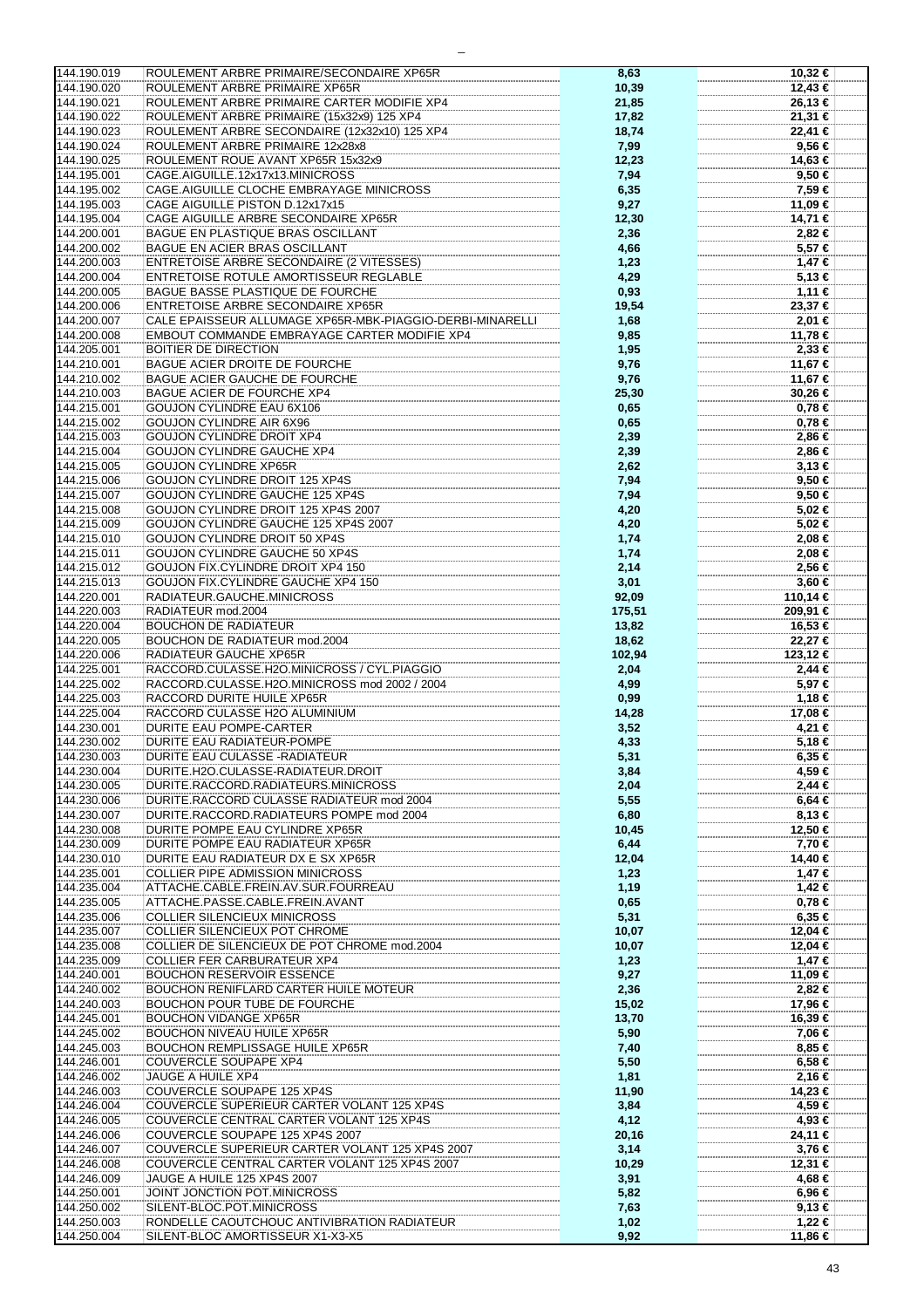| 144.255.001                | RESSORTS RACING (X3) EMBRAYAGE.MINICROSS                         | 8,78           | 10,50 €                |
|----------------------------|------------------------------------------------------------------|----------------|------------------------|
| 144.255.003                | RESSORT avec BILLE POUR CARTER                                   | 0,83           | $0,99 \in$             |
|                            |                                                                  |                |                        |
| 144.255.004                | <b>RESSORT EMBRAYAGE 3G</b>                                      | 9,34           | 11,17 €                |
| 144.255.005                | <b>RESSORT SOUPAPE XP4</b>                                       | 4,18           | 5,00 €                 |
| 144.255.006                | RESSORT AMORTISSEUR ARRIERE XP4                                  | 85,58          | 102,35 €               |
|                            |                                                                  |                |                        |
| 144.255.007                | RESSORTS EMBRAYAGE XP65R (cde x 5)                               | 17,48          | 20,91 €                |
| 144.255.008                | RESSORT AMORTISSEUR OHLINS L.180 XP65R                           | 130,95         | 156,62 €               |
| 144.255.009                | RESSORTS EMBRAYAGE CARTER MODIFIE (x4) XP4                       | 9,30           | 11,12 €                |
| 144.255.010                | RESSORT SOUPAPE 125 XP4S                                         | 35,48          | 42,43 €                |
|                            |                                                                  |                |                        |
| 144.255.012                | RESSORT SOUPAPE 125 XP4S 2007                                    | 3,80           | 4,54 €                 |
| 144.255.013                | RESSORT SOUPAPE 50 XP4S                                          | 2,71           | $3,24 \in$             |
| 144.260.001                | <b>RESSORT (UNI)POT.MINICROSS</b>                                | 0,96           | 1,15 €                 |
|                            |                                                                  |                |                        |
| 144.260.002                | RESSORT DE RAPPEL BEQUILLE                                       | 2,53           | $3,03 \in$             |
| 144.265.001                | RESSORT DE RAPPEL PEDALE DE KICK                                 | 2,04           | $2,44$ €               |
| 144.265.003                | RESSORT DE RAPPEL ETRIER FREIN.AVANT                             | 0,83           | $0.99 \in$             |
| 144.265.004                | RESSORT DE RAPPEL ETRIER FREIN ARRIERE                           | 1,87           | 2,24 €                 |
|                            |                                                                  |                |                        |
| 144.265.005                | RESSORT CHAINE DE DISTRIBUTION XP4                               | 0,33           | 0,39€                  |
| 144.265.006                | <b>RESSORT EMBRAYAGE XP4</b>                                     | 4,03           | 4,82 €                 |
| 144.265.007                | RESSORT ENGRENAGE KICK XP65R                                     | 1,81           | 2,16 €                 |
| 144.265.008                | <b>RESSORT KICK XP65R</b>                                        | 2,35           | 2,81 €                 |
|                            |                                                                  |                |                        |
| 144.265.009                | RESSORT KICK CARTER MODIFIE XP4                                  | 4,12           | 4,93 €                 |
| 144.265.010                | RESSORT TENDEUR CHAINE DISTRIBUTION 125 XP4S                     | 0,72           | 0,86€                  |
| 144.265.011                | RESSORT TENDEUR CHAINE DISTRIBUTION 125 XP4S 2007                | 0,40           | 0,48€                  |
| 144.270.001                | PIPE ADMISSION SOUPLE.MINICROSS                                  | 26,18          | 31,31 €                |
|                            |                                                                  |                |                        |
| 144.270.002                | ADAPTATEUR ALU.PIPE MINICROSS CARBU.SHA 14                       | 4,33           | 5,18 €                 |
| 144.270.003                | PIPE ADMISSION XP4 2 SOUPAPES                                    | 20,70          | 24,76 €                |
| 144.270.006                | PIPE ADMISSION CAOUTCHOUC XP65R 2007                             | 32,49          | 38,86 €                |
|                            | PIPE ADMISSION ALUMINIUM D.26 XP4                                |                |                        |
| 144.270.007                |                                                                  | 20,79          | 24,86 €                |
| 144.275.001                | <b>BRIDE.POT MINICROSS</b>                                       | 7,79           | $9,32$ €               |
| 144.275.002                | <b>BRIDE.POT. RACING MINICROSS</b>                               | 7,79           | $9,32$ €               |
| 144.275.003                | <b>BRIDE POT X1 CHROME</b>                                       | 8,54           | 10,21 €                |
| 144.275.005                | BRIDE POT X1 / X3 mod 2004                                       |                |                        |
|                            |                                                                  | 8,54           | 10,21 €                |
| 144.275.006                | BRIDE POT SUPERMOTARD mod 2004                                   | 7,79           | $9,32$ €               |
| 144.285.001                | EMBOUT.ALUMINIUM.COMPLET.X1                                      | 78,10          | 93,41 $\epsilon$       |
| 144.285.003                | EMBOUT.CARBONE.COMPLET.X3/X5                                     | 96,99          | 116,00 €               |
| 144.285.004                | SILENCIEUX EN CARBONE X1 RACING                                  | 85,50          | 102,26 €               |
|                            |                                                                  |                |                        |
| 144.285.005                | SILENCIEUX POT RACING X1 CHROME                                  | 100,19         | 119,83 €               |
| 144.285.006                | SILENCIEUX CARBONE POT.RACING X3/X5 CHROME                       | 100,19         | 119,83 €               |
| 144.285.007                | SILENCIEUX RACING X1 mod.2004                                    | 100,56         | 120,27 €               |
| 144.285.008                | SILENCIEUX RACING X3 mod.2004                                    | 100,56         | 120,27 €               |
|                            |                                                                  |                |                        |
| 144.285.009                | SILENCIEUX POT SUPERMOTARD                                       | 88,93          | 106,36 €               |
| 144.285.010                | SILENCIEUX POT X1P mod.2004                                      | 141,65         | 169,41 €               |
| 144.285.011                | SILENCIEUX POT XP4                                               | 181,47         | 217,04 €               |
| 144.285.012                | SILENCIEUX POT XP65R                                             | 165,06         | 197,41 €               |
| 144.285.013                | SILENCIEUX POT 125 XP4S                                          |                |                        |
|                            |                                                                  | 175,95         | 210,44 €               |
| 144.285.014                | SILENCIEUX POT 50 XP4S                                           | 234,30         | 280,22 €               |
| 144.290.009                | PIGNON SORTIE BOITE MINICROSS .9.DENTS                           | 14,85          | 17,76 €                |
| 144.290.012                | PIGNON SORTIE BOITE.MINICROSS.12.DENTS                           | 12,06          | 14,42 €                |
| 144.290.013                | PIGNON SORTIE BOITE.MINICROSS.13.DENTS XP4                       | 12,06          | 14,42 €                |
|                            |                                                                  |                |                        |
| 144.290.014                | PIGNON SORTIE BOITE MINICROSS 14 DENTS                           | 13,38          | 16,00 €                |
| 144.290.112                | PIGNON 12 DENTS-ROULEMENT D.17                                   | 13,47          | 16,11 €                |
| 144.290.113                | PIGNON 13 DENTS-ROULEMENT D.17                                   | 13,47          | 16,11 €                |
| 144.290.114                | PIGNON 14 DENTS-ROULEMENTS D.17                                  | 16,12          | 19,28 €                |
| 144.290.213                | PIGNON SORTIE BOITE 13 DENTS XP4                                 |                | 11,83 €                |
|                            |                                                                  | 9,89           |                        |
| 144.290.214                | PIGNON SORTIE BOITE 14 DENTS XP4                                 |                |                        |
| 144.290.215                |                                                                  | 9,89           | 11,83 €                |
|                            | PIGNON SORTIE BOITE 15 DENTS XP4                                 | 9,89           | 11,83 €                |
|                            |                                                                  |                |                        |
| 144.290.216                | PIGNON SORTIE BOITE 16 DENTS XP4                                 | 9,89           | 11,83 €                |
| 144.290.300                | PIGNON SORTIE BOITE 12 DENTS XP65R                               | 26,07          | 31,18 €                |
| 144.290.301                | PIGNON SORTIE BOITE 13 DENTS XP65R                               | 26,07          | 31,18 €                |
| 144.295.038                | COURONNE.38.DENTS.MINICROSS                                      | 14,18          | 16,96 €                |
| 144.295.042                | COURONNE 42 DENTS MINICROSS                                      |                | 16,96 €                |
|                            |                                                                  | 14,18          |                        |
| 144.295.044                | COURONNE.44.DENTS.MINICROSS                                      | 15,53          | 18,57 €                |
| 144.295.046                | COURONNE.46.DENTS.MINICROSS                                      | 15,53          | 18,57 €                |
| 144.295.048                | COURONNE.48.DENTS.MINICROSS                                      | 17,18          | 20,55 €                |
| 144.295.138                | COURONNE 38 DENTS EN ERGAL                                       | 43,22          | 51,69 €                |
|                            |                                                                  |                |                        |
| 144.295.140                | COURONNE.40.DENTS EN.ERGAL.                                      | 43,22          | 51,69 €                |
| 144.295.142                | COURONNE 42 DENTS EN ERGAL                                       | 43,22          | 51,69 €                |
| 144.295.143                | COURONNE 43 DENTS EN ERGAL                                       | 52,69          | $63,02 \in$            |
| 144.295.144                | COURONNE 44 DENTS EN ERGAL                                       | 43,22          | 51,69 €                |
| 144.295.145                | COURONNE 45 DENTS EN ERGAL                                       |                |                        |
|                            |                                                                  | 52,69          | 63,02 €                |
| 144.295.146                | COURONNE 46 DENTS EN ERGAL                                       | 43,22          | 51,69 €                |
| 144.295.147                | COURONNE 47 DENTS EN ERGAL                                       | 52,69          | 63,02 €                |
| 144.295.148                | COURONNE 48 DENTS EN ERGAL                                       | 43,22          | 51,69 €                |
| 144.295.149                | COURONNE 49 DENTS EN ERGAL                                       | 52,69          | $63,02 \in$            |
|                            |                                                                  |                |                        |
| 144.295.150                | COURONNE 50 DENTS EN ERGAL                                       | 44,10          | 52,74 €                |
| 144.295.151                | COURONNE 51 DENTS EN ERGAL                                       | 52,69          | 63,02 €                |
| 144.295.152                | COURONNE 52 DENTS EN ERGAL                                       | 44,10          | 52,74 €                |
| 144.295.230                | COURONNE 30 DENTS EN ERGAL XP4                                   | 54,62          | $65,33 \in$            |
|                            |                                                                  |                |                        |
| 144.295.232                | COURONNE 32 DENTS EN ERGAL XP4                                   | 54,62          | 65,33 €                |
| 144.295.234<br>144.295.236 | COURONNE 34 DENTS EN ERGAL XP4<br>COURONNE 36 DENTS EN ERGAL XP4 | 54,62<br>54,62 | 65,33 €<br>$65,33 \in$ |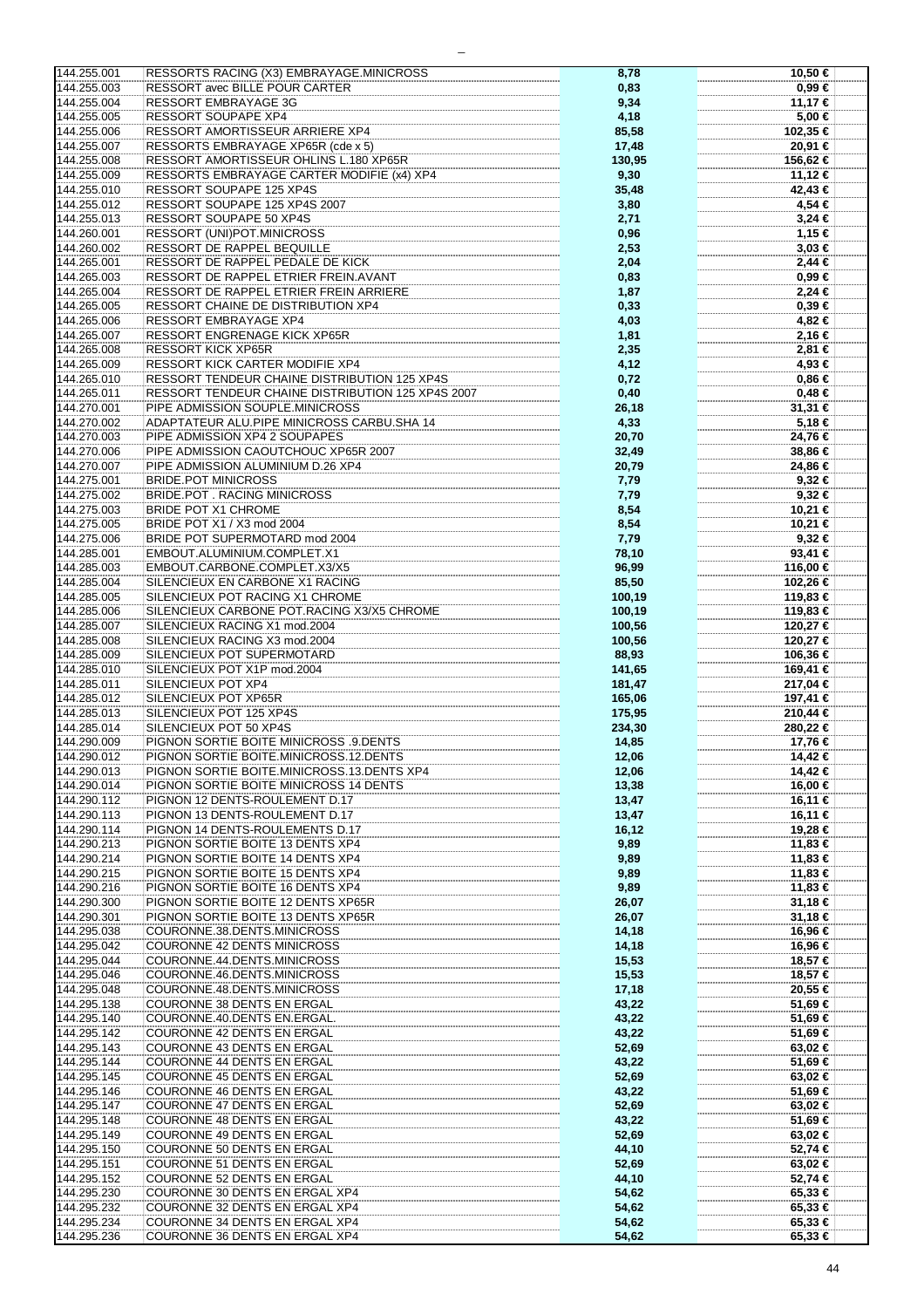| 144.295.238 | COURONNE 38 DENTS EN ERGAL XP4                          | 54,62 | 65,33 €     |
|-------------|---------------------------------------------------------|-------|-------------|
| 144.295.240 | COURONNE 40 DENTS EN ERGAL XP4                          | 54,62 | 65,33 €     |
|             |                                                         |       |             |
| 144.295.242 | COURONNE 42 DENTS EN ERGAL XP4                          | 54,62 | 65,33 €     |
|             |                                                         |       |             |
| 144.295.244 | COURONNE 44 DENTS EN ERGAL XP4                          | 54,62 | 65,33 €     |
| 144.295.246 | COURONNE 46 DENTS EN ERGAL XP4                          |       | 70,60 €     |
|             |                                                         | 59,03 |             |
| 144.295.248 | COURONNE 48 DENTS EN ERGAL XP4                          | 59,03 | 70,60 €     |
|             |                                                         |       |             |
| 144.295.250 | COURONNE 50 DENTS EN ERGAL XP4                          | 59,03 | 70,60 €     |
|             |                                                         |       |             |
| 144.295.252 | COURONNE 52 DENTS EN ERGAL XP4                          | 59,03 | 70,60 €     |
| 144.295.300 | COURONNE 46 DENTS EN ERGAL XP65R                        | 50,49 | 60,39€      |
|             |                                                         |       |             |
| 144.295.301 | COURONNE 48 DENTS EN ERGAL XP65R                        | 50,49 | 60,39€      |
|             |                                                         |       |             |
| 144.295.302 | COURONNE 50 DENTS EN ERGAL XP65R                        | 50,49 | $60,39 \in$ |
|             |                                                         |       |             |
| 144.295.303 | COURONNE 52 DENTS EN ERGAL XP65R                        | 50,49 | $60,39 \in$ |
|             |                                                         |       |             |
| 144.300.001 | CHAINE.87.MAILLONS.MINICROSS.X1                         | 19,61 | 23,45 €     |
| 144.300.002 | CHAINE.97.MAILLONS.MINICROSS.X3                         | 21,93 | 26,23 €     |
|             |                                                         |       |             |
| 144.300.003 | CHAINE.107.MAILLONS.MINICROSS.X5                        | 23,89 | 28,57 €     |
|             |                                                         |       |             |
| 144.300.004 | ATTACHE.RAPIDE.CHAINE.MINICROSS                         | 1,87  | $2,24$ €    |
|             |                                                         |       |             |
| 144.300.006 | CHAINE OR 90 R (89 MAILLONS) X1 mod.USA                 | 20,09 | 24,03 €     |
| 144.300.007 | CHAINE OR 90 R (101 MAILLONS) X3 mod.2004               | 22,59 | 27,02 €     |
|             |                                                         |       |             |
| 144.300.008 | CHAINE XP4 (124/93 MAILLONS)                            | 23,64 | 28,27 €     |
|             |                                                         |       |             |
| 144.300.009 | ATTACHE RAPIDE CHAINE XP4                               | 2,99  | 3,58 €      |
|             |                                                         |       |             |
| 144.300.010 | CHAINE XP4 (124/95 MAILLONS)                            | 24,07 | 28,79 €     |
| 144.300.011 | CHAINE MINICROSS XP65R (124/109 MAILLONS)               | 25,94 | 31,02 €     |
|             |                                                         |       |             |
| 144.300.012 | CHAINE MINICROSS XP4 (107 MAILLONS)                     | 24,84 | 29,71 €     |
|             |                                                         |       |             |
| 144.300.013 | CHAINE MINICROSS XP4 (101 MAILLONS)                     | 23,49 | 28,09 €     |
| 144.305.001 | <b>KIT VISSERIE MOTEUR AIR</b>                          | 4,99  | 5,97€       |
|             |                                                         |       |             |
| 144.305.002 | KIT VISSERIE MOTEUR.H2O.MINICROSS                       | 5,31  | 6,35€       |
|             |                                                         |       |             |
| 144.305.003 | VIS DE RESERVOIR POUR FIXATION SELLE                    | 1,87  | 2,24 €      |
|             |                                                         |       |             |
| 144.305.004 | <b>VIS FIXATION SELLE X1</b>                            | 3,37  | 4,03 €      |
| 144.305.005 | VIS(KIT)FIXATION.SELLE.X3 / X5                          | 4,02  | 4,81 €      |
|             |                                                         |       |             |
| 144.305.006 | VIS SUPERIEURE FIXATION AMORTISSEUR                     | 2,04  | $2,44$ €    |
|             |                                                         |       |             |
| 144.305.007 | VIS INFERIEURE FIXATION AMORTISSEUR X1                  | 1,19  | $1,42$ €    |
|             |                                                         |       |             |
| 144.305.008 | VIS INFERIEURE FIXATION AMORTISSEUR X3 X5               | 0,93  | 1,11 €      |
| 144.305.009 | VIS POUR COURONNE et DISQUE FREIN ARRIERE. QT 7         |       | 1,05 €      |
|             |                                                         | 0,88  |             |
| 144.305.010 | VIS DISQUE FREIN AVANT (QT.5)                           | 0,65  | 0,78€       |
|             |                                                         |       |             |
| 144.305.012 | <b>VIS FIXATION BEQUILLE</b>                            | 0,75  | $0,90 \in$  |
|             |                                                         |       |             |
| 144.305.013 | <b>VIS FIXATION MOTEUR</b>                              | 0,83  | $0,99$ €    |
| 144.305.014 | VIS FIXATION AXE FREIN AVANT X5                         | 1,14  | 1,36 €      |
|             |                                                         |       |             |
| 144.305.015 | VIS FIXATION AXE FREIN AVANT X1 X3                      | 2,20  | 2,63 €      |
|             |                                                         |       |             |
| 144.305.016 | VIS et ENTRETOISE.FIX.PLAQUE.AV.MINICROSS               | 1,23  | $1,47$ €    |
|             |                                                         |       |             |
| 144.305.017 | VIS FIXATION PLATINE RADIATEUR                          | 0,46  | $0,55 \in$  |
| 144.305.018 | VIS FIXATION PLAQUE LATERALE (QT.6)                     |       | 0,48€       |
|             |                                                         | 0,40  |             |
| 144.305.019 | VIS FIXATION OUIE DE RESERVOIR (QT.6)                   | 0,36  | 0,43€       |
|             |                                                         |       |             |
| 144.305.020 | VIS FIXATION GARDE-BOUE AVANT(QT.4)                     | 0,88  | 1,05 €      |
|             |                                                         |       |             |
| 144.305.021 | VIS GRILLE LATERALE RESERVOIR (QT.4)                    | 0,32  | $0,38 \in$  |
| 144.305.022 | MOLETTE FILETEE M5 (QT.8)                               | 5,31  | 6,35 €      |
|             |                                                         |       |             |
| 144.305.023 | VIS FIXATION BOITIER FILTRE et GARDE-BOUE (QT.5)        | 1,36  | 1,63 €      |
|             |                                                         |       |             |
| 144.305.024 | VIS FIXATION GARDE-BOUE ARRIERE (QT3)                   | 0,88  | 1,05 €      |
|             |                                                         |       |             |
| 144.305.025 | VIS FIXATION RESERVOIR ESSENCE                          | 2,04  | $2,44$ €    |
| 144.305.026 | VIS DE VIDANGE CARTER avec JOINT                        | 0,38  | $0,45 \in$  |
|             |                                                         |       |             |
| 144.305.027 | VIS FIXATION SELLE X1 / X3 mod 2004                     | 7,65  | 9,15€       |
|             |                                                         |       |             |
| 144.305.028 | VIS FIXATION INFERIEURE AMORTISSEUR X1                  | 3,77  | 4,51 €      |
| 144.305.029 | PIVOT MAITRE CYLINDRE FREIN ARRIERE COMPLET             | 7,32  | 8,75 €      |
|             |                                                         |       |             |
| 144.305.030 | KIT VIS FIXATION RADIATEUR mod 2004                     | 9,19  | 10,99 €     |
|             |                                                         |       |             |
| 144.305.031 | KIT VIS FIXATION ETRIER FREIN AVANT mod 2004            | 0,29  | $0,35 \in$  |
|             |                                                         |       |             |
| 144.305.032 | KIT VIS FIXATION ETRIER FREIN ARRIERE mod 2004          | 0,29  | $0,35 \in$  |
| 144.305.033 | KIT VIS FIXATION ETRIER FREIN ARRIERE mod 2004          | 0,99  | 1,18 €      |
|             |                                                         |       |             |
| 144.305.034 | VIS FIXATION RESERVOIR mod 2004                         | 2,04  | $2,44$ €    |
|             |                                                         |       |             |
| 144.305.035 | KIT VIS FIXATION CACHE RESERVOIR mod 2004               | 0,50  | $0,60 \in$  |
| 144.305.036 | VIS FIXATION MOTEUR SUPERMOTARD                         | 1,29  | 1,54 €      |
|             |                                                         |       |             |
| 144.305.037 | VIS DE VIDANGE CARTER HUILE XP4                         | 0,93  | 1,11 €      |
|             |                                                         |       |             |
| 144.305.038 | VIS ET RONDELLE MOLETTE TENDEUR CHAINE DISTRIBUTION XP4 | 2,57  | $3,07 \in$  |
|             |                                                         |       |             |
| 144.305.039 | VIS TENDEUR CHAINE DISTRIBUTION XP4                     | 1,51  | 1,81 €      |
|             |                                                         |       |             |
| 144.305.040 | VIS DE REGLAGE TENDEUR CHAINE DISTRIBUTION XP4          | 1,15  | 1,38 €      |
| 144.305.041 | VIS EMBRAYAGE XP4                                       |       | 2,86 €      |
|             |                                                         | 2,39  |             |
| 144.305.042 | VIS INFERIEURE AMORTISSEUR XP4                          | 3,74  | 4,47 €      |
|             |                                                         |       |             |
| 144.305.043 | VIS INFERIEURE FIXATION MOTEUR D.8 XP4                  | 1,51  | 1,81 €      |
|             |                                                         |       |             |
| 144.305.044 | VIS SUPERIEURE FIXATION MOTEUR D.10 XP4                 | 4,18  | 5,00 €      |
| 144.305.045 | VIS EMBRAYAGE XP65R (cde x 5)                           |       | 8,85 €      |
|             |                                                         | 7,40  |             |
| 144.305.046 | VIS ROCHET SELECTION XP65R                              | 7,67  | 9,17 €      |
|             |                                                         |       |             |
| 144.305.047 | VIS PLATINE ANTIVIBRATION XP65R                         | 2,91  | $3,48 \in$  |
|             |                                                         |       |             |
| 144.305.048 | VIS FIXATION SELLE XP65R                                | 6,18  | 7,39 €      |
| 144.305.049 | VIS FIXATION MOTEUR XP65R                               |       | 1,02 €      |
|             |                                                         | 0,85  |             |
| 144.305.050 | VIS FIXATION COURONNE (x7) XP65R                        | 0,85  | 1,02 €      |
|             |                                                         |       |             |
| 144.305.051 | VIS + RONDELLES TENDEUR DE CHAINE 125 XP4S              | 1,68  | 2,01 €      |
|             |                                                         |       |             |
| 144.305.052 | <b>VIS FIXATION BEQUILLE</b>                            | 1,39  | 1,66 €      |
| 144.305.053 | VIS FIXATION TENDEUR DE CHAINE 125 XP4S 2007            | 1,72  | 2,06 €      |
|             |                                                         |       |             |
| 144.305.054 | VIS FIXATION RESERVOIR HUILE 125 XP4S 2007              | 1,84  | 2,20 €      |
|             |                                                         |       |             |
| 144.305.055 |                                                         |       |             |
|             |                                                         |       |             |
|             | VIS SUP. FIXATION MOTEUR D.8x150                        | 5,66  | $6,77 \in$  |
| 144.305.056 | VIS ETRIER FREIN ARRIERE XP 65 R mod 2010               | 7,32  | 8,75 €      |
|             |                                                         |       |             |
| 144.310.001 | ECROU M6 FIXATION CULASSE                               | 0,22  | 0,26€       |
| 144.310.002 | ECROU M10X1.25 FIXATION ENGRENAGE PRIMAIRE              | 0,36  | $0,43 \in$  |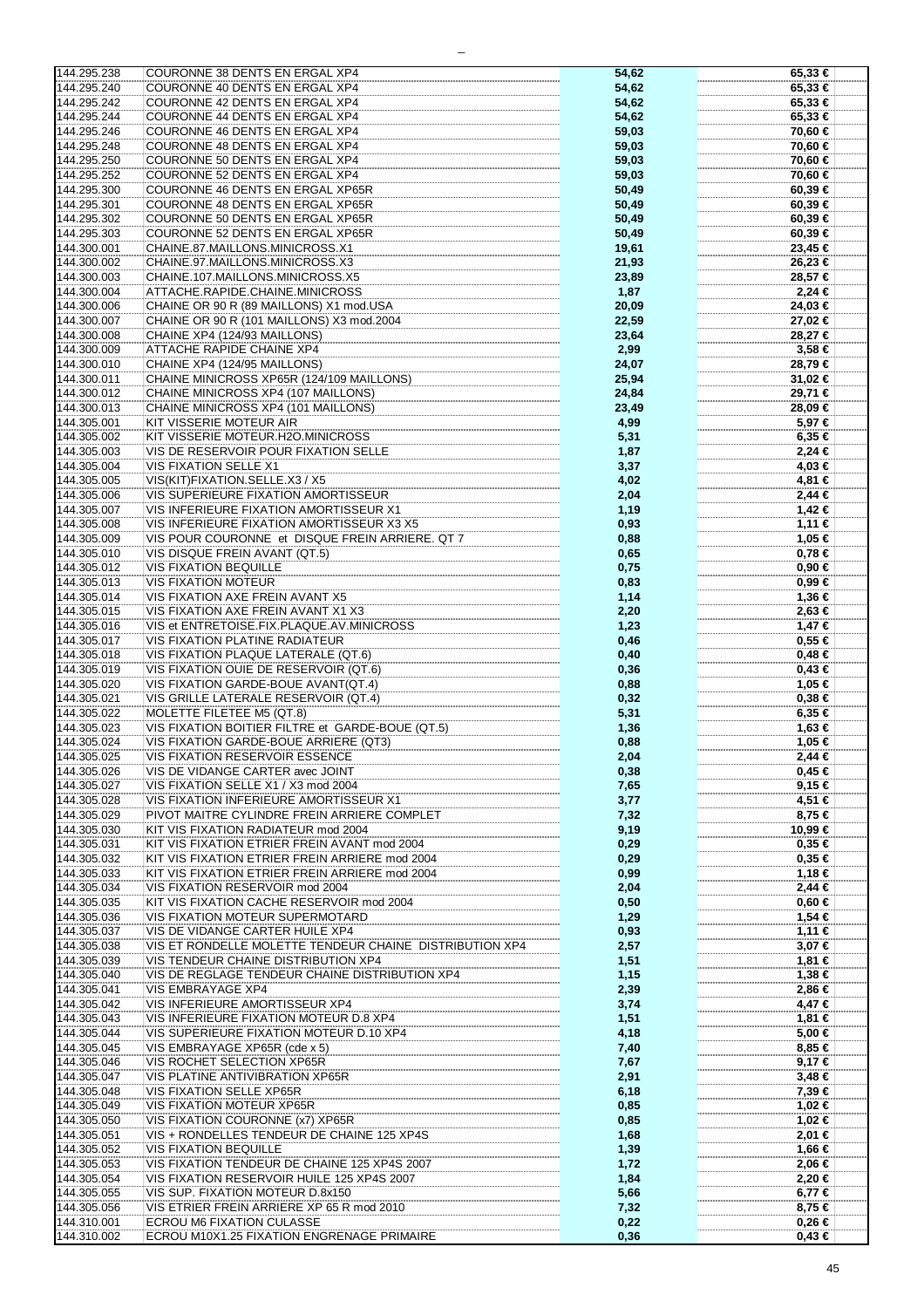| 144.310.003 | ECROU M10X1.25 FIXATION VOLANT MINIMOTOS-MBK      | 0,46  | $0,55 \in$  |
|-------------|---------------------------------------------------|-------|-------------|
| 144.310.004 | <b>ECROU ROUE ARRIERE</b>                         | 3,03  | $3,62 \in$  |
| 144.310.005 | ECROU INFERIEUR DIRECTION                         | 3,47  | 4,15 €      |
|             |                                                   |       |             |
| 144.310.006 | <b>ECROU SUPERIEUR DIRECTION</b>                  | 4,29  | 5,13€       |
| 144.310.007 | ECROU ROUE ARRIERE mod.2002                       | 2,11  | 2,52 €      |
| 144.310.008 | ECROU FIXATION M8 X1 VOLANT IDM                   | 0,20  | $0,24 \in$  |
| 144.310.009 | ECROU D.6 ET RONDELLE DE CULASSE XP4              |       | 5,35 €      |
|             |                                                   | 4,47  |             |
| 144.310.010 | <b>CLIPS BLOCAGE VOLANT XP65R</b>                 | 3,32  | 3,97 €      |
| 144.310.011 | CLIPS PIGNON EMBRAYAGE XP65R                      | 3,57  | 4,27 €      |
| 144.310.012 | CLIPS EMBRAYAGE XP65R                             | 9,04  | 10,81 €     |
|             | ECROU et RONDELLE EMBIELLAGE CARTER MODIFIE XP4   |       |             |
| 144.310.013 |                                                   | 23,21 | 27,76 €     |
| 144.310.014 | ECROUS + RONDELLES(x7) CULASSE 125 XP4S           | 10,39 | 12,43 €     |
| 144.310.015 | VIS COUVRE CULASSE DROIT 125 XP4S                 | 3,03  | 3,62 €      |
| 144.310.016 | ECROU VOLANT 125 XP4S                             | 2,08  | 2,49 €      |
|             |                                                   |       |             |
| 144.310.017 | ECROU EMBRAYAGE 125 XP4S                          | 3,73  | 4,46 €      |
| 144.310.020 | ECROU VOLANT 125 XP4S 2007                        | 1,06  | 1,27 €      |
| 144.310.022 | ECROU VOLANT XP4 150                              | 1,05  | 1,26 €      |
|             |                                                   |       |             |
| 144.315.002 | BAGUE DE JOINTS SPY DE FOURCHE MINICROSS          | 0,83  | $0,99 \in$  |
| 144.320.001 | RONDELLE ARBRE SECONDAIRE XP65R                   | 1,35  | 1,61 €      |
| 144.320.002 | RONDELLE PIGNON XP65R                             | 1,39  | 1,66 €      |
| 144.320.003 | RONDELLE SELECTION XP65R                          |       |             |
|             |                                                   | 1,39  | 1,66 €      |
| 144.320.004 | RONDELLE ARBRE SELECTION XP65R                    | 0,99  | 1,18 €      |
| 144.320.005 | RONDELLE ENGRENAGE SELECTION XP65R                | 1,52  | 1,82 €      |
| 144.320.006 | RONDELLE SECURITE SELECTION XP65R                 | 2,08  | 2,49 €      |
| 144.321.001 | JEU DE RONDELLES FOURCHETTE DE SELECTION          |       |             |
|             |                                                   | 0,93  | 1,11 €      |
| 144.321.002 | JEU DE RONDELLES I XP65R                          | 1,52  | 1,82 €      |
| 144.321.003 | JEU DE RONDELLES II XP65R                         | 1,52  | 1,82 €      |
| 144.321.004 | JEU DE RONDELLES III/IV XP65R                     | 1,52  | 1,82 €      |
|             |                                                   |       |             |
| 144.321.005 | JEU DE RONDELLES V XP65R                          | 1,52  | 1,82 €      |
| 144.325.001 | JEU DE RONDELLES FOURCHETTE SELECTION             | 0,83  | 0,99€       |
| 144.325.002 | JEU DE RONDELLES/CALES EMBRAYAGE                  | 1,57  | 1,88 €      |
|             |                                                   |       |             |
| 144.340.001 | PLATINE DE FIXATION RADIATEUR                     | 1,07  | 1,28 €      |
| 144.340.002 | ENTRETOISE SUPPORT ALLUMAGE ELECTRONIQUE          | 12,54 | 15,00 €     |
| 144.340.003 | SUPPORT RESERVOIR AMORTISSEUR SPECIAL             | 3,37  | 4,03 €      |
| 144.340.004 | SUPPORT DE BOBINE RACING                          | 8,54  | 10,21 €     |
|             |                                                   |       |             |
| 144.340.005 | SUPPORT ALLUMAGE IDM                              | 12,02 | 14,38 €     |
| 144.340.006 | SUPPORT FREIN ARRIERE XP4                         | 17,73 | 21,21 €     |
| 144.340.007 | PLATINE STATOR ALLUMAGE XP65R                     | 27,30 | 32,65 €     |
|             |                                                   |       |             |
| 144.340.008 | PLATINE VOLANT ALLUMAGE XP65R                     | 21,17 | 25,32 €     |
| 144.340.009 | SUPPORT RADIATEUR SX XP65R                        | 7,62  | $9,11$ €    |
| 144.340.010 | PLATEAU SUPPORT EMBRAYAGE XP4 110cc               | 38,00 | 45,45 €     |
| 144.340.011 | SUPPORT STATOR ALLUMAGE XP65R 2008                | 26,18 | $31,31 \in$ |
|             |                                                   |       |             |
| 144.345.001 | SUPPORT EMBRAYAGE CARTER MODIFIE XP4              | 10,39 | 12,43 €     |
| 144.355.003 | JOINT COUVERCLE CARTER KICK 125 XP4S              | 2,62  | $3,13 \in$  |
| 144.355.004 | JOINT COUVERCLE CARTER KICK 125 XP4S 2007         | 1,06  | 1,27 €      |
| 144.355.005 | JOINT COUVERCLE CACHE CULBUTEUR XP4 150           | 4,62  | 5,53€       |
|             |                                                   |       |             |
| 144.355.006 | JOINT COUVERCLE FILTRE HUILE 150 XP4              | 4,05  | 4,84€       |
| 144.355.007 | JOINT COUVERCLE EMBRAYAGE 150 XP4                 | 11,32 | 13.54 €     |
| 144.355.008 | JOINT CARTER INTERIEUR VOLANT 150 XP4             | 4,51  | 5,39 €      |
| 144.360.001 | <b>SUPPORT FILTRE A AIR XP4</b>                   | 4,18  | 5,00 €      |
|             |                                                   |       |             |
| 144.360.002 | SUPPORT BATTERIE 125 XP4S                         | 41,57 | 49,72 €     |
| 144.360.003 | SUPPORT CALANDRE AVANT 125 XP4S                   | 9,38  | 11,22 €     |
| 144.360.004 | SUPPORT COMPTEUR 125 XP4S                         | 8,34  | 9,97 €      |
| 144.360.005 | SUPPORT GRILLE DROITE 125 XP4S                    | 20,29 | 24,27€      |
|             |                                                   |       |             |
| 144.375.001 | RONDELLE CAOUTCHOUC ALLUMAGE                      | 0,83  | 0,99€       |
| 144.375.002 | PROTECTION SUPERIEURE RESERVOIR                   | 0,75  | $0,90 \in$  |
| 144.375.003 | PROTECTION INFERIEURE RESERVOIR                   | 0,72  | $0,86 \in$  |
| 144.375.004 | PROTECTION LATERALE RESERVOIR                     |       | $2,44$ €    |
|             |                                                   | 2,04  |             |
| 144.375.005 | PROTECTION LATERALE RESERVOIR mod 2004            | 3,14  | 3,76 €      |
| 144.375.006 | PATIN TENDEUR CHAINE DISTRIBUTION XP4             | 1,37  | 1,64 €      |
| 144.375.007 | SILENT BLOC PATTE POT                             | 2,23  | 2,67 €      |
|             |                                                   |       |             |
| 144.375.008 | PATIN TENDEUR CHAINE 125 XP4S                     | 0,72  | $0,86$ €    |
| 144.375.009 | CAOUTCHOUC FIXATION BATTERIE 125 XP4S             | 10,42 | 12,46 €     |
| 144.375.010 | PATIN TENDEUR CHAINE 125 XP4S 2007                | 1,58  | 1,89 €      |
| 144.395.001 | CABLE.GAS.MINICROSS.X1                            | 4,18  | 5,00 €      |
|             |                                                   |       |             |
| 144.395.002 | CABLE DE COMMANDE GAS X3-X5                       | 4,53  | 5,42 €      |
| 144.395.003 | CABLE DE COMMANDE GAS X1 CARBURATEUR PHVA D.14    | 4,53  | 5,42 €      |
| 144.395.004 | CABLE DE COMMANDE GAS X3-X5 CARBURATEUR PHBG D.19 | 4,66  | 5,57 €      |
| 144.395.005 | CABLE DE COMMANDE GAS X1 CARBURATEUR PHBG D.21    | 4,53  | 5,42 €      |
|             |                                                   |       |             |
| 144.395.006 | CABLE.GAS.MINICROSS.X3/X5.CARBU.D21               | 4,66  | 5,57 €      |
| 144.395.007 | CABLE GAS X3-65 cc CARBURATEUR PHBG               | 4,66  | 5,57 €      |
| 144.395.008 | CABLE GAS XP4                                     | 5,21  | $6,23 \in$  |
| 144.395.009 | CABLE GAS XP65R                                   | 6,03  | 7,21 €      |
|             |                                                   |       |             |
| 144.395.010 | CABLE.FREIN.AVANT X1                              | 4,66  | 5,57 €      |
| 144.395.011 | CABLE.FREIN.AVANT X3/X5                           | 5,15  | 6,16 €      |
| 144.395.012 | CABLE FREIN AVANT X3-X5 mod.2002                  | 5,59  | $6,69 \in$  |
|             | CABLE.FREIN.ARRIERE.MINICROSS.X1                  |       | $6,35 \in$  |
| 144.395.020 |                                                   | 5,31  |             |
| 144.395.021 | CABLE.FREIN.ARRIERE.MINICROSS.X3                  | 6, 16 | 7,37 €      |
| 144.395.022 | CABLE.FREIN.ARRIERE.MINICROSS.X5                  | 6,33  | 7,57 €      |
| 144.395.023 | CABLE DE COMMANDE FREIN ARRIERE. A PEDALE         | 3,84  | 4,59 €      |
| 144.395.024 | CABLE FREIN ARRIERE. A PEDALE X1                  | 2,90  | $3,47 \in$  |
|             |                                                   |       |             |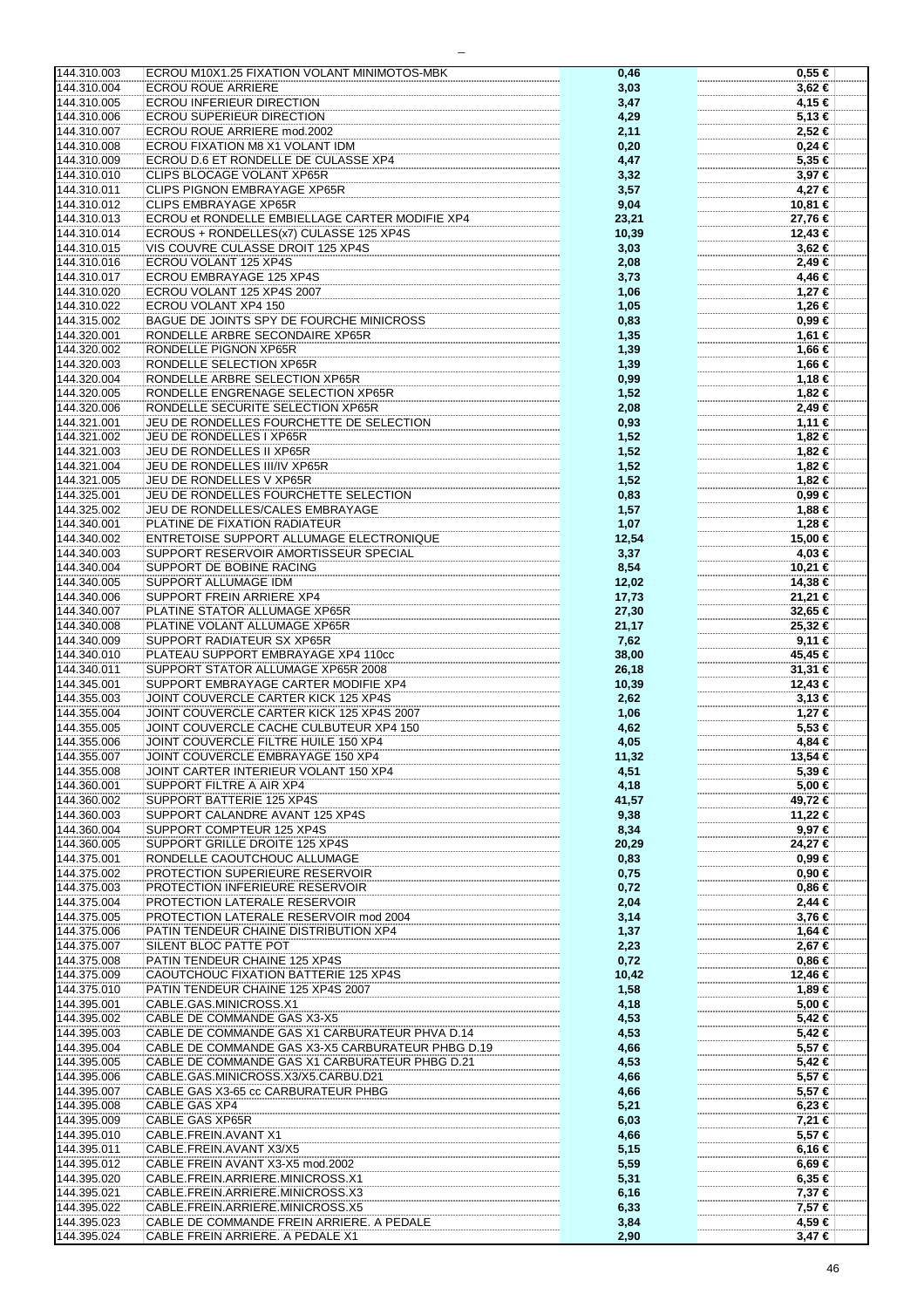| 144.395.025                | CABLE FREIN ARRIERE. A PEDALE X3                                | 3,03         | $3,62$ €        |
|----------------------------|-----------------------------------------------------------------|--------------|-----------------|
| 144.395.026                | CABLE.FREIN.ARRIERE.A.PIED.X5                                   | 3,17         | $3,79 \in$      |
| 144.395.027                | CABLE FREIN ARRIERE XP4                                         |              | 5,00 €          |
|                            |                                                                 | 4,18         |                 |
| 144.395.028                | CABLE EMBRAYAGE XP4                                             | 7,11         | 8,50 €          |
| 144.395.029                | TRANSMISSION EMBRAYAGE XP65R                                    | 8,39         | 10,03 €         |
| 144.395.030                | TRANSMISSION EMBRAYAGE 125 XP4S                                 | 16,00        | 19,14 €         |
| 144.405.001                | <b>CLAPET COMPLET MINICROSS</b>                                 | 12,23        | 14,63 €         |
|                            |                                                                 |              |                 |
| 144.405.003                | CLAPET COMPLET VULCANISE                                        | 60,44        | 72,29 €         |
| 144.405.005                | CLAPET COMPLET XP65R 2007                                       | 67,96        | 81,28 €         |
| 144.415.001                | SUPPORT ETRIER FREIN AVANT X1-X3                                | 12,23        | 14,63 €         |
| 144.415.002                | <b>SUPPORT ETRIER FREIN AVANT X5</b>                            | 8,63         | 10,32 €         |
| 144.415.003                | SUPPORT.ETRIER.FREIN.ARRIERE.X1/X3                              | 12,23        | 14,63 €         |
| 144.415.004                | SUPPORT ETRIER FREIN ARRIERE X5                                 | 13,38        | 16,00 €         |
|                            |                                                                 |              |                 |
| 144.415.005                | AXE et CLIPS PEDALE FREIN                                       | 3,03         | $3,62 \in$      |
| 144.415.006                | SUPPORT ETRIER FREIN ARRIERE X1 / X3 mod 2004                   | 12,43        | 14,87 €         |
| 144.415.007                | SUPPORT ETRIER FREIN AVANT X1-X3-X5                             | 21,29        | 25,46 €         |
| 144.415.008                | SUPPORT POULIE TENDEUR CHAINE DISTRIBUTION XP4                  | 1,23         | $1,47$ €        |
| 144.415.009                | PLATINE EMBRAYAGE XP4                                           | 0,50         | $0,60 \in$      |
|                            |                                                                 |              |                 |
| 144.415.010                | SUPPORT PIGNON XP4                                              | 1,81         | 2,16 €          |
| 144.415.011                | SUPPORT DE MASSES EMBRAYAGE 3G                                  | 5,21         | $6,23 \in$      |
| 144.415.012                | SUPPORT EMBRAYAGE XP4                                           | 2,12         | 2,54 €          |
| 144.415.013                | SUPPORT ETRIER FREIN AVANT SUPERMOTARD XP4                      | 29,54        | 35,33 €         |
| 144.415.014                | SUPPORT ARBRE PRIMAIRE XP65R                                    | 3,16         | 3,78 €          |
|                            | SUPPORT PIGNON XP65R                                            |              |                 |
| 144.415.015                |                                                                 | 5,90         | 7,06 €          |
| 144.415.016                | SUPPORT ARBRE SELECTION XP65R                                   | 3,03         | 3,62 €          |
| 144.415.017                | SUPPORT ETRIER FREIN ARRIERE XP65R                              | 13,67        | 16,35 €         |
| 144.415.018                | PLATINE SUPPORT POT XP65R                                       | 3,03         | 3,62 €          |
| 144.415.019                | SUPPORT ETRIER FREIN AVANT AJP XP4                              | 16,39        | 19,60 €         |
| 144.415.020                | SUPPORT ETRIER ARRIERE X5 / XP4                                 | 17,48        | 20,91 €         |
|                            |                                                                 |              |                 |
| 144.415.022                | SUPPORT ROUE DENTEE TENDEUR CHAINE 125 XP4S 2007                | 4,05         | 4,84 €          |
| 144.415.023                | SUPPORT FIXATION EMBRAYAGE 125 XP4S 2007                        | 3,91         | 4,68 €          |
| 144.415.024                | SUPPORT ETRIER FREIN ARRIERE XP65R                              | 13,67        | 16,35 €         |
| 144.415.025                | PATTE SUPPORT ETRIER FREIN AR.XP65                              | 15,47        | 18,50 €         |
| 144.420.001                | PEDALE DE KICK MINICROSS / PANTERA                              | 36,70        | 43,89 €         |
|                            |                                                                 |              |                 |
| 144.420.002                | BIELLETTE FREIN AVANT COMPLET                                   | 5,31         | $6,35 \in$      |
| 144.420.003                | BIELLETTE FREIN ARRIERE COMPLET                                 | 5,82         | 6,96 €          |
| 144.420.004                | PEDALE DE KICK XP4 ACIER NOIR                                   | 36,63        | 43,81 €         |
| 144.420.005                | SELECTEUR de VITESSES XP4                                       | 21,85        | 26,13 €         |
| 144.420.006                | SELECTEUR de VITESSES XP65R                                     | 20,35        | 24,34 €         |
|                            |                                                                 |              |                 |
| 144.420.007                | PEDALE DE KICK XP65R                                            | 31,67        | 37,88 €         |
|                            |                                                                 |              |                 |
| 144.420.008                | LEVIER XP65R                                                    | 36,03        | 43,09 €         |
| 144.420.009                | LEVIER 125 XP4S                                                 | 3,03         | $3,62 \in$      |
| 144.420.011                | LEVIER FIXE-VITESSES XP4 150                                    | 3,47         | 4,15 €          |
|                            |                                                                 |              |                 |
| 144.425.001                | POT.MINICROSS.X1                                                | 128,21       | 153,34 €        |
| 144.425.003                | POT. RACING X1                                                  | 172,58       | 206,41 €        |
| 144.425.004                | POT.RACING.MINICROSS.X3/X5                                      | 207,09       | 247,68 €        |
| 144.425.005                | POT.RACING.MINICROSS.X1 CHROME                                  | 250,38       | 299.45 €        |
| 144.425.007                | POT X1 mod.2004 CHROME                                          | 269,64       | 322,49 €        |
|                            |                                                                 |              |                 |
| 144.425.008                | POT X3 mod.2004 CHROME                                          | 269,64       | 322,49 €        |
| 144.425.009                | POT SUPERMOTARD                                                 | 146,10       | 174,74 €        |
| 144.425.010                | POT X1P mod:2004                                                | 128,21       | 153,34 €        |
| 144.425.011                | POT X3-X5 P mod.2004                                            | 108,56       | 129,84 €        |
| 144.425.012                | POT SUPERMOTARD mod:2004                                        | 159,34       | 190,57 €        |
| 144.425.013                | POT MINICROSS XP4                                               | 87,07        | 104,14 €        |
| 144.425.014                | POT HOMOLOGUE 125 XP4S                                          | 96,87        | 115,86 €        |
| 144.425.015                | POT XP65R                                                       | 245,51       | 293,63 €        |
|                            |                                                                 |              |                 |
| 144.425.016                | POT HOMOLOGUE 50 XP4S                                           | 87,75        | 104,95 €        |
| 144.430.001                | MANCHON BOITIER FILTRE AIR X1                                   | 7,79         | $9,32$ €        |
| 144.430.002                | MANCHON.RACCORD.FILTRE à AIR.X3/X5                              | 7,79         | $9,32$ €        |
| 144.430.003                | MANCHON RACCORD FILTRE AIR XP4                                  | 38,98        | 46,62 €         |
| 144.430.004                | MANCHON RACCORD FILTRE AIR XP65R                                | 11,75        | 14,05 €         |
|                            |                                                                 |              |                 |
| 144.430.005                | MANCHON RACCORD FILTRE AIR XP4 CARB. D.26                       | 34,71        | 41,51 €         |
| 144.440.002                | CARBURATEUR.SHA 14 MINICROSS X1/3/5                             | 143,02       | 171,05 €        |
| 144.440.003                | CARBURATEUR DELL'ORTO PHVA 14 SX USA X1                         | 138,07       | 165,13 €        |
| 144.440.004                | CARBURATEUR.PHBG19.X1-X3-X5                                     | 143,02       | 171,05 €        |
| 144.440.005                | CARBURATEUR DELL'ORTO PHBG 21.X1-X3-X5                          | 121,63       | 145,47 €        |
| 144.440.006                | CARBURATEUR MIKUNI D.22 XP4                                     | 111,28       | $133,09$ €      |
| 144.440.007                | CARBURATEUR MIKUNI VM D.24 XP65R                                | 163,67       | 195,75 €        |
|                            |                                                                 |              |                 |
| 144.440.008                | ENSEMBLE CARBURATEUR DELL'ORTO VHST D.25 XP4                    | 237,34       | 283,86 €        |
| 144.440.009                | CARBURATEUR MIKUNI VM D.16 50 XP4                               | 76,49        | 91,48 €         |
| 144.445.001                | JET MAX. MIKUNI 4/042-160                                       | 7,36         | $8,80 \in$      |
| 144.445.002                | JET MAX. MIKUNI 4/042-170                                       | 7,36         | $8,80 \in$      |
| 144.465.001                | <b>BOITIER FILTRE AIR X1</b>                                    | 16,33        | 19,53 €         |
| 144.465.002                | <b>BOITIER FILTRE AIR X5</b>                                    | 18,61        | 22,26 €         |
|                            |                                                                 |              |                 |
| 144.465.003                | COUVERCLE BOITIER FILTRE AIR                                    | 5,82         | 6,96 €          |
| 144.465.004                | BOITIER FILTRE A AIR XP4                                        | 70,84        | 84,72 €         |
| 144.465.005                | COUVERCLE FILTRE A AIR 125 XP4S                                 | 8,21         | $9,82 \in$      |
| 144.466.001                | TAMIS FILTRE A HUILE XP4                                        | 1,37         | 1,64 €          |
| 144.466.002                |                                                                 |              |                 |
|                            | CARTOUCHE FILTRE A HUILE CARTER MODIFIE XP4                     | 15,02        | 17,96 €         |
| 144.466.003<br>144.466.004 | JOINT FILTRE HUILE 125 XP4S<br>JOINT FILTRE HUILE 125 XP4S 2007 | 1,52<br>0,80 | 1,82 €<br>0,96€ |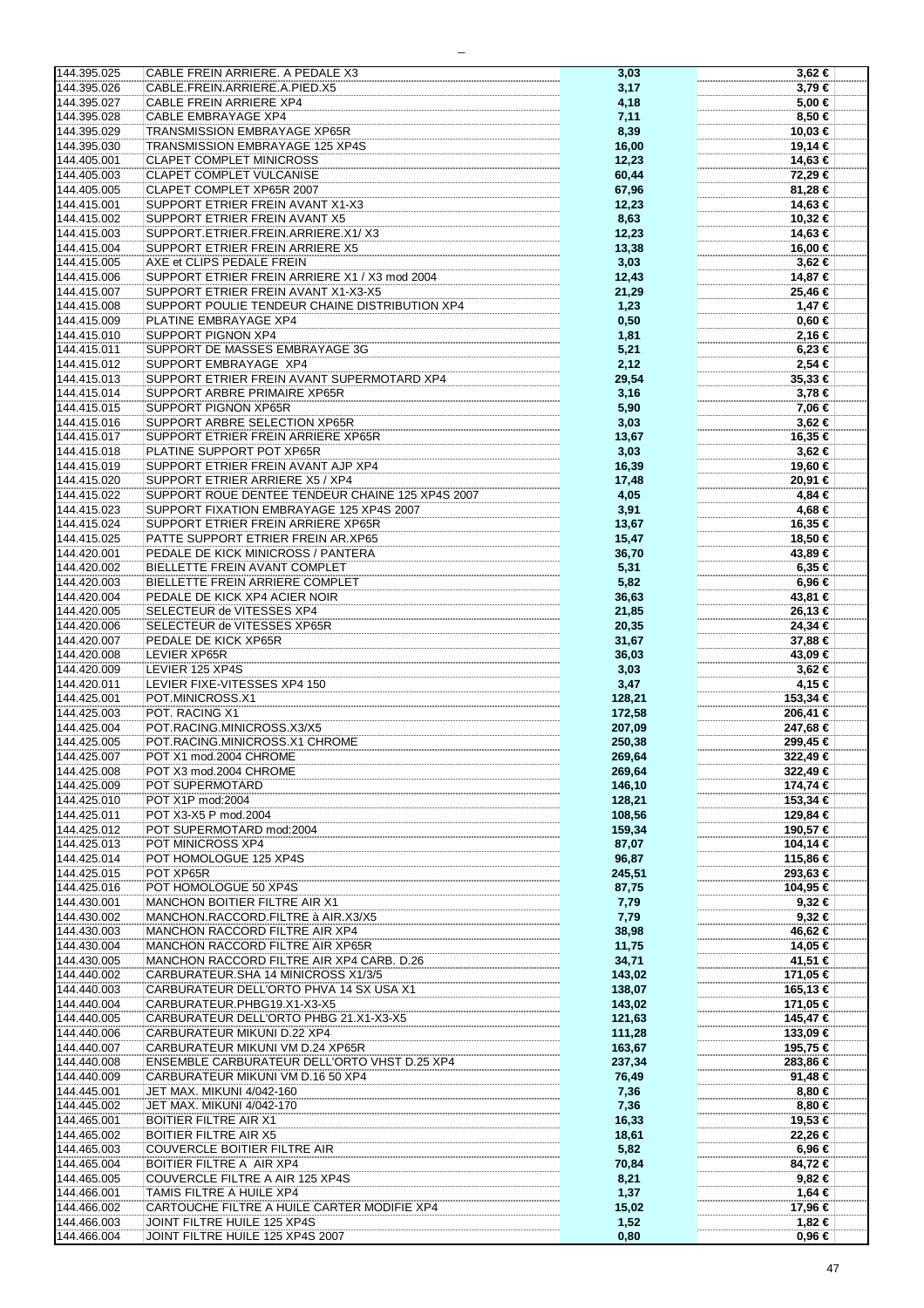| 144.466.005                | FILTRE HUILE CENTRIFUGE XP4 150                                  | 14,10            | 16,86 €              |
|----------------------------|------------------------------------------------------------------|------------------|----------------------|
| 144.466.006                | JOINT FILTRE HUILE XP4 150                                       | 0,59             | 0,71€                |
|                            |                                                                  |                  |                      |
| 144.467.001                | FILTRE HUILE CENTRIFUGE 125 XP4S                                 | 40,02            | 47,86 €              |
| 144.470.002                | FILTRE A AIR X1-X3-X5 mod.RACING                                 | 28,05            | 33,55 €              |
| 144.470.003                | FILTRE A AIR MOUSSE XP4                                          | 28,05            | 33,55 €              |
| 144.480.001                | MANCHON CARBURATEUR D.26x31                                      | 11,66            | 13,95 €              |
| 144.530.001                | BIELLETTE DE CARTER EMBRAYAGE XP4                                | 4,61             | 5,51 €               |
|                            |                                                                  |                  |                      |
| 144.530.002                | BIELLETTE DE CARTER EMBRAYAGE XP65R                              | 4,12             | 4,93 €               |
| 144.530.003                | BIELLETTE DE CARTER EMBRAYAGE MODIFIE XP4                        | 32,76            | 39,18 €              |
| 144.530.004                | BIELLETTE DE CARTER EMBRAYAGE 125 XP4S 2007                      | 6,90             | 8,25 €               |
| 144.530.005                | BIELLETTE DE CARTER EMBRAYAGE XP65R 2008                         | 44,27            | 52,95 €              |
| 144.535.001                | VIS et ENTRETOISE POUR CARTER                                    | 1,51             | 1,81 €               |
|                            |                                                                  |                  |                      |
| 144.535.002                | ROULETTE de PROTECTION ROUE ARRIERE                              | 1,29             | 1,54 €               |
| 144.535.003                | ROULETTE de PROTECTION POT ECHAPPEMENT                           | 1,90             | 2,27 €               |
| 144.535.004                | <b>EMBOUT GUIDON</b>                                             | 1,45             | 1,73 €               |
| 144.540.001                | CLIPS.16 x 1.MINICROSS                                           | 0,22             | $0,26 \in$           |
| 144.540.002                | CLIPS.PIGNON.SORTIE.BOITE.MINICROSS                              |                  | $0,43 \in$           |
|                            |                                                                  | 0,36             |                      |
| 144.540.005                | ECROU 15X1 ARBRE SECONDAIRE (2 VITESSES)                         | 0, 19            | $0,23 \in$           |
| 144.540.006                | ECROU 10X1 ARBRE SECONDAIRE                                      | 0, 19            | $0,23 \in$           |
| 144.540.007                | ECROU PIGNON 17X1,5                                              | 0,46             | $0,55 \in$           |
| 144.540.008                | <b>ECROU EMBRAYAGE XP65R</b>                                     | 0,58             | 0,69€                |
| 144.540.009                | ECROU ARBRE SECONDAIRE XP65R                                     | 1,68             | 2,01 €               |
|                            |                                                                  |                  |                      |
| 144.540.010                | ECROU ENGRENAGE SELECTION D.11 XP65R                             | 0,30             | $0,36 \in$           |
| 144.540.011                | ECROU ENGRENAGE SELECTION D.22 XP65R                             | 0,30             | 0,36€                |
| 144.555.004                | ROTOR VOLANT et SUPPORT STATOR IDM                               | 118,80           | 142,08 €             |
| 144.555.005                | ROTOR VOLANT CONIQUE et SUPPORT STATOR IDM                       | 112,13           | 134,11 €             |
| 144.555.007                | ROTOR VOLANT ALLUMAGE XP65R                                      | 81,86            | 97,90 €              |
|                            |                                                                  |                  |                      |
| 144.555.008                | ROTOR VOLANT ALLUMAGE IDM CONIQUE                                | 59,03            | 70,60 €              |
| 144.555.010                | ROTOR VOLANT ALLUMAGE 125 XP4S 2007                              | 177,18           | 211,91 €             |
| 144.555.011                | ROTOR VOLANT ALLUMAGE XP4 RACING                                 | 107,84           | 128,98 €             |
| 144.555.012                | ROTOR VOLANT ALLUMAGE XP4 150                                    | 68,96            | 82,48 €              |
| 144.560.001                | GUIDE RESSORT SUPERIEUR AMORTISSEUR                              | 7,85             | $9,39 \in$           |
|                            |                                                                  |                  |                      |
| 144.560.002                | GUIDE RESSORT INFERIEUR AMORTISSEUR                              | 8,54             | 10,21 €              |
| 144.560.003                | BAGUE DE BLOCAGE AMORTISSEUR REGLABLE                            | 10,26            | 12,27 €              |
| 144.560.004                | SUPPORT RESSORT SUPERIEUR AMMORTI. REGLABLE                      | 12,06            | 14,42 €              |
| 144.565.001                | GUIDE.CHAINE.BRAS OSCILLANT.MINICROSS                            | 8,78             | 10,50 €              |
| 144.565.002                | PATIN.CHAINE.BRAS.OSCILLANT.MINICROSS                            |                  | $3,21 \in$           |
|                            |                                                                  | 2,68             |                      |
| 144.565.003                | ROULETTE.DE.CHAINE.NUE.MINICROSS                                 | 1,87             | $2,24$ €             |
| 144.565.004                | ROULETTE.DE.CHAINE.COMPLETE.MINICROSS                            | 3,37             | 4,03 €               |
| 144.565.005                | GUIDE ARBRE SELECTION XP65R                                      | 1,68             | 2,01 €               |
| 144.565.006                | GUIDE CHAINE SUPERIEUR BRAS OSCILLANT XP65R                      | 2,08             | 2,49 €               |
| 144.565.007                | BUTEE EMBRAYAGE CARTER MODIFIE XP4                               |                  | 11,29 €              |
|                            |                                                                  | 9,44             |                      |
| 144.565.008                | GUIDE CHAINE COMPLET 125 XP4S                                    | 9,11             | 10,90 €              |
| 144.585.001                | CLAVETTE.CLOCHE EMBRAYAGE / ROTOR ALLUMAGE X1/X3/X5.             | 0,40             | 0,48€                |
| 144.585.002                | LANGUETTE DISQUE ENGRENAGE PRIMAIRE                              | 0,55             | $0,66$ €             |
| 144.585.003                | LANGUETTE DISQUE VOLANT IDM                                      | 0,54             | 0,65€                |
| 144.585.005                | LANGUETTE DISQUE XP4                                             |                  | 6,75 €               |
|                            |                                                                  | 5,64             |                      |
| 144.585.006                | LANGUETTE DISQUE 125 XP4S                                        | 1,12             | 1.34 ∈               |
| 144.585.007                | LINGUETTE DISQUE 125 XP4S 2007                                   | 0,95             | $1,14$ €             |
| 144.600.001                | BOBINE.HAUTE.TENSION.MINICROSS mod:2000 à 2004                   | 36,21            | 43,31 €              |
| 144.600.004                | BOBINE HAUTE TENSION SELETTRA < mod:2002                         | 131,50           | 157,27 €             |
| 144.600.005                | <b>BOUGIE NGK BR9EG</b>                                          | 14,44            | 17,27 €              |
| 144.600.006                | <b>BOUGIE NGK BR10EG</b>                                         |                  | 17,27 €              |
|                            |                                                                  | 14,44            |                      |
| 144.600.008                | BOBINE HT SELETTRA EVOLUTION mod.2002 / 2003                     |                  |                      |
| 144.600.012                | <b>BOBINE HAUTE TENSION XP4</b>                                  | 183,34           | 219,27 €             |
|                            |                                                                  | 10, 15           | 12,14 €              |
| 144.600.013                | <b>BOITIER ELECTRONIQUE CDI XP4</b>                              | 12,25            | 14,65 €              |
|                            |                                                                  |                  |                      |
| 144.600.014                | <b>STATOR ALLUMAGE XP65R</b>                                     | 109,14           | 130,53 €             |
| 144.600.015                | <b>BOBINE ALLUMAGE XP65R</b>                                     | 87,31            | 104,42 €             |
| 144.600.016                | <b>BOITIER ELECTRONIQUE XP65R</b>                                | 38,22            | 45,71 €              |
| 144.600.017                | DEMARREUR 125 XP4S                                               | 92,77            | 110,95 €             |
| 144.600.020                | STATOR ALLUMAGE 50-125 XP4S 2007                                 | 90,94            | 108,76 €             |
|                            |                                                                  |                  |                      |
| 144.600.021                | DEMARREUR ELECTRIQUE 50 XP4S                                     | 105,89           | 126,64 €             |
| 144.600.022                | STATOR POUR ALLUMAGE XP4 RACING                                  | 72,56            | 86,78 €              |
| 144.600.023                | BOITIER C.D.I. XP4 RACING                                        | 26,48            | 31,67 €              |
| 144.600.026                | STATOR ALLUMAGE XP4 150                                          | 140,00           | 167,44 €             |
| 144.600.027                | BOITIER C.D.I. XP4 150                                           | 198,66           | 237,60 €             |
| 144.600.028                | BOBINE XP4 150                                                   |                  |                      |
|                            |                                                                  | 52,00            | 62,19€               |
| 144.605.001                | PLOT DE CENTRAGE CARTER MOTEUR                                   | 0,61             | $0,73 \in$           |
| 144.605.002                | PLOT DE CENTRAGE CULASSE / CYLINDRE XP4                          | 2,12             | 2,54 €               |
| 144.605.003                | PLOT DE CENTRAGE CARTER CENTRAL XP4                              | 0,19             | $0,23 \in$           |
| 144.605.004                | PLOT DE CENTRAGE CARTER EMBRAYAGE XP4                            | 0,66             | 0,79€                |
|                            |                                                                  |                  |                      |
| 144.605.005                | ROULETTE DE RECHANGE 4X6 XP65R                                   | 1,52             | 1,82 €               |
| 144.605.006                | PLOT DE CENTRAGE CARTER CENTRAL XP65R                            | 2,49             | 2,98 €               |
| 144.605.007                | PLOT DE CENTRAGE CARTER EMBRAYAGE XP65R                          | 2,91             | $3,48 \in$           |
| 144.605.008                | PLOT DE CENTRAGE CULASSE 125 XP4S                                | 7,26             | $8,68 \in$           |
| 144.605.009                | PLOT DE CENTRAGE CYLINDRE 125 XP4S                               | 1,39             | 1,66 €               |
| 144.625.002                | <b>BRAS OSCILLANT X3</b>                                         |                  |                      |
|                            |                                                                  | 141,37           | 169,08 €             |
| 144.625.004                | AMORTISSEUR ARRIERE X1                                           | 162,73           | 194,63 €             |
| 144.625.006                | AMORTISSEUR ARRIERE X1 REGLABLE                                  | 690,11           | 825,37€              |
| 144.625.007<br>144.625.009 | AMORTISSEUR ARRIERE X3-X5 REGLABLE<br>BRAS OSCILLANT X3 mod.2002 | 690,11<br>152,88 | 825,37 €<br>182,84 € |

 $\overline{\phantom{0}}$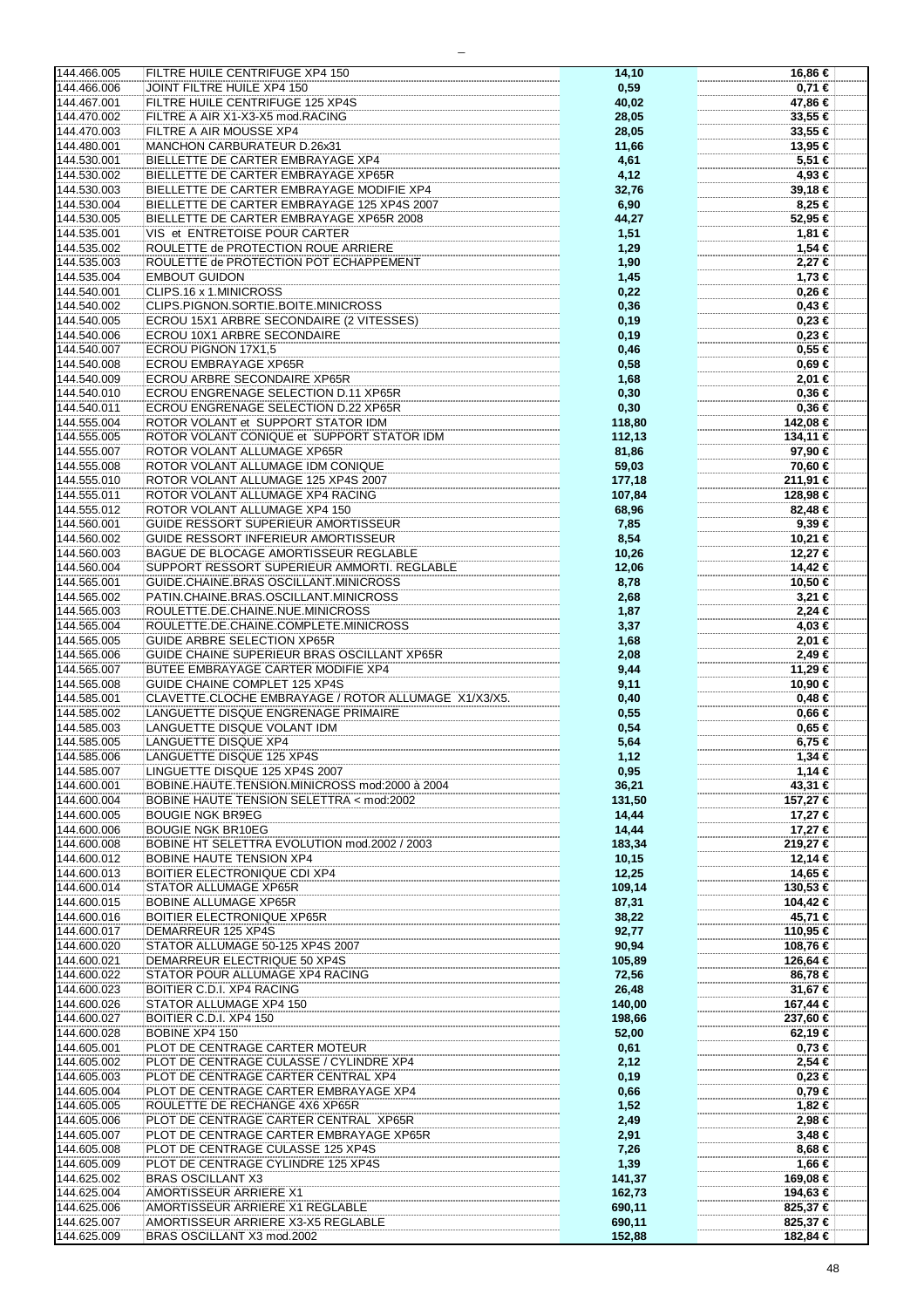| 144.625.011<br>144.625.012<br>144.625.014 |                                                                                                |                  |                      |
|-------------------------------------------|------------------------------------------------------------------------------------------------|------------------|----------------------|
|                                           | BRAS OSCILLANT X1 mod.2004                                                                     | 156,37           | 187,02 €             |
|                                           |                                                                                                |                  |                      |
|                                           | BRAS OSCILLANT X3 mod.2004                                                                     | 162,76           | 194,66 €             |
|                                           | AMORTISSEUR ARRIERE X1 mod. 2004 REGLABLE                                                      | 571,93           | 684,03 €             |
|                                           |                                                                                                |                  |                      |
| 144.625.015                               | AMORTISSEUR ARRIERE X3 mod. 2004 REGLABLE                                                      | 571,93           | 684,03 €             |
|                                           |                                                                                                |                  |                      |
| 144.625.016                               | BRAS OSCILLANT X5 mod.2004                                                                     | 169,66           | 202,91 €             |
| 144.625.017                               | AMORTISSEUR ARRIERE X3-X5 mod.2004                                                             | 201,81           | 241,36 €             |
|                                           |                                                                                                |                  |                      |
| 144.625.019                               | AMORTISSEUR ARRIERE X3R OHLINS                                                                 | 871,73           | 1 042,59 €           |
|                                           |                                                                                                |                  |                      |
| 144.625.020                               | AMORTISSEUR ARRIERE XP4 OHLINS                                                                 | 871,73           | 1 042,59 €           |
| 144.625.021                               | AMORTISSEUR ARRIERE XP4                                                                        | 205,06           | 245,25 €             |
|                                           |                                                                                                |                  |                      |
| 144.625.022                               | <b>BRAS OSCILLANT XP4</b>                                                                      | 177,03           | 211,73 €             |
|                                           |                                                                                                |                  |                      |
| 144.625.023                               | <b>BRAS OSCILLANT XP65R</b>                                                                    | 243,32           | 291,01 €             |
|                                           |                                                                                                |                  |                      |
| 144.625.024                               | AMORTISSEUR OHLINS XP65R                                                                       | 871,73           | 1 042,59 €           |
| 144.625.025                               | BRAS OSCILLANT XP4 ROUE 12"                                                                    | 212,78           | 254,48 €             |
|                                           |                                                                                                |                  |                      |
| 144.625.026                               | <b>BRAS OSCILLANT ALUMINIUM XP65R</b>                                                          | 384,49           | 459,85 €             |
|                                           |                                                                                                |                  |                      |
| 144.625.027                               | <b>BRAS OSCILLANT ALUMINIUM X3</b>                                                             | 384,49           | 459,85 €             |
|                                           |                                                                                                |                  |                      |
| 144.630.001                               | AXE de ROUE AVANT                                                                              | 8,13             | 9,72 €               |
| 144.630.002                               | AXE de ROUE ARRIERE                                                                            | 11,40            | 13,63 €              |
|                                           |                                                                                                |                  |                      |
| 144.630.003                               | AXE de BRAS OSCILLANT                                                                          | 6,65             | 7,95 €               |
|                                           |                                                                                                |                  |                      |
| 144.630.004                               | AXE POUR CHANGEMENT DE VITESSES                                                                | 4,66             | 5,57 €               |
| 144.630.005                               | AXE de ROUE ARRIERE mod.2002                                                                   | 13,22            | 15,81 €              |
|                                           |                                                                                                |                  |                      |
| 144.630.006                               | AXE de BRAS OSCILLANT mod.2004                                                                 | 8,87             | 10,61 €              |
|                                           |                                                                                                |                  |                      |
| 144.630.007                               | AXE de ROUE ARRIERE SUPERMOTARD                                                                | 13,70            | 16,39 €              |
| 144.630.008                               | AXE de ROUE ARRIERE XP4                                                                        |                  |                      |
|                                           |                                                                                                | 11,84            | 14,16 €              |
| 144.630.009                               | AXE de POULIE DENTEE de POMPE à HUILE XP4                                                      | 3,44             | 4,11 €               |
|                                           |                                                                                                |                  |                      |
| 144.630.010                               | AXE de ROUE ARRIERE XP4 SUPERMOTARD                                                            | 13,01            | 15,56 €              |
|                                           |                                                                                                |                  |                      |
| 144.630.011                               | AXE FOURCHETTE SECONDAIRE XP65R                                                                | 11,21            | 13,41 €              |
| 144.630.012                               | AXE FOURCHETTE PRIMAIRE XP65R                                                                  | 9,85             | 11,78 €              |
|                                           |                                                                                                |                  |                      |
| 144.630.013                               | AXE ROUE AVANT XP65R                                                                           | 23,21            | 27,76 €              |
|                                           |                                                                                                |                  |                      |
| 144.630.014                               | AXE ROUE ARRIERE XP65R                                                                         | 13,67            | 16,35 €              |
|                                           |                                                                                                |                  |                      |
| 144.630.015                               | AXE BRAS OSCILLANT XP65R                                                                       | 14,21            | 17,00 €              |
| 144.630.016                               | AXE BRAS OSCILLANT XP4 110/125                                                                 | 5,22             | $6,24 \in$           |
|                                           |                                                                                                |                  |                      |
| 144.635.009                               | JEU AUTOCOLLANTS PLAQUE AV et CACHES LATERAUX BLANC                                            | 7,46             | 8,92 €               |
|                                           |                                                                                                |                  |                      |
| 144.635.017                               | JEU AUTOCOLLANTS X1/X3/X5 mod.2002                                                             | 52,98            | 63,36 €              |
|                                           |                                                                                                |                  |                      |
| 144.635.022                               | PLAQUE AVANT NOIRE X3 mod 2004                                                                 | 20,95            | 25,06 €              |
| 144.635.025                               | KIT AUTOCOLLANTS SUPERMOTARD                                                                   | 60,44            | 72,29 €              |
|                                           |                                                                                                |                  |                      |
| 144.635.026                               | KIT AUTOCOLLANTS X5 mod.2004                                                                   | 28,73            | 34,36 €              |
|                                           |                                                                                                |                  |                      |
| 144.635.027                               | KIT AUTOCOLLANTS XP4                                                                           | 32,19            | 38,50 €              |
| 144.635.028                               | PLAQUE AVANT BLANCHE X1                                                                        |                  | 28,41 €              |
|                                           |                                                                                                | 23,75            |                      |
| 144.635.030                               | KIT AUTOCOLLANTS 125 XP4S                                                                      | 59,77            | 71,48 €              |
|                                           |                                                                                                |                  |                      |
| 144.660.001                               | <b>FAISCEAU ELECTRIQUE XP4</b>                                                                 | 9,61             | 11,49 €              |
|                                           |                                                                                                |                  |                      |
| 144.695.001                               | <b>EXTRACTEUR SPECIAL CARTERS</b>                                                              | 30,00            | $35,88$ € $\circ$    |
| 144.695.002                               | EXTRACTEUR VOLANT PIAGGIO / MINICROSS.19x1                                                     | 11,59            | 13,86 €              |
|                                           |                                                                                                |                  |                      |
| 144.695.003                               | EXTRACTEUR SPECIAL EMBRAYAGE MINICROSS                                                         | 16,02            | 19,16 €              |
|                                           |                                                                                                |                  |                      |
| 144.695.004                               | EXTRACTEUR EMBRAYAGE 3G                                                                        | 16,15            | 19.32 €              |
| 144.695.005                               | CLE DE REGLAGE RESSORT EMBRAYAGE 3G                                                            |                  | 4,51 €               |
|                                           |                                                                                                | 3,77             |                      |
| 144.695.006                               | CLE POUR FERMER L'EMBRAYAGE 3G                                                                 | 37,22            | 44,52 €              |
|                                           |                                                                                                |                  |                      |
| 144.695.007                               | EXTRACTEUR DE VOLANT XP4                                                                       | 11,15            | 13,34 €              |
| 144.695.008                               | <b>OUTIL FIXATION CLOCHE XP65R</b>                                                             |                  |                      |
|                                           |                                                                                                | 62,08            |                      |
| 144.695.009                               | OUTIL MONTAGE DEMI-CARTER XP65R                                                                |                  | 74.25 €              |
|                                           |                                                                                                |                  |                      |
|                                           |                                                                                                | 70,67            | 84,52€               |
|                                           | EXTRACTEUR ENGRENAGE PRIMAIRE XP65R                                                            |                  |                      |
| 144.695.011                               |                                                                                                | 184,84           | 221,07 €             |
| 144.695.012                               | <b>EXTRACTEUR EMBIELLAGE XP65R</b>                                                             | 29,09            | 34,79€               |
|                                           |                                                                                                |                  |                      |
| 144.695.013                               | EXTRACTEUR VOLANT 125 XP4S 2007                                                                | 29,90            | 35,76 €              |
| 144.705.002                               |                                                                                                |                  |                      |
|                                           | TIRANT(JEU)RESSORT.EMBRAYAGE.MINICROSS                                                         | 16,99            | 20,32 €              |
| 144.705.003                               | MACHOIRE(JEU)EMBRAYAGE.RACING.MINICROSS                                                        | 44,27            | 52,95 €              |
|                                           |                                                                                                |                  |                      |
| 144.705.004                               | JEU MACHOIRE EMBRAYAGE 3G                                                                      | 72,07            | 86,20 €              |
|                                           |                                                                                                |                  |                      |
| 144.720.001                               | PNEU AVANT/ARRIERE 2,50x10.MINICROSS                                                           | 31,27            | 37,40 €              |
| 144.720.004                               | CHAMBRE.AIR.2,50x10.MINICROSS                                                                  | 6,80             | 8,13€                |
|                                           |                                                                                                |                  |                      |
| 144.720.006                               | CHAMBRE.AIR.3,00x12.MINICROSS                                                                  | 10,09            | 12,07 €              |
|                                           |                                                                                                |                  |                      |
| 144.720.007                               | FOND JANTE AVANT - ARRIERE. 10"                                                                | 2,36             | 2,82 €               |
|                                           |                                                                                                |                  |                      |
| 144.720.008                               | FOND.JANTE.AR.12" CAOUTCHOUC                                                                   | 2,36             | 2,82 €               |
| 144.720.009                               | FOND.JANTE.AV.14 et 15" CAOUTCHOUC                                                             | 2,36             | 2,82 €               |
|                                           |                                                                                                |                  |                      |
| 144.720.010                               | PNEU 2.50X10 PIRELLI MINICROSS                                                                 | 68,92            | 82,43 €              |
|                                           |                                                                                                |                  |                      |
| 144.720.011                               | PNEU AVANT 2,50X14 MINICROSS                                                                   | 41,46            | 49,59€               |
| 144.720.012                               | CHAMBRE.AIR.2,50X14.MINICROSS                                                                  | 9,27             | 11,09 €              |
|                                           |                                                                                                |                  |                      |
| 144.720.013                               | PNEU AVANT 2,50X12                                                                             | 41,71            | 49,89 €              |
|                                           |                                                                                                |                  |                      |
| 144.720.014                               | CHAMBRE AIR 2,50X12                                                                            | 7,72             | $9,23 \in$           |
|                                           |                                                                                                |                  |                      |
| 144.720.015                               | PNEU ARRIERE 80/100-12 VRM 273                                                                 | 46,30            | 55,37 €              |
| 144.720.016                               | PNEU ARRIERE 2,75-10 VEE RUBBER                                                                | 28,11            | 33,62 €              |
|                                           |                                                                                                |                  |                      |
| 144.720.017                               | PNEU 90/90-10 MINI SUPERMOTARD                                                                 | 56,91            | 68,06 €              |
|                                           |                                                                                                |                  |                      |
| 144.720.018                               | PNEU DUNLOP 3.50-10 125 XP4S                                                                   | 50,49            | 60,39€               |
| 144.720.019                               | CHAMBRE A AIR 3.50-10 125 XP4S                                                                 | 16,39            | 19,60 €              |
|                                           |                                                                                                |                  |                      |
| 144.730.002                               | JANTE AV.ACIER.1,5x15".MINICROSS                                                               | 35,55            | 42,52 €              |
|                                           |                                                                                                |                  |                      |
| 144.730.003                               | JANTE AR.ACIER 1,5x12".MINICROSS                                                               | 35,25            | 42,16 €              |
| 144.730.004                               |                                                                                                |                  |                      |
|                                           | MOYEU ROUE AVANT                                                                               | 67,75            | 81,03 €              |
| 144.730.006                               | RAYON(UNI)ROUE 10" MINICROSS (x28 par roue)                                                    | 0,83             | 0,99€                |
|                                           |                                                                                                |                  |                      |
| 144.730.007                               | RAYON(UNI)ROUE 12" MINICROSS (x28 par roue)                                                    | 0,83             | $0,99 \in$           |
|                                           |                                                                                                |                  |                      |
| 144.730.009                               | JANTE AV.ACIER 1.5X14" MINICROSS                                                               | 37,86            | 45,28 €              |
|                                           |                                                                                                |                  |                      |
| 144.730.010                               | ECROU RENFORCE D.3.5 / 3                                                                       | 0,50             | $0,60 \in$           |
| 144.730.013                               | JANTE ALUMINIUM 10" NOIRE                                                                      | 79,24            | 94,77 €              |
|                                           |                                                                                                |                  |                      |
| 144.730.015<br>144.730.016                | JANTE ALU.AV.ANODISEE OR 1,5x 12".MINICROSS XP4<br>JANTE ALU.AV.ANODISEE OR 1,5x 14".MINICROSS | 132,43<br>141,26 | 158,39 €<br>168,95 € |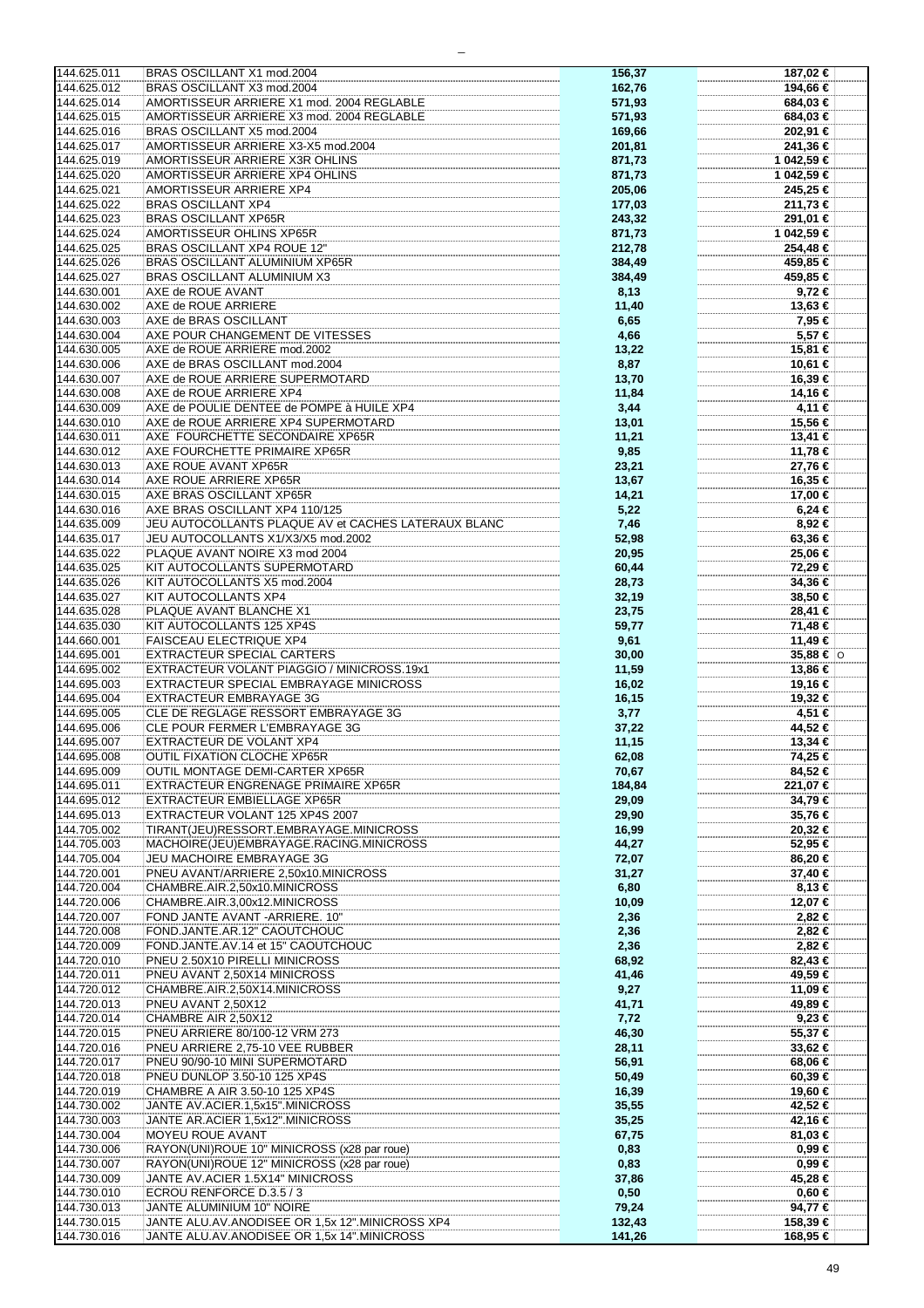|                            | RAYON(UNI)ROUE 14" MINICROSS                                             | 0,83           | $0,99 \in$         |
|----------------------------|--------------------------------------------------------------------------|----------------|--------------------|
| 144.730.018                |                                                                          |                |                    |
| 144.730.019                | MOYEU ROUE ARRIERE FREIN HYDRAULIQUE mod 2004                            | 81,07          | 96,96 €            |
| 144.730.020                | MOYEU ROUE AVANT XP65R                                                   | 58,27          | 69,69€             |
|                            |                                                                          |                |                    |
| 144.730.021                | MOYEU ROUE ARRIERE XP65R                                                 | 81,86          | 97,90 €            |
| 144.730.022                | MOYEU ROUE ARRIERE XP4                                                   | 81,86          | 97,90 €            |
|                            |                                                                          |                |                    |
| 144.730.023                | JANTE ALUMINIUM 12" NOIRE                                                | 88,35          | 105,67 €           |
| 144.730.024                | <b>JANTE ALUMINIUM 14" NOIRE</b>                                         | 103,93         | 124,30 €           |
|                            |                                                                          |                |                    |
| 144.731.001                | <b>ROUE AVANT MONTAGE 10"</b>                                            | 123,27         | 147,43 €           |
| 144.731.002                | ROUE AVANT MONTAGE 15"                                                   | 124,91         | 149,39 €           |
|                            |                                                                          |                |                    |
| 144.731.004                | ROUE .ARRIERE COMPLETE.MINICROSS 12"                                     | 134,77         | 161,18 €           |
| 144.731.005                | <b>ROUE AVANT COMPLETE 14"</b>                                           | 136,46         | 163,21 €           |
|                            |                                                                          |                |                    |
| 144.731.007                | ROUE ARRIERE avec JANTE ALUMINIUM 10"                                    | 207,97         | 248,73 €           |
| 144.731.009                | ROUE ARRIERE avec JANTE ALUMINIUM 12"                                    | 233,75         | 279,57 €           |
|                            |                                                                          |                |                    |
| 144.731.011                | ROUE ARRIERE JANTE ALUMINIUM 10" mod 2004                                | 207,97         | 248,73 €           |
| 144.731.013                | ROUE AVANT MONTAGE 14" MODELE 2004                                       | 136,46         | 163,21 €           |
|                            |                                                                          |                |                    |
| 144.731.014                | ROUE ARRIERE 12" avec JANTE ALUMINIUM                                    | 233,75         | 279,57 €           |
| 144.731.017                | ROUE AVANT 12" XP4                                                       | 123,94         | 148,23 €           |
|                            |                                                                          |                |                    |
| 144.731.019                | <b>ROUE AVANT 12"</b>                                                    | 123,94         | 148,23 €           |
| 144.731.022                | ROUE AVANT 10" JANTE ALUMINIUM NOIRE 125 XP4S                            | 195,24         | 233,51 €           |
|                            |                                                                          |                |                    |
| 144.731.023                | ROUE ARRIERE 10" JANTE ALUMINIUM NOIRE 125 XP4S                          | 207,97         | 248,73 €           |
| 144.731.024                | ROUE AVANT 12" JANTE ALUMINIUM NOIRE (X3-XP4)                            | 153,29         | 183,33 €           |
|                            |                                                                          |                |                    |
| 144.731.025                | ROUE AVANT 14" JANTE ALUMINIUM NOIRE (XP4)                               | 164,20         | 196,38 €           |
| 144.731.026                | ROUE AVANT 14" JANTE ALUMINIUM NOIRE (XP65R)                             | 172,76         | 206,62 €           |
|                            |                                                                          |                |                    |
| 144.731.027                | ROUE ARRIERE 10" JANTE ALUMINIUM NOIRE (X1-X3 2004)                      | 159,78         | 191,10 €           |
| 144.731.028                | ROUE ARRIERE 12" JANTE ALUMINIUM NOIRE (XP4)                             | 170,17         | 203,52 €           |
|                            |                                                                          |                |                    |
| 144.731.029                | ROUE ARRIERE 12" JANTE ALUMINIUM NOIRE (XP65R)                           | 184,46         | 220,61 €           |
| 144.740.001                | CADRE X1                                                                 | 277,74         | 332,18 €           |
|                            |                                                                          |                |                    |
| 144.740.004                | CADRE X3-X5 mod.2002                                                     | 297,47         | 355,77 €           |
| 144.740.005                | CADRE X1 mod.2004                                                        | 312,70         | 373,99 €           |
| 144.740.006                | CADRE DEMONTABLE ARRIERE X1 mod.2004                                     |                |                    |
|                            |                                                                          | 71,67          | 85,72€             |
| 144.740.007                | CADRE X3 mod. 2004                                                       | 312,70         | 373,99 €           |
|                            | CADRE DEMONTABLE ARRIERE X3 mod.2004                                     |                |                    |
| 144.740.008                |                                                                          | 71,67          | 85,72€             |
| 144.740.009                | PEDALE FREIN ARRIERE COMPLETE mod 2004                                   | 14,00          | 16,74 €            |
|                            |                                                                          |                |                    |
| 144.740.011                | AXE AMORTISSEUR SUPERMOTARD                                              | 12,43          | 14,87 €            |
| 144.740.012                | PROTECTION DE POT SUPERMOTARD mod.2004                                   | 34,27          | 40,99 €            |
| 144.740.014                | CADRE BOUCLE ARRIERE XP4                                                 |                | 155,28 €           |
|                            |                                                                          | 129,83         |                    |
| 144.740.015                | ETRIER FIXATION DE BOBINE XP4                                            | 6,52           | 7,80 €             |
|                            | <b>CADRE XP65R</b>                                                       |                |                    |
| 144.740.016                |                                                                          | 527,83         | 631,28 €           |
| 144.740.017                | <b>BOUCLE CADRE XP65R</b>                                                | 163,67         | 195,75 €           |
| 144.740.018                | CADRE XP4 ROUES 14/12"                                                   | 440,52         | 526,86 €           |
|                            |                                                                          |                |                    |
| 144.740.019                | BEQUILLE 125 XP4S                                                        | 114,58         | 137,04 €           |
| 144.740.020                | ETRIER BEQUILLE 125 XP4S                                                 | 5,76           | $6,89 \in$         |
|                            |                                                                          |                |                    |
|                            |                                                                          |                |                    |
| 144.740.021                | FOURCHE XP 65 R mod 2010                                                 | 527,84         | 631,30 €           |
|                            |                                                                          |                |                    |
| 144.740.022                | CADRE XP 65R (2010)                                                      | 164,01         | 196,16 €           |
| 144.745.001                | <b>GRIPSTER JANTE 10" ET 12"</b>                                         | 5,81           | 6,95 €             |
|                            |                                                                          |                |                    |
| 144.750.001                | DISQUE.FREIN AVANT X5 MINICROSS.D190                                     | 52,97          | 63,35 €            |
| 144.750.003                | DISQUE FREIN ARRIERE X1/X3 D.130                                         | 41,52          | 49,66 €            |
|                            |                                                                          |                |                    |
| 144.750.004                | ETRIER.FREIN.AV.COMPLET.MINICROSS                                        | 63,50          | 75,95 €            |
| 144.750.005                | ETRIER.FREIN.AR.COMPLET.MINICROSS                                        | 63,50          | 75,95 €            |
| 144.750.007                | ENTRETOISE MOYEU DISQUE AVANT X5                                         |                |                    |
|                            |                                                                          | 23,39          | 27,97 €            |
| 144.750.008                | JEU PLAQUETTES DE FREIN AV-AR                                            | 13,00          | 15,55 € $ $ ⊙      |
| 144.750.009                | JEU PLAQUETTES DE FREIN RACING AV-AR                                     | 29,00          | 34,68 € $\circ$    |
|                            |                                                                          |                |                    |
| 144.750.010                | JEU PLAQUETTES DE FREIN HYDRAULIQUE AV-AR                                | 31,17          | 37,28 €            |
| 144.750.011                | DISQUE FREIN AVANT D.160 mod.2004                                        | 38,32          | 45,83 €            |
|                            |                                                                          |                |                    |
| 144.750.012                | DISQUE FREIN ARRIERE D.140 mod.2004                                      | 38,32          | 45,83 €            |
| 144.750.013                | ENTRETOISE DISQUE AVANT X1 / X3 mod 2004                                 | 7,65           | 9,15€              |
| 144.750.017                | CORP DE PINCE DE FREIN ARRIERE DROIT                                     | 33,49          | 40,05 €            |
|                            |                                                                          |                |                    |
| 144.750.018                | KIT VIS OR PINCE DE FREIN HYDRAULIQUE                                    | 13,53          | 16,18 €            |
| 144.750.019                | KIT PISTON PINCE DE FREIN HYDRAULIQUE                                    | 29,10          | 34,80 €            |
|                            |                                                                          |                |                    |
| 144.750.020                | RESSORT DE RAPPEL DE PASTILLE DE FREIN HYDRAULIQUE                       | 2,15           | 2,57 €             |
| 144.750.022                | CORPS DE POMPE DE FREIN ARRIERE                                          |                |                    |
|                            |                                                                          | 59,29          | 70,91 €            |
| 144.750.023                | VIS FIXATION TUBE DE FREIN ARRIERE                                       | 6,34           | 7,58 €             |
| 144.750.025                | KIT RESERVOIR DE POMPE DE FREIN ARRIERE                                  |                | 9,78€              |
|                            |                                                                          | 8,18           |                    |
| 144.750.026                | CORPS DE POMPE DE FREIN AVANT DROIT D9,5                                 | 62,54          | 74,80 €            |
| 144.750.027                | COLLIER DE VIS DE POMPE DE FREIN ARRIERE                                 | 10,75          | 12,86 €            |
|                            |                                                                          |                |                    |
| 144.750.028                | KIT PISTON DE FREIN ARRIERE D9,5                                         | 18,42          | 22,03 €            |
| 144.750.029                | KIT RESERVOIR DE POMPE DE FREIN ARRIERE                                  | 7,26           | 8,68 €             |
|                            |                                                                          |                |                    |
| 144.750.030                | KIT DE REGULATION DU LEVIER DE FREIN ARRIERE                             | 39,80          | 47,60 €            |
| 144.750.032                | CORPS DE PINCE DE FREIN AVANT GAUCHE                                     | 35,12          | 42,00 €            |
|                            |                                                                          |                |                    |
| 144.750.033                | CORPS DE PINCE DE FREIN AVANT DROIT                                      | 33,49          | 40,05 €            |
| 144.750.035                | DURITE DE FREIN AVANT X1                                                 | 23,74          | 28,39 €            |
|                            |                                                                          |                |                    |
| 144.750.036                | DURITE DE FREIN ARRIERE X1                                               | 16,55          | 19,79 €            |
| 144.750.037                | DURITE DE FREIN AVANT X3-X5                                              | 23,74          | 28,39 €            |
|                            |                                                                          |                |                    |
| 144.750.039                | DURITE DE FREIN ARRIERE X5                                               | 16,55          | 19,79 €            |
| 144.750.040                | CORPS DE POMPE DROIT DE FREIN AVANT D11                                  | 62,54          | 74,80 €            |
|                            |                                                                          |                |                    |
| 144.750.042                | DISQUE FREIN AVANT D.200 SUPERMOTARD                                     | 70,27          | 84,04 €            |
| 144.750.043                | DISQUE FREIN ARRIERE D.150 XP65R                                         | 36,85          | 44,07 €            |
|                            |                                                                          |                |                    |
| 144.750.044                | DISQUE FREIN AVANT D.180 XP65R                                           | 47,76          | 57,12 €            |
| 144.750.045                | JEU PLAQUETTES DE FREIN PINCE HYDRAULIQUE AJP                            | 34,39          | 41,13 €            |
|                            |                                                                          |                |                    |
| 144.750.046<br>144.750.047 | JEU PLAQUETTES DE FREIN SYNTHETIQUES AJP<br>DURITE FREIN AVANT AJP XP65R | 36,39<br>37,04 | 43,52 €<br>44,30 € |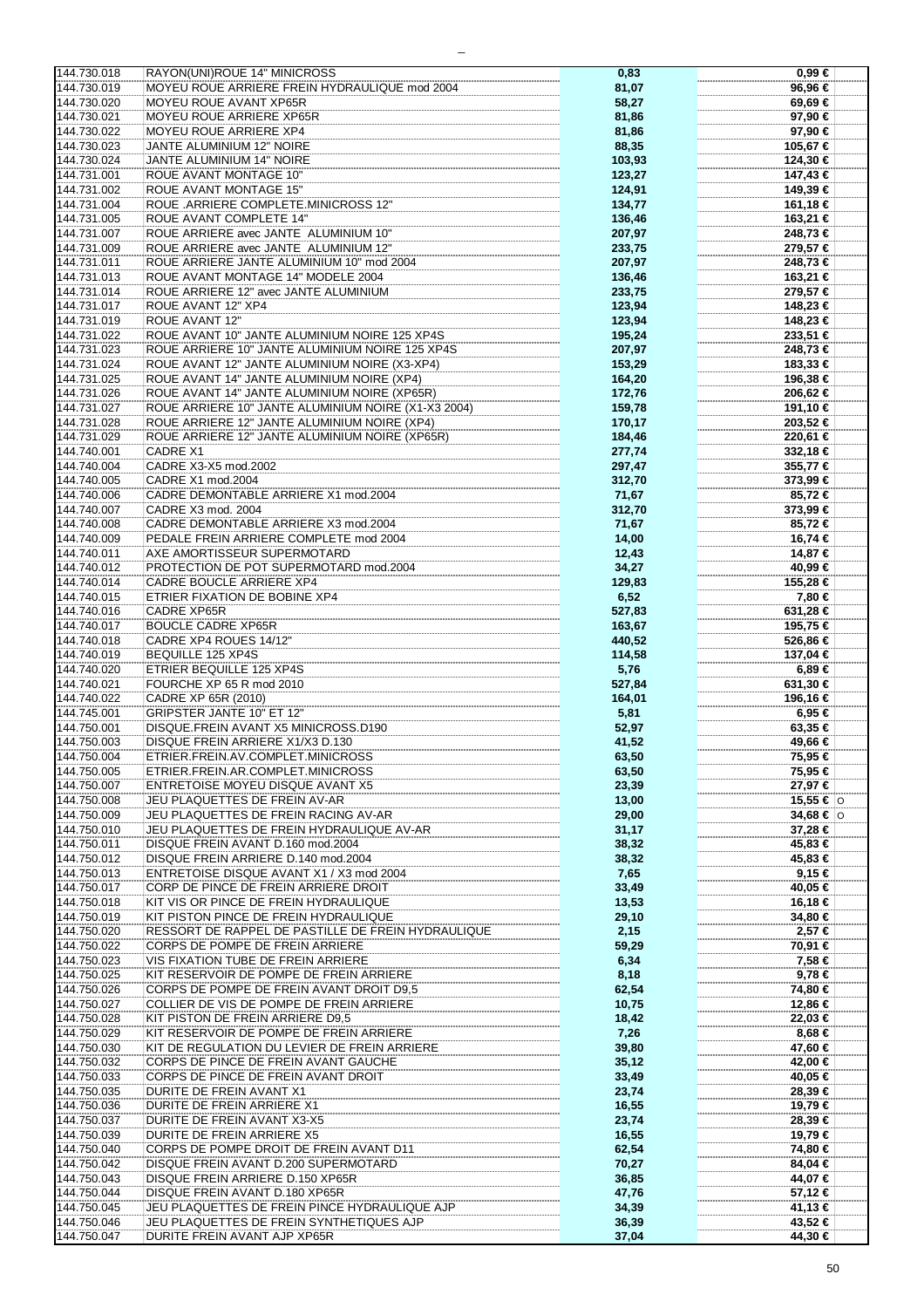| 144.750.048                | DURITE FREIN AVANT AJP XP4110-125                                                       | 37,04         | 44,30 €           |
|----------------------------|-----------------------------------------------------------------------------------------|---------------|-------------------|
| 144.750.049                | DURITE FREIN ARRIERE AJP XP65R-XP4110-125                                               | 25,35         | 30,32 €           |
| 144.750.055                | RACCORD DE VIDANGE AJP XP65R-XP4110-125                                                 | 13,67         | 16,35 €           |
| 144.750.056                | DURITE FREIN ARRIERE XP65R 2009                                                         | 25,35         | 30,32 €           |
| 144.750.057                | ETRIER FREIN ARRIERE XP65R 2009                                                         | 86,93         | 103,97 €          |
|                            |                                                                                         |               |                   |
| 144.755.005                | TE DE FOURCHE INFERIEUR avec POTENCE X3 X5                                              | 106,86        | 127,80 €          |
| 144.755.006                | TE DE FOURCHE SUPERIEUR                                                                 | 75,30         | 90,06 €           |
| 144.755.007                | TUBE DE FOURCHE COMPLET avec FOURREAU.DROIT.X1.                                         | 338,51        | 404,86 €          |
| 144.755.009                | TUBE DE FOURCHE COMPLET avec FOURREAU DROIT X3-X5                                       | 350,02        | 418,62 €          |
| 144.755.010                | TUBE DE FOURCHE COMPLET avec FOURREAU GAUCHE X3                                         | 354,95        | 424,52 €          |
| 144.755.012                | PLONGEUR DE FOURCHE X1                                                                  | 32,75         | 39,17 €           |
| 144.755.013                | PLONGEUR DE FOURCHE X3-X5                                                               |               | 42,52 €           |
|                            |                                                                                         | 35,55         |                   |
| 144.755.016                | FOURREAU DE FOURCHE DROIT X3-X5-XP4                                                     | 133,15        | 159,25 €          |
| 144.755.017                | FOURREAU DE FOURCHE GAUCHE X3-XP4                                                       | 136,46        | 163,21 €          |
| 144.755.018                | FOURREAU DE FOURCHE GAUCHE X5                                                           | 136,46        | 163,21 €          |
| 144.755.022                | TE DE FOURCHE INFERIEUR X1 mod.2002/2004                                                | 106,86        | 127,80 €          |
| 144.755.023                | TE DE FOURCHE INFERIEUR X3-X5 mod.2002/2004                                             | 106,86        | 127,80 €          |
| 144.755.024                | TE DE FOURCHE SUPERIEUR X1-X3-X5 mod.2002/2004                                          | 75,30         | 90,06 €           |
| 144.755.026                | FOURCHE COMPLETE X3 mod.2004                                                            | 494,56        | 591,49 €          |
|                            |                                                                                         |               |                   |
| 144.755.027                | FOURREAU DE FOURCHE DROIT X1 mod.2004                                                   | 139,43        | 166,76 €          |
| 144.755.028                | FOURREAU DE FOURCHE GAUCHE X1 mod.2004                                                  | 134,77        | 161,18 €          |
| 144.755.030                | FOURREAU DE FOURCHE GAUCHE X3 mod.2004                                                  | 137,88        | 164,90 €          |
| 144.755.031                | TUBE DE FOURCHE NU X1 mod.2004                                                          | 108,45        | 129,71 €          |
| 144.755.032                | TUBE DE FOURCHE NU X3-X5 mod.2004                                                       | 129,39        | 154,75 €          |
| 144.755.033                | PLONGEUR DE FOURCHE X1 mod.2004                                                         | 24,07         | 28,79 €           |
| 144.755.034                | PLONGEUR DE FOURCHE X3 mod.2004                                                         |               | 33,39 €           |
|                            |                                                                                         | 27,92         |                   |
| 144.755.035                | <b>RESSORT DE FOURCHE X1</b>                                                            | 18,62         | 22,27 €           |
| 144.755.036                | RESSORT DE FOURCHE X3-X5                                                                | 30,57         | 36,56 €           |
| 144.755.037                | <b>FOURCHE COMPLETE XP4</b>                                                             | 494,16        | 591,02 €          |
| 144.755.038                | TUBE DE FOURCHE COMPLET avec FOURREAU DROIT XP4                                         | 350,02        | 418,62 €          |
| 144.755.039                | TUBE DE FOURCHE COMPLET avec FOURREAU GAUCHE XP4                                        | 354,95        | 424,52 €          |
| 144.755.040                | FOURCHE D.35 MARZOCCHI XP65R                                                            | 716,84        | 857,34 €          |
| 144.755.041                | FOURCHE AVANT INVERSEE D.35 MARZOCCHI XP4 RACING                                        | 902,73        | 1 079,67 €        |
| 144.755.042                | TE DE FOURCHE INFERIEUR MARZOCCHI                                                       | 154,41        | 184,67 €          |
| 144.755.043                | TE DE FOURCHE SUPERIEUR MARZOCCHI                                                       | 99,27         | 118,73 €          |
| 144.755.044                | TE DE FOURCHE INFERIEUR MARZOCCHI XP 65 R mod 2010                                      | 173,25        | 207,21 €          |
| 144.755.045                | FOURCHE D.35 MARZOCCHI XP 65 R mod 2010                                                 | 736,89        | 881,32 €          |
| 144.760.002                | GUIDON.MINICROSS.X5                                                                     | 42,77         | 51,15 €           |
|                            |                                                                                         |               |                   |
| 144.760.003                | PONTET DE FIXATION GUIDON                                                               | 17,66         | 21,12 €           |
| 144.760.004                | PROTECTION DE POTENCE MINICROSS X1-X3-X5                                                | 11,59         | 13,86 €           |
| 144.760.005                | <b>GUIDON RACING X1</b>                                                                 | 54,78         | 65,52€            |
| 144.760.006                | <b>GUIDON RACING X3/X5</b>                                                              | 58,62         | 70,11 €           |
| 144.760.010                | MOUSSE DE GUIDON X3 mod 2004                                                            | 12,83         | 15,34 €           |
| 144.760.011                | <b>GUIDON XP4</b>                                                                       | 53,13         | 63,54 €           |
| 144.760.012                | FIXATION DEPORTEE GUIDON MINIMOTARD XP4                                                 | 30,93         | 36,99€            |
| 144.760.013                | SUPPORT POTENCE GUIDON XP65R                                                            | 28,68         | 34,30 €           |
| 144.760.015                | GUIDON 125 XP4S                                                                         | 53,28         | 63,72€            |
| 144.761.001                | ROBINET D'ESSENCE                                                                       | 9,11          | 10.90 €           |
| 144.761.002                | ROBINET ESSENCE AVEC RESERVE                                                            | 9,11          | 10,90 €           |
| 144.762.004                | SELLE X3/X5 mod.2002                                                                    | 73,19         | 87,54 €           |
| 144.762.005                | SELLE X1 mod. 2004                                                                      | 71,83         | 85,91 €           |
| 144.762.006                | SELLE X3 mod. 2004                                                                      | 75,04         | 89,75 €           |
|                            | SELLE XP65R                                                                             |               |                   |
| 144.762.007                |                                                                                         | 84,59         | 101,17 €          |
| 144.762.008                | SELLE 125 XP4S                                                                          | 62,76         | 75,06 €           |
| 144.763.003                | REPOSE.PIED.DROIT.COMPLET RACING                                                        | 12,73         | 15,23 €           |
| 144.763.004                | REPOSE.PIED.GAUCHE.COMPLET RACING                                                       | 12,73         | 15,23 €           |
| 144.763.005                | CAOUTCHOUC REPOSE PIEDS DROIT ET GAUCHE                                                 | 5,59          | 6,69€             |
| 144.763.006                | PEDALE FREIN ARRIERE XP4                                                                | 23,64         | 28,27 €           |
| 144.763.007                | <b>SUPPORT PEDALE XP4</b>                                                               | 35,44         | 42,39 €           |
| 144.763.008                | PEDALE FREIN ARRIERE XP65R                                                              | 25,12         | 30,04 €           |
| 144.763.009                | PEDALE FREIN ARRIERE CARTER MODIFIE XP4                                                 | 21,31         | 25,49 €           |
| 144.763.010                | CAOUTCHOUC REPOSE PIEDS 125 XP4S                                                        | 5,22          | 6,24 €            |
| 144.763.011                | <b>REPOSE PIEDS</b>                                                                     | 37,70         | 45,09 €           |
|                            |                                                                                         |               |                   |
|                            |                                                                                         |               |                   |
| 144.763.012                | PEDALE FREIN ARRIERE 125 XP4S                                                           | 25,73         | 30,77 €           |
| 144.763.013                | PEDALE FREIN ARRIERE XP 65 R mod 2010                                                   | 26,57         | 31,78 €           |
| 144.764.001                | <b>BEQUILLE LATERALE X1</b>                                                             | 13,84         | 16,55 €           |
| 144.764.002                | <b>BEQUILLE LATERALE X3</b>                                                             | 13,84         | 16,55 €           |
| 144.764.003                | <b>BEQUILLE LATERALE X5</b>                                                             | 13,84         | 16,55 €           |
| 144.764.004                | BEQUILLE LATERALE X1 mod. 2004                                                          | 23,98         | 28,68 €           |
| 144.764.005                | BEQUILLE LATERALE X3 mod. 2004                                                          | 23,98         | 28,68 €           |
| 144.764.006                | BEQUILLE LATERALE X5 mod. 2004                                                          | 23,98         | 28,68 €           |
| 144.764.007                | <b>BEQUILLE LATERALE XP4</b>                                                            | 26,60         | 31,81 €           |
| 144.764.009                | BEQUILLE LATERALE 125 XP4S                                                              | 25,12         | 30,04 €           |
| 144.765.001                | LEVIER et COCOTTE.DROIT.MINICROSS                                                       | 14,54         | 17,39 €           |
| 144.765.002                | LEVIER et COCOTTE.GAUCHE.MINICROSS                                                      |               | 17,39 €           |
|                            |                                                                                         | 14,54         |                   |
| 144.765.003                | REVETEMENT(JEU)NOIR.X1/X3.X5.POLINI                                                     | 8,95          | 10,70 €           |
| 144.765.004                | <b>TIRAGE.GAS.MINICROSS</b>                                                             | 15,81         | 18,91 €           |
| 144.765.005                | LEVIER.FREIN.DROIT.MINICROSS                                                            | 4,02          | 4,81 €            |
| 144.765.006                | LEVIER.FREIN.GAUCHE.MINICROSS                                                           | 4,02          | 4,81 €            |
| 144.765.007<br>144.765.008 | MOLETTE DE REGLAGE CABLE FREIN AVANT / ARRIERE<br>TIRAGE.RAPIDE et REVETEMENT.MINICROSS | 2,20<br>31,49 | 2,63 €<br>37,66 € |

 $\equiv$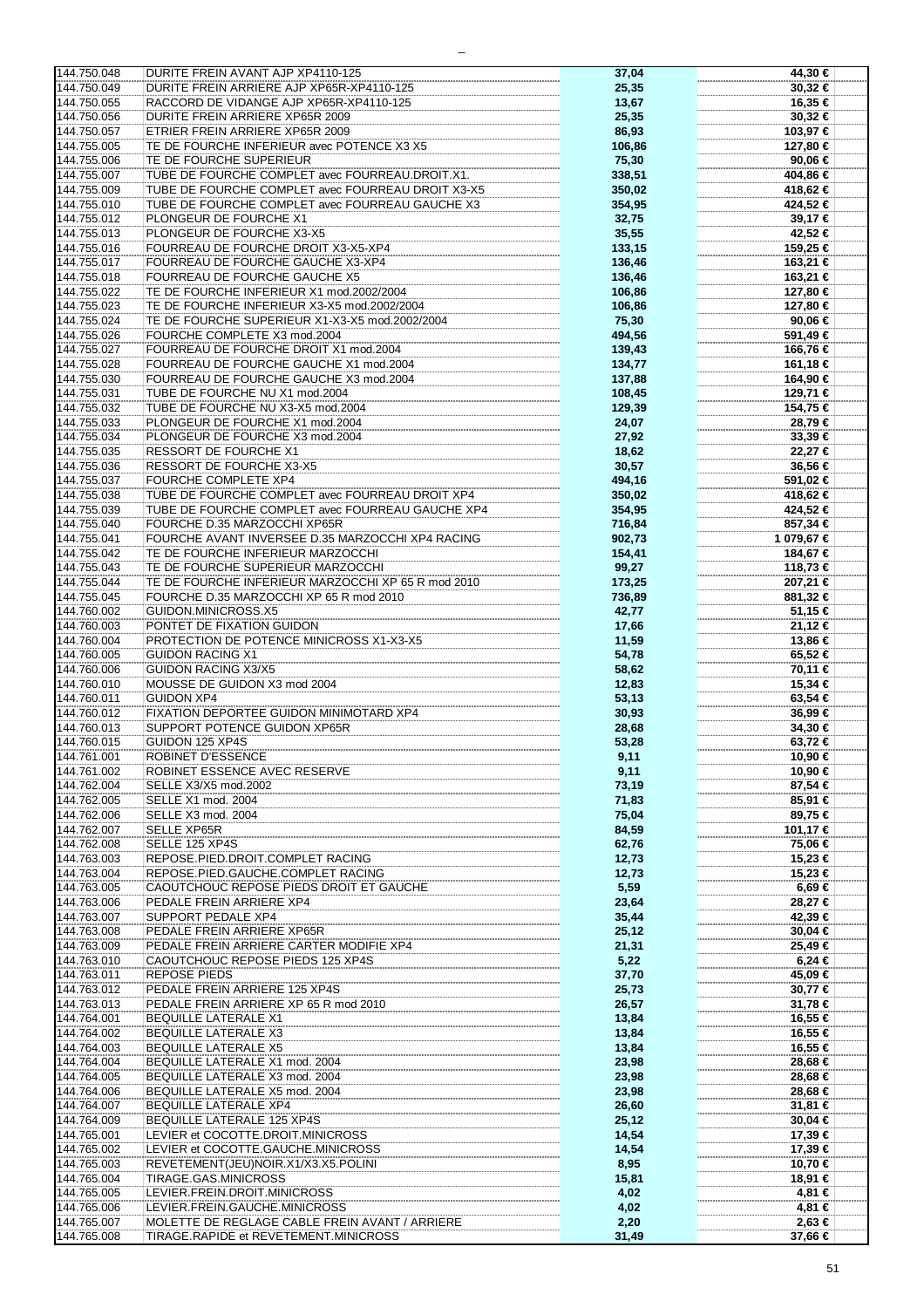| 144.765.010 | LEVIER FREIN AVANT HYDRAULIQUE                           | 36,73  | 43,93 €    |
|-------------|----------------------------------------------------------|--------|------------|
| 144.765.011 | KIT FREIN AVANT HYDRAULIQUE COMPLET X1                   | 191,45 | 228,97 €   |
|             |                                                          |        |            |
| 144.765.012 | KIT FREIN AVANT HYDRAULIQUE COMPLET X3                   | 191,45 | 228.97 €   |
| 144.765.013 | KIT FREIN ARRIERE HYDRAULIQUE COMPLET X1 (Frein au Pied) | 172,32 | 206,09€    |
|             |                                                          |        |            |
| 144.765.014 | KIT FREIN ARRIERE HYDRAULIQUE COMPLET X3 (Frein au Pied) | 172,32 | 206,09 €   |
| 144.765.015 | <b>INTERRUPTEUR DE MASSE</b>                             | 17,92  | 21,43 €    |
|             |                                                          |        |            |
| 144.765.016 | MAITRE CYLINDRE DE FREIN AVANT COMPLET                   | 138,51 | 165,66 €   |
| 144.765.017 | MAITRE CYLINDRE DE FREIN ARRIERE COMPLET X5              | 172,32 | 206,09 €   |
|             |                                                          |        |            |
| 144.765.018 | LEVIER ET COCOTTE FREIN AVANT XP4                        | 17,73  | 21,21 €    |
| 144.765.019 | LEVIER ET COCOTTE EMBRAYAGE XP4                          | 22,07  | 26,40 €    |
| 144.765.020 | TIRAGE RAPIDE UNIVERSEL / XP65R + REVETEMENTS            | 21,85  | 26,13 €    |
|             |                                                          |        |            |
| 144.765.021 | LEVIER DE FREIN ARRIERE AJP XP65R                        | 24,58  | 29,40 €    |
| 144.765.022 | LEVIER COMMANDE EMBRAYAGE XP65R                          | 32,21  | 38,52 €    |
|             | <b>CABLE EMBRAYAGE XP65R</b>                             |        |            |
| 144.765.023 |                                                          | 2,35   | 2,81 €     |
| 144.765.024 | KIT FREIN AVANT COMPLET XP65R                            | 197,78 | 236,54 €   |
| 144.765.025 | KIT FREIN ARRIERE COMPLET XP65R                          | 144,58 | 172,92 €   |
|             |                                                          |        |            |
| 144.765.026 | KIT FREIN AVANT COMPLET XP4                              | 197,78 | 236,54 €   |
| 144.765.027 | FREIN ARRIERE COMPLET 125 XP4S                           | 118,68 | 141,94 €   |
|             |                                                          |        |            |
| 144.765.028 | FREIN AVANT COMPLET 125 XP4S                             | 144,58 | 172,92 €   |
| 144.765.029 | LEVIER COMMANDE EMBRAYAGE 125 XP4S                       | 26,64  | 31,86 €    |
| 144.765.030 | RETROVISEUR DROIT 125 XP4S                               | 20,49  | 24.51 €    |
|             |                                                          |        |            |
| 144.765.031 | RETROVISEUR GAUCHE 125 XP4S                              | 20,49  | 24,51 €    |
| 144.765.032 | LEVIER FREIN AVANT HYDRAULIQUE 125 XP4S                  | 24,58  | 29,40 €    |
|             |                                                          |        |            |
| 144.765.033 | LEVIER FREIN AVANT HYDRAULIQUE "AJP" XP4 110             | 24,58  | 29,40 €    |
| 144.765.034 | SYSTEME FREIN ARRIERE XP 65 R 2009                       | 166,56 | 199,21 €   |
| 144.780.001 | TENDEUR AXE ROUE ARRIERE MINICROSS                       |        | $6,35 \in$ |
|             |                                                          | 5,31   |            |
| 144.800.002 | GARDE.BOUE.AVANT.BLEU.X3                                 | 14,38  | 17,20 €    |
| 144.800.003 | GARDE.BOUE.AVANT.BLEU.X5                                 | 14,38  | 17,20 €    |
|             |                                                          |        |            |
| 144.800.004 | GARDE BOUE AVANT X1 mod.2004                             | 13,04  | 15,60 €    |
| 144.800.005 | GARDE BOUE AVANT X3-X5-XP65 mod.2004                     | 14,38  | 17,20 €    |
| 144.800.006 | GARDE BOUE AVANT NOIR 125 XP4S                           | 15,02  | 17,96 €    |
|             |                                                          |        |            |
| 144.800.012 | <b>BAVETTE ARRIERE X1</b>                                | 7,30   | 8,73 €     |
| 144.800.013 | <b>BAVETTE ARRIERE X3-X5</b>                             | 8,28   | 9,90 €     |
| 144.800.016 | GARDE.BOUE.ARRIERE.BLANC.X3                              | 10,56  | 12,63 €    |
|             |                                                          |        |            |
| 144.800.017 | GARDE.BOUE.ARRIERE.BLANC.X5                              | 10,56  | 12,63 €    |
| 144.800.018 | GARDE BOUE ARRIERE X1 mod.2004                           | 10,09  | 12,07 €    |
| 144.800.019 | GARDE BOUE ARRIERE X3 mod.2004                           | 10,56  | 12,63 €    |
|             |                                                          |        |            |
| 144.800.020 | GARDE BOUE ARRIERE X5-XP4-XP65 mod.2004                  | 10,56  | 12,63 €    |
| 144.800.021 | <b>BAVETTE ARRIERE XP4</b>                               | 5,93   | 7,09 €     |
| 144.800.022 | <b>TIGE DROITE XP65R</b>                                 | 8,21   | 9,82 €     |
| 144.800.023 | TIGE GAUCHE XP65R                                        | 9,04   | 10,81 €    |
|             |                                                          |        |            |
| 144.800.024 | GARDE BOUE ARRIERE NOIR 125 XP4S                         | 16,39  | 19,60 €    |
| 144.800.025 | SUPPORT PLAQUE IMMATRICULATION 125 XP4S                  | 12,98  | 15,52 €    |
| 144.800.026 | PROTECTION MAITRE CYLINDRE ARRIERE AJP- 50 XP4S          | 10,42  | 12,46 €    |
|             |                                                          |        |            |
| 144.802.001 | RESERVOIR.ESSENCE.COMPLET.MINICROSS                      | 103,58 | 123,88 €   |
| 144.802.002 | RESERVOIR.ESSENCE.COMPLET.mod.2004                       | 114,91 | 137,43 €   |
| 144.802.003 | RESERVOIR ESSENCE COMPLET 125 XP4S                       | 115,94 | 138,66 €   |
|             | CACHE LATERAL DROIT X3-X5 BLANC                          |        |            |
| 144.804.001 |                                                          | 9,11   | 10,90 €    |
| 144.804.002 | CACHE LATERAL GAUCHE X3-X5 BLANC                         | 9,11   | 10.90 €    |
| 144.804.003 | OUIE DE RESERVOIR DROITE BLANCHE                         | 9,61   | 11.49 €    |
|             |                                                          |        |            |
| 144.804.004 | OUIE DE RESERVOIR GAUCHE BLANCHE                         | 9,61   | 11,49 €    |
| 144.804.007 | CACHE LATERAL DROIT X1 BLEU                              | 9,11   | 10,90 €    |
| 144.804.008 | CACHE LATERAL GAUCHE X1 BLEU                             | 9,11   | 10,90 €    |
|             |                                                          |        |            |
| 144.804.009 | CACHE LATERAL DROIT X3 X5 BLEU                           | 9,11   | 10,90 €    |
| 144.804.010 | CACHE LATERAL GAUCHE X3 X5 BLEU                          | 9,11   | 10,90 €    |
| 144.804.011 | OUIE DE RESERVOIR COTE DROIT BLEU                        | 9,61   | 11,49 €    |
| 144.804.012 |                                                          |        |            |
|             | OUIE DE RESERVOIR COTE GAUCHE BLEU                       | 9,61   | 11,49 €    |
| 144.804.013 | CACHE LATERAL DROIT X1 mod.2004                          | 9,11   | 10,90 €    |
| 144.804.014 | CACHE LATERAL GAUCHE X1 mod.2004                         | 9,11   | 10,90 €    |
|             |                                                          |        |            |
| 144.804.015 | CACHE LATERAL DROIT X3 mod.2004                          | 9,11   | 10,90 €    |
| 144.804.016 | CACHE LATERAL GAUCHE X3 mod.2004                         | 9,11   | 10,90 €    |
| 144.804.017 | OUIE DE RESERVOIR DROITE mod.2004                        | 9,61   | 11,49 €    |
|             |                                                          |        |            |
| 144.804.018 | OUIE DE RESERVOIR GAUCHE mod.2004                        | 9,61   | 11,49 €    |
| 144.804.019 | CACHE LATERAL DROIT XP4                                  | 9,11   | 10,90 €    |
| 144.804.020 | CACHE LATERAL GAUCHE XP4                                 | 9,11   | 10,90 €    |
|             |                                                          |        |            |
| 144.804.021 | CACHE LATERAL DROIT XP65R                                | 8,89   | 10,63 €    |
| 144.804.022 | CACHE LATERAL GAUCHE XP65R                               | 8,89   | 10,63 €    |
| 144.804.024 | <b>OUIE RESERVOIR GAUCHE NOIRE 125 XP4S</b>              | 10,94  | 13,08 €    |
| 144.804.025 | CACHE LATERAL DROIT NOIR 125 XP4S                        |        | 13,91 €    |
|             |                                                          | 11,63  |            |
| 144.804.026 | CACHE LATERAL GAUCHE NOIR 125 XP4S                       | 11,63  | 13,91 €    |
| 144.804.027 | OUIE RESERVOIR DROITE NOIRE 125 XP4S                     | 10,94  | 13,08 €    |
| 144.805.001 | PLAQUE.PORTE.NUMERO.AV.MINICROSS                         | 9,61   | 11,49 €    |
|             |                                                          |        |            |
| 144.805.002 | PLAQUE NUMERO AVANT mod.2002                             | 10,26  | 12,27 €    |
| 144.805.003 | PLAQUE NUMERO AVANT mod.2004                             | 10,26  | 12,27 €    |
| 144.805.004 | PLAQUE NUMERO AVANT BLANCHE XP4                          | 10,26  | 12,27 €    |
|             |                                                          |        |            |
| 144.805.005 | PLAQUE NUMERO AVANT XP65R                                | 10,27  | 12,28 €    |
| 144.806.001 | <b>GRILLE RADIATEUR DROITE</b>                           | 6,33   | $7,57$ €   |
| 144.806.002 | <b>GRILLE RADIATEUR GAUCHE</b>                           | 6,33   | 7,57 €     |
| 144.806.003 | GRILLE RADIATEUR DROITE mod.2004                         |        |            |
|             |                                                          | 6,33   | 7,57 €     |
| 144.806.004 | GRILLE RADIATEUR GAUCHE mod.2004                         | 6,33   | 7,57 €     |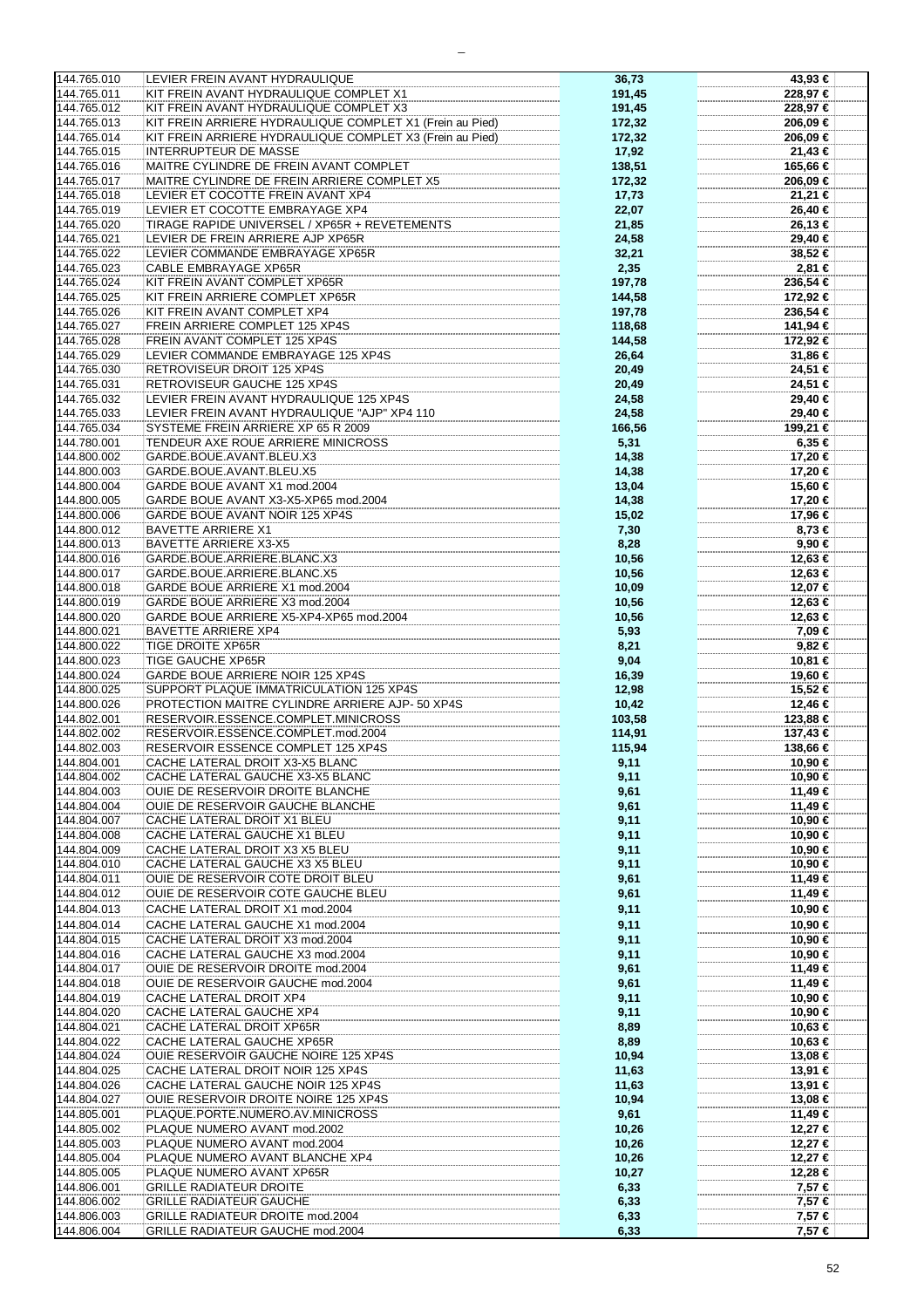| 144.806.005                | <b>GRILLE RADIATEUR GAUCHE XP65R</b>                        |        |                    |
|----------------------------|-------------------------------------------------------------|--------|--------------------|
|                            |                                                             | 24,52  | 29,33 €            |
| 144.807.001                | HOUSSE MINICROSS X1 / X3 / X5.                              | 49,00  | 58,60 €  O         |
| 144.810.001                | SABOT ALUMINIUM XP4                                         | 79,13  | 94,64 €            |
|                            |                                                             |        |                    |
| 144.815.001                | CALANDRE PHARE 125 XP4S                                     | 15,02  | 17,96 €            |
| 144.815.002                | SUPPORT PHARE 125 XP4S                                      | 10,94  | 13,08 €            |
| 144.830.001                | OPTIQUE DE PHARE 125 XP4S                                   | 40,26  | 48,15 €            |
|                            |                                                             |        |                    |
| 144.830.002                | CLIGNOTANT AVANT / ARRIERE DROIT 125 XP4S                   | 12,98  | 15,52 €            |
| 144.830.003                | CLIGNOTANT AVANT / ARRIERE GAUCHE 125 XP4S                  | 12,98  | 15,52 €            |
| 144.830.004                | <b>COMPTEUR DIGITAL 125 XP4S</b>                            | 102,30 | 122,35 €           |
|                            |                                                             |        |                    |
| 144.830.005                | BATTERIE 12V 125 XP4S                                       | 36,85  | 44,07 €            |
| 144.830.006                | KLAXON 125 XP4S                                             | 12,30  | 14,71 €            |
|                            |                                                             |        |                    |
| 144.830.007                | CONTACTEUR 125 XP4S                                         | 16,39  | 19,60 €            |
| 144.830.008                | FEU ARRIERE 125 XP4S                                        | 19,12  | 22,87 €            |
| 144.830.009                | <b>INTERRUPTEUR DROIT 125 XP4S</b>                          | 24,58  | 29,40 €            |
|                            |                                                             |        |                    |
| 144.830.010                | INTERRUPTEUR GAUCHE 125 XP4S                                | 40,95  | 48,98 €            |
| 144.830.011                | REGULATEUR DE TENSION 125 XP4S                              | 30,72  | 36,74 €            |
| 144.830.012                | CONTACTEUR DE WARNING 125 XP4S                              | 19,80  | 23,68 €            |
|                            |                                                             |        |                    |
| 144.830.013                | CAPTEUR CABLE COMPTEUR 125 XP4S                             | 32,76  | 39,18 €            |
| 144.830.014                | CIRCUIT ELECTRIQUE 125 XP4S                                 | 94,13  | 112,58 €           |
|                            |                                                             |        |                    |
| 144.830.015                | SENSOR DE POIGNEE 125 XP4S                                  | 4,81   | 5,75 €             |
| 144.830.016                | RELAIS DE DEMARRAGE 125 XP4S                                | 23,29  | 27,85 €            |
| 144.830.017                | REGULATEUR DE TENSION 125 XP4S 2007                         | 15,47  | 18,50 €            |
|                            |                                                             |        |                    |
| 144.875.001                | COPRICAVI LATERALE SERBATOIO DESTRO 125 XP4S                | 7,81   | 9,34€              |
| 144.910.001                | ARBRE A CAME XP4 - 2 SOUPAPES                               | 19,51  | 23,33 €            |
|                            |                                                             |        |                    |
| 144.910.002                | ARBRE A CAME 125 XP4S                                       | 50,91  | 60,89€             |
| 144.910.003                | ARBRE A CAME 125 XP4S 2007                                  | 62,36  | 74,58 €            |
| 144.910.004                | ARBRE A CAME 50 XP4S                                        | 62,88  | 75,20 €            |
|                            |                                                             |        |                    |
| 144.915.001                | <b>CULBUTEUR XP4</b>                                        | 10,22  | 12,22 €            |
| 144.915.003                | CULBUTEUR 125 XP4S 2007                                     | 7,04   | $8,42 \in$         |
|                            |                                                             |        |                    |
| 144.915.004                | <b>CULBUTEUR 50 XP4S</b>                                    | 6,64   | 7,94 €             |
| 144.930.002                | PASTILLE DE SOUPAPE 125 XP4S                                | 6,30   | 7,53 €             |
| 144.930.003                | PASTILLE DE SOUPAPE 125 XP4S 2007                           | 0,29   | 0,35€              |
|                            |                                                             |        |                    |
| 144.930.004                | PASTILLE DE SOUPAPE 50 XP4S                                 | 0,27   | $0,32$ €           |
| 144.935.002                | <b>CUVETTE DE SOUPAPE 125 XP4S</b>                          | 6,30   | 7,53 €             |
|                            |                                                             |        |                    |
| 144.935.003                | CUVETTE DE SOUPAPE 125 XP4S 2007                            | 2,24   | 2,68 €             |
| 144.935.004                | <b>CUVETTE DE SOUPAPE 50 XP4S</b>                           | 1,74   | 2,08 €             |
| 144.940.002                | DEMI-CLAVETTE SOUPAPE 125 XP4S                              | 7,94   | 9,50€              |
|                            |                                                             |        |                    |
| 144.940.003                | DEMI-CLAVETTE SOUPAPE 125 XP4S 2007                         | 3,91   | 4,68 €             |
| 144.940.004                | DEMI-CLAVETTE SOUPAPE 50 XP4S                               | 1,25   | 1,50 €             |
| 144.950.001                | POULIE DENTEE TENDEUR CHAINE XP4                            | 1,15   | 1,38 €             |
|                            |                                                             |        |                    |
| 144.950.002                | POULIE DENTEE POMPE HUILE XP4                               | 3,27   | $3,91 \in$         |
| 144.950.003                | POULIE DENTEE ARBRE A CAME XP4                              | 3,44   | 4,11 €             |
|                            | POULIE DENTEE ARBRE A CAME 125 XP4S                         |        | 12,59 €            |
| 144.950.004                |                                                             | 10,53  |                    |
| 144.950.006                | POULIE DENTEE DEMARREUR 125 XP4S                            | 63,03  | 75,38 €            |
| 144.950.008                | POULIE DENTEE ARBRE A CAME 125 XP4S 2007                    | 6,00   | 7,18 €             |
|                            |                                                             |        |                    |
| 144.950.010                | POULIE DENTEE DEMARREUR 125 XP4S 2007                       | 37,43  | 44,77 €            |
| 144.950.011                | ENSEMBLE ALLUMAGE 125 XP4S 2007                             | 28,99  | 34,67 €            |
| 144.960.001                | SOUPAPE ECHAPPEMENT XP4                                     | 6,68   | 7,99 €             |
|                            |                                                             |        |                    |
| 144.960.002                | SOUPAPE ADMISSION XP4                                       | 5,60   | $6,70 \in$         |
| 144.960.005                | SOUPAPE ECHAPPEMENT 125 XP4S 2007                           | 14,58  | 17,44 €            |
| 144.960.006                | SOUPAPE ADMISSION 125 XP4S 2007                             | 11,32  | 13,54 €            |
|                            |                                                             |        |                    |
| 144.960.007                | SOUPAPE ECHAPPEMENT 50 XP4S                                 | 14,72  | 17,61 €            |
| 144.960.008                | SOUPAPE ADMISSION 50 XP4S                                   | 11,41  | 13,65 €            |
| 144.965.001                |                                                             |        |                    |
|                            | AXE TENDEUR CHAINE DE DISTRIBUTION XP4                      | 1,15   | 1,38 €             |
| 144.965.002                | AXE TENDEUR CHAINE DE DISTRIBUTION 125 XP4S                 | 3,32   | 3,97 €             |
| 144.965.003                | AXE TENDEUR CHAINE DE DISTRIBUTION 125 XP4S 2007            | 3,40   | 4,07 €             |
| 144.970.001                | ROULETTE GUIDE CHAINE DE DISTRIBUTION XP4                   |        |                    |
|                            |                                                             | 1,23   | 1,47 €             |
| 144.970.002                | ROULETTE GUIDE CHAINE DE DISTRIBUTION 125 XP4S              | 5,36   | $6,41 \in$         |
| 144.970.003                | ROULETTE SUPPORT GUIDE CHAINE DE DISTRIBUTION 125 XP4S      | 4,94   | 5,91 €             |
|                            |                                                             |        |                    |
| 144.970.004                | ROULETTE GUIDE CHAINE DE DISTRIBUTION 125 XP4S 2007         | 4,70   | 5,62 €             |
| 144.970.005                | ROULETTE SUPPORT GUIDE CHAINE DE DISTRIBUTION 125 XP4S 2007 | 7,04   | $8,42 \in$         |
| 144.975.002                | CHAINE DE DISTRIBUTION 125 XP4S                             | 21,44  | 25,64 €            |
|                            |                                                             |        |                    |
| 144.975.003                | CHAINE DE DEMARREUR 125 XP4S                                | 8,21   | $9,82 \in$         |
| 144.975.004                | CHAINE DE DISTRIBUTION 125 XP4S 2007                        | 9,64   | 11,53 €            |
| 144.975.005                |                                                             |        |                    |
|                            | CHAINE DE DEMARREUR 125 XP4S 2007                           | 18,59  | 22,23 €            |
| 144.975.006                | CHAINE DE DISTRIBUTION 50 XP4S                              | 9,45   | 11,30 €            |
|                            |                                                             |        |                    |
|                            | <b>POLINI Skate</b>                                         |        |                    |
|                            |                                                             |        |                    |
| 917.000.001                | PATINETTE "SKATE" POLINI COMPETITION HOMO.CE                | 165,27 | 197,66 €           |
| 917.190.001                | JEU ROULEMENTS DE ROUE                                      | 6,82   | 8,16 €             |
| 917.190.002                | <b>ROULEMENTS</b>                                           | 3,41   | 4,08 €             |
|                            |                                                             |        |                    |
| 917.235.001                | <b>ENSEMBLE COLLIER SERRAGE GUIDON</b>                      | 9,09   | 10,87 €            |
| 917.565.001                | PAPILLON SERRAGE GUIDON                                     | 2,34   | 2,80 €             |
| 917.630.001                | AXE ROUE AVANT                                              | 2,00   | $2,39$ €           |
|                            |                                                             |        |                    |
| 917.630.003                | AXE FOURCHE                                                 | 2,56   | $3,06$ €           |
| 917.630.004                | AXE ARTICULATION INFERIEURE                                 | 0,58   | 0,69 €             |
|                            |                                                             |        |                    |
| 917.630.005                | LEVIER BLOCAGE ART.INFERIEURE                               | 9,09   | 10,87 €            |
|                            |                                                             |        |                    |
| 917.635.001                | <b>JEU AUTOCOLLANTS</b>                                     | 2,84   | $3,40 \in$         |
|                            |                                                             |        |                    |
| 917.645.001                | SANGLE DE TRANSPORT PATINETTE                               | 8,53   | 10,20 €            |
| 917.731.002<br>917.740.001 | PAIRE ROUE COMPLETES<br>CADRE                               | 42,05  | 50,29 €<br>55,72 € |

 $\overline{\phantom{0}}$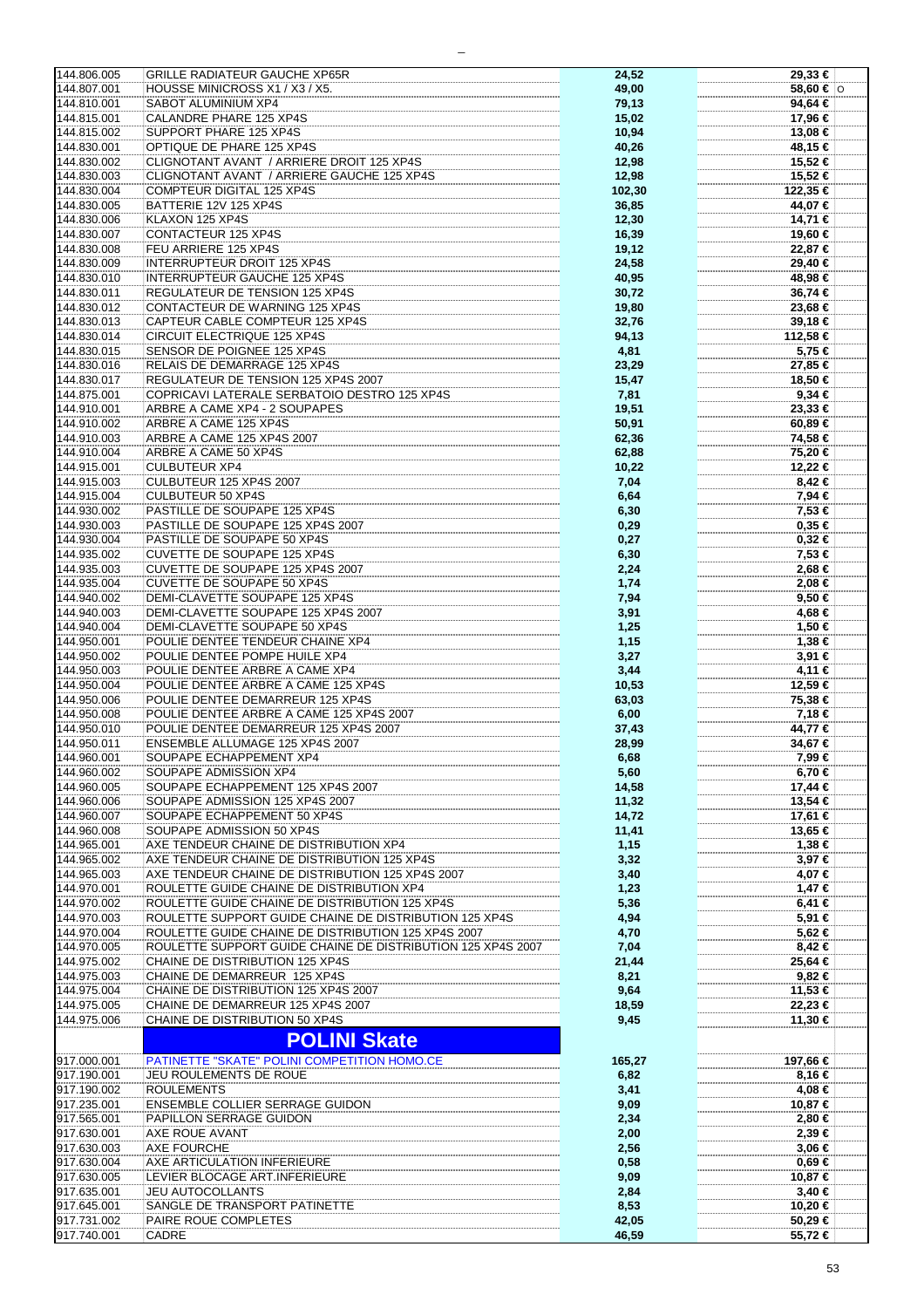| 917.740.002   | PEDALE ACCROBATIE ARRIERE                                      | 11,60   | 13,87 €       |
|---------------|----------------------------------------------------------------|---------|---------------|
|               |                                                                |         |               |
| 917.740.003   | MARCHEPIED ANTI-DERAPANT                                       | 3,36    | 4,02 €        |
| 917.740.004   | <b>TRAPPE SANGLE</b>                                           | 2,79    | $3,34 \in$    |
| 917.740.005   | POTENCE avec ROULEMENTS                                        | 22,16   | 26,50 €       |
|               |                                                                |         |               |
| 917.755.001   | <b>FOURCHE AVANT</b>                                           | 27,85   | 33,31 €       |
| 917.760.001   | <b>GUIDON COMPLET</b>                                          | 25,57   | 30,58 €       |
| 917.760.002   | <b>DEMI-GUIDON</b>                                             | 8,19    | 9,80€         |
|               |                                                                |         |               |
| 917.765.001   | PAIRE REVETEMENTS avec EMBOUTS                                 | 3,87    | 4,63 €        |
| 917.800.001   | <b>GARDE-BOUE AVANT</b>                                        | 4,55    | 5,44 €        |
| 917.800.002   | GARDE-BOUE/FREIN ARRIERE                                       |         | 11,55 €       |
|               |                                                                | 9,66    |               |
| 917.800.003   | CLAPET DE REPOSE PIED                                          | 4,44    | 5,31 €        |
|               |                                                                |         |               |
|               | <b>POLINI THOR</b>                                             |         |               |
|               |                                                                |         |               |
|               | <b>MOTEURS COMPLETS</b>                                        |         |               |
| 928.000.002   | MOTEUR PARAPENTE THOR 100 AIR                                  |         |               |
|               |                                                                | 1990,00 | 2 380,04 €    |
| 928.000.005   | MOTEUR PARAPENTE THOR 100 AIR 24 CARBURATEUR D.24              | 2030,00 | 2 427,88 €    |
| 928.000.006   | MOTEUR PARAPENTE THOR 200 AIR-193cc-29ch-PWK D.28              | 2490,00 | 2 978,04 €  N |
|               |                                                                |         |               |
| 928.000.007   | MOTEUR PARAPENTE THOR 200 AIR-193cc-29ch-PWK D.28 (électrique) | 2880,00 | 3 444,48 € N  |
| 928.000.008   | MOTEUR PARAPENTE THOR 200 AIR-193cc-29ch-WALBRO                | 2460,00 | 2 942,16 € N  |
|               |                                                                |         |               |
| 928.000.009   | MOTEUR PARAPENTE THOR 200 AIR-193cc-29ch-WALBRO (électrique)   | 2850,00 | 3 408,60 € N  |
|               | <b>PIECES DETACHEES</b>                                        |         |               |
|               |                                                                |         |               |
| 928.004.001   | MOD. VILEBREQUIN JUSQU'AU N°0675                               | 350,00  | 418,60 €      |
| 928.010.001   | <b>CYLINDRE AIR AVEC PISTON D.52</b>                           | 334,00  | 399,46 €      |
| 928.020.001/A | PISTON D.52 SELECTION A                                        |         | 117,21 €      |
|               |                                                                | 98,00   |               |
| 928.020.001/B | PISTON D.52 SELECTION B                                        | 98,00   | 117,21 €      |
| 928.020.001/C | PISTON D.52 SELECTION C                                        | 98,00   | 117,21 €      |
|               |                                                                |         |               |
| 928.020.001/D | PISTON D.52 SELECTION D                                        | 98,00   | 117,21 €      |
| 928.034.001   | <b>JOINTS MOTEUR AIR</b>                                       | 15,20   | 18,18 €       |
| 928.035.001   | JOINTS CYLINDRE AIR                                            | 6,60    | 7,89 €        |
|               |                                                                |         |               |
| 928.045.001   | <b>JOINT D'ECHAPPEMENT</b>                                     | 1,60    | 1,91 €        |
| 928.055.001   | JOINT CARTER EMBRAYAGE                                         | 1,50    | 1,79 €        |
|               |                                                                |         |               |
| 928.055.002   | JOINT CARTER REDUCTION ENGRENAGE                               | 1,00    | 1,20 €        |
| 928.065.001   | JOINTS(POCH) SPY MOTEUR                                        | 13,20   | 15,79 €       |
| 928.070.001   | PAIRE CARTER CENTRALE                                          |         | 328,18 €      |
|               |                                                                | 274,40  |               |
| 928.075.002   | <b>CARTER EMBRAYAGE</b>                                        | 77,20   | 92,33 €       |
| 928.075.003   | <b>CARTER TRANSMISSION</b>                                     | 50,00   | 59,80 €       |
|               |                                                                |         |               |
| 928.075.004   | LANCEUR DE DEMARRAGE EN ALUMINIUM                              | 87,50   | 104,65 €      |
| 928.075.005   | DEMARREUR "FLASH" NOUVEAU MODELE                               | 134,00  | 160,26 €      |
| 928.080.002   | VILEBREQUIN D.12                                               |         |               |
|               |                                                                | 279,00  | 333,68 €      |
| 928.100.001   | ARBRE DE TRANSMISSION AVEC CLOCHE EMBRAYAGE                    | 156,00  | 186,58 €      |
| 928.111.001   | PLAQUE EMBRAYAGE DEMARRAGE AVEC VIS                            | 18,80   | 22,48 €       |
|               |                                                                |         |               |
| 928.160.001   | <b>EMBRAYAGE COMPLET</b>                                       | 69,50   | 83,12 €       |
| 928.190.001   | ROULEMENT ARBRE PRIMAIRE 17X40X12                              | 4,00    | 4,78 €        |
|               | ROULEMENT ARBRE PRIMAIRE 20X42X12                              |         |               |
| 928.190.002   |                                                                | 4,20    | 5,02 €        |
| 928.195.001   | <b>CAGE AIGUILLE</b>                                           | 7,10    | 8,49€         |
| 928.195.002   | CAGE A ROULEMENTS CLOCHE EMBRAYAGE                             | 15,20   | 18,18 €       |
|               |                                                                |         |               |
| 928.200.001   | <b>ENTRETOISE AVEC OR</b>                                      | 2,00    | 2,39 €        |
| 928.205.001   | <b>FLASQUE FIXATION HELICE</b>                                 | 9,60    | 11,48 €       |
| 928.205.002   | <b>ENSEMBLE PIECES FIXATION HELICE</b>                         |         | 64,34 €       |
|               |                                                                | 53,80   |               |
| 928.215.001   | GOUJON FIXATION CYLINDRE 7X135                                 | 10,00   | 11,96 €       |
| 928.215.002   | <b>GOUJON FIXATION POT 6X28</b>                                | 6,00    | 7,18 €        |
|               |                                                                |         |               |
| 928.225.001   | <b>BOUCHON DE VIDANGE HUILE</b>                                | 6,00    | 7,18 €        |
| 928.225.002   | <b>BOUCHON DE VIDANGE HUILE</b>                                | 6,00    | 7,18 €        |
| 928.230.001   | ROULEAU TRANSPARENT 6X10 MT.5                                  | 37,50   | 44,85 €       |
|               |                                                                |         |               |
| 928.246.001   | PROTECTEUR BOUGIE                                              | 8,00    | 9,57 €        |
| 928.246.002   | <b>BOUCHON AIR CANALISEUR</b>                                  | 3,90    | 4,66 €        |
| 928.250.001   | SILENT-BLOC FIXATION MOTEUR                                    | 12,90   | 15,43 €       |
|               |                                                                |         |               |
| 928.250.002   | SILENT BLOC FIXATION POT                                       | 5,60    | 6,70 €        |
| 928.260.001   | RESSORT DE POUSSEE CARBURATEUR                                 | 1,00    | 1,20 €        |
|               |                                                                |         |               |
| 928.265.001   | <b>RESSORT DE RETOUR</b>                                       | 13,20   | 15,79 €       |
| 928.270.001   | PIPE ADMISSION CARBURATEUR WALBRO                              | 19,50   | 23,32 €       |
|               |                                                                |         |               |
| 928.270.002   | PIPE ADMISSION CARBURATEUR D.24                                | 19,50   | 23,32 €       |
| 928.271.001   | CANALISEUR AIR DROIT                                           | 34,50   | 41,26 €       |
| 928.271.002   | CANALISEUR AIR GAUCHE                                          | 16,50   | 19,73 €       |
|               |                                                                |         |               |
| 928.275.001   | <b>BRIDE POT EN ALUMINIUM</b>                                  | 19,00   | 22,72 €       |
| 928.285.001   | <b>SILENCIEUX</b>                                              | 120,00  | 143,52 €      |
| 928.305.001   | <b>VIS FIXATION SILENCIEUX</b>                                 |         | $8,13 \in$    |
|               |                                                                | 6,80    |               |
| 928.305.002   | VIS ET ECROUS POUR MOTEUR                                      | 17,00   | 20,33 €       |
| 928.310.001   | ECROU EMBRAYAGE AVEC RONDELLE                                  | 5,20    | 6,22 €        |
|               |                                                                |         |               |
| 928.310.002   | <b>ECROU VOLANT</b>                                            | 0,50    | $0,60 \in$    |
| 928.310.003   | <b>ECROUS FIXATION CULASSE</b>                                 | 2,90    | $3,47 \in$    |
|               |                                                                |         |               |
| 928.310.004   | ECROU FIXATION VOLANT D.12X1,25                                | 2,20    | 2,63 €        |
| 928.340.001   | PATTE SUPPORT BOBINE                                           | 17,50   | 20,93 €       |
| 928.340.002   | PATTE SUPPORT POMPE ESSENCE                                    | 7,00    | $8,37 \in$    |
|               |                                                                |         |               |
| 928.355.001   | SERIE OR COLLECTEUR POT                                        | 2,00    | 2,39 €        |
| 928.355.002   | SERIE OR COLLECTEUR POT ALUMINIUM                              | 2,00    | 2,39 €        |
|               |                                                                |         |               |
| 928.360.001   | <b>SUPPORT MOTEUR</b>                                          | 58,00   | 69,37€        |
| 928.375.001   | RONDELLE ANTIVIBRATION CYLINDRE CULASSE                        | 12,00   | 14,35 €       |
|               |                                                                |         |               |
| 928.405.001   | <b>CLAPET LAMELLAIRE</b>                                       | 65,60   | 78,46 €       |
| 928.425.002   | POT (SANS SILENCIEUX) BRIDE EN ALU.                            | 256,00  | 306,18 €      |